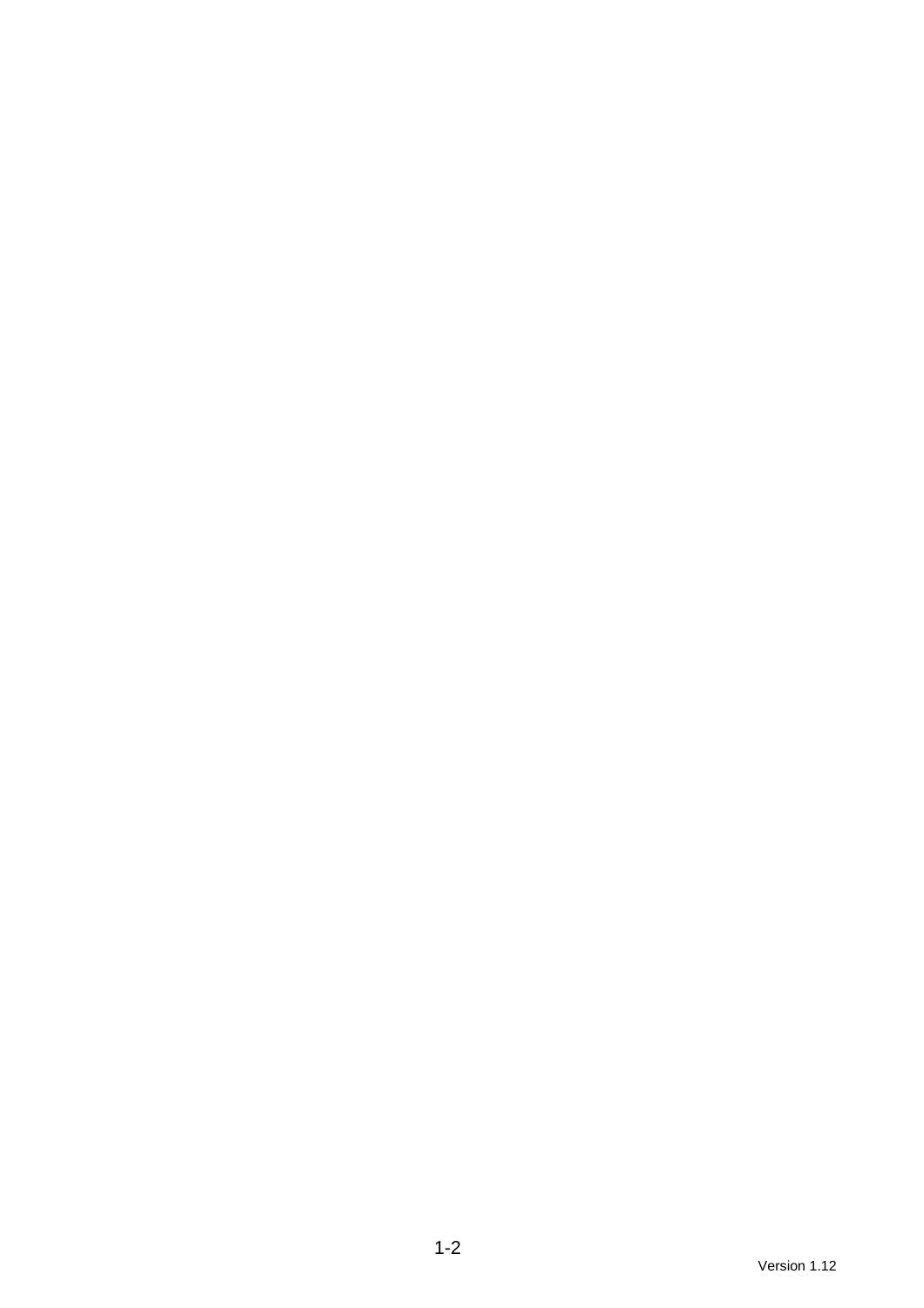|                                                   | $1 - 11$ |
|---------------------------------------------------|----------|
|                                                   | $1 - 11$ |
|                                                   | $1 - 11$ |
|                                                   | $1 - 12$ |
|                                                   | $1 - 12$ |
|                                                   | $1 - 13$ |
|                                                   | $1 - 13$ |
|                                                   | $1 - 14$ |
|                                                   | $2 - 1$  |
|                                                   | $2 - 1$  |
|                                                   | $2 - 2$  |
|                                                   | $2 - 2$  |
|                                                   | $2 - 2$  |
|                                                   | $3 - 1$  |
|                                                   | $3 - 1$  |
|                                                   | $3 - 1$  |
|                                                   | $3 - 2$  |
|                                                   | $3 - 2$  |
|                                                   | $3 - 2$  |
| PUBLIC ACCESS TO DOCUMENTS AFTER THE MEETING      | $3 - 3$  |
| CIRCUMSTANCES WHERE THE PUBLIC ARE EXCLUDED FROM  |          |
|                                                   | $3 - 3$  |
|                                                   | $3 - 3$  |
|                                                   | $3 - 4$  |
|                                                   | $3 - 4$  |
|                                                   | $3 - 4$  |
|                                                   | $3 - 4$  |
|                                                   | $4 - 1$  |
|                                                   | $4 - 1$  |
|                                                   | $4 - 1$  |
|                                                   | $4 - 2$  |
|                                                   | $4 - 3$  |
|                                                   | $4 - 3$  |
|                                                   | $4 - 4$  |
| GRANT AID SUB-COMMITTEE - TERMS OF REFERENCE      | $4 - 6$  |
| ADULT SOCIAL CARE AND HEALTH COMMITTEE - TERMS OF |          |
|                                                   | $4 - 6$  |
| CHILDREN AND YOUNG PEOPLE'S COMMITTEE - TERMS OF  |          |
| CORPORATE PARENTING SUB-COMMITTEE - TERMS OF      | $4 - 7$  |
|                                                   | $4 - 9$  |
| COMMUNITY SAFETY COMMITTEE - TERMS OF REFERENCE   | $4 - 9$  |
| CULTURE COMMITTEE – TERMS OF REFERENCE            | $4 - 10$ |
| ECONOMIC DEVELOPMENT COMMITTEE - TERMS OF         |          |
|                                                   | $4 - 11$ |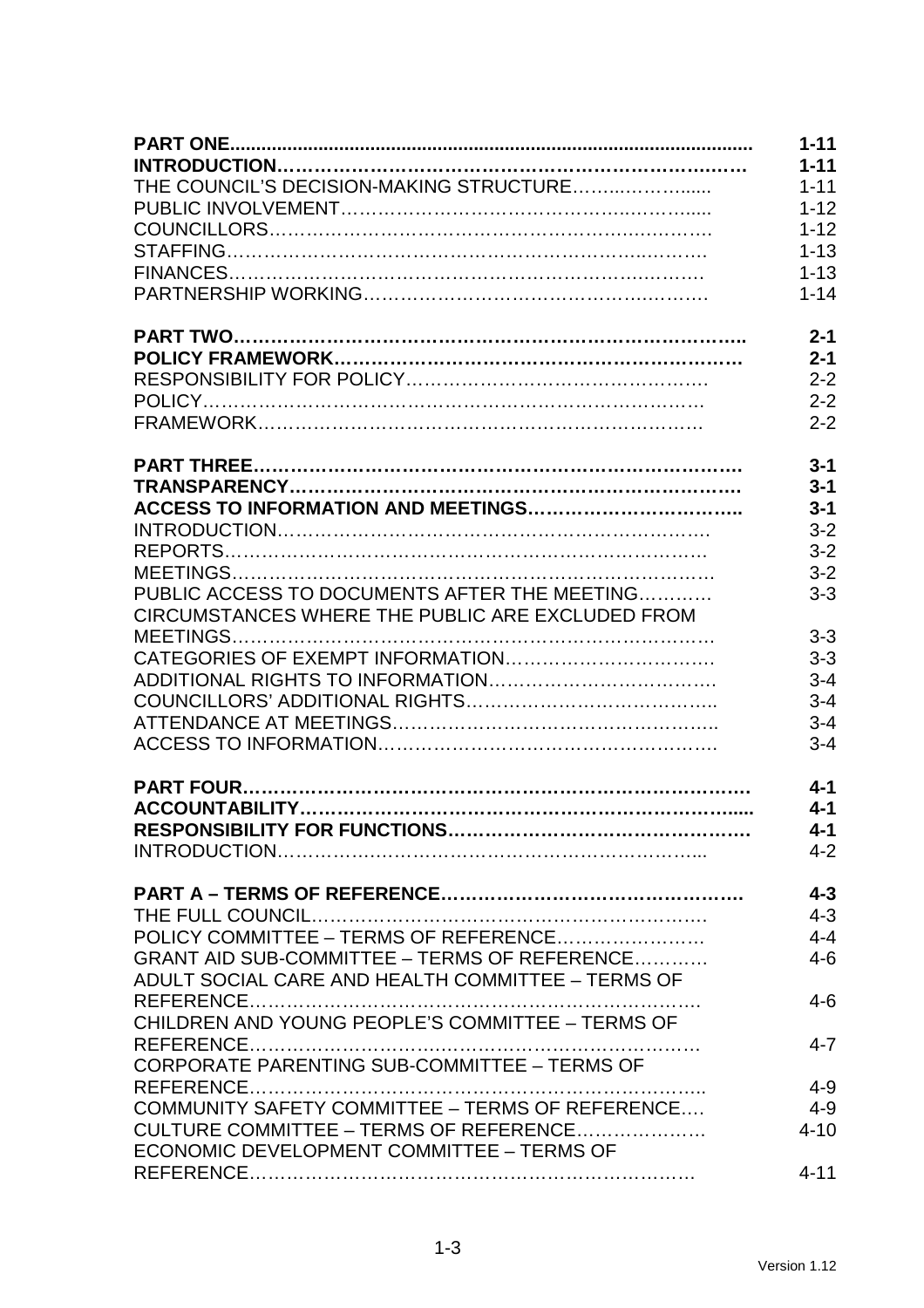| <b>ENVIRONMENT AND SUSTAINABILITY COMMITTEE - TERMS OF</b> |          |
|------------------------------------------------------------|----------|
|                                                            | $4 - 12$ |
| HEALTH AND WELLBEING BOARD - TERMS OF REFERENCE            | $4 - 13$ |
| HEALTH SCRUTINY COMMITTEE - TERMS OF REFERENCE             | $4 - 13$ |
| JOINT COMMITTEE FOR STRATEGIC PLANNING AND                 |          |
| TRANSPORTATION - TERMS OF REFERENCE                        | $4 - 13$ |
| JOINT CITY/COUNTY HEALTH SCRUTINY COMMITTEE - TERMS OF     |          |
|                                                            | $4 - 14$ |
| LOCAL JOINT RESOLUTIONS COMMITTEE - TERMS OF               |          |
|                                                            | $4 - 14$ |
| PLANNING AND LICENSING COMMITTEE - TERMS OF                |          |
|                                                            | $4 - 14$ |
| PUBLIC HEALTH COMMITTEE - TERMS OF REFERENCE               | $4 - 14$ |
| <b>TRANSPORT AND HIGHWAYS COMMITTEE - TERMS OF</b>         |          |
|                                                            | $4 - 15$ |
|                                                            |          |
|                                                            | $4 - 16$ |
| AUDIT COMMITTEE - TERMS OF REFERENCE                       | $4 - 16$ |
| CONDUCT COMMITTEE - TERMS OF REFERENCE                     | $4 - 17$ |
| FINANCE AND PROPERTY COMMITTEE - TERMS OF                  |          |
|                                                            | $4 - 17$ |
| NOTTINGHAMSHIRE PENSION FUND COMMITTEE - TERMS OF          |          |
|                                                            | $4 - 18$ |
| PENSIONS INVESTMENT SUB-COMMITTEE - TERMS OF               |          |
|                                                            | $4 - 19$ |
| PENSIONS SUB-COMMITTEE - TERMS OF REFERENCE                | $4 - 19$ |
| PERSONNEL COMMITTEE - TERMS OF REFERENCE                   | $4 - 19$ |
| APPEALS SUB-COMMITTEE – TERMS OF REFERENCE                 | $4 - 20$ |
| SENIOR STAFFING SUB-COMMITTEE - TERMS OF REFERENCE         | $4 - 21$ |
| PART B - SCHEME OF DELEGATION TO OFFICERS                  | $4 - 22$ |
|                                                            | $4 - 23$ |
| CORPORATE DIRECTOR ADULT SOCIAL CARE, HEALTH AND PUBLIC    |          |
|                                                            | $4 - 23$ |
| CORPORATE DIRECTOR CHILDREN, FAMILIES AND CULTURAL         |          |
|                                                            | $4 - 24$ |
| CORPORATE DIRECTOR ENVIRONMENT AND RESOURCES               | $4 - 25$ |
|                                                            |          |
| CORPORATE DIRECTOR POLICY, PLANNING AND CORPORATE          |          |
|                                                            | $4 - 25$ |
|                                                            | $4 - 26$ |
|                                                            | $4 - 26$ |
|                                                            | $4 - 27$ |
|                                                            | $4 - 27$ |
|                                                            | $4 - 27$ |
|                                                            | $4 - 27$ |
|                                                            | $5-1$    |
|                                                            | $5 - 1$  |
|                                                            | $5-1$    |
| <b>PART A - PROCEDURE RULES FOR MEETINGS OF THE FULL</b>   |          |
|                                                            | $5-2$    |
|                                                            |          |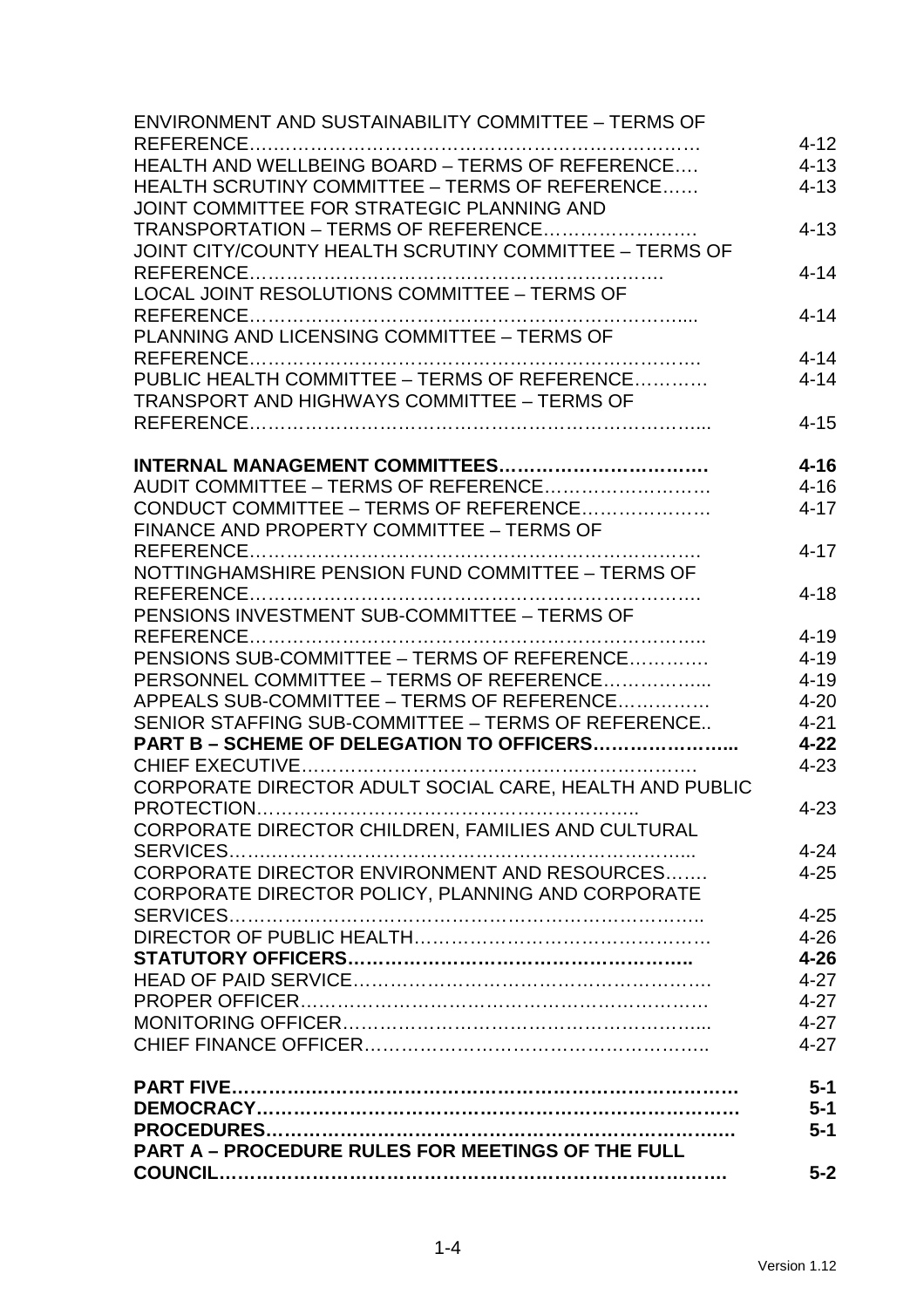|                                                        | $5-2$    |
|--------------------------------------------------------|----------|
|                                                        | $5-2$    |
|                                                        | $5-2$    |
|                                                        | $5 - 3$  |
| OTHER POINTS REGARDING THE ORDER OF BUSINESS           | $5 - 3$  |
|                                                        | $5 - 4$  |
|                                                        | $5 - 4$  |
|                                                        | $5-5$    |
| QUESTIONS REQUIRING A WRITTEN RESPONSE                 | $5-6$    |
|                                                        | $5-6$    |
| CONSIDERATION OF REPORTS FOR DECISION BY COUNCIL       | $5-6$    |
| CONSIDERATION OF INDIVIDUAL MOTIONS TABLED BY          |          |
|                                                        | $5-6$    |
| MOTIONS NOT REQUIRING PRIOR WRITTEN NOTICE             | $5-6$    |
|                                                        | $5 - 7$  |
| POINTS OF ORDER AND PERSONAL EXPLANATIONS              | $5 - 8$  |
| AMENDMENTS TO RECOMMENDATIONS AND MOTIONS              | $5-8$    |
|                                                        | $5-9$    |
|                                                        | $5-9$    |
|                                                        | $5-9$    |
|                                                        | $5 - 10$ |
|                                                        | $5 - 10$ |
|                                                        | $5 - 10$ |
|                                                        | $5 - 10$ |
|                                                        | $5 - 11$ |
|                                                        | $5 - 11$ |
|                                                        | $5 - 12$ |
| <b>PART B - PROCEDURE RULES FOR COMMITTEE AND SUB-</b> |          |
|                                                        | $5 - 13$ |
|                                                        | $5 - 13$ |
|                                                        | $5 - 13$ |
|                                                        | $5 - 13$ |
|                                                        | $5 - 13$ |
| OTHER POINTS REGARDING THE ORDER OF BUSINESS           | $5 - 14$ |
|                                                        | $5 - 14$ |
| CONSIDERATION OF RECOMMENDATIONS IN REPORTS            | $5 - 15$ |
| MOTIONS NOT REQUIRING PRIOR WRITTEN NOTICE             | $5 - 15$ |
|                                                        | $5 - 15$ |
| POINTS OF ORDER AND PERSONAL EXPLANATIONS              | $5 - 16$ |
| AMENDMENTS TO RECOMMENDATIONS AND MOTIONS              | $5 - 16$ |
|                                                        | $5 - 17$ |
|                                                        | $5 - 17$ |
|                                                        | $5 - 18$ |
|                                                        | $5 - 18$ |
| ATTENDANCE OF OTHER COUNTY COUNCILLORS                 | $5 - 18$ |
|                                                        | $5 - 18$ |
| POLICY COMMITTEE AND COMMUNITY SAFETY COMMITTEE        | $5 - 19$ |
|                                                        | $5 - 19$ |
|                                                        | $5 - 19$ |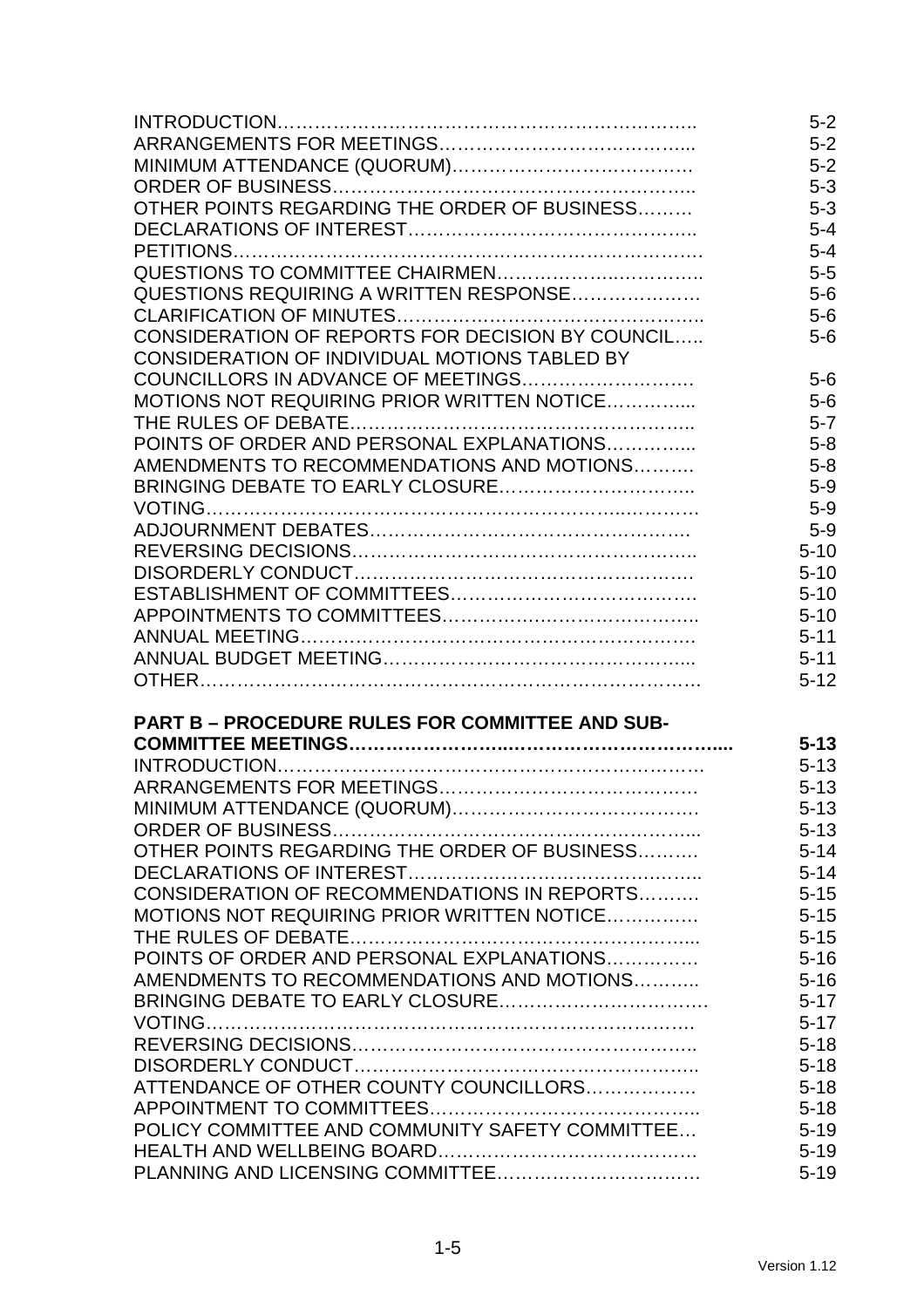|                                                           | $5 - 19$           |
|-----------------------------------------------------------|--------------------|
|                                                           | $5 - 19$           |
|                                                           | $5 - 19$           |
| <b>PART C - THE PROCEDURE FOR TAKING URGENT DECISIONS</b> | $5 - 20$           |
| OPTION A – URGENT DECISIONS BY COMMITTEE                  | $5 - 20$           |
| OPTION B - CALLING AN ADDITIONAL MEETING                  | $5 - 20$           |
| OPTION C - DECISION BY THE CHIEF EXECUTIVE                | $5 - 21$           |
| REPORT ON THE USE OF THE URGENCY PROCEDURE                | $5 - 21$           |
|                                                           | $6-1$              |
|                                                           | $6-1$              |
|                                                           | $6-2$              |
|                                                           | $6-2$              |
|                                                           | $6 - 2$            |
|                                                           | $6 - 2$            |
|                                                           | $6 - 2$            |
|                                                           | $6 - 2$            |
|                                                           | $6 - 2$            |
|                                                           | $6 - 3$            |
|                                                           | $6 - 3$            |
| 2. FINANCIAL PLANNING AND BUDGETARY CONTROL               | $6 - 3$            |
|                                                           | $6 - 3$            |
| 4. CAPITAL EXPENDITURE AND OTHER MAJOR PROJECTS           | $6 - 3$            |
|                                                           | $6 - 3$            |
| 6. MANAGEMENT, RETENTION, SECURITY AND DISPOSAL OF        | $6 - 3$<br>$6 - 3$ |
|                                                           | $6 - 3$            |
| 9. PROCUREMENT OF GOODS, SERVICES AND WORKS               | $6 - 3$            |
| 10. PAYMENT FOR GOODS, SERVICES AND WORKS                 | $6 - 3$            |
| 11. INCOME, BANKING AND IMPREST ACCOUNTS                  | $6 - 3$            |
|                                                           | $6 - 3$            |
|                                                           | $6 - 3$            |
|                                                           | $6 - 3$            |
|                                                           | $6 - 3$            |
|                                                           | $6 - 3$            |
| 17. PROTECTING PUBLIC FUNDS AND ASSETS                    | $6 - 3$            |
|                                                           | $6 - 3$            |
| 19. INFORMATION AND COMMUNICATIONS TECHNOLOGY (ICT)       | $6 - 3$            |
|                                                           | $6 - 3$            |
|                                                           | $6 - 60$           |
| PART A - ALLOWANCES FOR COUNCILLORS                       | $6 - 60$           |
|                                                           | $6 - 60$           |
|                                                           | $6 - 61$           |
|                                                           | $6 - 61$           |
|                                                           | $6 - 61$           |
|                                                           | $6 - 61$           |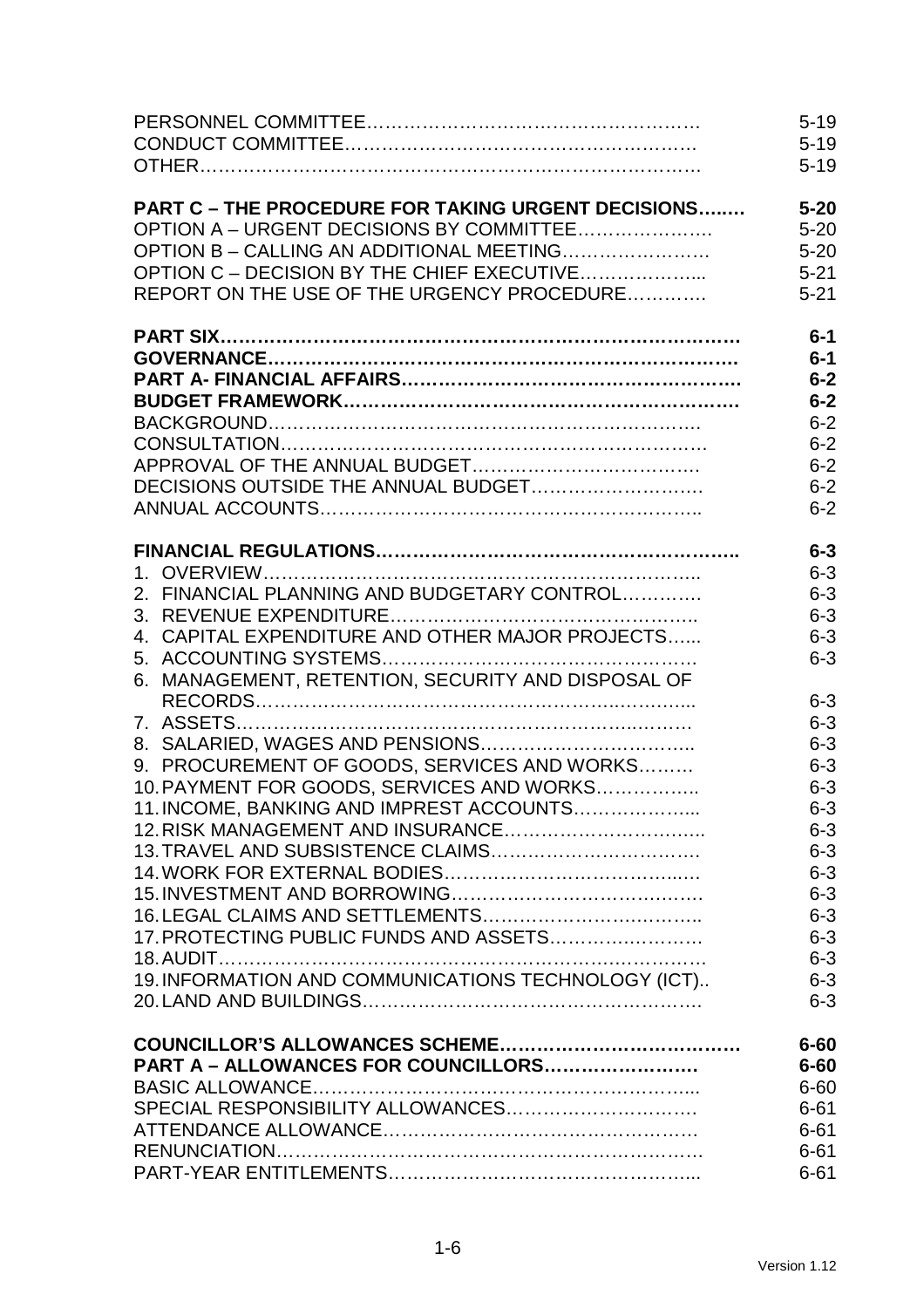|                                                               | $6 - 61$ |
|---------------------------------------------------------------|----------|
|                                                               | $6 - 62$ |
|                                                               | $6 - 62$ |
|                                                               | $6 - 62$ |
|                                                               | $6 - 62$ |
| PART B - ALLOWANCES FOR STATUTORY CO-OPTEES                   | $6 - 62$ |
| <b>PART C - ALLOWANCES FOR EDUCATION APPEAL PANEL</b>         |          |
|                                                               | $6 - 63$ |
| PART D - TRAVELLING AND SUBSISTENCE                           | $6 - 63$ |
|                                                               | $6 - 64$ |
|                                                               | $6 - 64$ |
|                                                               | $6 - 65$ |
|                                                               | $6 - 66$ |
|                                                               | $6 - 66$ |
|                                                               | $6 - 67$ |
|                                                               | $6 - 67$ |
|                                                               | $6 - 68$ |
| APPROVED DUTIES (TRAVELLING AND SUBSISTENCE                   |          |
|                                                               | $6 - 68$ |
|                                                               | $6 - 68$ |
| FOR STATUTORY CO-OPTEES AND OTHER CO-OPTED MEMBERS OF         |          |
| THE COUNCIL'S COMMITTEES AND SUB-COMMITTEES                   | $6 - 70$ |
| FOR MEMBERS OF EDUCATION APPEALS PANELS                       | $6 - 70$ |
|                                                               | $6 - 70$ |
|                                                               | $6 - 71$ |
|                                                               | $6 - 71$ |
|                                                               | $6 - 71$ |
|                                                               | $6 - 71$ |
|                                                               | $6 - 71$ |
|                                                               | $6 - 73$ |
|                                                               | $6 - 73$ |
|                                                               | $6 - 73$ |
|                                                               | $6 - 74$ |
|                                                               | $6 - 74$ |
|                                                               | $6 - 74$ |
| TRAVEL TO NORTHERN IRELAND/REPUBLIC OF IRELAND/OUTSIDE        |          |
|                                                               | $6 - 75$ |
|                                                               | $6 - 75$ |
|                                                               | $6 - 75$ |
| WITHIN THE UK (INCLUDING NORTHERN IRELAND)                    | $6 - 75$ |
|                                                               | $6 - 76$ |
|                                                               | $6 - 76$ |
|                                                               | $6 - 77$ |
| <b>PART B - CODES OF CONDUCT AND GUIDANCE FOR COUNCILLORS</b> |          |
|                                                               | $6 - 79$ |
| CODE OF CONDUCT FOR COUNCILLORS AND CO-OPTED MEMBERS          | $6 - 79$ |
|                                                               | $6 - 79$ |
|                                                               | $6 - 79$ |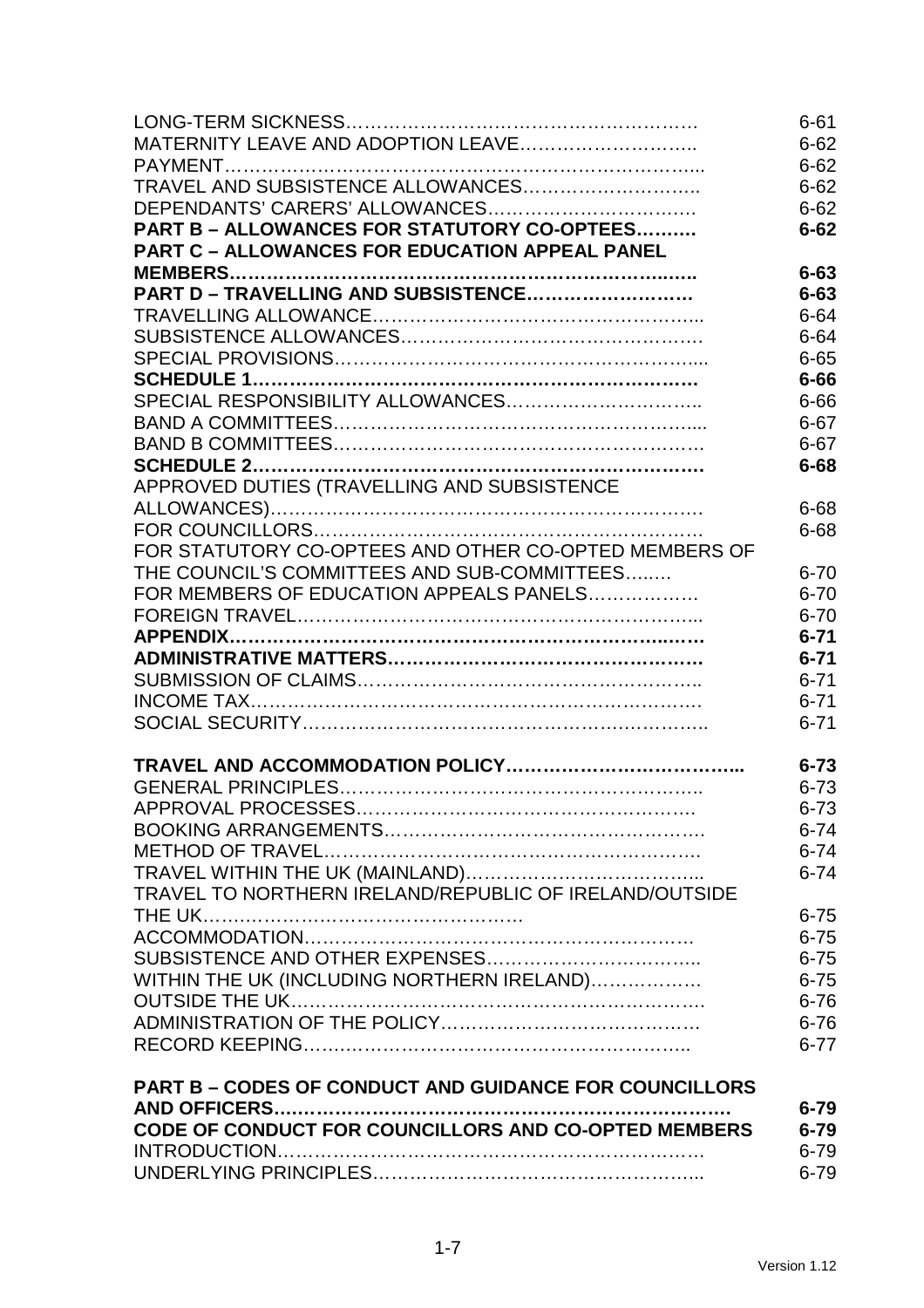|                                                       | $6 - 79$  |
|-------------------------------------------------------|-----------|
| REGISTERING AND DECLARING PECUNIARY AND NON-PECUNIARY |           |
|                                                       | $6 - 80$  |
|                                                       | $6 - 81$  |
|                                                       | $6 - 82$  |
|                                                       | $6 - 82$  |
|                                                       |           |
|                                                       | $6 - 84$  |
|                                                       | $6 - 84$  |
|                                                       | $6 - 84$  |
|                                                       | $6 - 84$  |
|                                                       | $6 - 85$  |
|                                                       | $6 - 85$  |
| WHAT TO DO IF YOU ARE OFFERED HOSPITALITY             | $6 - 86$  |
|                                                       | $6 - 86$  |
|                                                       | $6 - 86$  |
|                                                       | $6 - 86$  |
|                                                       | $6 - 87$  |
| THE RELATIONSHIP BETWEEN OFFICERS AND COUNCILLORS     | $6 - 87$  |
| THE RELATIONSHIP BETWEEN OFFICERS AND THE PUBLIC      | $6 - 87$  |
| THE RELATIONSHIP BETWEEN OFFICERS AND CONTRACTORS     | $6 - 87$  |
| APPOINTMENTS AND OTHER EMPLOYMENT MATTERS             | $6 - 87$  |
| WORKING FOR OUTSIDE ORGANISATIONS                     | $6 - 88$  |
| USE OF COUNCIL PREMISES OR FACILITIES FOR WORK NOT    |           |
|                                                       | $6 - 88$  |
|                                                       |           |
|                                                       | $6 - 88$  |
|                                                       | $6 - 88$  |
|                                                       | $6 - 88$  |
|                                                       | $6 - 88$  |
| PROTOCOL FOR COUNCILLOR AND OFFICER RELATIONSHIPS     | $6 - 90$  |
|                                                       | $6 - 90$  |
|                                                       | $6 - 90$  |
|                                                       | $6 - 90$  |
|                                                       | $6 - 91$  |
| THE RELATIONSHIP BETWEEN EMPLOYEES AND COUNCILLORS    | $6 - 91$  |
| OFFICER RELATIONSHIPS WITH PARTY GROUPS               | $6 - 92$  |
| EMPLOYEES TO KEEP COUNCILLORS INFORMED ABOUT LOCAL    | $6 - 92$  |
|                                                       |           |
|                                                       | $6 - 93$  |
|                                                       | $6 - 93$  |
|                                                       | $6 - 93$  |
|                                                       | $6 - 93$  |
|                                                       | $6 - 93$  |
| PROTOCOL FOR INVOLVEMENT IN OUTSIDE BODIES            | $.6 - 94$ |
|                                                       | $6 - 94$  |
| SUPPORT FOR REPRESENTATIVES ON OUTSIDE BODIES         | $6 - 94$  |
| RESPONSIBILITIES OF COUNTY COUNCIL REPRESENTATIVES ON |           |
|                                                       | $6 - 94$  |
|                                                       |           |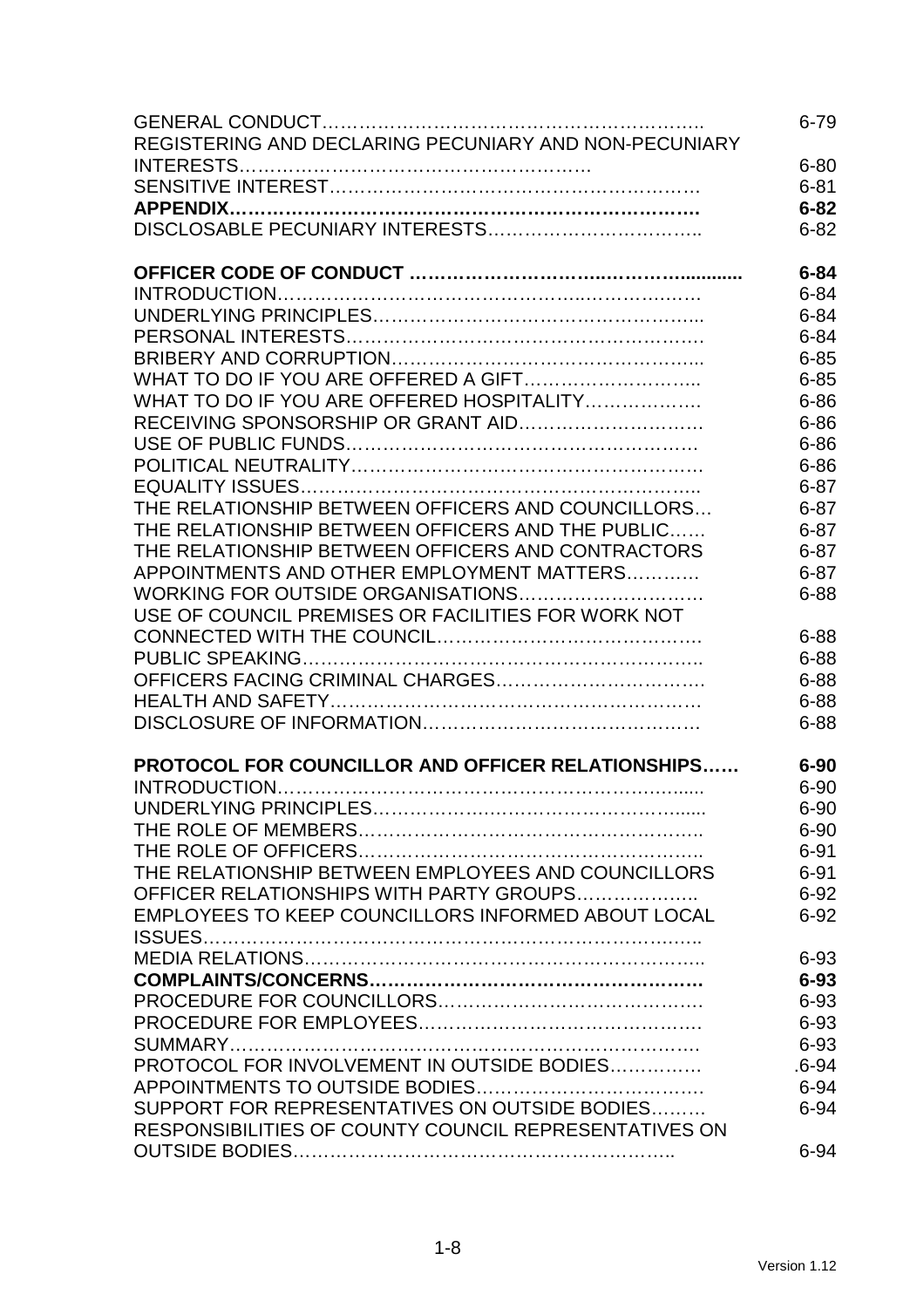| <b>PART C - EMPLOYMENT PROCEDURE RULES</b>            | $6 - 97$  |
|-------------------------------------------------------|-----------|
|                                                       | 6-97      |
| APPOINTMENT AND DISMISSAL - SENIOR EMPLOYEES          | $6-97$    |
|                                                       | 6-97      |
|                                                       | 6-98      |
| APPOINTMENT OF ASSISTANTS TO POLITICAL GROUPS         | 6-98      |
| APPOINTMENT, DISMISSAL AND MANAGEMENT OF ALL OTHER    |           |
|                                                       | 6-99      |
|                                                       | 6-99      |
|                                                       | 6-99      |
| CHANGES TO STAFFING AND STRUCTURE RECORDS             | $6 - 100$ |
|                                                       | $6 - 100$ |
| RESOLUTION OF DISPUTES UNDER THE EMPLOYMENT RELATIONS |           |
|                                                       | $6 - 100$ |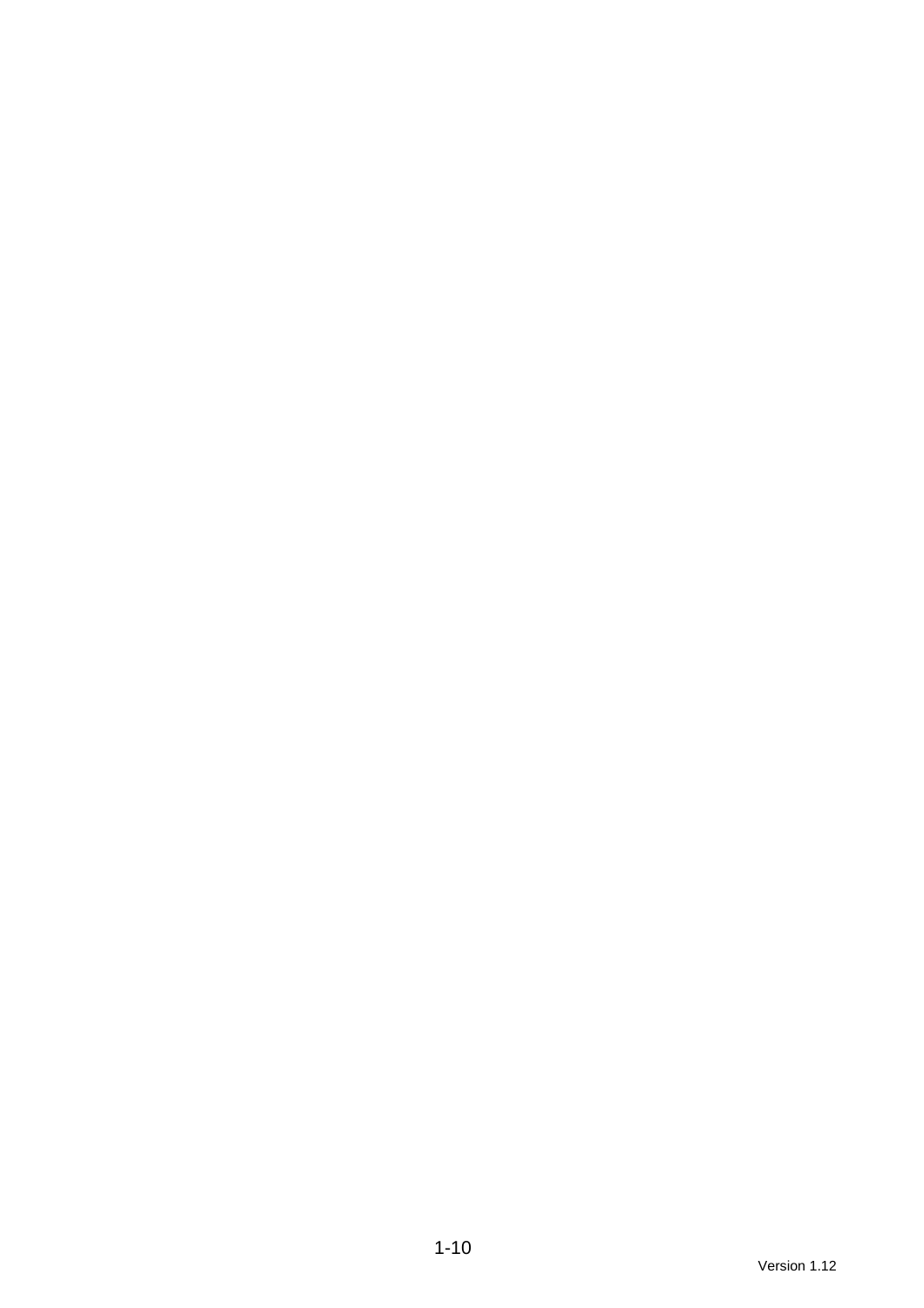### **PART ONE**

#### **INTRODUCTION**

1. This Constitution sets out how Nottinghamshire County Council is governed including how decisions are made.

#### **THE COUNCIL'S DECISION-MAKING STRUCTURE**

- 2. The Council and its committees and officers will make decisions in accordance with the Authority's governing principles which are as follows:
	- a. Creating and implementing a strategic vision for Nottinghamshire
	- b. Focusing on outcomes for the people of Nottinghamshire
	- c. Councillors and staff working together to achieve the Council's common purpose
	- d. Upholding high standards of conduct and behaviour
	- e. Taking informed and transparent decisions
	- f. Engaging with local people and other stakeholders to ensure robust public accountability and putting the customer at the heart of everything we do
	- g. Ensuring the effectiveness of Councillors and staff through appropriate support.
- 3. With the exception of day-to-day operational matters, all decisions of the Council are taken either at Full Council involving all 67 County Councillors, or by committees. Committees are comprised of councillors, to reflect the political balance of the Council.
- 4. The Council has appointed the following committees:

| <b>Adult Social Care and Health</b><br>Committee | <b>Economic Development Committee</b>              |
|--------------------------------------------------|----------------------------------------------------|
| <b>Appeals Sub-Committee</b>                     | <b>Environment and Sustainability</b><br>Committee |
| <b>Audit Committee</b>                           | <b>Finance and Property Committee</b>              |
| Children and Young People's<br>Committee         | <b>Grant Aid Sub-Committee</b>                     |
|                                                  | Health and Wellbeing Board                         |
| <b>Community Safety Committee</b>                | <b>Health Scrutiny Committee</b>                   |
| <b>Corporate Parenting Sub-Committee</b>         | Joint Committee on Strategic                       |
| <b>Culture Committee</b>                         | <b>Planning &amp; Transport</b>                    |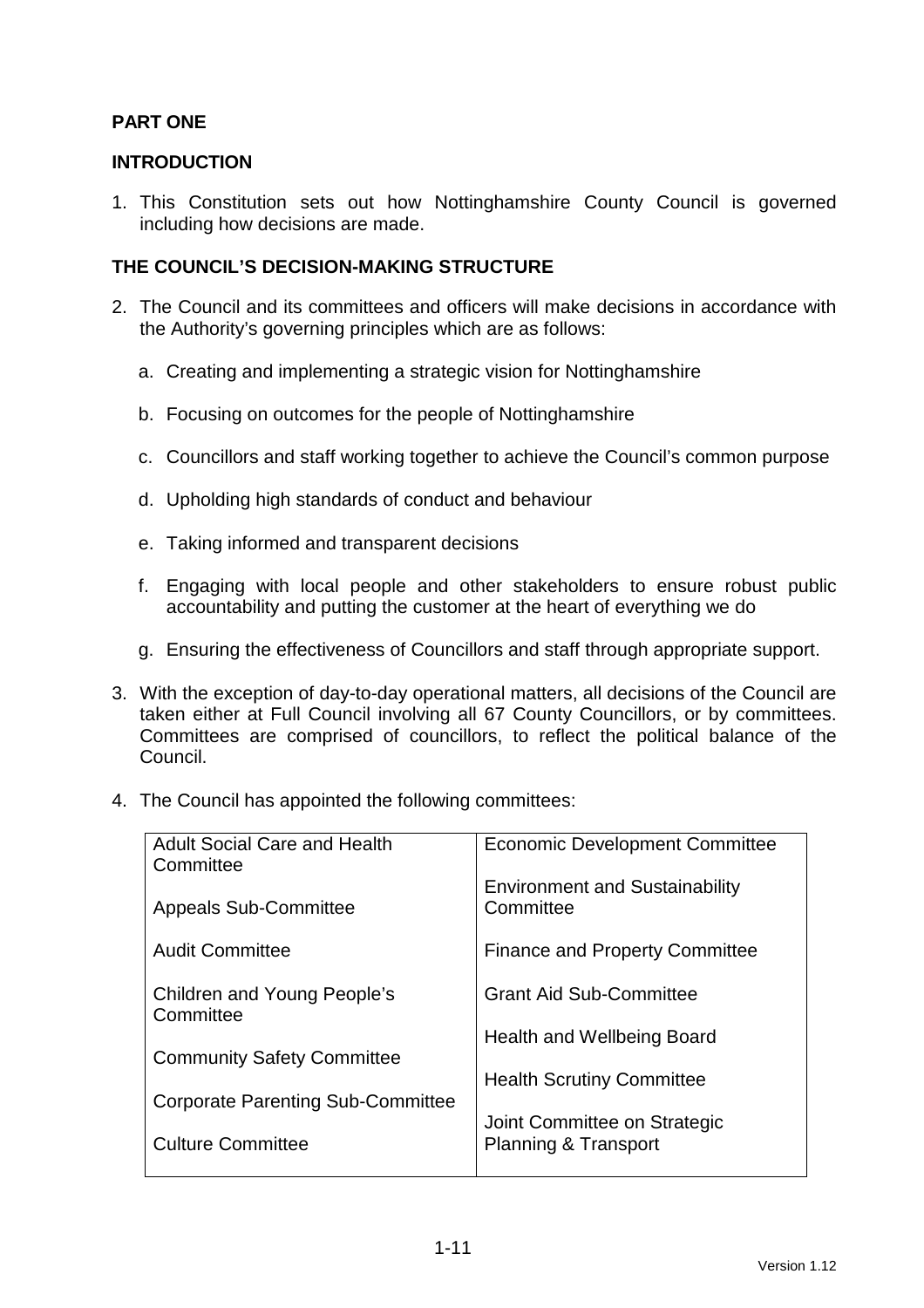| Joint City/Council Health Scrutiny<br>Committee | <b>Personnel Committee</b>                |
|-------------------------------------------------|-------------------------------------------|
| <b>Local Joint Resolutions Committee</b>        | <b>Planning &amp; Licensing Committee</b> |
|                                                 | <b>Policy Committee</b>                   |
| Nottinghamshire Pension Fund<br>Committee       | <b>Public Health Committee</b>            |
| <b>Pensions Investment Sub-Committee</b>        | <b>Senior Staffing Sub-Committee</b>      |
| <b>Pensions Sub-Committee</b>                   | <b>Transport and Highways Committee</b>   |

- 5. Part Four of this Constitution sets out Council, committee and employee responsibilities in detail.
- 6. All Council and committee decisions are taken following consideration of a report which gives background information, any alternative options available and other relevant considerations such as the potential impact on equalities, crime and disorder and human rights. The procedure for committee meetings where decisions are taken is set out in Part Five.

#### **PUBLIC INVOLVEMENT**

- 7. The Council encourages the public of Nottinghamshire to get involved in local democracy and decision-making.
- 8. The public elects County Councillors every four years. They also have the right to submit petitions. More information on petitions is available in Part Five of this **Constitution**
- 9. Access to the right information is essential if the public is to be properly involved; Part Three of this Constitution explains how information is made available. In particular, the public has the right to attend all meetings of Council and its committees, and to see reports and background papers. The Council's diary of meetings and reports are available on the Council's website: www.nottinghamshire.gov.uk
- 10. The Council operates complaints procedures which are overseen by the Local Government Ombudsman.

#### **COUNCILLORS**

11. Councillors collectively are the ultimate policy makers. The Council's Policy Framework is set out in Part Two of this Constitution. Their role is to act in the interests of the whole county of Nottinghamshire, and also to represent the communities which elected them, bringing their views to the decision-making process. In addition they deal with individual casework and act on behalf of constituents in resolving particular problems.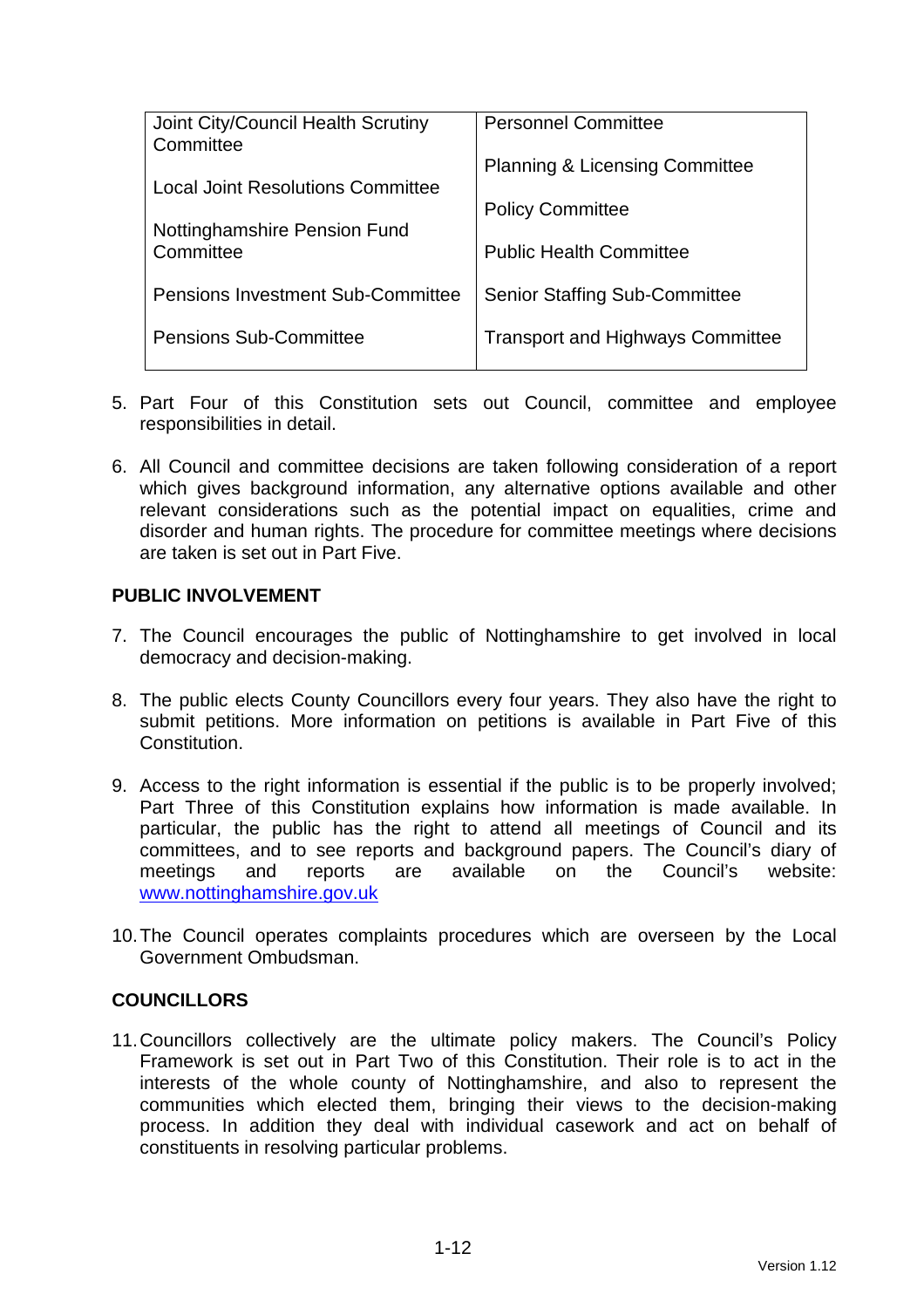- 12. Nottinghamshire County Councillors have adopted a Code of Conduct to ensure the highest standards are maintained. This is set out in Part Six of this Constitution.
- 13. The Council elects a Chairman and Vice-Chairman of the Council annually. They will carry out the formal and ceremonial duties of the Council, chairing meetings of Full Council and representing the Authority at civic functions.
- 14. The Chairman of Policy Committee will be the Council Leader and the Vice-Chairman will be the Deputy Leader.

#### **STAFFING**

- 15. The Council employs staff to carry out its functions and decides every year how many are required. The Staffing Procedure Rules [see Part Six of this Constitution] set out how decisions relating to staffing issues will be taken.
- 16. The Council has also adopted a Code of Conduct to ensure the highest standards are maintained. This is set out in Part Six of this Constitution.
- 17. There is a legal requirement to allocate some specific responsibilities to officers and the Council has designated the following posts:

| <b>Chief Executive</b>                                   | Head of Paid Service & Proper Officer |
|----------------------------------------------------------|---------------------------------------|
| Corporate Director Policy, Planning   Monitoring Officer |                                       |
| and Corporate Services                                   |                                       |
| <b>Service Director Financial Services</b>               | Chief Finance Officer (also known as  |
|                                                          | Section 151 Officer)                  |

18. These post holders' specific responsibilities are set out in Part Four of this Constitution.

#### **FINANCES**

- 19. To ensure transparency and propriety in how the Council spends taxpayers' money, the Council has adopted Financial Regulations which are set out in Part Six of this Constitution. The Council sets its budget annually; the framework for the process is set out in Part Six of this Constitution.
- 20. It has also adopted a Scheme of Councillor Allowances and Travel and Accommodation Policy regarding expenses, both of which are set out in Part Six.
- 21. The Council publishes its annual statement of accounts and all individual items of expenditure over £500 on its website, and approves and publishes senior officer pay.

#### **PARTNERSHIP WORKING**

22. The Council is committed to working with its partners such as the City Council, district and borough councils, parish councils, the Health Service, the voluntary sector and other public bodies, to deliver services in the most effective way. The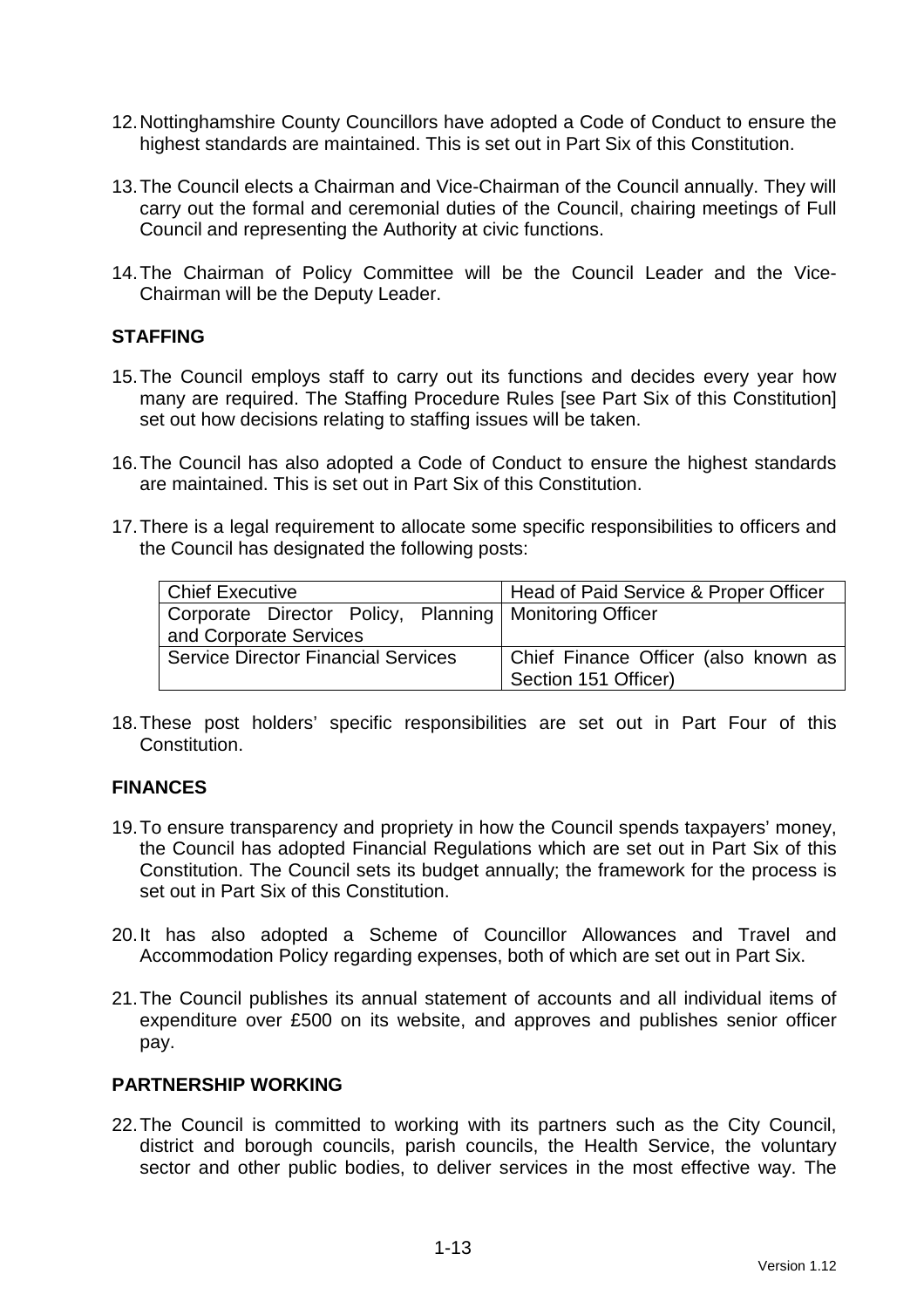Council has adopted a protocol for councillors and officers involved with outside bodies. This is set out in Part Six of this Constitution.

23. The Council may also contract-out functions to other bodies or organisations where considered appropriate.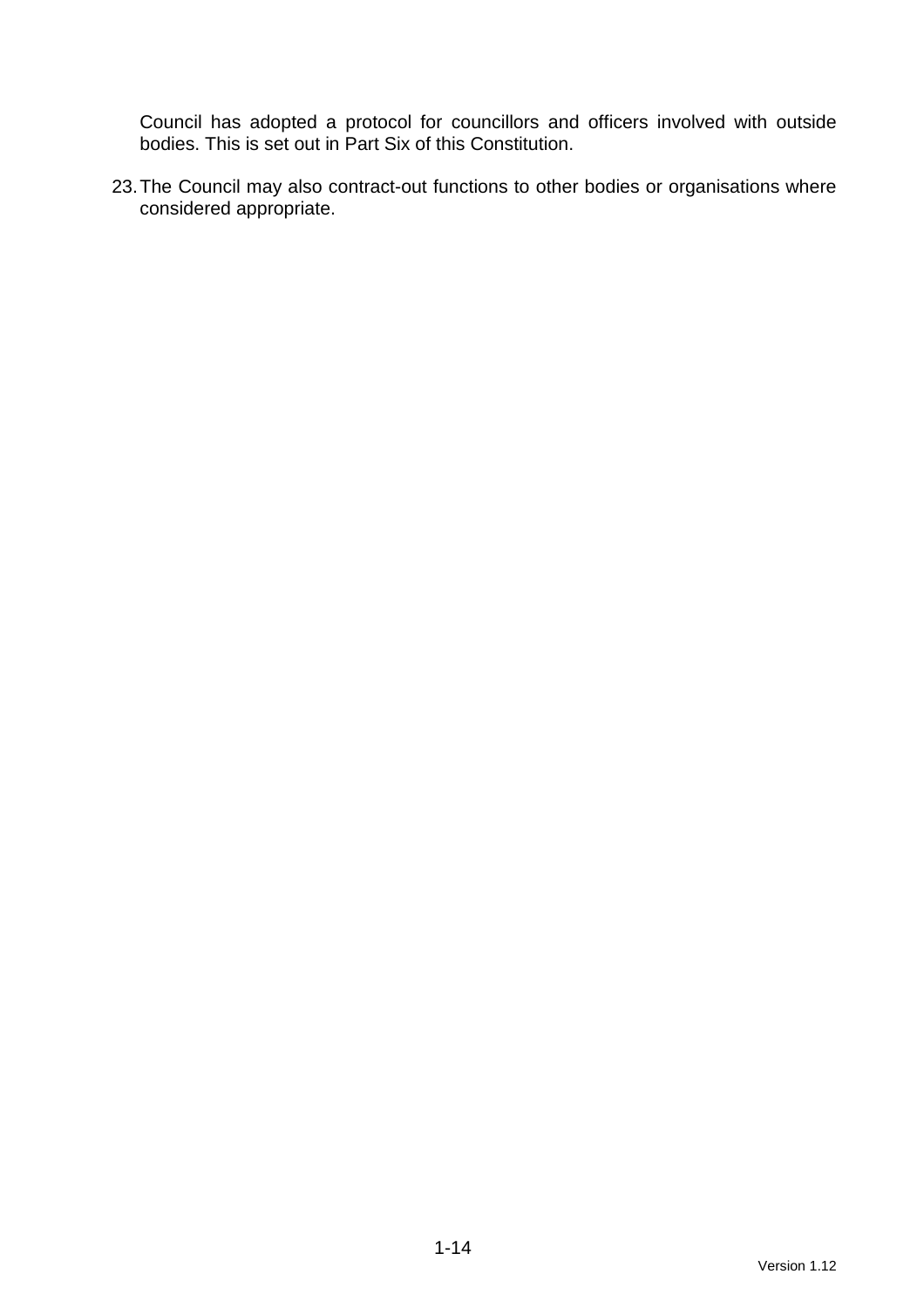# **PART TWO**

# **POLICY FRAMEWORK**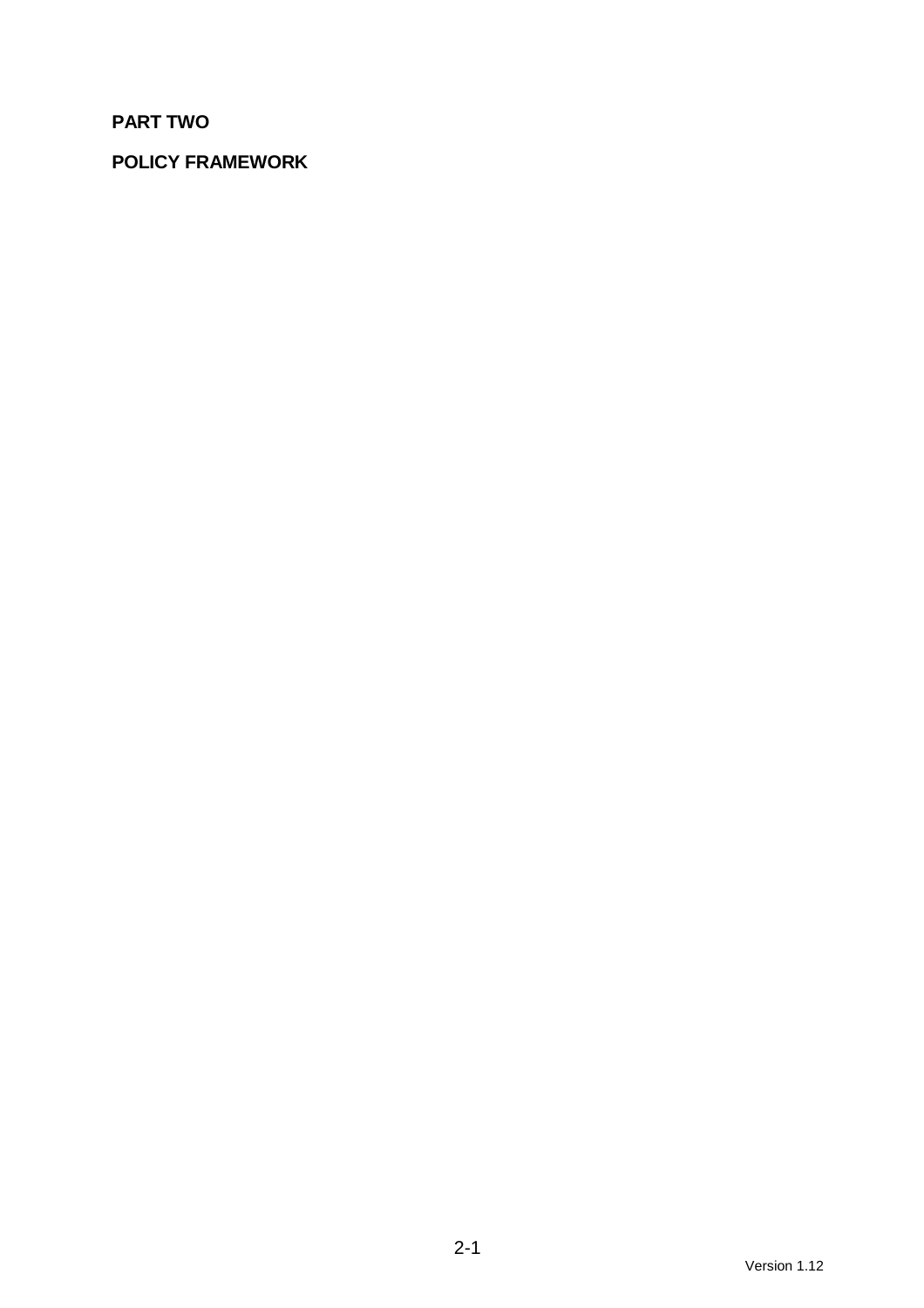### **RESPONSIBILITY FOR POLICY**

1. Councillors are collectively the ultimate policy makers for the County Council. The Council's policies are set by Councillors as set out in the responsibility for functions of the Full Council and the Policy Committee.

# **POLICY**

- 2. The Council's policies establish the principles that the organisation will follow in
	- a. according with the Council's governing principles
	- b. implementing the strategic vision for Nottinghamshire
	- c. all decision making
	- d. developing, improving, commissioning and providing services
	- e. representing the views of the Council and Nottinghamshire.
- 3. The council's ambitions, values and priorities will be set out in a strategic vision for Nottinghamshire.
- 4. The strategic vision for Nottinghamshire will be delivered through a Plan. The council will report progress and achievements against the Plan.

#### **FRAMEWORK**

- 5. The Council's policies and strategies will be informed by the strategic vision for Nottinghamshire, the ambitions, values and priorities set out in the vision and the Plan to deliver it.
- 6. The Council's policies and strategies will be supported by a plan for implementation of the policy or delivery of the strategy. The council will report progress and achievements against these Plans.
- 7. The Council's policies and strategies will be accessed from a single policy library and will be subject to review.
- 8. The development and review of policy will be led by Councillors. The Council will usually set one policy with service specific considerations if appropriate.
- 9. The Council may develop procedures and issue guidance in accordance with its policies.
- 10. Within the responsibility for functions of the Full Council and the Policy Committee Policy is a collective term which includes the Council's policies, strategies and statutory plans.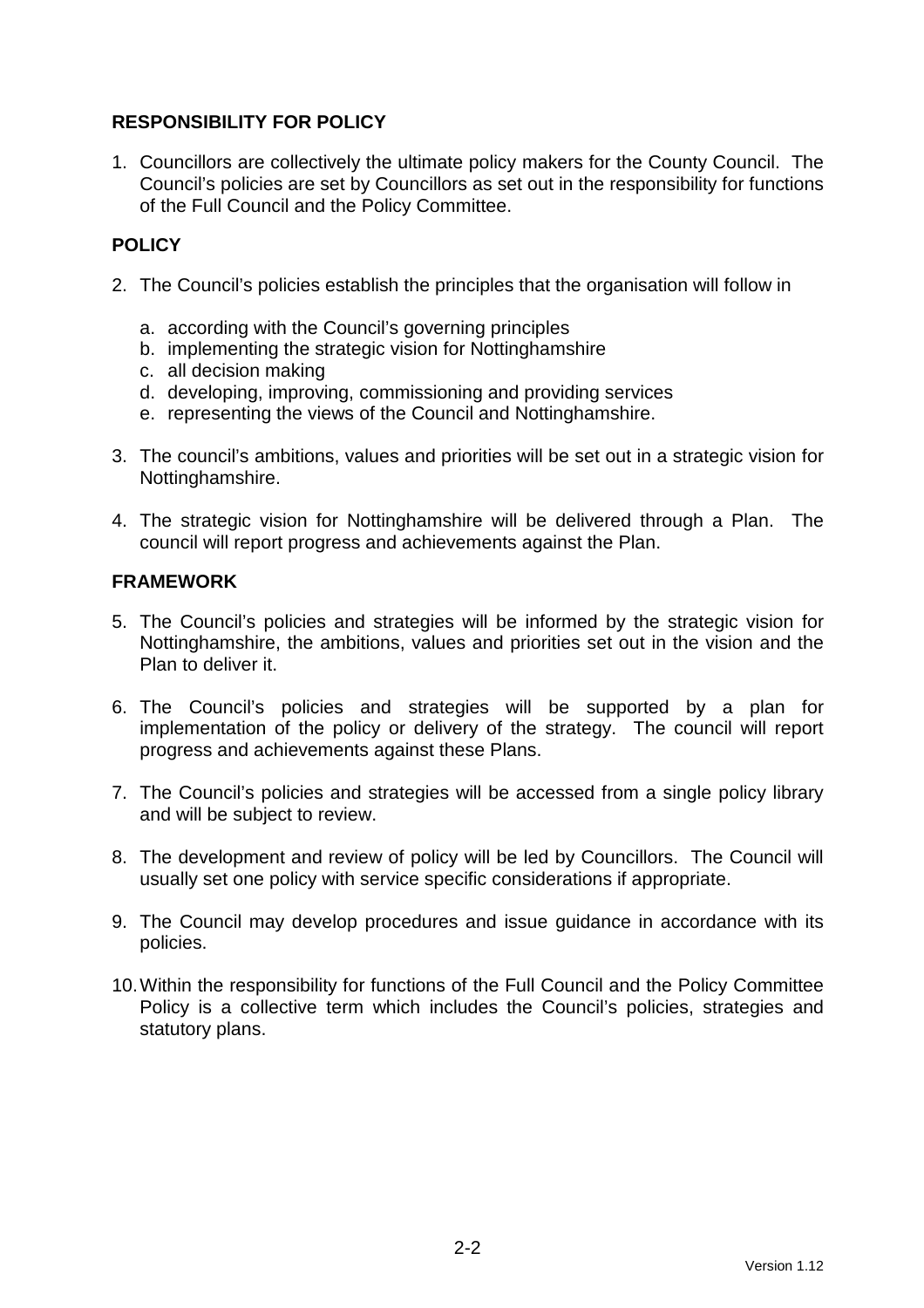### **PART THREE**

**TRANSPARENCY** 

**ACCESS TO INFORMATION AND MEETINGS**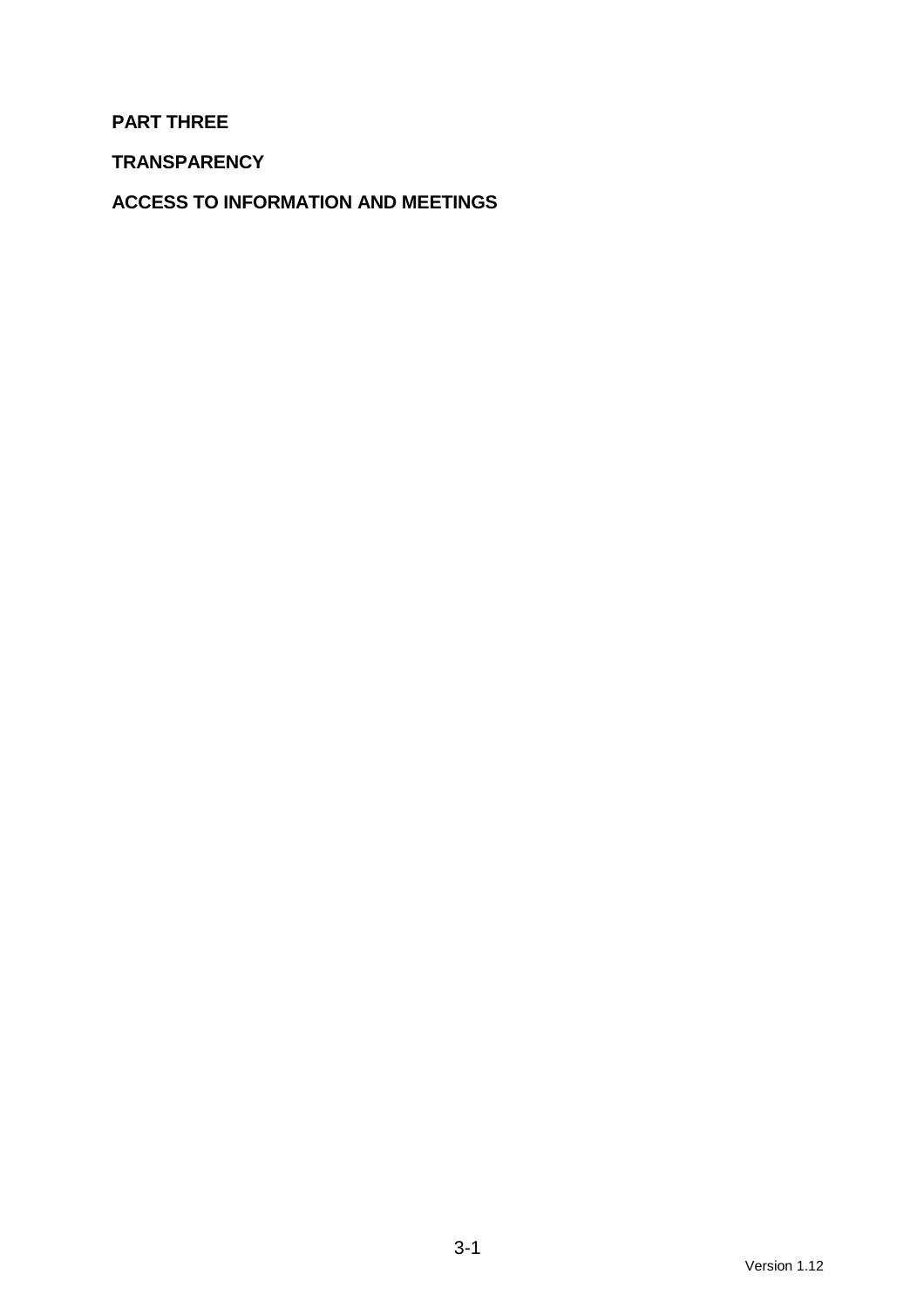#### **INTRODUCTION**

- 1. Nottinghamshire County Council is committed to the principles of openness and accountability and encourages the public to attend meetings and take an active interest in how the Council works.
- 2. The Council is committed to making available minutes, agendas and reports for public inspection.
- 3. Councillors have additional rights to access information which they need to assist them in fulfilling their responsibilities.
- 4. These rules apply to all meetings of the Council, committees and sub-committees and set out the rights of individuals to attend meetings and access information.

#### **REPORTS**

- 5. Committee reports will normally be available to the public. However if exempt information is required to enable a proper decision to be taken, it will be placed in an appendix to the report. Categories of exempt information are set out below.
- 6. Reports which include exempt information will set out the reason for this exemption and in the body of the report explain why it is not in the public interest to make that information available at that time.
- 7. On rare occasions it may be necessary for a whole report to be exempt and not publicly available due to the nature of the information it contains.
- 8. All reports will include a list of background papers (if any) relating to the subject matter of the report which:
	- a. have been relied on in preparing the report (e.g. a consultant's report);
	- b. disclose any facts or matters on which the report or an important part of the report is based;
- 9. Reports may also include a list of any previous reports on the same issue and other published information that is relevant
- 10. Anyone requiring a copy of background papers for any report should contact Democratic Services. The list of background papers should indicate whether any papers include exempt or confidential information which cannot be disclosed.

#### **MEETINGS**

- 11. The Council will give at least five clear working days' notice of all meetings. Details of all meetings will be posted on the notice board at County Hall and the Council's website: www.nottinghamshire.gov.uk.
- 12. Copies of the agenda and reports for meetings will be made available to the public for inspection at County Hall and will also be available on the Council's website. These documents will be made available: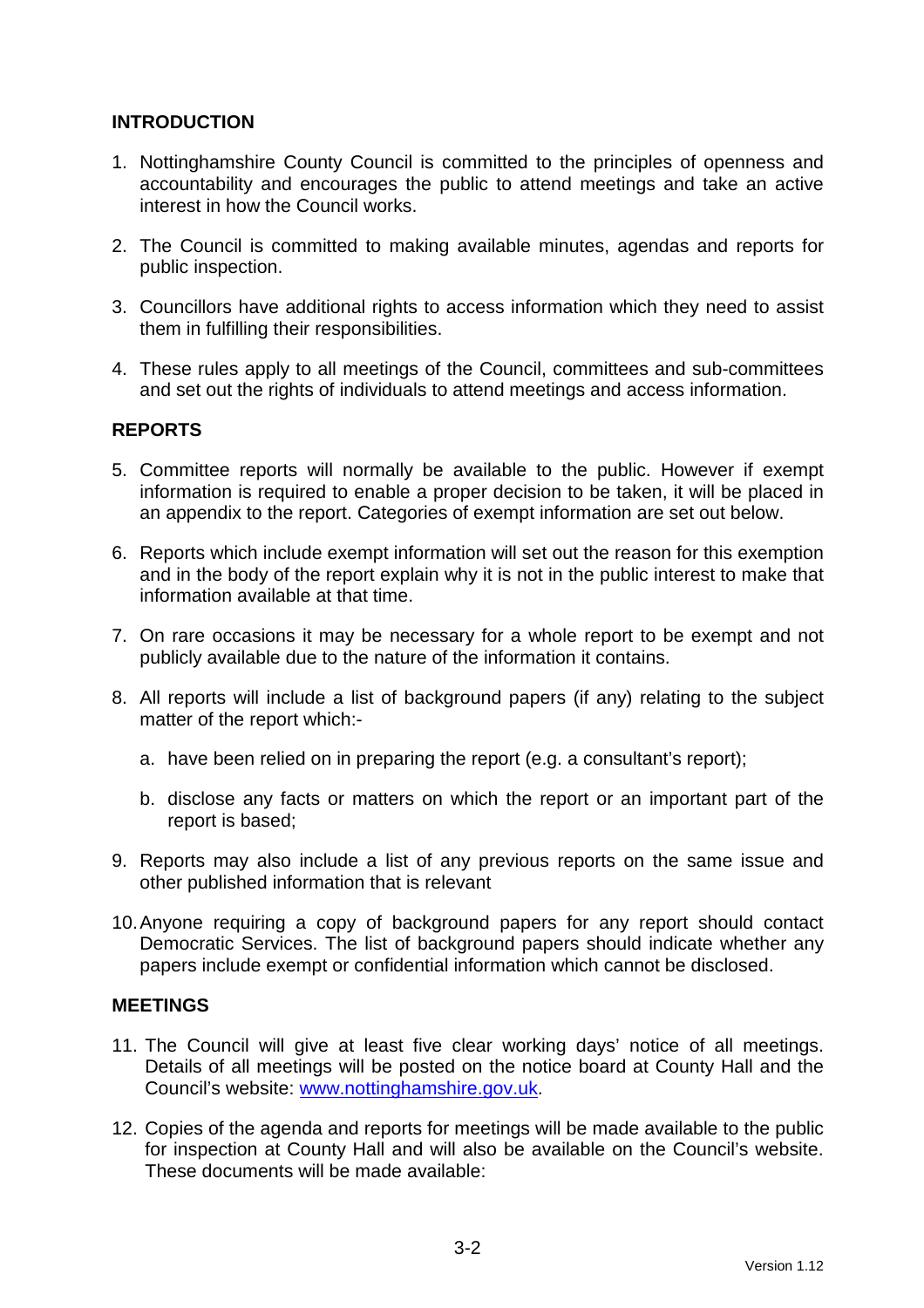- a. five clear working days before the meeting; or
- b. in the case of an urgent item or additional information, as soon as possible.
- 13. Members of the public may attend all meetings of the Council and its committees and will only be excluded when exempt information is discussed.

#### **PUBLIC ACCESS TO DOCUMENTS AFTER THE MEETING**

- 14. Copies of meeting documents will be publicly available for 6 years following the date of the meeting unless they relate to exempt or confidential information.
- 15. The Council will supply copies of the publicly available documents to any person who requests them but may make a charge for costs incurred such as postage and photocopying.
- 16. Meeting documents will include minutes of meetings, agendas and reports. In respect of meetings of the Full Council, minutes of meetings will record any Councillor's absence of more than 30 minutes from a meeting.

#### **CIRCUMSTANCES WHERE THE PUBLIC ARE EXCLUDED FROM MEETINGS**

- 17. Members of the public may be excluded from a meeting where exempt information as set out below is being discussed.
- 18. Members of the public must be excluded from a meeting where confidential information is being discussed. Confidential information for these purposes is:
	- a. information given to the Council by a Government Department on terms which do not permit its public disclosure; or
	- b. information which cannot be publicly disclosed by virtue of any enactment or by Court Order.

#### **CATEGORIES OF EXEMPT INFORMATION**

- 1. Information relating to any individual, such as names, addresses, telephone numbers, or job titles
- 2. Information which is likely to reveal the identity of an individual, such as names, addresses, telephone numbers, or job titles
- 3. Information relating to the financial or business affairs of individuals or organisations (including the Council). This could include contemplated as well as past or current activities
- 4. Information relating to any consultations or negotiations on employee relations
- 5. Information to which legal professional privilege applies
- 6. Information which discloses the Council's intention to issue a formal legal notice or make a formal legal order or direction
- 7. Information relating to any action taken or to be taken in connection with the prevention, investigation or prosecution of crime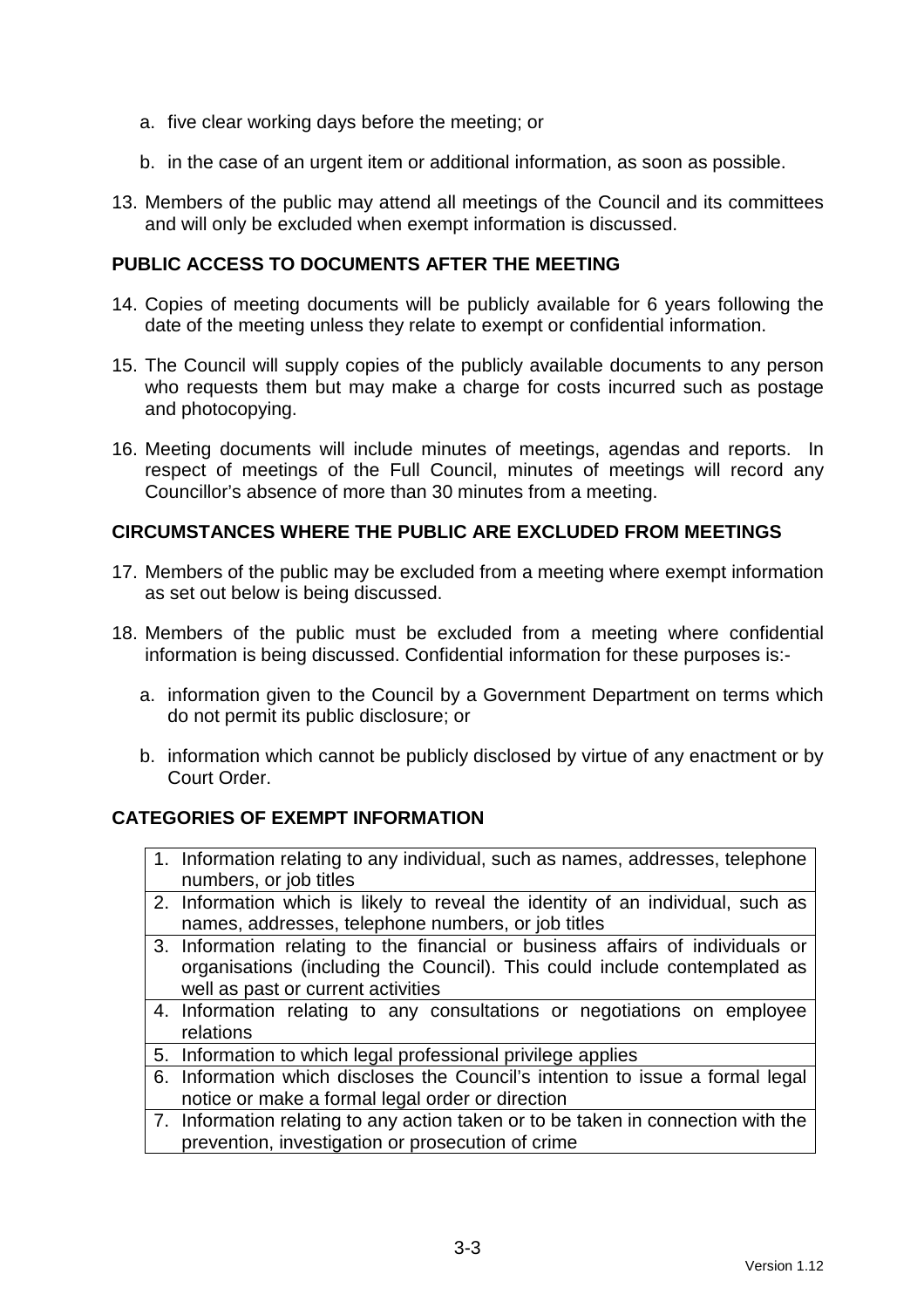- 19. General Conditions for all categories of exempt information:
	- a. Information **is not** exempt information if it relates to proposed development for which the Council as local planning authority may grant itself planning permission.
	- b. Information **is not** exempt if it is required by law to be publicly available.
	- c. Information can be exempt if it falls within one of the categories above and the public interest in maintaining the exemption outweighs the public interest in disclosing the information.

#### **ADDITIONAL RIGHTS TO INFORMATION**

- 20. The provisions in this section of the Constitution do not affect any specific rights relating to the access of information which are contained elsewhere in this Constitution or the law; for example the Freedom of Information Act and the Data Protection Act
- 21. Previously exempt information may subsequently be made available if the reason for exemption no longer applies.

#### **COUNCILLORS' ADDITIONAL RIGHTS**

#### **ATTENDANCE AT MEETINGS**

22. The PART B – PROCEDURE RULES FOR COMMITTEE AND SUB-COMMITTEE MEETINGS set out the provisions that apply to Councillors who wish to attend meetings of which they are not a member.

#### **ACCESS TO INFORMATION**

23. Councillors may request officers to provide them with any information they need to assist them in fulfilling their responsibilities as elected representatives. However, Councillors may not be able to access information which in the opinion of the Monitoring Officer is in draft form, contains confidential or exempt information as defined in this section, or where disclosure would breach the provisions of the Data Protection Act.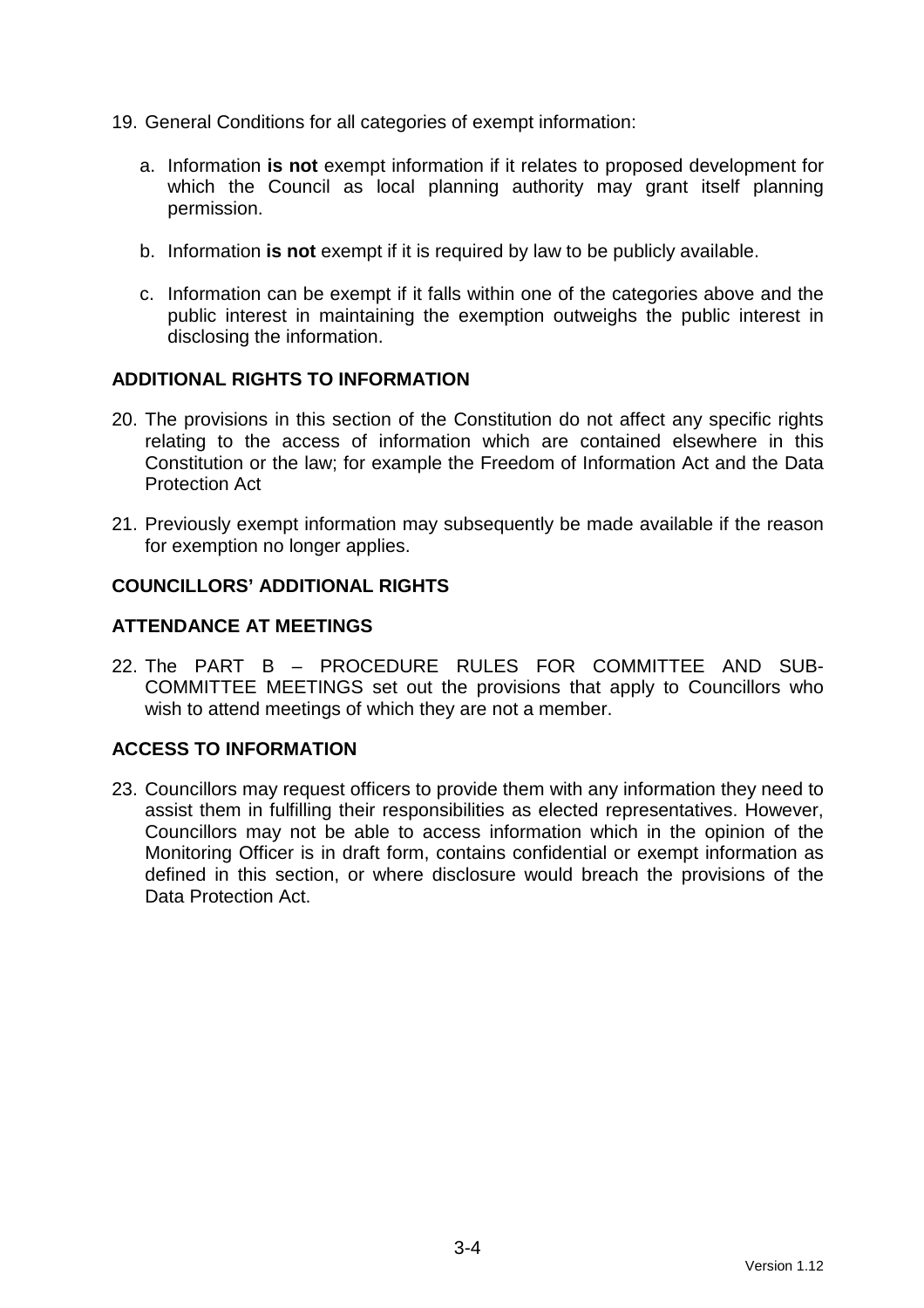**PART FOUR** 

**ACCOUNTABILITY** 

# **RESPONSIBILITY FOR FUNCTIONS**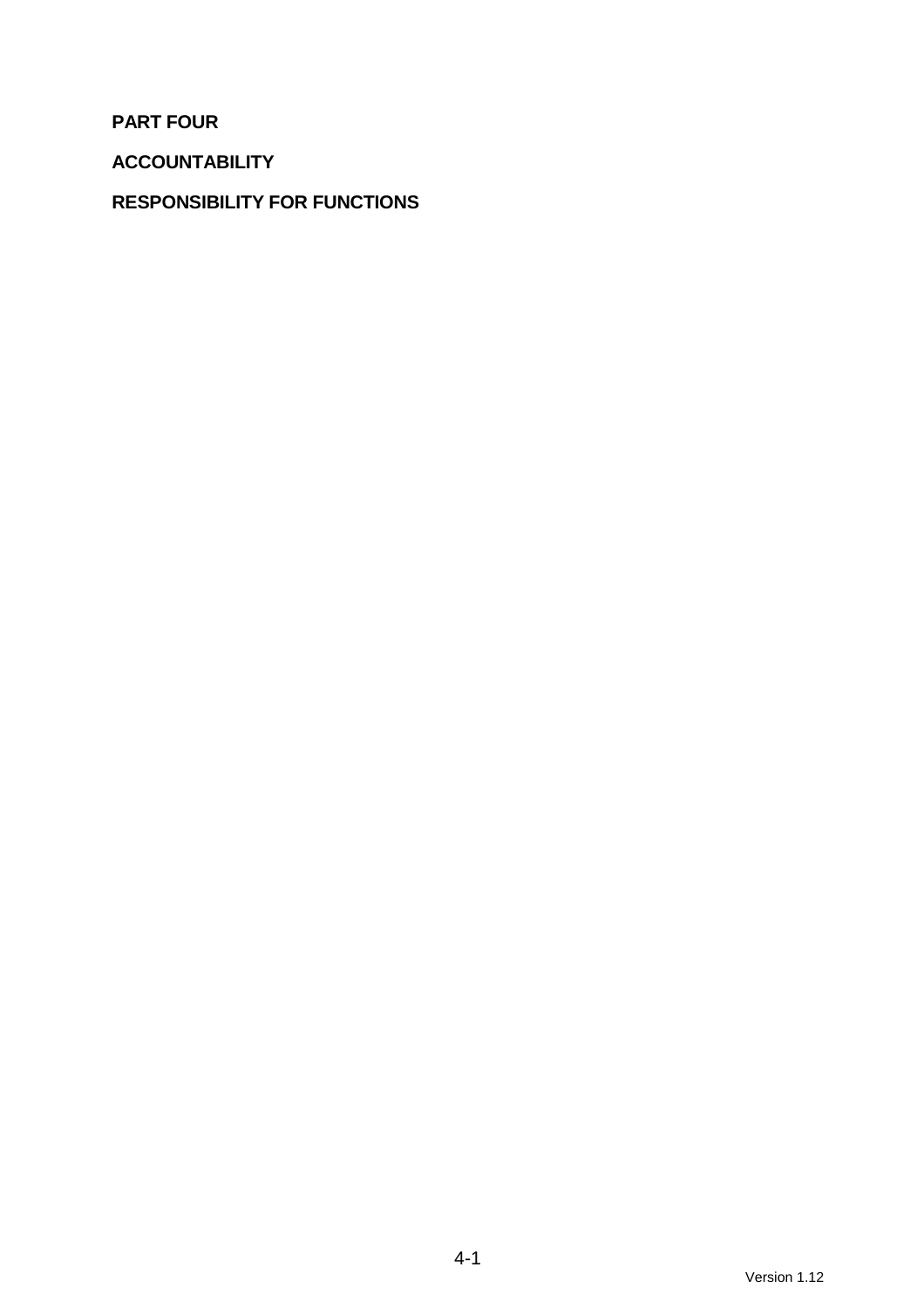#### **INTRODUCTION**

- 1. This part of the Constitution sets out the responsibilities of Full Council, its committees and officers.
- 2. In the absence of the relevant committee chairman, the vice-chairman will substitute.
- 3. All Councillors are encouraged to undertake regular training and for the following committees there is a specific training requirement:
	- a. Appeals Committee
	- b. Planning and Licensing Committee
	- c. Senior Staffing Sub-Committee
- 4. The Council has established scrutiny committees to deal with health matters; other statutory scrutiny functions will be carried out by the Policy Committee and Community Safety Committee.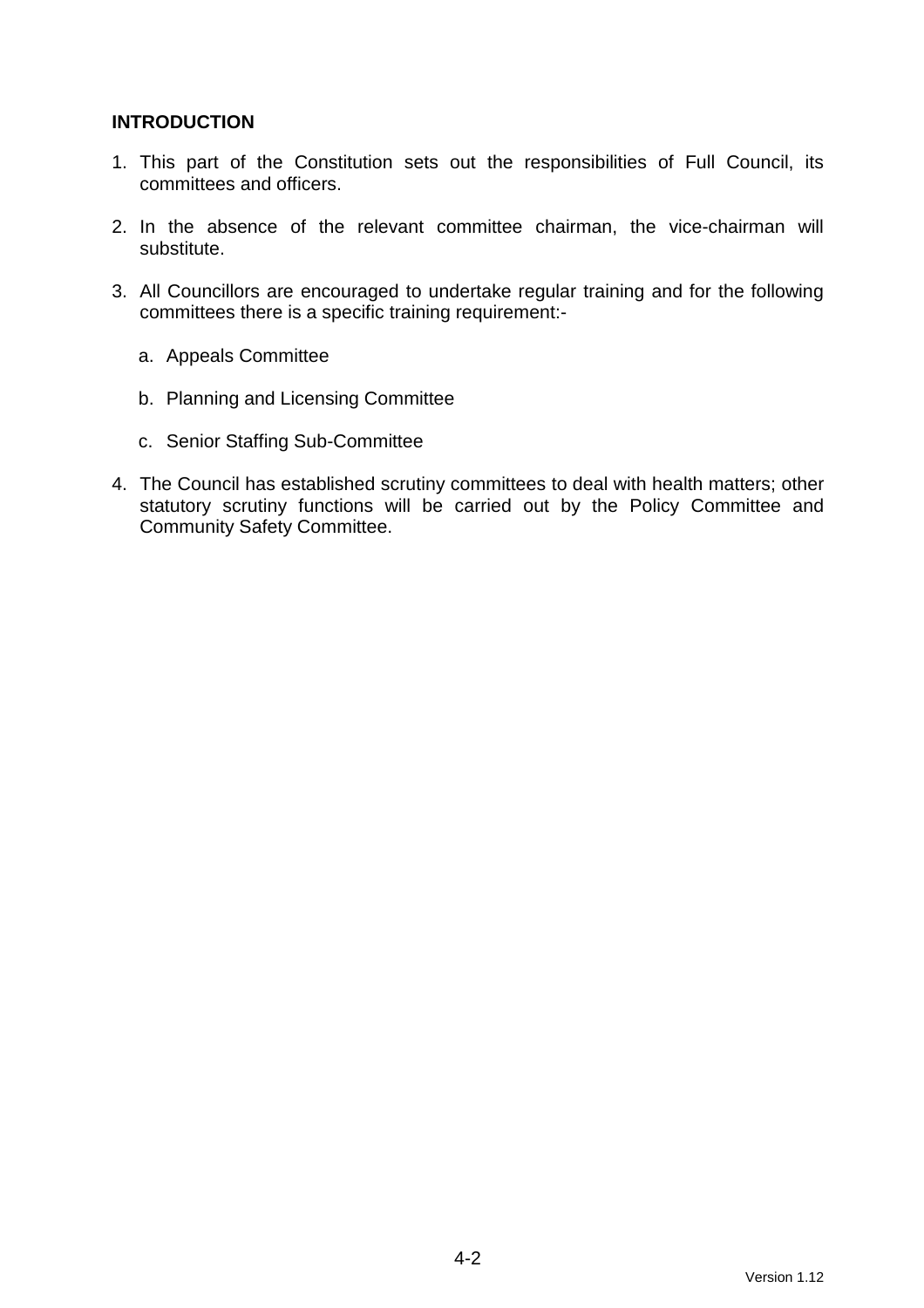### **PART A – TERMS OF REFERENCE**

#### **THE FULL COUNCIL**

- 1. The functions listed below are reserved to the Full Council and can only be discharged by the Full Council:
	- a. Determining all policies and plans statutorily reserved to the Full Council including:
		- Annual library plan/strategy
		- Crime and disorder reduction strategy (Community Safety Agreement)
		- Local transport plan
		- Plans and alterations which together comprise the Development Plan
		- Sustainable community strategy
		- Youth justice plan (Youth Crime Strategy)
	- b. The approval or adoption of a plan or strategy for the control of the Council's borrowing, investments or capital expenditure, or for determining the Council's minimum revenue provision; the Budget
	- c. The approval of any of the above documents in the event they, or part of them, need to be submitted to the Secretary of State or any Government Minister for final approval, including where they are to be submitted in draft form
	- d. The approval of changes to any plan or strategy referred to above, unless:
		- that change is required by the Secretary of State or any Government Minister where the plan or strategy has been submitted to them for approval, or
		- Full Council specifically delegated authority in relation to these functions when it approved or adopted the plan or strategy
	- e. Adopting and changing the Constitution
	- f. Establishing committees and deciding their terms of reference and size
	- g. Appointing and removing chairmen and vice-chairmen
	- h. Authorising appointments to any joint committees
	- i. Authorising appointments to the Nottinghamshire and City of Nottingham Fire Authority
	- j. Approving a Members' Allowances Scheme including any provision for Chairman's and Vice Chairman's expenses
	- k. Approving the annual Senior Officer Pay Policy Statement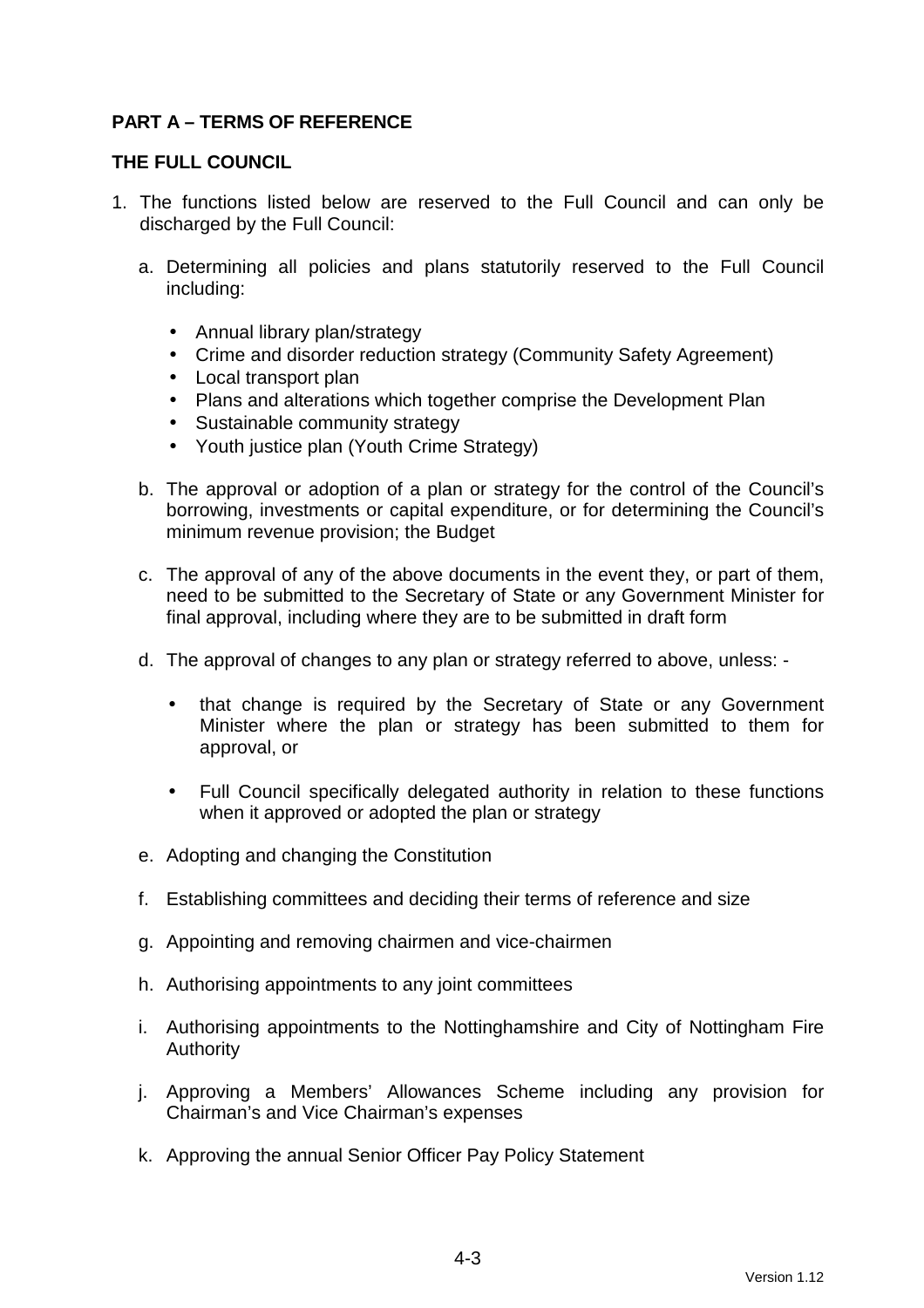- l. Confirming the appointment of, and dismissing, the Head of Paid Service, the Monitoring Officer and the Chief Finance Officer
- m. Making any request to the Local Government Boundary Commission for England for single-member electoral areas
- n. The passing of a resolution to change the County's electoral scheme
- o. Making an order to give effect to recommendations made in a community governance review
- p. In relation to any overview and scrutiny committees, permitting a co-opted member to vote at meetings of that committee
- q. Changing the name of the County
- r. Conferring the title of honorary alderman
- s. Making, amending, revoking, re-enacting and adopting bye-laws and promoting and opposing the making of local legislation and personal bills in Parliament
- t. Any other function which, by law, must be reserved to the Full Council

#### **POLICY COMMITTEE – TERMS OF REFERENCE**

- 2. The powers and functions set out below are delegated by the Full Council:
	- a. All decisions within the control of the Council including but not limited to those listed in the Table below
	- b. Policy development and approval except on matters reserved for the Full Council
	- c. Review of performance on at least a quarterly basis
	- d. Review of day to day operational decisions taken by Officers
	- e. Approval of consultation responses relating to the Committee's areas of responsibility except for responses to day-to-day technical consultations which will be agreed with the Chairman and reported to the next available Committee following their submission.
	- f. Approval of relevant staffing structures as required
	- g. Approving all Councillor attendance at conferences, seminars and training events including any expenditure incurred, within the remit of this Committee and to receive quarterly reports from Corporate Directors on departmental officer travel outside the UK within the remit of this Committee.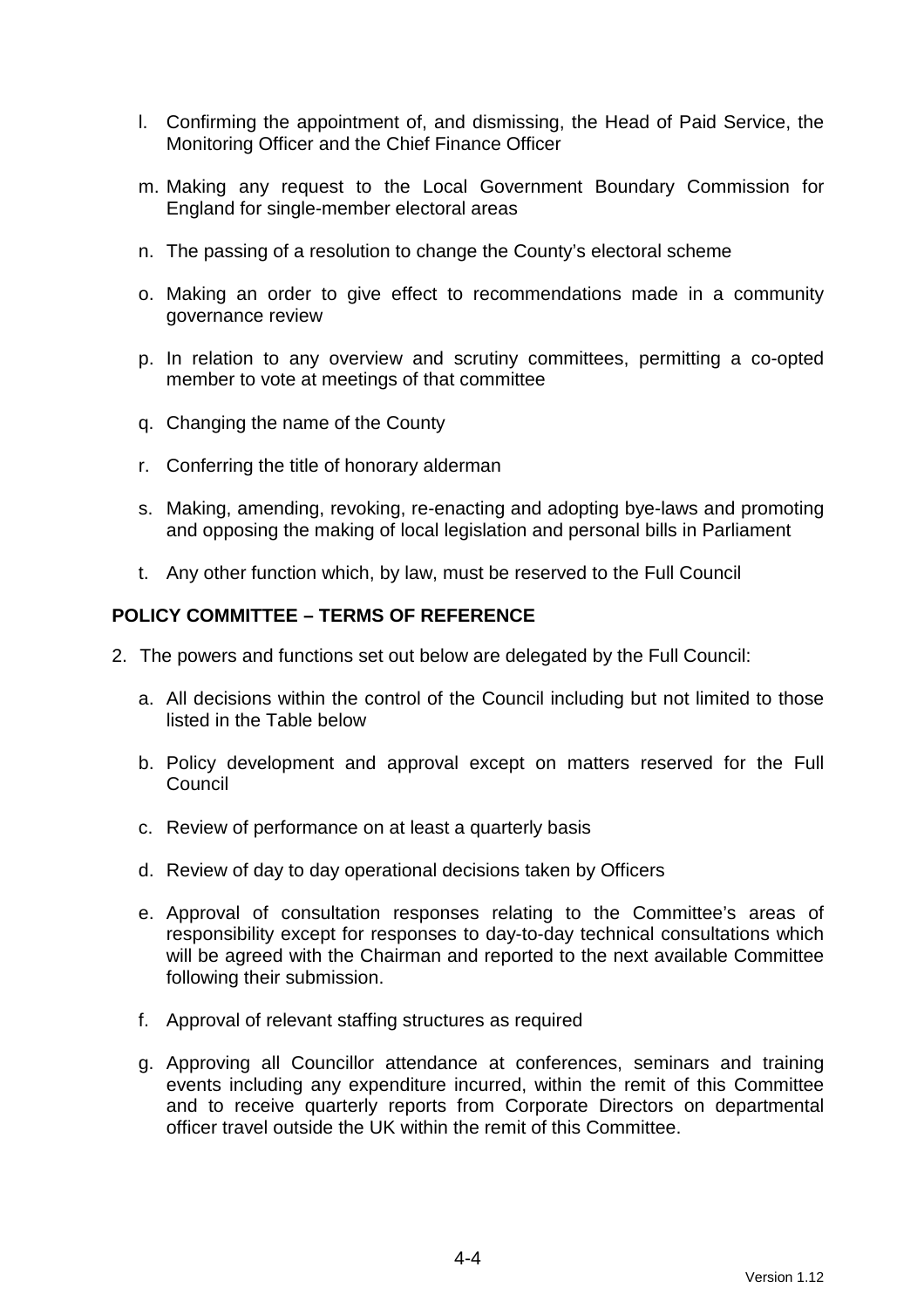- 3. If any report comes within the remit of more than one committee, to avoid the report being discussed at several committees, the report will be presented and determined at the most appropriate committee. If this is not clear, then the report will be discussed and determined by the Policy Committee.
- 4. As part of the detailed work programme the Committee will receive reports on the exercise of powers delegated to Officers.
- 5. The Committee will be responsible for its own projects but, where it considers it appropriate, projects will be co-ordinated by a cross-committee project steering group that will report back to the relevant Committee.

| <b>Table</b>                                                                        |  |
|-------------------------------------------------------------------------------------|--|
| Responsibility for ensuring that committees operate under the policy direction of   |  |
| the County Council and for determining policies not reserved to the Full Council    |  |
| Responsibility for the discharge of all functions and exercise of all powers of the |  |
| County Council not expressly reserved to the Full Council or to any other part of   |  |
| the County Council by statute or by this Constitution                               |  |
| Responsibility for monitoring and reviewing the overall performance of the          |  |
| Council                                                                             |  |
| Responding to any consultations within the remit of more than one committee as      |  |
| and when required                                                                   |  |
| Responsibility for those functions relating to elections and local democracy        |  |
| which are not reserved to the Full Council                                          |  |
| Responsibility for the Council's internal and external communications policy and    |  |
| its implementation                                                                  |  |
| Responsibility for Information Governance including but not limited to Data         |  |
| Protection and Freedom of Information                                               |  |
| Responsibility for monitoring and reviewing the Council's customer strategy and     |  |
| any matters dealt with by the Business Services Centre                              |  |
| Responsibility for ensuring the Council meets its equalities duties                 |  |
| Responsibility for ensuring high standards of conduct by the County Council, its    |  |
| Councillors, co-opted members and Officers                                          |  |
| Responsibility for dealing with all matters relating to alleged breaches of the     |  |
| Code of Conduct for Councillors and Co-opted Members                                |  |
| Responsibility for the implementation of and revision to all codes of conduct and   |  |
| practice of the County Council                                                      |  |
| Responsibility for all remaining statutory overview and scrutiny powers except      |  |
| those delegated to a health scrutiny committee and Community Safety                 |  |
| Committee                                                                           |  |
| Responsibility for the Council's risk management strategy                           |  |
| Responsibility for reviewing annual reports and inspection reports not within the   |  |
| remit of another committee                                                          |  |
| Responsibility for approving the recruitment process for any independent            |  |
| members of committees and panels required by statute                                |  |
| Responsibility for the Council's Improvement Programme                              |  |
| Responsibility for Legal and Democratic Services                                    |  |
| Responsibility for resolving any issues arising from the Members' Allowances        |  |
| <b>Scheme</b>                                                                       |  |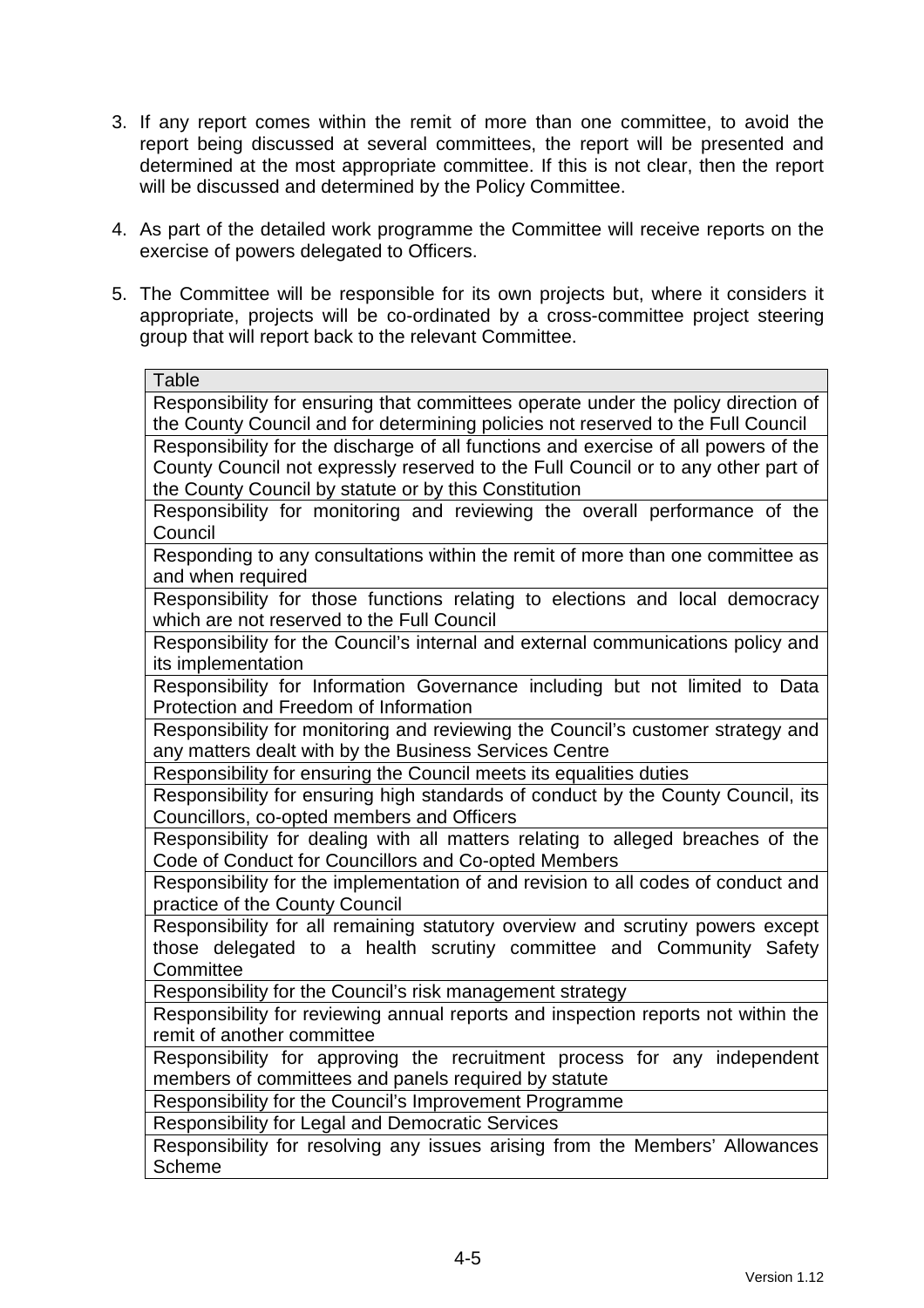**Table** 

Responsibility for authorising hospitality to be offered by the County Council except where the cost is to be covered by the Chairman of the County Council's individual budget

Responsibility for making changes to the organisations on the list of Outside Bodies

#### **GRANT AID SUB-COMMITTEE – TERMS OF REFERENCE**

- 6. This is a sub-committee of the Policy Committee.
- 7. The exercise of the powers and functions set out below are delegated in relation to grant aid and voluntary sector liaison:
	- a. All decisions within the control of the Council including but not limited to those listed in the Table below
	- b. Policy development in relation to grant aid and voluntary sector liaison, subject to approval by the Policy Committee or the Full Council
	- c. Review of performance on at least a quarterly basis
	- d. Review of day to day operational decisions taken by Officers
	- e. Approval of consultation responses except for responses to day-to-day technical consultations which will be agreed with the Chairman and reported to the next available Committee following their submission.
	- f. Approving all Councillor attendance at conferences, seminars and training events including any expenditure incurred, within the remit of this Committee and to receive quarterly reports from Corporate Directors on departmental officer travel outside the UK within the remit of this Committee.
- 8. As part of the detailed work programme the Sub-Committee will receive reports on the exercise of powers delegated to Officers.
- 9. The Sub-Committee will be responsible for its own projects but, where it considers it appropriate, projects will be considered by a cross-committee project steering group that will report back to the Policy Committee.

Table Responsibility for Grant Aid as defined in the grant aid strategy Responsibility for strategic engagement with the voluntary sector

#### **ADULT SOCIAL CARE AND HEALTH COMMITTEE – TERMS OF REFERENCE**

10. The exercise of the powers and functions set out below are delegated by the Full Council in relation to adult social care and health: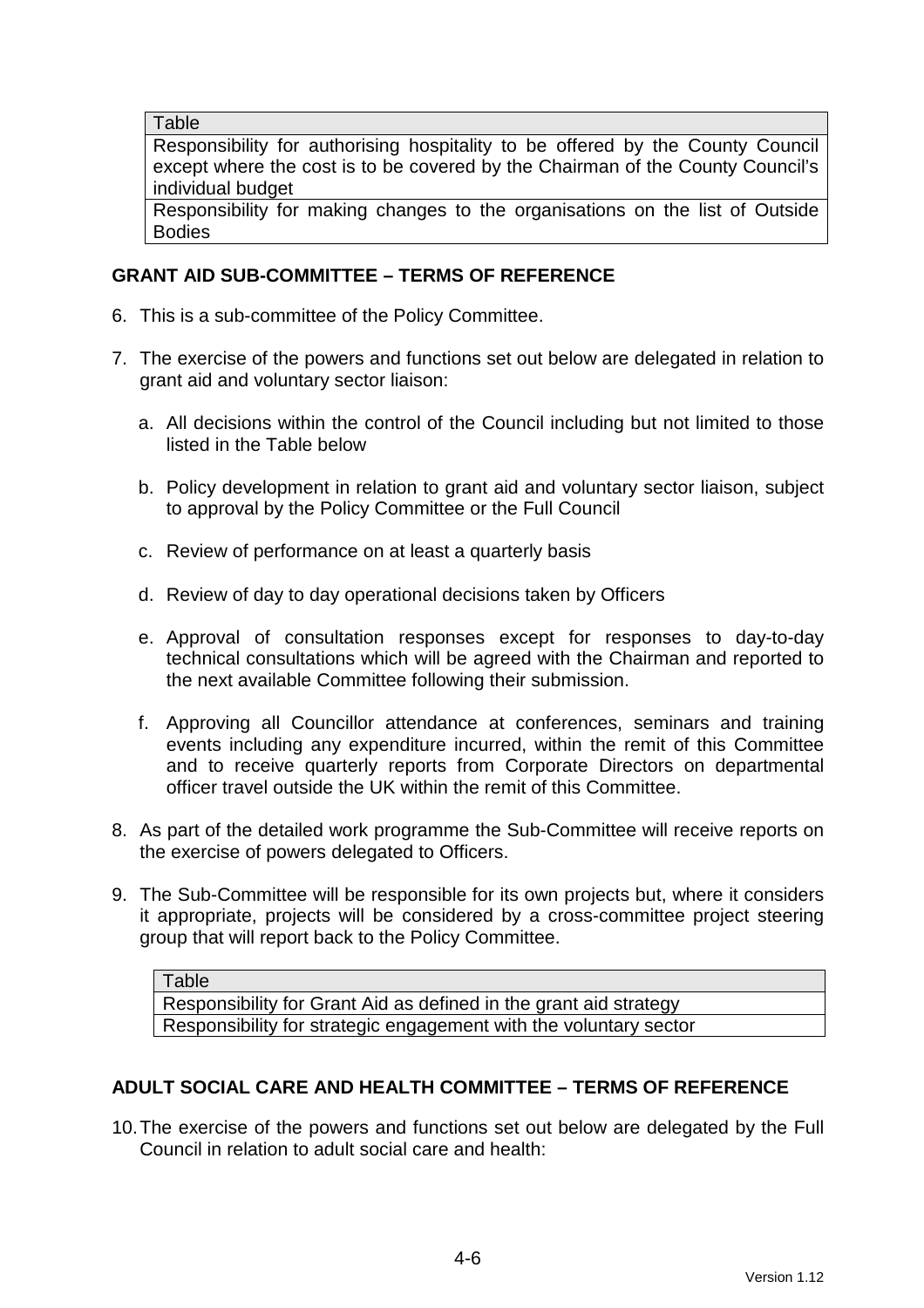- a. All decisions within the control of the Council including but not limited to those listed in the Table below
- b. Policy development in relation to adult social care and health, subject to approval by the Policy Committee or the Full Council
- c. Review of performance in relation to the services provided on at least a quarterly basis
- d. Review of day to day operational decisions taken by Officers
- e. Approval of relevant consultation responses except for responses to day-to-day technical consultations which will be agreed with the Chairman and reported to the next available Committee following their submission.
- f. Approval of relevant staffing structures as required
- g. Approving all Councillor attendance at conferences, seminars and training events including any expenditure incurred, within the remit of this Committee and to receive quarterly reports from Corporate Directors on departmental officer travel outside the UK within the remit of this Committee.
- 11. If any report comes within the remit of more than one committee, to avoid the report being discussed at several committees, the report will be presented and determined at the most appropriate committee. If this is not clear, then the report will be discussed and determined by the Policy Committee.
- 12. As part of the detailed work programme the Committee will receive reports on the exercise of powers delegated to Officers.
- 13. The Committee will be responsible for its own projects but, where it considers it appropriate, projects will be considered by a cross-committee project steering group that will report back to the most appropriate Committee.

#### **Table**

Responsibility for adult social care matters (eg. people aged 18 or over with eligible social care needs and their carers)

Responsibility for promoting choice and independence in the provision of all adult social care

Responsibility for promoting good health, health improvement and individual and community wellbeing and the reduction of health inequalities

#### **CHILDREN AND YOUNG PEOPLE'S COMMITTEE – TERMS OF REFERENCE**

- 14. The exercise of the powers and functions set out below are delegated by the Full Council in relation to children and young people to the Committee and its Sub-Committee.
	- a. All decisions within the control of the Council including but not limited to those listed in the Table below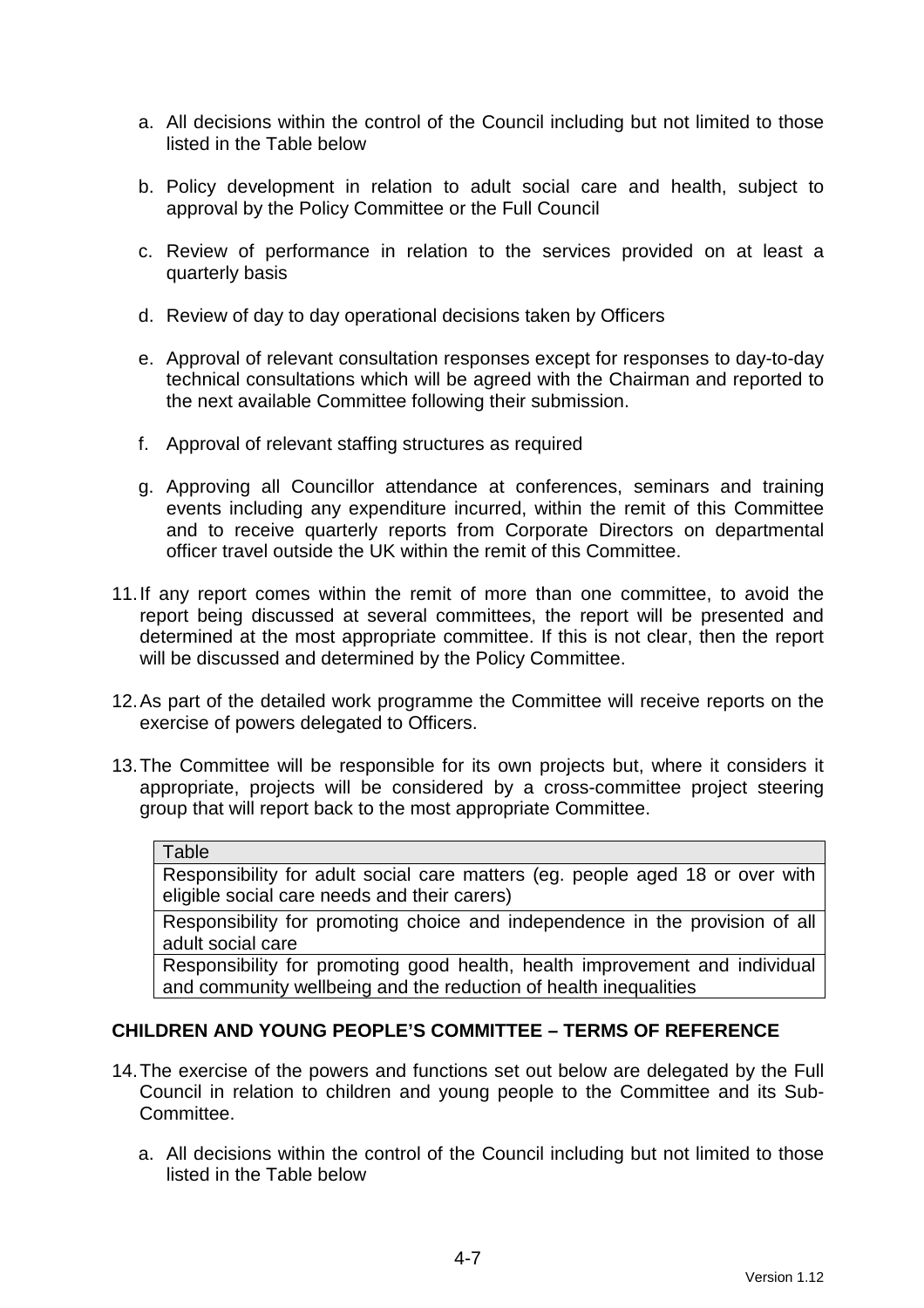- b. Policy development in relation to children and young people, subject to approval by the Policy Committee or the Full Council
- c. Review of performance in relation to the services provided on at least a quarterly basis
- d. Review of day to day operational decisions taken by Officers
- e. Approval of consultation responses except for responses to day-to-day technical consultations which will be agreed with the Chairman and reported to the next available Committee following their submission.
- f. Approval of departmental staffing structures as required
- g. Approving all Councillor attendance at conferences, seminars and training events including any expenditure incurred, within the remit of this Committee and the Corporate Parenting Sub-Committee and to receive quarterly reports from Corporate Directors on departmental officer travel outside the UK within the remit of this Committee and the Corporate Parenting Sub-Committee.
- 15. If any report comes within the remit of more than one committee, to avoid the report being discussed at several committees, the report will be presented and determined at the most appropriate committee. If this is not clear, then the report will be discussed and determined by the Policy Committee.
- 16. As part of the detailed work programme the Committee will receive reports on the exercise of powers delegated to Officers.
- 17. The Committee will be responsible for its own projects but, where it considers it appropriate, projects will be considered by a cross-committee project steering group that will report back to the most appropriate Committee.

| Table                                                                          |
|--------------------------------------------------------------------------------|
| Responsibility for services to children and young people in relation to their  |
| care, wellbeing, education or health                                           |
| Responsibility for the functions and powers conferred on or exercisable by the |
| County Council as Local Authority in relation to education                     |
| Responsibility for working with all schools including academies in relation to |
| raising standards of attainment and developing opportunities                   |
| Responsibility for environmental education                                     |
| Responsibility for arts education                                              |
| Responsibility for the Young People's Service                                  |
| Responsibility for Early Years and the Early Years Intervention Service        |
| including Children's Centres                                                   |
| Responsibility for Young People's Sports and Arts Services                     |
| Responsibility for the Targeted Support and Youth Justice Service              |

18. The Chairman of the Children and Young People's Committee will be designated the lead Councillor for Children and Young People's Services in accordance with Section 19 of the Children Act 2004.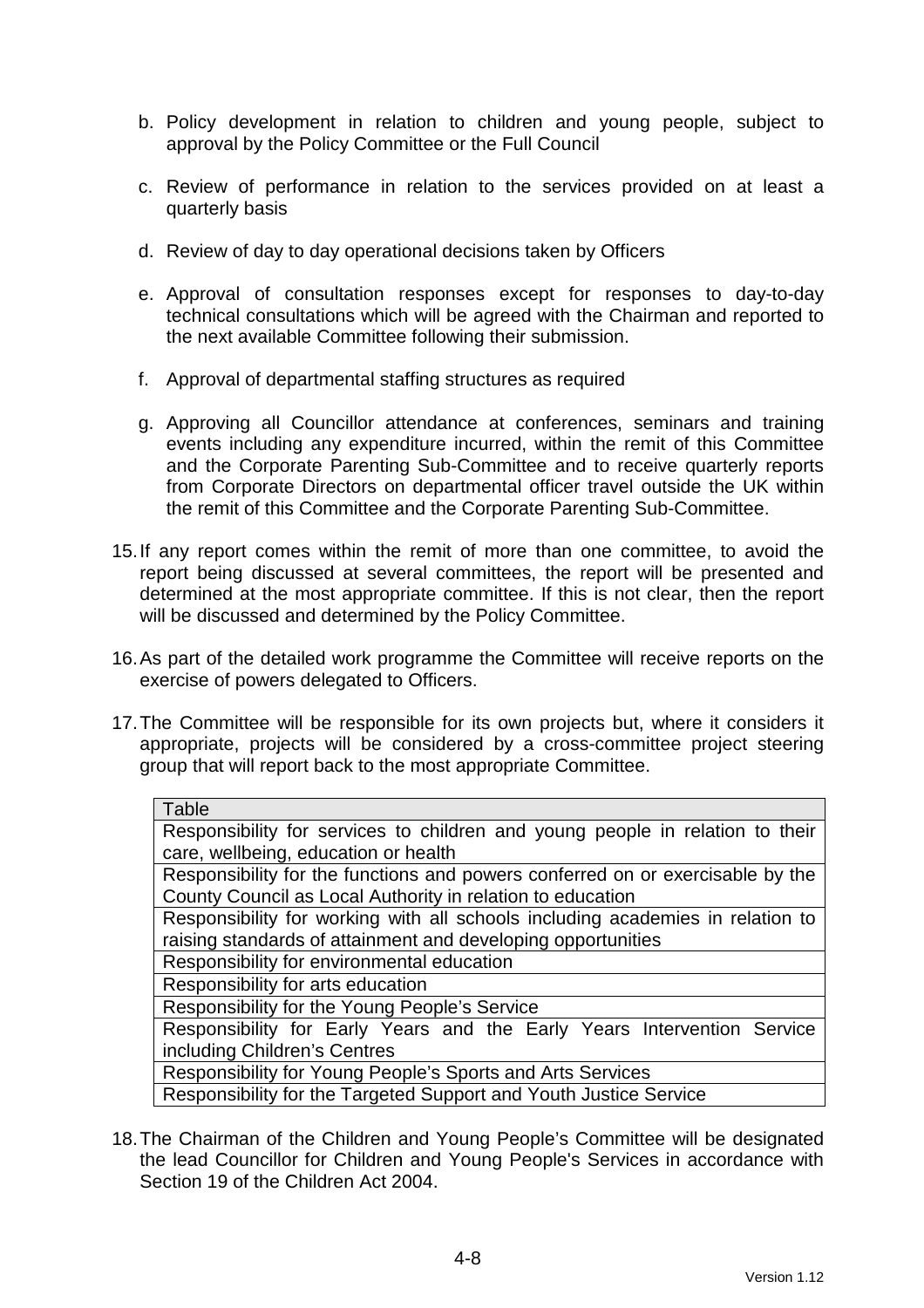### **CORPORATE PARENTING SUB-COMMITTEE – TERMS OF REFERENCE**

19. This is a sub-committee of the Children and Young People's Committee

20. The Sub-Committee is responsible for the following:

Table Responsibility for overseeing the County Council's responsibilities as the corporate parent of children and young people in care Responsibility for championing the interests of children and young people in care

#### **COMMUNITY SAFETY COMMITTEE – TERMS OF REFERENCE**

- 21. The exercise of the powers and functions set out below are delegated by the Full Council in relation to community safety:
	- a. All decisions within the control of the Council including but not limited to those listed in the Table below
	- b. Policy development in relation to community safety, subject to approval by the Policy Committee or the Full Council
	- c. Review of performance in relation to the services provided on at least a quarterly basis
	- d. Review of day to day operational decisions taken by officers
	- e. Approval of consultation responses except for responses to day-to-day technical consultations which will be agreed with the Chairman and reported to the next available Committee following their submission.
	- f. Approval of departmental staffing structures as required
	- g. Approving all Councillor attendance at conferences, seminars and training events including any expenditure incurred, within the remit of this Committee and to receive quarterly reports from Corporate Directors on departmental officer travel outside the UK within the remit of this Committee.
- 22. If any report comes within the remit of more than one committee, to avoid the report being discussed at several committees, the report will be presented and determined at the most appropriate committee. If this is not clear, then the report will be discussed and determined by the Policy Committee.
- 23. As part of the detailed work programme the Committee will receive reports on the exercise of powers delegated to Officers.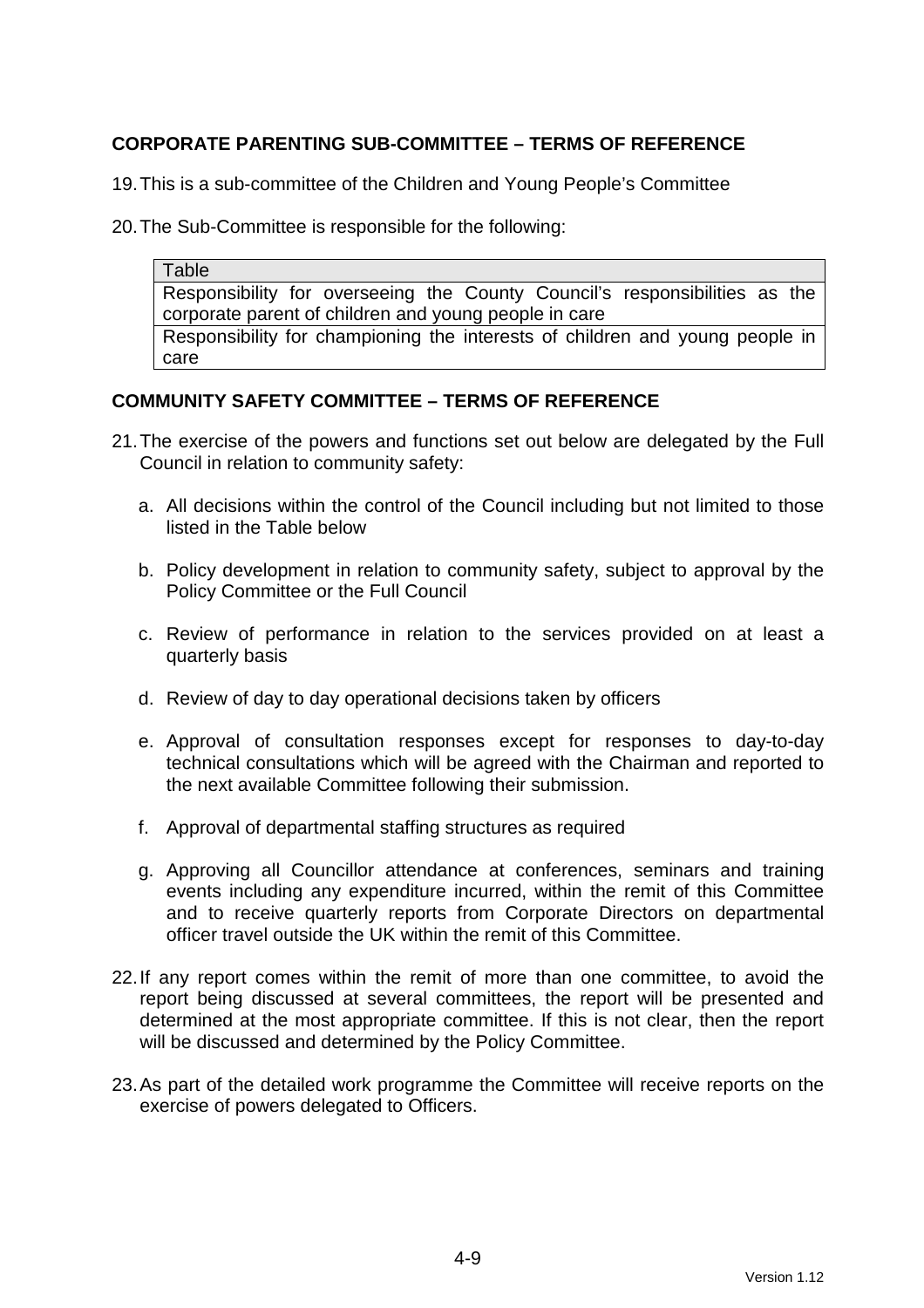24. The Committee will be responsible for its own projects but, where it considers it appropriate, projects will be considered by a cross-committee project steering group that will report back to the most appropriate Committee.

#### Table

Responsibility for the following statutory duties:-

- community safety
- as a Food Authority
- as a Weights and Measures Authority
- as a Trading Standards Authority and in relation to consumer protection and advice
- the Coroner's Service

Responsibility for civil defence and emergency planning

Responsibility for the registration services for births, deaths and marriages

Responsibility for the safety of sports grounds

Responsibility for statutory crime and disorder and flood risk management scrutiny

#### **CULTURE COMMITTEE – TERMS OF REFERENCE**

- 25. The exercise of the powers and functions set out below are delegated by the Full Council in relation to culture:
	- a. All decisions within the control of the Council including but not limited to those listed in the Table below
	- b. Policy development in relation to culture, subject to approval by the Policy Committee or the Full Council
	- c. Review of performance in relation to the services provided on at least a quarterly basis
	- d. Review of day to day operational decisions taken by officers
	- e. Approval of consultation responses except for responses to day-to-day technical consultations which will be agreed with the Chairman and reported to the next available Committee following their submission.
	- f. Approval of departmental staffing structures as required
	- g. Approving all Councillor attendance at conferences, seminars and training events including any expenditure incurred, within the remit of this Committee and to receive quarterly reports from Corporate Directors on departmental officer travel outside the UK within the remit of this Committee.
- 26. If any report comes within the remit of more than one committee, to avoid the report being discussed at several committees, the report will be presented and determined at the most appropriate committee. If this is not clear, then the report will be discussed and determined by the Policy Committee.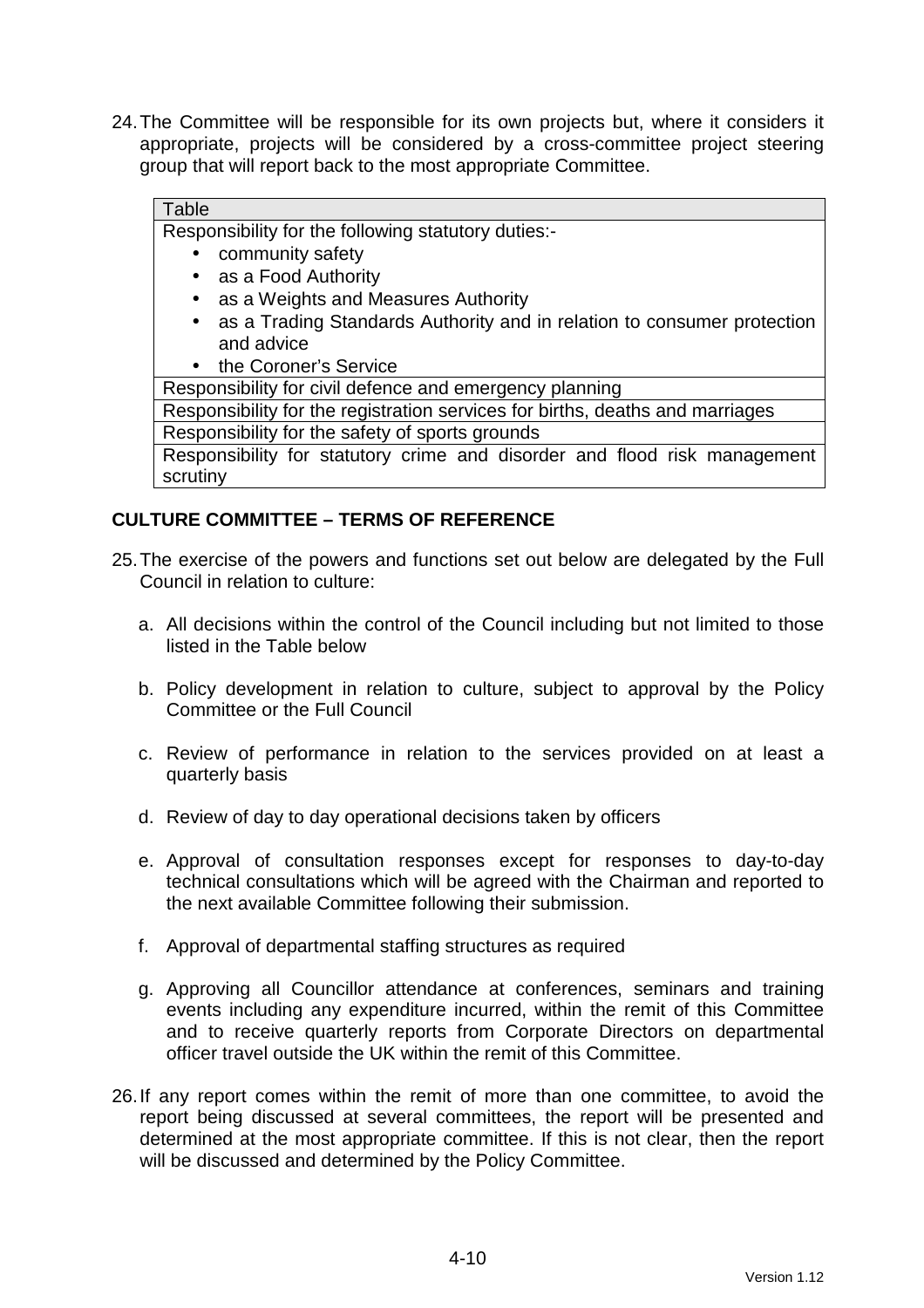- 27. As part of the detailed work programme the Committee will receive reports on the exercise of powers delegated to Officers.
- 28. The Committee will be responsible for its own projects but, where it considers it appropriate, projects will be considered by a cross-committee project steering group that will report back to the most appropriate Committee.

| Table                                                                        |
|------------------------------------------------------------------------------|
| Responsibility for libraries and archives                                    |
| Responsibility for adult learning                                            |
| Responsibility for strategic development of the arts                         |
| Responsibility for development of cultural and heritage activities           |
| Responsibility for support for sports development and sports facilities      |
| throughout the County                                                        |
| Responsibility for country parks, open spaces, common land and town or       |
| village greens, promoting public access to land except by highways means and |
| other countryside services                                                   |
| Responsibility for promotion and development of tourism in the County        |
| Responsibility for conservation and archaeology                              |

#### **ECONOMIC DEVELOPMENT COMMITTEE – TERMS OF REFERENCE**

- 29. The exercise of the powers and functions set out below are delegated by the Full Council in relation to economic development:
	- a. All decisions within the control of the Council including but not limited to those listed in the Table below
	- b. Policy development in relation to economic development, subject to approval by the Policy Committee or the Full Council
	- c. Review of performance in relation to the services provided on at least a quarterly basis
	- d. Review of day to day operational decisions taken by officers
	- e. Approval of consultation responses except for responses to day-to-day technical consultations which will be agreed with the Chairman and reported to the next available Committee following their submission.
	- f. Approval of departmental staffing structures as required
	- g. Approving all Councillor attendance at conferences, seminars and training events including any expenditure incurred, within the remit of this Committee and to receive quarterly reports from Corporate Directors on departmental officer travel outside the UK within the remit of this Committee.
- 30. If any report comes within the remit of more than one committee, to avoid the report being discussed at several committees, the report will be presented and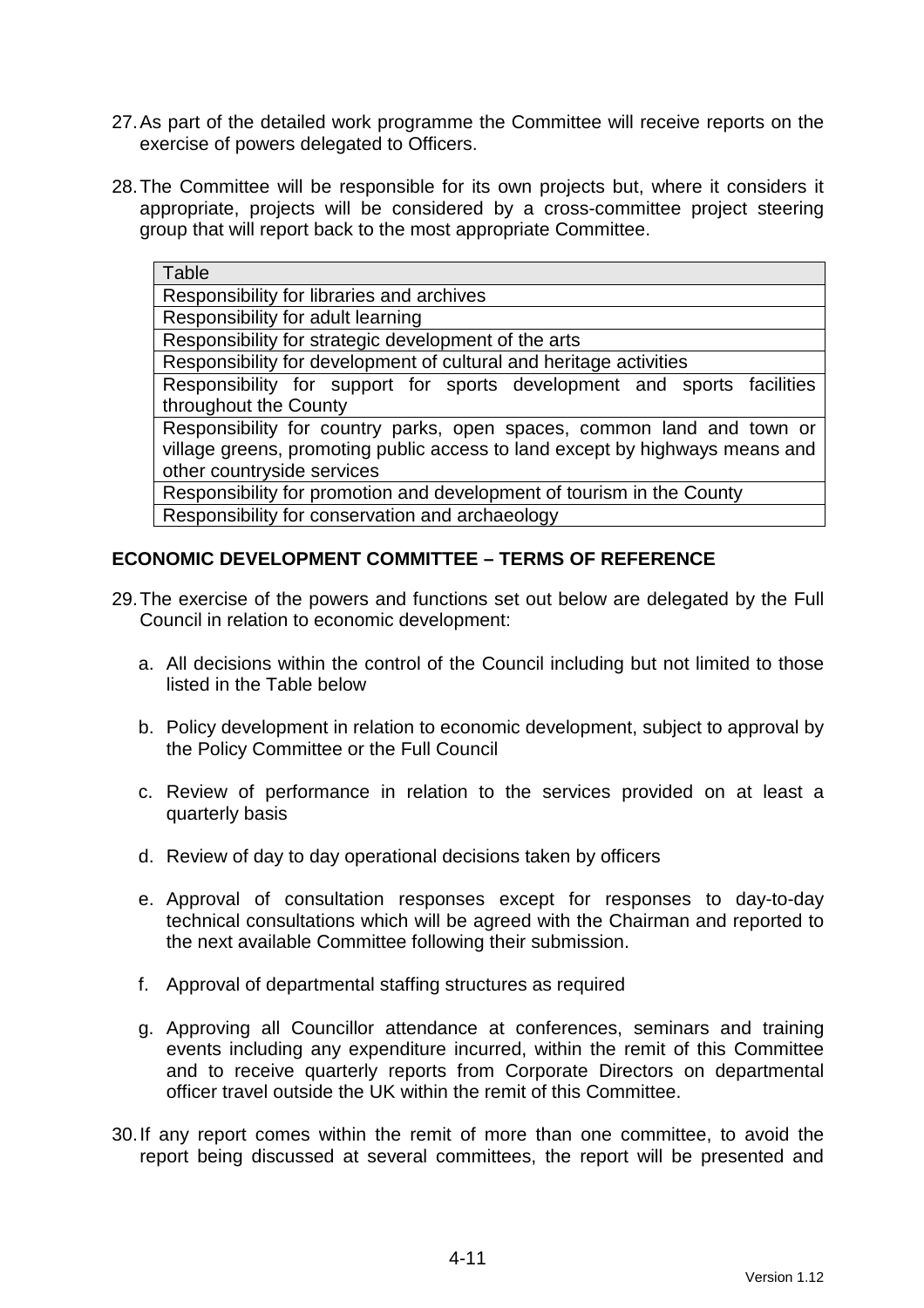determined at the most appropriate committee. If this is not clear, then the report will be discussed and determined by the Policy Committee.

- 31. As part of the detailed work programme the Committee will receive reports on the exercise of powers delegated to officers.
- 32. The Committee will be responsible for its own projects but, where it considers it appropriate, projects will be considered by a cross-committee project steering group that will report back to the most appropriate committee.

#### **Table**

Responsibility for promoting economic development, regeneration and associated activities

Responsibility for liaising with business clubs in the County

#### **ENVIRONMENT AND SUSTAINABILITY COMMITTEE – TERMS OF REFERENCE**

- 33. The exercise of the powers and functions set out below are delegated by the Full Council in relation to environment and sustainability:
	- a. All decisions within the control of the Council including but not limited to those listed in the Table below
	- b. Policy development in relation to environment and sustainability, subject to approval by the Policy Committee or the Full Council
	- c. Review of performance in relation to the services provided on at least a quarterly basis
	- d. Review of day to day operational decisions taken by officers
	- e. Approval of consultation responses except for responses to day-to-day technical consultations which will be agreed with the Chairman and reported to the next available Committee following their submission.
	- f. Approval of departmental staffing structures as required
	- g. Approving all Councillor attendance at conferences, seminars and training events including any expenditure incurred, within the remit of this Committee and to receive quarterly reports from Corporate Directors on departmental officer travel outside the UK within the remit of this Committee.
- 34. If any report comes within the remit of more than one committee, to avoid the report being discussed at several committees, the report will be presented and determined at the most appropriate committee. If this is not clear, then the report will be discussed and determined by the Policy Committee.
- 35. As part of the detailed work programme the Committee will receive reports on the exercise of powers delegated to officers.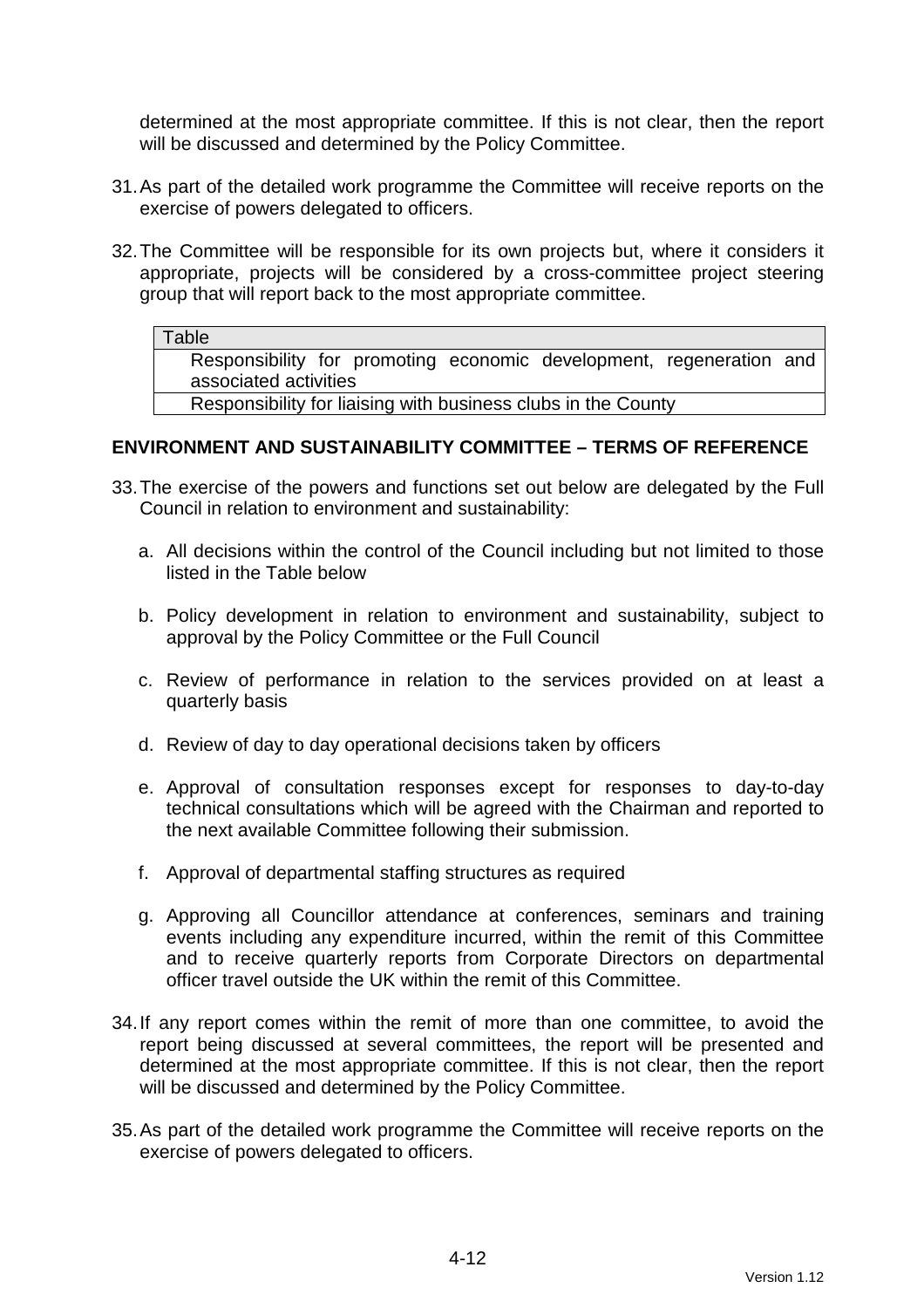36. The Committee will be responsible for its own projects but, where it considers it appropriate, projects will be considered by a cross-committee project steering group that will report back to the most appropriate Committee.

#### Table

Responsibility for all matters relating to minerals and waste planning not falling within the delegation of any other committee.

Responsibility for all matters relating to Council's role as Waste Disposal Authority.

Responsibility for the Local Improvement Scheme

Responsibility for making observations on planning matters on which the County Council is consulted, in accordance with the agreed protocol

Responsibility for all matters relating to environmental awareness and sustainability

Responsibility for any matter relating to the control of pollution or the management of air quality

#### **HEALTH AND WELLBEING BOARD – TERMS OF REFERENCE**

37. To prepare and publish a joint strategic needs assessment.

- 38. To prepare and publish a joint health and wellbeing strategy based on the needs identified in the joint strategic needs assessment and to oversee the implementation of the strategy.
- 39. Discretion to give Nottinghamshire County Council an opinion on whether the Council is discharging its statutory duty to have due regard to the joint strategic needs assessment and the health and wellbeing strategy.
- 40. To promote and encourage integrated working including joint commissioning in order to deliver cost effective services and appropriate choice. This includes providing assistance and advice and other support as appropriate, and joint working with services that impact on wider health determinants.
- 41. To discuss all issues considered to be relevant to the overall responsibilities of the Health and Wellbeing Board, and to perform any specific duties allocated by the Department of Health.

#### **HEALTH SCRUTINY COMMITTEE – TERMS OF REFERENCE**

42. Responsibility for scrutinising health matters in the County Council's area.

#### **JOINT COMMITTEE FOR STRATEGIC PLANNING AND TRANSPORTATION – TERMS OF REFERENCE**

43. To advise the County Council and the City Council on strategic planning and transport matters taking account the best interests of the whole of Greater Nottingham.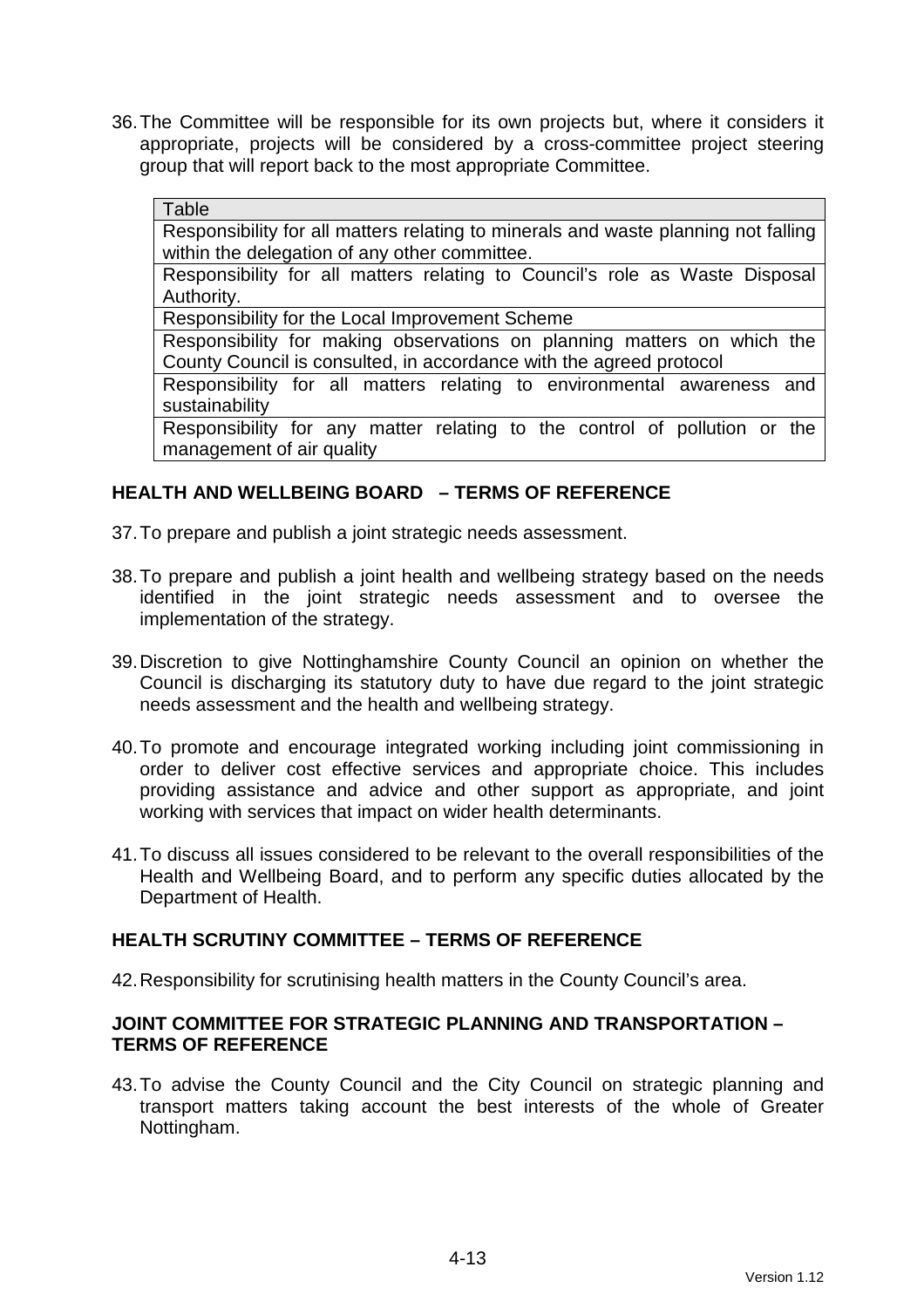#### **JOINT CITY/COUNTY HEALTH SCRUTINY COMMITTEE – TERMS OF REFERENCE**

44. To scrutinise health matters which impact both on the areas covered by Nottingham City Council and Nottinghamshire County Council.

#### **LOCAL JOINT RESOLUTIONS COMMITTEE – TERMS OF REFERENCE**

- 45. The exercise of the powers and functions set out below are delegated by the Full Council:
	- a. Responsibility for considering any issues where agreement cannot be reached between management and the trade unions.

**NOTE:** The Committee will have no delegated authority; any recommendations will be referred either to the Personnel Committee or to the Full Council for approval. This Committee will meet only as and when required.

#### **PLANNING AND LICENSING COMMITTEE – TERMS OF REFERENCE**

- 46. The exercise of the powers and functions set out below are delegated by the Full Council:
	- a. Responsibility for the regulatory functions of the Council in relation to planning, monitoring, enforcement and licensing.
	- b. Responsibility for the regulatory functions of the Council in relation to public rights of way and cycle paths.
	- c. Responsibility for all licensing functions given to the Authority by law, except safety of sports grounds.
	- d. Receiving reports on the exercise of powers delegated to officers in relation to functions for which this Committee is responsible.
	- e. Approval for consultation responses relating to the Committee's functions except for responses to day-to-day technical consultations which will be agreed with the Chairman and reported to the next available Committee following their submission.
	- f. Approving all Councillor attendance at conferences, seminars and training events including any expenditure incurred, within the remit of this Committee and to receive quarterly reports from Corporate Directors on departmental officer travel outside the UK within the remit of this Committee.

#### **PUBLIC HEALTH COMMITTEE – TERMS OF REFERENCE**

47. The exercise of the powers and functions set out below are delegated by the Full Council in relation to public health: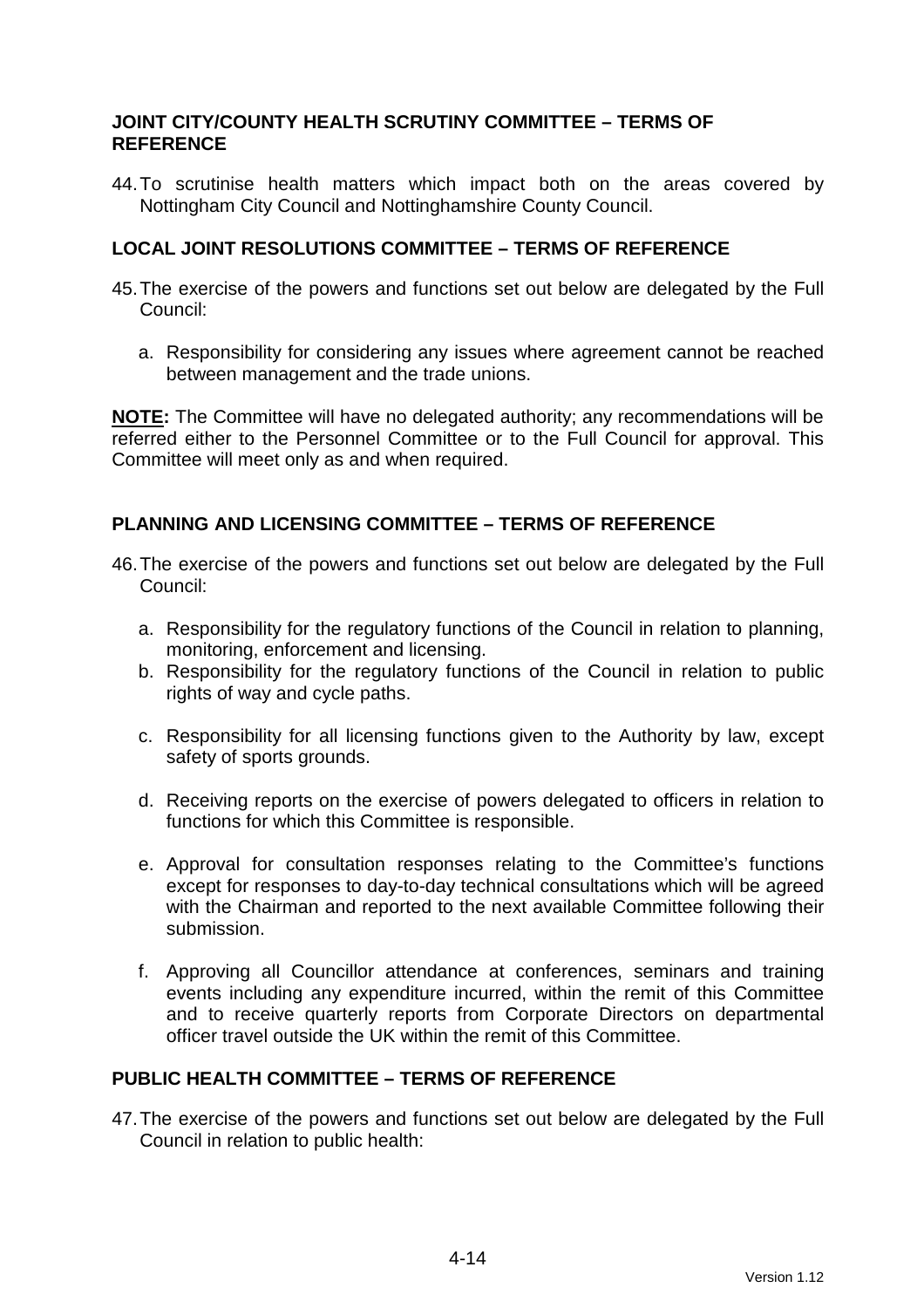- a. All decisions within the control of the Council including but not limited to those listed in the Table below
- b. Policy development in relation to Public Health, subject to approval by the Policy Committee or the Full Council
- c. Review of performance in relation to the services provided on at least a quarterly basis
- d. Review of day to day operational decisions taken by officers
- e. Approval of consultation responses except for responses to day-to-day technical consultations which will be agreed with the Chairman and reported to the next available Committee following their submission.
- f. Approval of relevant staffing structures as required
- g. Approving all Councillor attendance at conferences, seminars and training events including any expenditure incurred, within the remit of this Committee and to receive quarterly reports from Corporate Directors on departmental officer travel outside the UK within the remit of this Committee.
- 48. If any report comes within the remit of more than one committee, to avoid the report being discussed at several committees, the report will be presented and determined at the most appropriate committee. If this is not clear, then the report will be discussed and determined by the Policy Committee.
- 49. As part of the detailed work programme the Committee will receive reports on the exercise of powers delegated to officers.
- 50. The Committee will be responsible for its own projects but, where it considers it appropriate, projects will be considered by a cross-committee project steering group that will report back to the most appropriate committee.

#### **Table**

Responsibility for Public Health with the exception of functions reserved to the Health and Wellbeing Board

#### **TRANSPORT AND HIGHWAYS COMMITTEE – TERMS OF REFERENCE**

- 51. The exercise of the powers and functions set out below are delegated by the Full Council in relation to transport and highways:
	- a. All decisions within the control of the Council including but not limited to those listed in the Table below
	- b. Policy development in relation to transport and highways, subject to approval by the Policy Committee or the Full Council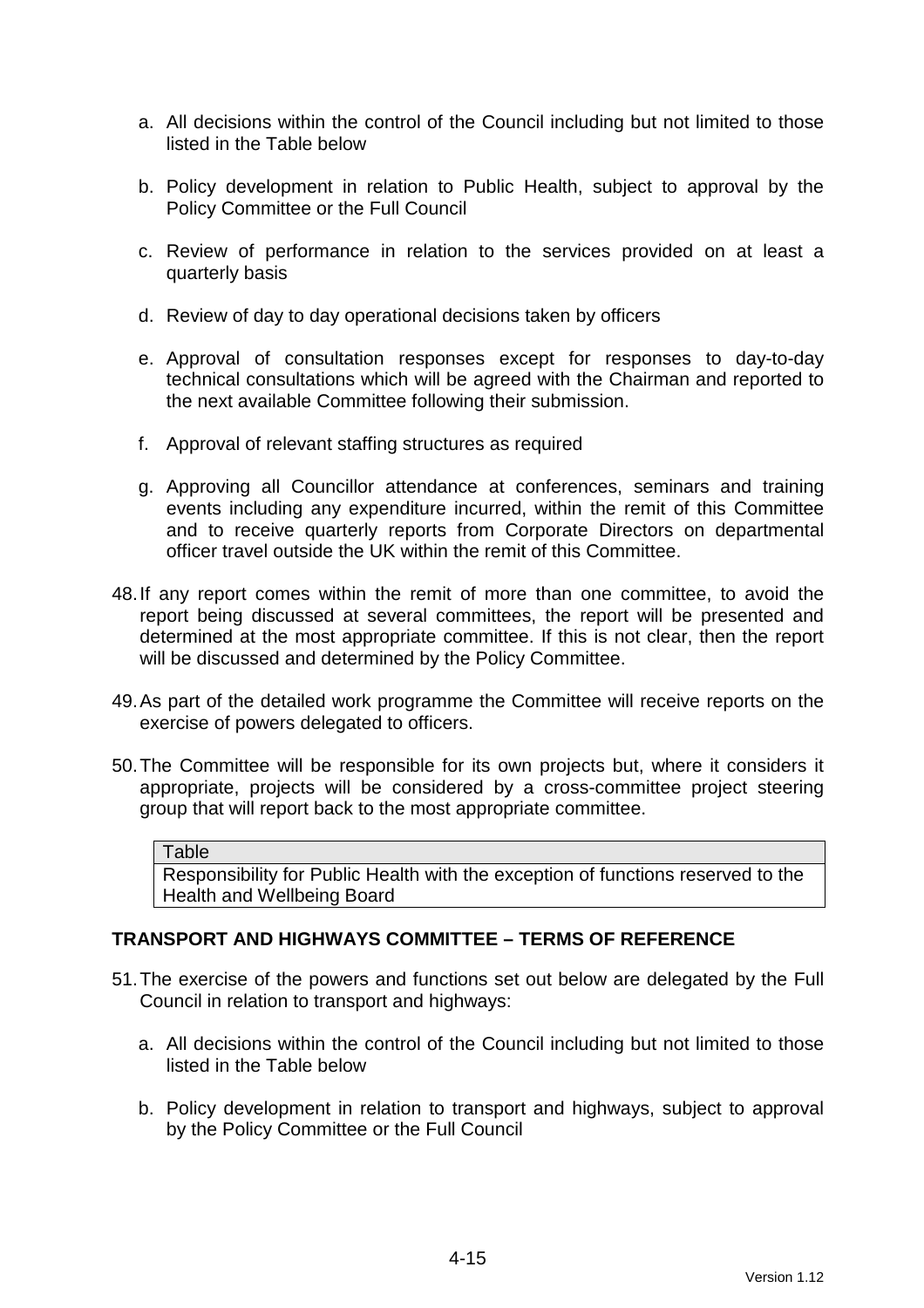- c. Review of performance in relation to the services provided on at least a quarterly basis
- d. Review of day to day operational decisions taken by officers
- e. Approval of consultation responses except for responses to day-to-day technical consultations which will be agreed with the Chairman and reported to the next available Committee following their submission.
- f. Approval of departmental staffing structures as required
- g. Approving all Councillor attendance at conferences, seminars and training events including any expenditure incurred, within the remit of this Committee and to receive quarterly reports from Corporate Directors on departmental officer travel outside the UK within the remit of this Committee.
- 52. If any report comes within the remit of more than one committee, to avoid the report being discussed at several committees, the report will be presented and determined at the most appropriate committee. If this is not clear, then the report will be discussed and determined by the Policy Committee.
- 53. As part of the detailed work programme the Committee will receive reports on the exercise of powers delegated to officers.
- 54. The Committee will be responsible for its own projects but, where it considers it appropriate, projects will be considered by a cross-committee project steering group that will report back to the most appropriate Committee.

#### **Table**

Responsibility for transport and highways (except those which are delegated to other committees) including:

- the planning, management and maintenance of highways including traffic management and residents' parking schemes
- the development of integrated transport systems
- road safety

Responsibility for making highways observations relating to planning applications, on which the County Council is consulted as required by the agreed protocol

Responsibility for the provision of passenger transport services, including bus and rail initiatives

Responsibility for the Council's highways internal trading organisations

#### **INTERNAL MANAGEMENT COMMITTEES**

#### **AUDIT COMMITTEE – TERMS OF REFERENCE**

55. The exercise of the powers and functions set out below are delegated by the Full Council: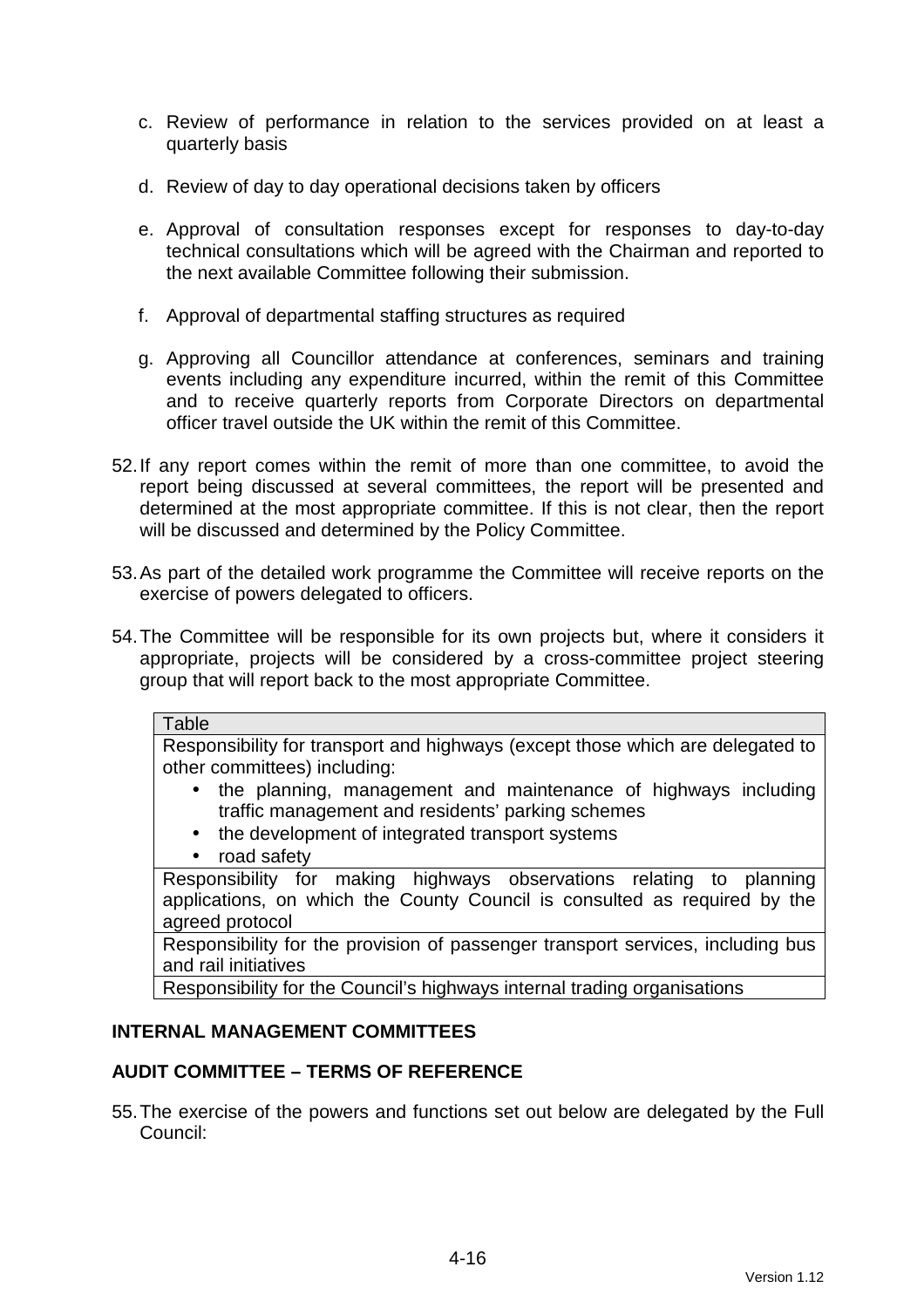- a. Responsibility for advising Council on the adequacy of the Council's systems of internal control and overseeing the external auditor's annual audit of the accounts
- b. Responsibility for maintaining an overview of the Council's Financial Regulations and anti-fraud and anti-corruption strategies

#### **CONDUCT COMMITTEE - TERMS OF REFERENCE**

56. The exercise of the powers and functions set out below are delegated by the Full Council in relation to the Code of Conduct for Councillors and Co-opted Members:

Table

Responsibility for considering complaints relating to alleged breaches of the Code of Conduct for Councillors and Co-Opted Members

## **FINANCE AND PROPERTY COMMITTEE – TERMS OF REFERENCE**

- 57. The exercise of the powers and functions set out below are delegated by the Full Council in relation to finance and property:
	- a. All decisions within the control of the Council including but not limited to those listed in the Table below
	- b. Policy development in relation to finance and property, subject to approval by the Policy Committee or the Full Council
	- c. Review of performance in relation to the services provided on at least a quarterly basis
	- d. Review of day to day operational decisions taken by officers
	- e. Approval of consultation responses except for responses to day-to-day technical consultations which will be agreed with the Chairman and reported to the next available Committee following their submission.
	- f. Approval of departmental staffing structures as required
	- g. Approving all Councillor attendance at conferences, seminars and training events including any expenditure incurred, within the remit of this Committee and to receive quarterly reports from Corporate Directors on departmental officer travel outside the UK within the remit of this Committee.
- 58. If any report comes within the remit of more than one committee, to avoid the report being discussed at several committees, the report will be presented and determined at the most appropriate committee. If this is not clear, then the report will be discussed and determined by the Policy Committee.
- 59. As part of the detailed work programme the Committee will receive reports on the exercise of powers delegated to officers.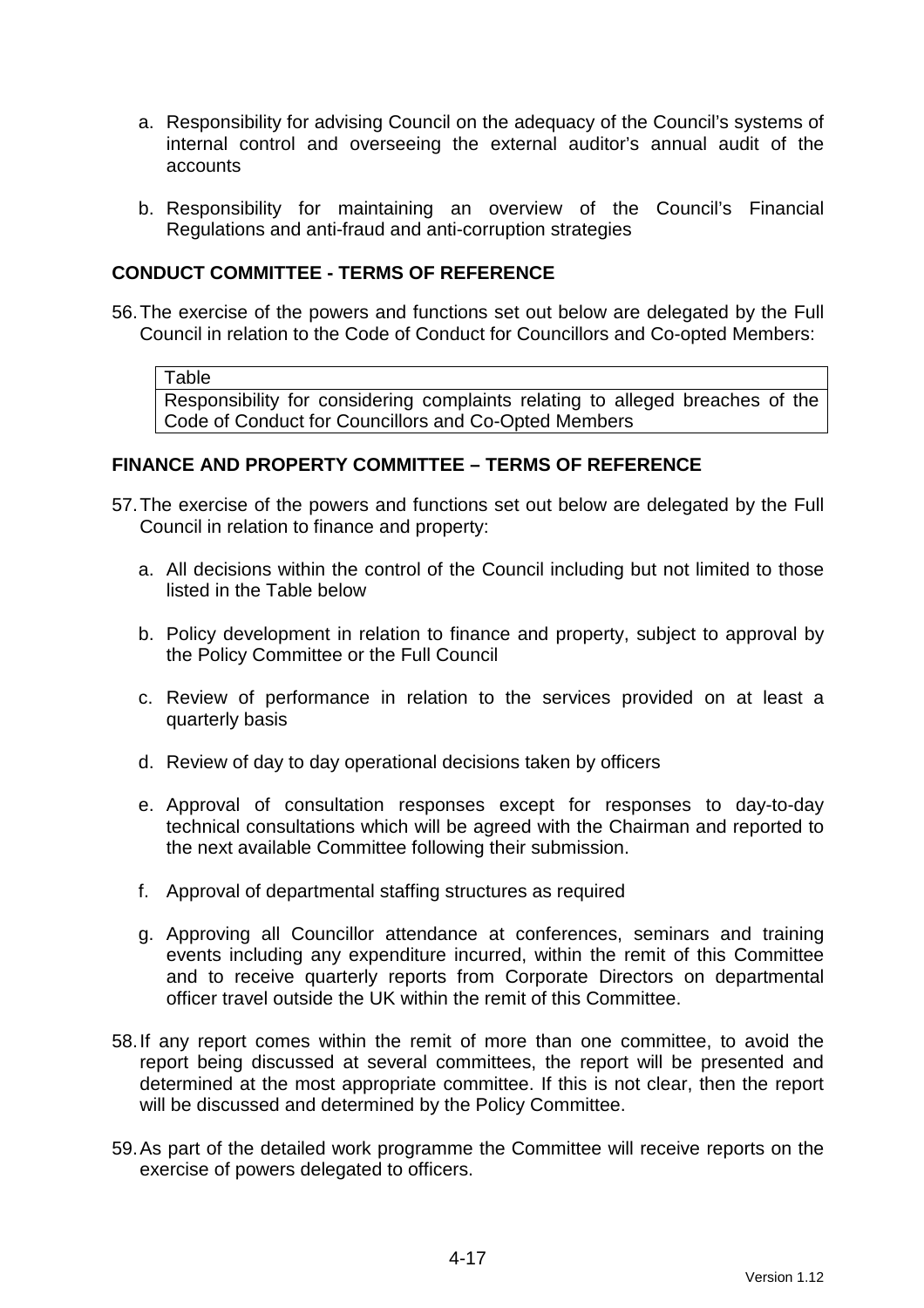60. The Committee will be responsible for its own projects but, where it considers it appropriate, projects will be considered by a cross-committee project steering group that will report back to the most appropriate Committee.

| Table                                                                                                                                                                                                                                  |
|----------------------------------------------------------------------------------------------------------------------------------------------------------------------------------------------------------------------------------------|
| Responsibility for the financial management of the Authority including<br>recommending to Council the financial strategy, annual revenue budget,<br>annual capital budget, asset management plan and precept on billing<br>authorities |
| Responsibility for the monitoring, reviewing and development of the financial<br>framework of the Council including its audit, investments, budgeting and<br>accounting functions                                                      |
| Responsibility for corporate procurement                                                                                                                                                                                               |
| Responsibility for all property related functions including acquisitions and<br>disposals                                                                                                                                              |
| Responsibility for property design and construction and related consultancy<br>services                                                                                                                                                |
| Responsibility for the Council's information and communication technology<br>(ICT) strategy                                                                                                                                            |
| Responsibility for monitoring the Councillors' Divisional Fund                                                                                                                                                                         |
| Responsibility for the Council's County Supplies internal trading organisation                                                                                                                                                         |
| Reviewing and recommending Financial Regulations to the Council for<br>adoption                                                                                                                                                        |

## **NOTTINGHAMSHIRE PENSION FUND COMMITTEE – TERMS OF REFERENCE**

- 61. The exercise of the powers and functions set out below are delegated by the Full Council in relation to pensions:
	- a. All decisions within the control of the Council including but not limited to those listed in the Table below
	- b. Policy development in relation to pensions, subject to approval by the Policy Committee or the Full Council
	- c. Review of performance in relation to the services provided on at least a quarterly basis
	- d. Review of day to day operational decisions taken by officers
	- e. Approval of consultation responses except for responses to day-to-day technical consultations which will be agreed with the Chairman and reported to the next available Committee following their submission.
	- f. Approving all Councillor attendance at conferences, seminars and training events including any expenditure incurred, within the remit of this Committee and to receive quarterly reports from Corporate Directors on departmental officer travel outside the UK within the remit of this Committee.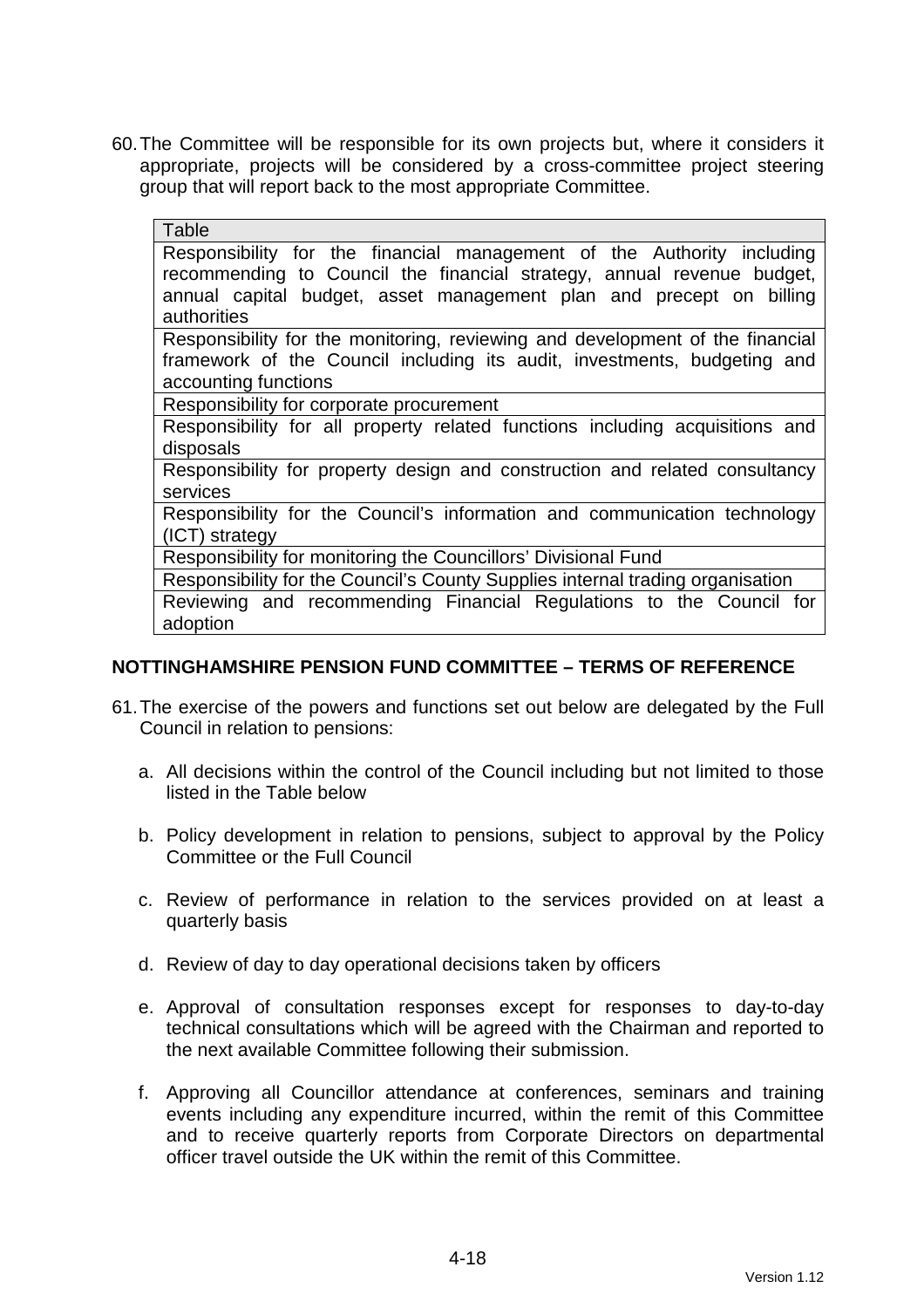- 62. If any report comes within the remit of more than one committee, to avoid the report being discussed at several committees, the report will be presented and determined at the most appropriate committee. If this is not clear, then the report will be discussed and determined by the Policy Committee.
- 63. As part of the detailed work programme the Committee will receive reports on the exercise of powers delegated to officers.
- 64. The Committee will be responsible for its own projects but, where it considers it appropriate, projects will be considered by a cross-committee project steering group that will report back to the most appropriate Committee.

#### Table

Administering the Nottinghamshire Pension Fund, including investments by and management of pension funds

**NOTE:** The County Council administers this Pension Fund on behalf of Nottinghamshire County Council, Nottingham City Council, the District and Borough Councils and other admitted bodies in Nottinghamshire.

## **PENSIONS INVESTMENT SUB-COMMITTEE – TERMS OF REFERENCE**

65. This is a sub-committee of the Nottinghamshire Pension Fund Committee

66. The exercise of the powers and functions set out below are delegated:

a. Responsibility for investment performance management of the Fund Managers and making appropriate recommendations to the Nottinghamshire Pension Fund Committee.

## **PENSIONS SUB-COMMITTEE – TERMS OF REFERENCE**

67. This is a sub-committee of the Nottinghamshire Pension Fund Committee

68. The exercise of the powers and functions set out below are delegated:

a. Responsibility for making recommendations to the Nottinghamshire Pension Fund Committee on matters relating to the administration and investment of the Pensions Fund.

#### **PERSONNEL COMMITTEE – TERMS OF REFERENCE**

- 69. The exercise of the powers and functions set out below are delegated by the Full Council in relation to personnel:
	- a. All decisions within the control of the Council including but not limited to those listed in the Table below
	- b. Policy development in relation to personnel, subject to approval by the Policy Committee or the Full Council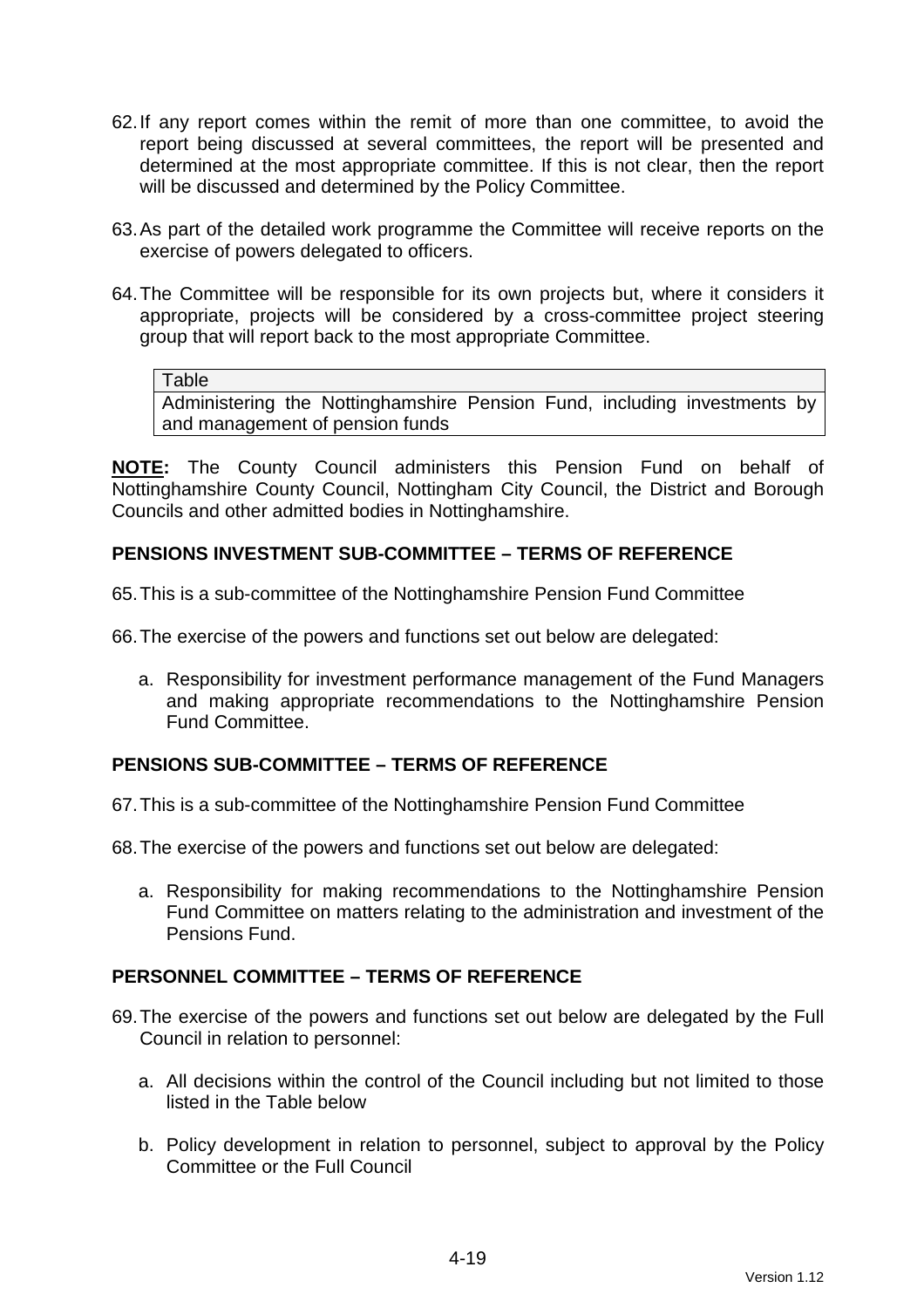- c. Review of performance in relation to the services provided on at least a quarterly basis
- d. Review of day to day operational decisions taken by officers
- e. Approval of consultation responses except for responses to day-to-day technical consultations which will be agreed with the Chairman and reported to the next available Committee following their submission.
- f. Approving all Councillor attendance at conferences, seminars and training events including any expenditure incurred, within the remit of this Committee and to receive quarterly reports from Corporate Directors on departmental officer travel outside the UK within the remit of this Committee.
- 70. If any report comes within the remit of more than one committee, to avoid the report being discussed at several committees, the report will be presented and determined at the most appropriate committee. If this is not clear, then the report will be discussed and determined by the Policy Committee.
- 71. As part of the detailed work programme the Committee will receive reports on the exercise of powers delegated to officers.
- 72. The Committee will be responsible for its own projects but, where it considers it appropriate, projects will be considered by a cross-committee project steering group that will report back to the most appropriate Committee.

| Table                                                                          |
|--------------------------------------------------------------------------------|
| Responsibility for the pay, terms and conditions of service and training of    |
| employees except for approving the annual Senior Officer Pay Policy            |
| Statement which is reserved to the Full Council                                |
| Responsibility for employee relations including arrangements for consultation/ |
| negotiation with Trades Unions                                                 |
| Responsibility for health and safety related matters                           |
| Reviewing and recommending Staffing Regulations to the Council for adoption    |
| Reviewing annually the overall staffing structure of the Council               |
| Considering any matters relating to Trade Union recognition                    |
| Responsibility for the Council's catering and facilities management internal   |
| trading organisation                                                           |

## **APPEALS SUB-COMMITTEE – TERMS OF REFERENCE**

- 73. This is a sub-committee of the Personnel Committee
- 74. The exercise of the powers and functions set out below are delegated by the Full Council:
	- a. Responsibility for determining appeals and complaints by employees under the Council's disciplinary, grievance and harassment procedures and other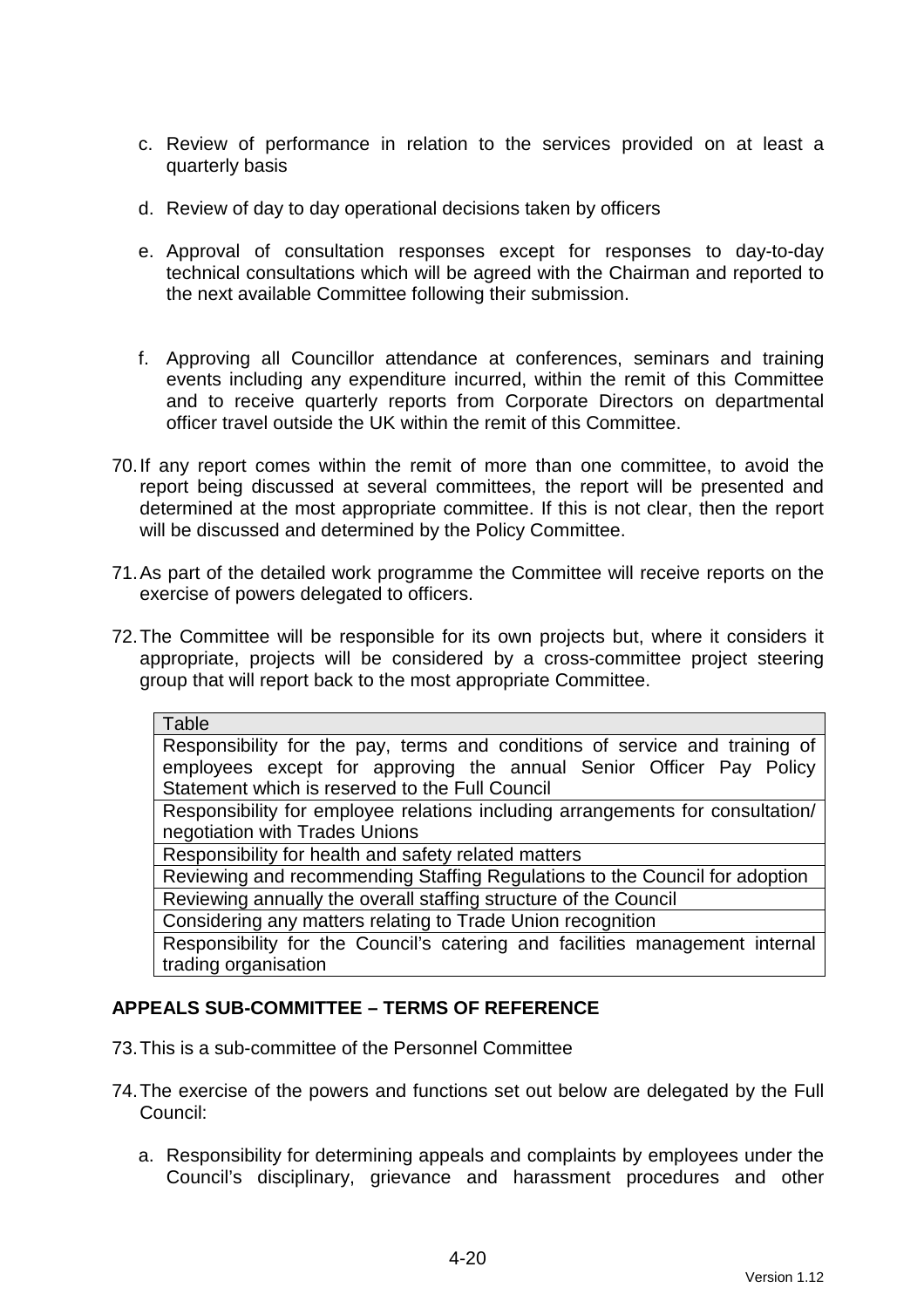employment related procedures (This does not include appeals relating to pay, grading or discretionary awards in respect of redundancy or early retirement)

b. Responsibility for appeals against decisions not to include providers, or to remove them from the Council's directory of providers for funded early years education

**NOTE:** Complaints Review Panels are not formal meetings of the County Council. The responsibilities of these Panels are contained in the Complaints Procedures.

## **SENIOR STAFFING SUB-COMMITTEE – TERMS OF REFERENCE**

- 75. This is a sub-committee of the Policy Committee.
- 76. The exercise of the powers and functions set out below are delegated by the Full Council to the Senior Staffing Sub-Committee:
	- a. Responsibility for the appointment and dismissal of, and taking disciplinary action against, senior employees as set out in the Employment Procedure Rules

## **NOTE:-**

- The appropriate committee chairman for the post being considered will always be present as a member of the Sub-Committee. Where the issue being considered relates to the Council's Chief Executive or a Corporate Director the Sub-Committee will have a membership of nine; otherwise the Sub-Committee will have a membership of five.
- The Sub-Committee will be required to follow the Council's Recruitment and Selection Code of Practice.
- The procedures the Sub-Committee is required to follow are set out in the Council's Staffing Regulations.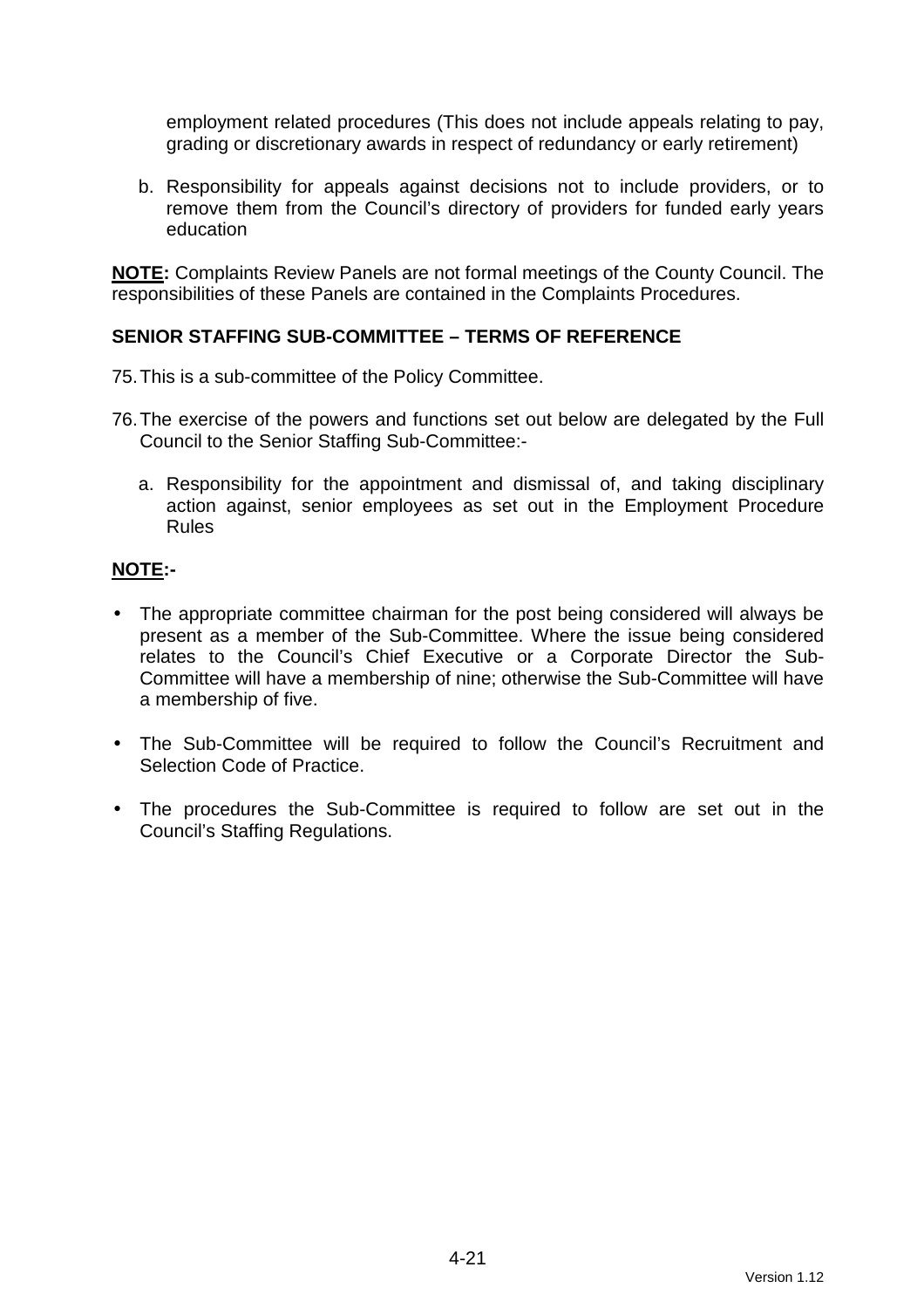# **PART B – SCHEME OF DELEGATION TO OFFICERS**

- 1. This Scheme sets out the delegated powers of officers of the County Council. For the purposes of the Scheme of Delegation the term 'Corporate Director' includes the Chief Executive and the Director of Public Health.
- 2. Corporate Directors may delegate these powers to other officers and must ensure they appoint another officer to substitute in their absence.
- 3. Officers can only exercise delegated powers in accordance with approved policies and decisions made by committees or the Full Council.
- 4. All matters which are not day to day operational matters or contained in this Scheme of Delegation must be decided by the relevant committee. For urgent decisions see the Procedure for Urgent Decisions.
- 5. The chairman of the relevant committee may request an officer not to exercise their delegated power in any particular case and, if so, a report will be taken to the next available meeting of this committee for consideration.
- 6. Appointments of staff below Service Director level will be made by Officers. Any other appointment must be made by the Senior Staffing Sub-Committee.
- 7. Corporate Directors may not add to the establishment of their departments except in accordance with Employment Procedure Regulations, or any other specific committee approval.
- 8. Corporate Directors will agree with their respective chairman and vice-chairman the nature and level of information they require regarding the exercise of officers' delegated powers.
- 9. Corporate Directors must ensure that adequate arrangements are in place to brief and consult committee chairmen (or vice-chairmen in their absence) within their service areas as agreed with these chairmen.
- 10. Corporate Directors will exercise their delegated powers in accordance with any requirements of the Chief Executive.
- 11. Corporate Directors must ensure that their department maintains a list of specific delegations to officers, which must be available for public inspection at all times.
- 12. Corporate Directors have authority to exercise the powers of the County Council in the event of an emergency or disaster, including making or approving any arrangements for the protection of persons or property, and will report back to the next appropriate committee or meeting Council in the event that this authority is exercised.
- 13. Corporate Directors have authority to decide whether or not to commence or defend proceedings within their areas of responsibility. This includes decisions on settlements which must be made in consultation with the Group Manager, Legal and Democratic Services and the Chief Finance Officer. Policy Committee will receive regular reports on settlements. This is not the same as authorising the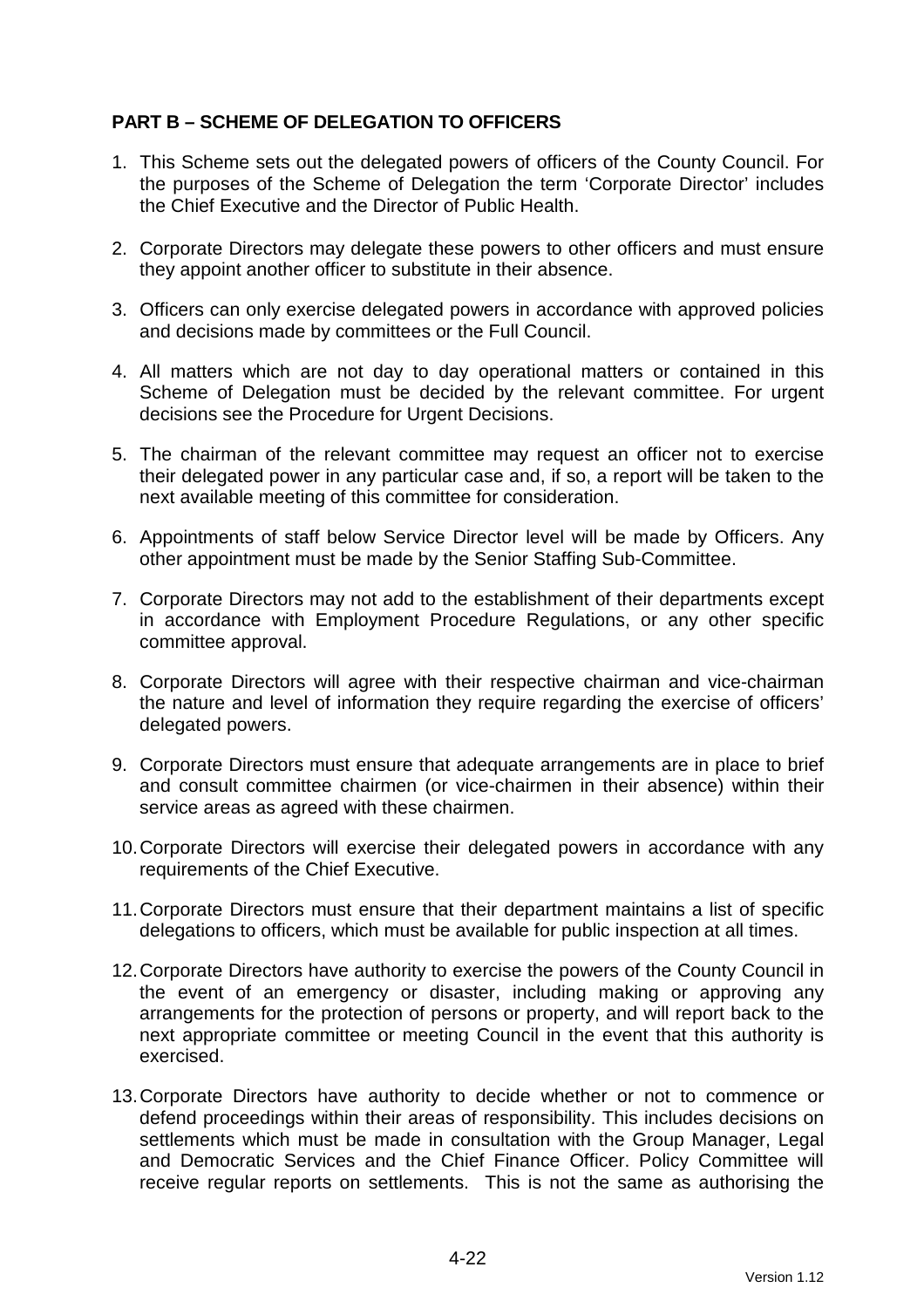formal commencement or defence of, or participation in, any legal proceedings, including appearing in proceedings and signing documents necessary to any legal procedure. The Corporate Director Policy, Planning and Corporate Services is responsible for this (see paragraph 21b below).

- 14. Corporate Directors have authority to settle ombudsman complaints and to determine payments under the Payments for Maladministration Policy. Policy Committee will receive regular reports on the operation of the Policy and payments.
- 15. Corporate Directors have authority to determine ex-gratia claims of up to £1,000 in respect of employees or volunteers carrying out their duties who suffer damage to personal belongings. Personnel Committee will receive regular reports.
- 16. The Chief Executive, the Corporate Director Policy, Planning and Corporate Services, the Group Manager Legal and Democratic Services and Team Managers Legal Services and Senior Solicitors have authority to certify the fixing of the Common Seal of the Council to a document where this is required in order to give effect to a decision.

# **CHIEF EXECUTIVE**

- 17. The exercise of the responsibilities set out below are delegated by the County Council:
	- a. Taking all operational decisions necessary to secure the provision of services and/or the discharge of statutory functions, including the power to enter into contracts, in accordance with approved policies and Financial Regulations across the Authority.
	- b. Making any decision normally reserved to committee or another officer in accordance with the Urgency Procedure Rules.
	- c. Taking decisions whether to grant dispensations to Councillors and co-opted members from requirements relating to interests and their participation in meetings.
	- d. Taking any decision on any matter not reserved to another officer by law.
	- e. Holding to account Corporate Directors for the performance of their departments.

# **CORPORATE DIRECTOR ADULT SOCIAL CARE, HEALTH AND PUBLIC PROTECTION**

- 18. The exercise of the responsibilities set out below are delegated by the County Council:
	- a. Taking all operational decisions necessary to secure the provision of services and/or the discharge of statutory functions, including the power to enter into contracts, in accordance with approved policies and Financial Regulations in relation to the following areas: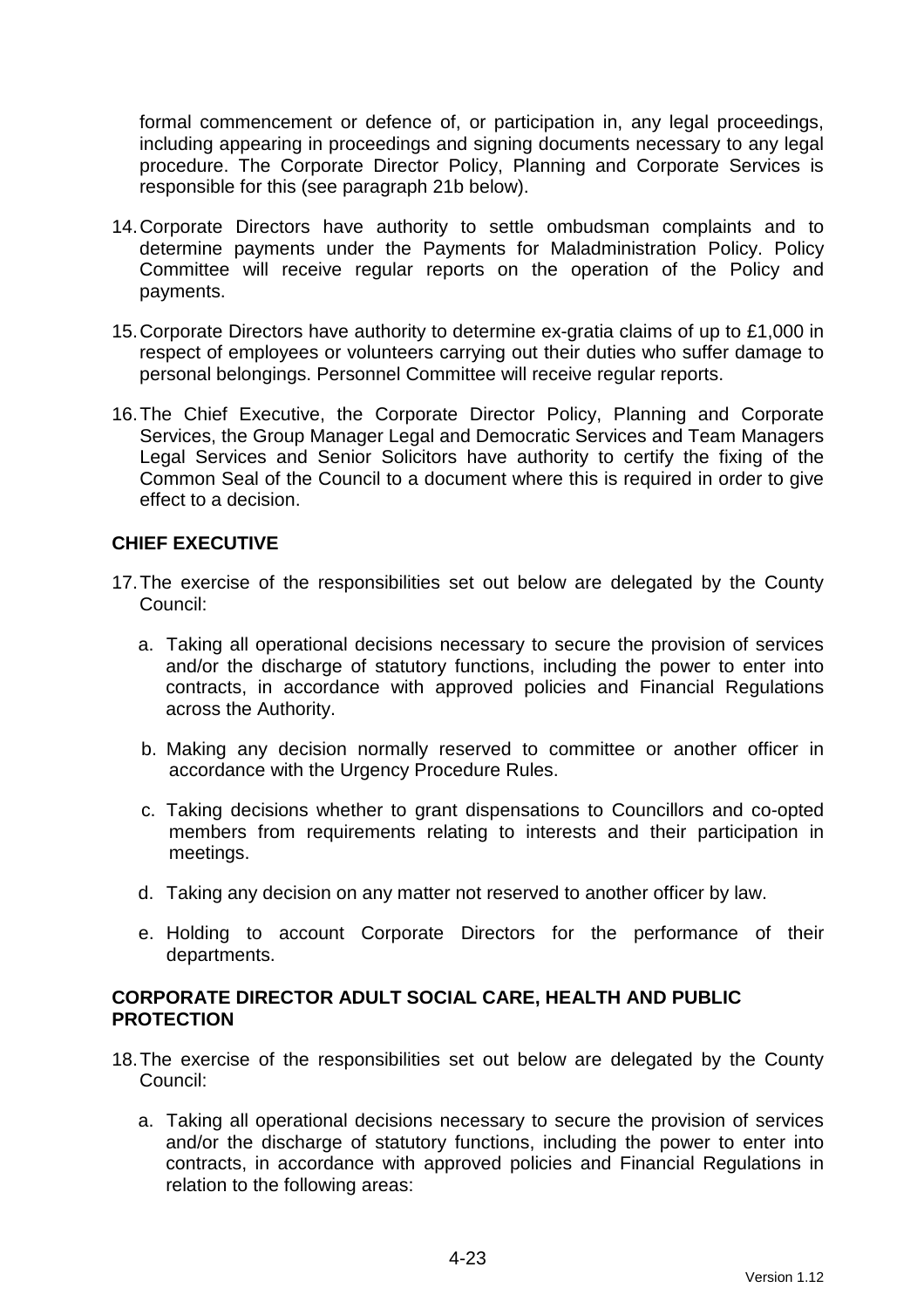Adult social care including:

- Safeguarding
- Mental health
- Disability
- Older people
- Residential services
- Day services

Public protection including:

- Trading Standards
- Emergency management
- Registration services
- b. Holding officers to account for the performance of their service areas
- c. Approving departmental officer travel outside the UK and providing a quarterly report to the relevant Committees on approvals.

# **CORPORATE DIRECTOR CHILDREN, FAMILIES AND CULTURAL SERVICES**

- 19. To be the designated Director of Children Services in accordance with Section 19 of the Children's Act 2004.
- 20. The exercise of the responsibilities set out below are delegated by the County Council:
	- a. Taking all operational decisions necessary to secure the provision of service and/or the discharge of statutory functions, including the power to enter into contracts, in accordance with approved policies and Financial Regulations in relation to the following areas:
		- Education
		- Special educational needs and disability
		- Safeguarding
		- Children's social care
		- Youth services
		- Libraries
		- Country parks
		- Sport and Arts
		- Early Years
	- b. Holding officers to account for the performance of their service areas.
	- c. Approving school governor appointments for which the Council has responsibility and reporting these decisions quarterly to the Children and Young People's Committee.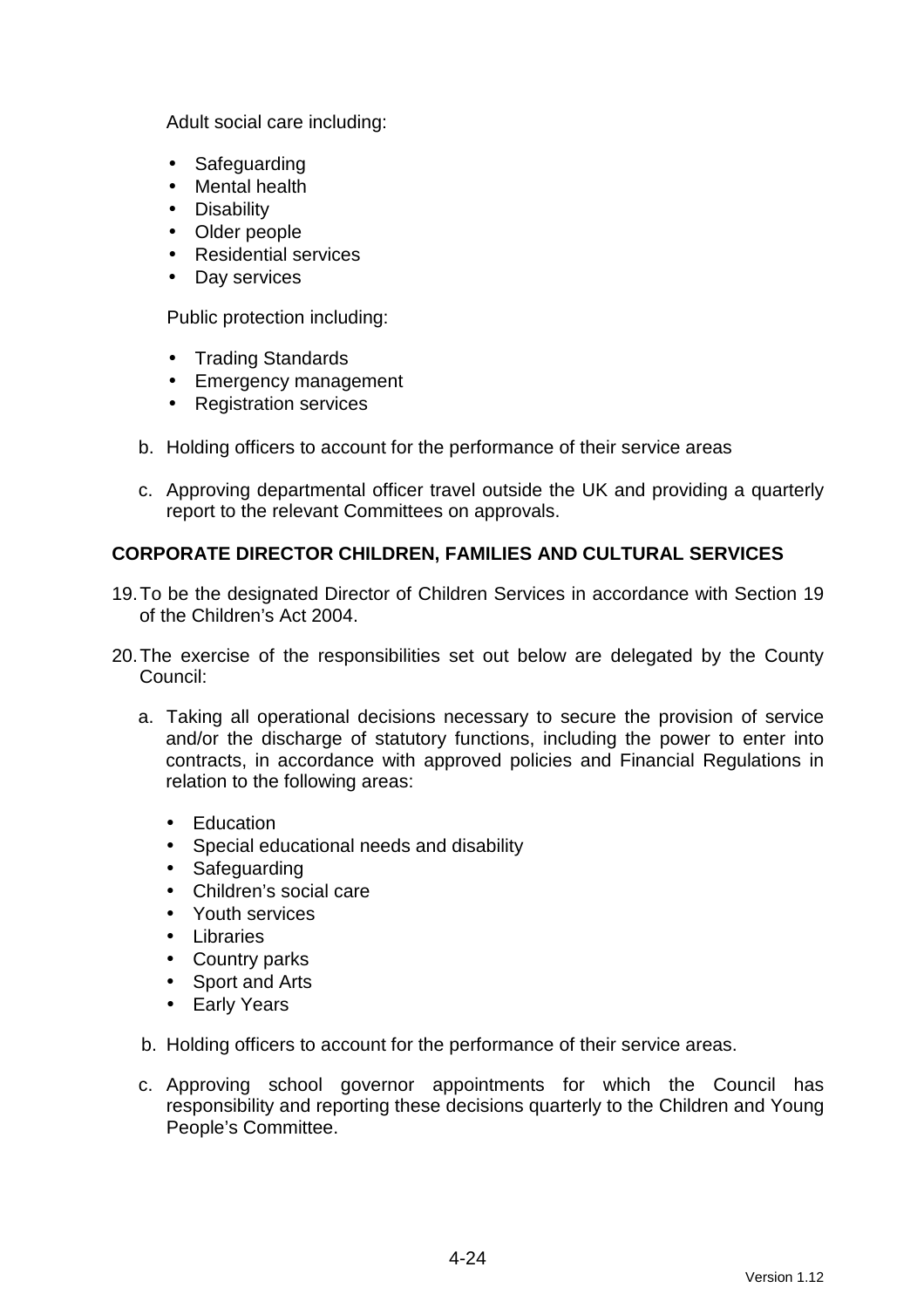d. Approving departmental officer travel outside the UK and providing a quarterly report to the relevant Committees on approvals.

# **CORPORATE DIRECTOR ENVIRONMENT AND RESOURCES**

- 21. The exercise of the responsibilities set out below are delegated by the County Council:
	- a. Taking all operational decisions necessary to secure the provision of service and/or the discharge of statutory functions, including the power to enter into contracts, in accordance with approved policies and Financial Regulations in relation to the following areas:
		- Waste Disposal
		- Transport
		- Highways
		- Property
		- Financial Services
		- Information and Communications Technology (ICT)
		- Catering and Facilities Management
		- Holding officers to account for the performance of their service areas.
		- Human Resources and Customer Services
	- b. Approving departmental officer travel outside the UK and providing a quarterly report to the relevant Committees on approvals.

## **CORPORATE DIRECTOR POLICY, PLANNING AND CORPORATE SERVICES**

- 22. The exercise of the responsibilities set out below are delegated by the County Council:
	- a. Taking all operational decisions necessary to secure the provision of service and/or the discharge of statutory functions, including the power to enter into contracts, in accordance with approved policies and Financial Regulations in relation to the following areas:
		- Improvement Programme
		- Planning
		- Corporate performance
		- Complaints
		- Economic development
		- Legal & Democratic Services
		- Policy development
		- Localism
		- Grant aid administration
		- Equalities
		- Community Engagement
		- Community Safety
		- Communications and Marketing
		- Conservation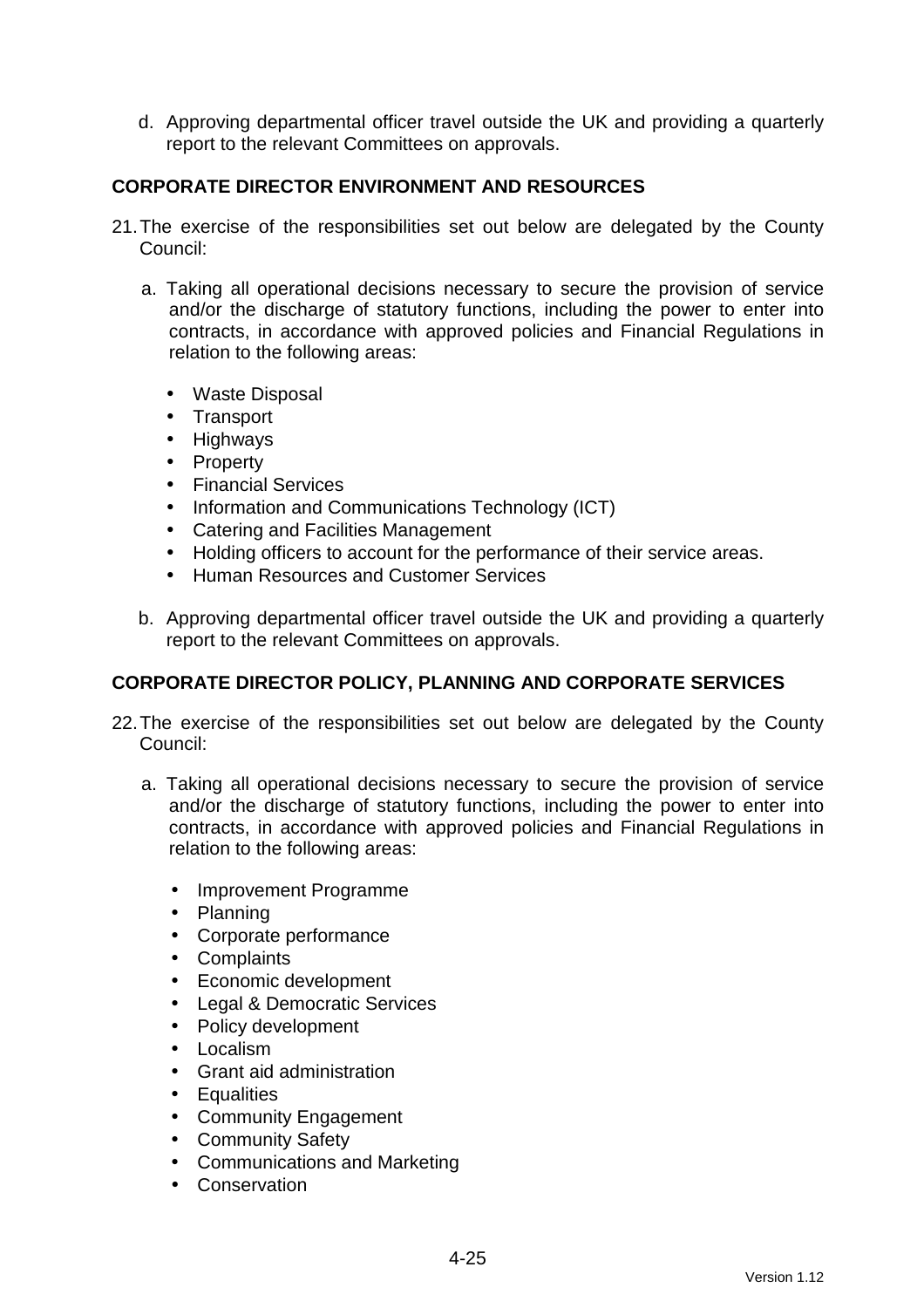- b. Authorising the commencement or defence of, or participation in, any legal proceedings, including appearing in proceedings and signing documents necessary to any legal procedure, and authorising other officers to do so on behalf of the County Council. This is not the same as deciding whether to commence or defend proceedings and making decisions on settlements. The relevant Corporate Director is responsible for this (see paragraph 13 above).
- c. Holding officers to account for the performance of their service areas.
- d. Taking all operational decisions necessary relating to the level and nature of support services for County Councillors, including IT.
- e. Approving departmental officer travel outside the UK and providing a quarterly report to the relevant Committees on approvals.

## **DIRECTOR OF PUBLIC HEALTH**

- 23. The exercise of the responsibilities set out below are delegated by the County Council:
- 24. To be the designated Director of Public Health in accordance with Section 30 of the Health and Social Care Act 2012.
- 25. The exercise of the responsibilities set out below are delegated by the County Council:
	- a. Taking all operational decisions necessary to secure the provision of service and/or the discharge of statutory functions, including the power to enter into contracts, in accordance with approved policies and Financial Regulations in relation to the following areas:
		- Public Health
	- b. Holding officers to account for the performance of their service areas.
	- c. Approving departmental officer travel outside the UK and providing a quarterly report to the relevant Committees on approvals.

## **STATUTORY OFFICERS**

26. There is a legal requirement to allocate some specific responsibilities to officers and the Council has designated the following posts:

| Chief Executive                                          | Head of Paid Service & Proper Officer |
|----------------------------------------------------------|---------------------------------------|
| Corporate Director Policy, Planning   Monitoring Officer |                                       |
| and Corporate Services                                   |                                       |
| <b>Service Director Financial Services</b>               | Chief Finance Officer (also known as  |
|                                                          | Section 151 Officer)                  |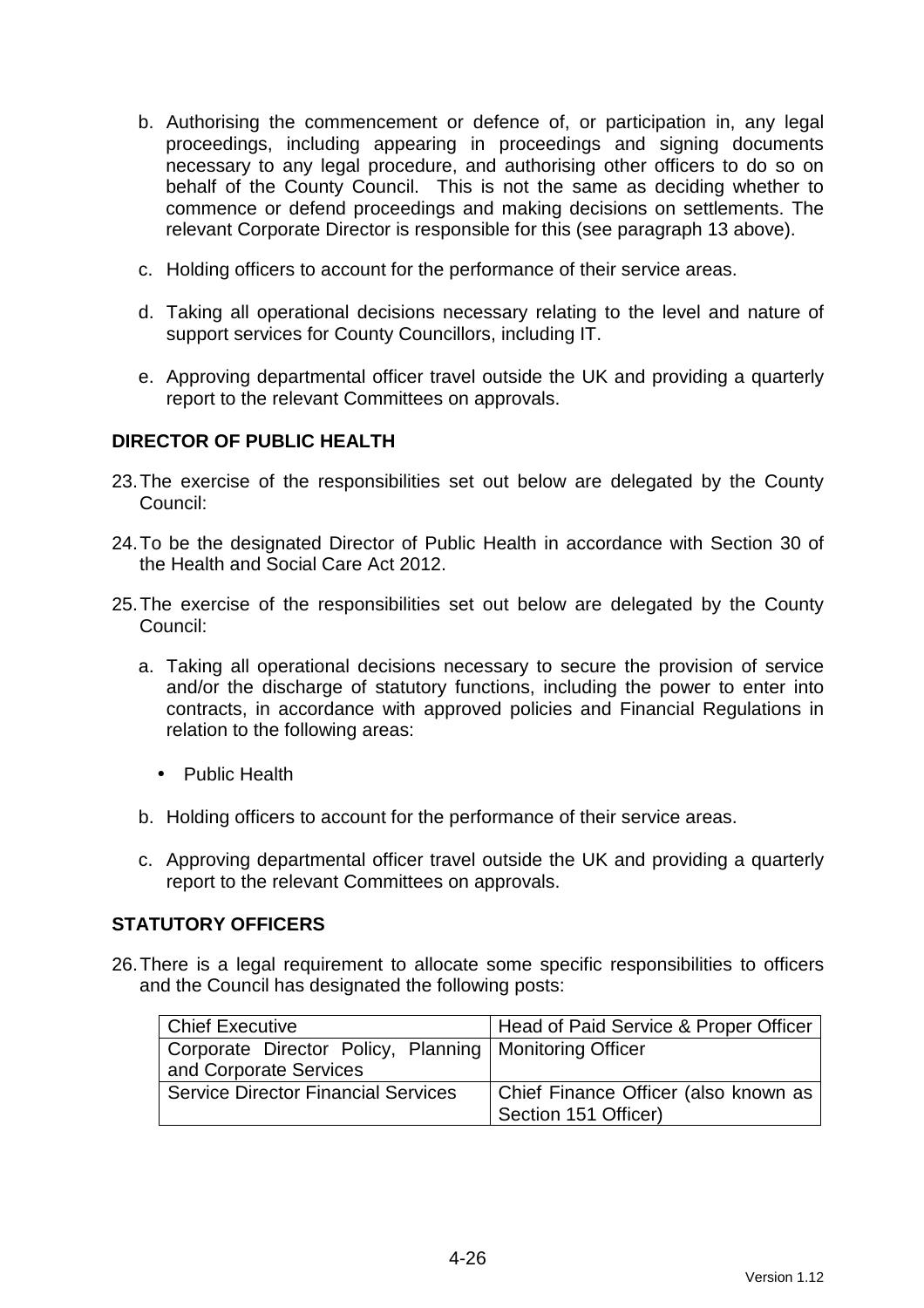# **HEAD OF PAID SERVICE**

- 27. Responsibility for reporting to the Full Council on the manner in which the discharge of the Council's functions is co-ordinated, the number and grade of officers required for the discharge of functions and the organisation of officers.
- 28. Responsibility for considering applications from officers for exemption from political restriction in respect of the post held by that officer.

**NOTE:** The Head of Paid Service may not be the Monitoring Officer but may hold the post of Chief Finance Officer if a qualified accountant.

## **PROPER OFFICER**

29. Responsibility for acting as the Proper Officer as set out in Section 270(3) of the Local Government Act 1972 in connection with committees.

## **MONITORING OFFICER**

- 30. Responsibility for maintaining the Constitution, ensuring it is available for inspection and making minor changes as a result of any restructuring.
- 31. Responsibility for ensuring the lawfulness and fairness of decision making; this includes authority, after consulting with the Head of Paid Service and Chief Finance Officer, to report to the Full Council if they consider that any proposal, decision or omission would give rise to unlawfulness or maladministration.
- 32. Responsibility for contributing to the promotion and maintenance of high standards of conduct.

**NOTE:** The Monitoring Officer cannot be the Chief Finance Officer or the Head of Paid Service.

## **CHIEF FINANCE OFFICER**

- 33. Responsibility for ensuring the lawfulness and financial prudence of decision making; this includes authority, after consulting with the Head of Paid Service and Monitoring Officer, to report to the Full Council if they consider that any proposal, decision or omission would give rise to unlawful expenditure, or is unlawful and is likely to cause a loss or deficiency or if the Council is about to enter an item of account unlawfully.
- 34. Responsibility for the administration of the financial affairs of the Council.
- 35. Responsibility for providing advice on the scope of powers and authority to take decisions, maladministration, financial impropriety and probity.
- 36. Responsibility for providing financial information to the media, members of the public and the community.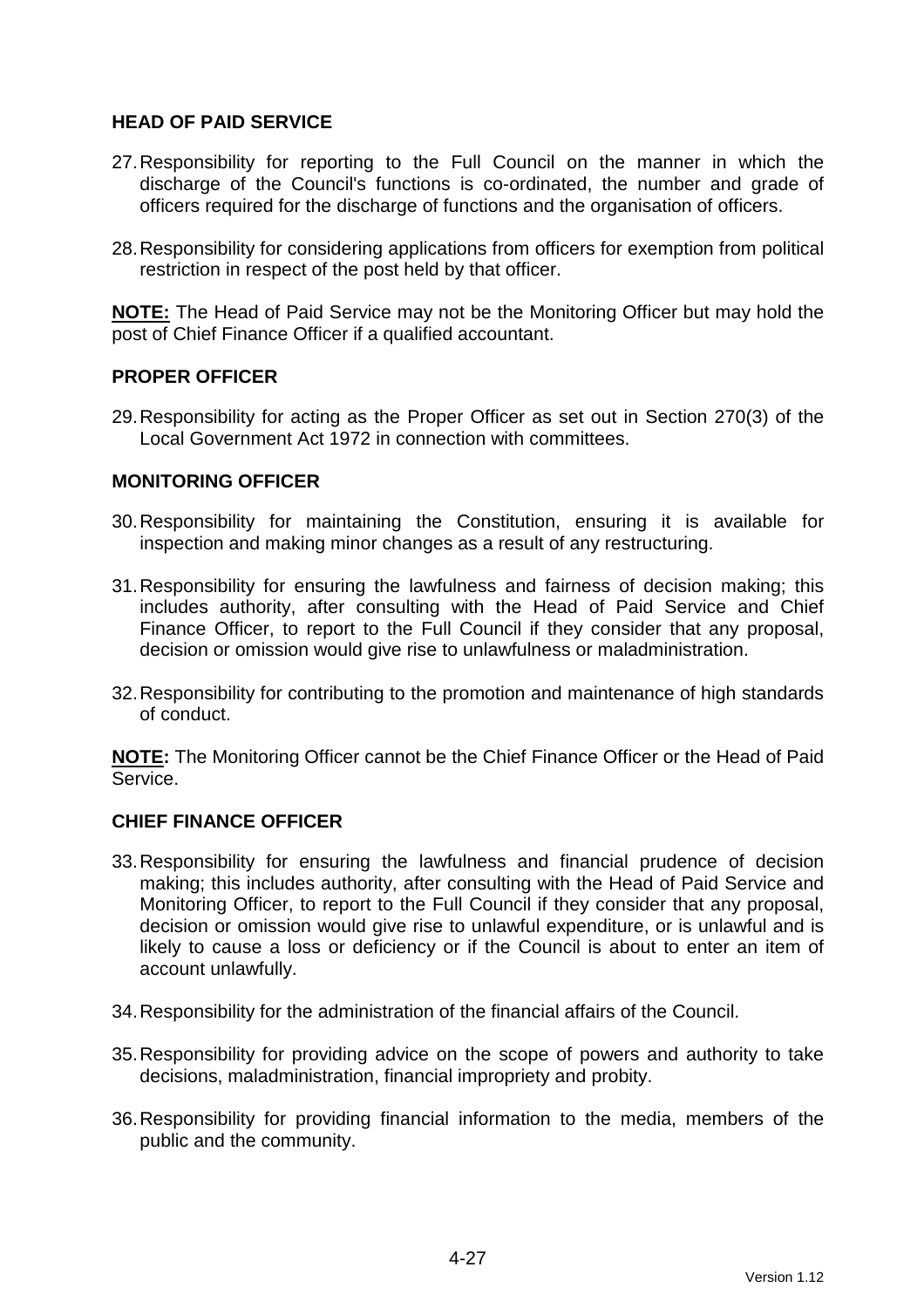**NOTE:** The Chief Finance Officer cannot be the Monitoring Officer but may hold the post of Head of Paid Service.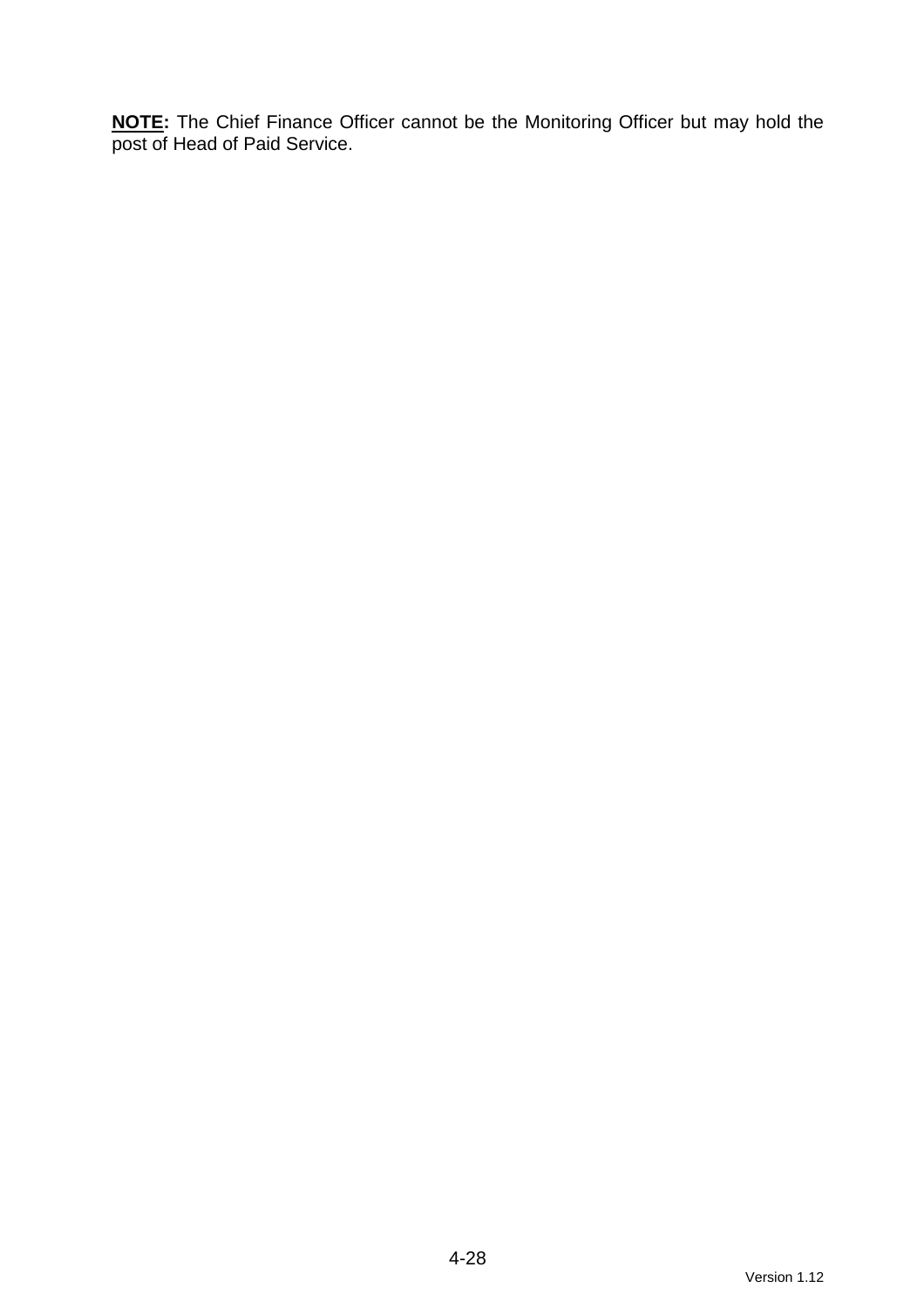**PART FIVE** 

**DEMOCRACY** 

**PROCEDURES**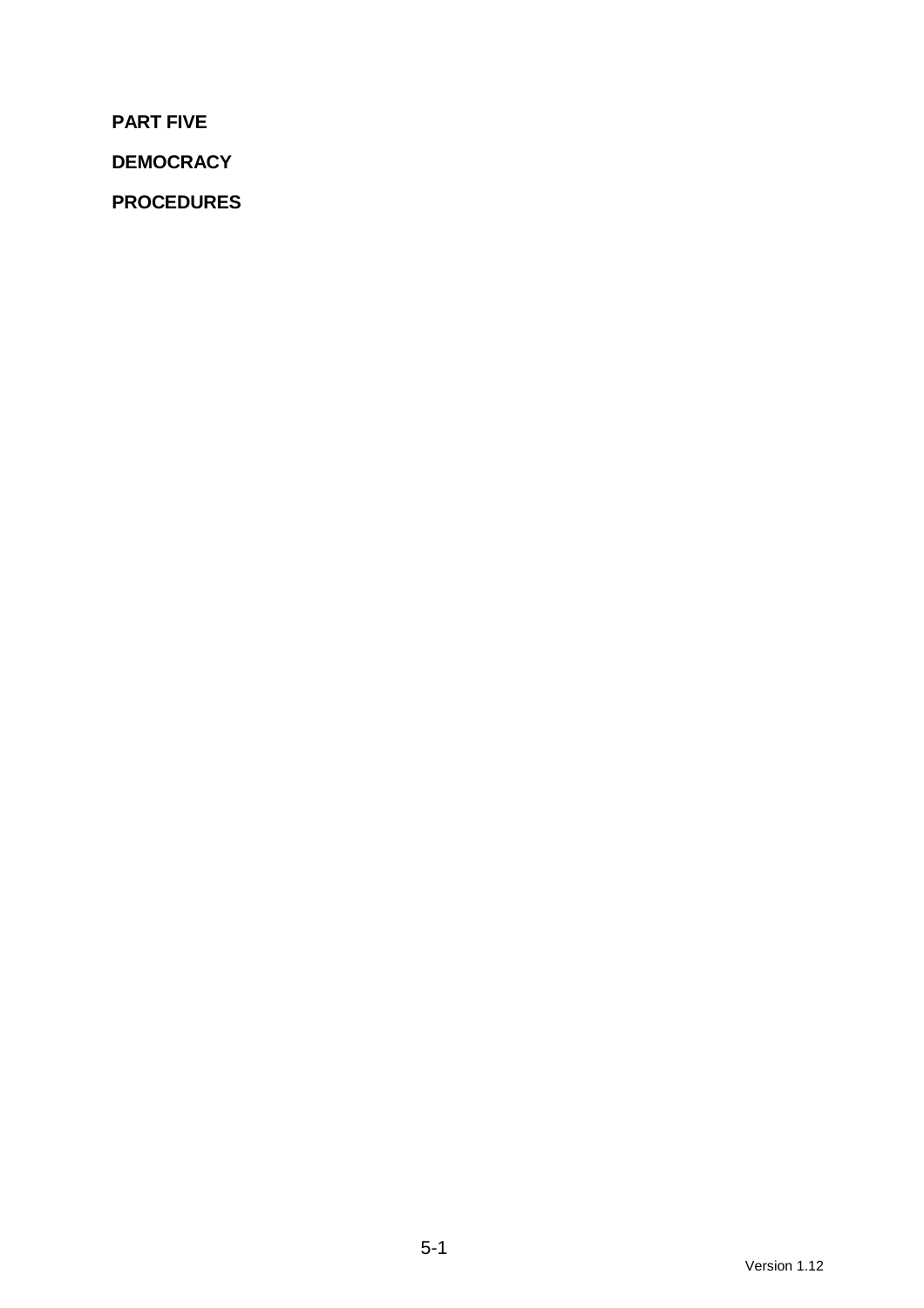# **PART A – PROCEDURE RULES FOR MEETINGS OF THE FULL COUNCIL**

#### **INTRODUCTION**

- 1. These rules are designed to ensure meetings of the Full Council run smoothly and are conducted properly.
- 2. So far as the law allows, any of these rules may be suspended at any meeting of the Full Council, either for the whole meeting or for a particular item on the agenda. In order to achieve this, a motion must be moved and seconded and a vote carried.
- 3. If any issues arise at a meeting in relation to interpretation of the procedure rules, the Chairman's decision will be final.
- 4. For the annual budget meeting some procedure rules will be suspended and alternative rules applied. See paragraph 85 below.

## **ARRANGEMENTS FOR MEETINGS**

- 5. Full Council meetings are normally held every 8 weeks on a Thursday. Meetings normally start at 10.30am.
- 6. The agenda and papers for meetings of the Full Council must be available at least five clear working days before the meeting.
- 7. Meetings of the Full Council will not continue beyond 5.30 pm unless it appears to the Chairman that the meeting will finish shortly after that time. Any remaining business will be held over until the next meeting. The annual budget meeting will continue beyond 5.30 pm if necessary.
- 8. The annual meeting of the Full Council is normally held each May.
- 9. The County Council's annual budget will normally be considered at the February meeting.
- 10. A special meeting will be arranged if the Chairman of the Council, the Council Leader, or any five County Councillors request such a meeting. A Special Meeting will be held on any day of the week.

#### **MINIMUM ATTENDANCE (QUORUM)**

- 11. At least one quarter (17) of the whole number of elected County Councillors must be present for the meeting to proceed or continue.
- 12. If the Chairman or the Chief Executive concludes that an insufficient number of Councillors is present the meeting will not proceed. The Division Bell will be sounded, and if after more than five minutes there is still an insufficient number present at the meeting it will be adjourned to a time fixed by the Chairman.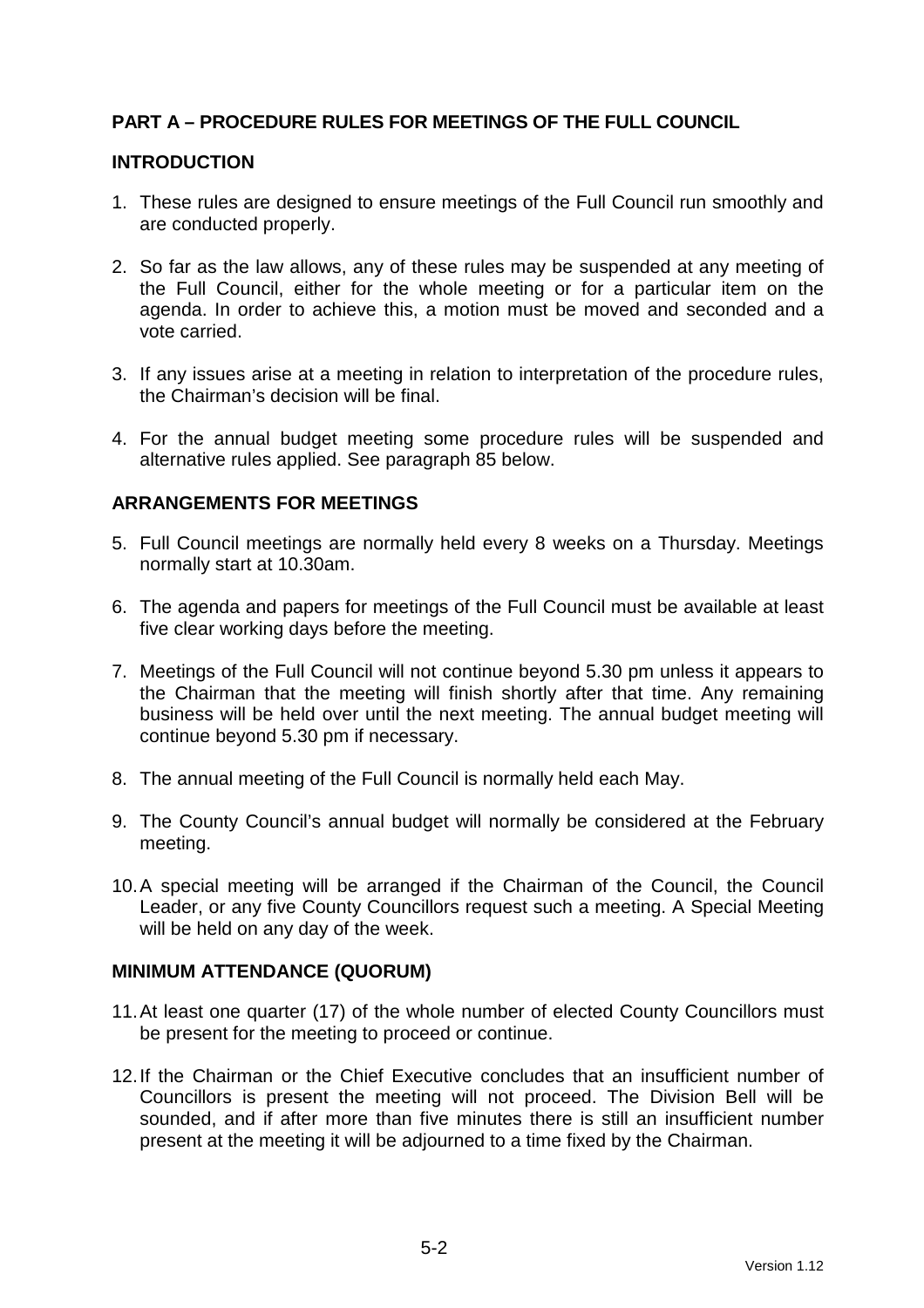### **ORDER OF BUSINESS**

- 13. Except for the annual meeting at which the election of Chairman and Vice-Chairman will be considered first, the order of business will usually be:
	- a. the choice of a person to preside if the Chairman and Vice-Chairman are absent
	- b. any business having priority by law
	- c. confirmation of the minutes of the last meeting of the Full Council
	- d. apologies for absence, including reasons
	- e. declarations of interest
	- f. business outstanding from the last meeting
	- g. Chairman of the County Council's business
	- h. petitions
	- i. clarification on minutes of committee meetings
	- j. reports for decision by the Full Council
	- k. questions to Nottinghamshire and City of Nottingham Fire Authority and responses
	- l. questions to Committee Chairmen and responses
	- m. consideration of motions
	- n. any debate adjourned from earlier in the meeting (Adjournment Debate)

## **OTHER POINTS REGARDING THE ORDER OF BUSINESS**

- 14. At any time during the meeting the Chairman can adjourn the meeting.
- 15. The order of business can be varied at the discretion of the Chairman.
- 16. The minutes of ordinary meetings will not normally be confirmed at special meetings.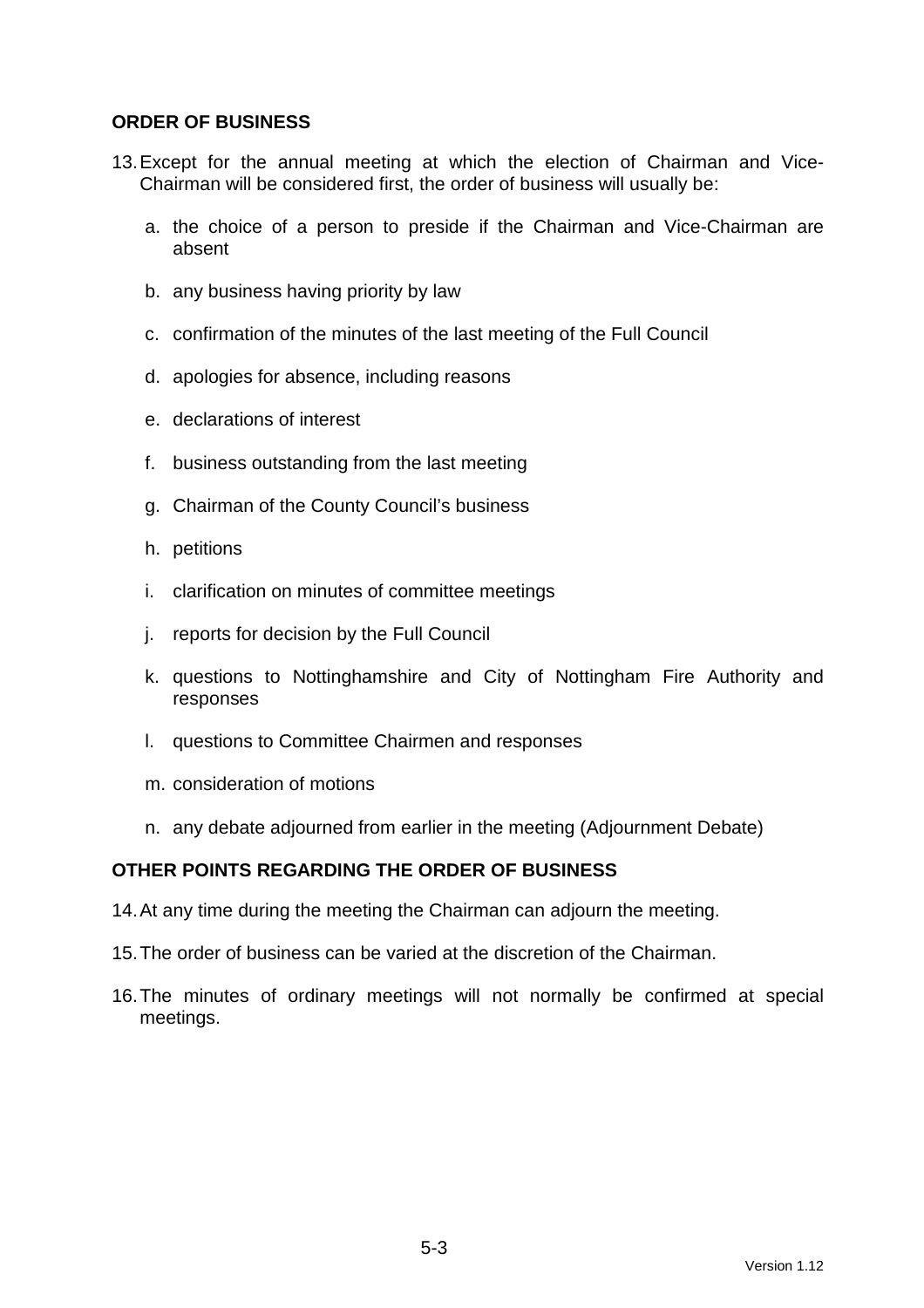# **DECLARATIONS OF INTEREST**

- 17. Where any Councillor has an interest in any matter to be discussed or decided, they will, in accordance with the Code of Conduct for Councillors and Co-opted Members, declare the existence and nature of that interest and whether the interest is a Disclosable Pecuniary Interest. Any declaration of interest will be recorded in the minutes of the meeting.
- 18. Where any Councillor has declared a Disclosable Pecuniary Interest in any matter, they will leave the room in which the meeting is being held while the matter is under consideration unless:
	- a. The Chief Executive has granted them a dispensation; or
	- b. the matter is only under consideration by the meeting as part of a report of the Minutes of Council, a committee or sub-committee and is not itself the subject of debate.
- 19. If the Councillor has chosen to remain within easy reach, that Councillor will be recalled by an appropriate officer before any further business is started.
- 20. Any person or officer of the authority who is appointed to do anything in connection with the County Council which enables them to speak at meetings, will make the same disclosures of interests and will withdraw from the room in which the meeting is being held on the same occasions as they would have to do if they were a County Councillor.

# **PETITIONS**

- 21. In accordance with the Council's Petitions Scheme, at any Full Council meeting any Councillor may present a petition to the Chairman of the Council on any matter affecting the residents of their division, and in relation to which the County Council has powers or duties.
- 22. Any Councillor who wishes to submit a petition must notify Democratic Services by 10 am the day before the meeting, giving details about the petition.
- 23. The Councillor presenting the petition can introduce and speak about the petition for up to one minute.
- 24. If a Councillor is unable to be at the meeting, they may request and agree to another Councillor presenting a petition on their behalf.
- 25. If a petition relates to more than one division the petition can be presented jointly if the relevant Councillors agree. If agreement cannot be reached the petition will be presented by the Council's Vice-Chairman.
- 26. Any petition presented will be referred without debate to the appropriate committee for consideration. A report back to Council on the outcome of that consideration will be made at its next meeting.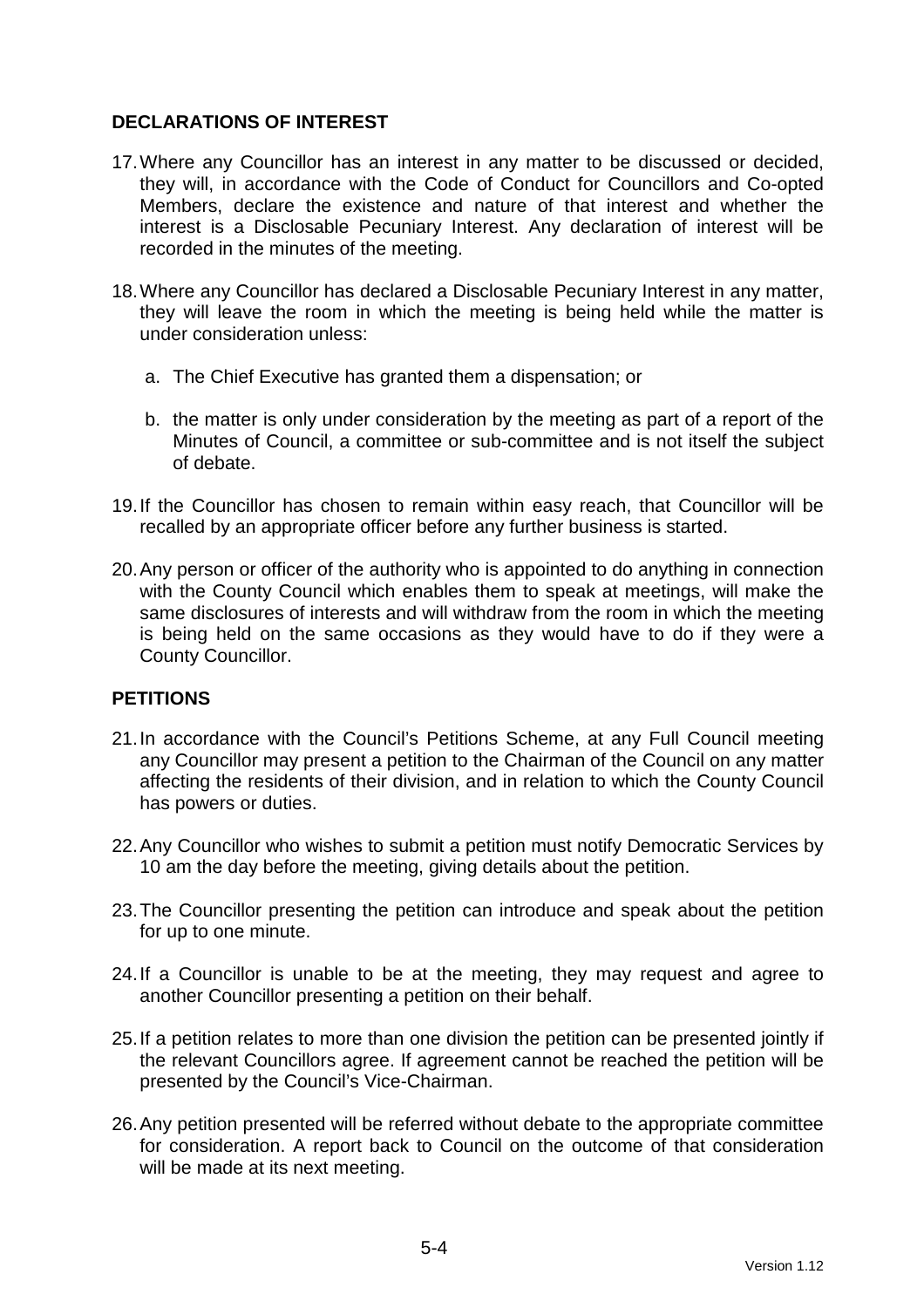27. If a petition relates to the annual budget it will be included within the consultation responses and will not be presented separately under the normal petitions scheme.

#### **QUESTIONS TO COMMITTEE CHAIRMEN**

- 28. At any meeting of the Full Council, except the annual budget meeting, a Councillor may ask any committee chairman one or more questions on matters within the remit of their committee. A maximum of 60 minutes is allowed for questions to Committee Chairmen after which any remaining questions will be dealt with under the procedure set out in paragraph 36.
- 29. At any meeting of the Full Council, except the annual budget meeting, a Councillor may ask the Chairman of Nottinghamshire and City of Nottingham Fire Authority one or more questions on matters within the remit of their authority. A maximum of 30 minutes is allowed for these questions after which any remaining questions will be dealt with under procedure set out in paragraph 34.
- 30. Councillors must post a copy of their question(s) under paragraph 28 and 29 in the box in Democratic Services or email council.questions@nottscc.gov.uk no later than 10 am two working days before the meeting.
- 31. The order in which questions are put at the meeting will be determined by the Chairman.
- 32. After receiving an answer from the relevant chairman, or their nominee, that Councillor, or any other Councillor, may ask supplementary questions on the same matter. The original questioner has the right to ask the first supplementary question. The number of supplementary questions allowed will be at the discretion of the Chairman having regard to paragraph 28 and 29 above.
- 33. Instead of asking a supplementary question the original questioner has the right to require a debate. Such a request must be made prior to any supplementary questions being asked. If the motion for a debate is seconded the matter will then be adjourned for debate later in the meeting under the 'Adjournment Debate' item on the agenda and no supplementary questions can be asked.
- 34. The same supplementary question procedures apply to questions to the Chairman of the Fire Authority except that there is no right to request an adjournment debate.
- 35. Any questions for Council which are withdrawn at the meeting or which fall, because the member asking the question is not present in the chamber at Council question time cannot be submitted in the same form under procedure rule 36 for a period of three months following the meeting. For clarity this does not apply to those questions which are not discussed at a meeting because of lack of time. These questions will continue to receive a written response within 15 days of the date of the meeting.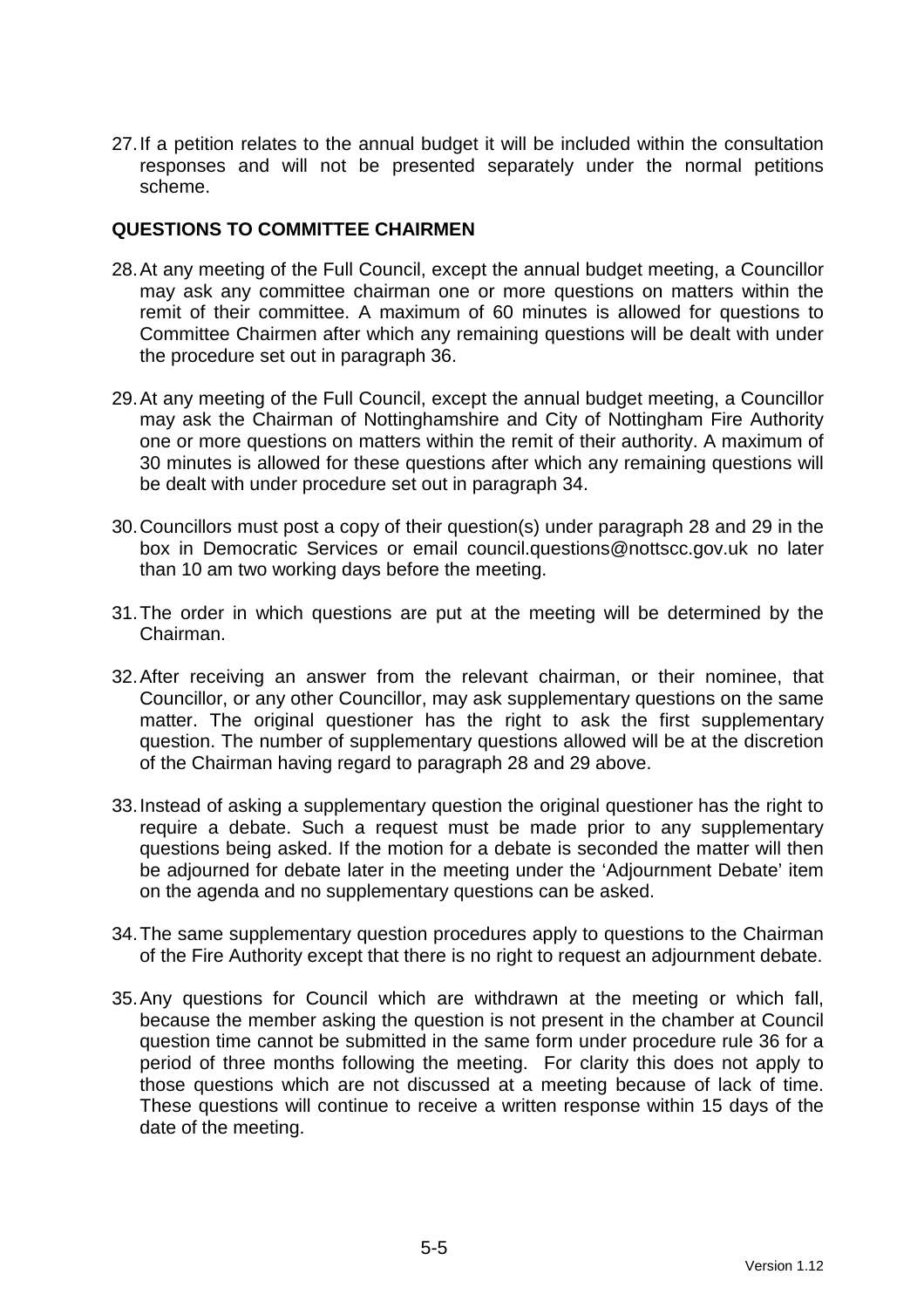# **QUESTIONS REQUIRING A WRITTEN RESPONSE**

36. Any Councillor may at any time, by writing to Democratic Services, put a question to a committee chairman and will be sent a reply within 15 working days. Every such question and the answer given will be included for information with papers for the next convenient Full Council meeting.

## **CLARIFICATION OF MINUTES**

- 37. Any Councillor may ask the relevant committee chairman for clarification of any issue contained in the minutes of meetings published since the last meeting of Full Council. No general debate will take place.
- 38. The number of points of clarification permitted will be at the discretion of the Chairman.

# **CONSIDERATION OF REPORTS FOR DECISION BY COUNCIL**

- 39. Reports are introduced by the relevant committee chairman.
- 40. The report recommendation is then 'moved' by one Councillor and 'seconded' by another Councillor. It then becomes a 'motion' for debate. The motion is then debated before a vote is taken.

## **CONSIDERATION OF INDIVIDUAL MOTIONS TABLED BY COUNCILLORS IN ADVANCE OF MEETINGS**

- 41. Councillors may raise an issue at Full Council meetings by submitting a motion. The procedure for submitting a motion for debate is as follows:
	- a. Notice must be given either by submitting a signed copy of the motion to Democratic Services or by emailing council.questions@nottscc.gov.uk no later than 10 am six clear working days before the Full Council meeting.
	- b. The motion must be proposed and seconded.
	- c. The motion will be included in the agenda for the meeting.

## **MOTIONS NOT REQUIRING PRIOR WRITTEN NOTICE**

- 42. Motions can be moved and seconded orally at meetings to ensure meetings run smoothly and are conducted properly. The following are examples of such motions:
	- a. appointment of a chairman for the meeting in the absence of the Chairman and Vice-Chairman
	- b. request to withdraw a motion
	- c. that the matter be put to a vote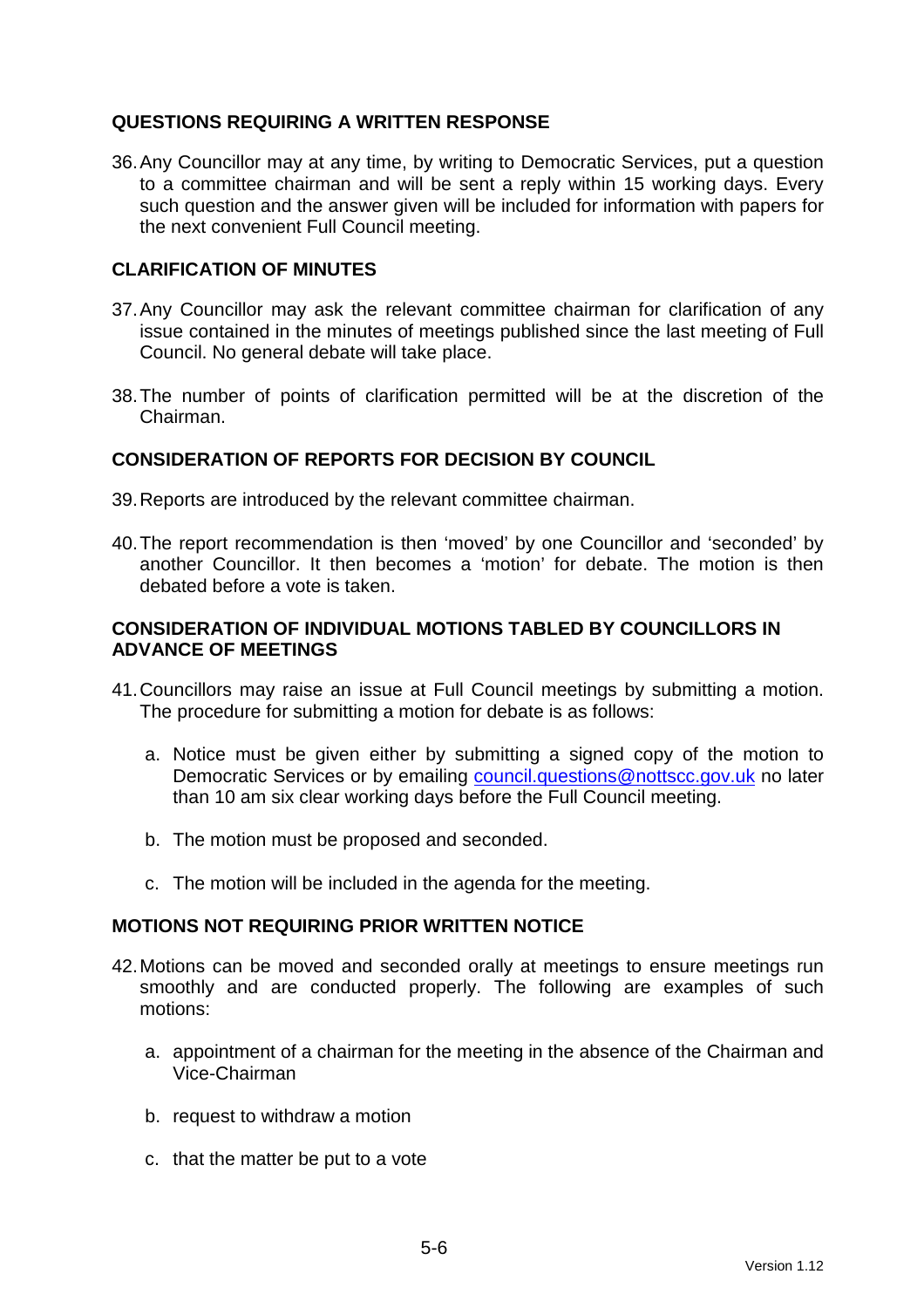- d. that the meeting be adjourned
- e. variation of the order of business
- f. suspension of the procedure rules
- g. exclusion of the public
- h. that a named Councillor should not be heard further
- 43. Motions relating to the following may be moved and seconded without notice but must be provided in writing to the Chairman when being moved
	- a. amendments to motions
	- b. the appointment of Councillors to Committees

## **THE RULES OF DEBATE**

- 44. If a Councillor wishes to speak they should indicate their intention by raising their hand.
- 45. The Chairman will decide the order in which speakers will be heard. Any Councillor who wishes to speak will be given the opportunity to do so unless any of the exceptions contained in these rules of debate apply.
- 46. Councillors can speak for a maximum of 10 minutes subject to any exceptions set out below.
- 47. Councillors will stand when speaking and must address the Chairman.
- 48. Councillors must speak strictly to the subject under discussion.
- 49. Whenever the Chairman stands during a debate any Councillor standing must sit down and the Full Council must be silent.
- 50. Any Councillor may at any time during a meeting request that the meeting be adjourned for up to one hour. The Chairman of the meeting has discretion to decide whether to agree the request and, if agreed, to determine the length of any such adjournment
- 51. Councillors may speak once on any motion. However if a motion is amended, Councillors may speak once on each amendment.
- 52. If the motion has been amended since the Councillor last spoke, that Councillor may move a further amendment to the motion.
- 53. The Councillor who moved the original motion has a right of reply at the close of the debate on that motion or any agreed amendment.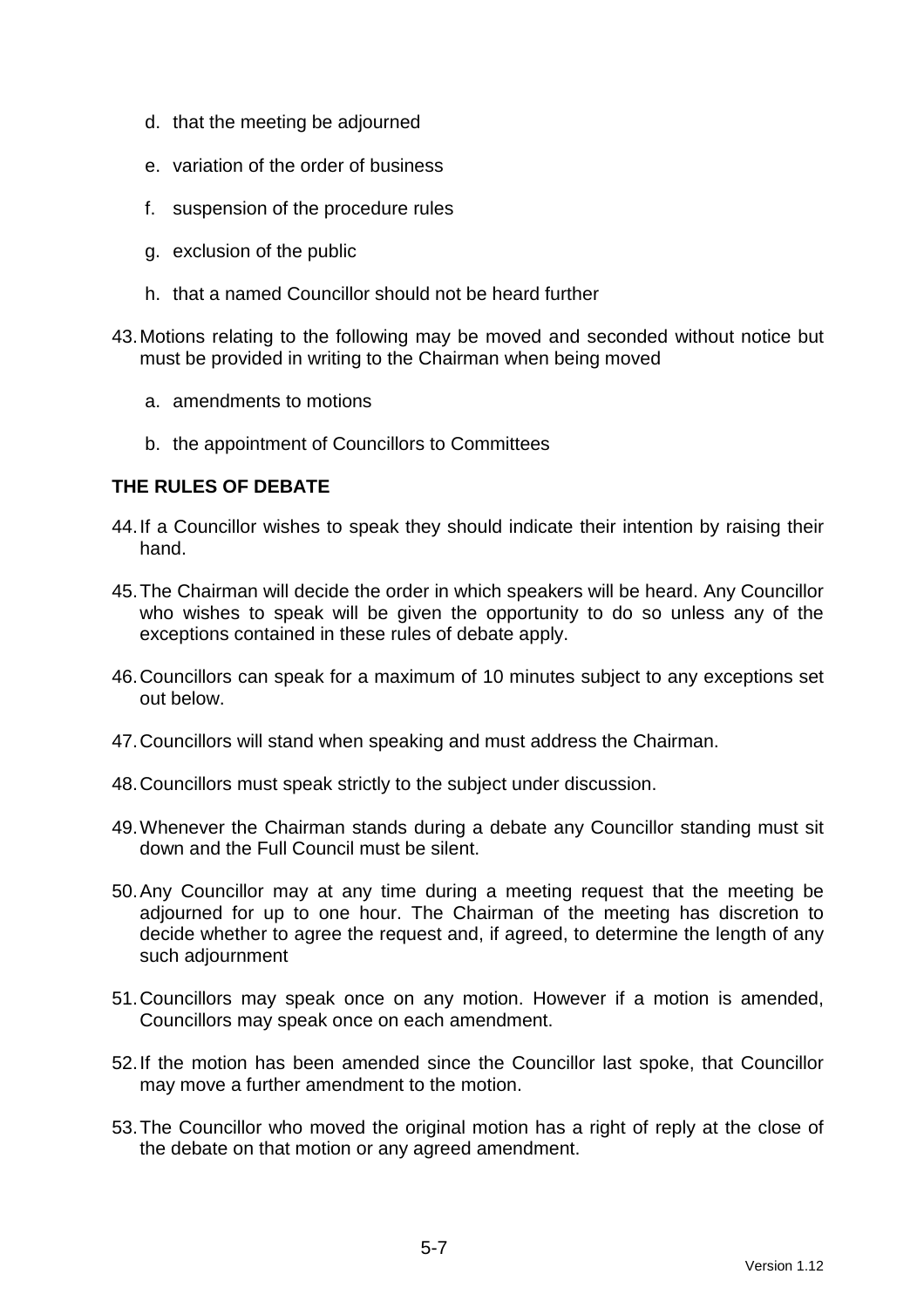- 54. If an amendment to a motion has been moved and seconded, the mover of the original motion has the right of reply at the close of the debate on the amendment, following the mover of the amendment's closing remarks.
- 55. A motion may be altered with the consent of the mover and seconder.

## **POINTS OF ORDER AND PERSONAL EXPLANATIONS**

- 56. With the consent of the Chairman any Councillor may make a brief comment, ask a question designed to clarify a matter which has been raised, or indicate where they feel the procedure rules have not been followed. They may not introduce new material or make a speech on the issue raised.
- 57. The Chairman of the County Council's ruling will be final and they may limit such exchanges to maintain the flow of debate.

# **AMENDMENTS TO RECOMMENDATIONS AND MOTIONS**

- 58. Amendments to a motion can be moved or seconded by any Councillor in the following situations:
	- a. to refer a subject of debate to a committee for further consideration
	- b. to leave out words, to add words or both. However such changes must not have the effect of fundamentally altering the spirit or intention of, or directly reversing the spirit or intention of, the original proposal (for example to recommend approval instead of refusal) and must be relevant to the original motion.
- 59. The motion will remain in the name of the original mover if they propose or accept the amendment.
- 60. Amendments must be dealt with and voted on one at a time, subject to the exceptions set out in the Rules of Debate.
- 61. If a motion to move an amendment is rejected following a vote then alternative amendments can be moved.
- 62. If an amendment is not accepted by the mover of the original motion, the following procedure will apply:
	- a. the amendment will be debated
	- b. a vote will then be taken on whether the amendment should become the substantive motion
	- c. if the amendment is carried, then the new substantive motion will be in the name of the Councillor who moved the successful amendment
	- d. debate will continue and further amendments may be moved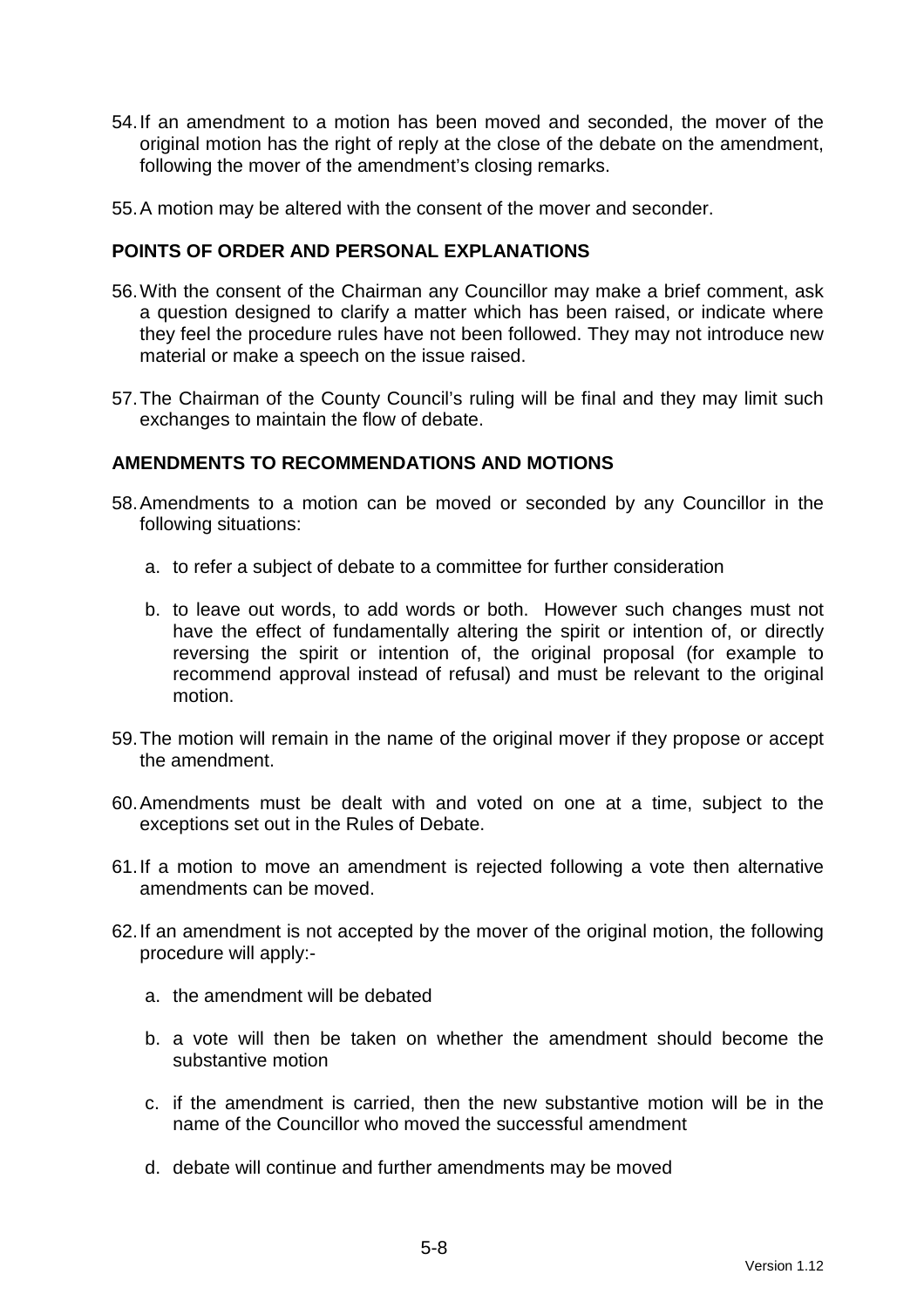e. after all amendments have been dealt with using the procedure stated above then a vote will be taken on the final substantive motion

# **BRINGING DEBATE TO EARLY CLOSURE**

- 63. A Councillor who has not already spoken on the matter may orally move a motion that a vote should be taken immediately. This must be seconded.
- 64. If the Chairman feels there has been sufficient discussion of the issue he may put the oral motion to the vote.
- 65. If the vote is carried the motion or amendment will be put to the vote following closing remarks by the proposer of the motion or amendment.

#### **VOTING**

- 66. Votes in Full Council are to be determined by a show of hands.
- 67. Where there is an equal number of votes for and against a motion the Chairman can exercise a second or casting vote.
- 68. A recorded vote will be taken if 10 or more Councillors request it and where required under the Annual Budget meeting rules in paragraph 85 below. The process will be as follows:
	- a. The Division Bell will be sounded.
	- b. The Chief Executive will then call the names of all Councillors and record the vote of each Councillor.
	- c. The Chairman will announce the result.
	- d. The minutes will record how each Councillor voted.
- 69. Any Councillor can require that the minutes of the meeting record how they voted on any decision taken.

#### **ADJOURNMENT DEBATES**

- 70. The Councillor who requested the adjournment debate may speak on the matter referred to in their original question for up to five minutes.
- 71. After that, any other Councillor may speak on the matter for up to three minutes.
- 72. The relevant committee chairman may speak for up to five minutes in reply.
- 73. No vote will be taken on an adjournment debate.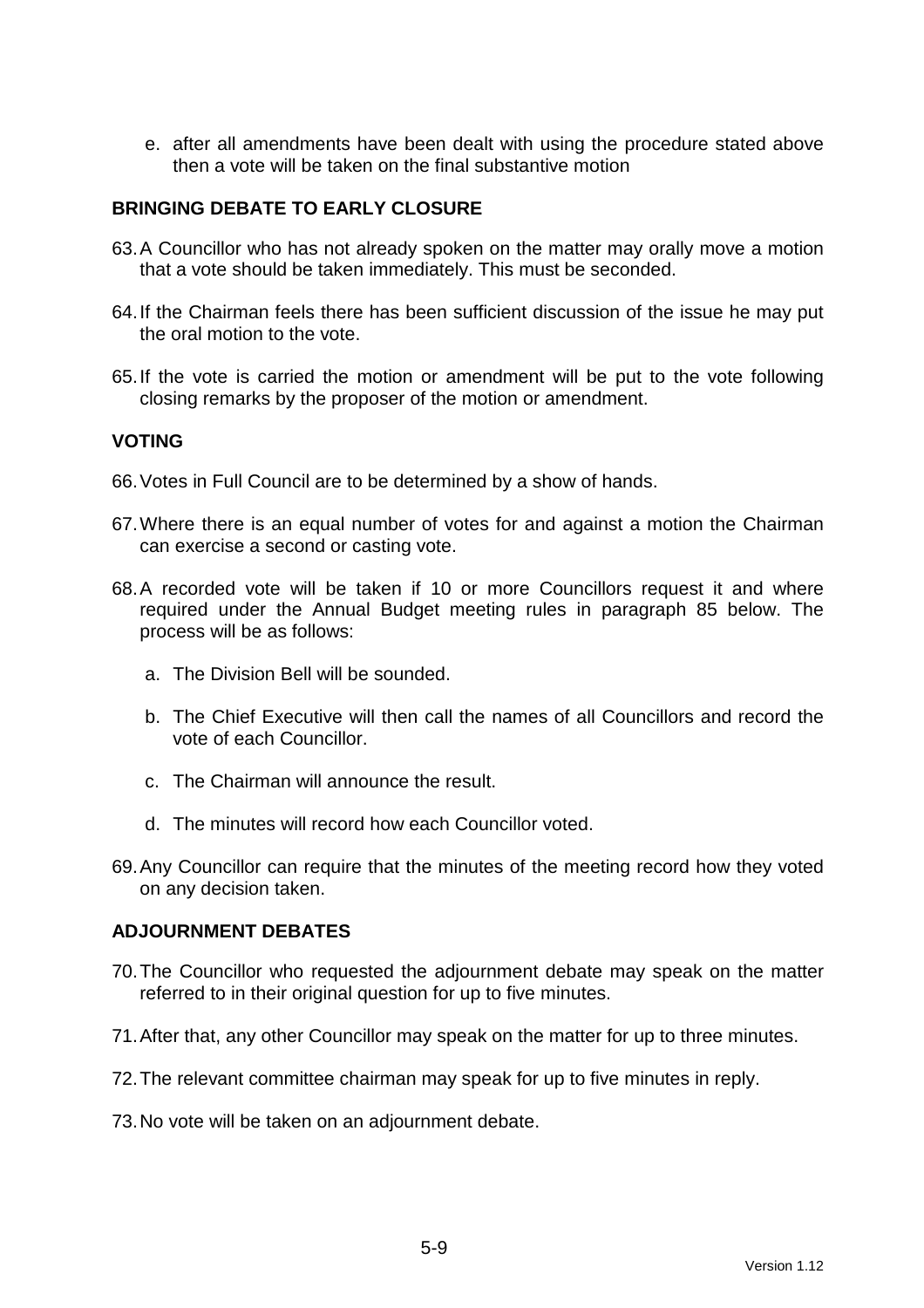# **REVERSING DECISIONS**

74. Council decisions are final and should normally not be altered or amended for 6 months. However, where a decision proves to be unworkable for whatever reason a further report on the issue will be brought back to Full Council for further consideration on a request from the Council's Chairman and Vice Chairman.

## **DISORDERLY CONDUCT**

- 75. If, at any meeting, any Councillor in the opinion of the Chairman of the County Council misbehaves by persistently disregarding their ruling, or by behaving improperly or offensively, or by obstructing the business of the Full Council, the Chairman may move "that [the Councillor named] should not be further heard" and the motion, if seconded, will be voted on without discussion.
- 76. If any Councillor named continues the misconduct after a "should not be further heard" motion has been carried, the Chairman:
	- a. may request the Councillor to leave the meeting; or
	- b. may adjourn the meeting of the Full Council for any period considered necessary
- 77. In the event of a general disturbance which in the opinion of the Chairman makes business impossible, the Chairman, may adjourn the meeting for any period considered necessary and/or order that the public or a specific individual/s leave. "General disturbance" may include any action or activity by the public relating to the recording or reporting of the meeting which disrupts the conduct of the meeting or impedes other members of the public.

## **ESTABLISHMENT OF COMMITTEES**

78. Every committee set up by the Full Council will perform the functions given to them until the Full Council resolves otherwise. Full Council can revise the functions of committees at any time.

# **APPOINTMENTS TO COMMITTEES**

- 79. Every person appointed to be a member of a committee or sub-committee will remain a member of that committee until the first of the following events:
	- a. they cease to be a Councillor
	- b. their resignation
	- c. changes to political balance necessitate changes to committee membership
	- d. removal by the Proper Officer at the request of their group
- 80. The Full Council is required to keep the allocation of seats to groups under review.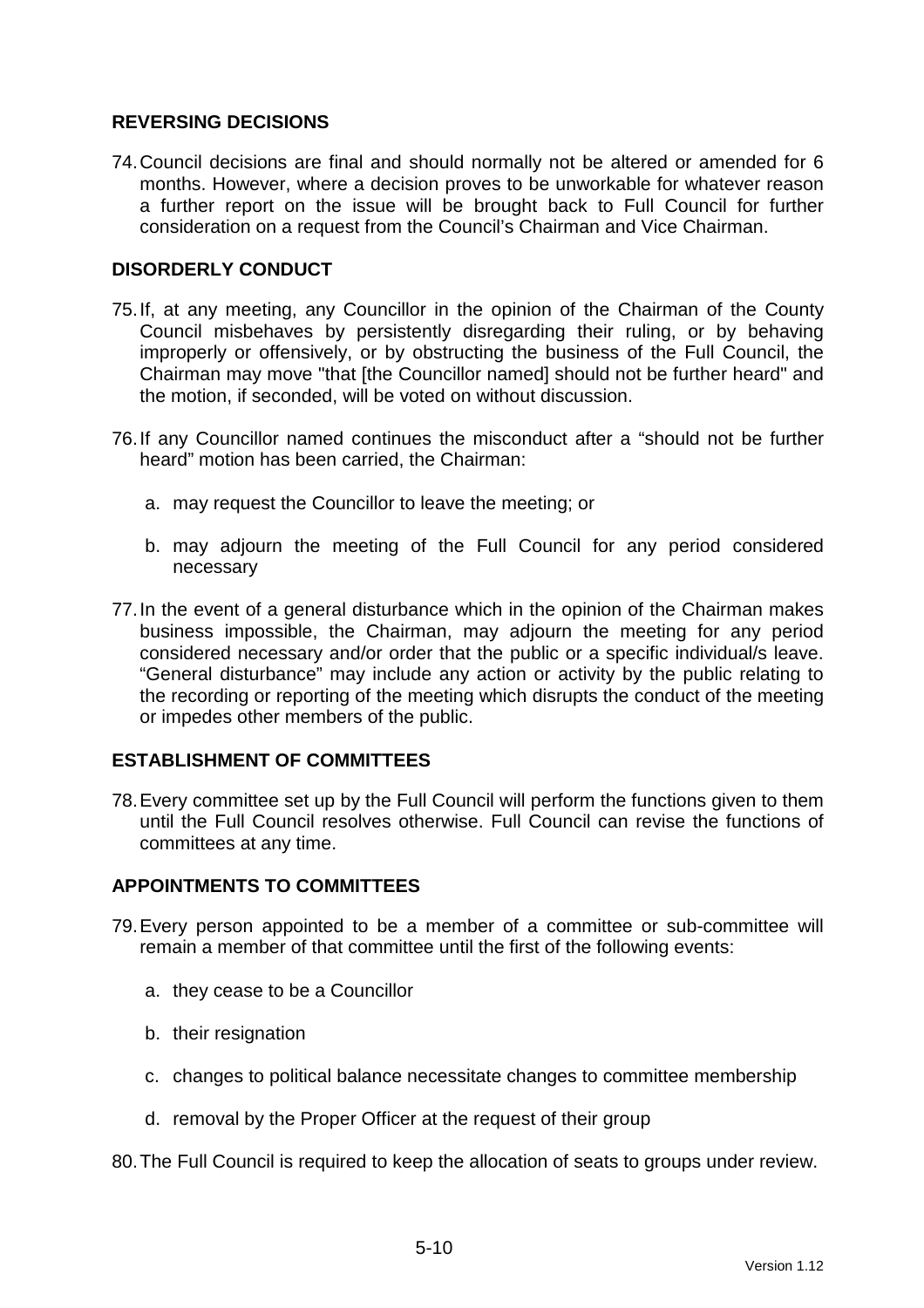- 81. Whenever allocation of seats is considered by the Full Council the Chief Executive will submit a report showing what the allocation of seats should be in order to ensure committees reflect the overall political balance of the Council.
- 82. Democratic Services will ensure that all appointments to committees are reported to the next meeting of the appropriate committee.
- 83. Any changes in membership must be notified to Democratic Services no later than 4 pm on the working day before the relevant meeting.

### **ANNUAL MEETING**

84. Subject to any statutory requirements, the Full Council at its annual meeting:

- a. Will elect the Chairman and Vice-Chairman of the County Council for the forthcoming year.
- b. Will resolve what committees and sub-committees will be established, the terms of reference and size of these committees and may appoint the chairman and vice-chairman of each committee.
- c. Will note the membership of each group and their agreed officers.

# **ANNUAL BUDGET MEETING**

- 85. To ensure the smooth flow of business the following provisions will operate for the Annual Budget meeting:
	- a. After the budget proposals have been moved and seconded any budget amendments will be moved and seconded. The seconders of the amendments may either speak to them when seconding or may reserve their speech for later in the debate.
	- b. With the exceptions below, no Councillor will speak more than once or for more than 20 minutes:
		- the Councillor who moves the budget proposals is not subject to a time limit and is entitled to speak twice; once when moving proposals and once when replying to the debate
		- the movers of any amendments may speak for an unlimited time when moving those amendments and for 20 minutes when summing up
	- c. There will be a single debate on the motion and any amendments
	- d. At the conclusion of the winding-up speeches, recorded votes will be taken on amendments in the order determined by the Chairman then a recorded vote will be taken on the substantive motion. The process for recorded votes is set out in paragraph 68 above.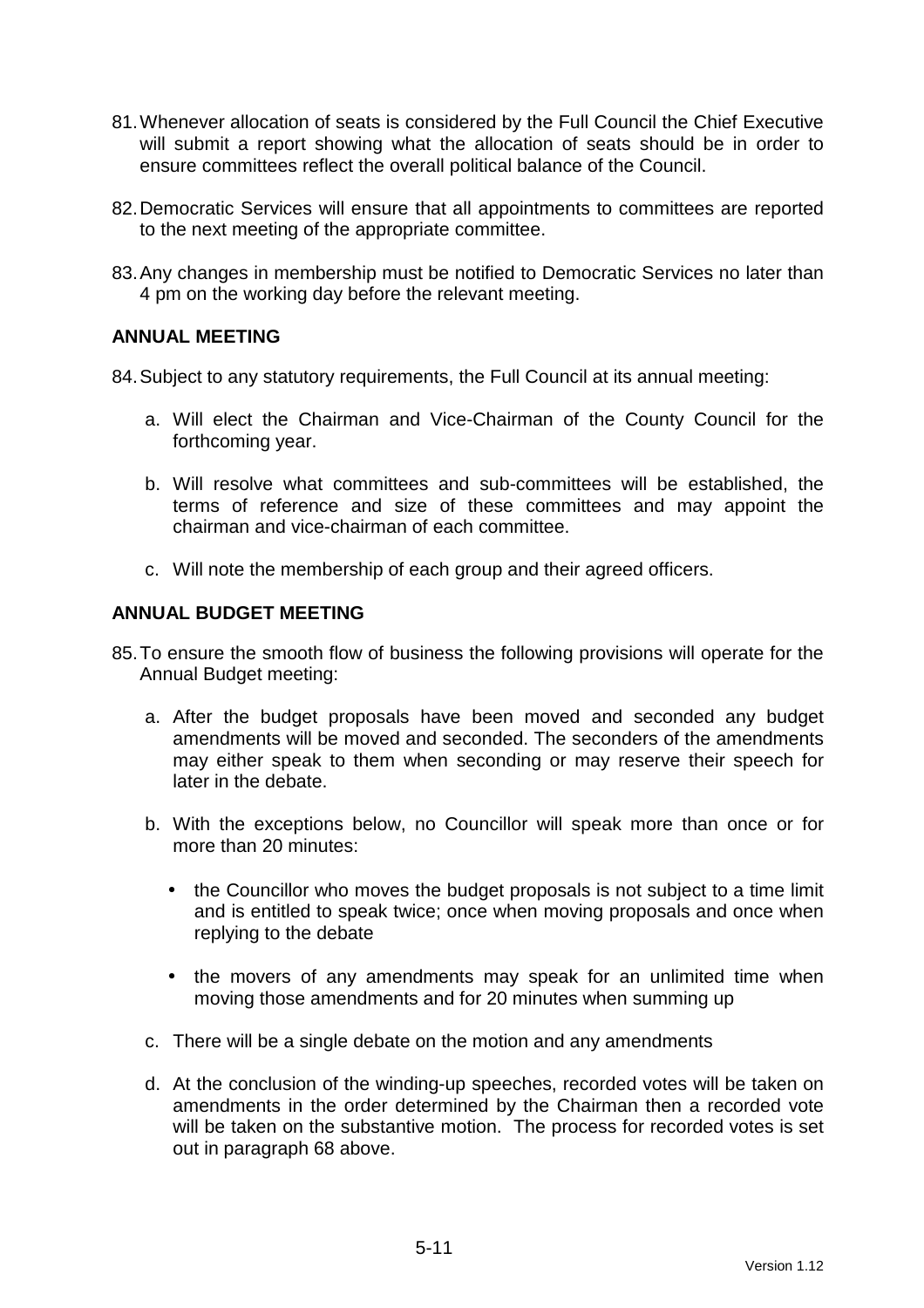# **OTHER**

- 86. Placards, banners, advertising materials and similar items are not permitted in any Council meeting.
- 87. Members of the public may record proceedings and report all public meetings, although oral commentary during meetings is not permitted as this would be disruptive to the good order of the meeting.
- 88. Mobile phones must be switched to silent.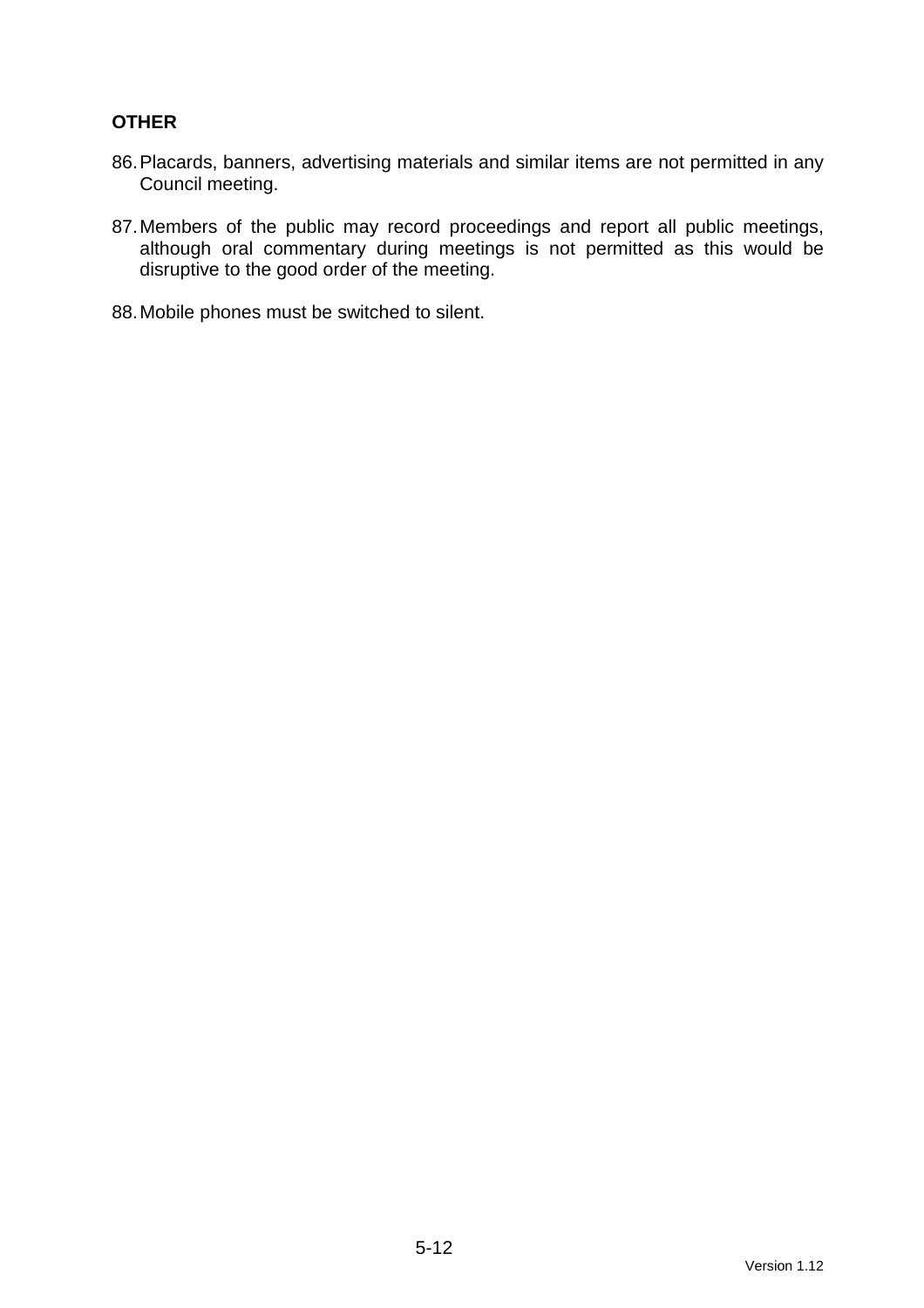## **PART B – PROCEDURE RULES FOR COMMITTEE AND SUB-COMMITTEE MEETINGS**

#### **INTRODUCTION**

- 1. These rules are designed to ensure meetings run smoothly and are conducted properly.
- 2. So far as the law allows any of these rules may be suspended at any meeting, either for the whole meeting or for a particular item on the agenda. In order to achieve this, a motion must be moved and seconded and a vote carried.

## **ARRANGEMENTS FOR MEETINGS**

- 3. The agenda and papers for meetings must be available at least five clear working days before the meeting.
- 4. A special meeting is arranged if the chairman or vice-chairman of the relevant committee, or any 4 of its members request such a meeting.
- 5. If any issues arise at a meeting in relation to interpretation of the procedure rules, the Chairman's decision will be final.

#### **MINIMUM ATTENDANCE (QUORUM)**

- 6. The following number of committee members must be present for the meeting to proceed or continue:
	- a. Less than 15 voting members 3
	- b. 15 to 25 voting members 4
	- c. More than 25 voting members 5
- 7. If there is an insufficient number of committee members present, the meeting will not proceed.

#### **ORDER OF BUSINESS**

- 8. The order of business will usually be:
	- a. at the first meeting after the annual Council meeting, appointing or noting the appointment of the Chairman and Vice-Chairman of the committee
	- b. the choice of a person to preside if the Chairman and Vice-Chairman are absent
	- c. confirmation of the minutes of the last meeting of the committee
	- d. apologies for absence, including reasons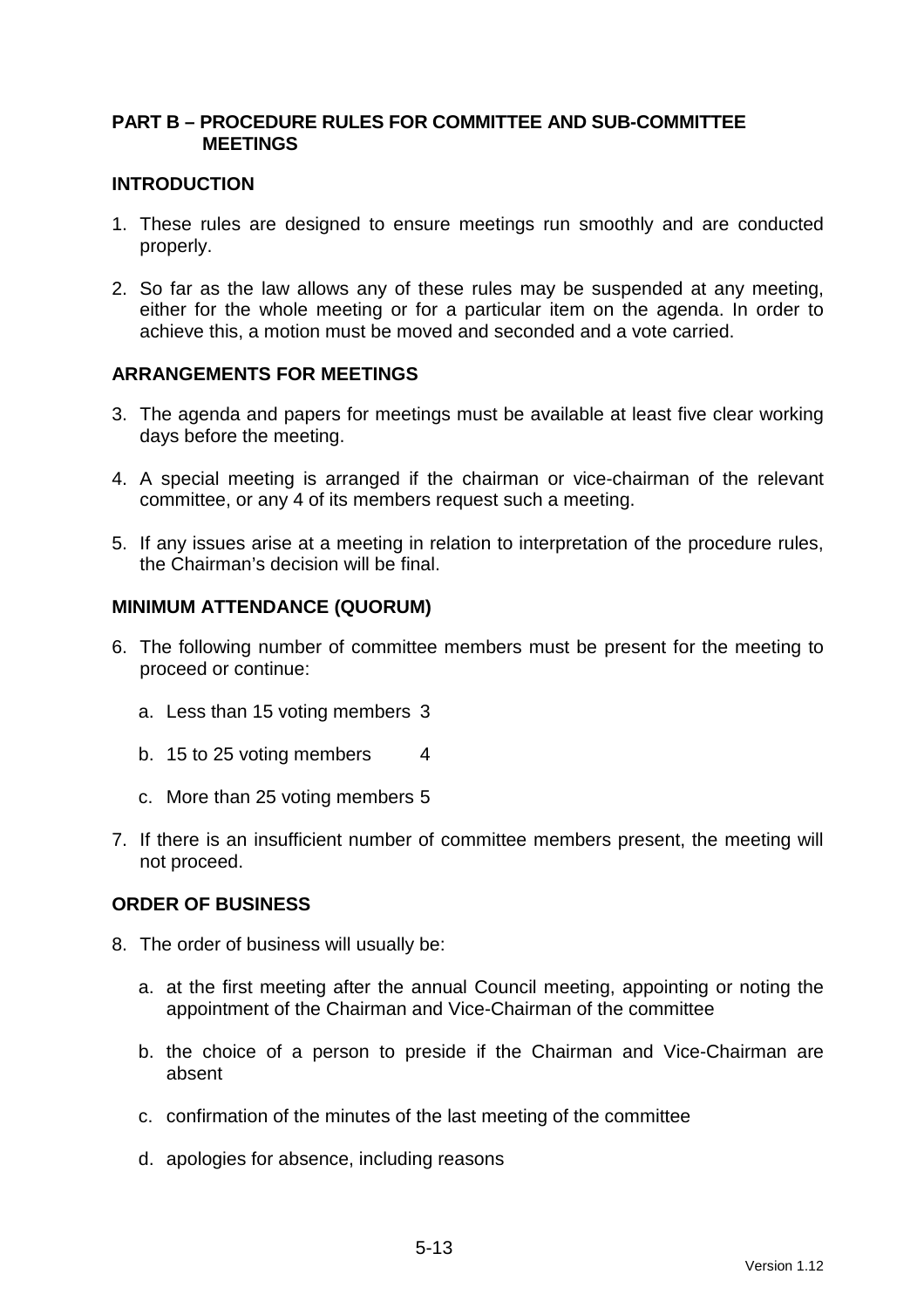- e. declarations of interest
- f. business outstanding from the last meeting
- g. reports for decision by committee
- h. reports for information
- i. work programme (if applicable)

# **OTHER POINTS REGARDING THE ORDER OF BUSINESS**

- 9. At any time during the meeting the Chairman can adjourn the meeting.
- 10. The order of business can be varied at the discretion of the Chairman.
- 11. The minutes of ordinary meetings will not normally be confirmed at special meetings.

# **DECLARATIONS OF INTEREST**

- 12. Where any Councillor has an interest in any matter to be discussed or decided, they will, in accordance with the Code of Conduct for Councillors and Co-opted Members, declare the existence and nature of that interest and whether the interest is Disclosable Pecuniary Interest. Any declaration of interest will be recorded in the minutes of the meeting.
- 13. Where any Councillor has declared a Disclosable Pecuniary Interest in any matter, they will leave the room in which the meeting is being held while the matter is under consideration unless:
	- a. The Chief Executive has granted them a dispensation; or
	- b. the matter is only under consideration by the meeting as part of a report of the Minutes of a committee or sub-committee and is not itself the subject of debate.
- 14. If the Councillor has chosen to remain within easy reach, that Councillor will be recalled by an appropriate officer before any further business is started.
- 15. Subject to paragraph 16, any person or officer of the authority who is appointed to do anything in connection with the County Council which enables them to speak at meetings, will make the same disclosures of interests and will withdraw from the room in which the meeting is being held on the same occasions as they would have to do if they were a County Councillor.
- 16. Paragraph 15 above does not apply to members of the public who are entitled to speak at Planning and Licensing Committee.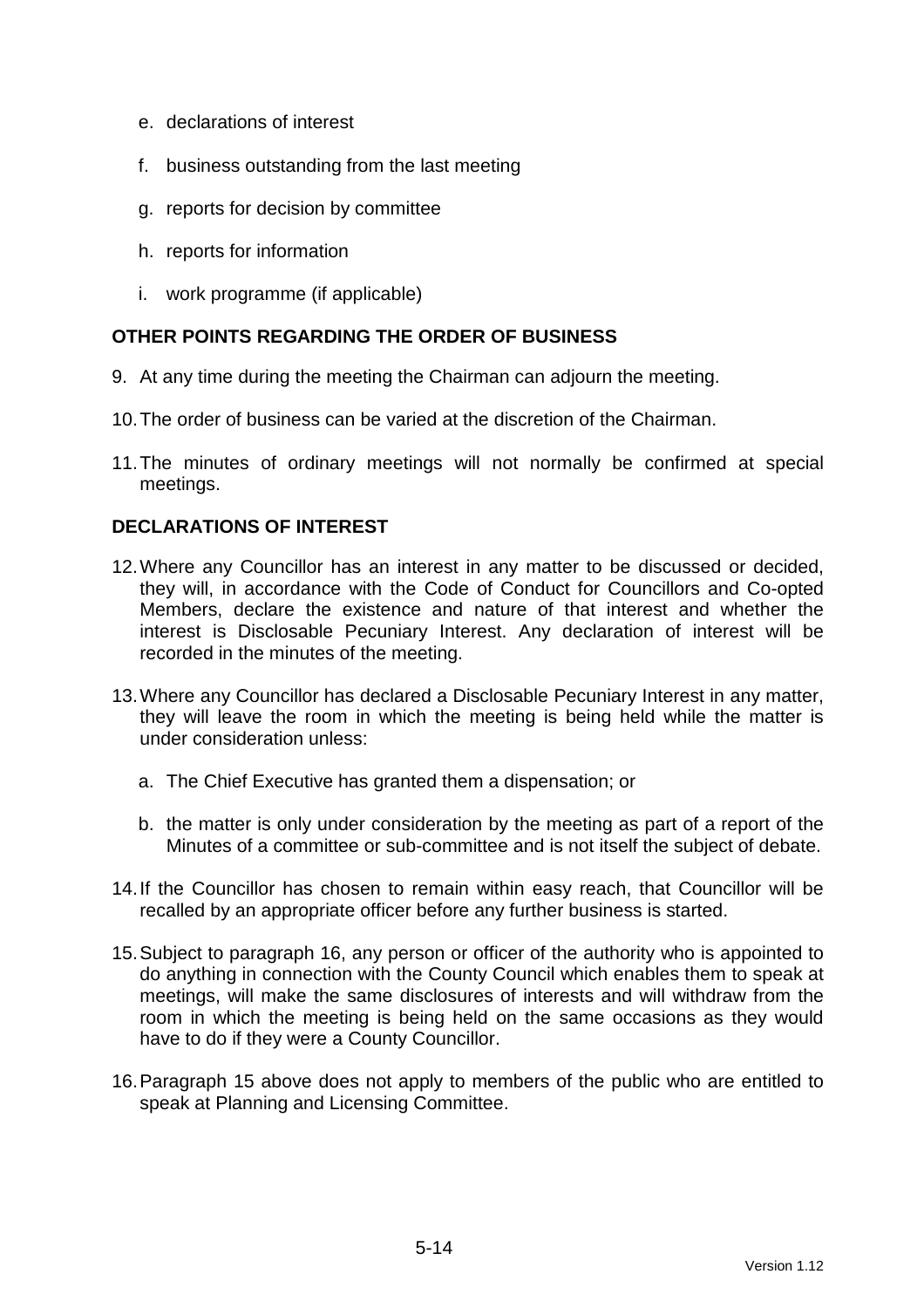# **CONSIDERATION OF RECOMMENDATIONS IN REPORTS**

- 17. The report recommendation should be 'moved' by one committee member and 'seconded' by another committee member. It then becomes a 'motion' which may be debated before a vote is taken.
- 18. Motions relating to the following may be moved and seconded without notice but must be provided in writing to the Chairman when being moved:
	- a. an alternative to a recommendation in the report
	- b. amendments to motions

## **MOTIONS NOT REQUIRING PRIOR WRITTEN NOTICE**

- 19. The following motions can be moved and seconded orally to ensure meetings run smoothly and are conducted properly:
	- a. appointment of a Chairman for the meeting in the absence of the Chairman and Vice-Chairman
	- b. request to withdraw a motion
	- c. that the matter be put to a vote
	- d. that the meeting be adjourned
	- e. variation of the order of business
	- f. suspension of the procedure rules
	- g. exclusion of the public
	- h. that a named committee member should not be heard further

## **THE RULES OF DEBATE**

- 20. If a committee member wishes to speak they should indicate their intention by raising their hand.
- 21. The Chairman will decide the order in which speakers will be heard. Any committee member who wishes to speak will be given the opportunity to do so unless any of the exceptions contained in these rules of debate apply.
- 22. Committee members can speak for a maximum of 10 minutes, subject to any exceptions set out below.
- 23. Committee members when speaking must address the Chairman.
- 24. Councillors must speak strictly to the subject under discussion.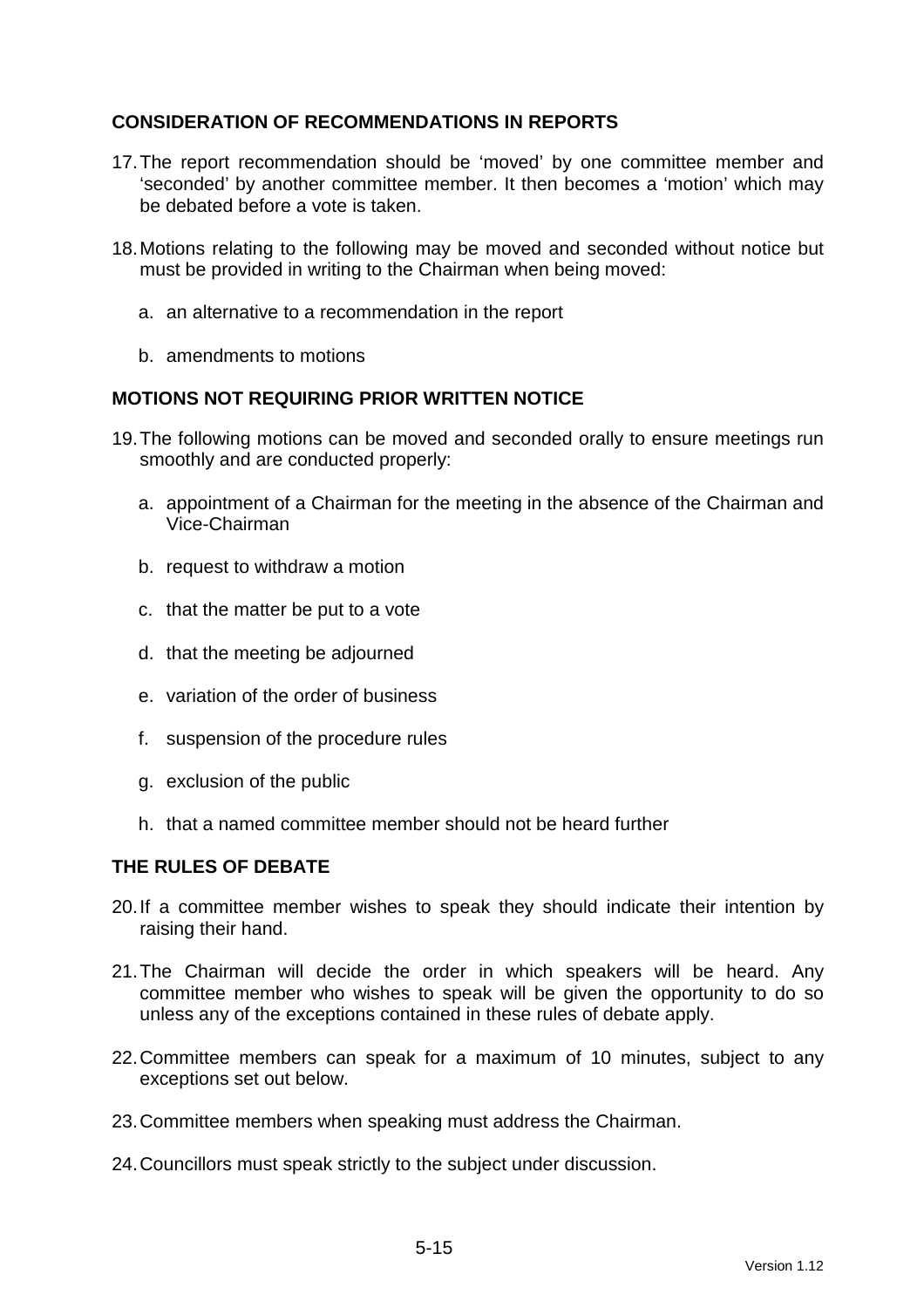- 25. Whenever the Chairman stands during a debate the committee must be silent.
- 26. Any committee member may at any time during a meeting request that the meeting be adjourned for up to one hour. The Chairman of the meeting has discretion to decide whether to agree the request and, if agreed, to determine the length of any such adjournment.
- 27. If the motion has been amended since the committee member last spoke, that member may move a further amendment to the motion.
- 28. The committee member who moved the original motion has a right of reply at the close of the debate on that motion or any agreed amendment.
- 29. If an amendment to a motion has been moved and seconded, the mover of the original motion has the right of reply at the close of the debate on the amendment following the mover of the amendment's closing remarks.
- 30. A motion may be altered with the consent of the mover and seconder.

## **POINTS OF ORDER AND PERSONAL EXPLANATIONS**

- 31. With the consent of the Chairman any committee member may make a brief comment, ask a question designed to clarify a matter which has been raised, or indicate where they feel the procedure rules have not been followed. They may not introduce new material or make a speech on this.
- 32. The Chairman's ruling on this will be final and they may limit such exchanges to maintain the flow of debate.

#### **AMENDMENTS TO RECOMMENDATIONS AND MOTIONS**

- 33. Amendments to a motion can be moved or seconded by any committee member to leave out words, to add words or both provided that such changes must not have the effect of fundamentally altering the spirit or intention of, or directly reversing the spirit or intention of, the original proposal (for example to recommend approval instead of refusal) and must be relevant to the original motion.
- 34. The motion will remain in the name of the original mover if they propose or accept the amendment.
- 35. Amendments must be dealt with and voted on one at a time, subject to the exceptions set out in the Rules of Debate.
- 36. If a motion to move an amendment is rejected following a vote then alternative amendments can be moved.
- 37. If an amendment is not accepted by the mover of the original motion, the following procedure will apply:-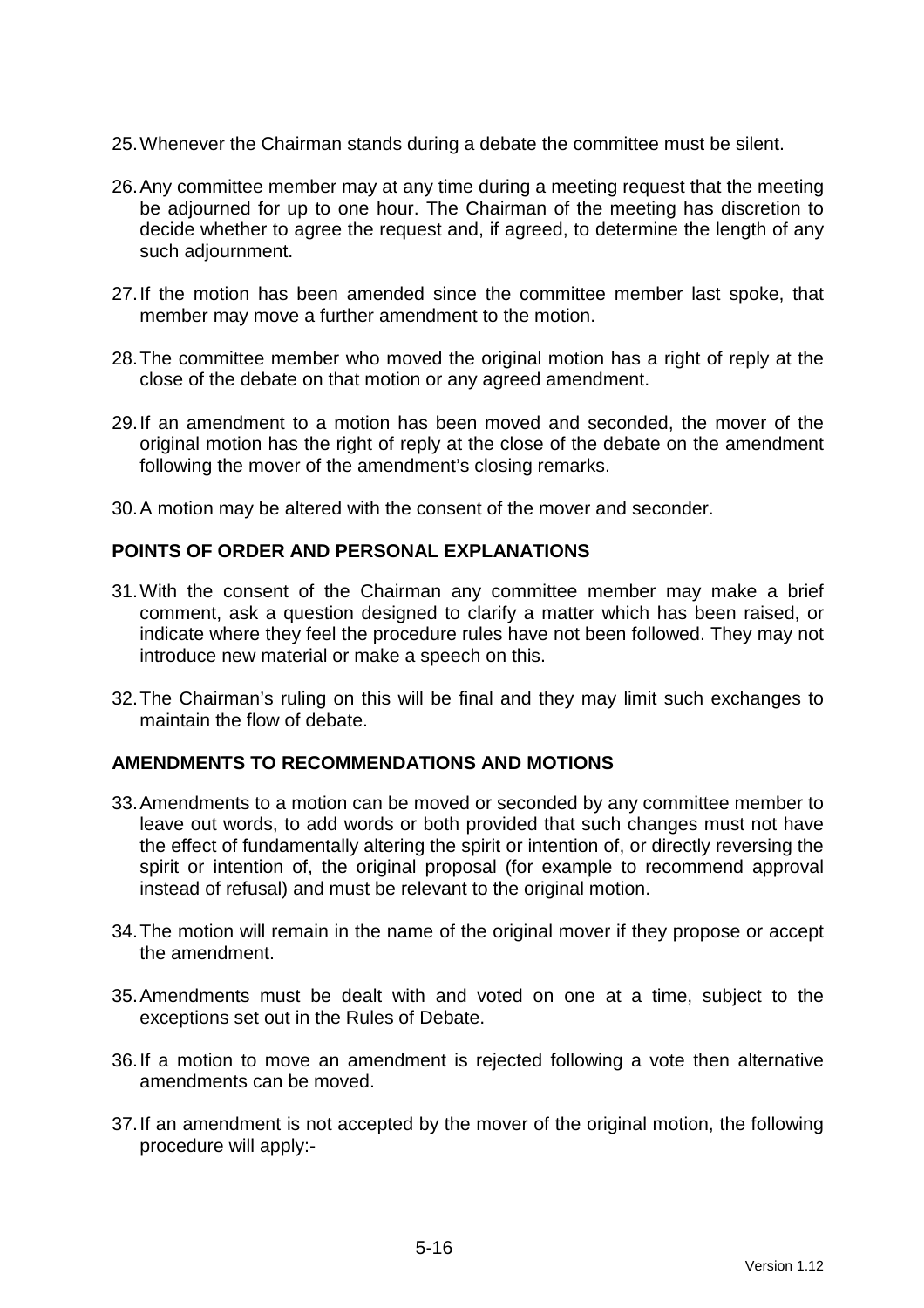- a. the amendment will be debated
- b. a vote will then be taken on whether the amendment should become the substantive motion
- c. if the amendment is carried, then the new substantive motion will be in the name of the committee member who moved the successful amendment
- d. debate will continue and further amendments may be moved
- e. after all amendments have been dealt with using the procedure stated above then a vote will be taken on the final substantive motion

# **BRINGING DEBATE TO EARLY CLOSURE**

- 38. A committee member who has not already spoken on the matter may orally move a motion that a vote should be taken immediately. This must be seconded.
- 39. If the Chairman feels there has been sufficient discussion of the issue he may put the oral motion to the vote.
- 40. If the vote is carried the motion or amendment will be put to the vote following closing remarks by the proposer of the motion or amendment.

## **VOTING**

- 41. Votes in committee are to be determined by a show of hands.
- 42. Where there is an equal number of votes for and against a motion the Chairman can exercise a second or casting vote.
- 43. A recorded vote will be taken if 2 or more committee members request it. The process will be as follows:
	- a. The names of all committee members will be called and the vote of each member recorded.
	- b. The Chairman will announce the result.
	- c. The minutes will record how each committee member voted.
- 44. Any committee member can require that the minutes of the meeting record how they voted on any decision taken.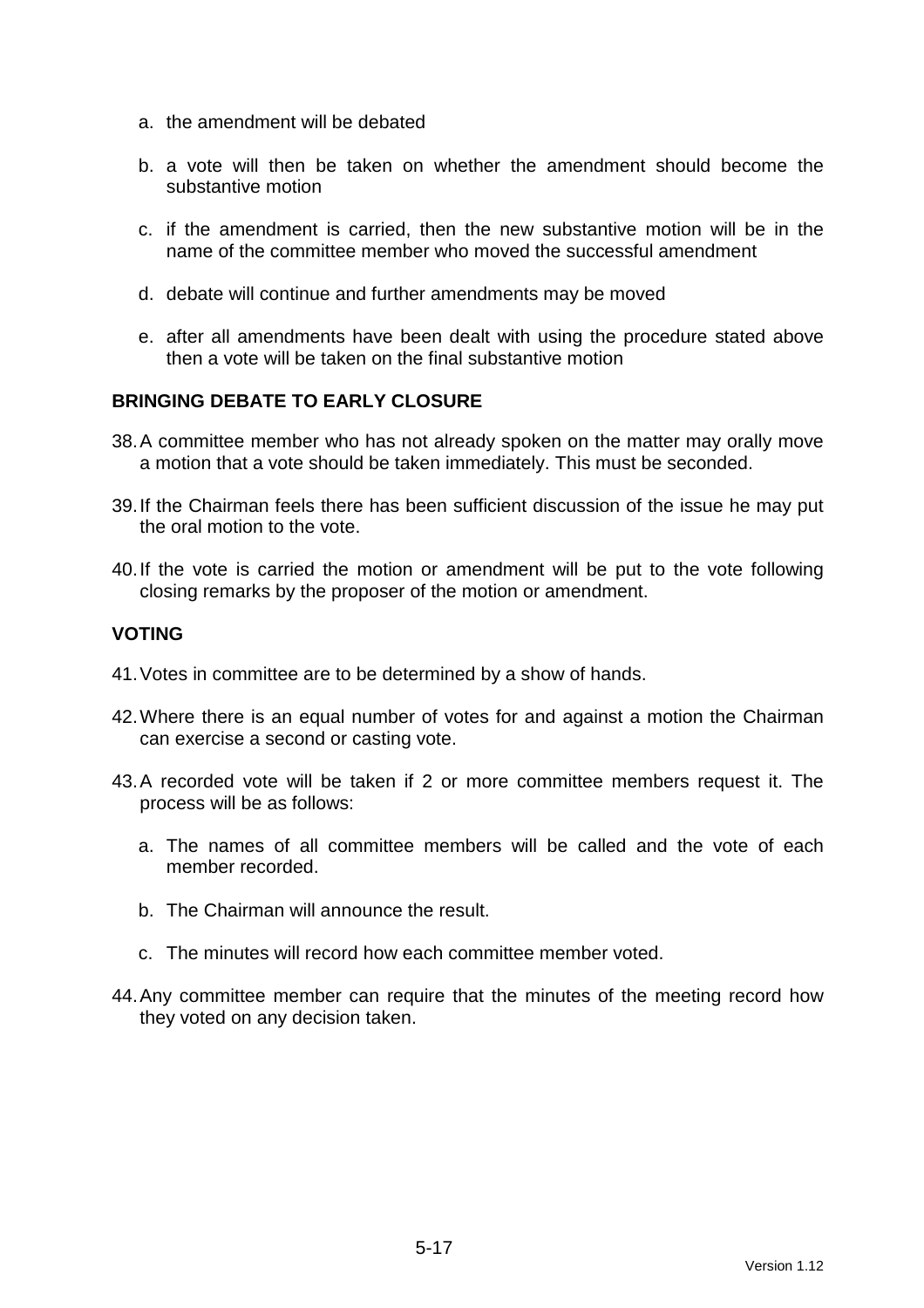# **REVERSING DECISIONS**

45. Committee decisions are final and should normally not be altered or amended for 6 months. However, where a decision proves to be unworkable for whatever reason a further report on the issue will be brought back to the original decision-making meeting for further consideration on a request from the Committee's Chairman and Vice Chairman.

# **DISORDERLY CONDUCT**

- 46. If, at any meeting, any committee member in the opinion of the Chairman of the meeting misbehaves by persistently disregarding their ruling, or by behaving improperly or offensively, or by obstructing the business of the meeting, the Chairman may move "that [the member named] should not be further heard" and the motion, if seconded, will be voted on without discussion.
- 47. If any committee member named continues the misconduct after a "should not be further heard" motion has been carried, the Chairman:
	- a. may request the member to leave the meeting; or
	- b. may adjourn the meeting for any period considered necessary
- 48. In the event of a general disturbance which in the opinion of the Chairman makes business impossible, the Chairman, may adjourn the meeting for any period considered necessary and/or order that the public or a specific individual/s leave. "General disturbance" may include any action or activity by the public relating to the recording of the meeting which disrupts the conduct of the meeting or impedes other members of the public.

## **ATTENDANCE OF OTHER COUNTY COUNCILLORS**

- 49. Any County Councillor who wishes to attend a meeting of a committee or subcommittee of which they are not a member will be entitled to do so. With the consent of the Chairman they will be entitled to speak once and for a maximum of 20 minutes on any matter that is of primary importance to their electoral division or its inhabitants rather than a general matter, but not to vote.
- 50. A County Councillor who attends a meeting in this capacity will be entitled to remain in the meeting when a resolution excluding the public is in force.
- 51. These provisions apply to Planning and Licensing Committee but not to any other committee or sub-committee that is exercising a function which is judicial in nature.

## **APPOINTMENTS TO COMMITTEES**

52. Any changes in a committee's membership must be notified to Democratic Services no later than 4pm on the working day before the relevant meeting. (For the Health and Wellbeing Board, see paragraph 55 below)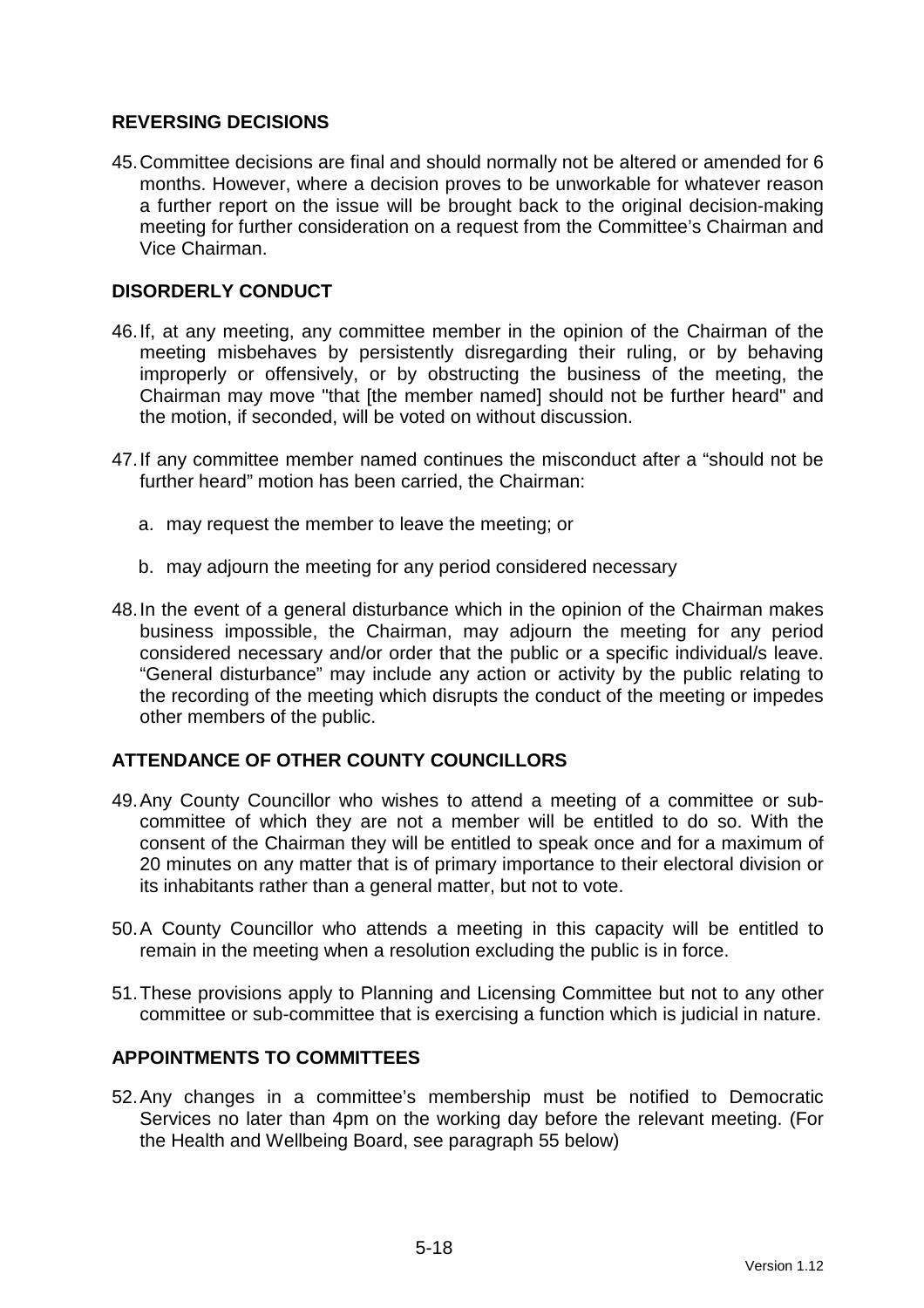53. Democratic Services will ensure that all appointments to committees are reported to the next meeting of the appropriate committee.

# **POLICY COMMITTEE AND COMMUNITY SAFETY COMMITTEE**

54. When exercising scrutiny functions, the Committees may invite people to discuss issues of local concern and/or answer questions. They may for example wish to hear from residents and representatives of other organisations.

## **HEALTH AND WELLBEING BOARD**

- 55. Substitute members can be appointed for the non-County Council representatives. Substitute members will have all the powers and duties of any ordinary member on the Board but will not be able to exercise any special powers or duties exercisable by the person they are substituting. Substitute members may attend meetings in this capacity only:
	- a. To take the place of the ordinary member for whom they are substituting where the ordinary member will be absent for whole of the meeting
	- b. After the Proper Officer has been officially notified

## **PLANNING AND LICENSING COMMITTEE**

- 56. The Committee will comply with its Code of Best Practice
- 57. The Committee's Code of Best Practice sets out who is entitled to speak at meetings of Planning and Licensing Committee.

## **PERSONNEL COMMITTEE**

58. That Trade Union representatives be entitled to speak but not to vote at meetings of Personnel Committee.

## **CONDUCT COMMITTEE**

- 59. Committee will elect a Chair at each meeting.
- 60. The Council's Procedure for Dealing with Conduct Allegations sets out who is entitled to speak at meetings of Conduct Committee.

#### **OTHER**

- 61. Placards, banners, advertising materials and similar items are not permitted in any committee meeting.
- 62. Members of the public may record proceedings and report all public meetings, although oral commentary during meetings is not permitted as this would be disruptive to the good order of the meeting.
- 63. Mobile phones must be switched to silent.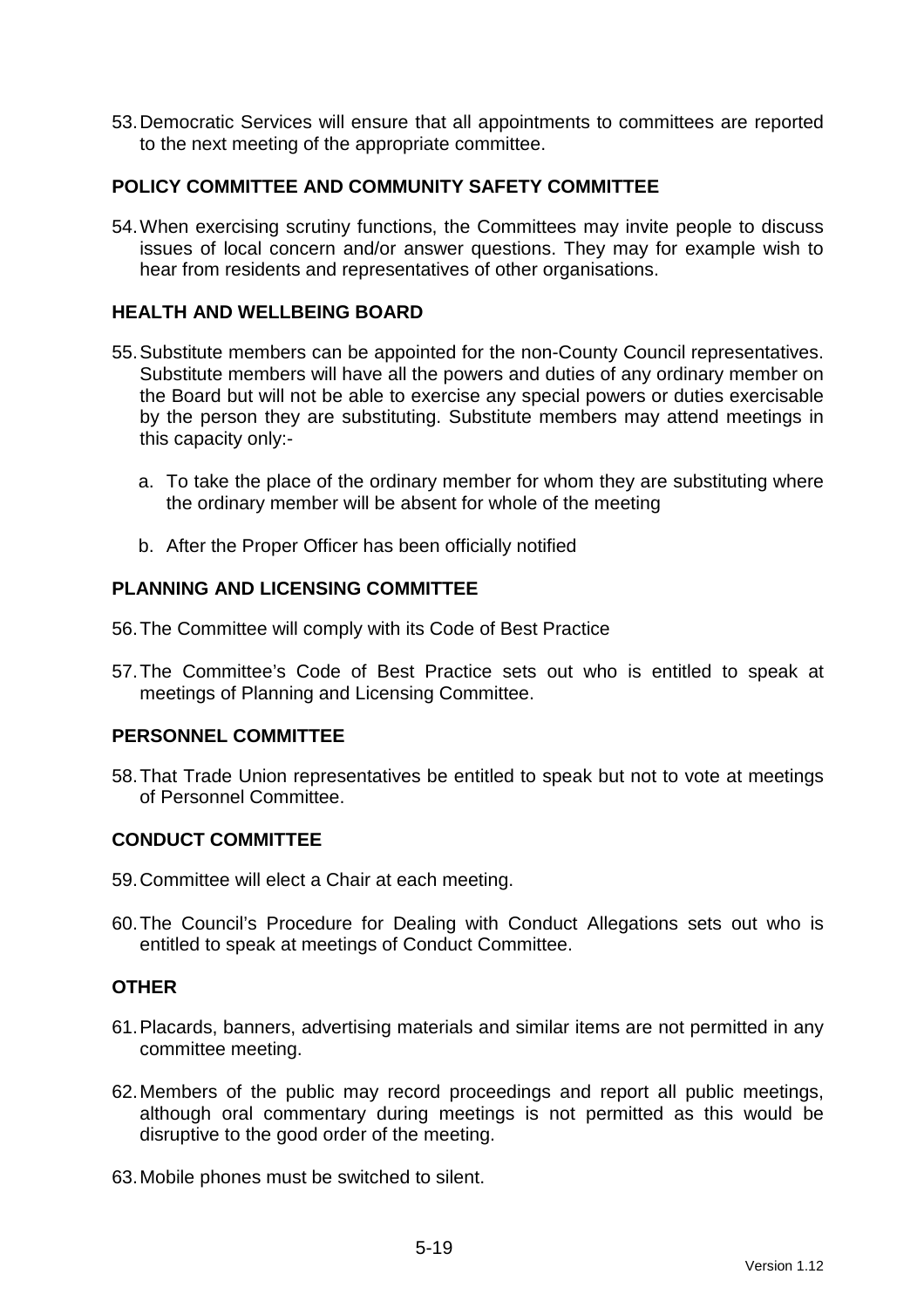# **PART C – THE PROCEDURE FOR TAKING URGENT DECISIONS**

- 1. The Council's Constitution sets out who in the Council has authority to make decisions and the procedures for making those decisions.
- 2. Sometimes events will occur which require decisions to be taken urgently. The County Council needs to be able to respond quickly where failure to do so would not be in the public interest.
- 3. The procedure for taking urgent decisions should only be used where failure to take the decision quickly would, or would be likely to, harm the interests of the Council and the public, for example:
	- a. a service not being provided;
	- b. the Council breaking the law or financial rules;
	- c. the public being put at serious risk of harm;
	- d. the Council suffering financial loss;
	- e. consultation deadlines not being met.
- 4. The following are not suitable reasons for the use of the procedure:
	- a. poor planning;
	- b. the possibility of embarrassment being caused to an officer or Councillor;
	- c. the possibility of adverse publicity being caused to the Council;
	- d. in order to circumvent the requirements of Financial Regulations without good cause and justification.

## **OPTION A – URGENT DECISIONS BY COMMITTEE**

- 5. Where the agenda for the relevant committee has been published, an urgent item may be added to the agenda if it meets the urgency criteria set out in paragraphs 3 and 4. Democratic Services and the chairman of the committee will require an explanation before authorisation is given.
- 6. Every effort must be made to circulate the urgent report to Councillors at least 24 hours before the meeting.
- 7. The urgent report will be made available for public inspection as soon as possible.

## **OPTION B – CALLING AN ADDITIONAL MEETING**

8. The issue may be of such significance that it may be more appropriate to call an additional meeting. The procedure for calling additional meetings is set out in the Council Procedure Rules at paragraph 10 and the Committee Procedure Rules at paragraph 4.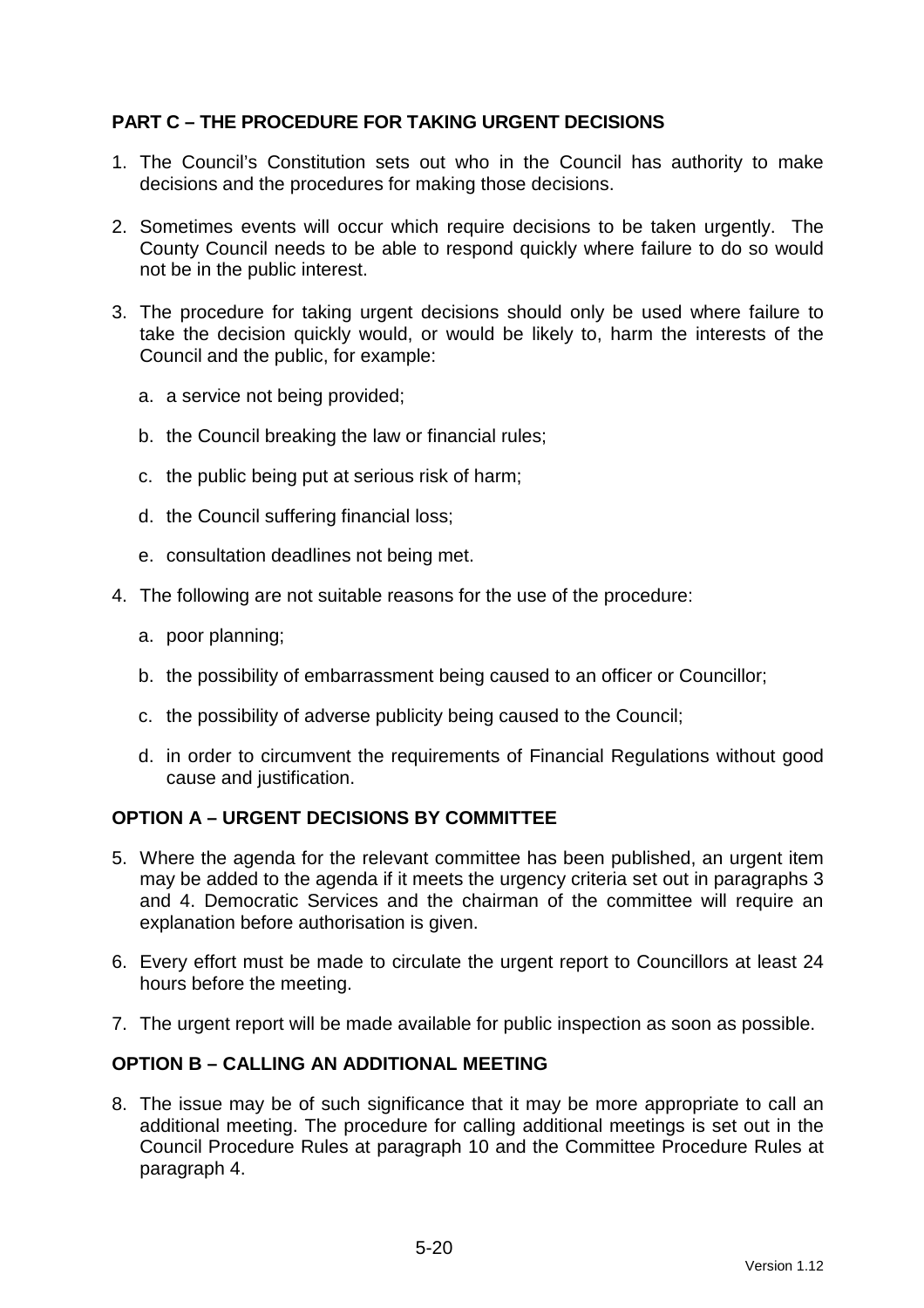# **OPTION C – DECISION BY THE CHIEF EXECUTIVE**

- 9. The Chief Executive may take a decision which is normally reserved to committee or another officer, where he believes that the decision is urgent, after first:
	- a. taking into account the guidelines set out in paragraphs 3 and 4 above; and
	- b. where possible, seeking the views of the following in respect of the proposed decision:-
		- the Leader of the Council.
		- the chairman and the vice-chairman of the relevant committee with authority to take the decision, and
		- the leader(s) of opposition group(s).
	- c. The Chief Executive will take into account any views he considers are relevant. The decision is the Chief Executive's alone.
	- d. The decision together with the reasons why it was urgent must be recorded in writing. The record of urgent decisions will be held by Democratic Services and will be made available for inspection.
	- e. Following the decision, a report will be submitted to the next available relevant committee meeting explaining:
		- the decision:
		- the reasons for it: and
		- why the decision was treated as a matter of urgency.
	- f. In the absence of the Chief Executive, his responsibilities under this procedure are delegated to a Corporate Director and all references to the Chief Executive under this procedure will also apply to that person.

## **REPORT ON USE OF THE URGENCY PROCEDURE**

10. In addition to any reports submitted to the relevant committee, twice yearly a report will be presented to Policy Committee detailing the number of occasions these provisions have been used and the reasons for their use.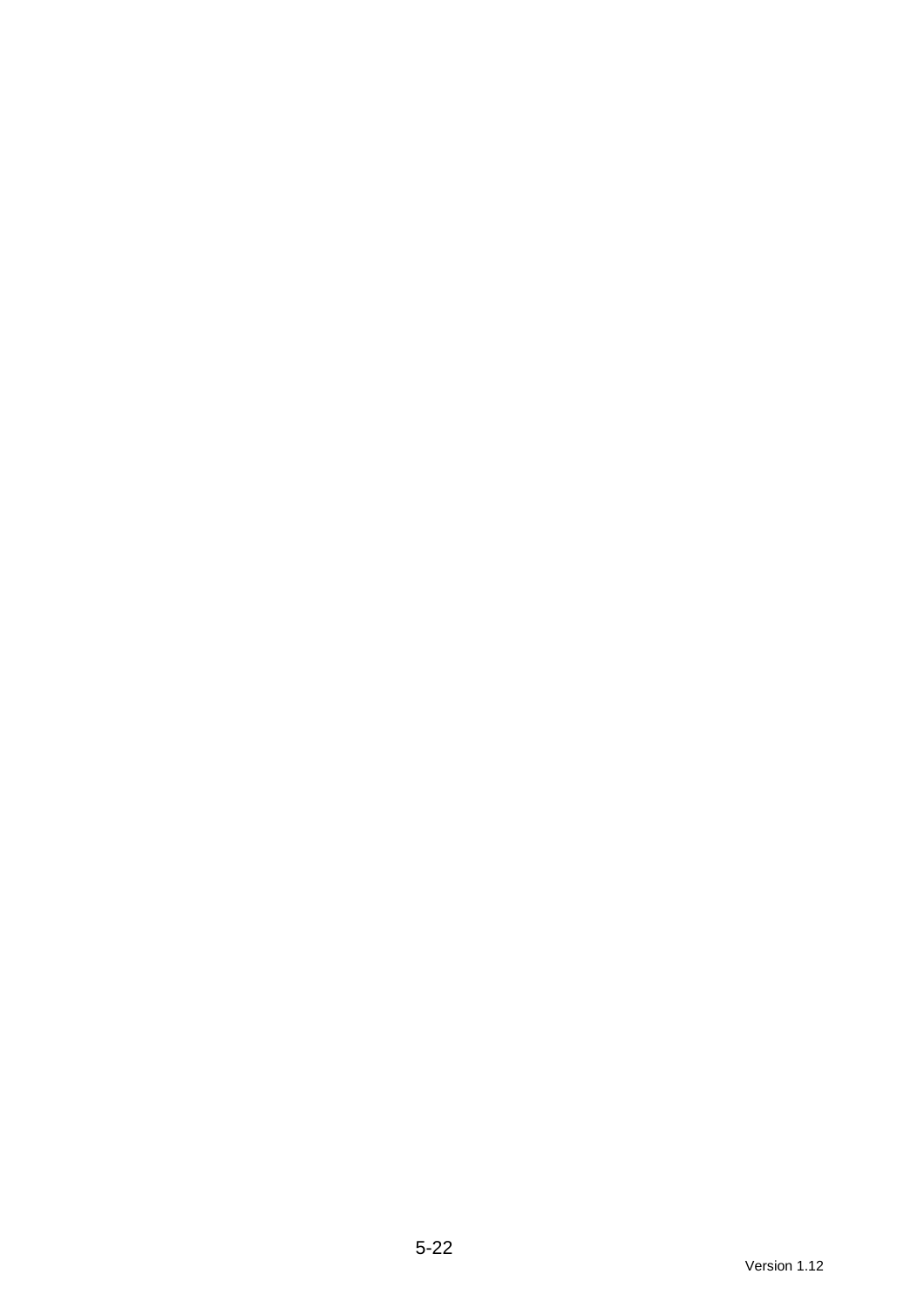**PART SIX** 

**GOVERNANCE**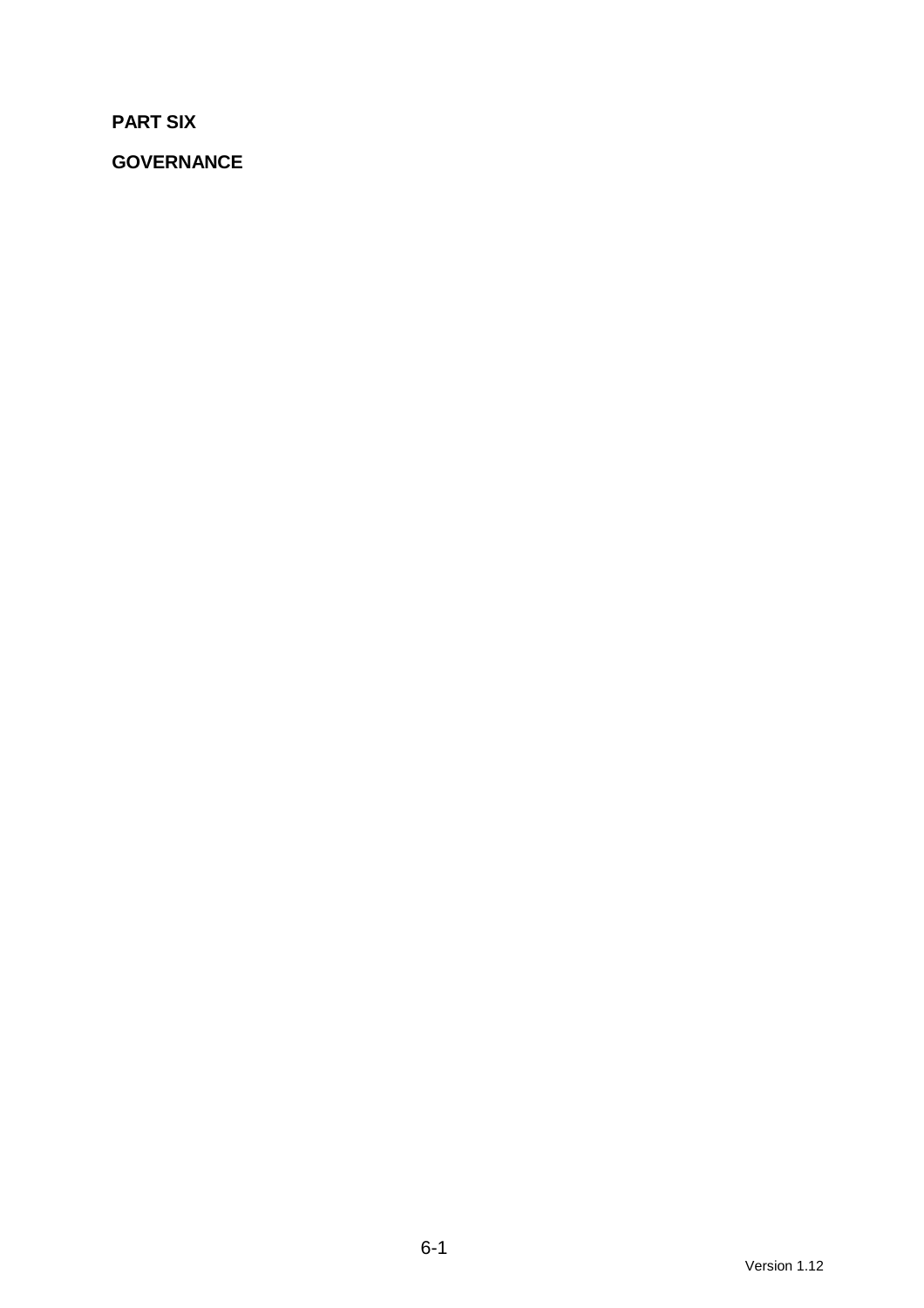# **PART A – FINANCIAL AFFAIRS**

#### **BUDGET FRAMEWORK**

#### **BACKGROUND**

1. The Full Council is responsible for the approval of the Annual Budget. The Council's committees are responsible for implementing it.

## **CONSULTATION**

- 2. Before the budget is adopted the Council will publish initial proposals, having first canvassed the views of local stakeholders and members of the public as appropriate.
- 3. Any representations made will be taken into account in formulating proposals, and shall be reflected in any report dealing with them.

# **APPROVAL OF THE ANNUAL BUDGET**

- 4. The Full Council will be responsible for approving the annual budget.
- 5. In approving the annual budget the Council will also specify the extent of virement (the limits for the transfer of budget provision from one budget head to another) within the budget and degree of in-year changes to the Annual Budget.
- 6. The annual budget must be approved by the end of February each year.

## **DECISIONS OUTSIDE THE ANNUAL BUDGET**

- 7. Subject to the provisions regarding virement set out in the Financial Regulations, committees and officers may take only those decisions which are in accordance with the Annual Budget.
- 8. Any decision outside the Annual Budget and the virement provisions must be taken by Full Council.
- 9. If cases of urgency the Urgency Procedure should be followed.

## **ANNUAL ACCOUNTS**

10. The Council's Section 151 Officer is required by law to sign off the annual accounts by 30 June each year. These accounts will be presented to Full Council. Once the accounts are externally audited the final accounts will be presented to Full Council by 30 September as required by law.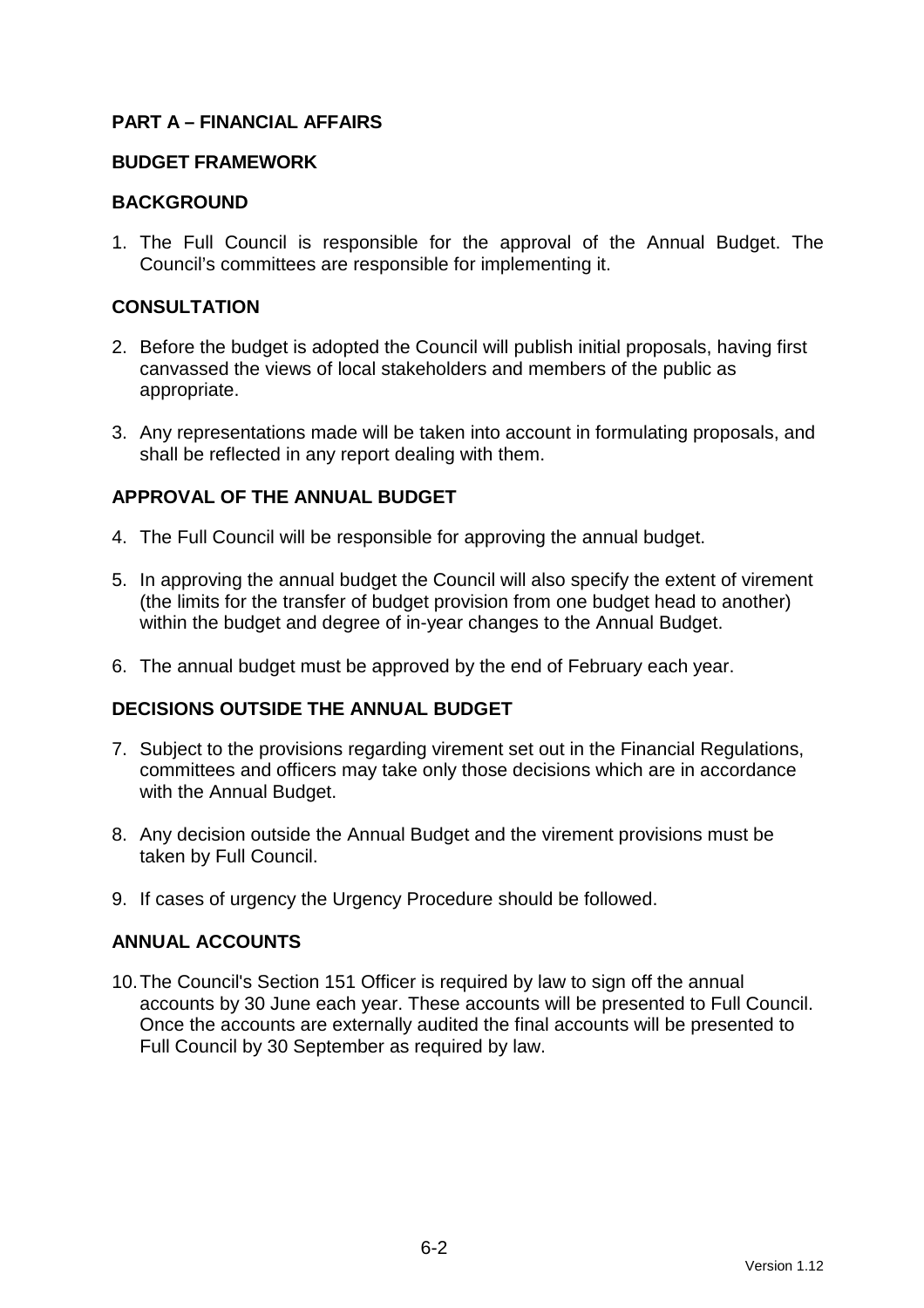# **FINANCIAL REGULATIONS**

| 1.  |                                                     |
|-----|-----------------------------------------------------|
| 2.  |                                                     |
| 3.  |                                                     |
| 4.  | CAPITAL EXPENDITURE AND OTHER MAJOR PROJECTS6-11    |
| 5.  |                                                     |
| 6.  | MANAGEMENT, RETENTION, SECURITY AND DISPOSAL OF     |
| 7.  |                                                     |
| 8.  |                                                     |
| 9.  | PROCUREMENT OF GOODS, SERVICES AND WORKS6-23        |
| 10. |                                                     |
| 11. |                                                     |
| 12. |                                                     |
| 13. |                                                     |
| 14. |                                                     |
| 15. |                                                     |
| 16. |                                                     |
| 17. |                                                     |
| 18. |                                                     |
| 19. | INFORMATION AND COMMUNICATIONS TECHNOLOGY (ICT)6-52 |
| 20. |                                                     |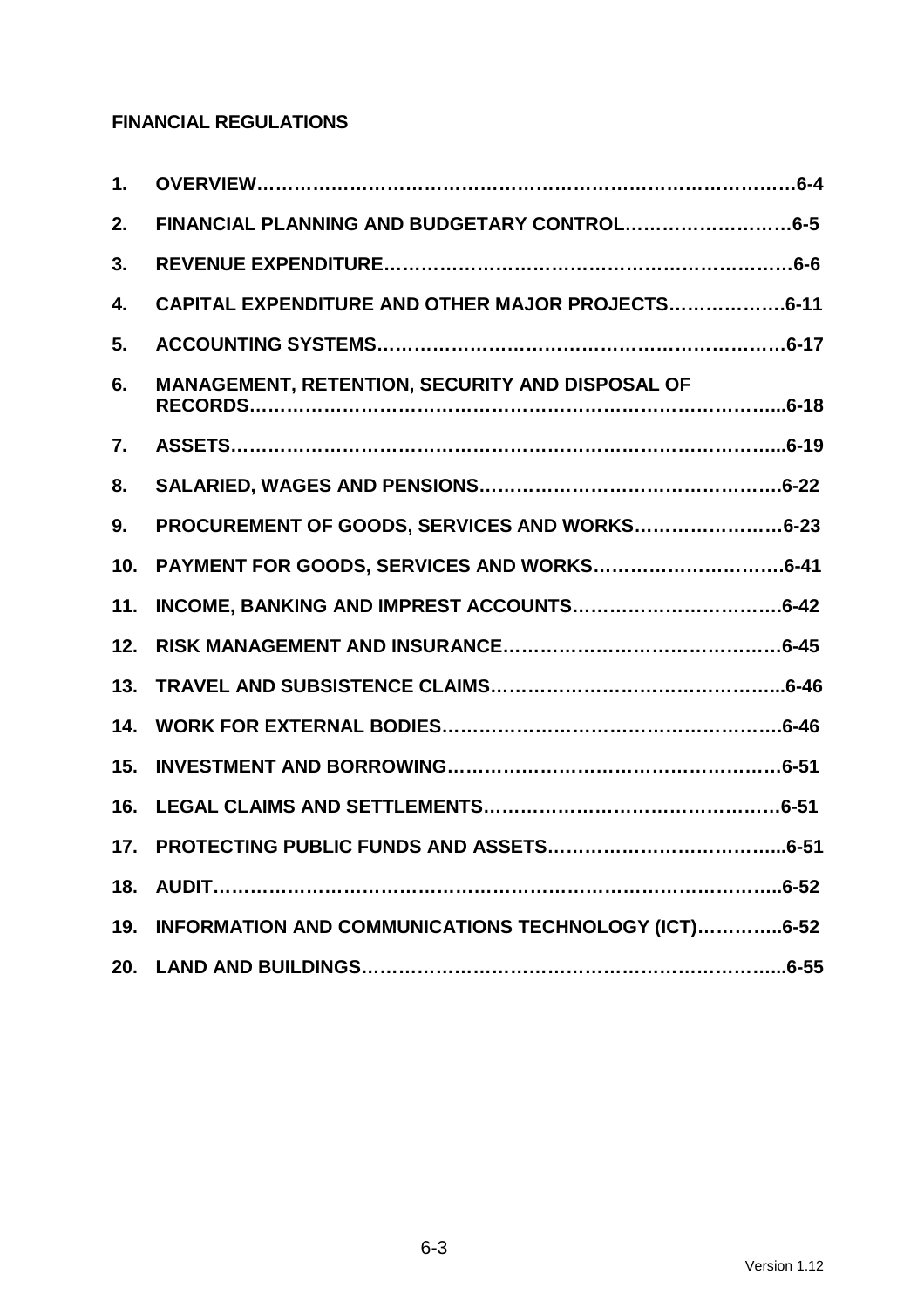# **1. OVERVIEW**

- 1.1 These Financial Regulations provide the framework of financial control and standards necessary to achieve the proper administration of the Council's financial affairs and are designed to safeguard the interests of both the Council and its employees. These Regulations cover the Council's main activities, its Trading Organisations and Pension Funds, and partnerships where the Council acts as the lead authority or where it acts as the accountable body.
- 1.2 A key objective of these regulations is to ensure that the Authority provides services to its users and the community in accordance with best value legislation. The regulations are designed to support Corporate Directors in achieving this aim whilst working within a framework of the principles of best value. Under the former Compulsory Competitive Tendering (CCT) system, value for money was generally proven by following a tendering procedure and awarding the contract to the lowest tenderer. However, in addition to cost, best value requires that the principles of integration, quality, partnering, innovation, performance management, and customer focus are also taken into account as well as the achievement of corporate objectives such as sustainability and social cohesion.
- 1.3 All projects should be managed in accordance with the principles of good project management. Projects **over £250,000** should be managed and delivered using best practice Project Management techniques e.g. PRINCE2. Where significant risks have been identified, they should be included in the Corporate Risk Register and addressed in accordance with the Authority's Risk Management strategy.
- 1.4 For the purpose of Section 151 of the Local Government Act 1972, the Service Director Finance and Procurement is the appointed Section 151 Officer for the Authority. The post holder is responsible for the proper administration of the Council's financial affairs and, subject to the Constitution and any resolutions of any Committee or the Full Council, may do all things necessary for the administration of the Council's financial affairs.
- 1.5 Where the Section 151 Officer considers that there is a likelihood of a significant overall overspending, or a significant overspending on a Committee budget, a report will be taken to Council, in accordance with Section 114 of the Local Government Finance Act 1988.
- 1.6 As the Council's financial and economic advisor, the Section 151 Officer will prepare a budget showing the sources of income and proposed expenditure in each financial year and will keep the Finance and Property Committee informed of the Council's overall financial performance, compared with the approved budget(s). The information required and the frequency of reporting will be determined by the Finance and Property Committee.
- 1.7 The Section 151 Officer, after consulting with the Group Manager for Legal and Democratic Services, may vary, waive or suspend any regulation. Requests to waive Financial Regulations should be submitted in accordance with the approved waiver request procedure.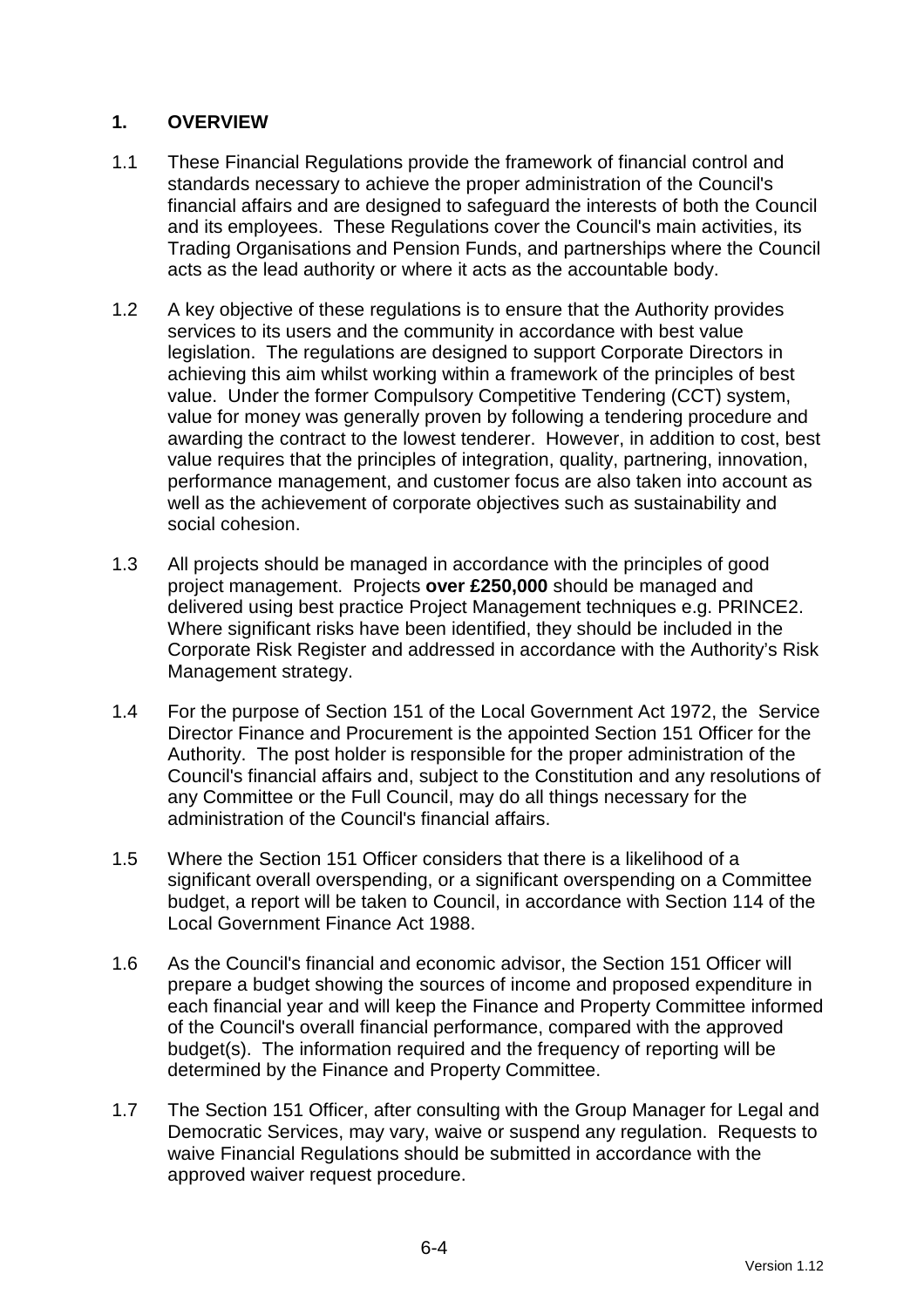- 1.8 Where reference is made in these regulations to specific officers, they may nominate other officers to act on their behalf provided that they keep appropriate up-to-date written records of the nominated officers and the limits to their delegated powers.
- 1.9 Corporate Directors are responsible for ensuring that employees in their departments are aware of, and comply with these Financial Regulations and that failure to comply may result in disciplinary action.
- 1.10 Corporate Directors must consult the Section 151 Officer on any matter which is liable to affect the finances of the Council before any provision or other commitment is incurred or before reporting to the Finance and Property Committee. The Section 151 Officer has the right to be represented at meetings with partnerships or outside bodies where matters of major financial significance are to be discussed.
- 1.11 Each Corporate Director and each Committee is responsible for the observance of Financial Regulations and Codes of Procedures, and for compliance with the decision making process defined in the Constitution.
- 1.12 The Section 151 Officer shall add any financial comments, as thought fit, to reports being submitted to Committee or Council regarding the financial consequences of any proposed action. These comments may include the sufficiency of the budget to finance the proposals being made or set out the action to be taken to make the necessary finance available. All reports will have a Section 151 Officer financial comment. These reports must be submitted to the Section 151 Officer or his/her representative, at least 5 working days before the distribution of papers.
- 1.13 If there is a conflict between the Council's Financial Regulations and other specific County Council regulations or codes of procedure, these Financial Regulations shall prevail.
- 1.14 The Freedom of Information Act 2000 requires the Council to meet standards of openness and transparency with respect to access to all of the information it holds. The Council has an Information Management Policy which should be followed. Particular issues are also addressed in section 6 and section 9 of these regulations. Further guidance is available on the intranet and in the Contracts Manual.

# **2. FINANCIAL PLANNING AND BUDGETARY CONTROL**

- 2.1 In February of each year, Full Council will approve an annual revenue budget, capital programme, Medium Term Financial Strategy and Council Tax Precept.
- 2.2 Each Member of the Council must be provided with a copy of the budget proposals together with a statement by the Section 151 Officer of the effect on the Council's finances and the precept to be levied at least seven days before the Meeting of the Full Council at which such matters will be considered.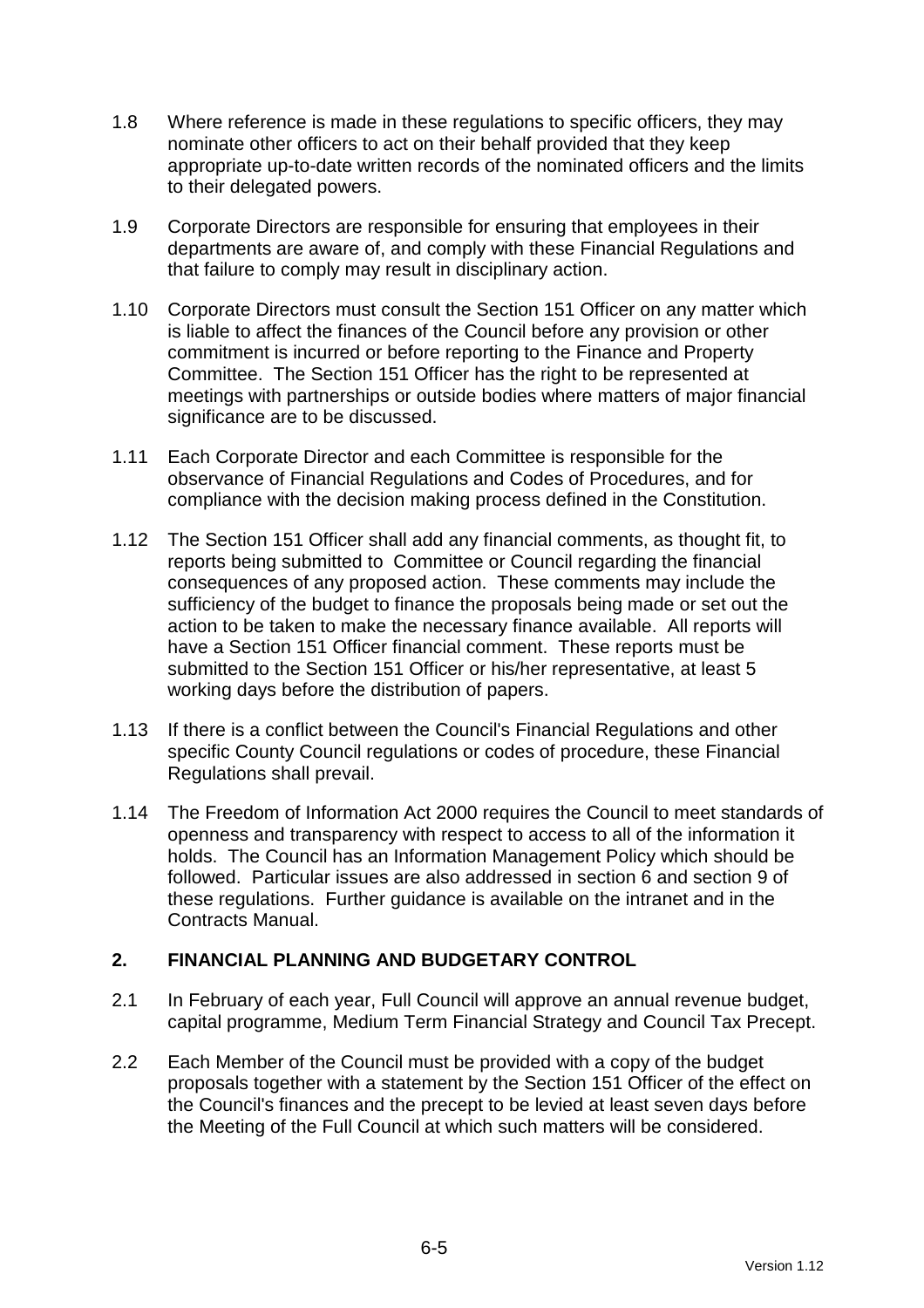- 2.3 It is the responsibility of all Committees, in consultation with the relevant Corporate Directors, to monitor and control the budgets approved for the year.
- 2.4 Amounts provided under each heading of the approved annual revenue estimates must not be diverted to other purposes except as allowed by Financial Regulations.
- 2.5 The inclusion of items in the approved revenue estimates constitutes authority to incur expenditure, subject to the regulations for procurement of Goods, Services and Works, except where the Council, Committee or Financial Regulations of the Council has placed a restriction on any item. Where items cannot be identified from the approved revenue estimates, authority for expenditure on those items must be obtained from the appropriate decision making body within the Council depending on the amount.
- 2.6 Where external funding is available to cover additional revenue expenditure, Corporate Directors must obtain the approval of Finance and Property Committee for the additional expenditure.
- 2.7 Where expenditure is required on items not included within the approved budget, and which cannot be funded within the regulations for virement Corporate Directors must obtain approval from the Finance and Property Committee.
- 2.8 Capital expenditure is not authorised until the necessary regulations have been complied with and a business case accepted by Finance and Property Committee and/or Policy Committee.
- 2.9 Where a Committee wishes to take a course of action which has financial implications contrary to the advice provided by the Section 151 Officer, the Section 151 Officer may submit a report to this effect to Policy Committee.
- 2.10 The Section 151 Officer must submit a report to the Full Council on each year's final accounts as soon as practicable, and in accordance with the statutory Accounts and Audit Regulations.

# **3. REVENUE EXPENDITURE**

# **3.1 Preparation of Revenue Budgets**

- 3.1.1 Revenue budgets must be prepared within the Budget and Policy Framework and the resource allocation limits prescribed by the Council.
- 3.1.2 Detailed annual revenue budgets must be prepared in accordance with all instructions on budgeting issued by the Section 151 Officer. It is the responsibility of Corporate Directors to ensure that detailed budget preparation takes place, that the amounts included are realistic, and that there has been correct application of budget conventions and procedures for their service.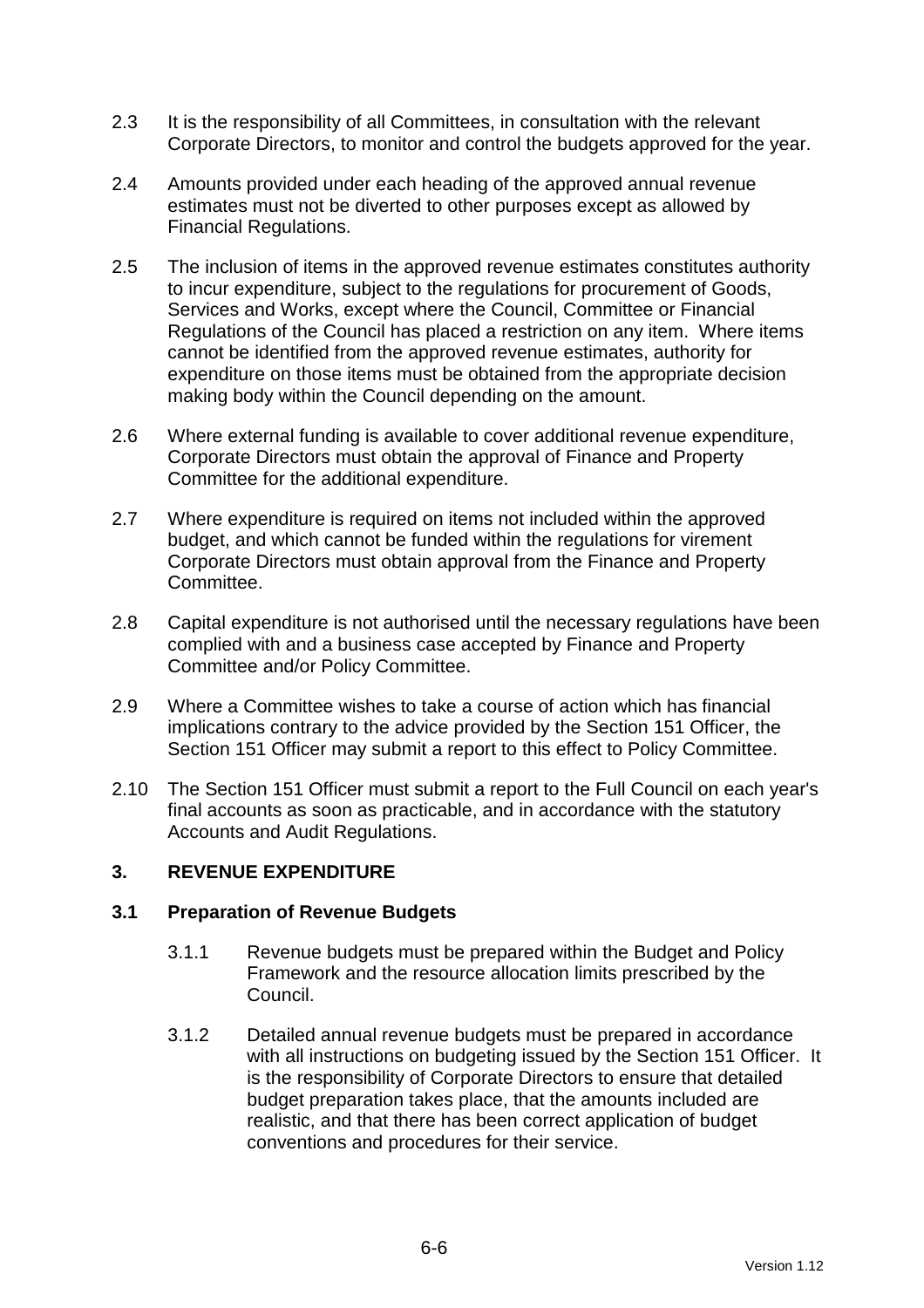- 3.1.3 Where there is uncertainty about the proper approach to be adopted in preparing a budget, guidance should be sought from the Section 151 Officer.
- 3.1.4 The Section 151 Officer will, during the year, seek approval from Finance and Property Committee for allocations from the General Contingency approved by Council.
- 3.1.5 Where external income arises from a set scale of charges, fees etc., the Corporate Director must review the level of fees at least once a year in consultation with the Section 151 Officer. Revised fees must be agreed by the relevant Committee.

# **3.2 Control of Revenue Budget**

- 3.2.1 Corporate Directors and Committees are responsible for controlling expenditure within approved budgets. To assist them with this, virement of budget provision from one budget head to another may be permitted.
- 3.2.2 Variation between any budget head and actual expenditure or income which cannot be covered within the rules for virement must be reported to the Finance and Property Committee after consultation with the Department's Corporate Director and the Section 151 Officer.
- 3.2.3 Where new policies or significant variations to existing policies or practices are proposed, a report must be presented to Policy Committee providing details of the financial implications of the proposed policies for the current year and two further years.
- 3.2.4 A Corporate Director's authority to incur expenditure, for which provision has been made in the detailed annual revenue budget and which is in accordance with Council policies, is subject to the procurement regulations and the conditions below.

# **3.3 Special Items**

# **1. Use of Consultants, Individuals as Contractors and Special Advisors**

- 3.3.1.1 Unless prior approval has been obtained from Policy Committee to engage consultants (e.g. as part of an approved capital programme), the following regulations apply in addition to the normal procurement rules:-
- 3.3.1.2 Corporate Directors may employ consultants, individuals as contractors or specialist advisors provided that there is sufficient budget provision and an annual report is made to the Policy Committee on the use of this discretion.
- 3.3.1.3 If the estimated value of the contract is **over £50,000** prior approval must be obtained from the Chief Executive and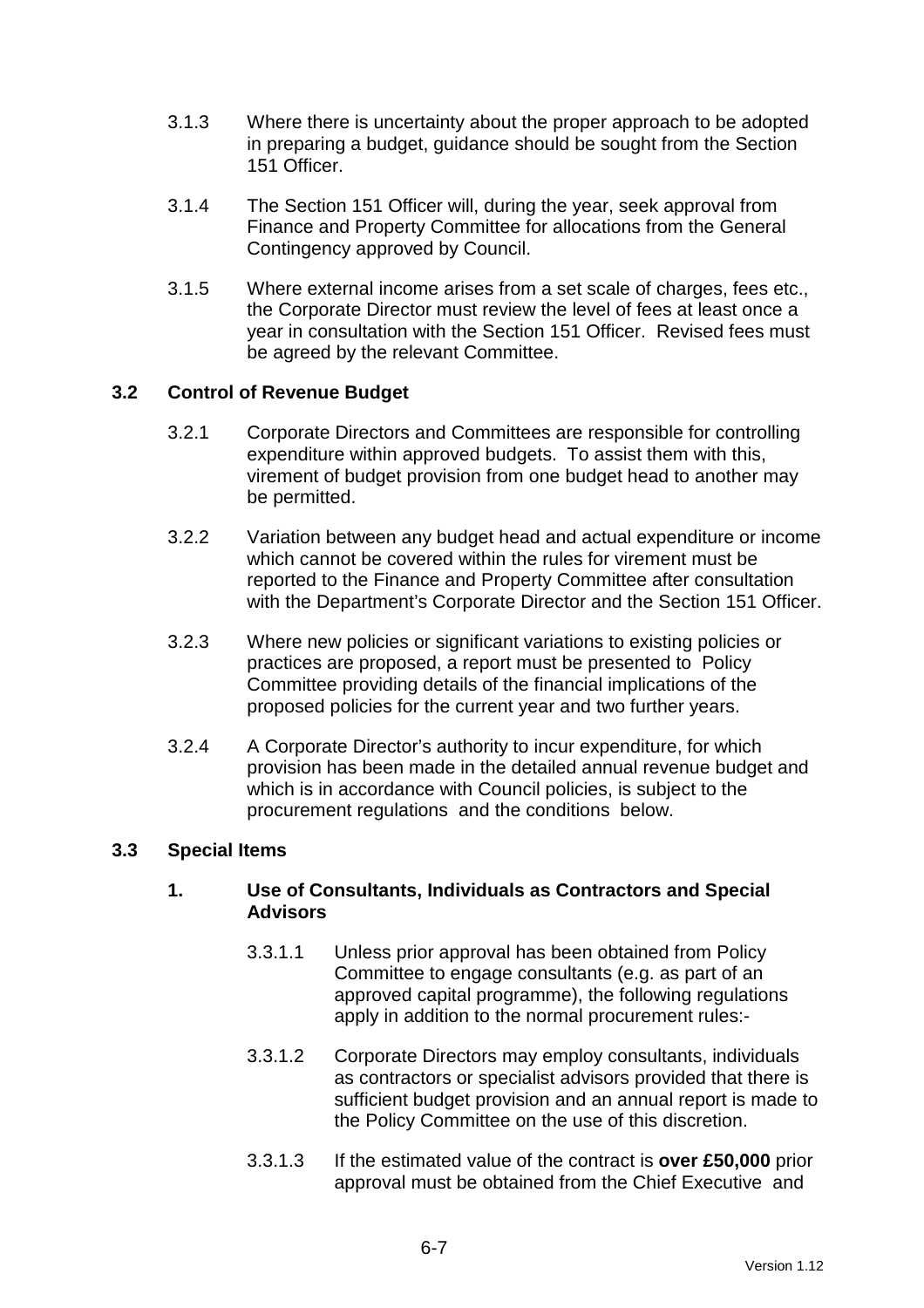the Section 151 Officer. Requests for approval must be submitted on the approved form. (NB Regardless of value, all consultants must be procured in accordance with procurement procedures.)

- 3.3.1.4 Where contracts need to be extended and the total value of the whole contract will **exceed £50,000,** further permission must be obtained from the Chief Executive and the Section 151 Officer before the contract is extended.
- 3.3.1.5 When employing individuals as consultants, contractors or specialist advisors, Corporate Directors must determine whether the nature of their employment is 'Employed' or 'Self Employed' as set out in the guidance note IR56 issued by HM Revenue and Customs. The Authority has produced some guidance and a form to help with this assessment. If a Consultant or Contractor is deemed to be 'Employed' the Corporate Director must arrange for the Consultant or Contractor to be paid through the Authority's payroll.

#### **2. Leases**

- 3.3.1.6 All leases or credit arrangements **over £6,000** which are not for Land and Buildings must be approved by the Section 151 Officer before they are entered into.
- 3.3.1.7 For leases of Land and Buildings, separate regulations must be followed.

# **3. Grants to External Bodies**

3.3.3.1 Grant aid as defined in the grant aid strategy must be approved by the Grant Aid Sub-Committee.

# **4. Loans to External Bodies**

3.3.1.8 All proposals for loans to individuals or outside bodies should be accompanied by an appropriate risk assessment. Loans to individuals or outside bodies must be approved by Policy Committee.

# **5. State Aid**

3.3.1.9 State Aid is financial aid or other advantage to business from a Member State of the EU which meets all the criteria in Article 87(1) of the EC Treaty. State Aid, which could distort competition and affect trade by favouring certain undertakings or the production of certain goods, is incompatible with the common market unless there is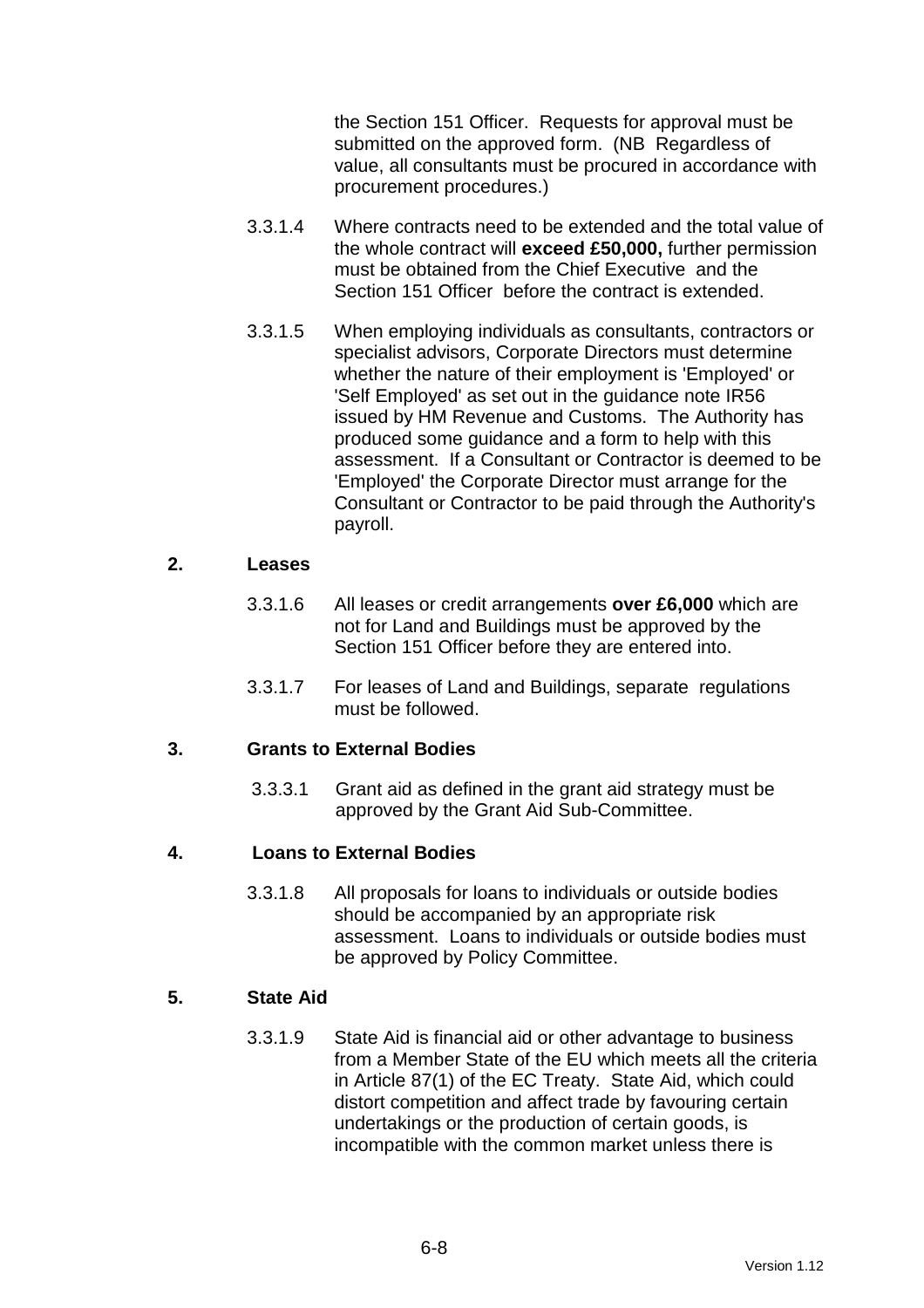special provision for it within the EC Treaty (usually through certain types of block exemption).

- 3.3.1.10 There are four characteristics of State Aid:
	- 3.3.1.10.1 **it is granted through the State or through State resources** (including public funds administered through Local Authorities);
	- 3.3.1.10.2 **it favours certain undertakings or production of certain goods** – ie by conferring an advantage to an entity engaged in economic activity (which can include voluntary and non-profit making public or private bodies when they engage in activities which have commercial competitors);
	- 3.3.1.10.3 **it distorts or threatens to distort competition** by actually or potentially strengthening the position of the recipient in relation to competitors. Virtually all selective aid will have this potential regardless of the scale of the potential distortion;
	- 3.3.1.10.4 **it affects trade between Member States.** Most products or services are traded between Member States, therefore, almost any selective aid for business activities is capable of affecting trade between States, even if the business itself does not trade directly with Member States.
- 3.3.1.11 State Aid can take many forms including grants, subsidies, preferential interest rates, loans with preferential terms, acquisition of land either gratuitously or on favourable terms, provision of goods or services on favourable terms, reimbursement of costs in the event of success, capital transfers and many other actions. Some forms of public private partnerships and contracts are not open to competitive tendering.
- 3.3.1.12 The rules on State Aid are lengthy and complex and therefore if there is any concern about activities or proposals possibly contravening these rules then specific advice on the circumstances should be sought from Legal and Democratic Services. See the state aid website.

# **3.4 Virement**

3.4.1 The transfer of budget provision from one budget head to another is permitted as follows: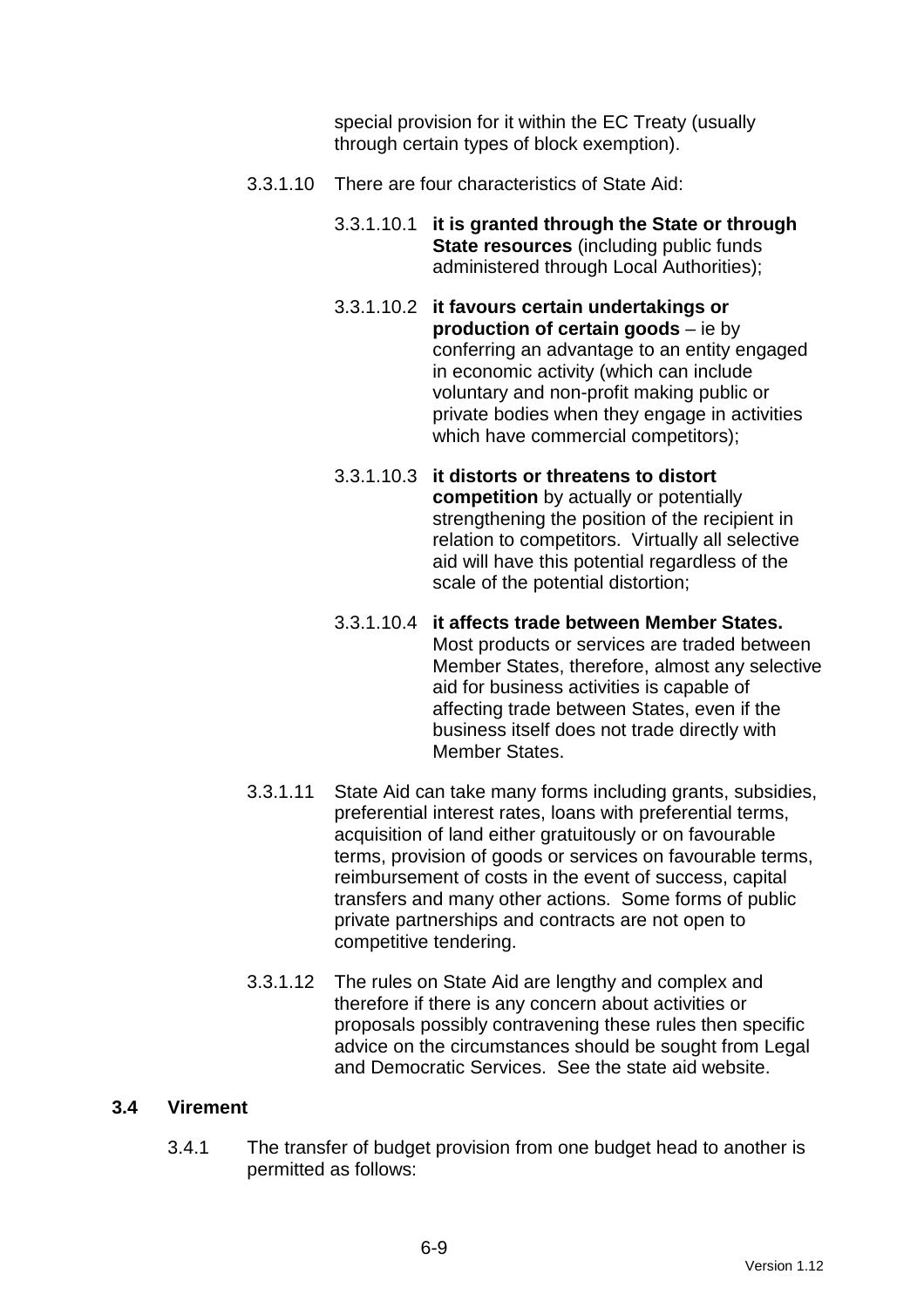- a. **up to £50,000** (£100,000 within the Highways Maintenance budget) within a Committee's revenue budget - by a Corporate Director and the Section 151 Officer;
- 3.4.1.1 **up to £200,000** within a Committee's revenue budget by the Finance and Property Committee;
- 3.4.1.2 **up to £200,000** between the revenue budgets of two or more committees - with the agreement of both or all the relevant committees and the Finance and Property Committee;
- 3.4.1.3 **over £200,000** within or between the revenue budgets of Committees - by the Finance and Property Committee.
- 3.4.2 Where the Section 151 Officer considers that any proposed virement causes a variation to existing policy, s/he may require the Corporate Director to present a report to Policy Committee setting out the reasons for the virement.
- 3.4.3 A Corporate Director may incur expenditure which is essential to meet any immediate needs created by a sudden emergency, subject to this action being reported immediately to the Chief Executive and the Section 151 Officer, and to the next Finance and Property Committee.
- 3.4.4 When a sudden emergency arises, Corporate Directors must keep a separate record of the essential expenditure incurred in connection with the emergency until advised by the Section 151 Officer that separate records are no longer required.

# **3.5 Monitoring of the Revenue Budget**

- 3.5.1 Corporate Directors must ensure that budgets are monitored via the Council's Business Management System. Corporate Directors will report at least quarterly to the relevant Committee and Finance and Property Committee regarding the actual income and expenditure compared with the budget. Explanations of significant variations must be made available to the Section 151 Officer when requested, together with proposals for avoiding any continuing budget problems.
- 3.5.2 Each Corporate Director, in conjunction with the Section 151 Officer, must prepare an annual report for the relevant Committee and Finance and Property Committee comparing actual expenditure for the year with the revenue budget. Explanations for significant variations must be provided by the Corporate Director.
- 3.5.3 The Section 151 Officer must prepare an annual report to Full Council for all budgets, comparing the actual expenditure for the year with the agreed revised estimate for the year and explanations of significant variations. Budgets may be carried forward to the following year after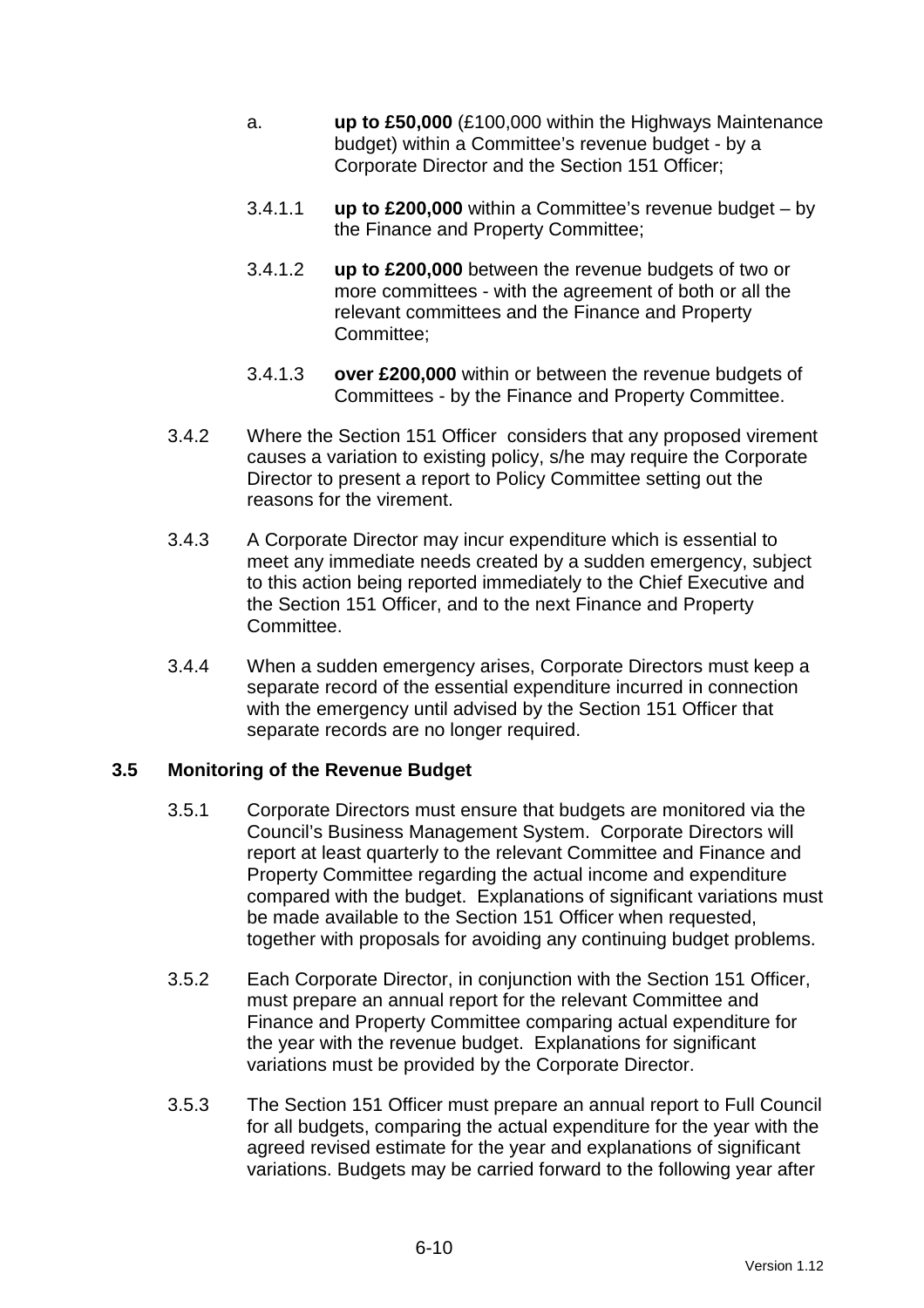consideration by Finance and Property Committee and approval by Council. Other reserves may be created from budget underspending for specific purposes, subject to approval by Finance and Property Committee.

3.5.4 The annual surpluses and deficits of Trading Organisations will be carried forward in an 'Earmarked Reserve'. The level of these reserves will be kept under review by the Section 151 Officer and reported annually to Finance and Property Committee.

# **4. CAPITAL EXPENDITURE AND OTHER MAJOR PROJECTS**

# **4.1 Management of Projects**

4.1.1 All projects will be managed using a best practice project management methodology eg PRINCE2 by suitably experienced project managers with project reviews at key milestones which meet Gateway Review standards.

# **4.2 Inclusion of schemes in the Capital Programme**

- 4.2.1 Schemes can be added to the Capital Programme by:
	- 4.2.1.1 the Annual Review Process that culminates in the approval of the County Council's budget each February; or
	- 4.2.1.2 decisions taken during the year on an ad-hoc basis where the schemes are fully funded from external sources; or
	- 4.2.1.3 decisions taken during the year on an ad-hoc basis where additional County Council funds are required.

The processes are shown schematically in the attached decision tree.

- 4.2.2 All proposed schemes, or programmes of work, should include a business case appraisal which has been carried out before detailed design work begins, and, where appropriate, the full lifecycle costs of the investment and the impact on future budgets.
- 4.2.3 The options appraisal report should include:
	- 4.2.3.1 how each scheme, or programme of work, relates to the approved Council objectives and what other options have been considered, what consultation has been undertaken and what the anticipated outcomes are;
	- 4.2.3.2 the estimated capital costs;
	- 4.2.3.3 the estimated revenue costs for each of the first three years of the scheme or programme of work, including the eventual revenue costs for a full year of operating the scheme or programme of work.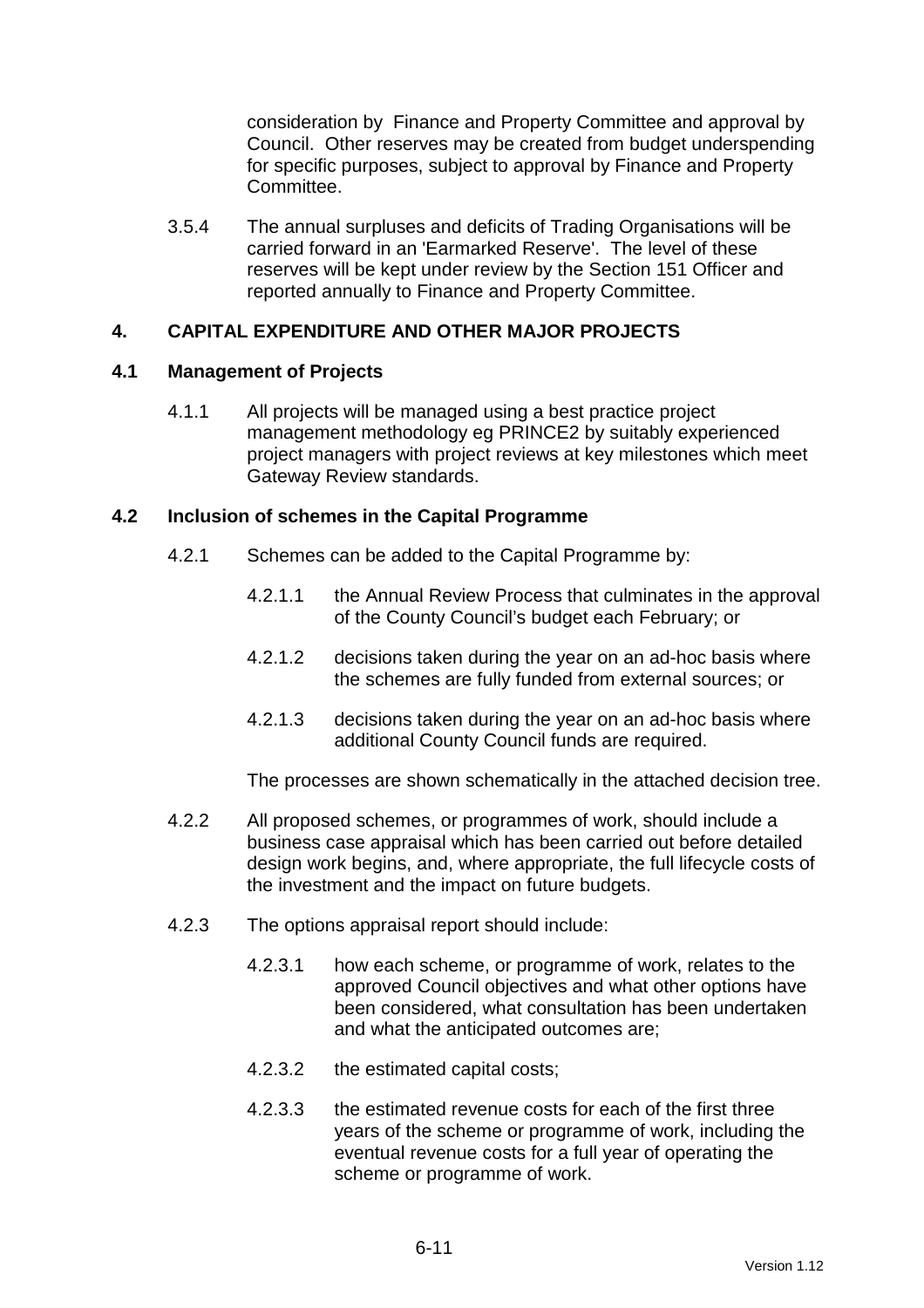- 4.2.4 All proposals for capital expenditure that require additional resources to be found by the County Council should be considered initially by the Corporate Asset Management Group (CAMG) who will advise on the relative priority of future capital schemes, in accordance with the agreed prioritisation criteria within the Capital Strategy. Approval must then be obtained as follows:
	- 4.2.4.1 for schemes being considered through the Annual Review process, CAMG will make recommendations to the Member Reference Group who, in turn, will make recommendations to the Corporate Leadership Team (CLT). CLT will then make their recommendations to Policy Committee for approval;
	- 4.2.4.2 for schemes arising during the budget year on an ad-hoc basis, CAMG will consider and advise the Member Reference Group who, in turn, will advise and seek approval from Policy Committee.
- 4.2.5 The outcome of the Annual Review process is the capital programme approved by Council which includes the schemes approved for the forthcoming financial year and the two following years.
- 4.2.6 Where proposals are made for additional schemes during the year, or for cost variations to existing schemes, decisions can be taken as follows:
	- 4.2.6.1 schemes, or variation increases, **up to £250,000** by the Section 151 Officer after consultation with the Chairman of the Finance and Property Committee;
	- 4.2.6.2 schemes, or variation increases, **over £250,000 and up to £2 million** by Finance and Property Committee;
	- 4.2.6.3 schemes, or variation increases, **over £2 million** by Council.
- 4.2.7 After approvals have been obtained, Latest Estimated Cost (LEC) reports should be prepared and presented before tenders are sought.
- 4.2.8 All schemes with an estimated cost **over £7.5 million** are subject to the following additional requirements:
	- 4.2.8.1 a report on alternative design proposals is taken to Finance and Property Committee;
	- 4.2.8.2 no detailed design work is undertaken prior to the report being approved.
- 4.2.9 Where major projects are being procured through a 'Private Finance Initiative' (PFI) or 'Public Private Partnership' (PPP), an options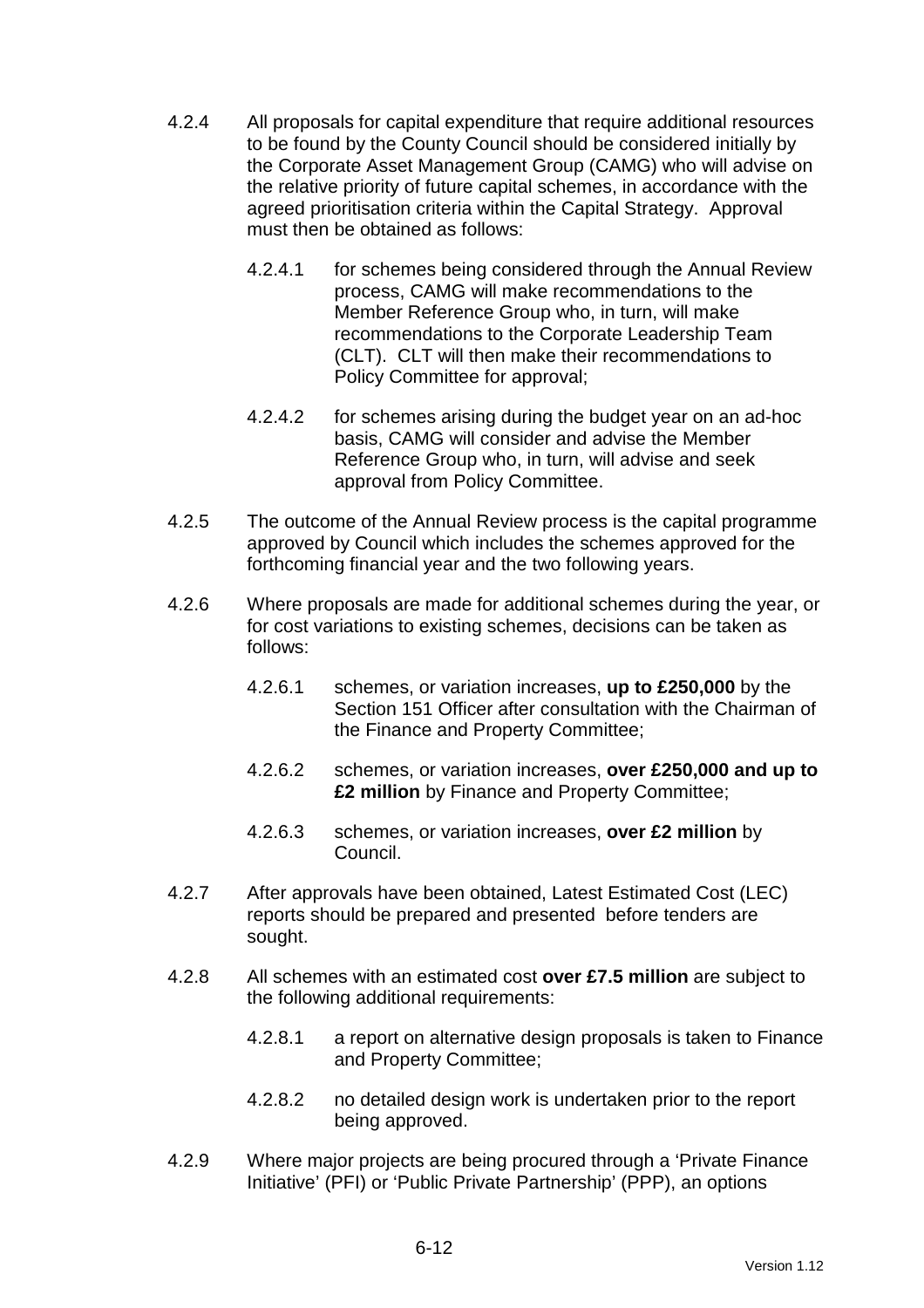appraisal report should be prepared and approval must be obtained from Council before bids are invited.

# **4.3 Content of Bids for Capital Expenditure**

- 4.3.1 All bids for capital expenditure must be prepared by Corporate Directors in the form laid down by the Section 151 Officer.
- 4.3.2 The advice of an appropriate technical officer must always be sought before a scheme is included in any capital programme. The appropriate technical officers are shown below:

| Area of Activity                          | <b>Technical Officer</b>                  |  |
|-------------------------------------------|-------------------------------------------|--|
| Building, Construction and associated     | Service Director, Transport, Property and |  |
| works                                     | Environment                               |  |
| <b>Civil Engineering works</b>            | Corporate Director, Environment and       |  |
|                                           | <b>Resources</b>                          |  |
| Computer technology                       | Service Director, ICT                     |  |
| Expenditure over £100,000 relating to the | Service Director, Transport, Property and |  |
| management of Council Land, Building      | Environment                               |  |
| and Property                              |                                           |  |
| Change of use of land, buildings or       | Service Director, Transport, Property and |  |
| property                                  | Environment                               |  |
| New or replacement land, buildings or     | Service Director, Transport, Property and |  |
| property                                  | Environment                               |  |

- 4.3.3 Construction schemes should not normally be included in the first year of a capital programme unless the following criteria have been considered and the risks evaluated:
	- 4.3.3.1 purchase, lease or lease option of the land or property has been completed. In the case of transportation and land reclamation projects, a right of entry should have been obtained;
	- 4.3.3.2 outline planning permission should have been obtained, where appropriate, especially if the development involves a change of use or is a new development;
	- 4.3.3.3 the sources of funding, including any grants or contributions from outside organisations, have been finalised - except for land reclamation projects where grant notification is not normally received until the year of the project;
	- 4.3.3.4 the service department has prepared a detailed brief for the project which has been agreed with the relevant technical officer who will carry out the design;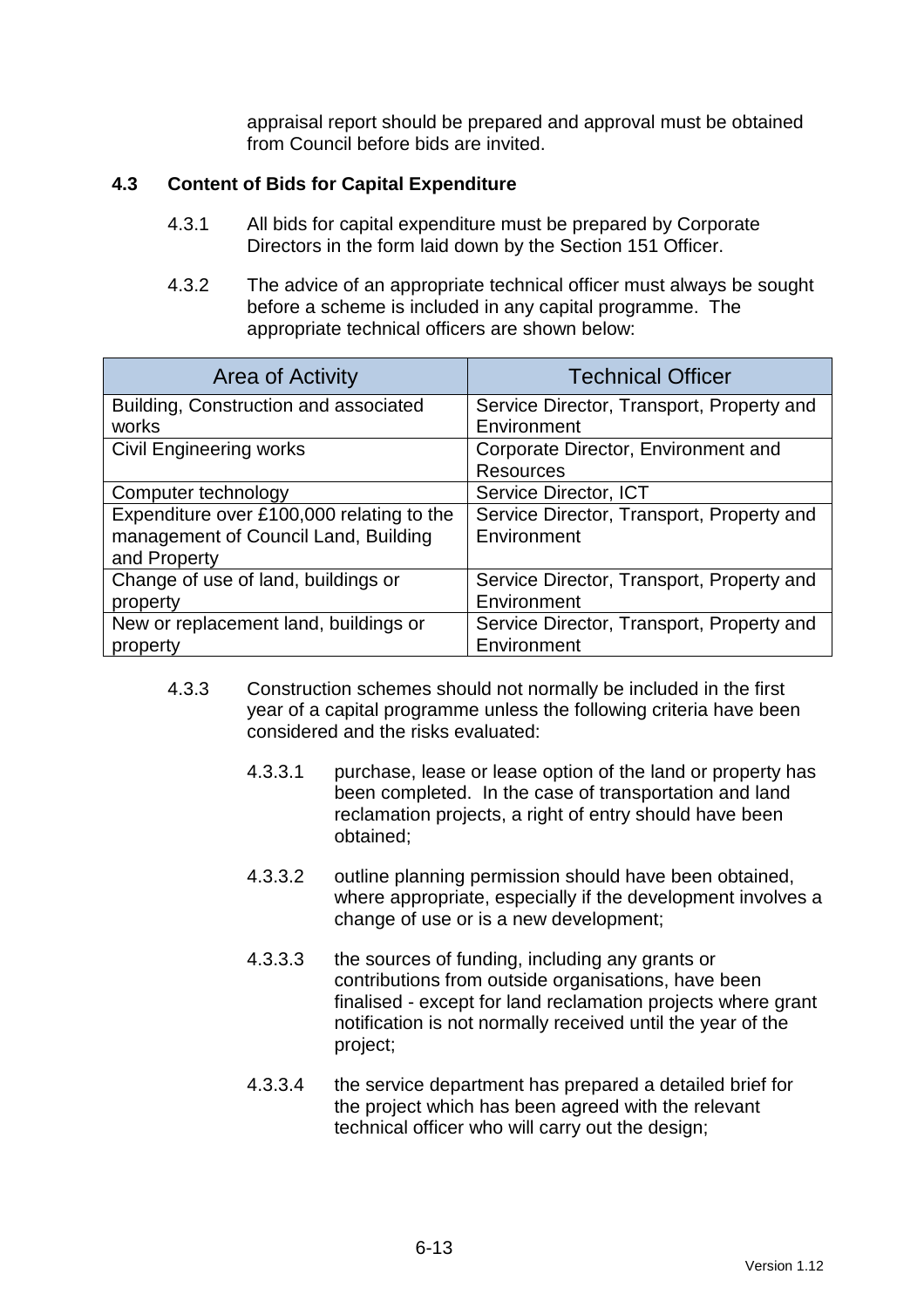- 4.3.3.5 the Service Director, Transport, Property and Environment has confirmed that the proposal complies with Corporate Property Policies;
- 4.3.3.6 a proper assessment of the time-scale required for the project has been made;
- 4.3.3.7 where existing property is affected by the proposed development, the service department has agreed proposals for dealing with staff or clients who might be temporarily displaced during construction; and
- 4.3.3.8 relevant sustainability issues.
- 4.3.4 The capital programme for each Committee must be prepared within the block allocation and individual scheme approvals approved by Finance and Property Committee. All costs should be at estimated out-turn prices, unless otherwise determined by the Section 151 Officer.
- 4.3.5 The revenue costs of all schemes in the capital programme must be assessed each year. The staffing, lifecycle maintenance and other running costs must be included in the revenue budget. The financing costs for expenditure funded by borrowing or leasing will be calculated by the Section 151 Officer and included within the overall revenue budget.

# **4.4 Feasibility Studies**

- 4.4.1 The appropriate technical officer can carry out preparatory work on any scheme included in the approved capital programme. The costs of this work must be charged to that scheme. If for any reason the scheme does not go ahead, then the costs of preparatory work undertaken must be charged to the revenue budget of the Committee concerned, which will need to make available sufficient budget cover for this. In practice, this means that the technical officer should not carry out preparatory work unless an undertaking has been secured for the funding of any abortive costs from the service department.
- 4.4.2 Design work must not take place on schemes which are not included within the approved capital programme unless written approval has been obtained from the Chief Executive and the Section 151 Officer.
- 4.4.3 The appropriate technical officer can carry out feasibility work on any other scheme not in the approved capital programme subject to:
	- 4.4.3.1 the Corporate Director agreeing to the cost being met from its revenue budget for the year; and
	- 4.4.3.2 prior approval from the Section 151 Officer has been obtained if the estimated cost of the feasibility study is **over £25,000.**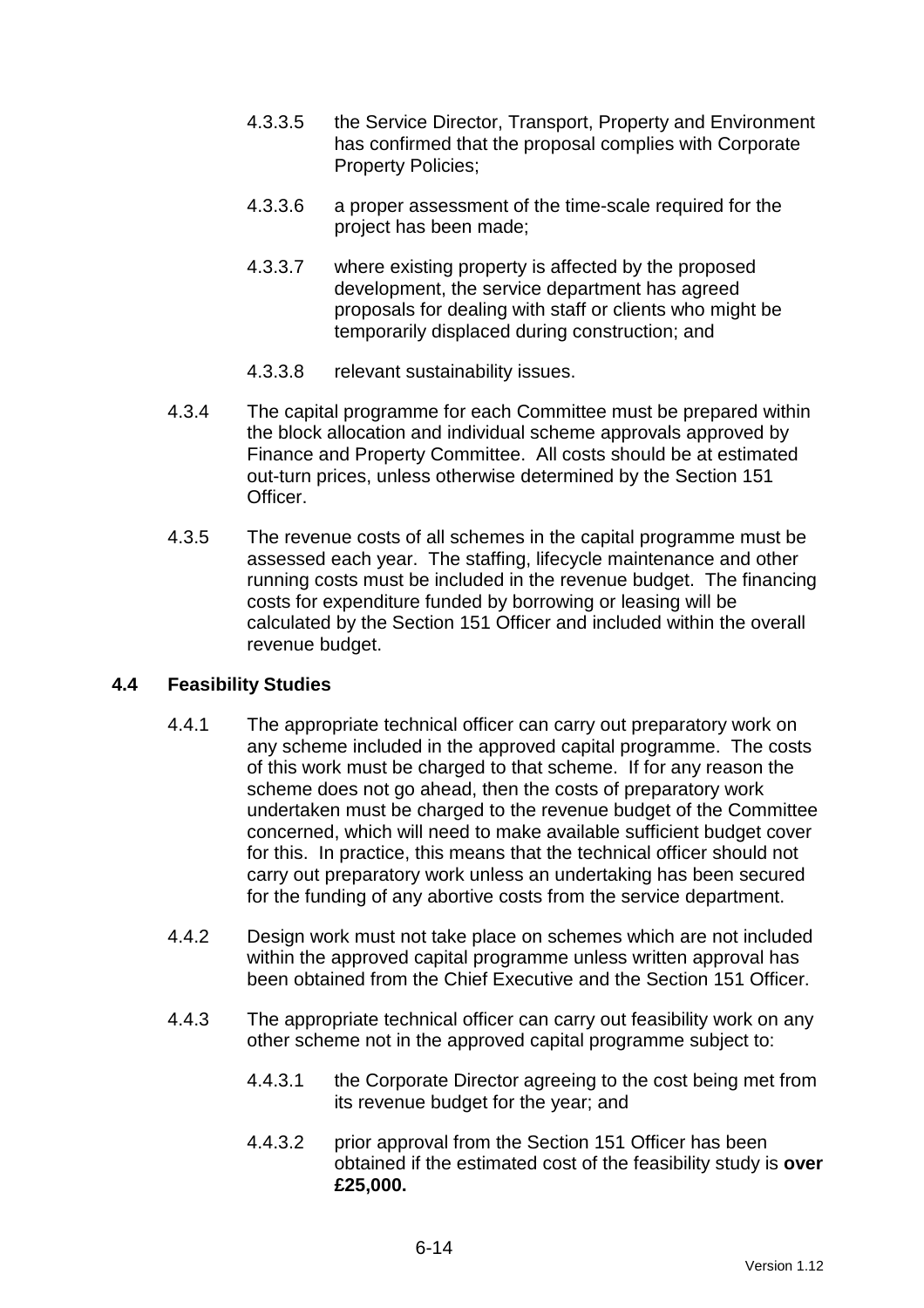# **4.5 Reports on "Latest Estimated Costs" of Proposed Schemes**

- 4.5.1 Corporate Directors must take a report to Finance and Property Committee setting out the latest estimated costs of all proposed capital schemes where the capital cost is over £1 million. The report must be made after detailed design work has been completed but before tenders are invited and should contain:
	- 4.5.1.1 Capital costs analysed into:
		- 4.5.1.1.1 land acquisition;
		- 4.5.1.1.2 construction costs;
		- 4.5.1.1.3 acquisition of plant, equipment and furniture;
		- 4.5.1.1.4 professional fees and project management costs;
		- 4.5.1.1.5 any other relevant costs.
	- 4.5.1.2 Revenue costs identified and analysed into:
		- 4.5.1.2.1 staffing costs;
		- 4.5.1.2.2 other running costs;
		- 4.5.1.2.3 financing costs;
		- 4.5.1.2.4 lifecycle maintenance costs.

In addition to total costs, the phasing of these costs over financial years should also be shown. If the costs exceed the existing capital programme provision for that scheme, the report must contain a statement on how these extra costs can be contained within the approved total capital programme or, if further capital funds are required, approval to increase the capital programme must be sought from the appropriate body within the Council.

- 4.5.2 For all schemes in the capital programme estimated to cost between £250,000 and £1 million**,** the Corporate Director, in conjunction with the appropriate technical officer, must submit a report on the latest estimated costs of the scheme to the Section 151 Officer and to the Finance and Property Committee.
- 4.5.3 Where the gross costs of an existing capital scheme exceed the approved budget, further approval for the increased costs (the capital variation) must be obtained. The requirement to submit an LEC report remains.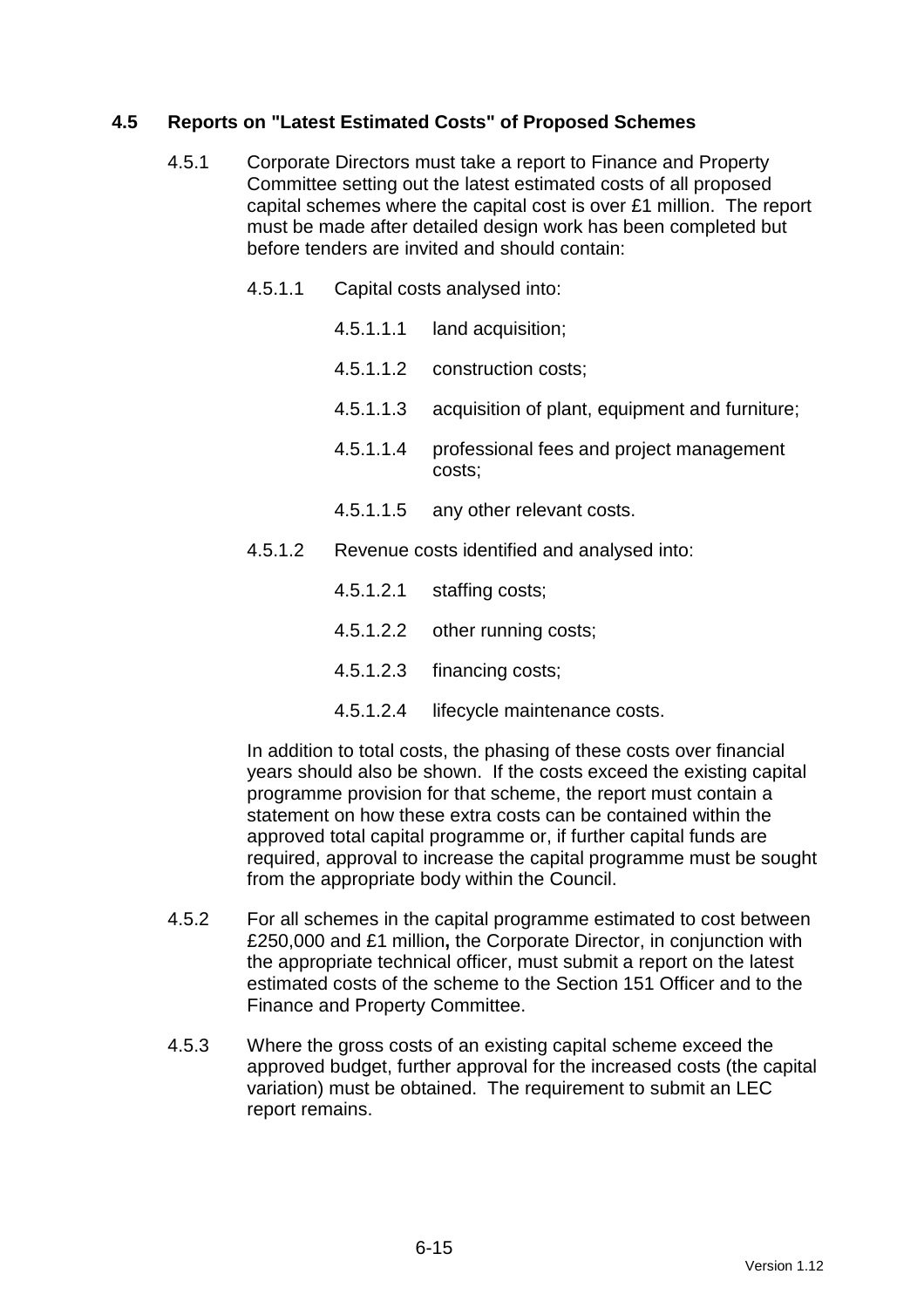#### **4.6 Budgetary approval prior to Contract Award**

 Where the preferred tender exceeds the LEC or Capital Programme estimate, Corporate Directors must submit a revised LEC report and obtain all necessary approvals for the additional expenditure needed before accepting the tender.

 Each Corporate Director must keep a record of the difference between accepted tenders and capital programme provisions.

 The accepted tender cost becomes the figure included in the capital programme. If this gives rise to a variation in professional fees, the Section 151 Officer should be informed so that an amendment can be made to the capital programme.

 The award of contracts must comply with the procedures for the procurement of Goods, Services and Works and the guidance in the Contracts Manual.

#### **4.7 Post-Project Evaluations**

- 4.7.1 For completed projects, post-project evaluations must be carried out by the Corporate Asset Management Group and a report submitted to Finance and Property Committee as follows:
	- 4.7.1.1 projects **up to £5 million** for a sample of projects selected by Corporate Asset Management Group;
	- 4.7.1.2 projects **over £5 million** all projects.
- 4.7.2 The post project evaluation should normally address the following matters:
	- 4.7.2.1 out-turn costs vs original cost estimates and the reasons for any cost increases;
	- 4.7.2.2 breakdown of the professional fees incurred;
	- 4.7.2.3 actual timetable achieved vs original planned timetable and the reasons for slippage and delays;
	- 4.7.2.4 overall project outcomes and quality of project management;
	- 4.7.2.5 achievement of service objectives and benefits;
	- 4.7.2.6 lessons to be learned for future projects.
- 4.7.3 Technical officers should carry out a post project review for all their projects and report to the Corporate Director and, where different, the client, regarding the achievement of projected benefits and lessons to be learned for future projects.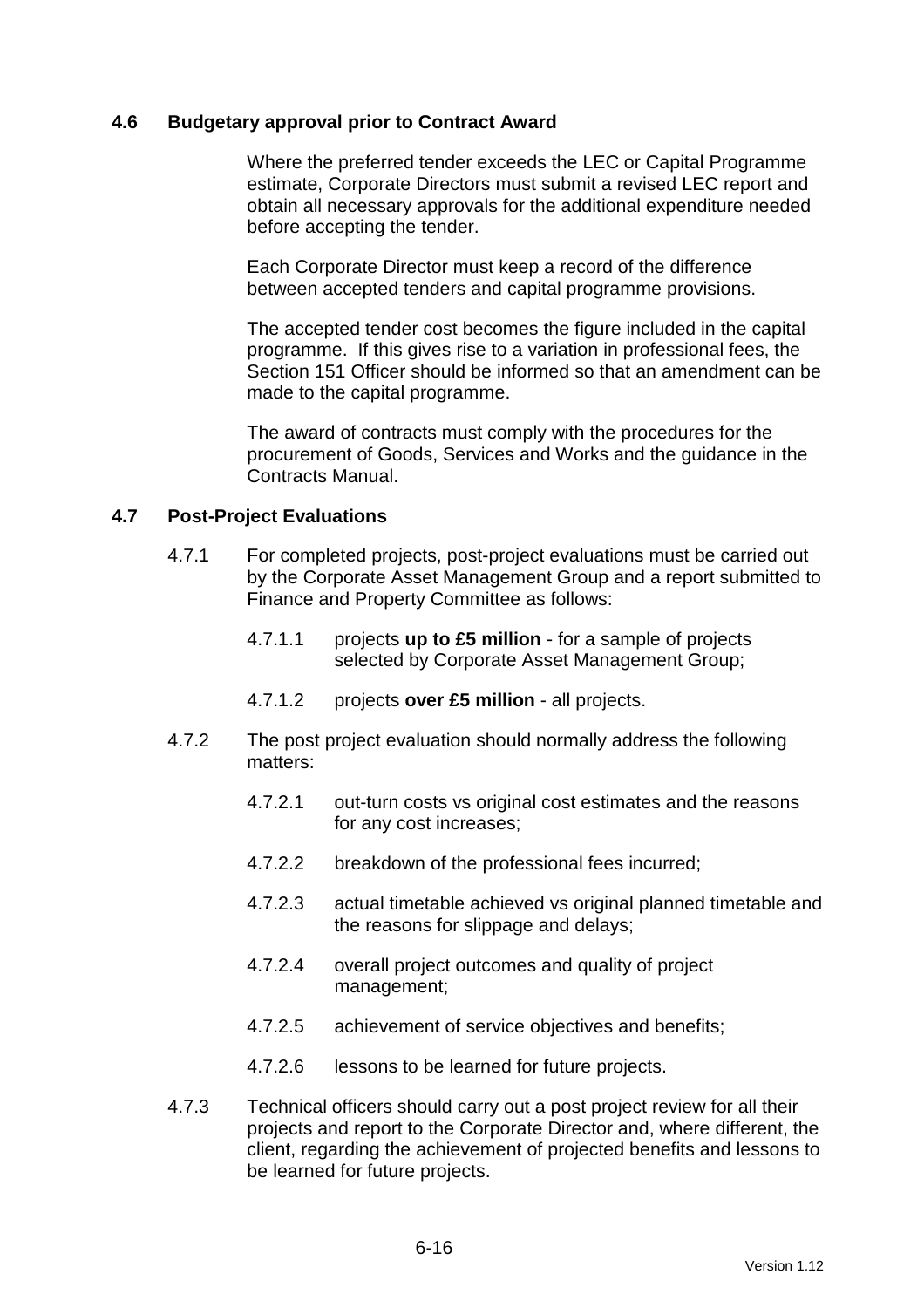# **4.8 Capital Financing**

- 4.8.1 The Section 151 Officer will make arrangements for the financing of capital expenditure in accordance with the CIPFA 'Prudential Code for Capital Finance' and the annual budget report approved by Council.
- 4.8.2 Decisions on leasing must be made by the Section 151 Officer, who will also determine whether proposed leases are 'finance leases' or 'operating leases'.

# **4.9 Capital Loans**

4.9.1 All proposals for loans to individuals or outside bodies should be accompanied by an appropriate risk assessment. Loans to individuals or outside bodies for regeneration purposes must be recommended by the Economic Development Committee for approval by the Finance and Property Committee or Policy Committee.

# **4.10 Investment in Equities**

- 4.10.1 Investment in equity stock must be recommended by the Economic Development Committee for approval by the Finance and Property Committee or Policy Committee.
- 4.10.2 These restrictions do not apply to pension fund investments.

# **5. ACCOUNTING SYSTEMS**

- 5.1 All staff must comply with accounting instructions issued from time to time by the Section 151 Officer. Accounting systems should provide information that is useful for both stewardship and management responsibilities. Any new accounting systems and retention of associated records, or records of assets and liabilities and any changes to such systems must be approved by the Section 151 Officer.
- 5.2 The Council accepts the CIPFA Accounting Codes of Practice and the supporting guidance statements. Standards of accounting must accord with these codes of best practice.
- 5.3 Corporate Directors and Committees are responsible for ensuring that all opportunities to obtain Government grants and other external funding towards the expenditure of their Department are exploited.
- 5.4 All interim or final claims in respect of Government grant and reimbursements or contributions from outside bodies, other than those recovered by Sundry Debtor accounts, must be signed by the Section 151 Officer. Corporate Directors must supply such information as the Section 151 Officer considers necessary to enable successful claims to be made promptly to ensure a satisfactory cash flow is achieved. The Section 151 Officer will provide guidance on the information required to support grant claims.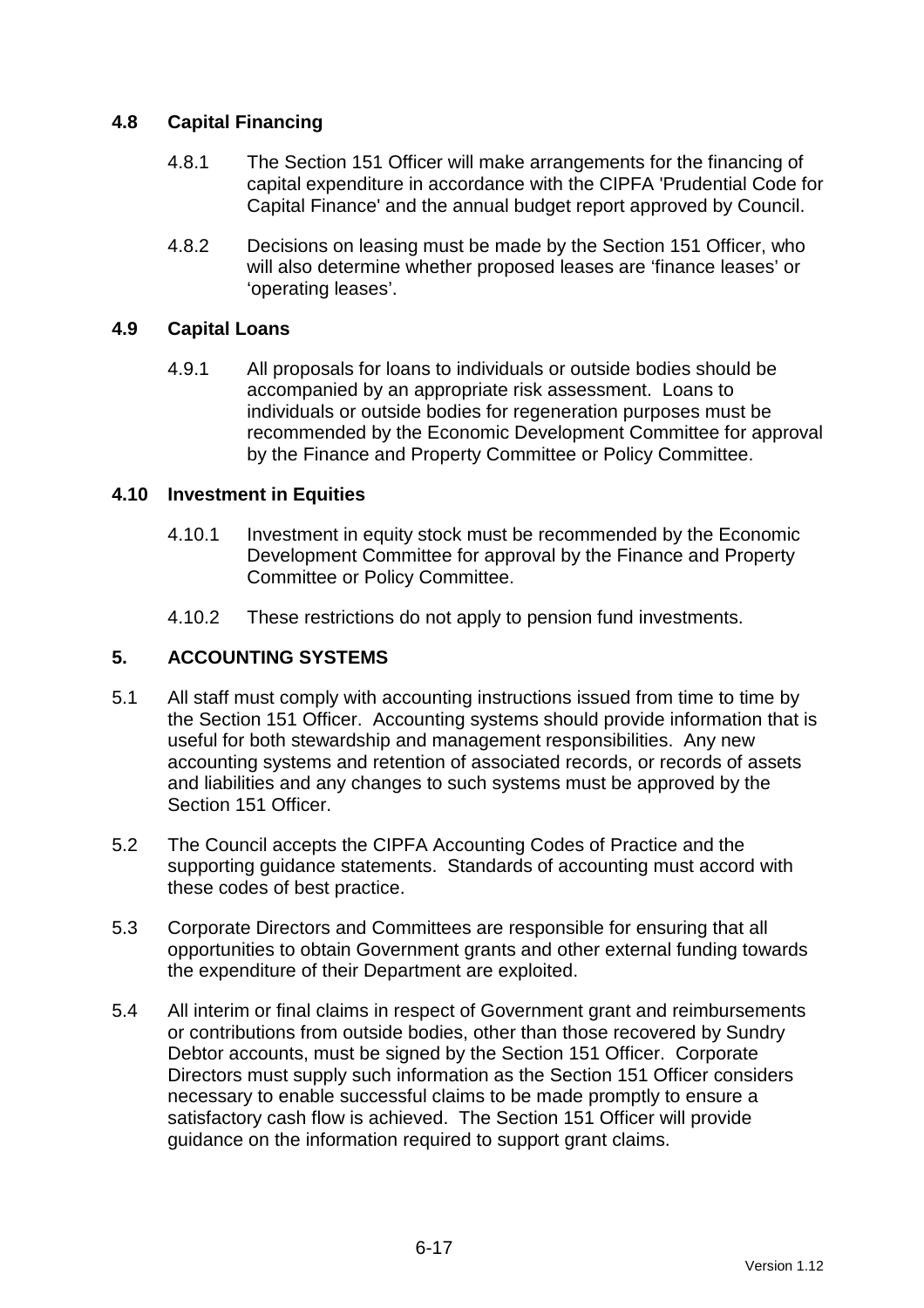- 5.5 Corporate Directors are responsible for ensuring that appropriate systems and procedures are in place for the proper transfer of all financial records and assets, eg stocks, stores, imprest accounts, inventories, valuables, cash, etc, when an officer ceases to be responsible for these items.
- 5.6 The accounting control systems must include:
	- 5.6.1 measures to ensure that the financial transactions of the Authority are recorded as soon as reasonably practicable and as accurately as reasonably possible;
	- 5.6.2 measures to enable the prevention and detection of inaccuracies and fraud, and the ability to reconstitute any lost records promptly and at reasonable cost;
	- 5.6.3 identification of the duties of officers dealing with financial transactions and division of responsibilities of those officers in relation to significant transactions.
- 5.7 At the end of each financial year, Corporate Directors must notify the Section 151 Officer of all outstanding expenditure relating to the previous financial year in such detail and by such date as may be required by the Section 151 Officer so that accounts can be prepared to meet statutory reporting requirements.

# **6. MANAGEMENT, RETENTION, SECURITY AND DISPOSAL OF RECORDS**

# **6.1 General**

- 6.1.1 All Nottinghamshire County Council records, whether electronic or paper-based, are subject to the Authority's Information Management Policy which establishes key principles for the management, retention, security and disposal of these records.
- 6.1.2 Corporate Directors are responsible for providing suitable storage for Departmental records and for ensuring compliance with corporate policies governing the management, retention, security and disposal of records within their Department.
- 6.1.3 All retained records must be held in a manner which allows speedy and efficient retrieval of information, having due regard for the appropriate security requirements.

# **6.2 Retention of Records**

- 6.2.1 All business records should be retained in accordance with the retention schedules contained in the Corporate Information Policy. .
- 6.2.2 Where uncertainty exists about individual documents or records, the nominated Departmental Information Officers should be consulted for guidance.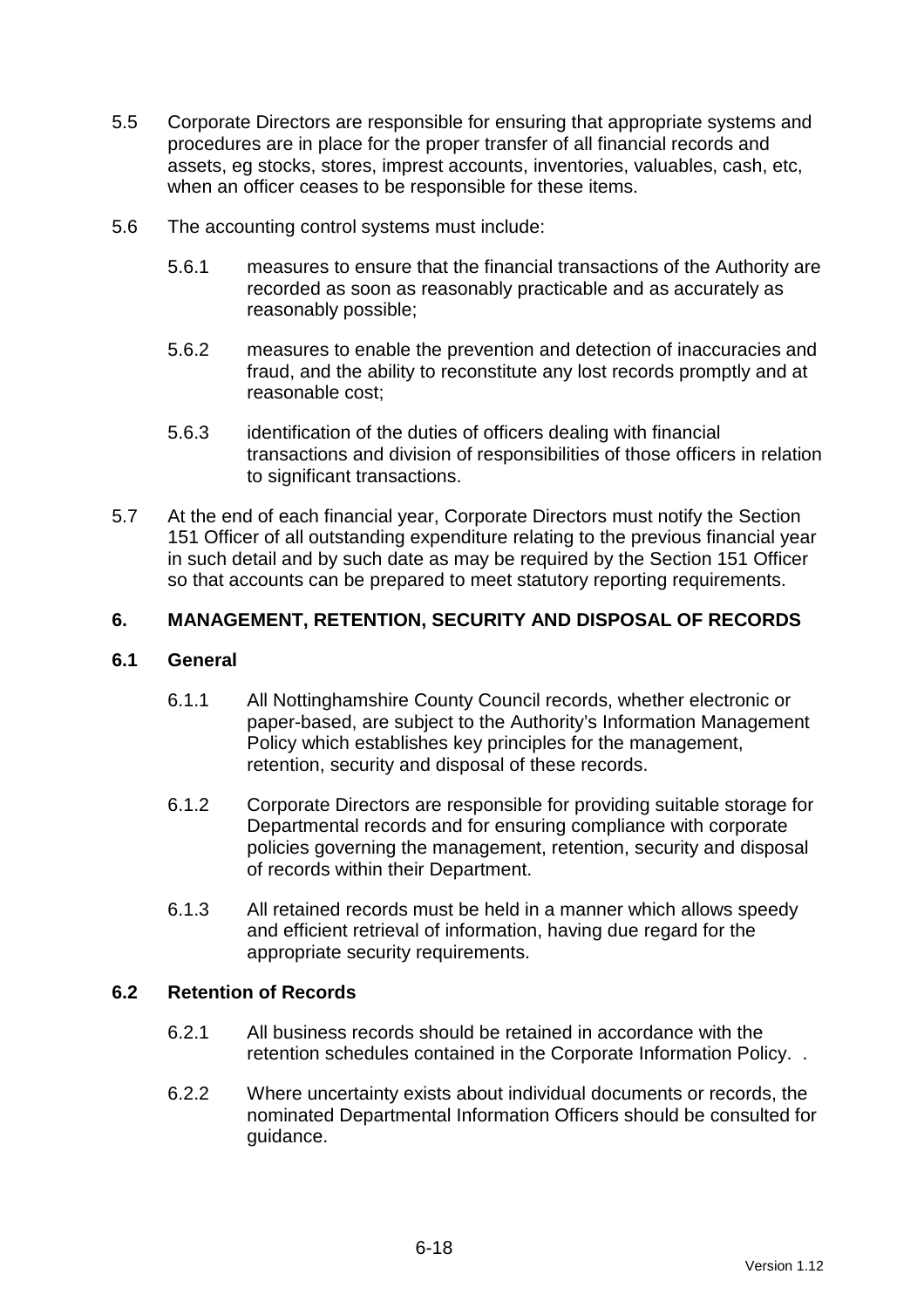# **6.3 Disposal of Records**

6.3.1 All records are subject to disposal policy standards which include the need to obtain prior authorisation and to maintain a record of the disposal. Officers seeking to dispose of business records must complete a records destruction form and follow the disposal guidance contained in the Information Management Policy.

# **6.4 Projects in receipt of European Grant Aid**

- 6.4.1 The European Commission has strict rules governing document retention periods and the format in which documents must be kept. All supporting documents for projects in receipt of European Grant Aid must be kept for the minimum retention period, and in the format, specified by the European Programme of which the project is part. Therefore, it is essential to check with the Managing Authority for the relevant Programme to confirm both the allowable format of documents to be retained and the retention period.
- 6.4.2 Before any original supporting documentation is destroyed, it is essential to confirm with the Managing Authority that the retention requirements have not been extended or changed.

# **7. ASSETS**

Assets include land and buildings, stocks and stores, cash, equipment and furniture, and electronic data.

# **7.1 Stocks and Stores**

- 7.1.1 Corporate Directors are responsible for ensuring that appropriate systems and procedures are in place for the safe custody and physical control of the stocks and stores in their Department. They must arrange for periodic stocktaking by an independent person to ensure that all items are checked at least once per annum or at such other frequency as the Section 151 Officer may agree. Test checks should be carried out from time to time.
- 7.1.2 Records relating to assets and the method and frequency of stores and inventory checks will be determined by the Section 151 Officer.
- 7.1.3 Departments should not hold excessive stocks and Corporate Directors must ensure that a periodic review of stock turnover and stock levels of all items is undertaken and that action is taken to dispose of excessive or obsolete stocks.
- 7.1.4 Corporate Directors must notify the Section 151 Officer each year of the value of stock held by their Department as at 31 March and must supply such other information relating to stocks and stores as may be required by the Section 151 Officer.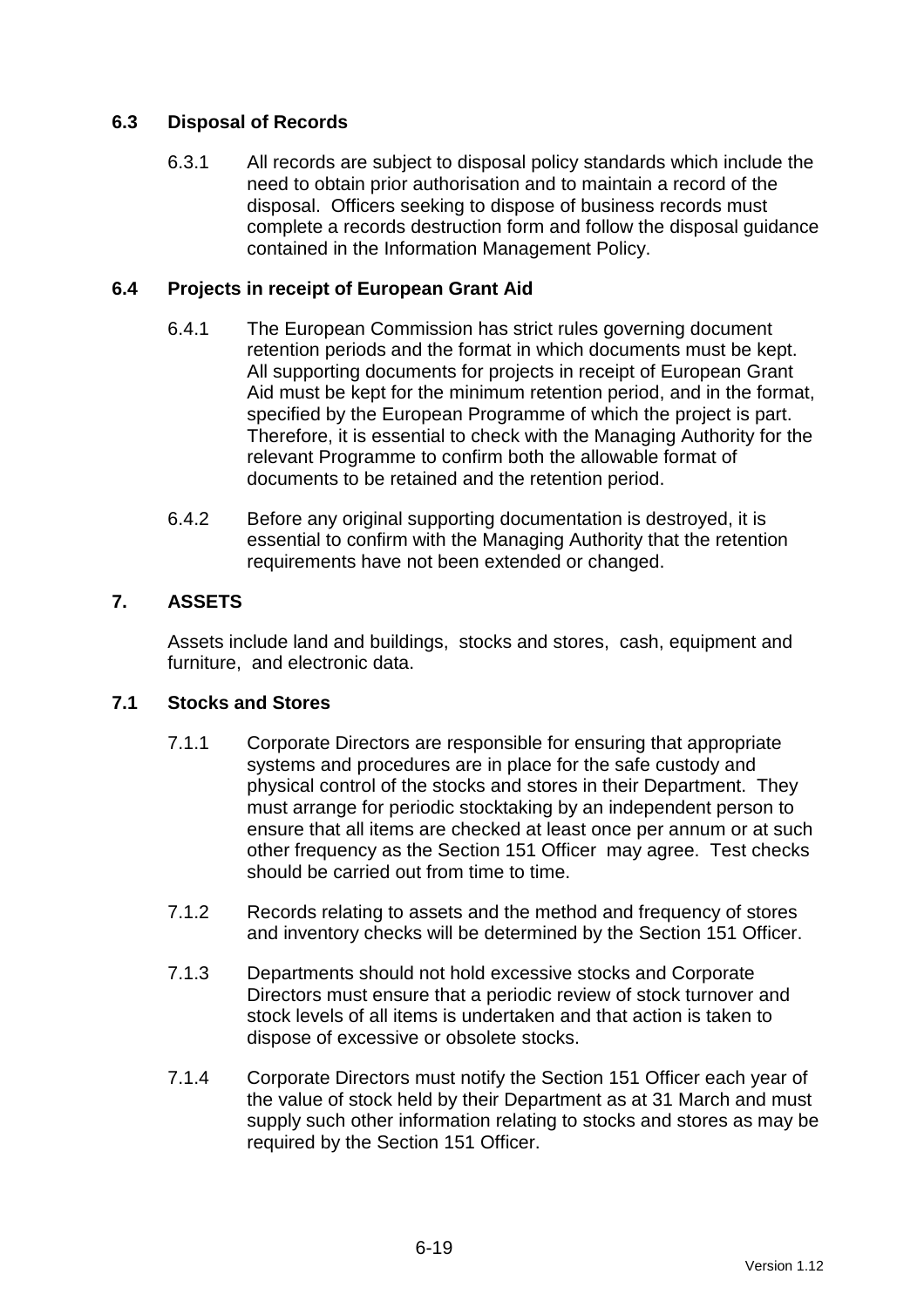- 7.1.5 Discrepancies revealed at a stock taking may be adjusted by the Corporate Director provided that it is under £1,000 in aggregate. Discrepancies over £1,000 must be reported to the Section 151 Officer who may authorise the necessary adjustment or refer any item to Internal Audit.
- 7.1.6 Surplus stocks, stores or materials must be disposed of in accordance with the procedures below:
	- 7.1.6.1 items estimated to realise **£500 or less** at the Corporate Directors' discretion;
	- 7.1.6.2 items estimated to realise **between £500 and £10,000** competitive quotations must be sought;
	- 7.1.6.3 items estimated to realise **more than £10,000** an appropriate number of tenders must be obtained (and retained) to demonstrate that best value has been obtained from the sale of the assets.

# **7.2 Cash, Equipment and Furniture**

- 7.2.1 Corporate Directors are responsible for maintaining appropriate security for all cash, furniture and equipment etc under their control.
- 7.2.2 Money held at premises must be placed in a cash box which must be kept locked and put in a secure place.
- 7.2.3 Safes must be kept locked and the key removed. Keys to safes, strong rooms and similar locked areas are to be stored securely at all times. The loss of such keys must be reported immediately. Master keys and spare safe keys should be stored securely at a separate location.
- 7.2.4 Where several officers use the same safe, each officer must use a separate lockable cash box for the monies they are responsible for.

# **7.3 Protection of Private Property**

- 7.3.1 Where an officer assumes responsibility for moveable property belonging to a private person, s/he must ensure that a formal itemised inventory is prepared promptly, and where possible, in the presence of two officers who must sign and date the inventory to certify its accuracy. The property must be held securely.
- 7.3.2 All valuables such as jewellery, watches and other small articles of a similar nature and documents of title must be kept in safe custody.
- 7.3.3 All reasonable steps must be taken to return the private property to its rightful owner. Where a significant cost has been incurred by the Council in providing safe custody, the cost should be recovered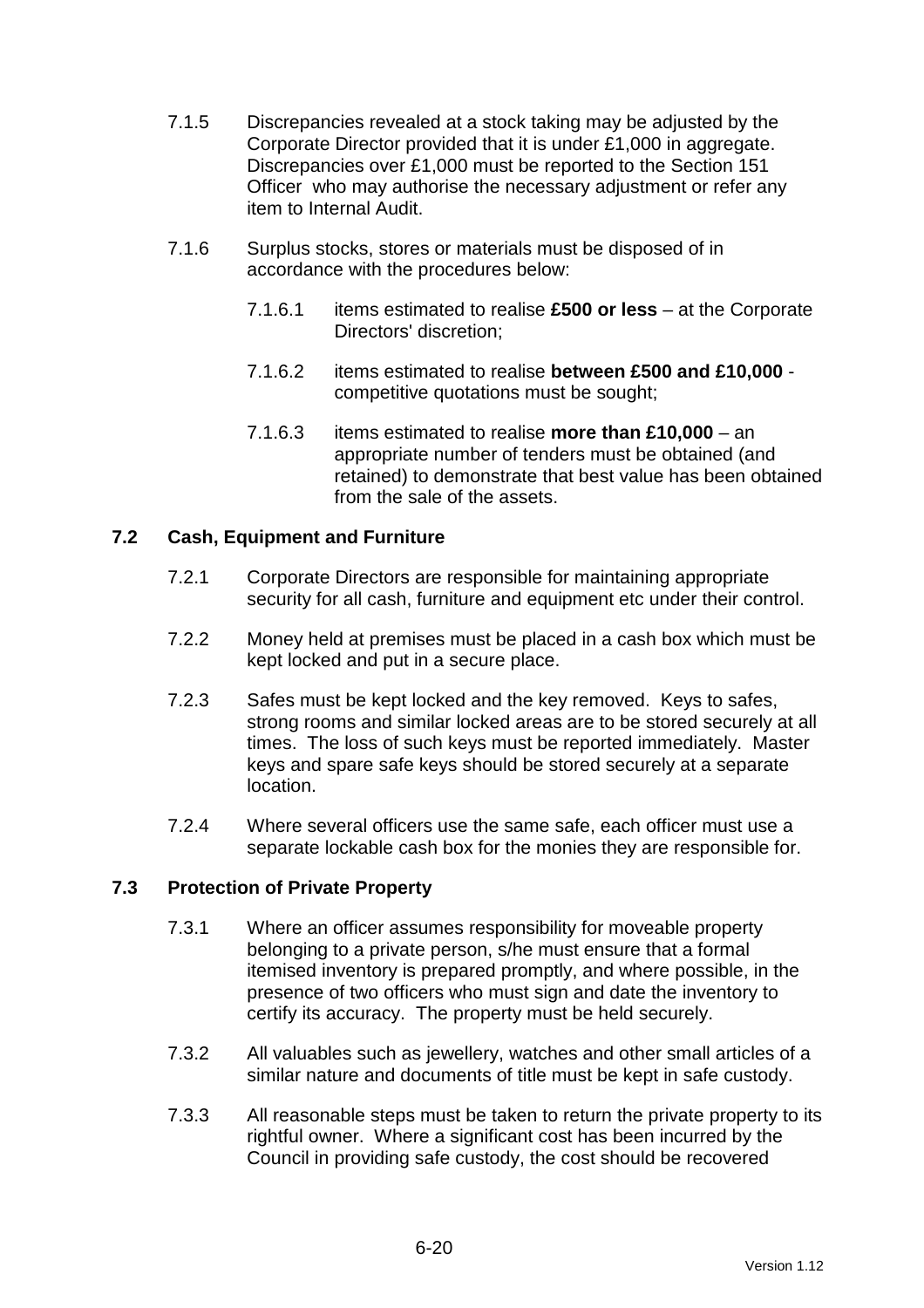before the property is returned and an official receipt provided for monies received.

#### **7.4 Disposal of Assets**

- 7.4.1 Where land or buildings are concerned, the Code of Procedures for the Disposal of Land and Buildings must be complied with.
- 7.4.2 Where ICT equipment is concerned, disposal must comply with the ICT disposal procedures.
- 7.4.3 Before disposing of an asset, officers should consult with the Section 151 Officer and must satisfy themselves that the asset has not been leased and cannot be economically re-used elsewhere in the Authority.
- 7.4.4 Surplus assets must be disposed of in accordance with the procedures below:
	- 7.4.4.1 items estimated to realise **less than £500** at the Corporate Directors' discretion;
	- 7.4.4.2 items estimated to realise **between £500 and £10,000** competitive quotations must be sought;
	- 7.4.4.3 items estimated to realise **more than £10,000** an appropriate number of tenders must be obtained (and retained) to demonstrate that best value has been obtained from the sale of the assets.
- 7.4.5 The Section 151 Officer will advise on the method of disposal to ensure that the most advantageous price is obtained. This will be subject to statutory requirements and any specific County Council policies.
- 7.4.6 Assets which have been sold may be released to the purchaser where payment has been made by cheque (covered by a valid guarantee card), debit card, credit card or by cash. Where payment is made by other means, the assets should not be released to the purchaser until the Section 151 Officer confirms that monies have been deposited in the Council's bank account.

#### **7.5 Inventories**

- 7.5.1 Inventories of the Council's property must be prepared and kept upto-date by each Corporate Director.
- 7.5.2 Inventories must be in a form agreed by the Section 151 Officer and the Corporate Director must arrange for the inventory to be checked with the physical assets at least annually and whenever an officer ceases to be the responsible officer.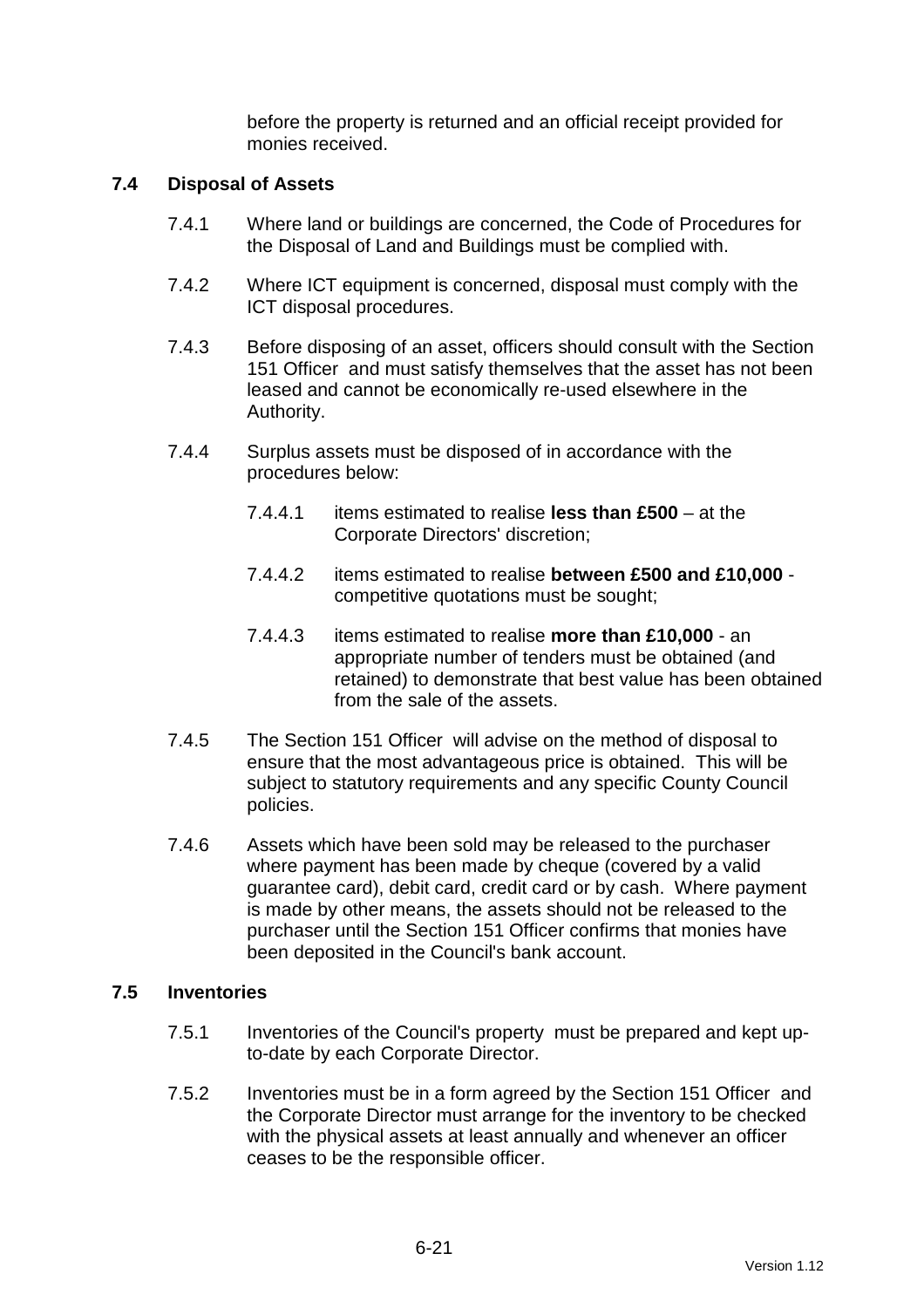- 7.5.3 An annual list of inventory items to be written-off must be submitted to the Corporate Director who may authorise the write-off of those items that have come to the end of their useful life due to fair wear and tear.
- 7.5.4 All other items for write-off must be reported by the Corporate Director to the Section 151 Officer who may authorise the write-off, inform Internal Audit and/or refer any item s/he considers appropriate to Finance and Property Committee.
- 7.5.5 The Council's property must not be removed from its usual location or used for unofficial purposes except with the express permission of the line manager.

# **8. SALARIES, WAGES AND PENSIONS**

- 8.1 The payment of salaries, wages, pensions or other emoluments will be made only by the Service Director, Human Resources and Customer Service. Each Corporate Director must notify the Service Director, Human Resources and Customer Service as soon as possible, and in the form prescribed, of all matters affecting an officer's pay. In particular this includes:
	- 8.1.1 all appointments, resignations, dismissals, suspensions, secondments and transfers;
	- 8.1.2 absences for sickness or other reason, apart from approved leave;
	- 8.1.3 changes in remuneration, other than normal increments and pay awards and agreements of general application;
	- 8.1.4 information necessary to maintain records of service for pension purposes, and other statutory requirements such as income tax and national insurance.
- 8.2 Appointments of all employees must be made in accordance with appropriate conditions of service and any approved establishments or employment procedure rules and staffing standing orders.
- 8.3 All time records or other pay input documents must be in a form prescribed or approved by the Service Director, Human Resources and Customer Service . Corporate Directors must formally nominate the officers authorised to approve pay input documents and maintain a list for reference. Officers authorised to approve pay input documents must comply with the relevant Employment Procedure Rules as set out in the Constitution.
- 8.4 Overtime claims must be submitted promptly. Where these claims are over three months in arrears they will only be paid with the approval of the Service Director, Human Resources and Customer Service.
- 8.5 No person should be paid by the Council unless they have a valid contract of service with the Council.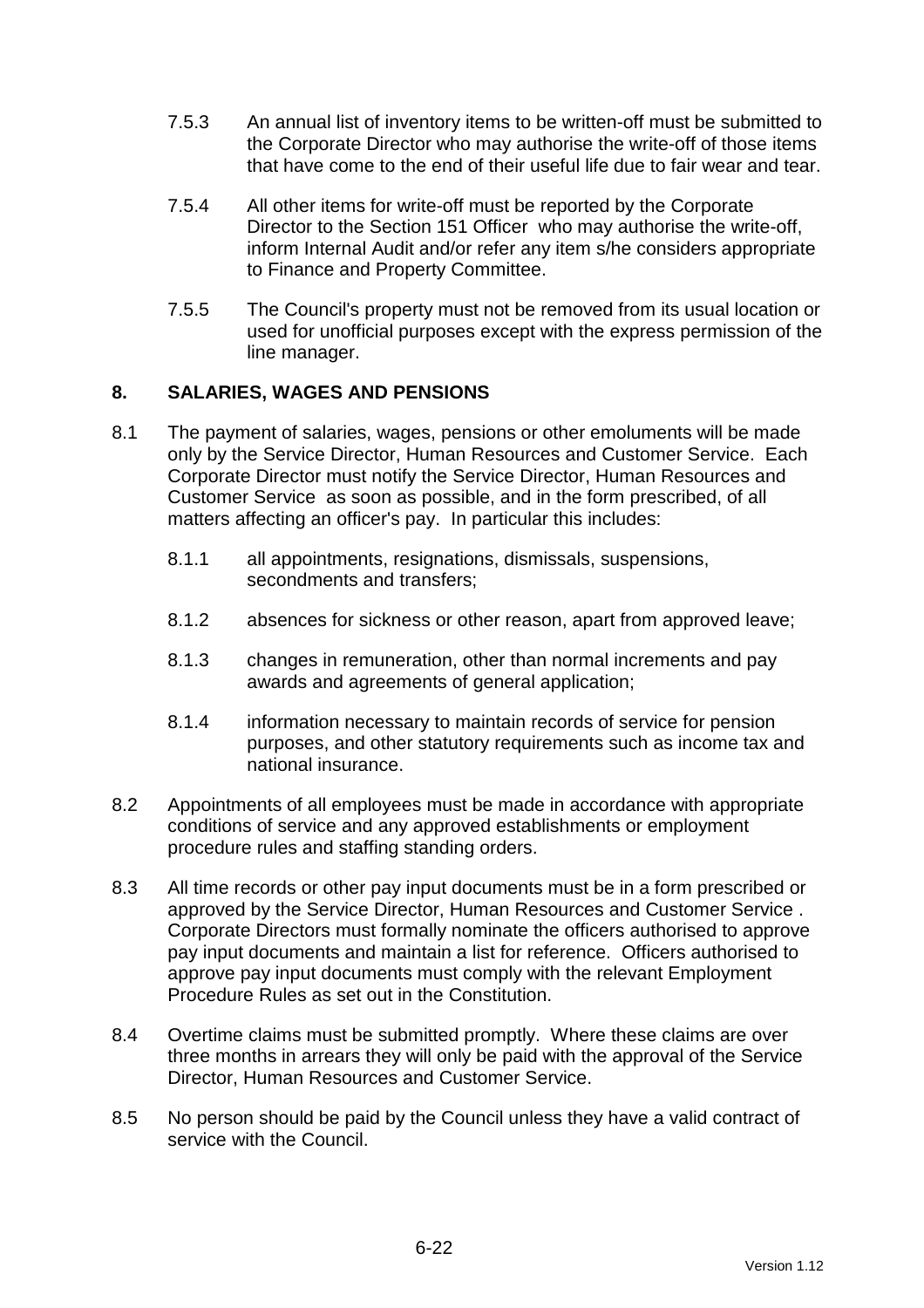8.6 For income tax purposes, temporary staff who are paid directly by the Council, whether describing themselves as self-employed or not, shall be treated as employees unless they provide acceptable documentary evidence from HM Revenue and Customs that they may be paid without deduction of income tax and national insurance.

# **9. PROCUREMENT OF GOODS, SERVICES AND WORKS**

# **9.1 General**

- 9.1.1 All procurement undertaken by the Authority, of whatever value, is subject to EU rules. For the avoidance of doubt, where there is any conflict between UK and EU legislation and these regulations, UK and EU law shall prevail.
- 9.1.2 These procurement regulations are intended to ensure the following objectives are met:
	- 9.1.2.1 **Probity and Openness:** Honesty, integrity and openness in all dealings and the avoidance of corruption;
	- 9.1.2.2 **Best Value:** The optimum outcome for the Authority and the residents of Nottinghamshire;
	- 9.1.2.3 **Equal Treatment of Suppliers:** Fair and equitable treatment for all potential suppliers;
	- 9.1.2.4 **Officer Protection:** Avoidance of situations which may lead to accusations of officer impropriety.
- 9.1.3 To achieve this, the Authority has developed a Corporate Procurement Strategy and these regulations are designed to support this strategy.
- 9.1.4 The procurement of goods, services and works, including the employment of consultants and specialist advisors, must comply with these regulations and the guidance provided in the Contracts Manual. The guiding principle of this Code is that Corporate Directors must, in all cases, comply with the principles of the best value legislation using a combination of tendering, partnering and other innovative procurement methods. All procurement, contracts and related matters must comply with any legislation.
- 9.1.5 Councillors and officers who have a personal or prejudicial interest in a contract, or other procurement decision, which they could influence, must ensure they comply, as appropriate, with the Code of Conduct for Councillors and Co-opted Members or Code of Conduct for Officers and shall not be supplied with or given access to any tender documents, contracts or other relevant related information without the authority of the Group Manager for Legal and Democratic Services.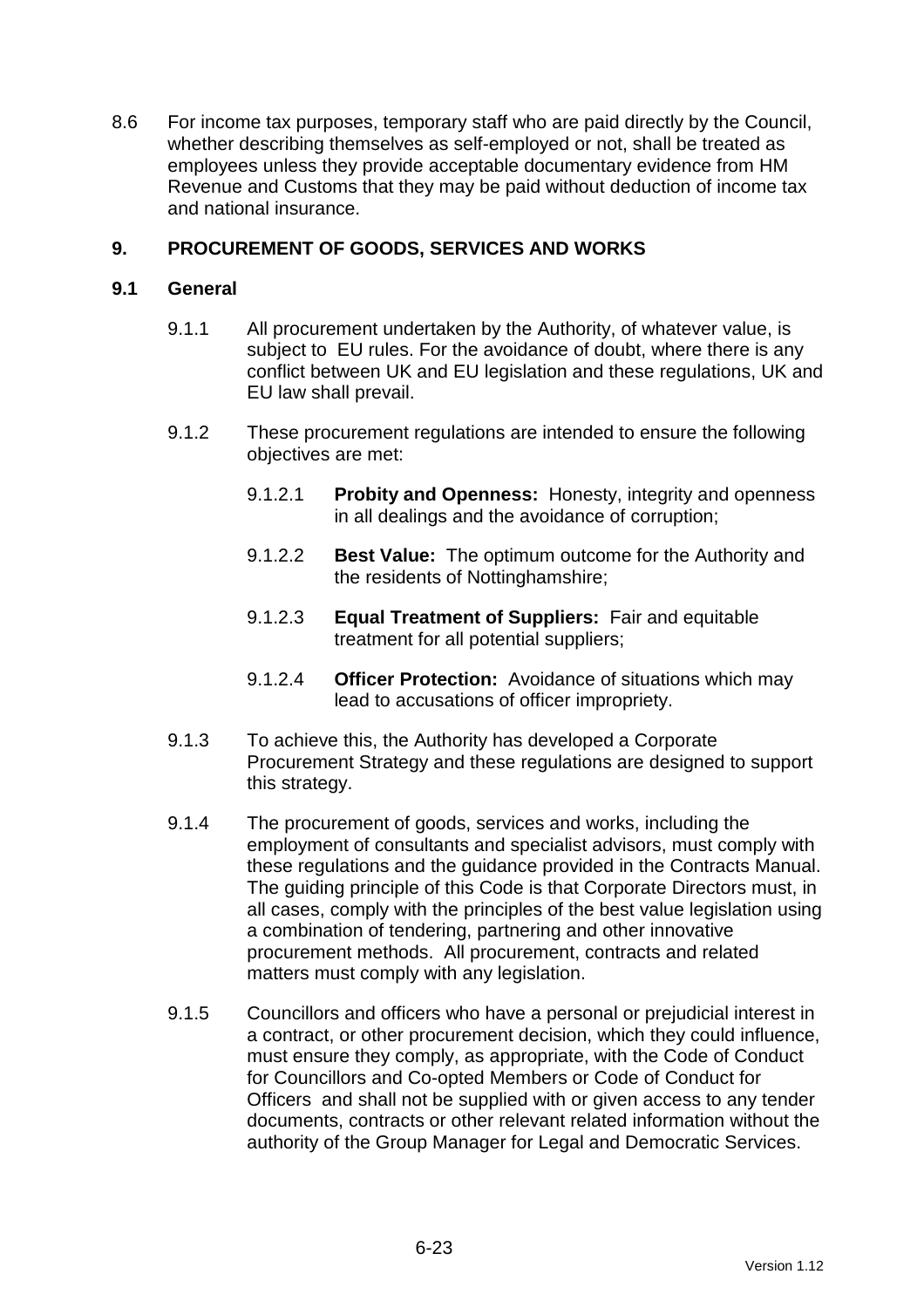# **9.2 Partnerships and Procurement**

- 9.2.1 Working in partnership with external organisations is widespread across the Authority. All partnership agreements should be subject to appropriate contractual arrangements which have been approved by the Group Manager for Legal and Democratic Services.
- 9.2.2 Partnerships are established for varying reasons and can take many different forms. It is important to ensure that the reasons for entering into a partnership are clear and remain under review. Appropriate accounting and audit arrangements must be put in place and the Authority's policy guidance on partnerships and work for outside bodies should be followed.
- 9.2.3 Partners must formally acknowledge and accept their respective roles and responsibilities within the partnership before the project commences, having assessed the risks and resources required to deliver the project.
- 9.2.4 The Council may procure goods, services and works through collaborative procurement exercises or joint commissioning in partnership with other public sector organisations. Where such joint procurement takes place the guidance in this section must be followed. In addition, the authorities involved in the exercise must decide which of them is to act as the lead authority for the purposes of the particular service, supplies or works being commissioned and the procurement procedures of the lead authority must be followed in the joint tendering exercise.
- 9.2.5 Where the County Council acts as lead authority it must carefully assess the risks involved, ensure that it does not take on liabilities of other public bodies by acting as lead and must follow any procedural safeguards as advised by Legal and Democratic Services to protect the Council's position.
- 9.2.6 Goods, services and works must be procured through corporate procurement arrangements wherever they exist. Corporate Directors must contact the Corporate Procurement Unit (CPU) to enquire whether such arrangements exist before commencing a new procurement exercise. When these arrangements are used, there is no requirement for Corporate Directors to obtain further tenders or quotations.
- 9.2.7 Where a Council department provides goods, services or works of a particular kind, and can demonstrate that it provides value for money, that department must be given the opportunity to provide the required goods, services or works. If the goods, services or works are obtained from in-house sources, there is no requirement to obtain quotations and tenders. Where external suppliers have been used to obtain goods, services or works that are available from in-house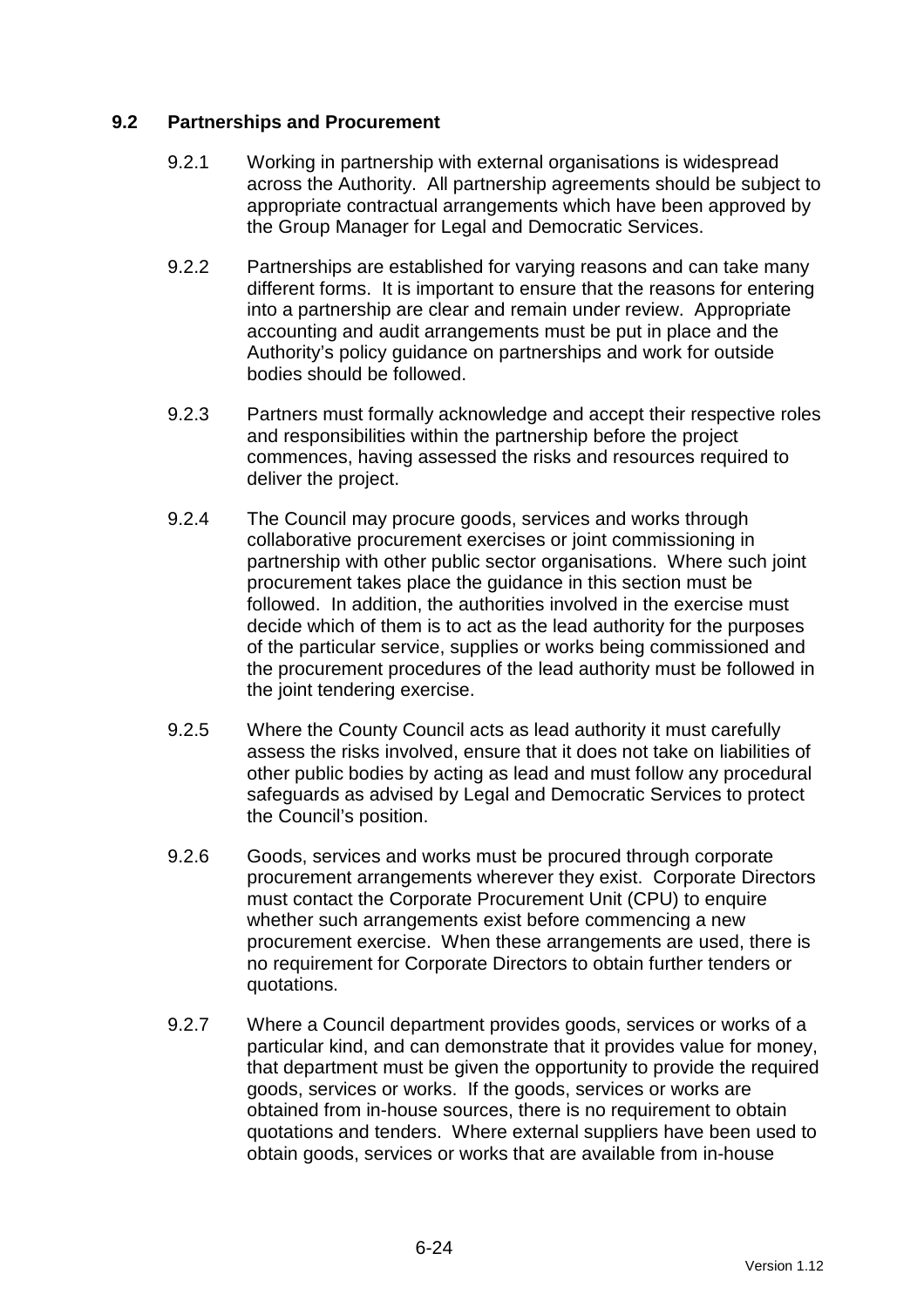providers, the reasons for not using the in-house provider should be retained on file.

9.2.8 Where in-house provision for goods, services or works exists, the decision of whether or not to expose this provision to alternative procurement arrangements, in accordance with the Authority's Procurement Strategy, should be reviewed periodically.

# **9.3 Use of External Suppliers**

- 9.3.1 The Council's Corporate Procurement Unit (CPU) shall be notified in advance of all procurement exercises with an estimated value greater than £10,000 and shall advise on areas for procurement efficiency to be achieved through central procurement arrangements, including framework agreements, partnerships and collaborative procurement. Contracts may be procured using arrangements put in place by Central Purchasing Bodies (such as the Government Procurement Service or the Pro5 Organisations) provided that certain safeguards are followed to minimise the risk to the Council. Guidance can be found in the Contracts Manual.
- 9.3.2 Where goods, services or works are NOT obtained through an existing, approved framework agreement, partnership or in-house provider, the procedure to be followed is dependent on whether the requirement is for 'Supplies and Services' or 'Works' and the estimated total value of the purchase over the full duration of the order or contract.
- 9.3.3 The current thresholds and a link to the procurement rules are set out in the table below, however, valuation of contracts is not always straightforward. The legislation requires the aggregation of contracts having similar characteristics within a particular period. This applies to all Council contracts of that type which exceed the threshold even if the total amount purchased is through lots of small contracts. (NB It is the Council's total purchases that count and not just each Department's total purchases.) Large contracts must not be split up to avoid applying the rules. Further guidance on these rules is available in the Contracts Manual.
- 9.3.4 Where any procurement exercise is undertaken which is backed by or involves the expenditure of European Regional Development Funds (ERDF) or other external funding then it must comply with the procurement requirements attached to that funding from time to time.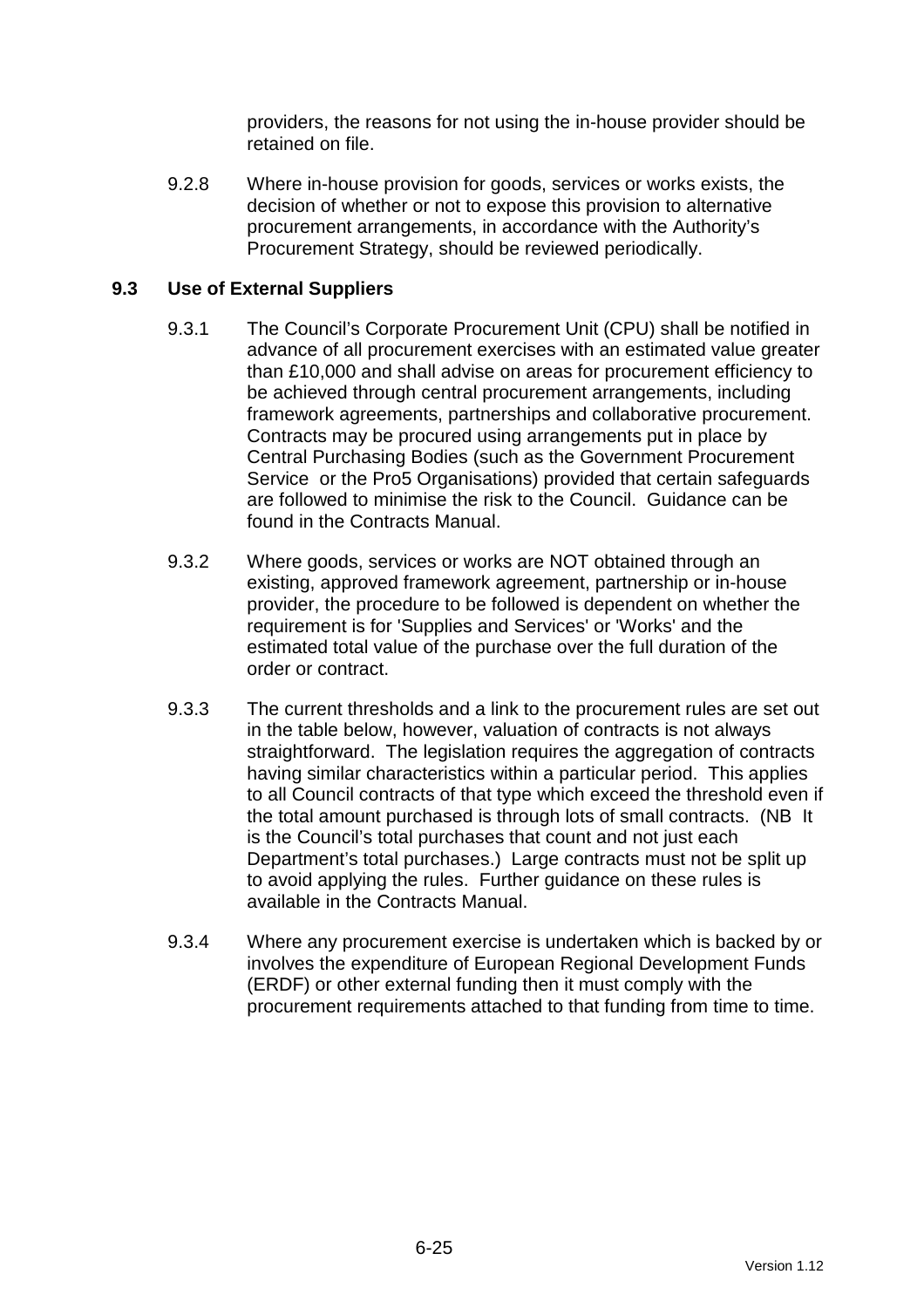#### A. CONTRACTS FOR SUPPLIES AND SERVICES **Estimated Total Contract Value Minimum Requirements** Up to £1,000  $\vert$  Quotations to be sought if deemed appropriate by the Corporate Director or his/her nominee. Details of the suppliers approached and prices quoted to be kept on file. £1,001 to £10,000 Quotations must be obtained from more than one supplier. Details of the suppliers approached and prices quoted to be kept on file. £10,001 to £25,000 Three written competitive quotations must be obtained. Details of all quotations sought and received to be kept on file. £25,001 to £50,000 Three tenders must be invited. Details of tenders sought and received to be kept on file. £50,001 to EU threshold\* for Supplies and Services (£173,934 as at January 2012) Five tenders must be invited. Details of all tenders sought and received to be kept on file. Above EU threshold\* for Supplies and **Services** EU procurement rules must be complied with. Details of all tenders sought and received to be kept on file. B. CONTRACTS FOR WORKS **Estimated Total Contract Value | Minimum Requirements** Up to £10,000 Prices must be obtained from more than one supplier. Details of the suppliers approached and prices quoted to be kept on file. £10,001 to £25,000 Three written competitive quotations must be obtained. Details of all quotations sought and received to be kept on file. £25,001 to £250,000 Three tenders must be invited. Details of all tenders sought and received to be kept on file. £250,001 to EU threshold\* for Works (£ 4,348,350 as at January 2012) Five tenders must be invited. Details of all tenders sought and received to be kept on file. Above EU threshold\* for Works **EU** procurement rules must be complied with. Details of all tenders sought and received to be kept on file.

\*NB The value of EU thresholds is published by OGC at www.ogc.gov.uk

For EU procurement thresholds, the County Council is categorised as 'Other public sector contracting authorities'.

Further guidance can be found in the Contracts Manual.

- 9.3.5 Except in cases of emergency, no work shall be carried out or goods, materials or services ordered or consultant appointed unless there is adequate budget available.
- 9.3.6 For goods, services or works valued up to £50,000 an official order should be raised before they are ordered.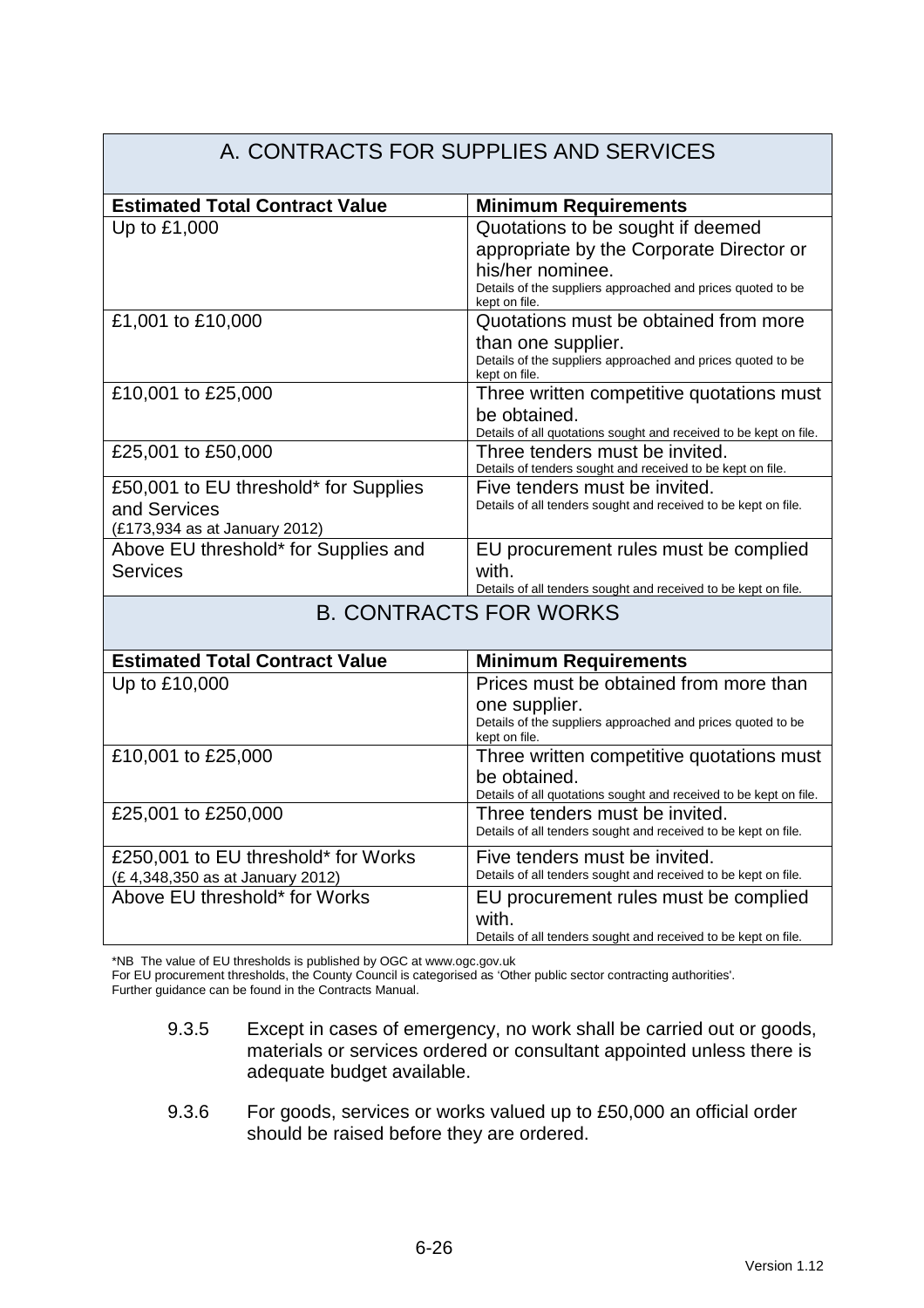- 9.3.7 For goods, services or materials where the total value is over £50,000, no work may be commenced on site or goods ordered, until a formal contract (and a completed bond if appropriate) approved by Legal and Democratic Services, has been duly executed by the contractor and returned to the Council.
- 9.3.8 No work shall be carried out, or goods, materials or services ordered until the relevant client Corporate Director, where appropriate, has been consulted. Where the procurement is delegated or subcontracted to an appropriate technical officer, the responsibility for complying with these procedures is assumed by that officer. All contracts must conform with any directions issued by the Group Manager for Legal and Democratic Services.
- 9.3.9 Where regular use of external contractors is envisaged, suitable framework or partnership arrangements should be established, using appropriate tendering procedures, to minimise the need to obtain quotations or tenders. The use of contractors must be in accordance with the terms of the framework agreement.
- 9.3.10 Where ICT equipment, software and services are to be purchased, separate rules must be complied with.
- 9.3.11 Where it is decided that a pilot scheme is required to test a particular product, services or works (eg due to the existence of a new funding stream or new technological developments that are best assessed through a pilot exercise) then the pilot scheme should be established in accordance with the rules on tendering.
- 9.3.12 If the specification for any tender is developed by or in conjunction with any consultant or supplier, then that consultant or supplier shall be excluded from a future tendering exercise for those services, supplies or works. It is important that no supplier has an unfair advantage over others by having an opportunity to develop the specification for the tender for which it will later be bidding. This does not prohibit the Council from openly consulting with industry to develop its specification and does not prohibit the Competitive Dialogue procedure permitted under the EU procurement rules.

# **9.4 Use of Electronic Procurement Systems**

9.4.1 The use of 'e-procurement' methods, such as 'e-auctions' or 'e-tendering' and dynamic purchasing systems to obtain prices is permissible provided regulation 21 of the Public Contracts Regulations 2006 AND the Authority's procedures for e-procurement are complied with. The Authority's procedures shall be determined jointly by Legal and Democratic Services and Internal Audit.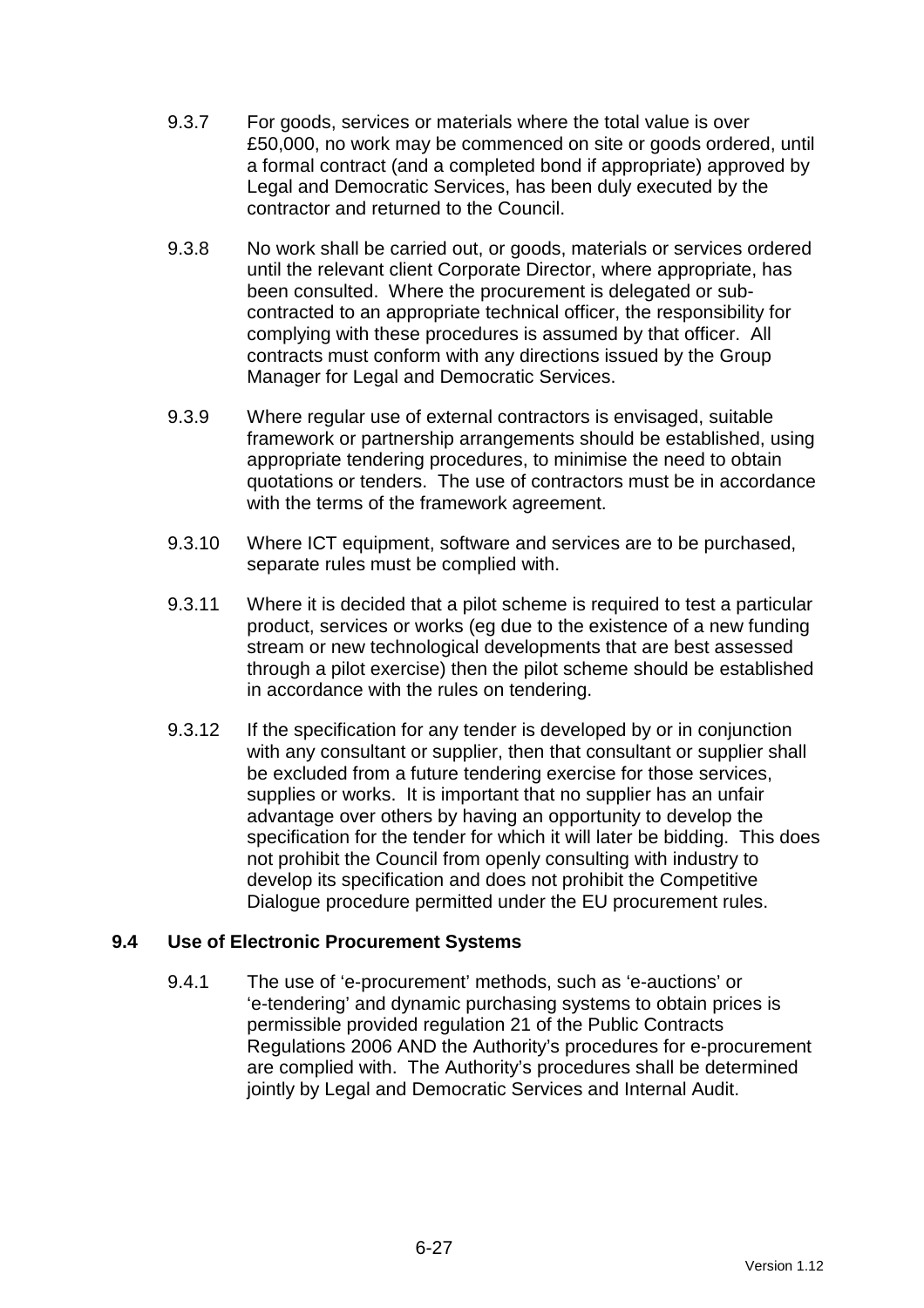# **9.5 Selection of Tenderers**

9.5.1 Contractors should be selected in accordance with the guidance provided in the Authority's Contracts Manual.

# **6. Allowed Exceptions**

- 9.5.1.1 There are a number of circumstances where obtaining quotations and tenders for amounts less than the EU threshold may not be possible or necessary. Subject to the EU rules and proper approval , tenders and quotations need not be sought if:
	- 9.5.1.1.1 the work to be executed or the goods or materials to be supplied constitute the first valid extension of an existing contract, which has been procured through a best value exercise, provided that such an extension has received the necessary budget approval and does not exceed the value of the original contract or the next value threshold . Contracts must not be extended where the total value will exceed the EU threshold. ;
	- 9.5.1.1.2 the Council is buying from a contract entered into following a proper tendering exercise by a consortium, collaboration, or similar central procurement body, of which the Council is a member and which the Council is authorised to buy from or through. Guidance on the use of Central Procurement Bodies is available in the Contracts Manual;
	- 9.5.1.1.3 the work to be executed or the goods or materials to be supplied consist of repairs to, or parts for, existing proprietary machinery, where such repairs or parts are specific to that machinery OR upgrades to existing software packages. For upgrades to software, the Service Director, ICT should also be consulted;
	- 9.5.1.1.4 works, supplies or services are urgently needed for the immediate protection of life or property, or to maintain the immediate functioning of a public service for which the Council is responsible. In such cases the contract must only last as long as is reasonably necessary to deal with the specific emergency;
	- 9.5.1.1.5 the Corporate Director decides that special circumstances make it appropriate and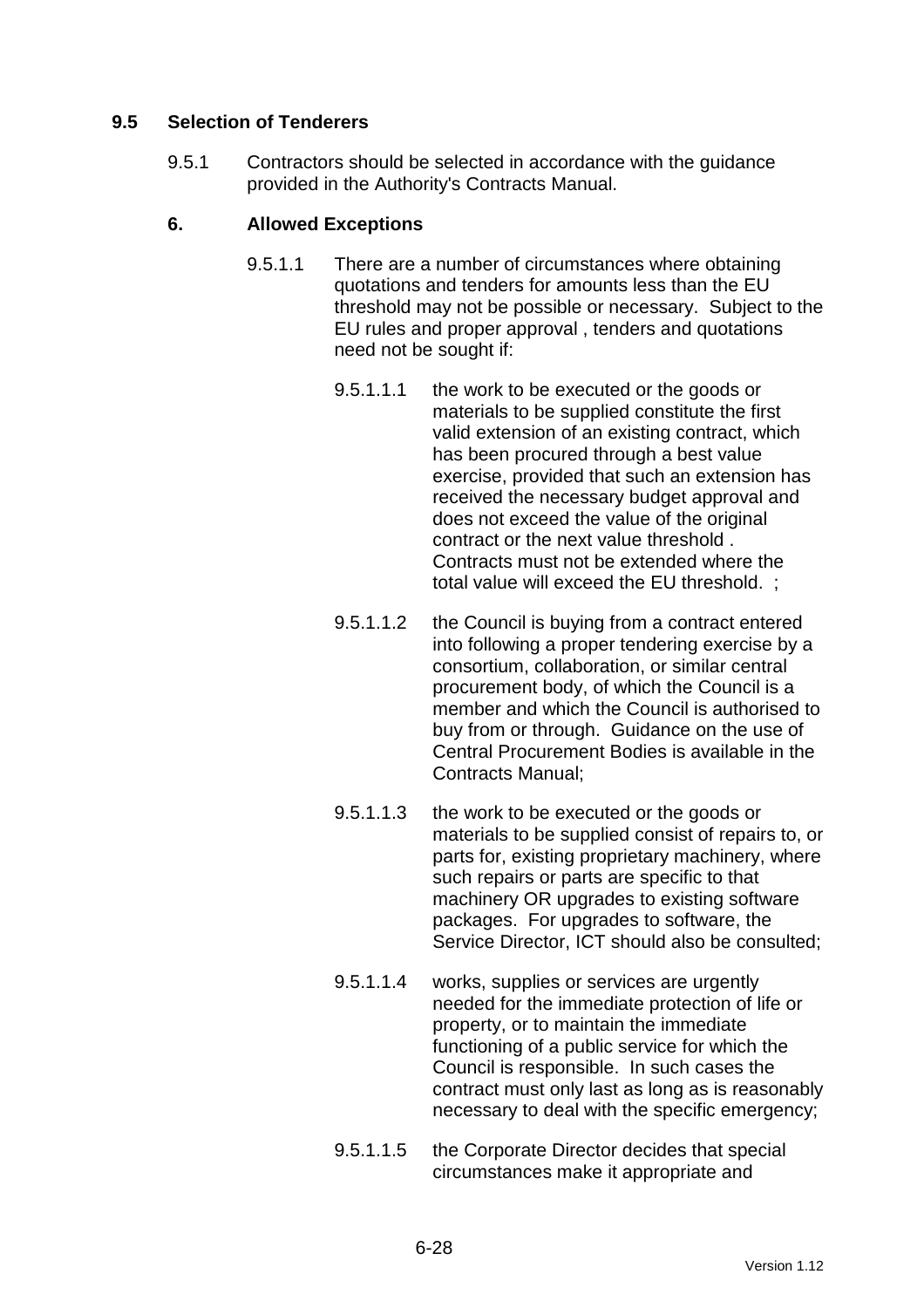beneficial to negotiate with a single firm or that a single tender be invited. This will include occasions when it can be established that there is only a single source available or where the Corporate Director or his/her designate can demonstrate that best value for the Authority can be better achieved by not tendering.

- 9.5.2 Prior approval from the Section 151 Officer must be obtained for all exceptions.
- 9.5.3 Where special circumstances lead to negotiation with a single firm and the expected expenditure is over £25,000, prior approval must be also obtained from the Section 151 Officer AND the Group Manager for Legal and Democratic Services. In all cases formal approval must be sought using the approved waiver request procedure.
- 9.5.4 Corporate Directors must ensure that, for all the above exceptions, there is documented justification for the waiver request and a copy of the formal approval in the relevant project file.

# **9.6 Tender Preparation**

- 9.6.1 Tenders may be invited for submission by any means jointly approved by the Section 151 Officer and the Group Manager for Legal and Democratic Services eg by physical means such as post, courier or hand delivery) OR by electronic means such as approved e-tendering. The invitation to tender (ITT) must clearly specify the means of submission to be used for each tender and any associated rules pertaining to the submission.
- 9.6.2 All invitations to tender must specify that the Council is not bound to accept the lowest or any quotation or tender.
- 9.6.3 Where prior advertisement has not specified the award criteria, the invitation to tender must state the award criteria in objective terms together with the weighting for each of the chosen criteria. (This does not apply to the sale of property.) Further guidance on evaluation and award criteria is available in the Contracts Manual.
- 9.6.4 Subject to the EU Procurement Rules, the invitation to tender should normally include the County Council's contract terms. All invitation documents for contracts above the EU threshold must contain information for tenderers about the way the standstill period will be applied – see Contracts Manual.
- 9.6.5 All invitations to tender must include such other information or instructions as the Section 151 Officer or Group Manager for Legal and Democratic Services may require.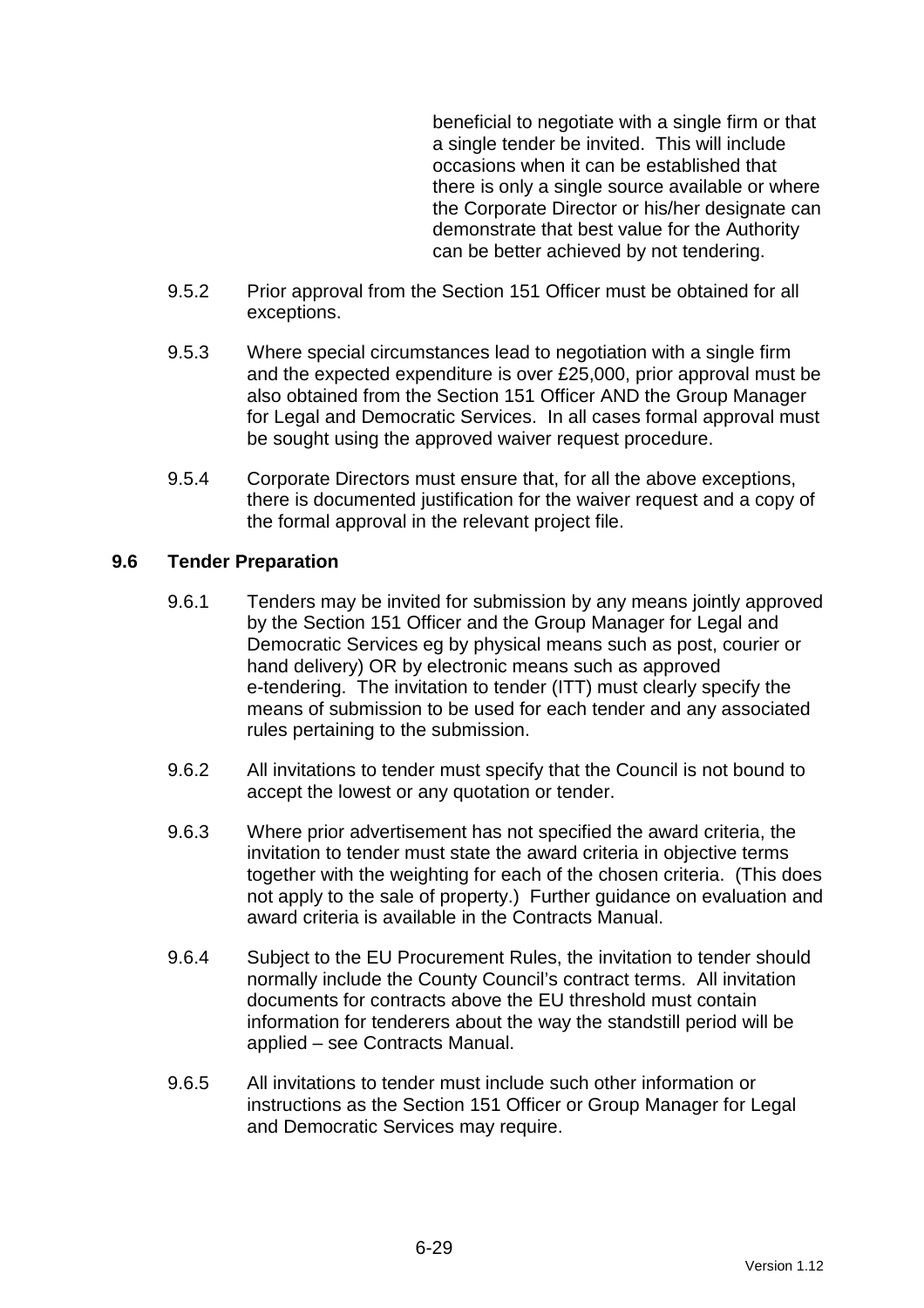- 9.6.6 All instructions to tenderers must include specific instructions on the application of the Freedom of Information Act 2000 and the Human Rights Act 1998. Further guidance on these matters is available in the Contracts Manual.
- 9.6.7 Pre-Tender enquiries may be carried out prior to the issue of an invitation to tender. The purpose is to ensure that an effective Invitation to Tender is prepared, for example, where the technical specification is so complex that it cannot be drawn up without information from prospective contractors. All potential contractors must be treated equally within this process.
- 9.6.8 If post-tender negotiations are anticipated, the tender documents must state that these may take place.
- 9.6.9 The invitation to tender should specify that, where examination of tenders reveals errors which would affect the tender figure in an otherwise successful tender, the tenderer must be notified of such errors and given the opportunity to clarify and confirm or withdraw their tender.
- 9.6.10 Tenders may be evaluated on the basis of price, or a mixture of price and quality criteria. The basis on which the tender will be evaluated must be determined before tenders are invited and included as part of the invitation to tender information.
- 9.6.11 Prospective tenderers must be informed that no work may start on site or goods or materials ordered until either:
	- 9.6.11.1 an official order has been issued; or
	- 9.6.11.2 a formal contract and a completed bond, has been duly executed by the contractor and returned to the Council.
- 9.6.12 If a performance bond is required, the nature and amount of the security to be given should be specified in the conditions of tender.
- 9.6.13 All tenders for the execution of works or the supply of goods or materials must be based on a clearly defined specification or bill of quantities.
- 9.6.14 All tenders shall require that, as a minimum, goods and materials used in their execution must be in accordance with relevant specifications issued by the British Standards Institute, or by the European Union, or its equivalent.
- 9.6.15 Tenders for capital works should include evaluation of the full lifecycle costs applicable to the works. This may also apply to other purchases such as ICT hardware and software where the cost of consumables or annual licences and support contracts can significantly increase costs over time.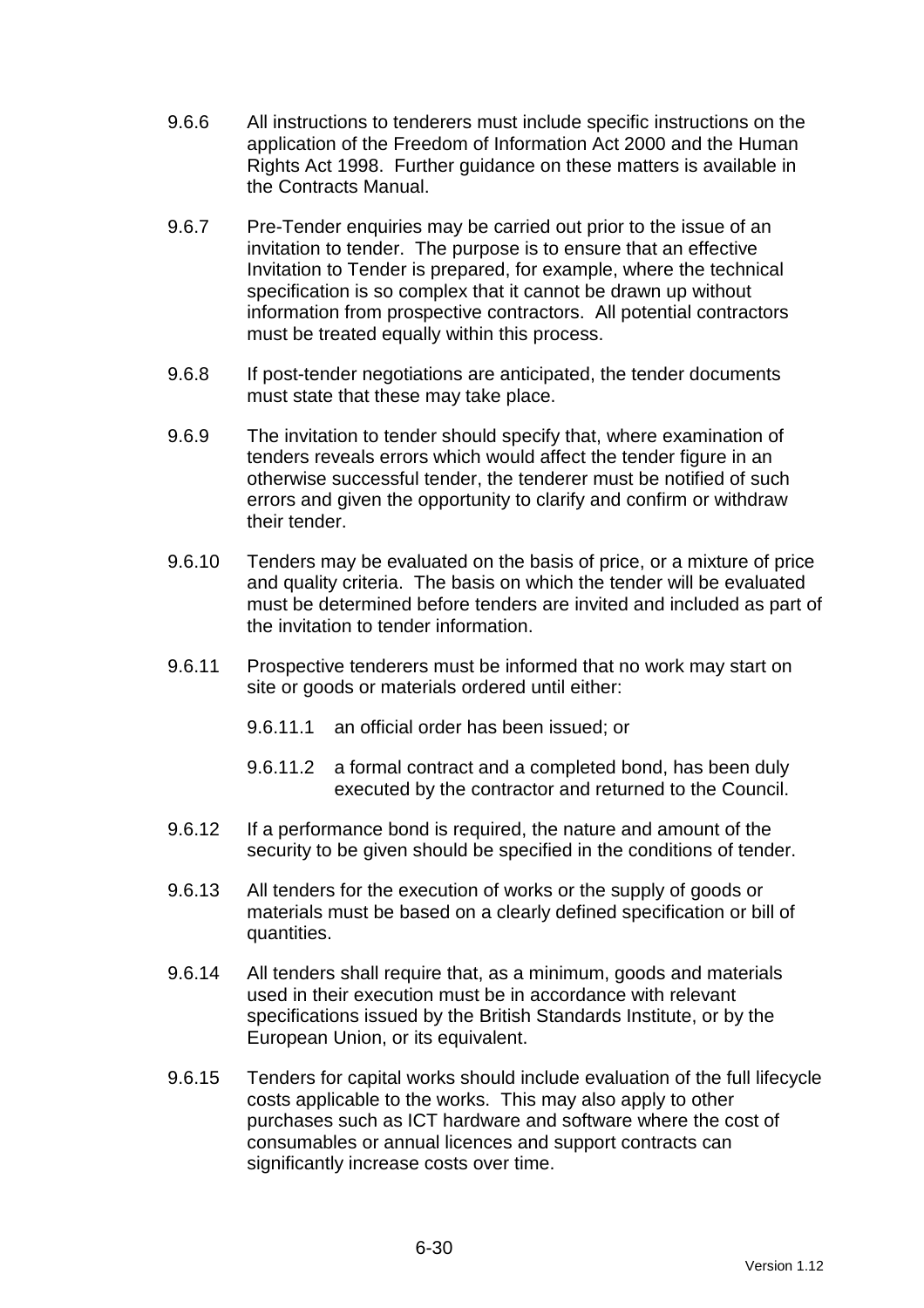# **9.7 Receipt and Opening of Tenders**

- 9.7.1 Every invitation to tender must state that a tender will only be considered if it is submitted in accordance with the instructions provided, and received by the date and time specified in the invitation to tender. The invitation to tender must also state that tenders which do not comply fully may be rejected.
- 9.7.2 Tenders submitted electronically must comply with, and be processed in accordance with the Authority's approved electronic tendering procedures.
- 9.7.3 Tenders submitted by physical means (eg by post or courier) must arrive in a sealed, plain envelope or package with the word "Tender" and the title of the contract clearly written on each envelope or package.
- 9.7.4 Such envelopes and packages must be addressed impersonally to:
	- 9.7.4.1 the appropriate Corporate Director, for tenders where the total expenditure over the duration of the contract is estimated to be **less than £100,000**; or
	- 9.7.4.2 the Group Manager for Legal and Democratic Services, for tenders where the total expenditure over the duration of the contract is estimated to **£100,000 or more.**
- 9.7.5 Until the time specified for opening tenders, tender envelopes or packages received must remain in the custody of the Group Manager for Legal and Democratic Services or the appropriate Corporate Director, as the case may be. Electronic tenders must be held securely in a manner approved by the Section 151 Officer.
- 9.7.6 The opening of tenders must comply with the following requirements:
	- 9.7.6.1 **Total estimated cost less than £100,000** tenders must be opened and recorded at one time in the presence of:
		- 9.7.6.1.1 the person responsible for letting the contract; and
		- 9.7.6.1.2 a supervising officer, with suitable seniority, training and experience in the role and responsibilities of a supervising officer, who must not have any direct involvement in the administration of the contract to be awarded.
	- 9.7.6.2 **Total estimated cost £100,000 or more** tenders must be opened and recorded at one time in the presence of:
		- 9.7.6.2.1 a representative of the Group Manager for Legal and Democratic Services;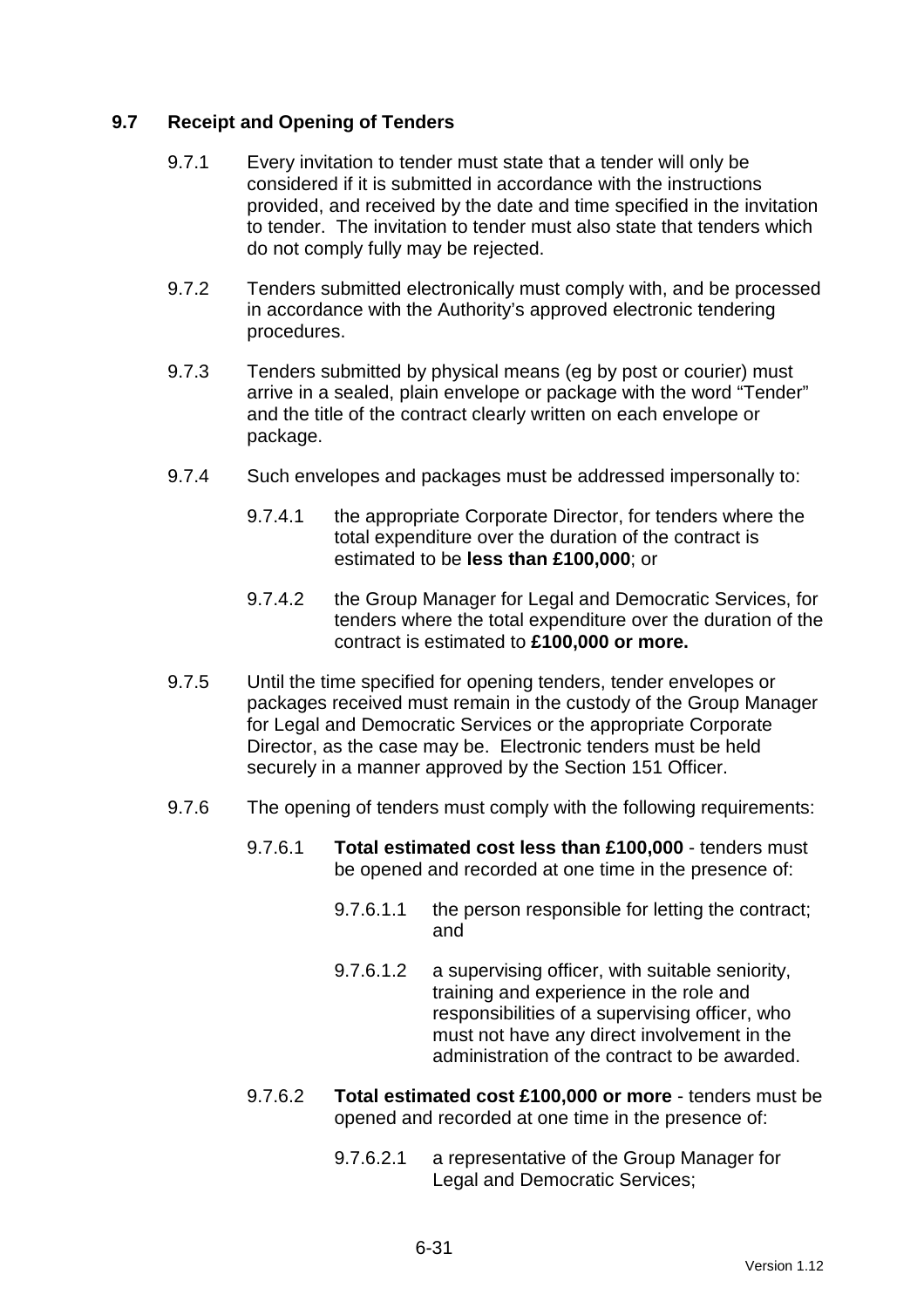- 9.7.6.2.2 a representative from the appropriate department;
- 9.7.6.2.3 a supervising officer of senior officer grade or above, provided by the Group Manager for Legal and Democratic Services or the Section 151 Officer.
- 9.7.7 A formal record of all tenders received for each contract must be retained and must include:
	- 9.7.7.1 description of the contract being let;
	- 9.7.7.2 the date and time set for receipt of tenders;
	- 9.7.7.3 the date and time tenders were opened;
	- 9.7.7.4 the supervising officer and other officers present;

And for each tender:

- 9.7.7.5 the tenderer's name;
- 9.7.7.6 the date received;
- 9.7.7.7 the tendered value (where applicable);
- 9.7.7.8 details of any noteworthy events (eg tender excluded with reasons).
- 9.7.8 The procedures to be followed when opening tenders will be determined by the Group Manager for Legal and Democratic Services and the Section 151 Officer. These procedures must include provision for dealing with late tenders and other complications that may arise – see the Guidance for Supervising Officers.

# **9.8 Clarification of Tenders**

- 9.8.1 If the examination of tenders and supporting documentation reveals errors, discrepancies or ambiguities which would affect an otherwise successful tender, such errors or discrepancies must be dealt with in accordance with the procedures set out in the invitation to tender.
- 9.8.2 Where the procedure for dealing with errors or discrepancies is not clearly specified by the invitation to tender, the tender must be referred to the Group Manager for Legal and Democratic Services and the Section 151 Officer for a decision on the appropriate action to be taken.
- 9.8.3 Under no circumstances must the clarification process be used to attempt to seek an adjustment of prices or other changes to the specification tendered. Nor must prices or other confidential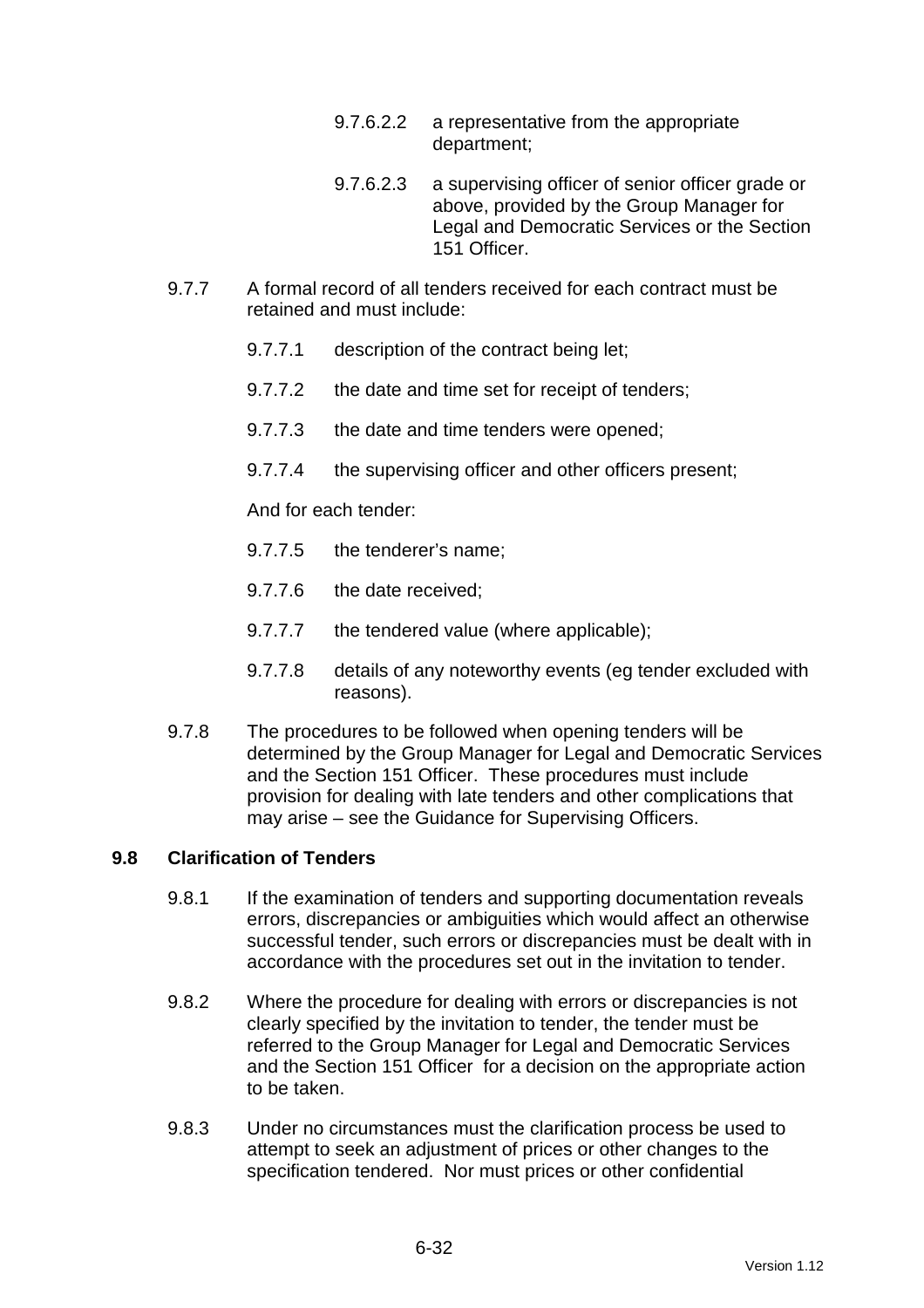information from any tender be divulged to other bidders, or individuals not properly connected with the evaluation of tenders.

9.8.4 Care should be taken to check that tenders submitted contain realistic prices and are not abnormally low. Where tenders are received that appear to be abnormally low they may be rejected but only if certain steps are followed (see Regulation 30(6) of Public Contracts Regulations 2006).

# **9.9 Post-Tender Negotiations**

- 9.9.1 The following rules only apply to tenders under the EU threshold. Where EU procurement regulations apply, negotiations may only be conducted in accordance with EU regulations after consultation with the Group Manager for Legal and Democratic Services and Section 151 Officer.
- 9.9.2 Post-tender negotiation constitutes discussion with tenderers after the submission of a tender, but before the award of the contract, including negotiations following the receipt of non-compliant bids. The purpose of post-tender discussion may be to obtain an adjustment to the price, delivery or content of the contract.
- 9.9.3 Post-tender negotiations may only be entered into if advanced notice is included in the tender documents.
- 9.9.4 The relevant Corporate Director must provide written approval before post tender negotiations are entered into.
- 9.9.5 Negotiations should be conducted by a team of at least three senior officers, one of whom must be from an independent division. A lead officer must be appointed with responsibility for ensuring that these procedures are adhered to. The team must observe the highest standards of integrity and fairness.
- 9.9.6 Negotiations must be conducted with all tenderers to ensure equality of treatment and opportunity, unless there are clear and objectively justifiable reasons for excluding one or more of them. All negotiations must be recorded and retained on file. In case of doubt, the lead officer should seek advice from the Group Manager for Legal and Democratic Services.
- 9.9.7 Comprehensive, written records of all negotiations must be retained to ensure that the requirements for accountability are met. The records must contain details of the officers involved, the name of the tenderer(s), reasons for entering negotiation and any exclusions from the negotiation, time, date, manner (eg meeting, email, telephone etc) and details of discussions and agreements reached. The record must be signed by the officers involved to confirm its accuracy.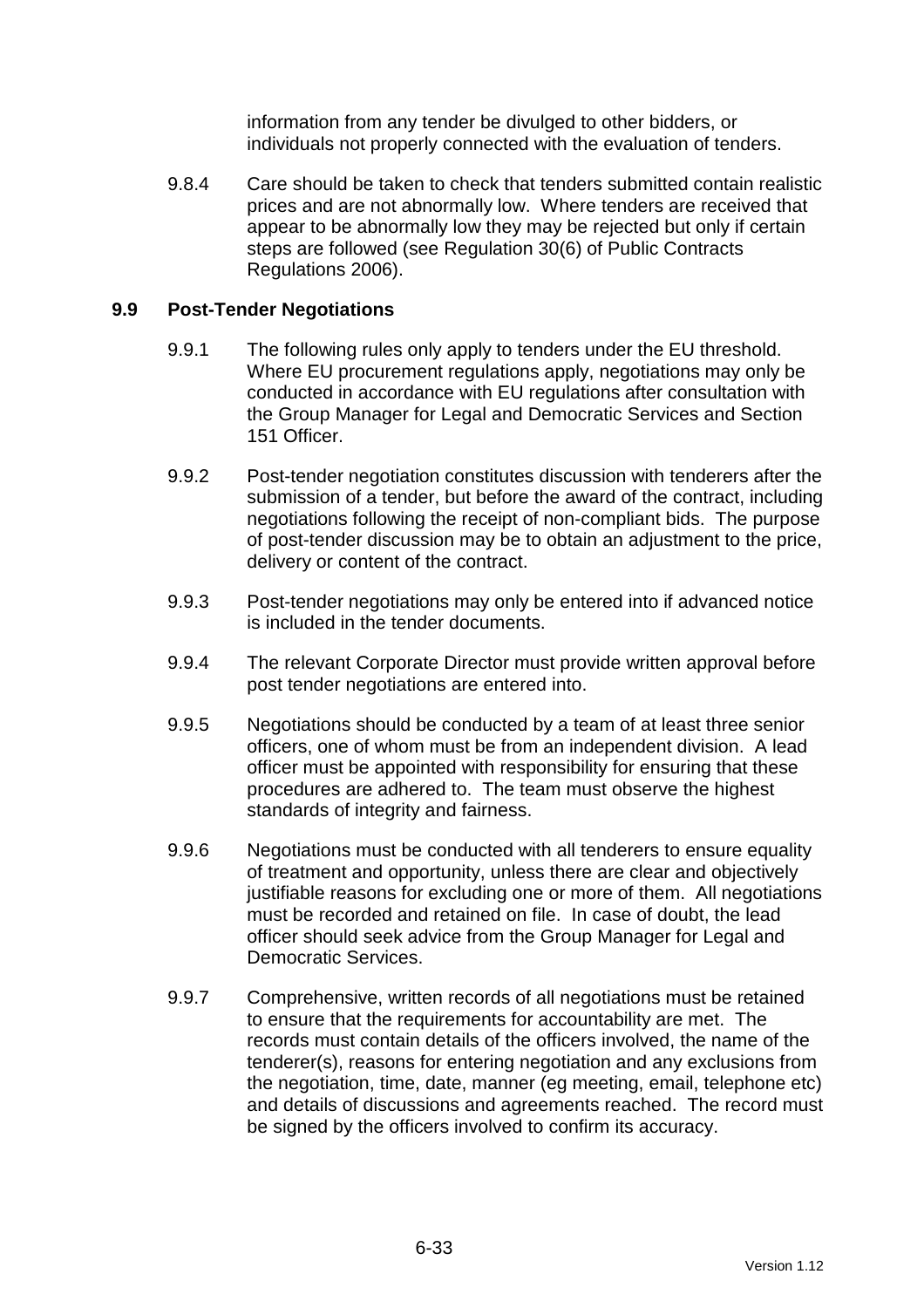9.9.8 Agreements reached during negotiations must be incorporated into the contract.

# **9.10 Acceptance of Tenders**

- 9.10.1 Subject to the relevant requirements a tender may be accepted as the winning tender by the appropriate Corporate Director using a form of acceptance letter approved by Legal and Democratic Services. Notification of acceptance must also be provided to the Corporate Procurement Unit giving the details they need to maintain their Contracts Database.
- 9.10.2 For capital contracts, where the winning tender exceeds the figure in the latest estimated cost (LEC) report, the following requirements apply:
	- 9.10.2.1 where the excess is over 20% of the LEC, the Corporate Director must reappraise the project to confirm it is still viable and must inform the Section 151 Officer about the reappraisal and the proposed methods of financing the additional cost. The Section 151 Officer may submit a report to Finance and Property Committee if considered necessary;
	- 9.10.2.2 approval for the additional funds required to proceed with the scheme must be obtained by the Corporate Director submitting a revised LEC report and obtaining all necessary approvals for the additional expenditure needed before accepting the tender.
- 9.10.3 Where the tender sum **exceeds £2 million** a tender must not be accepted until the Section 151 Officer has been consulted and approved it.
- 9.10.4 The successful tender(s) will be selected by applying the evaluation criteria to each bid received in accordance with the evaluation scheme set out in the invitation to tender (ITT). The selection will be either on the basis of the Most Economically Advantageous Tender to the Council or the lowest price offered. In most cases the Most Economically Advantageous Tender criteria will be applied by considering both price and relevant quality factors. Only in relatively few cases will price alone be capable of meeting the Council's duty to secure best value. Further guidance on tender evaluation is given in the Contracts Manual.
- 9.10.5 Subject to the requirement for a standstill period, all tenderers must be notified of the result of the procurement as soon as possible after the award decision. The notification must contain:

9.10.5.1 the award criteria;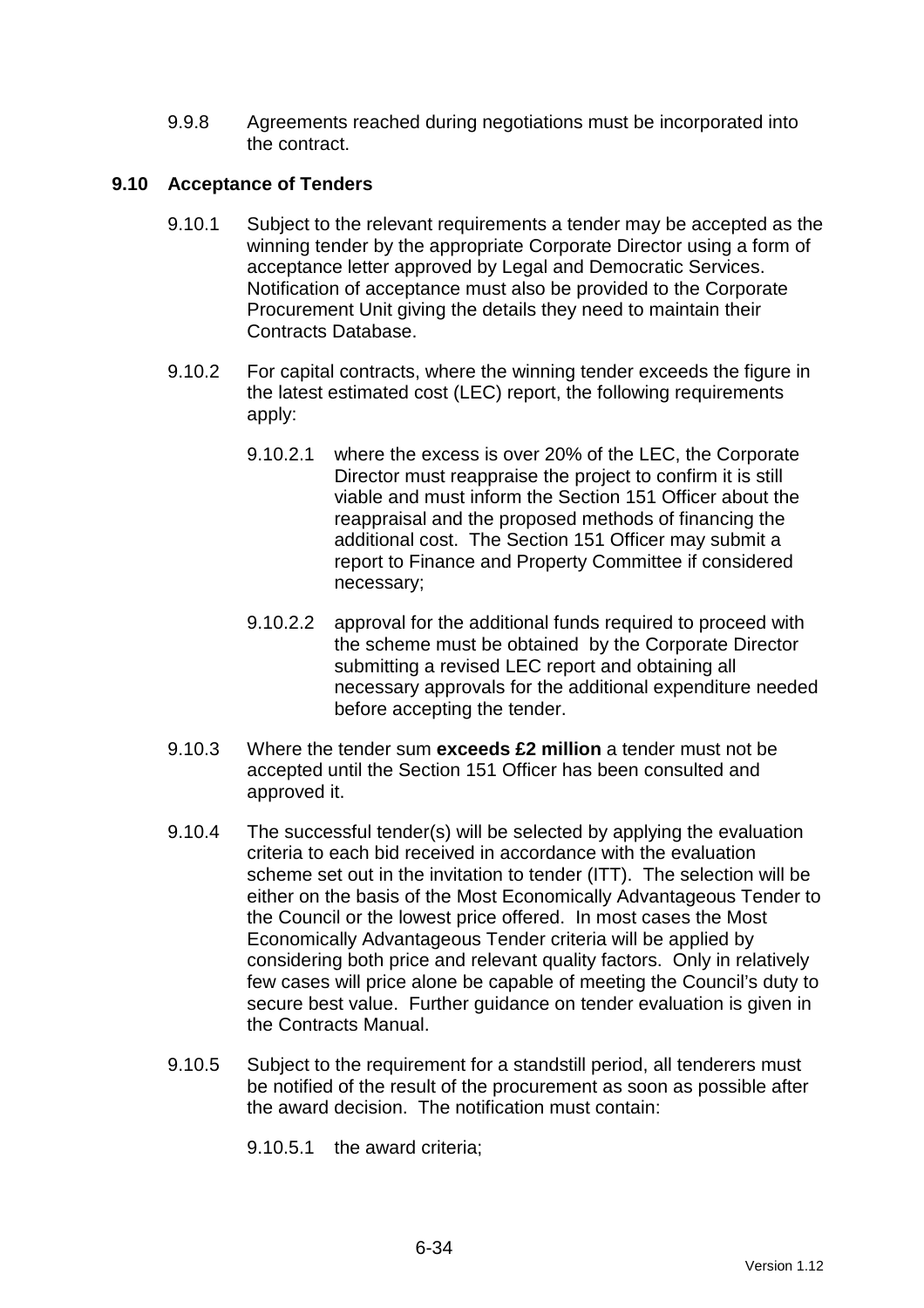- 9.10.5.2 where appropriate, the tenderer's score;
- 9.10.5.3 where appropriate, the winning tenderer's score;
- 9.10.5.4 the name of the winning tenderer.
- 9.10.6 Where a tenderer requests information on how the award decision was reached by midnight of the second working day of the standstill period (called a request for an "Accelerated Debrief") this information must be provided at least 3 days before the end of the standstill period or if necessary the standstill period must be extended accordingly. In all other cases detailed information must be provided within 15 calendar days of the request. (See also debriefing guidance in the Contracts manual.)
- 9.10.7 Within 48 days of awarding an EU contract, a Contract Award Notice, in the prescribed form, must be sent to the Official Journal of the European Union (OJEU).

#### **9.11 Contracts and Orders**

- 9.11.1 Except in cases of emergency no contract may be awarded, or order raised, unless the expenditure has been included in approved estimates or in capital or revenue accounts, or has been otherwise approved by, or on behalf of, the Council.
- 9.11.2 For contracts above the EU threshold, there must be a minimum standstill period of at least 10 calendar days between communicating the award decision to all tenderers and contract conclusion. This does not apply to procurement outside the full scope of EU procurement directives or where single tendering takes place under the extreme urgency provision of the negotiated process. (See guidance provided in the Contracts Manual.)
- 9.11.3 A 10 day standstill period is required before awarding a contract after a stand-alone e-auction is closed (ie an e-auction which is run outside a framework agreement) or at the end of an e-auction run within a Dynamic Purchasing System. E-auctions held within framework agreements are for specific call-offs so they do not need a standstill period. For e-auctions outside of a framework agreement the terms and conditions of contract will need to be amended prior to the e-auction to ensure that the contract is not automatically formed when the final bid is accepted, to ensure compliance with UK and EU legislation.
- 9.11.4 All contracts for construction and maintenance work must be executed as Deeds under Seal along with any other contracts or agreements as may be specified from time to time by the Group Manager for Legal and Democratic Services.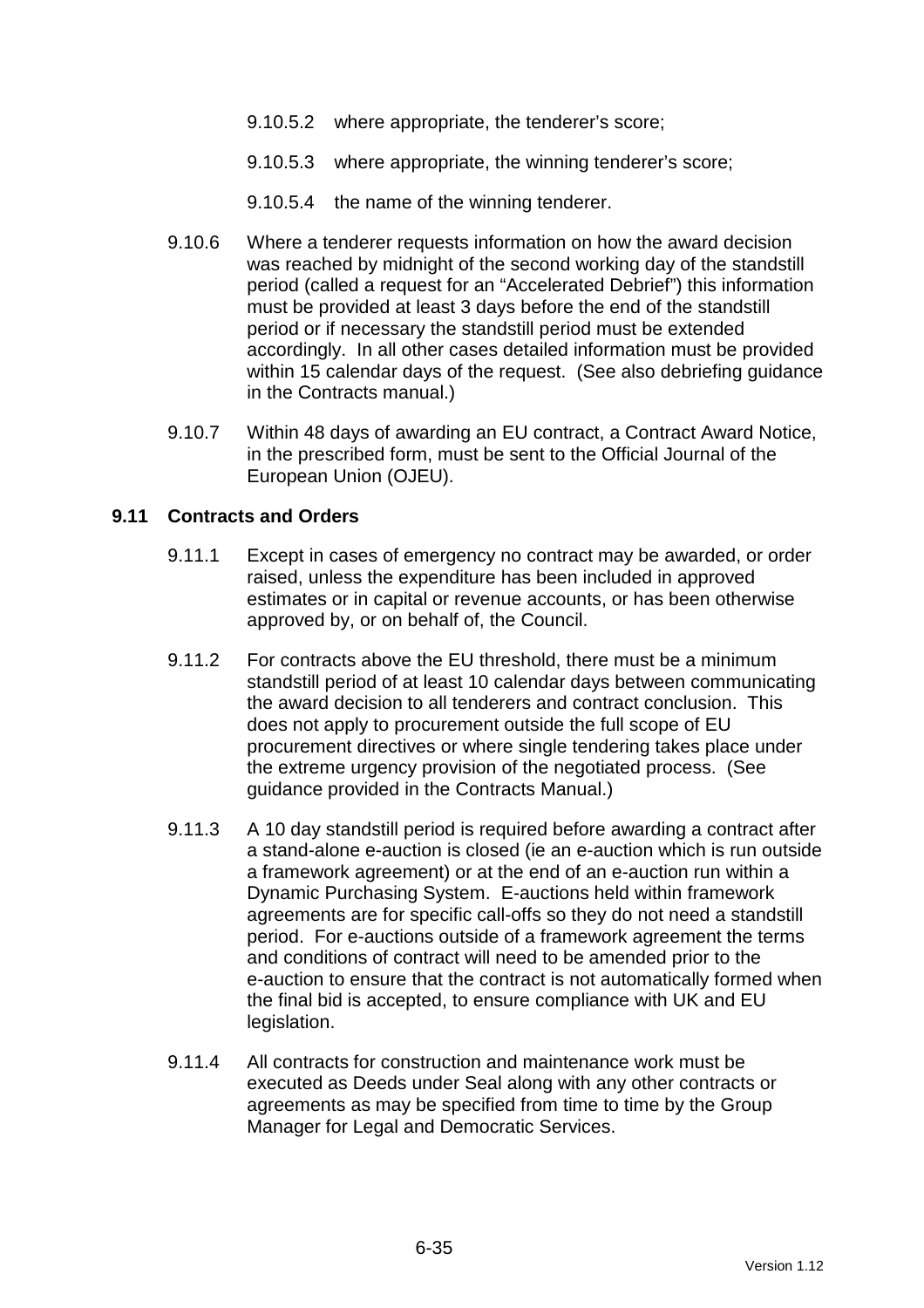9.11.5 Other orders and contracts must, as a minimum, be signed in accordance with the table below. (NB Officers authorised to sign higher value contracts may also sign the lower value orders and contracts):

| <b>Estimated Value</b> | <b>1st Signatory</b>                  | 2nd Signatory               |  |
|------------------------|---------------------------------------|-----------------------------|--|
| <b>Under £50,000</b>   | <b>Budget Holder*</b>                 | n/a                         |  |
| £50,000 - £250,000     | <b>Budget Holder</b>                  | Officer of equal or senior  |  |
|                        |                                       | status to the Budget Holder |  |
| £250,001 - £1m         | <b>Budget Holder</b>                  | 3rd tier officer or above   |  |
| Over £1m               | must be executed as a deed under seal |                             |  |

\* For orders under £50,000, the budget holder may set up a formal list of officers authorised to sign orders against his/her budget. This list must specify the value limit of the delegated authority for each officer.

- NB Where there is no relevant budget holder for an order or contract (eg where items are procured corporately on behalf of all Departments) the Budget Holder role may be undertaken by an appropriately authorised officer within the Corporate Procurement Unit.
	- 9.11.6 All tender and contract documents and orders must be in a form drawn up or approved by the Group Manager for Legal and Democratic Services and Group Manager Procurement.
	- 9.11.7 Corporate Directors are responsible for the control of all official orders issued from their Department. Order forms should be standardised wherever possible and approved by Legal and Democratic Services every three years to confirm that the terms and conditions in use are appropriate.
	- 9.11.8 Any contract in which the Council provides an indemnity or guarantee must have prior approval from the Group Manager for Legal and Democratic Services.
	- 9.11.9 Official orders are not required for metered supplies of utility services once a contract is in place; for periodic payments such as rents and rates; for petty cash purchases or for other exceptions approved by the Section 151 Officer.

# **9.12 Contract Provisions**

9.12.1 Contracts for the execution of work or for the supply of goods or materials by a particular date, or series of dates, must provide for liquidated and ascertained damages, unless deemed unnecessary by the appropriate technical officer after consultation with Group Manager for Legal and Democratic Services. The amount to be specified in each such contract will be determined by the appropriate technical officer in consultation with the Group Manager for Legal and Democratic Services.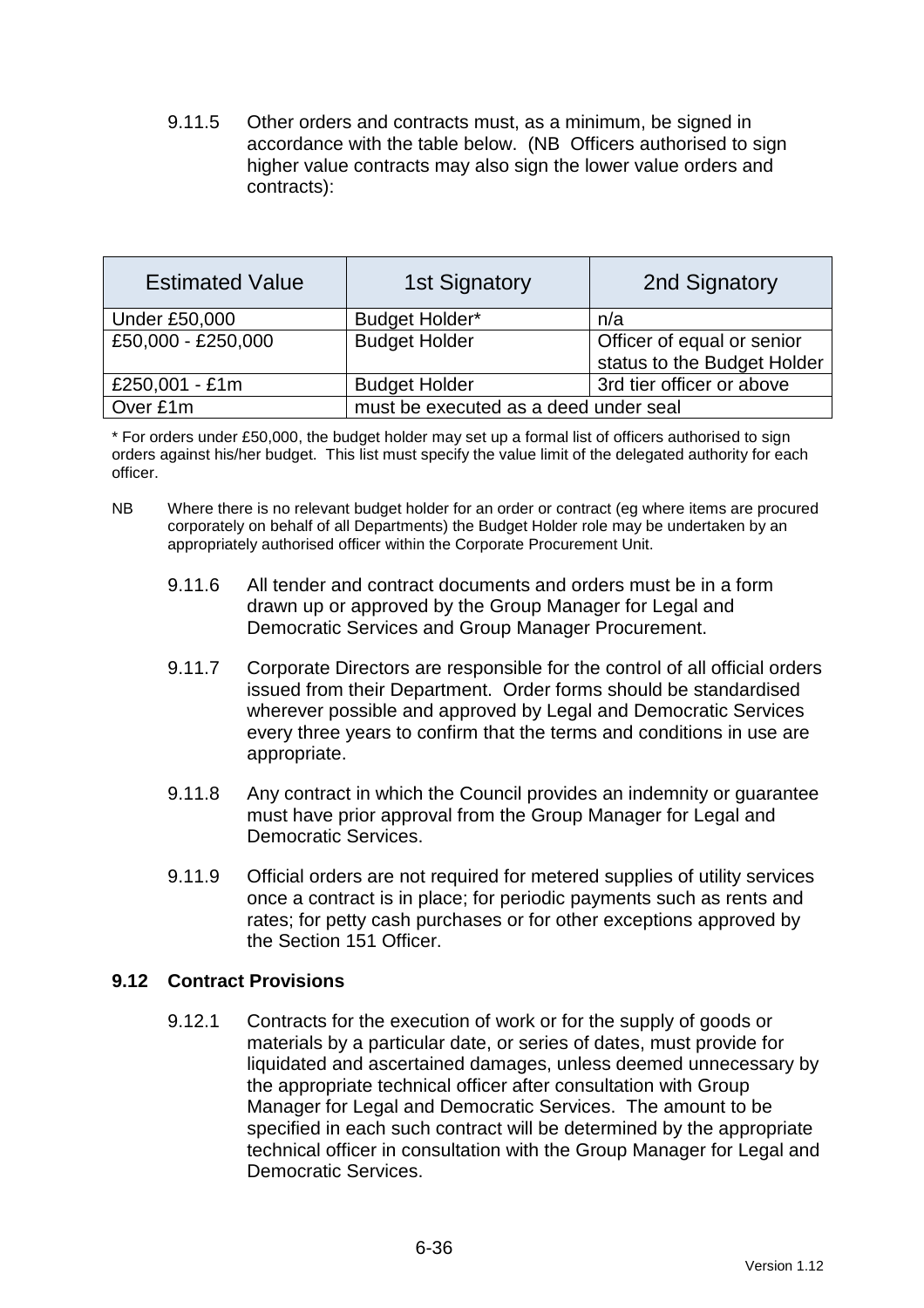- 9.12.2 Security in the form of a bond is required for the due performance of a contract, where:
	- 9.12.2.1 the total value of the contract **exceeds £1 million**; and
	- 9.12.2.2 the contract is for the execution of work or for the supply of goods or services by a particular date or series of dates.
- 9.12.3 The Corporate Director or appropriate technical officer may decide that a bond is required below £1 million if the Authority is at particular risk. This may arise where the contractor concerned has a number of other contracts with the Authority which in aggregate exceed £1 million or if the contract period is particularly long or if the contract is particularly complex.
- 9.12.4 Where a bond is required, the Corporate Director or appropriate technical officer, in consultation with the Group Manager for Legal and Democratic Services and the Section 151 Officer, must specify, as a provisional item in the conditions of tender, the nature and amount of the security to be given. The security must be in a form, and be obtained from an institution, approved by the Section 151 Officer.
- 9.12.5 All construction and maintenance contracts must provide for a payment retention to be withheld for an appropriate period to allow for the rectification of faults and defects. The retention should normally be 5% of the contract sum but technical officers may vary this rate if they consider it appropriate to do so. Justification for using a different retention rate must be retained on file.
- 9.12.6 The requirement for bonds and retentions does not apply when the Corporate Director or appropriate technical officer concerned is of the opinion that such security is unnecessary after consultation with the Group Manager for Legal and Democratic Services and the Section 151 Officer.
- 9.12.7 On satisfactory completion of the work, the release of any security must be authorised by the Corporate Director or appropriate technical officer in consultation with the Section 151 Officer.
- 9.12.8 All contracts for the execution of works or the supply of goods or materials must be based on a clearly defined specification or bill of quantities.
- 9.12.9 All contracts must require that, as a minimum, goods and materials used in their execution will be in accordance with relevant specifications issued by the British Standards Institute, or the European Union or its equivalent.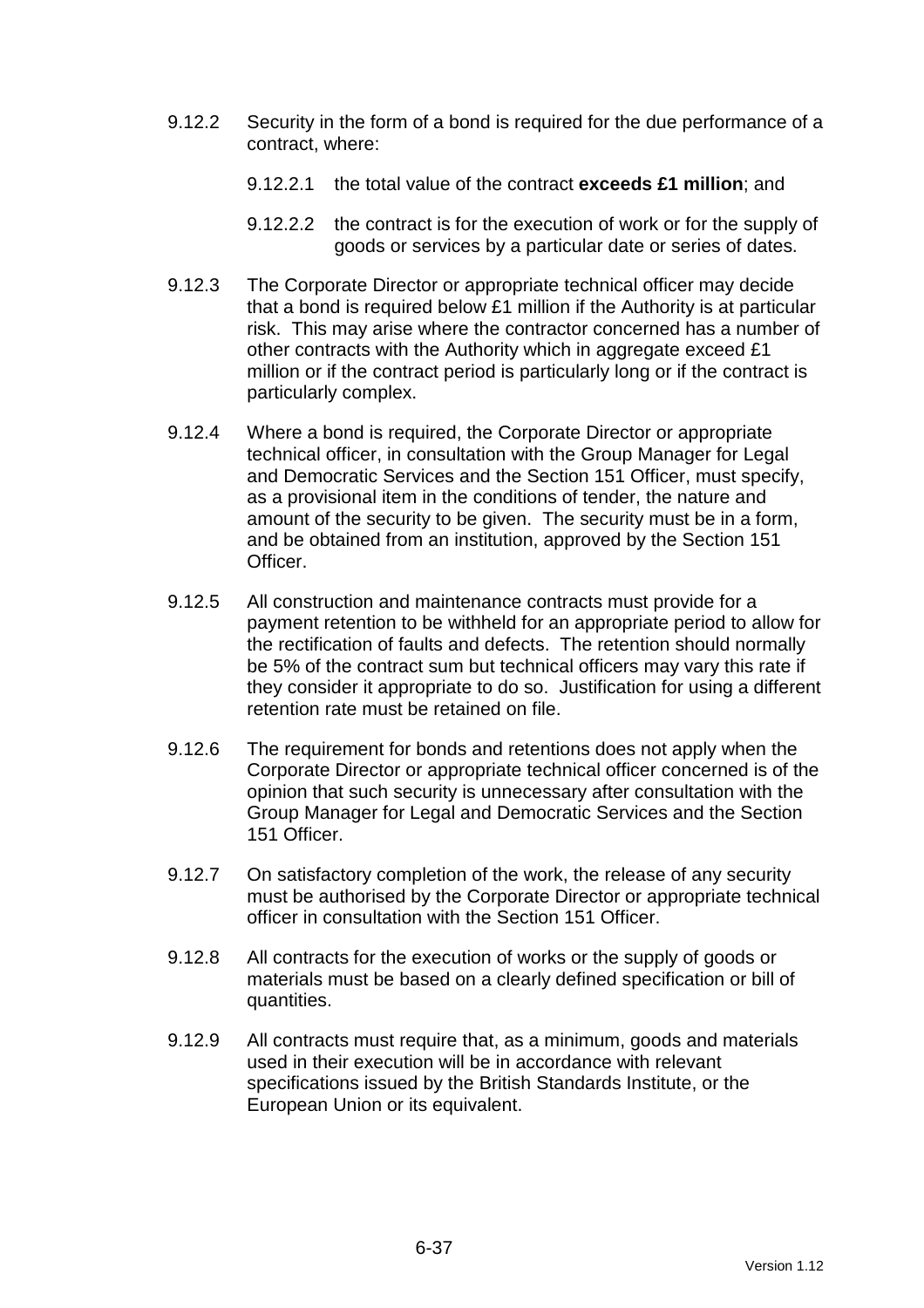# **9.13 Retention of Records and Information on Contracts and Tenders**

- 9.13.1 There are some specific issues to consider in respect of information management where contracts and tenders are concerned.
- 9.13.2 There is a general presumption in favour of disclosure of information and information can and should only be withheld if certain limited exceptions are met. Careful consideration of the issues will be required in accordance with the Council's Information Management Policy.
- 9.13.3 The most relevant exceptions in the context of procurement are:
	- 9.13.3.1 information provided in confidence (where the Council is contractually bound not to disclose certain information and to do so would be liable for breach of contract). Care should, therefore, be taken not to enter into blanket confidentiality clauses in contracts or tender documents;
	- 9.13.3.2 the public interest test (whereby the respective public interests in disclosure versus non-disclosure are weighed);
	- 9.13.3.3 commercial interest (such as trade secrets of information genuinely unique to a bidder or contractor which, if revealed, is likely to cause real or significant harm to that trade or business);
	- 9.13.3.4 timing (very often in a commercial environment the timing of any disclosure of information held will be critical. For example, information submitted during a tender process is more likely to be commercially sensitive whilst the tender process is ongoing compared to after the contract has been awarded, although some information may remain commercially confidential throughout the contract).
- 9.13.4 Due to the particular risks involved the following safeguards should be followed:
	- 9.13.4.1 all tender documents must make reference to the Council's statutory duty in respect of Freedom of Information (FOI) and the potential requirement to disclose information submitted unless the limited exceptions are satisfied;
	- 9.13.4.2 rules to be followed when information requests are received should be set out in the contract (especially larger more complex contracts);
	- 9.13.4.3 consultation with affected bidders is advisable before disclosing information, although ultimately the decision on whether or not to release any information held is a matter for the Council alone.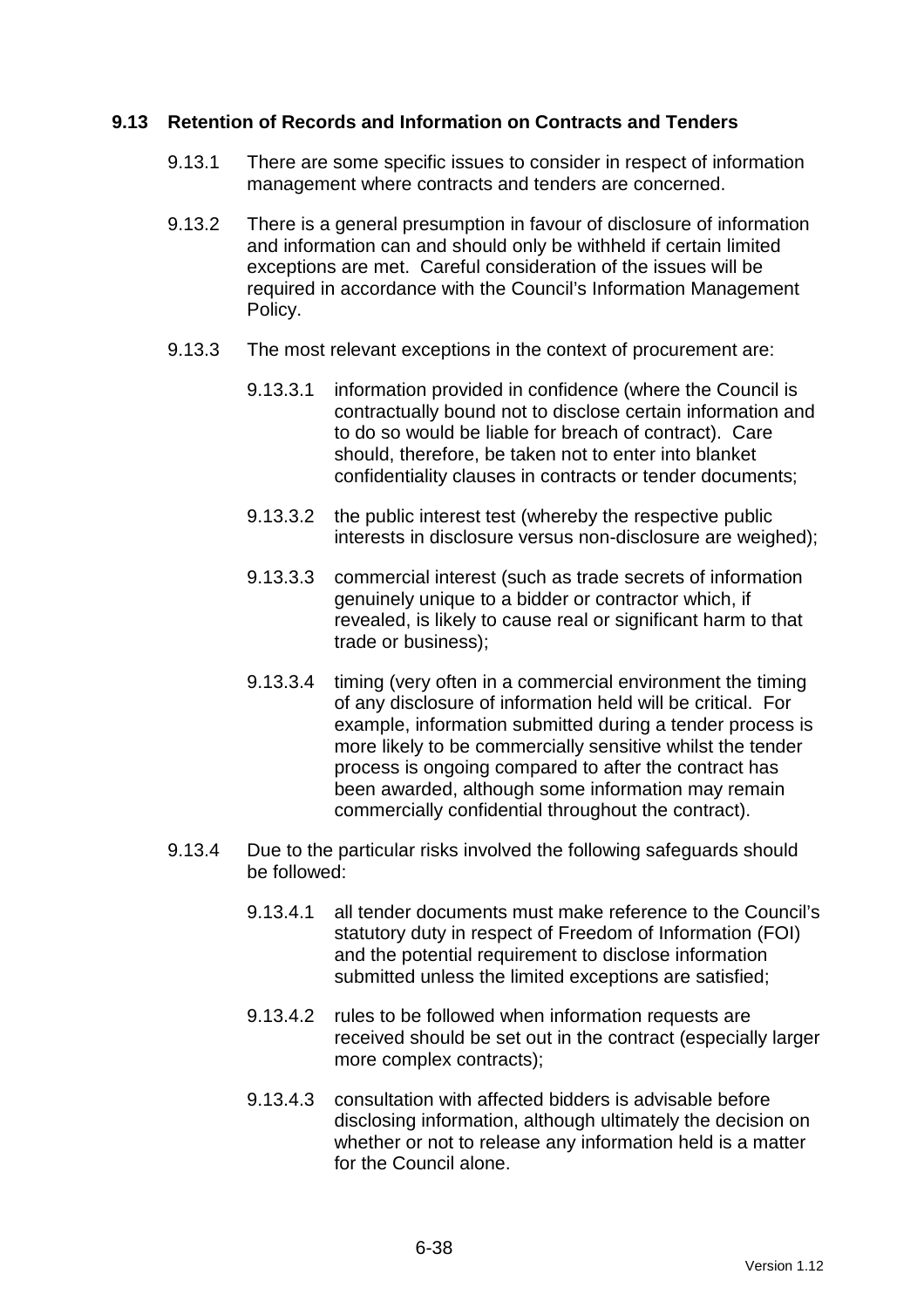9.13.5 Guidance on FOI and the Council's Information Management Policy is available on the Council's Intranet site. Detailed guidance about FOI and procurement is available on the OGC website, from the Information Commissioner's website, in the Contracts Manual and from Legal and Democratic Services.

### **9.14 Contract Payments**

- 9.14.1 Where contracts provide for payment to be made by instalments, the appropriate Corporate Director must maintain a record of the payments made on the project file. The record(s) must show the state of account on each contract between the Council and the contractor together with any other payments and the related professional fees.
- 9.14.2 Payments to contractors on account of such contracts must be made only on provision of a certificate showing the total amount of contract, the value of the work executed to date, retention monies, the amount paid to date and the amount now certified. These certificates should be issued by the appropriate Corporate Director or the Consultant responsible for the contract.
- 9.14.3 The approved sum payable to the contractor is the tender sum as accepted under the procedure plus such additional sums due under the contract as have also been properly approved.
- 9.14.4 Where certificates are submitted for amounts which exceed the approved sum, the Section 151 Officer only has authority to pay such certificates where the amounts can be justified and it is in the best interest of the Council to do so.
- 9.14.5 As soon as it becomes apparent that the approved sum will be exceeded, a report must be presented to the Section 151 Officer, who may also require a report to be submitted to the Finance and Property Committee.
- 9.14.6 In respect of variable price contracts, such as PFI or PPP contracts which have complex variation procedures, the appropriate Corporate Director must periodically review the cost and report to the Section 151 Officer if the contract sum is likely to be exceeded. These reports must be made whenever significant increases are identified and at least every six months up to completion of the contract.

#### **9.15 Contract Administration**

- 9.15.1 Corporate Directors or the appropriate technical officers must provide written guidelines on the minimum standards of record keeping required for supervising contracts.
- 9.15.2 Claims from contractors regarding matters which are not clearly within the terms of the contract must be referred to the Group Manager for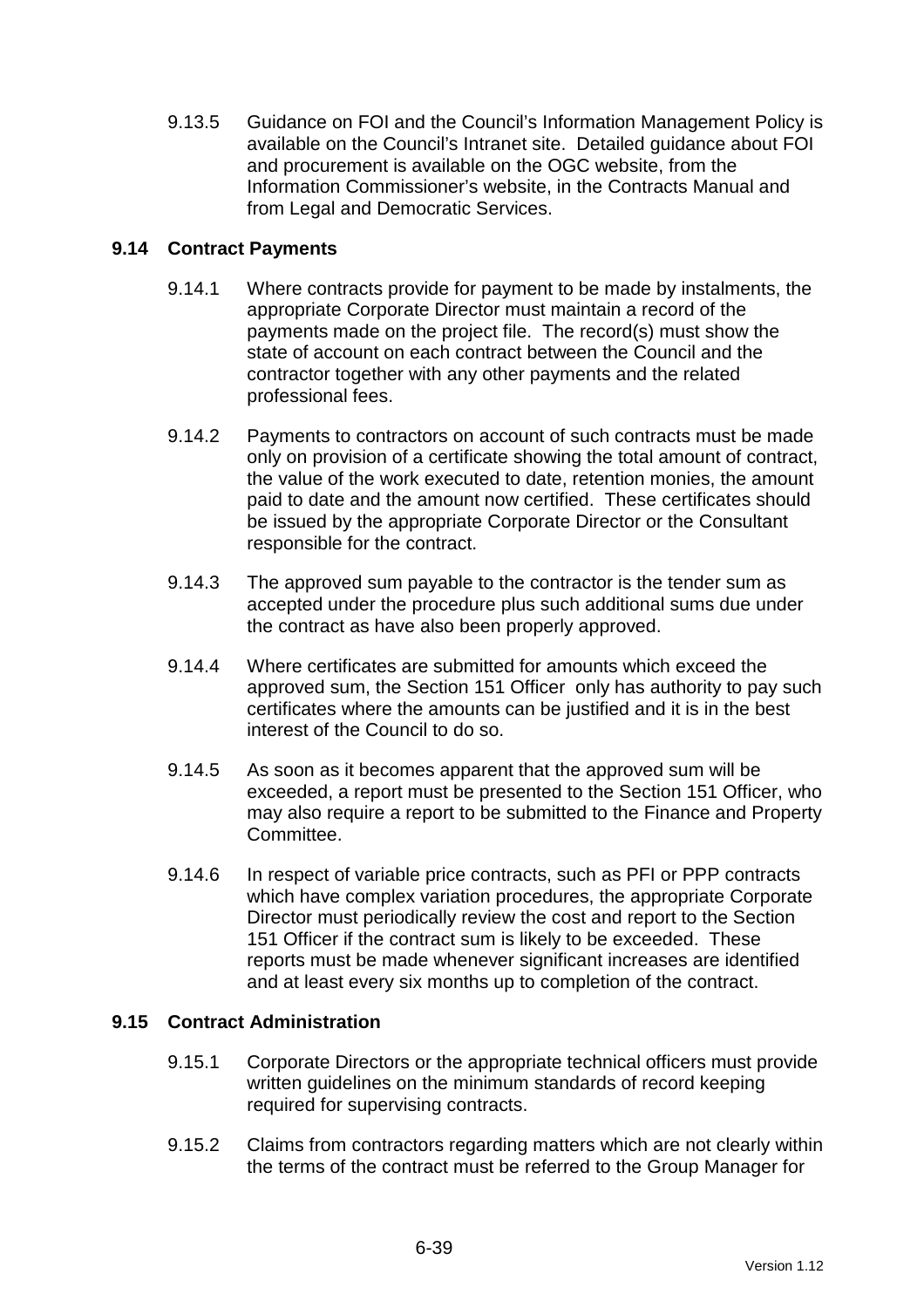Legal and Democratic Services for consideration of the Council's legal liability as soon as they are notified to the Council. Where the Group Manager for Legal and Democratic Services considers it necessary, these claims must also be referred to the Section 151 Officer for financial consideration before a settlement is reached.

- 9.15.3 Valid claims for loss and expense arising from delays and disruption must be notified to the Group Manager for Legal and Democratic Services where they are likely to exceed £100,000 or where there is a possibility of legal proceedings, including arbitration or alternative dispute resolution procedures provided by the contract.
- 9.15.4 Liquidated and ascertained damages, where allowed for, must be applied in respect of contracts which are not completed within the original contract period together with any extensions of time granted in accordance with the contract unless the Section 151 Officer and the Group Manager for Legal and Democratic Services agree otherwise.

#### **9.16 Final Accounts**

- 9.16.1 Final accounts for building and constructional works carried out under formal contract must be reported to the relevant Committee by the appropriate Corporate Director, if required by the Section 151 Officer.
- 9.16.2 The Section 151 Officer shall, where considered necessary, examine the contract final accounts and is entitled to make all such enquiries and receive such information and explanations as may be required to confirm the completeness and accuracy of the accounts.

#### **9.17 Administration of Contracts by Consultants**

- 9.17.1 Where a consultant (eg an architect, engineer, surveyor or other consultant) who is not an employee of the Council, is engaged to be responsible to the Council for the administration of a contract on its behalf, the consultant must:
	- 9.17.1.1 be notified of, and comply with, the Council's Financial Regulations as would a Corporate Director;
	- 9.17.1.2 be notified of, and comply with, the Code of Conduct for Officers;
	- 9.17.1.3 retain all relevant records regarding the contract for a period specified by the responsible Corporate Director;
	- 9.17.1.4 allow access to contract records and documentation upon request from the responsible Corporate Director or the Section 151 Officer: and
	- 9.17.1.5 hand over the appropriate "as-built" drawings promptly together with all project and contract documentation to the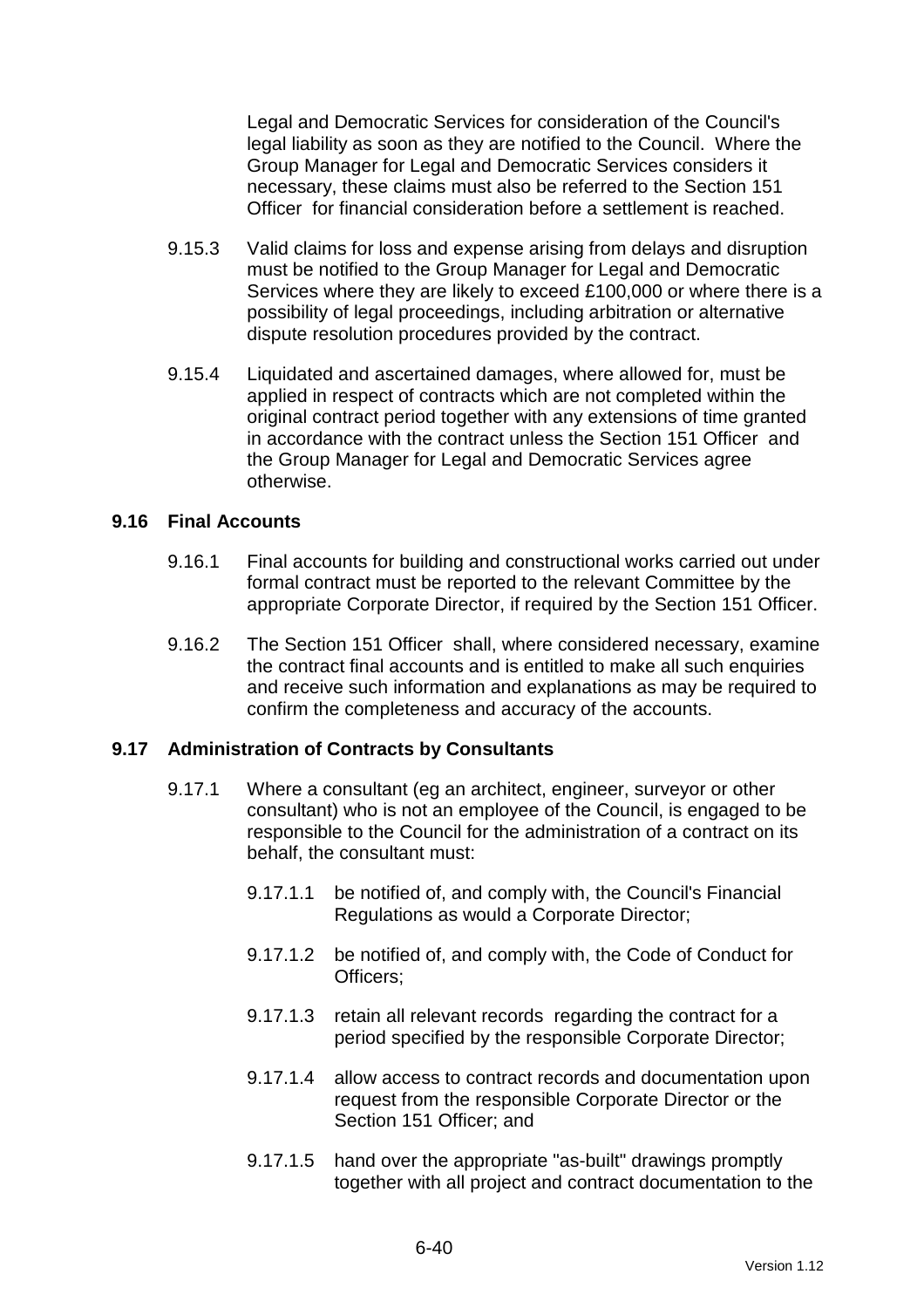Council, and in any case within six months of completion of the works.

#### **10. PAYMENT FOR GOODS, SERVICES AND WORKS**

- 10.1 Before authorising an official purchase invoice, or any process that may lead to a payment, officers must:
	- 10.1.1 ensure they are authorised to process the payment;
	- 10.1.2 satisfy themselves that the goods/services/works are a proper charge on the funds under their control;
	- 10.1.3 satisfy themselves that the goods/services/works have been received, conform in all respects with the official order and are acceptable in every way;
	- 10.1.4 ensure that amounts are correct and include all discounts due;
	- 10.1.5 where payment is made by purchase card, charge card or credit card, it may not be possible to be satisfied that goods/services/works have been received, conform and are acceptable, but officers must ensure compliance with the other procedures above and with the guidance for the use of purchase cards.
- 10.2 The Council's normal method of payment of monies owed is by BACS or cheque or purchase card.
- 10.3 Direct Debits must not be set up on any of the Authority's bank accounts, including imprest accounts, without the prior written approval of the Section 151 Officer.
- 10.4 Direct Debits must be cancelled promptly when the related goods or services are no longer being received. All Direct Debits must be reviewed annually to confirm they are still appropriate.
- 10.5 In addition to the responsibilities set out in Financial Regulations, an officer initiating payment should also ensure that the account has not previously been passed for payment and that it is coded to the correct accountancy code for which prior approval has been obtained from the budget holder.
- 10.6 The duties of ordering, receiving goods and certifying invoices for payment must not be performed by the same officer without prior agreement of the Section 151 Officer. Where electronic procurement systems have been approved, these systems may allow single officers to do this, provided that they have suitable security protocols to the satisfaction of the Section 151 Officer.
- 10.7 On no account can VAT invoices be amended. A credit note or replacement invoice must be obtained from the supplier.
- 10.8 Invoices must not be made out by officers of the Council except in the case of recurring or other items, eg rent where no invoice is normally receivable, when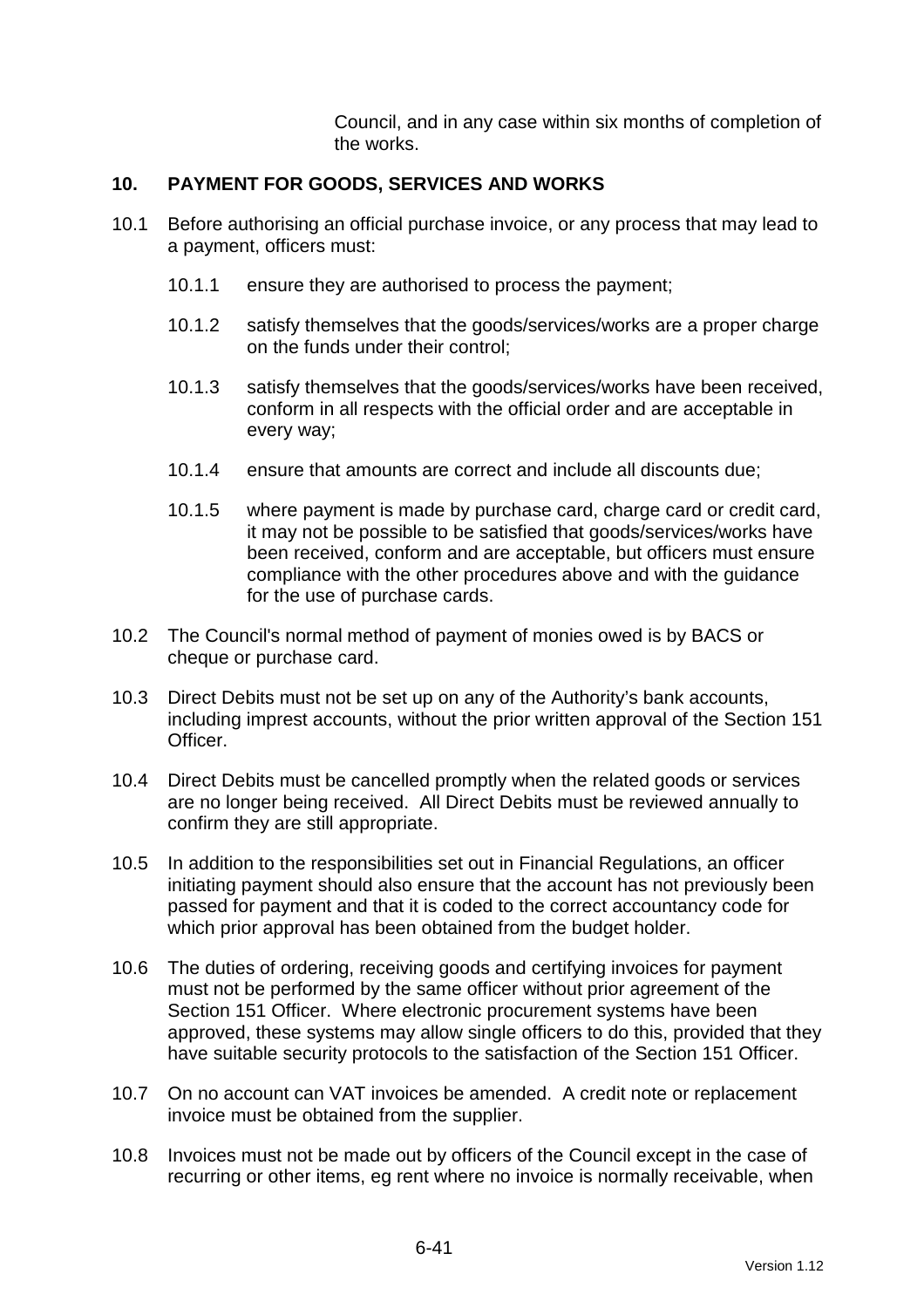a special form of internal invoice may be used. An officer must not add any additional item or items to an invoice received by the County Council.

10.9 The Section 151 Officer may carry out additional checks on high value payments as thought necessary.

### **11. INCOME, BANKING AND IMPREST ACCOUNTS**

#### **11.1 Income and Receipts**

- 11.1.1 To comply with anti money-laundering regulations, the Authority has nominated the Section 151 Officer as its anti money-laundering officer and introduced an anti money-laundering policy and an anti moneylaundering guidance note. Corporate Directors must ensure compliance with this policy.
- 11.1.2 Cash payments of more than £10,000 must not be accepted for a single transaction without the formal approval of the Section 151 Officer.
- 11.1.3 The following requirements apply to all income received:
	- 11.1.3.1 all income must be recorded and accounted for immediately it is received. Where appropriate, an official receipt must be provided;
	- 11.1.3.2 the transfer of money from one employee to another must be properly recorded and acknowledged;
	- 11.1.3.3 income must be banked intact and not used to finance expenditure;
	- 11.1.3.4 encashment of personal cheques is forbidden;
	- 11.1.3.5 income must be held securely until suitable arrangements for banking it are made.
- 11.1.4 All official receipt books relating to the collection of income are ordered, and issued by the Section 151 Officer unless otherwise agreed with the Section 151 Officer. The issue of all such documents must be acknowledged by signature of the officer to whom the issue was made.
- 11.1.5 Where income is received by cheque, it must be cross-referenced on the bank paying-in slip to the drawer, either by receipt number or name. In addition, the reverse of each cheque must show the department, office or establishment that paid the cheque into the bank.
- 11.1.6 All monies received must be banked intact, and as promptly as possible and at least weekly.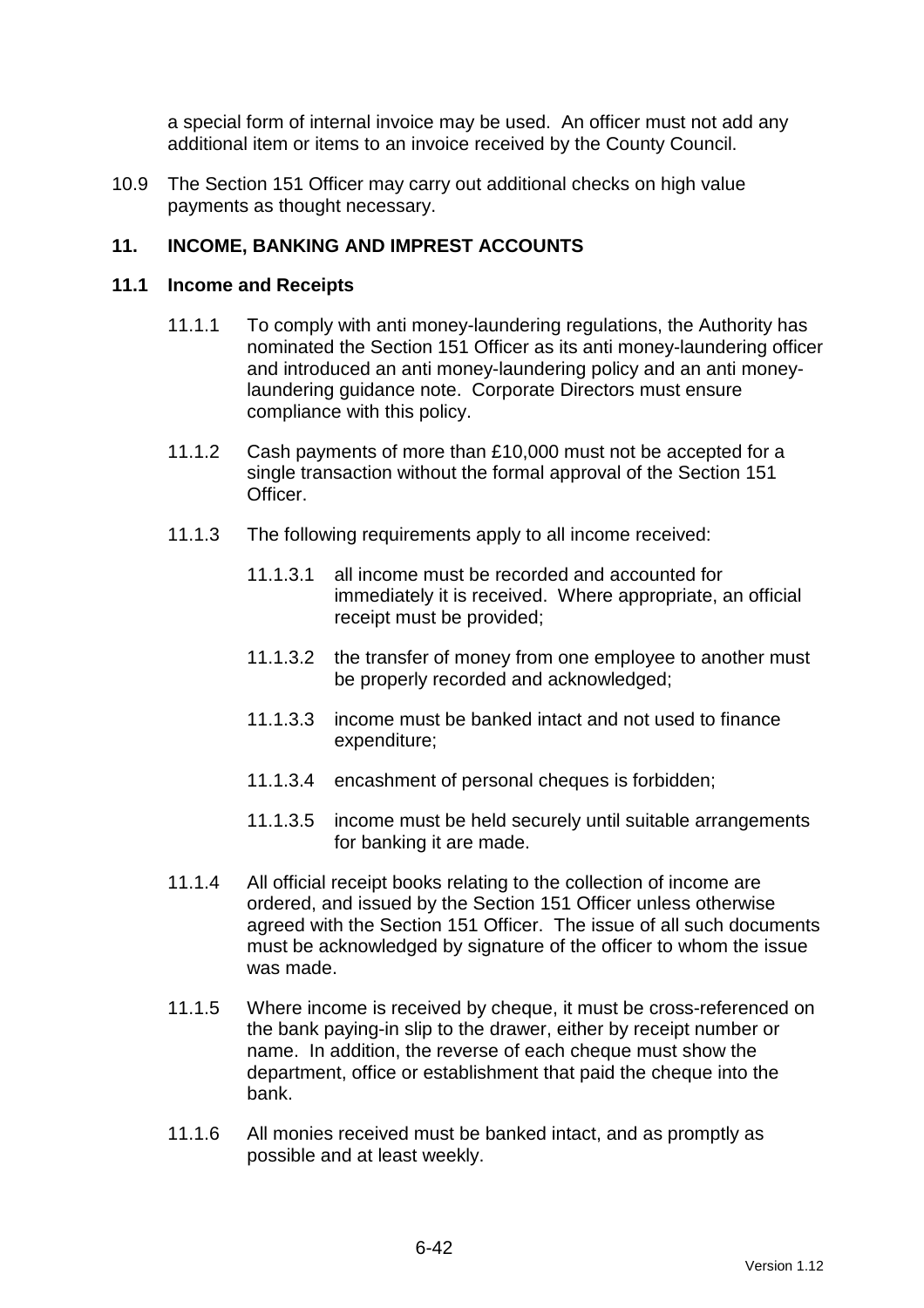- 11.1.7 Where there is a main collection eg school meals money, all monies must be banked, or lodged with the approved collector, on the day of the collection.
- 11.1.8 If an officer fails to comply with the above guidelines and a loss occurs, the Section 151 Officer may, where appropriate, seek restitution from the officer concerned in accordance with the Personnel Handbook.
- 11.1.9 Money received by officers which is held in trust but not being official Council money must be properly recorded in a form agreed by the Section 151 Officer
- 11.1.10 All arrangements to receive payments by Credit Card, Direct Debit, Standing Order, or other e-payment methods must be first approved by the Section 151 Officer.

### **11.2 Debtors**

- 11.2.1 It is the Council's policy to recover all collectable debt owed to it in accordance with the approved payment terms. Corporate Directors are responsible for ensuring that formal invoices, in respect of the goods and/or services being supplied on credit, are raised within 10 working days of the goods and/or services being provided unless all the necessary information to raise the invoice is not available. Guidance is provided on the Council's intranet.
- 11.2.2 Sales invoices should not normally be raised to cover sums due to the County of **less than £30**. Wherever possible small sums should be collected in cash or by cheque in advance. Accounts for sums due to the Council at fixed intervals eg rents, wayleaves, etc, will be issued by the Section 151 Officer and payment should be made to the Section 151 Officer. Corporate Directors must submit sufficient information for the Section 151 Officer to undertake these duties.

#### **11.3 Write-Offs**

- 11.3.1 The Section 151 Officer may agree to debts of **up to £1,000** being written-off by the Corporate Director. Amounts **over £1,000** may be written-off by the Section 151 Officer after consultation with the Group Manager for Legal and Democratic Services and appropriate Corporate Directors.
- 11.3.2 A summary of all write-offs must be included in the Final Accounts report to Finance and Property Committee.
- 11.3.3 Where a sales invoice requires cancellation a credit note must be raised, complete with a cross-reference to the original sales invoice. The credit note must be duly certified on behalf of the Corporate Director.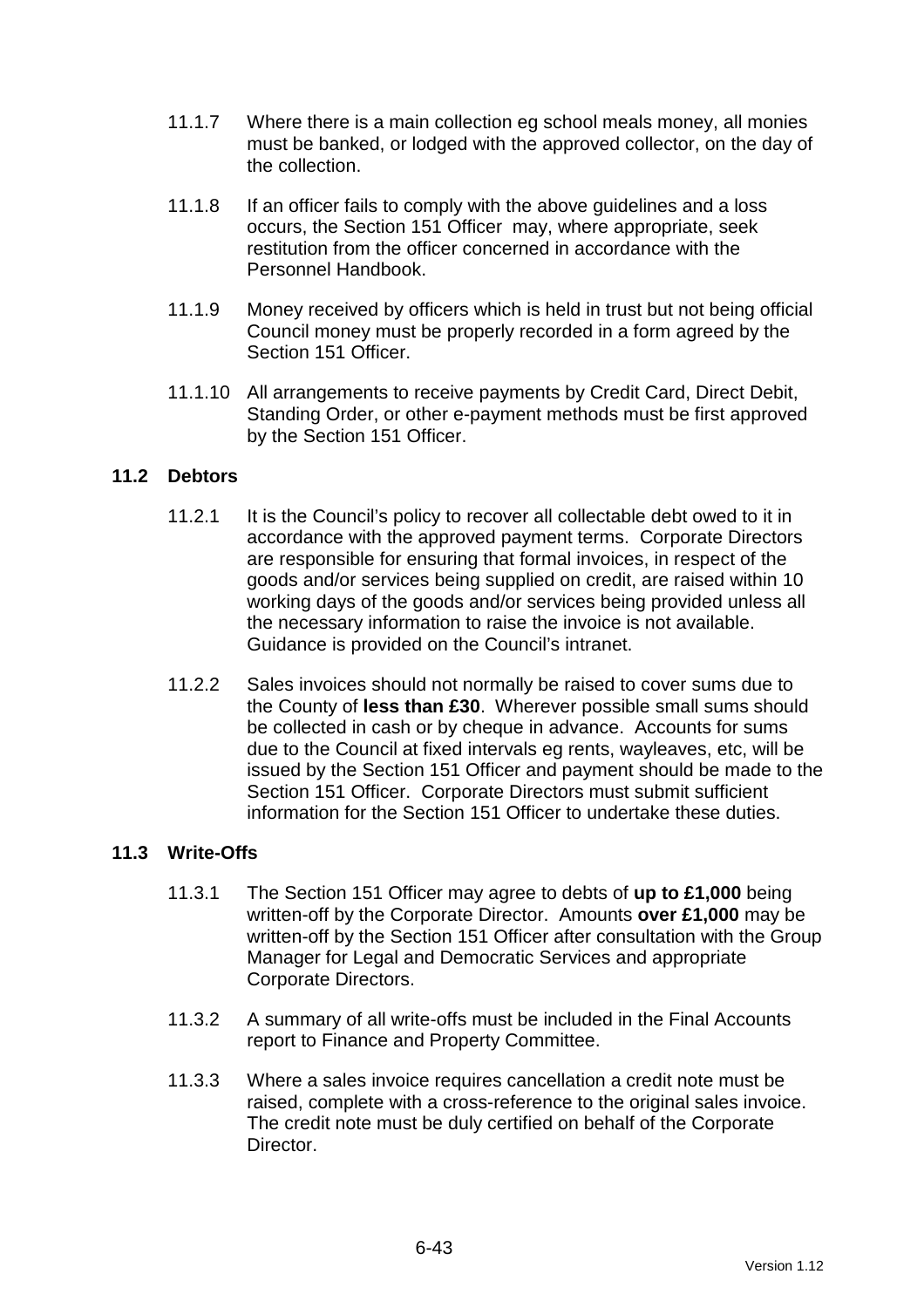### **11.4 Imprest Accounts**

- 11.4.1 Corporate Directors must operate imprest accounts in accordance with the guidance provided and arrangements between their department and the Section 151 Officer.
- 11.4.2 The Section 151 Officer will control the opening and closing of imprest accounts in line with overall banking arrangements at the request of the appropriate Corporate Director.
- 11.4.3 The Section 151 Officer will determine the appropriate level of the Imprest, based on the average monthly level of petty cash expenditure in the establishment concerned.
- 11.4.4 The nominated imprest holder must ensure that all transactions are recorded promptly and that monthly statements are submitted to the Section 151 Officer.
- 11.4.5 The nominated imprest holder must ensure that the imprest account is not overdrawn.
- 11.4.6 Income received on behalf of the Council must not be paid into an imprest account.
- 11.4.7 Payments from an imprest account should normally be limited to minor or urgent items of expenditure, or payments via charge cards. Each payment must be supported by a receipt which should be appended to the subsequent reimbursement claim.
- 11.4.8 All imprest accounts are subject to Council audit. The officer in charge of the account will be required to give to the Section 151 Officer a certificate as to the state of the imprest account upon request.
- 11.4.9 Where an officer responsible for an imprest account leaves the Authority, the Corporate Director concerned must notify the Section 151 Officer as soon as possible that the officer is no longer responsible for that account. On leaving the Authority or upon transfer to another post, the officer responsible must formally hand over responsibility to the new designated person.

#### **11.5 Banking**

- 11.5.1 The Section 151 Officer must operate banking accounts in accordance with the bank contract approved by the Finance and Property Committee.
- 11.5.2 All bank accounts must have a title which incorporates the Authority's name and in no circumstances should a bank account be opened or operated in the name of an individual.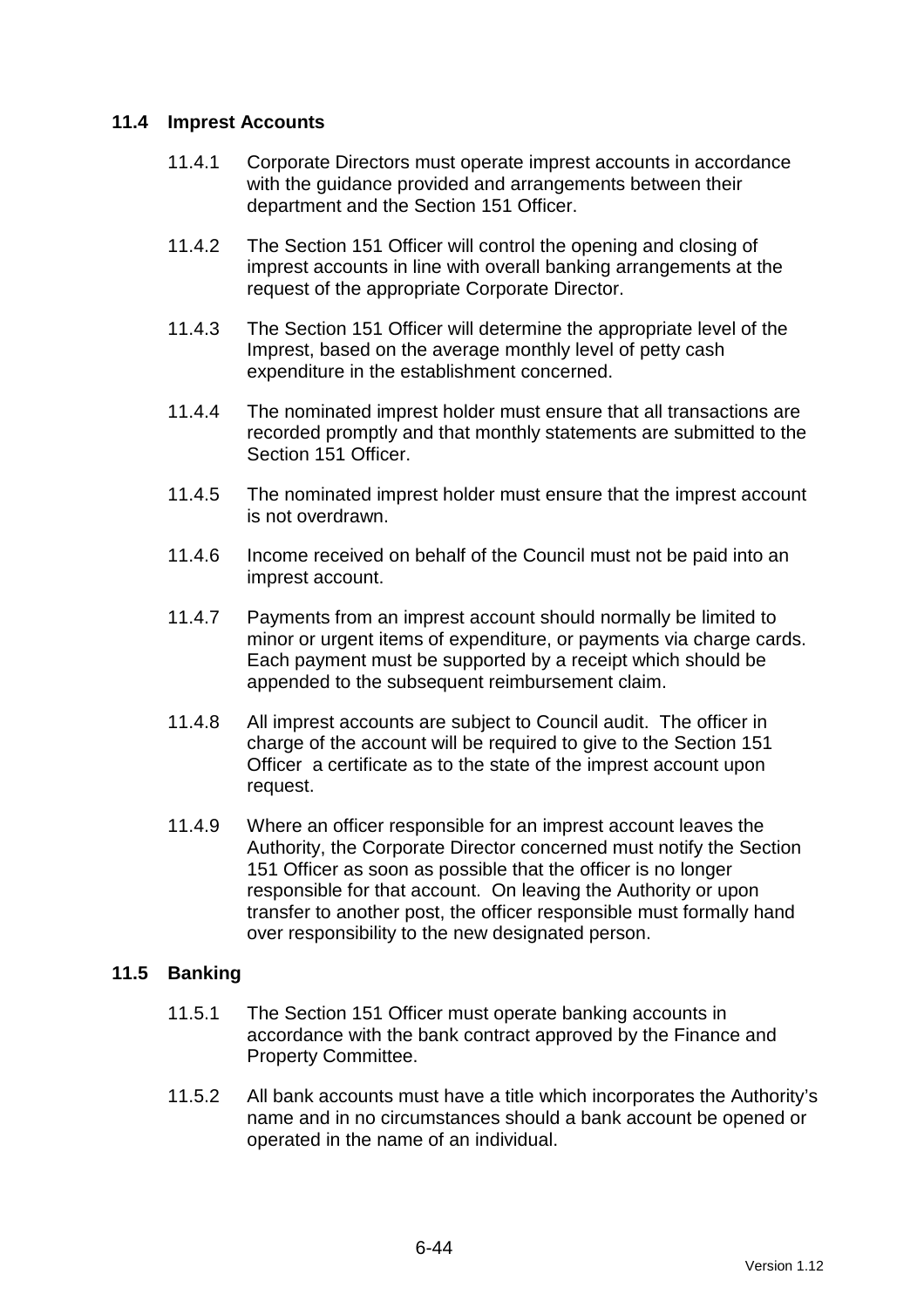- 11.5.3 All payments to and from Council bank accounts must be made under the direction of the Section 151 Officer.
- 11.5.4 All cheques drawn on the Council's main bank accounts must bear the printed signature of the Section 151 Officer. Where required by the Council's bank mandate, cheques must also be countersigned by a second officer who is authorised to do so by the Section 151 Officer. A register of authorised cheque signatories should be maintained.
- 11.5.5 All payments by CHAPS must be authorised by a senior officer nominated by the Section 151 Officer.

### **12. RISK MANAGEMENT AND INSURANCE**

- 12.1 The Authority's approach to risk management is detailed in its Risk Management Strategy and the Corporate Risk Register contains the key risks facing the Authority and how these risks will be managed. Corporate Directors are responsible for ensuring that risk management is applied appropriately within their Department and for notifying the holder of the Corporate Risk Register of all appropriate risks in accordance with the Risk Management Strategy.
- 12.2 The Section 151 Officer is responsible for arranging all necessary insurance cover and for reviewing the adequacy of this cover regularly, in consultation with Corporate Directors. The Section 151 Officer will also keep Corporate Directors informed of claims experience.
- 12.3 Corporate Directors are responsible for notifying the Section 151 Officer of all material changes in insurance risks and must submit insurance claims in accordance with the arrangements made by the Section 151 Officer.
- 12.4 In the event of buildings, contents, motor vehicles etc being damaged, contact must be made with the Risk and Insurance Section as soon as practicable.
- 12.5 Where there is death or very serious injury to an employee or other person arising from County Council operations (including the use of vehicles), the Risk and Insurance Section must be contacted as soon as possible for appropriate insurance advice.
- 12.6 Under no circumstances must liability be admitted in connection with accidents involving a third party.
- 12.7 The Risk and Insurance Manager may negotiate and agree settlements on any insured loss / claim up to the individual policy excess. Above this limit, the Risk and Insurance Manager must consult the Section 151 Officer and agree settlements as appropriate, in consultation with the Authority's Insurers and Loss Adjusters. Reports detailing all significant claims settled will be submitted to the Finance and Property Committee.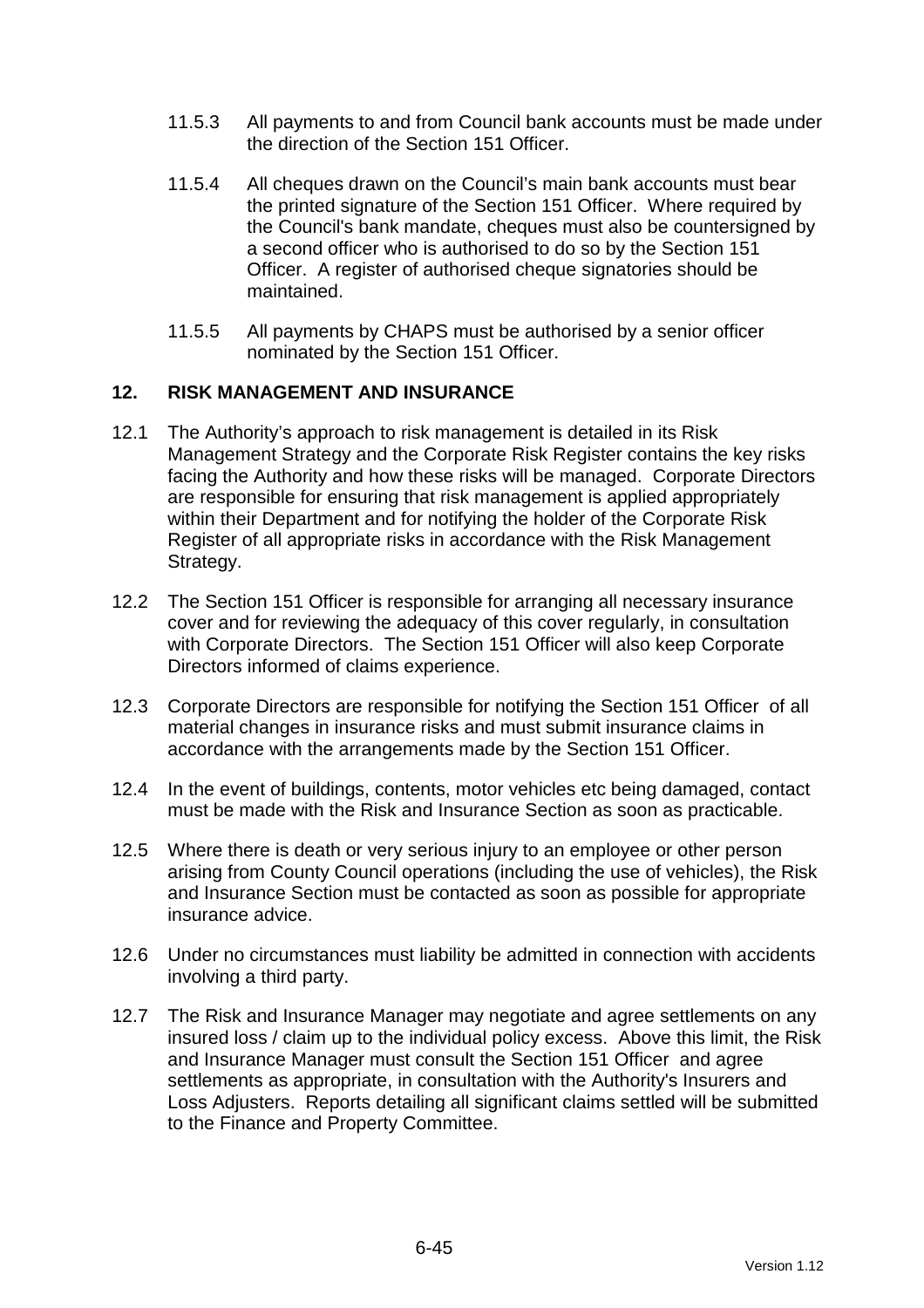# **13. TRAVEL AND SUBSISTENCE CLAIMS**

#### **13.1 Travel and Subsistence**

- 13.1.1 Travel and subsistence incurred by officers in connection with their duties is covered by the Authority's Travel and Accommodation Policy set out in the Constitution.
- 13.1.2 Travel, subsistence and incidental expense claims made by officers are governed by nationally agreed terms and conditions of service. These conditions are supplemented by the Council's local conditions laid down in the Personnel Handbook. The prevailing rates of allowances are available on the intranet.
- 13.1.3 All claims for officers' expenses should be submitted monthly in a form approved by the Section 151 Officer, and be authorised by a Corporate Director, or nominee, prior to payment. VAT receipts should be provided to support all claims, including fuel purchased for private cars where mileage is claimed.
- 13.1.4 The officer certifying claims for payment must be satisfied that the journeys undertaken were legitimate and that the expenses claimed were properly and necessarily incurred. Mileage claims should be verified wherever possible. Officers are responsible for ensuring that the costs claimed are kept to a minimum without unduly reducing the efficiency of the tasks carried out.
- 13.1.5 Where claims are submitted more than six months after the expenses were incurred, the claim will only be paid with the express approval of the relevant Corporate Director, and will be reduced in accordance with the Personnel Handbook.

#### **13.2 Taxation Implications**

13.2.1 HM Revenue and Customs regard certain travel expenses to be taxable payments and the Section 151 Officer is required to make appropriate arrangements to recover the sums due. Guidance on Taxable Benefits is available on the NCC Intranet and full details of taxation requirements are obtainable from Departmental Personnel **Officers** 

#### **14. WORK FOR EXTERNAL BODIES**

#### **14.1 General Requirements**

14.1.1 The Council has the power under the Local Authorities (Goods and Services) Act 1970 to undertake and tender for the work of other public bodies. Public Bodies are defined in the act or can be designated by Order of the secretary of State. Other powers introduced in the Local Government Act 2003 enable the Council to: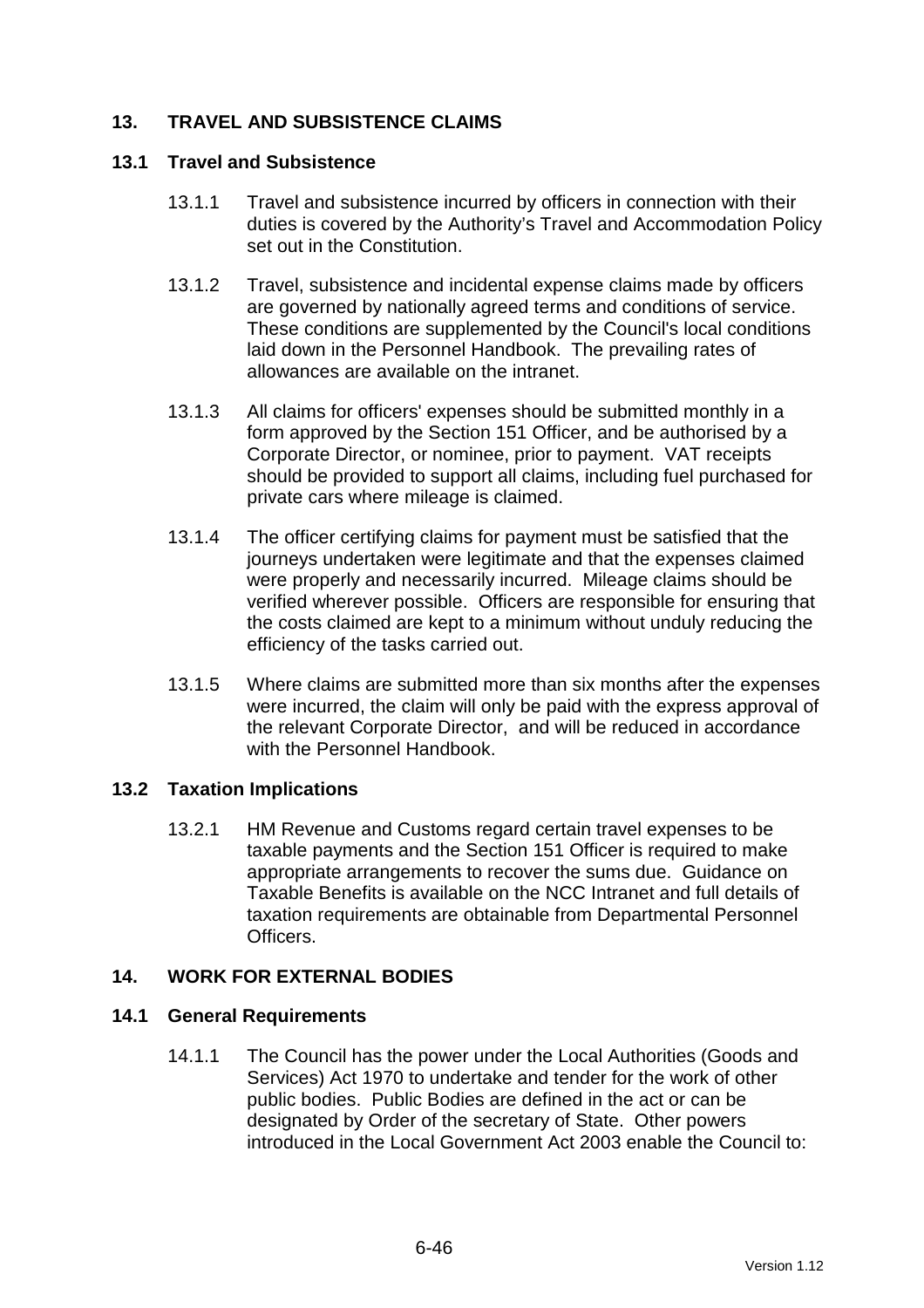- 14.1.1.1 charge for discretionary services subject to certain rules; and
- 14.1.1.2 trade for a profit provided that a separate company is set up.

(See below for further details regarding these powers.)

- 14.1.2 In all cases where a Department wishes to explore the possibility of working for, or trading with, external bodies, Corporate Directors must consult with the Group Manager for Legal and Democratic Services and the Section 151 Officer.
- 14.1.3 Where work is carried out for external bodies, officers must follow the guidance for such work which is available in the Contracts Manual.
- 14.1.4 Before entering into any contract or agreement to work for, or trade with, external bodies, Corporate Directors must present a report to, and obtain prior approval from the relevant Committee.
- 14.1.5 Where it is intended to trade for a profit, Corporate Directors must prepare a sound business case, based on a genuine risk-based approach, for the proposed trading activity. The business case must be a robust commercial assessment and explain why trading through a company is desirable and will provide best value for the Council.
- 14.1.6 The Group Manager for Legal and Democratic Services and the Section 151 Officer must be informed of all contracts to supply services governed by the 1970 Act or the 2003 Act and all new contracts must be approved by the Group Manager for Legal and Democratic Services.

#### **14.2 Background**

14.2.1 The powers for local authorities to work for, and trade with, external bodies are governed by the Local Authorities (Goods and Services) Act 1970, Local Government Act 2000 and the Local Government Act 2003.

# **a. Local Authorities (Goods and Services) Act 1970**

- 14.2.1.1.1 The Council has the power under the Local Authorities (Goods and Services) Act 1970 to undertake and tender for the work of other public bodies. Public bodies are defined in the Act or can be designated by order of the Secretary of State.
- 14.2.1.1.2 The Council has some discretion under the 1970 Act whether to charge for any work undertaken for another public body. However, as a general principle the charge for any work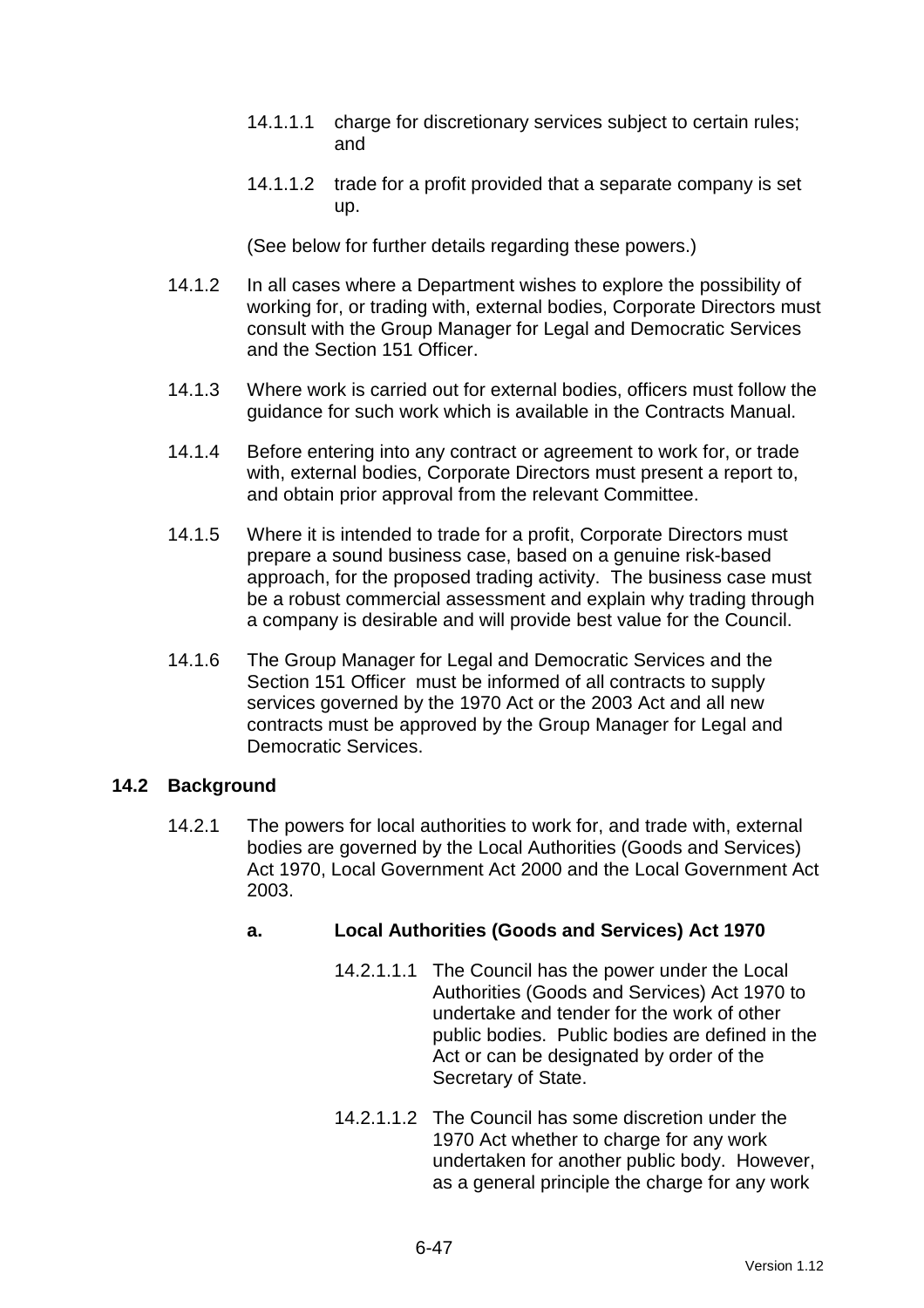should cover the estimated full cost of undertaking the work, including the direct cost eg staff time costs, travel and printing expenses and a contribution towards overheads eg office expenses and accommodation costs.

#### **b. Local Government Act 2003**

14.2.1.1.3 The Local Government Act 2003 provides best value authorities with new powers to trade for profit, and charge for discretionary services. This extends beyond the powers under the 1970 Act referred to above.

### **14.3 Charging for Discretionary Services**

- 14.3.1 The Council is able to charge for services which it has the power to provide, but is not obliged to provide to the public, ie discretionary services.
- 14.3.2 The Council is under a duty to ensure that, taking one year with another, the charges made do not exceed the cost of providing the services (ie the provision of the service should not amount to trading for a profit). Charges can be set so that different people are charged different amounts, or are not charged for the service at all.
- 14.3.3 The person receiving the service must have agreed to receive the service and pay for it.
- 14.3.4 The power does not override any other legislation which expressly prohibits the Council from charging for a discretionary service.
- 14.3.5 Where charges are made for discretionary services arrangements should be put in place, and fully documented in a form approved by Legal and Democratic Services, to provide the recipient of the service with:
	- 14.3.5.1 the terms and conditions for the provision of the service;
	- 14.3.5.2 information about charges, including discounts and annual increases;
	- 14.3.5.3 billing and payment arrangements.
- 14.3.6 Careful consideration should also be given by the relevant department to issues such as:
	- 14.3.6.1 the risks to the Council as a whole of engaging in such activity;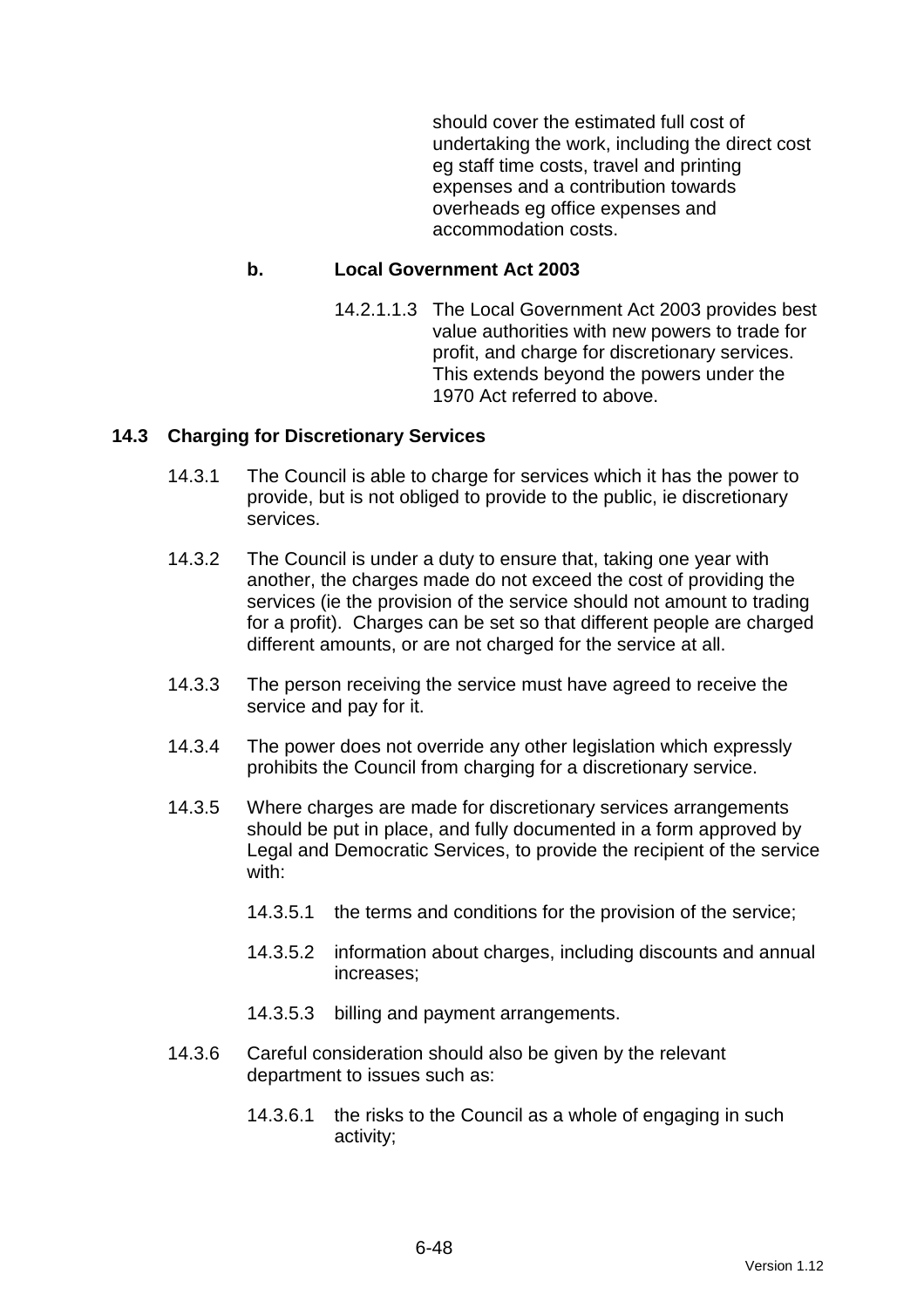- 14.3.6.2 the need to ensure appropriate skill and expertise is in place before offering to undertake work for external bodies;
- 14.3.6.3 the need to ensure that the proposals are properly costed before agreeing to supply the goods, works or services;
- 14.3.6.4 the type of warranties and/or indemnities that the external body may require from the Council regarding the quality of work/service provided (this is especially likely when tendering for work for other bodies);
- 14.3.6.5 the provision of adequate insurance arrangements to cover the Council for any liability in negligence or contract for the work undertaken;
- 14.3.6.6 due consideration being given to the impact of such arrangements on the Council's core duties, functions and obligations to prevent any adverse impact on them;
- 14.3.6.7 ensuring that the Council is not at risk from bad debts and to seek, where appropriate and possible, advance payment for goods, works or services to be supplied;
- 14.3.6.8 ensuring that no contracts for external bodies are subsidised by the Council from public funds.

#### **14.4 The power to trade**

- 14.4.1 This power allows the Council to trade in any of its ordinary functions for a commercial purpose (ie for profit) through a company.
- 14.4.2 Where it is intended to trade for profit, Corporate Directors must prepare a sound business case for the proposed activity, based on a genuine risk-based approach. The business case must be a robust commercial assessment which explains why trading through a company is desirable and will provide best value for the Council.
- 14.4.3 All work for, or trade with, external bodies for profit must be conducted through a separate incorporated company which has been formally set up for the purpose.
- 14.4.4 The approval of the County Council will need to be sought to exercise a power to trade and to set up the company. It should be noted that when the company has been established it will be a separate legal entity from the Council and consideration within the business case will be required for each of the matters set out above plus such issues as:
	- 14.4.4.1 the need to transfer staff and consideration of the Transfer of Undertakings (Protection of Employment) regulations (TUPE);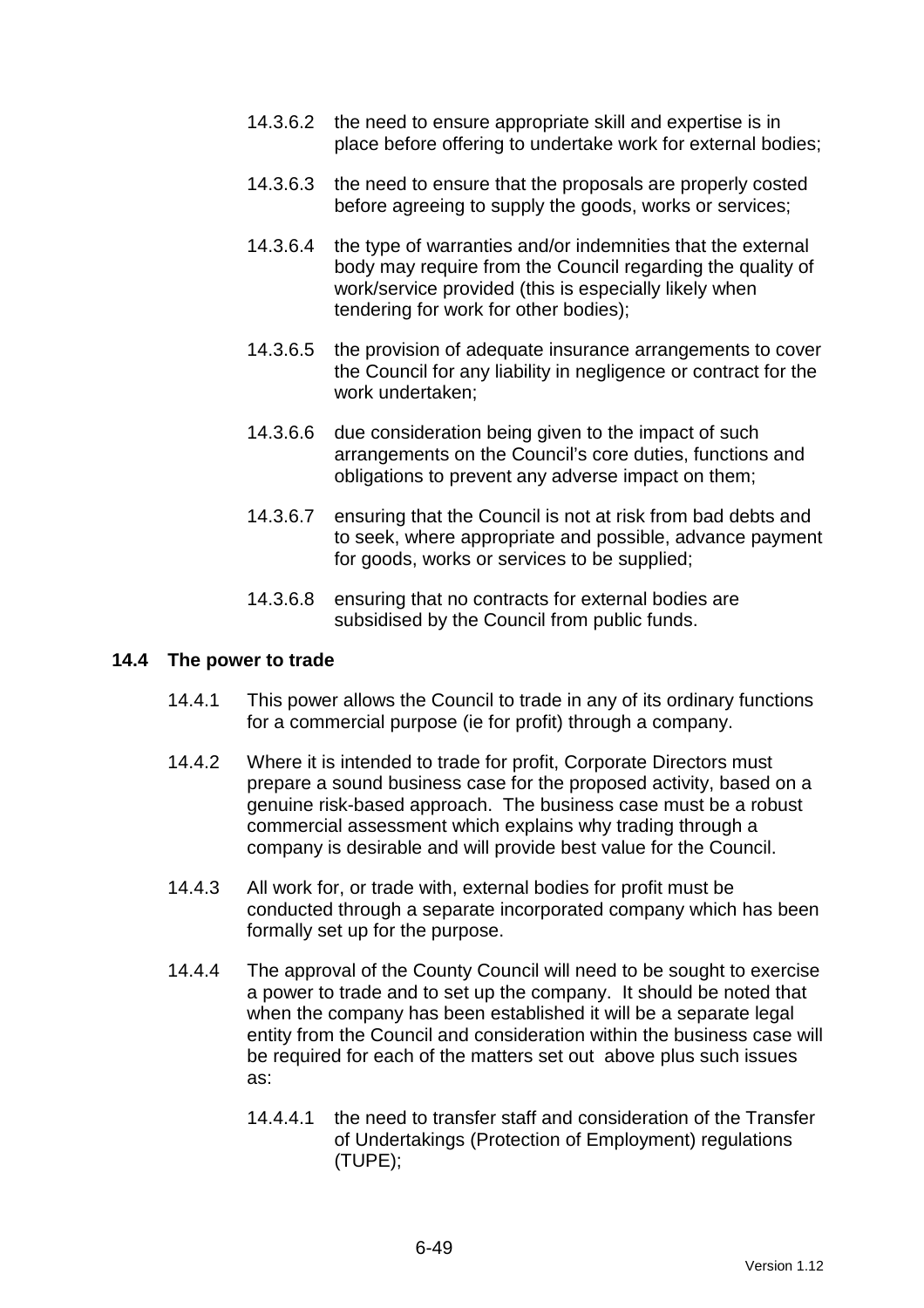- 14.4.4.2 the impact of the trading activities of the service, as it may no longer be possible to award work directly to the company – they may have to bid for it via a tender process and may not therefore win the work which they previously provided to the Council as an in-house service;
- 14.4.4.3 pensions implications;
- 14.4.4.4 premises requirements;
- 14.4.4.5 taxation implications.
- 14.4.5 More information about charging and trading, including the preparation of a business case, can be found in the Contracts Manual.

### **14.5 Pricing, Charging and Accounting Issues**

- 14.5.1 Under the 1970 Act and the 2003 Act in respect of charging for discretionary services, the Council has some discretion in terms of whether or not to charge for the services provided and how much. In the case of charging for discretionary services the Council is under a duty to secure that, taking one year with another, the income from charges does not exceed the costs of provision.
- 14.5.2 As a general principle, the charge for any work performed for an external organisation should cover the estimated full cost of undertaking the work. The full cost would include the direct cost of undertaking the work (eg based on the number of days of staff time the work is likely to take, any associated travelling expenses, printing costs etc) and a contribution towards overheads (eg office expenses, management overheads, accommodation costs etc). Any deviation from this principle must be approved by the Section 151 Officer.
- 14.5.3 Charging, accounting and monitoring arrangements should be as follows:
	- 14.5.3.1 income should be collected in accordance with the Council's Financial Regulations;
	- 14.5.3.2 invoices should be rendered promptly and normally within one month of supply or in accordance with the contractual arrangements;
	- 14.5.3.3 the income arising from the performance of work for external organisations must be identified separately within the relevant service's accounts and it should be possible to determine associated direct expenditure;
	- 14.5.3.4 appropriate arrangements should be devised to monitor resource inputs, eg if the contract price is based on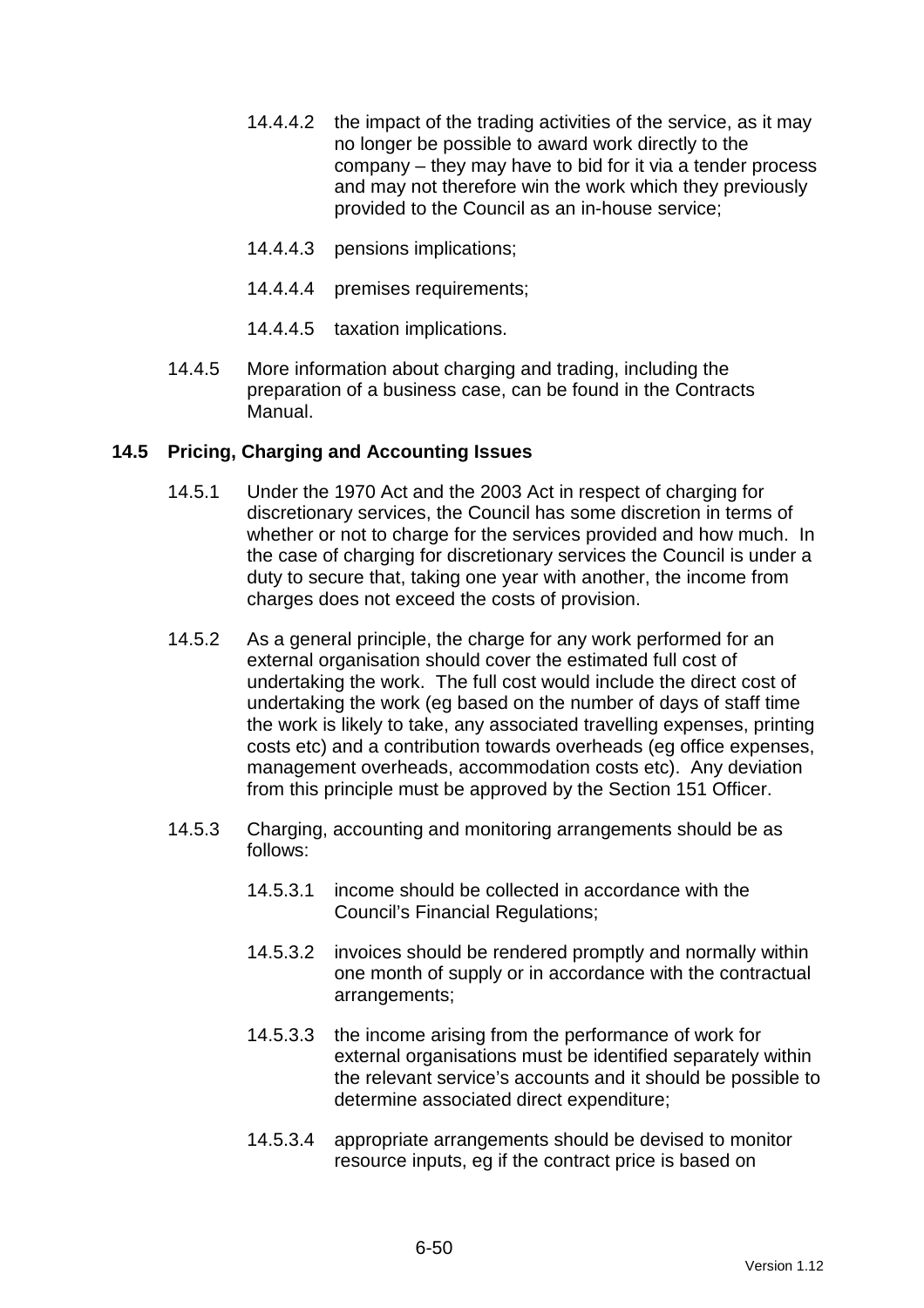person-days, the number of person-days actually taken should be monitored;

- 14.5.3.5 for External Audit requirements it is important to be able to identify work carried out for external organisations separately in the Authority's accounts.
- 14.5.4 Corporate Directors should produce an annual report on the work carried out for external organisations for the relevant Committee, providing the information outlined in the Guidance Note to the Code of Practice on Local Authority Accounting, but without breaking the Commercial Code.

### **15. INVESTMENT AND BORROWING**

- 15.1 The Section 151 Officer is responsible for arranging the investment of Council funds and the Pension Fund in accordance with approved Council policies.
- 15.2 The Section 151 Officer is responsible for arranging the borrowing and lending of money on the best available terms taking into account present and anticipated economic conditions and projected flow of funds.
- 15.3 The Council has accepted the CIPFA Prudential Code for Capital Finance, and the Code of Treasury Management. The Section 151 Officer must report any significant variations to the Prudential Indicators, with any necessary explanations to the Finance and Property Committee as soon as practical.

#### **16. LEGAL CLAIMS AND SETTLEMENTS**

- 16.1 Corporate Directors must inform the Group Manager for Legal and Democratic Services of all matters where the Council might have a legal claim against a third party and of all occasions where there is a likelihood that the Council will be sued by an outside body or individual.
- 16.2 Corporate Directors must inform the Section 151 Officer where the Council's finances might be affected and the Section 151 Officer should be involved in any resultant negotiations.
- 16.3 The Group Manager for Legal and Democratic Services, in consultation with the appropriate Corporate Director and the Section 151 Officer, have the power to settle such claims in order to avoid litigation and/or to achieve best value for the Authority.
- 16.4 Any financial settlements, including redundancy payments made in relation to the employment of any staff, must be reported on a quarterly basis to the Personnel Committee.

# **17. PROTECTING PUBLIC FUNDS AND ASSETS**

17.1 The Council has a responsibility to protect its public funds and assets and has developed a strategy to deter fraud and corruption whether attempted on the Council from outside or from within.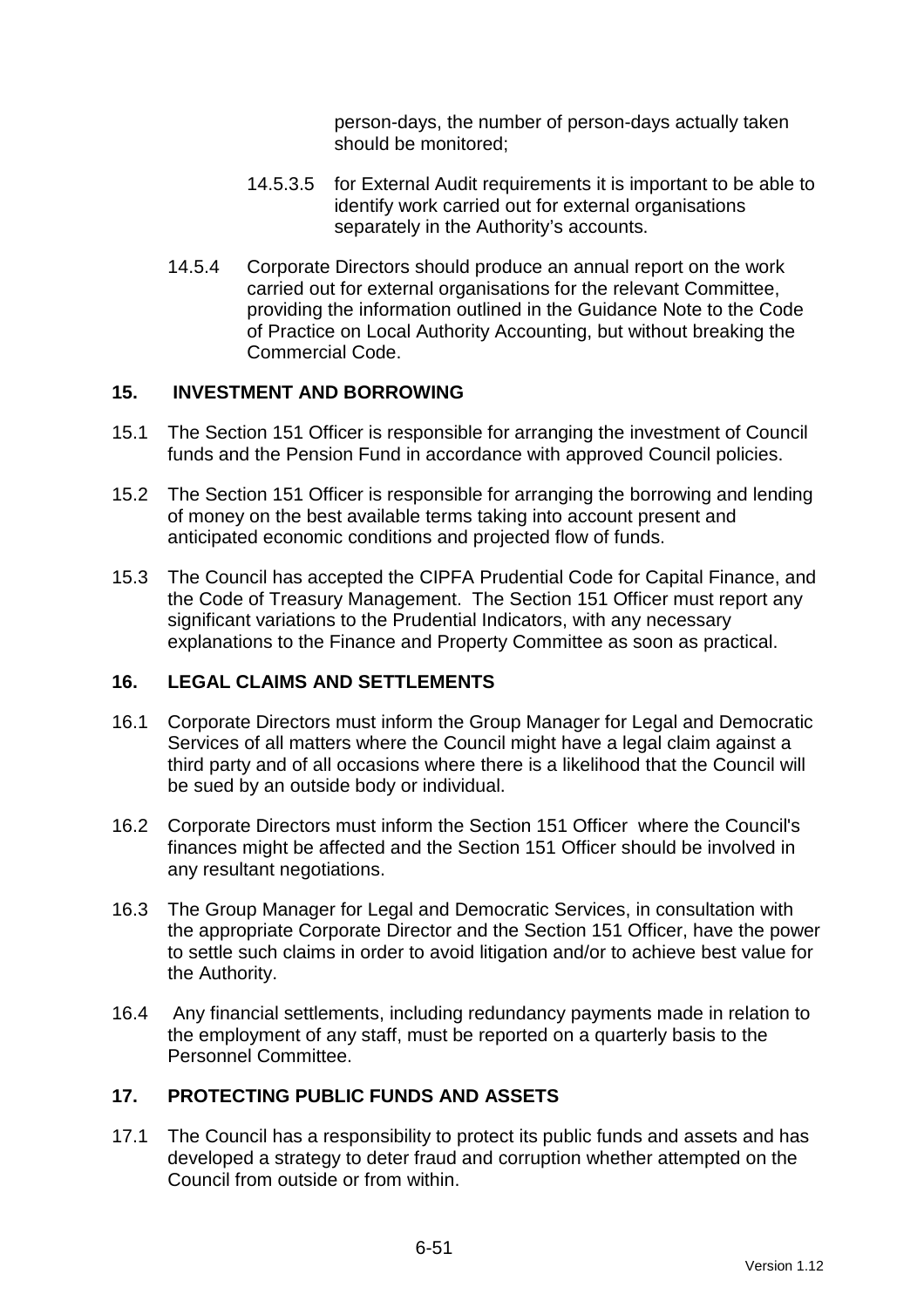17.2 The Council is committed to the highest possible standards of openness, probity and accountability. Part of meeting that commitment is to encourage employees and others who have serious concerns about any aspect of the Council's work to come forward and voice those concerns. To facilitate this, the Council has approved a Whistle Blowing Policy to allow these concerns to be raised in confidence and dealt with appropriately.

### **18. AUDIT**

- 18.1 The Section 151 Officer is responsible for arranging the continuous independent internal audit of the Council. The Internal Audit Service will be provided in accordance with its terms of reference and the CIPFA Code of Practice for Internal Audit in Local Government in the United Kingdom (2006).
- 18.2 Internal Audit focuses on the Authority's control environment and independently appraises the internal controls present in financial and other systems. The arrangements made by Corporate Directors to secure the economic, efficient and effective use of resources are also reviewed. Internal Audit reports are produced containing recommendations which should be responded to formally in writing. The results of Internal Audit work contribute to the Authority's Statement on Internal Control.
- 18.3 Internal Audit staff have the right of access to such records, assets, premises and personnel, and are entitled to receive such information and explanation, as they think necessary for the proper fulfilment of their duties.
- 18.4 If an irregularity occurs or is suspected, which may involve financial loss, it must be reported immediately to the Section 151 Officer who may investigate and report to the Group Manager for Legal and Democratic Services and the relevant Corporate Director. The Section 151 Officer and the Group Manager for Legal and Democratic Services will jointly determine what further action to take, in consultation with the Corporate Director and Chairman of the Finance and Property Committee.
- 18.5 The Internal Audit Service reports on relevant audit issues on a regular basis to the Authority's Audit Committee. Frequent liaison also occurs between Internal Audit and the Authority's External Auditors who rely upon the work of Internal Audit when forming their opinion on the Authority's key financial and other systems.

# **19. INFORMATION AND COMMUNICATIONS TECHNOLOGY (ICT)**

- 19.1 The Service Director, ICT is responsible for ICT services, and for advising on all ICT equipment, software and services acquired by the Council.
- 19.2 The acquisition, development, maintenance and use of ICT equipment, services and solutions must conform with the Council's ICT Strategy and Standards. Proposed ICT activity, which may contravene any of the ICT policies and standards, should be referred to the Service Director, ICT for prior approval. In all cases such approval must be sought using the approved ICT waiver request procedure.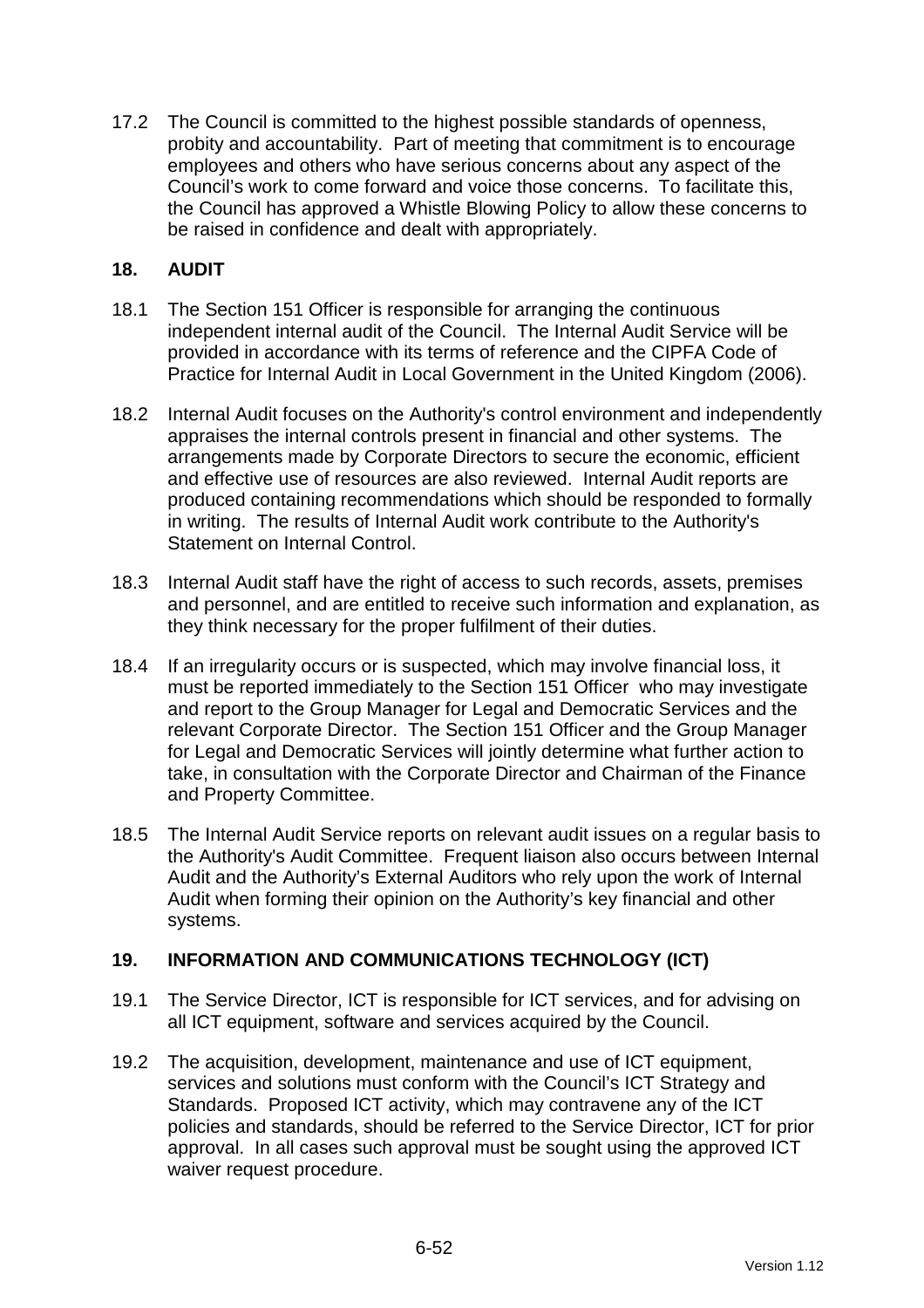- 19.3 The procurement of ICT equipment, software and services, must comply with the Procurement of Goods, Services and Works guidance within Financial Regulations.
- 19.4 All ICT equipment, software and facilities acquired by the Council must only be used in accordance with conditions and guidelines issued by the Council.
- 19.5 The development of new networked systems, or major enhancements to existing systems, should first be agreed with the Service Director, ICT, whether or not the services of the IT Division will be used.
- 19.6 Projects must demonstrate that value for money will be achieved through the application of ICT. Evidence of the justification, expected benefits and valuefor-money should accompany each request for approval. The level of supporting documentation to be submitted is given below:

| <b>Project Value</b>   | <b>Supporting Documentation</b>                                          |
|------------------------|--------------------------------------------------------------------------|
| Up to £10,000          | Reasoned justification and expected<br>timescales                        |
| £10,001 up to £50,000  | Above plus options appraisal and full Life-<br>cycle costing             |
| £50,001 up to £100,000 | Options appraisal, Risk assessment, full<br>Cost-benefit appraisal + PID |
| Over £100,000          | Full PRINCE2 business case                                               |

19.7 Formal approval must be obtained for all proposed projects and purchases before expenditure is committed. Approval should be sought as follows:

| <b>Project Value</b> | <b>Approval Required</b>  |
|----------------------|---------------------------|
| Up to $£50,000$      | Service Director, ICT     |
| Over £50,000         | <b>ICT Strategy Board</b> |

- 19.8 Projects presented to the ICT Strategy Board must follow the approved ICT governance arrangements and supporting procedures.
- 19.9 Maintenance, upgrade and replacement of central hardware, software and networks are the responsibility of the Service Director, ICT and will be undertaken in accordance with ICT standards and governance arrangements.
- 19.10 Where Departmental hardware, software, or networks need to be replaced or upgraded, Corporate Directors must consult the Service Director, ICT regarding the requirements and specifications before proceeding.
- 19.11 Where ICT equipment becomes surplus to requirements, it should be disposed of using the ICT disposal procedures. Data storage media, eg disks and tapes,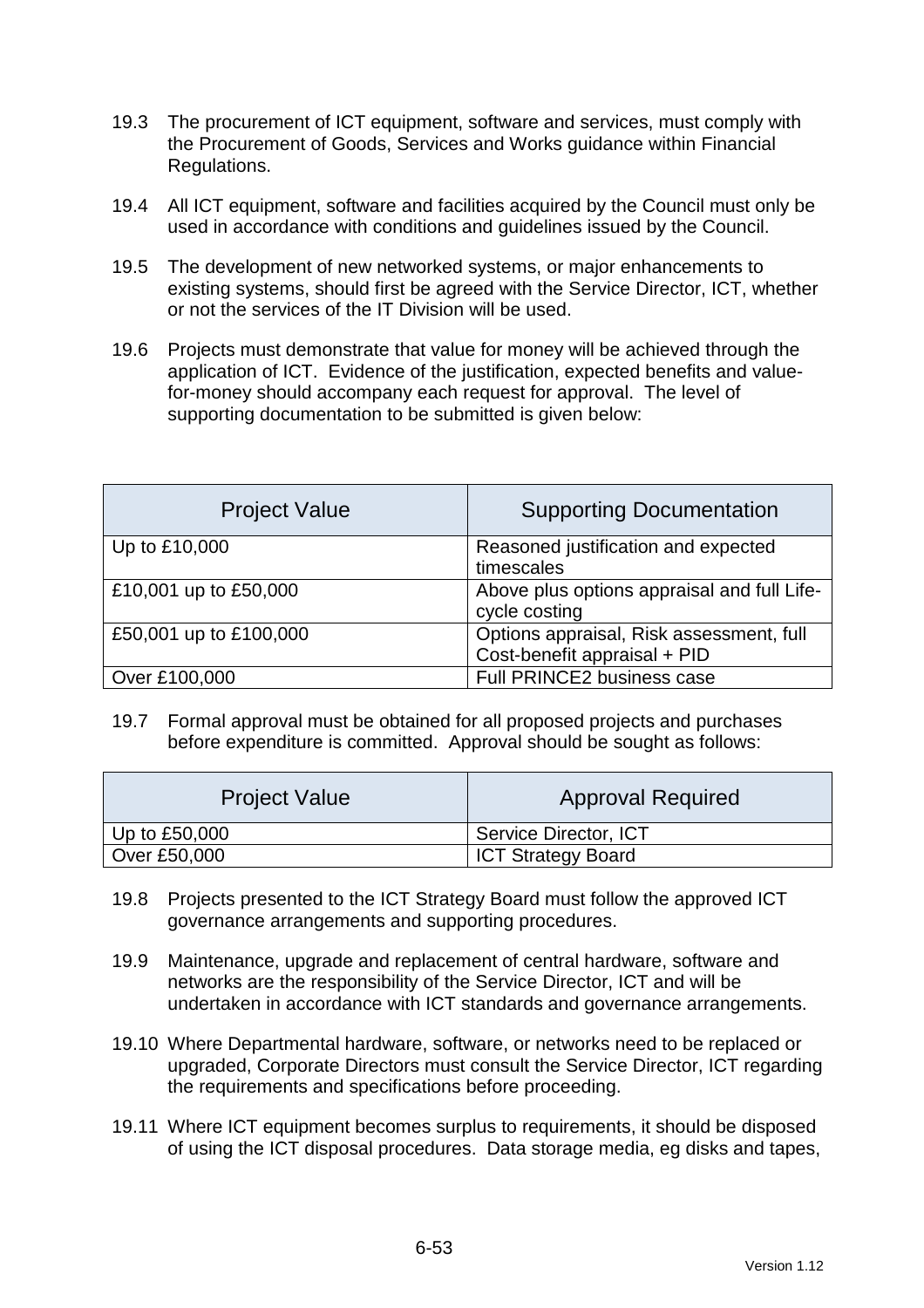should be disposed of in accordance with the procedures for disposal of storage media.

#### **19.12 IT Security Policy**

- 19.12.1 The Service Director, ICT and, where appropriate, the Group Manager for Legal and Democratic Services, and the relevant Corporate Director, are responsible for maintaining proper security and privacy of data in accordance with current legislation eg Data Protection Act 1998, Computer Misuse Act 1990, Freedom of Information Act 2000.
- 19.12.2 All users of the Council's ICT systems must comply with published ICT standards and codes of practice, including:
	- 19.12.2.1 the Council's Information Security Policy which is approved by Council; and
	- 19.12.2.2 the Information Security Standards which are published and maintained by the Service Director, ICT. The Information Security Standards incorporate guidance on legal requirements such as the Computer Misuse Act 1990 and the Data Protection Act 1998, and on codes of best practice such as the International Standard on Information Security Management (ISO 17799).
	- 19.12.2.3 the internet policy and internet code of practice;
	- 19.12.2.4 the email policy and email code of practice.
- 19.12.3 Compliance with the key principles outlined in the ICT Security Policies and Framework is mandatory, including the following:
	- 19.12.3.1 employees must access only those ICT systems and data in the prescribed manner, to which they have been granted authorisation;
	- 19.12.3.2 passwords relating to a personal user identity must never be divulged to another person;
	- 19.12.3.3 attempts to obtain unauthorised access to an ICT system may constitute a criminal offence punishable by a fine or imprisonment or both;
	- 19.12.3.4 unauthorised copying of software is forbidden and may contravene copyright legislation;
	- 19.12.3.5 use of the Internet can incur potentially serious security risks, and all guidance must be strictly observed;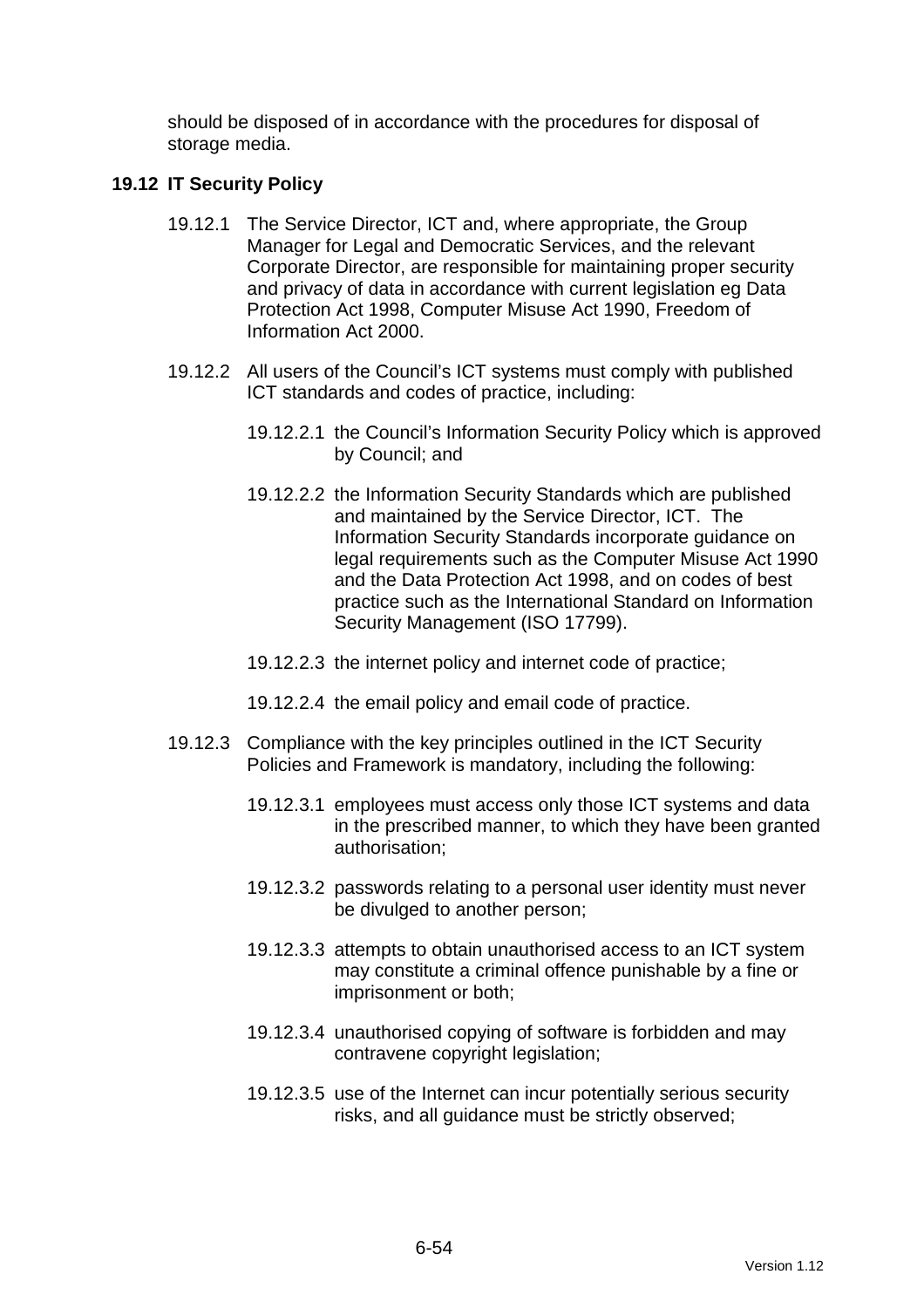- 19.12.3.6 the use of personal data relating to a living individual is regulated by the Data Protection Act 1998, contravention of which may lead to criminal prosecution.
- 19.12.4 Employees must report all suspected breaches of ICT security to the Service Director, ICT.

### **20. LAND AND BUILDINGS**

#### **20.1 INTRODUCTION**

- 20.1.1 The Finance and Property Committee is responsible for the acquisition and disposal of land and buildings. Where the proposed acquisition of land and buildings falls outside the capital programme, such acquisition may proceed only after the additional resources required have been identified and allocated.
- 20.1.2 The Service Director, Transport, Property and Environment must maintain the Corporate Asset Register for all land and buildings owned by the Council and a separate record of all leased property. If acquisition is by means of a lease of 10 years or more, then the best value implications of entering into the lease must be considered.
- 20.1.3 Details of all transfers of land and buildings must be notified to the Section 151 Officer in order that the transactions may be properly recorded in the financial records.

#### **20.2 GENERAL**

20.2.1 Councillors and officers who have any relevant interest in the acquisition or disposal of any Council land or buildings must ensure they comply, as appropriate, with the Code of Conduct for Councillors and Co-opted Members or Officer Code of Conduct, and shall not be supplied with or given access to any tender documents, contracts or other information relating thereto without the authority of the Group Manager for Legal and Democratic Services.

#### **20.3 DISPOSAL**

- 20.3.1 When disposing of its land the Council is required to obtain the best price reasonably obtainable on the open market. Every effort must therefore be made to maximise the consideration realised by the Council on the disposal of land and buildings, including any clawback, as appropriate. These efforts will include contacting major national and local purchasers and a list of such land purchasers will be maintained by the Service Director, Transport, Property and Environment. A suitable advertisement inviting interested parties to add their names to the list will be placed annually.
- 20.3.2 Where the Council provides public sector support to a third party in connection with any property transaction or project involving property, this could trigger the State Aid rules. In such circumstances the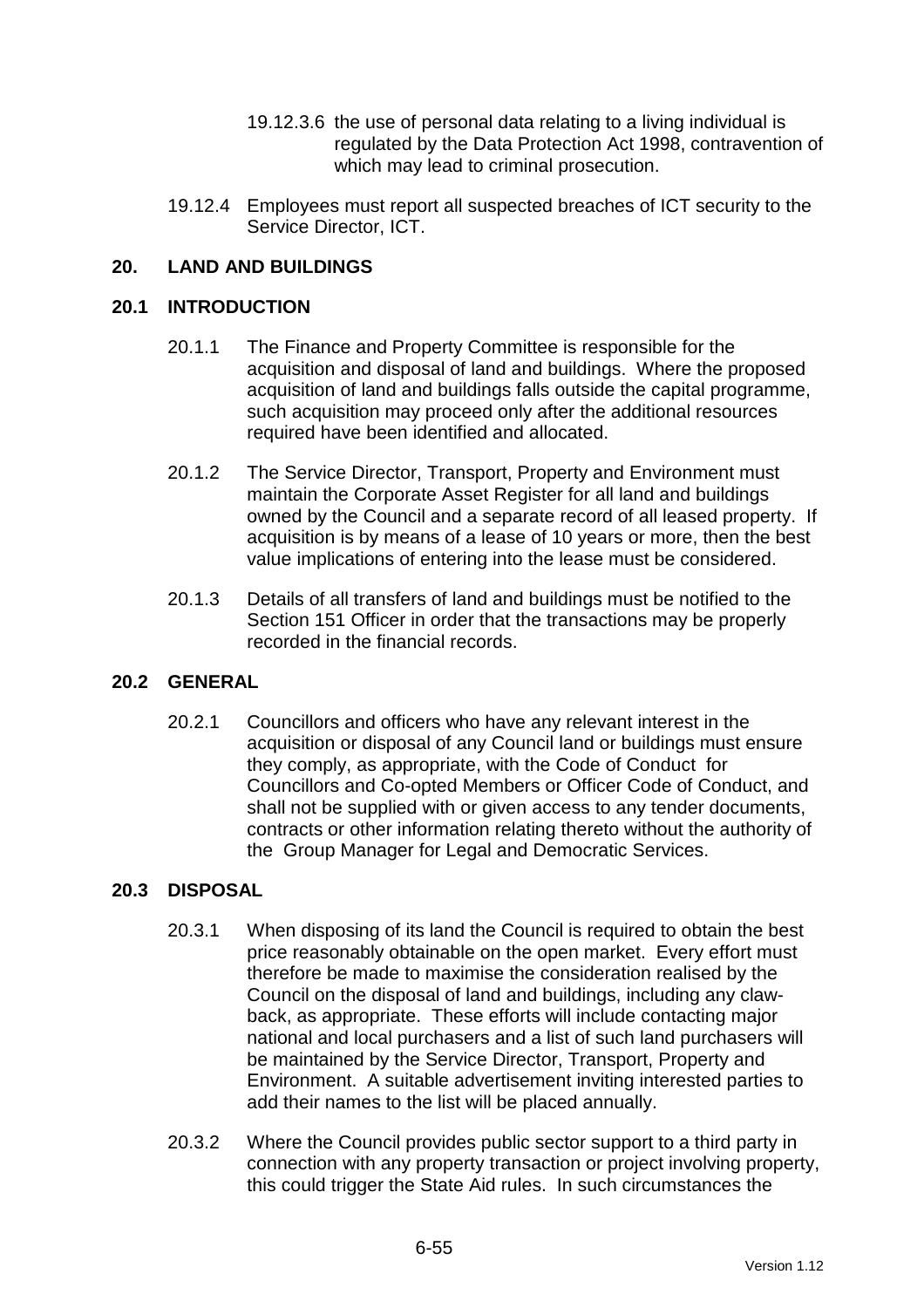guidance set out in the 'European Commission statement on State Aid elements in sales of land and buildings by public authorities' must be taken into account when disposing of land and buildings. Further advice should be sought from Legal and Democratic Services.

Disposal must be by one of the methods outlined below:

### **7. Open Binding Tender**

- 20.3.2.1 At least 28 days before the last date for the receipt of tenders, an initial public notice must be placed in one or more of the local newspapers and, dependent on the nature of the land or buildings to be sold, in national newspapers and in such other publications as the Service Director, Transport, Property and Environment considers desirable. The notice must describe the land to be sold, invite requests for tender documents and state the date and time by which tenders are to be returned.
- 20.3.2.2 The form of tender will be settled by the Service Director, Transport, Property and Environment after consultation with the Group Manager for Legal and Democratic Services and must be capable of acceptance as a binding contract.
- 20.3.2.3 The Service Director, Transport, Property and Environment, in consultation with the Chairman of Finance and Property Committee , will evaluate tenders and determine which, if any, is to be accepted.

#### **8. Limited Binding Tender**

- 20.3.2.4 At least 28 days before the last date for the receipt of tenders, selected tenderers will be issued with the appropriate form of tender.
- 20.3.2.5 The form of tender will be settled by the Service Director, Transport, Property and Environment after consultation with the Group Manager for Legal and Democratic Services and must be capable of acceptance as a binding contract.
- 20.3.2.6 The Service Director, Transport, Property and Environment, in consultation with the Chairman of Finance and Property Committee will evaluate tenders and determine which, if any, is to be accepted.

#### **9. Public Auction**

20.3.2.7 The Service Director, Transport, Property and Environment, in consultation with the Chairman of Finance and Property Committee, will decide which auctioneers are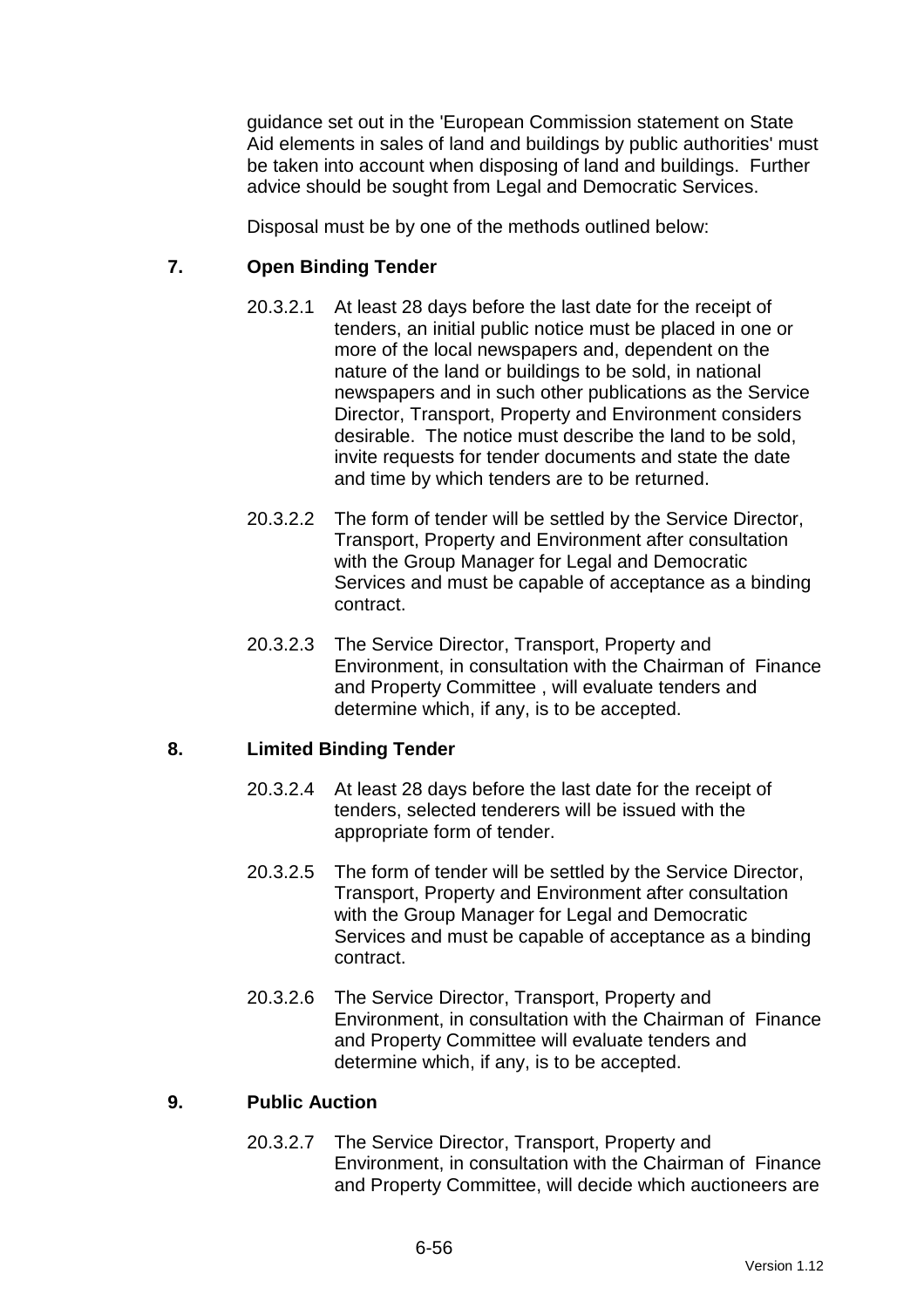to be used. The contract and conditions of sale should be prepared by the Group Manager for Legal and Democratic Services. Any reserve price will be agreed by the Service Director, Transport, Property and Environment, in consultation with the Chairman of Finance and Property Committee and with the chosen auctioneers.

#### **10. Private Treaty Sale to One Party**

20.3.2.8 Where only one party is interested or is to be invited to submit a signed contract, the Service Director, Transport, Property and Environment, in consultation with the Chairman of Finance and Property Committee shall take a decision after discussing the circumstances with the Group Manager for Legal and Democratic Services and the Section 151 Officer.

### **11. Open Informal Tender**

20.3.2.9 The Service Director, Transport, Property and Environment, in consultation with the Chairman of Finance and Property Committee, will make arrangements in appropriate cases for properties to be sold by Open Informal Tender which must be preceded by public advert subject to appropriate time limits.

### **20.4 TENDERS**

- 20.4.1 The invitation, receipt, opening and evaluation of tenders should be conducted in accordance with Financial Regulations Procurement of Goods, Services and Works section and the Contracts Manual.
- 20.4.2 The Service Director, Transport, Property and Environment will make available to the Group Manager for Legal and Democratic Services and the Section 151 Officer on request a copy of the register of accepted tenders, maintained in accordance with Procurement of Goods, Services and Works section and the Contracts Manual.
- 20.4.3 All parties submitting unsuccessful tenders must be notified promptly of the outcome to their offer.

#### **20.5 COMPLETION OF SALE**

- 20.5.1 Once a sale has been agreed a reasonable period (not exceeding six months) will be allowed for the completion, except where a longer period is agreed during the original negotiations. If completion has not taken place by the end of the agreed period the Service Director, Transport, Property and Environment should make a report to the Finance and Property Committee , recommending that either:
	- 20.5.1.1 the period for completion be extended; or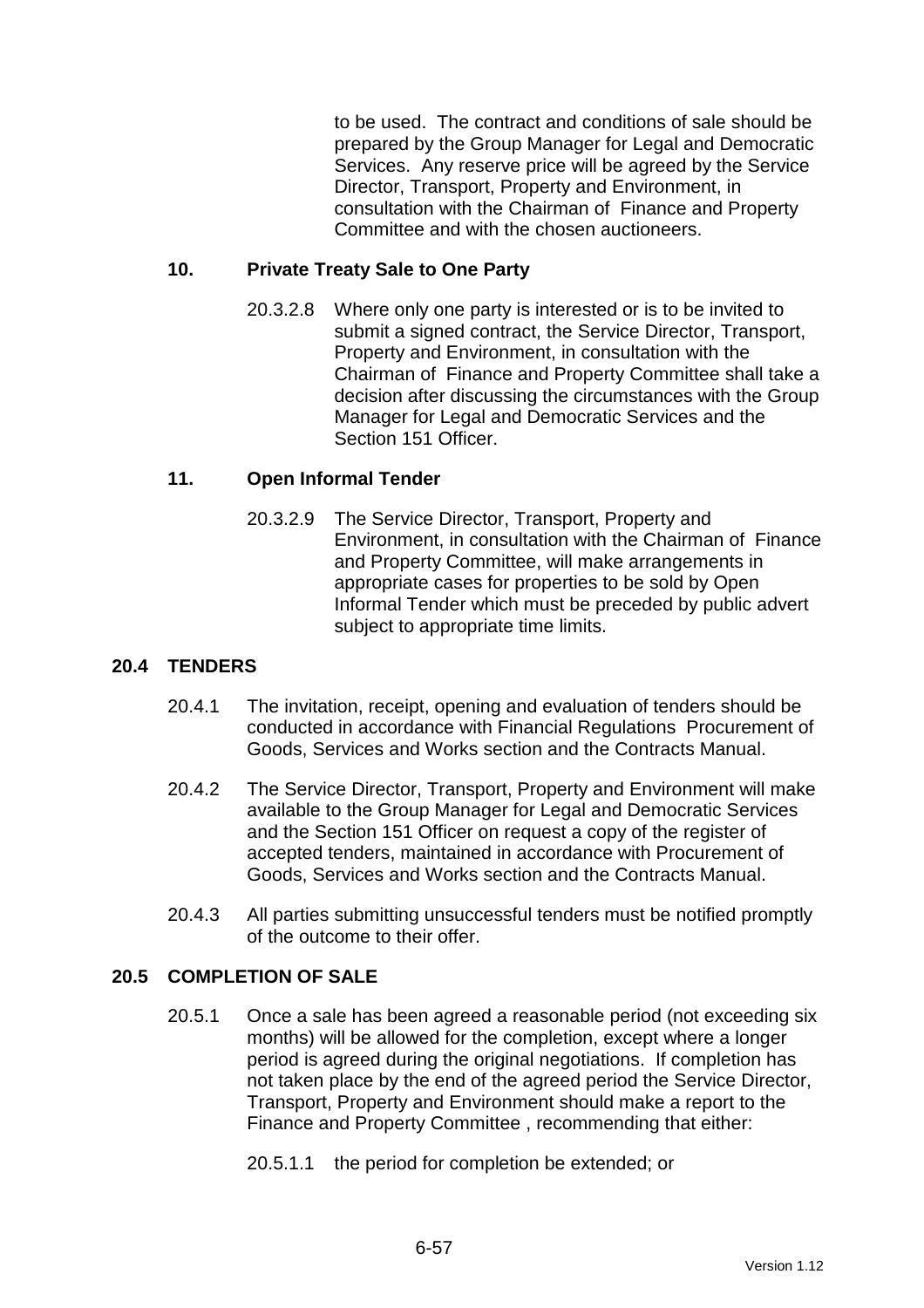- 20.5.1.2 sale proceedings should be started afresh.
- 20.5.2 The Group Manager for Legal and Democratic Services must be advised of all decisions to extend the completion date or to begin the sale proceedings afresh, so that they can inform all interested parties of the decision.

### **20.6 CANCELLATION**

- 20.6.1 Every contract for the disposal of land or property must include a clause to allow the Council to cancel the contract with the purchaser and to recover from them the amount of any loss resulting from the cancellation if:
	- 20.6.1.1 the person, firm or company has offered or given or agreed to give to any person a gift or consideration of any kind as an inducement or reward:
		- 20.6.1.1.1 for doing or refraining from doing or for having done or refrained from doing any action in relation to the contract or any other contract with the Council; or
		- 20.6.1.1.2 for showing or not showing favour or disfavour to any person in relation to the contract or any other contract with the Council; or
		- 20.6.1.1.3 such acts having been done by any person employed by them or acting on their behalf (whether with or without the knowledge of the purchaser).
	- 20.6.1.2 In relation to any contract with the Council the person, firm or company or any person employed by them or acting on their behalf shall have committed any offence under the Prevention of Corruption Acts 1889 to 1916, or any amendment of them, or shall have given any fee or reward the receipt of which is an offence under Section 117 of the Local Government Act 1972.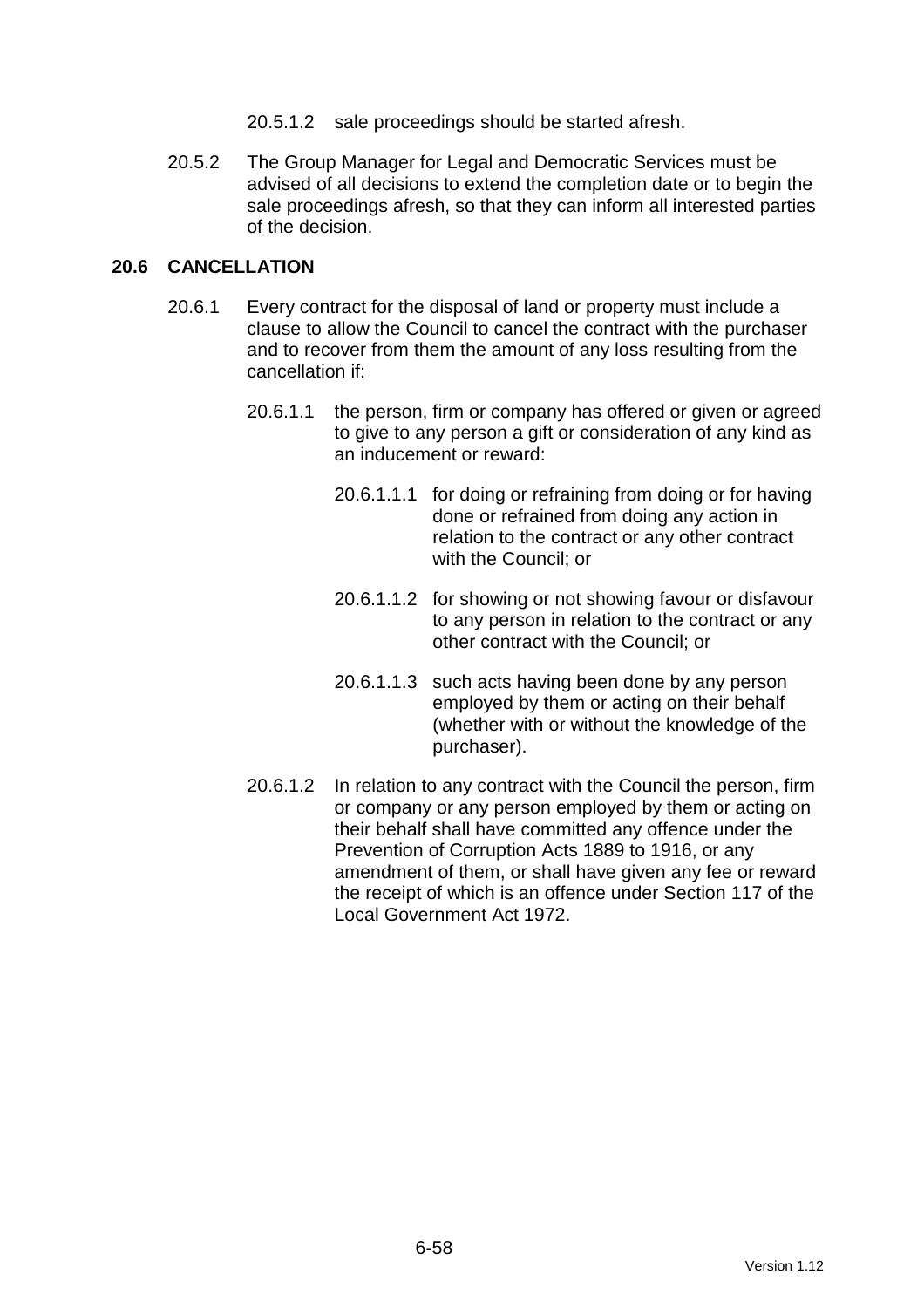#### 4.2.1 DECISION TREE - HOW TO GET A SCHEME INTO THE CAPITAL PROGRAMME

All capital expenditure requires approval by the relevant approval body. All County Council projects requiring County Council funds should be appraised and prioritised by<br>CAMG. Proposed expenditure on land acquisitions a

a. At the beginning of a Financial Year - The Annual Review Process.

LEC

= Latest Estimate Cost

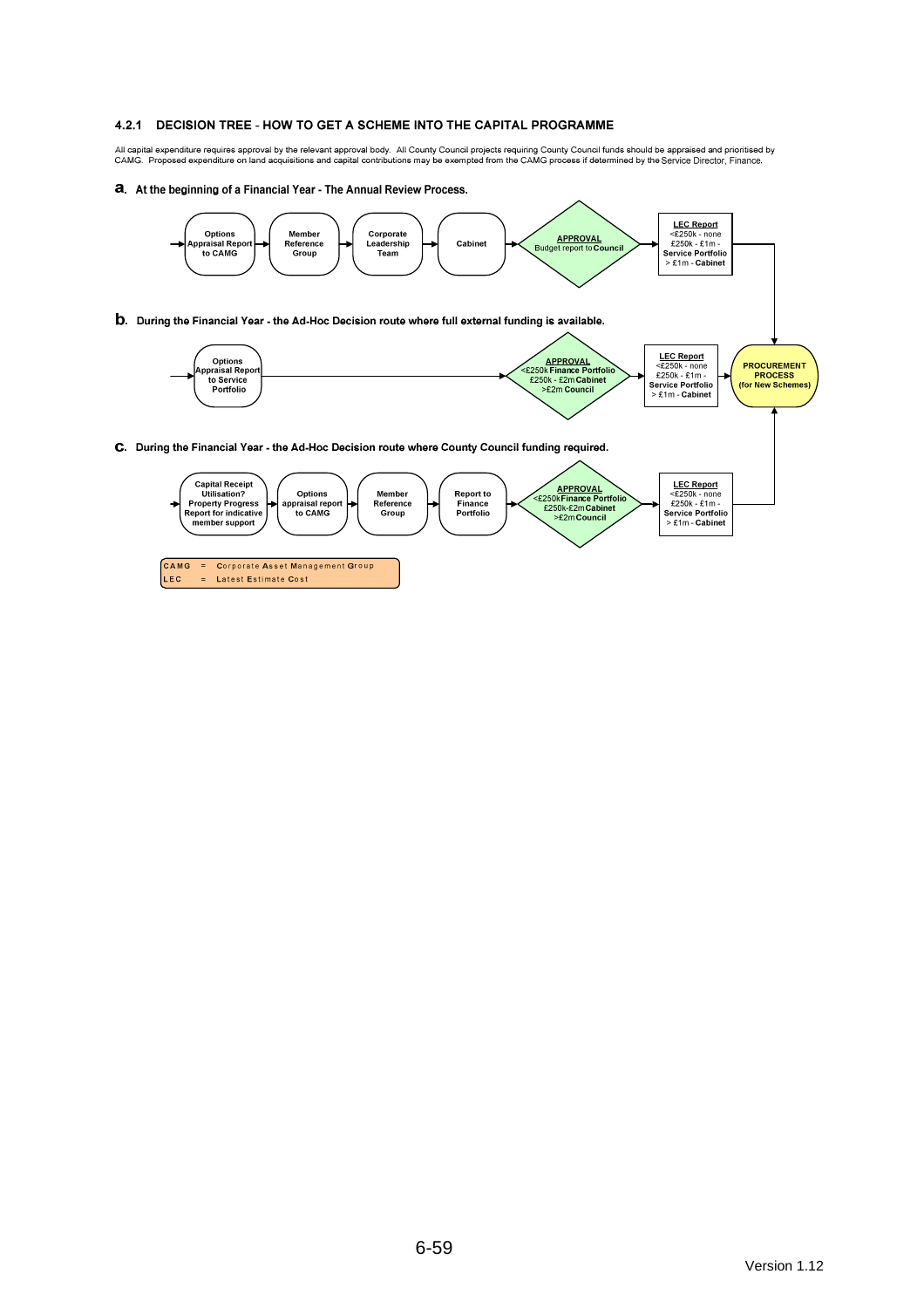### **COUNCILLOR'S ALLOWANCES SCHEME**

- 1. This scheme, which may be cited as the **Nottinghamshire County Council Members' Allowances Scheme**, was approved by Nottinghamshire County Council on 17 May 2012, in exercise of the powers conferred by the Local Authorities (Members' Allowances) (England) Regulations 2003 ("the Regulations").
- 2. This Scheme replaces all previous Members' Allowances Schemes.
- 3. The Allowances mentioned in this scheme:

be implemented with effect from 17 May 2012;

be uprated annually in line with the pay award for Local Authority staff. Each annual increase will be reported to the County Council for information at the earliest opportunity.

- 4. Any other amendments to the scheme will be determined solely by the County Council following receipt of recommendations from the Independent Remuneration Panel.
- 5. In this scheme:

"councillor" means a Member of Nottinghamshire County Council who is a councillor;

"Independent Person" means a person appointed by the Council to provide their views regarding complaints under the Code of Conduct for Councillors and Coopted Members;

"statutory Co-optee means a person (other than a councillor) who is statutorily appointed to membership of a Council committee or and independent member of the Nottinghamshire Police and Crime Panel;

"year" means the 12 months ending with 31 March.

- 6. The amounts of Basic, Special Responsibility and Statutory Co-optees' Allowances specified in this Scheme will be rounded to the nearest £3.00 in accordance with normal Local Government practice.
- 7. A Nottinghamshire county councillor who is in receipt of a Basic Allowance and/or Special Responsibility Allowance under this Scheme and who is under 70 years of age is eligible to join the Local Government Pension Scheme.

# **PART A – ALLOWANCES FOR COUNCILLORS**

#### **BASIC ALLOWANCE**

8. Subject to paragraphs 15, 16 and 21, for each year a Basic Allowance of £13,190.00 shall be paid to each councillor.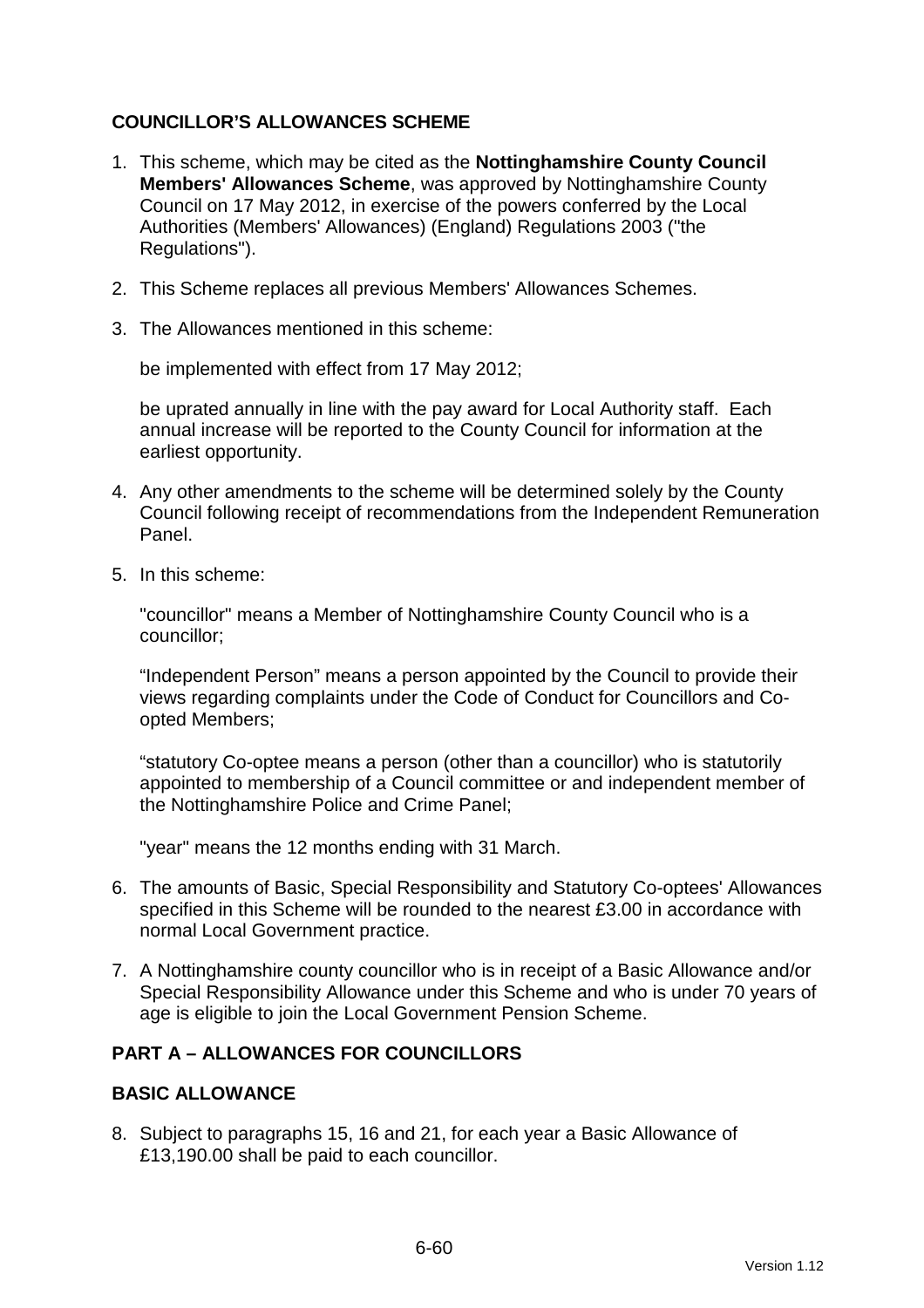9. Basic Allowance shall be eligible for pensionable purposes

#### **SPECIAL RESPONSIBILITY ALLOWANCES**

- 10. Subject to paragraphs 15, 16 and 21, for each year a Special Responsibility Allowance shall be paid to those councillors who have been appointed or recognised by the Council or have been notified to the Chief Executive by their Group as holding the special responsibilities in relation to the authority that are specified in Schedule 1 to this scheme.
- 11. Subject to paragraphs 15, 16 and 21, the amount of each such allowance shall be the amount specified against that special responsibility in Schedule 1.
- 12. Special Responsibility Allowances shall be eligible for pensionable purposes.
- 13. No councillor may receive more than one Special Responsibility Allowance. In the event that a councillor holds more than one position for which a Special Responsibility Allowance is payable then s/he shall receive whichever of the applicable Allowances which s/he selects.

# **ATTENDANCE ALLOWANCE**

14. No attendance allowance shall be payable under this scheme, either for Council duties per se, or in respect of appointments to outside bodies.

### **RENUNCIATION**

15. A councillor may by notice in writing given to the Chief Executive elect to forego any part of his/her entitlement to an allowance under this scheme.

#### **PART-YEAR ENTITLEMENTS**

- 16. In accordance with the requirements of the Regulations, pro-rata payments of Basic Allowance or Special Responsibility Allowances shall be payable to eligible councillors in any of the following circumstances:
	- a. if an amendment to this scheme changes the amount to which a councillor is entitled by way of a Basic Allowance or a Special Responsibility Allowance;
	- b. where the term of office of a councillor or their appointment to a role eligible for Special Responsibility Allowance begins or ends otherwise than at the beginning or end of a year.

#### **LONG-TERM SICKNESS**

- 17. Nothing in this section overrides the provisions of the Local Government Act 1972 relating to vacation of office by failure to attend meetings throughout a period of six months.
- 18. In the event of long-term sickness absence full Special Responsibility Allowance shall be payable to eligible councillors, reducing to 50% after six months and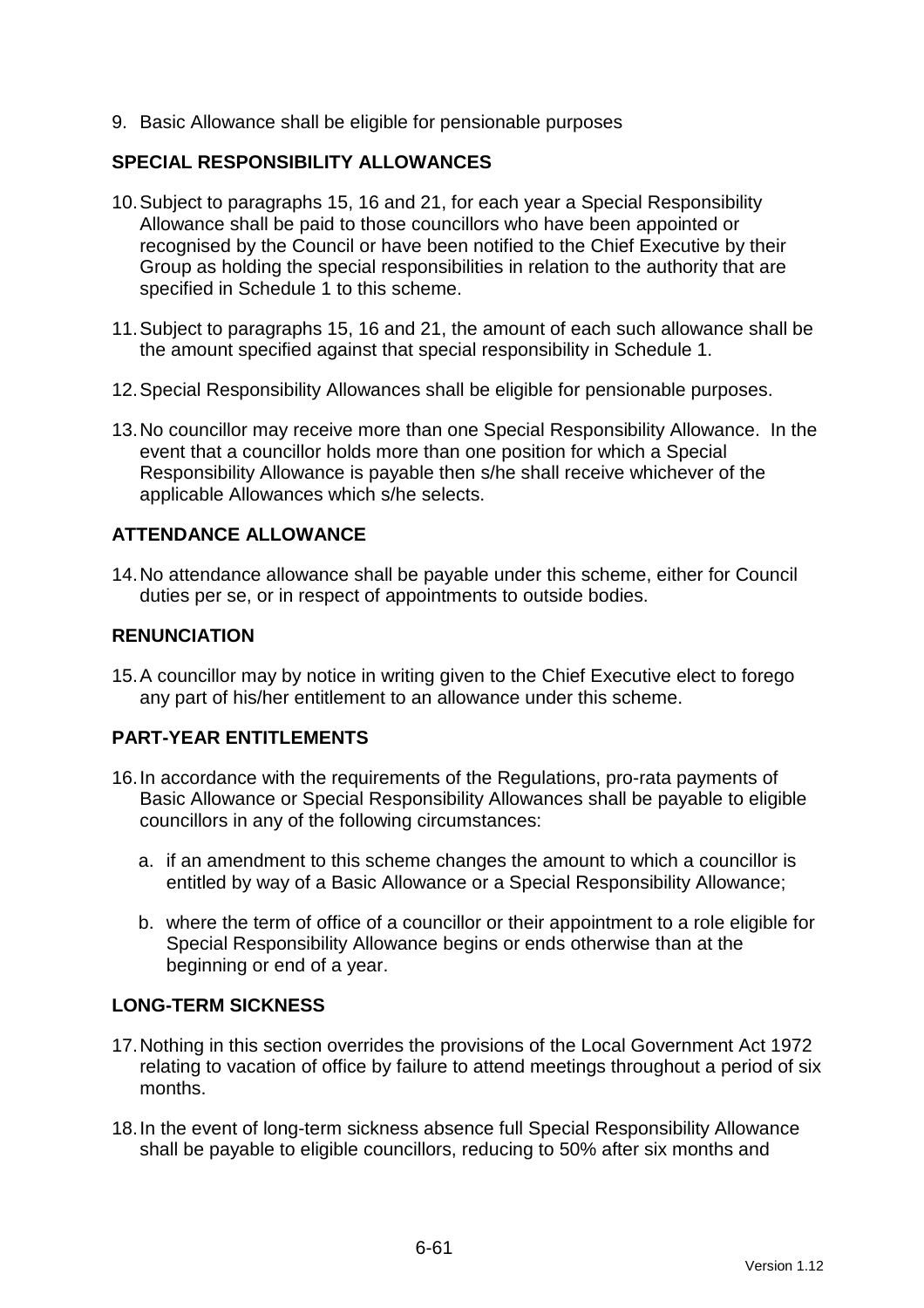ceasing after 12 months. The Council's Policy Committee may vary this in exceptional circumstances.

19. If a councillor is appointed to deputise for a councillor on long-term sickness the Policy Committee may create a deputising allowance payable after the first three months.

### **MATERNITY LEAVE AND ADOPTION LEAVE**

20. In the event of absence for maternity or adoption full Special Responsibility Allowance shall be payable to eligible councillors for a period of up to three months.

### **PAYMENT**

21. Payment of Basic and Special Responsibility Allowances shall be made in equal instalments. The frequency of those instalments shall be monthly in arrears.

#### **TRAVEL AND SUBSISTENCE ALLOWANCES**

22. Travel and in some circumstances subsistence allowances may be claimed by councillors. The arrangements for these allowances are included in Part D of this scheme.

#### **DEPENDANTS' CARERS' ALLOWANCES**

- 23. Councillors may claim up to £5.84 per hour per child for child care and up to £11.58 per hour per dependant for other dependants in respect of expenses for the care of their children or other dependants when attending meetings of the Council, its subordinate bodies or other approved duty as described in Schedule 2 to this scheme.
- 24. Only one payment of Dependants' Carers' Allowance may be claimed in respect of the household of each councillor.
- 25. Payments, which will not be payable to a member of the claimant's own household, will be made only when supported by a receipt.
- 26. In circumstances of particular difficulty the Policy Committee is authorised to increase the allowance payable.

### **PART B – ALLOWANCES FOR STATUTORY CO-OPTEES**

27. That any statutory co-optee receives an allowance of £594.

#### **Attendance Allowance**

28. No attendance allowance shall be payable under this scheme, either for Council duties per se, or in respect of appointments to outside bodies.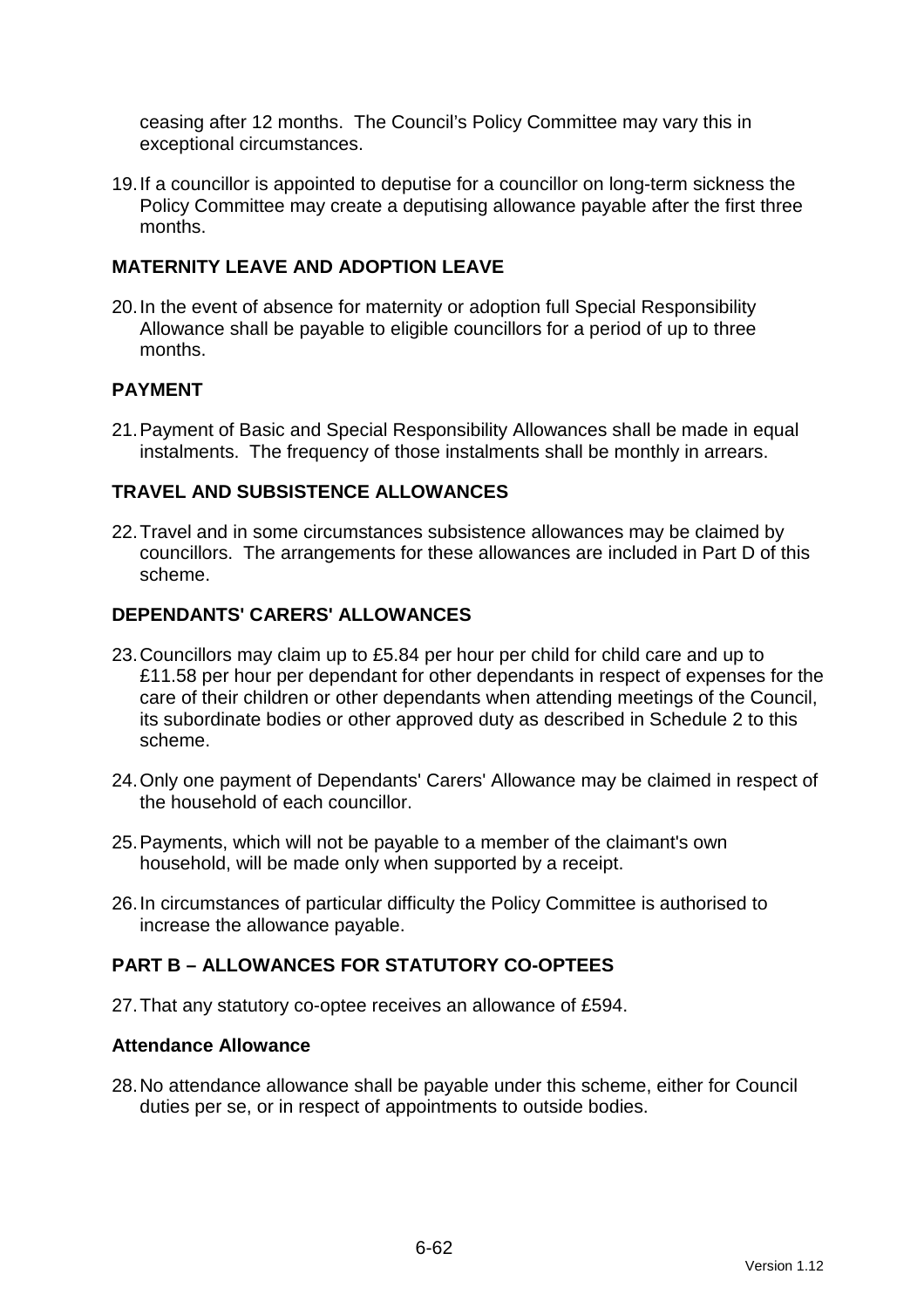# **Renunciation**

29. A Statutory Co-optee may by notice in writing given to the Chief Executive elect to forego any part of their entitlement to an allowance under this scheme.

#### **Part-Year entitlements**

- 30. Pro-rata payments of the Statutory Co-optees Allowance shall be paid in any of the following circumstances:
	- a. if an amendment to this scheme changes the amount to which a Statutory Cooptee is entitled;
	- b. where the term of office of a Statutory Co-optee begins or ends otherwise than at the beginning or end of a year.

### **Payment**

31. Payment of the allowance described in paragraphs 28 to 30 shall be made in equal instalments. The frequency of those instalments shall be monthly in arrears.

#### **Travel and subsistence allowances**

32. Travel and in some circumstances subsistence allowances may be claimed by Statutory Co-optees. The arrangements for those allowances are included in Part D of this Scheme and a description of the duties for which they may be claimed is shown at Schedule 2 to this scheme.

# **PART C – ALLOWANCES FOR EDUCATION APPEAL PANEL MEMBERS**

- 33. For the purposes of the payment of financial loss allowance under Section 173(4) of the Local Government Act 1972, members of Education Appeal Panels are to be treated as Members of the authority.
- 34. Subject to providing sufficient documentary evidence identifying actual financial loss, allowances up to a maximum of £226.00 per day may be claimed by Panel Members for attendance at Panel meetings.
- 35. Travel allowances may be claimed by Panel Members. The arrangements for those allowances are included at Part D of this scheme. Lunch will be provided by the Council at no charge for Panel meetings.

# **PART D – TRAVELLING AND SUBSISTENCE**

- 36. This part is in accordance with Sections 174-175 and Regulations made under the Local Government Act 1972. It applies to councillors, Statutory Co-optees, members of Education Appeals Panels, Independent Persons and other Co-opted members.
- 37. The provisions contained in this part are aligned with the terms and conditions for County Council employees and any future changes to employee terms and conditions will also be reflected by changes to this part.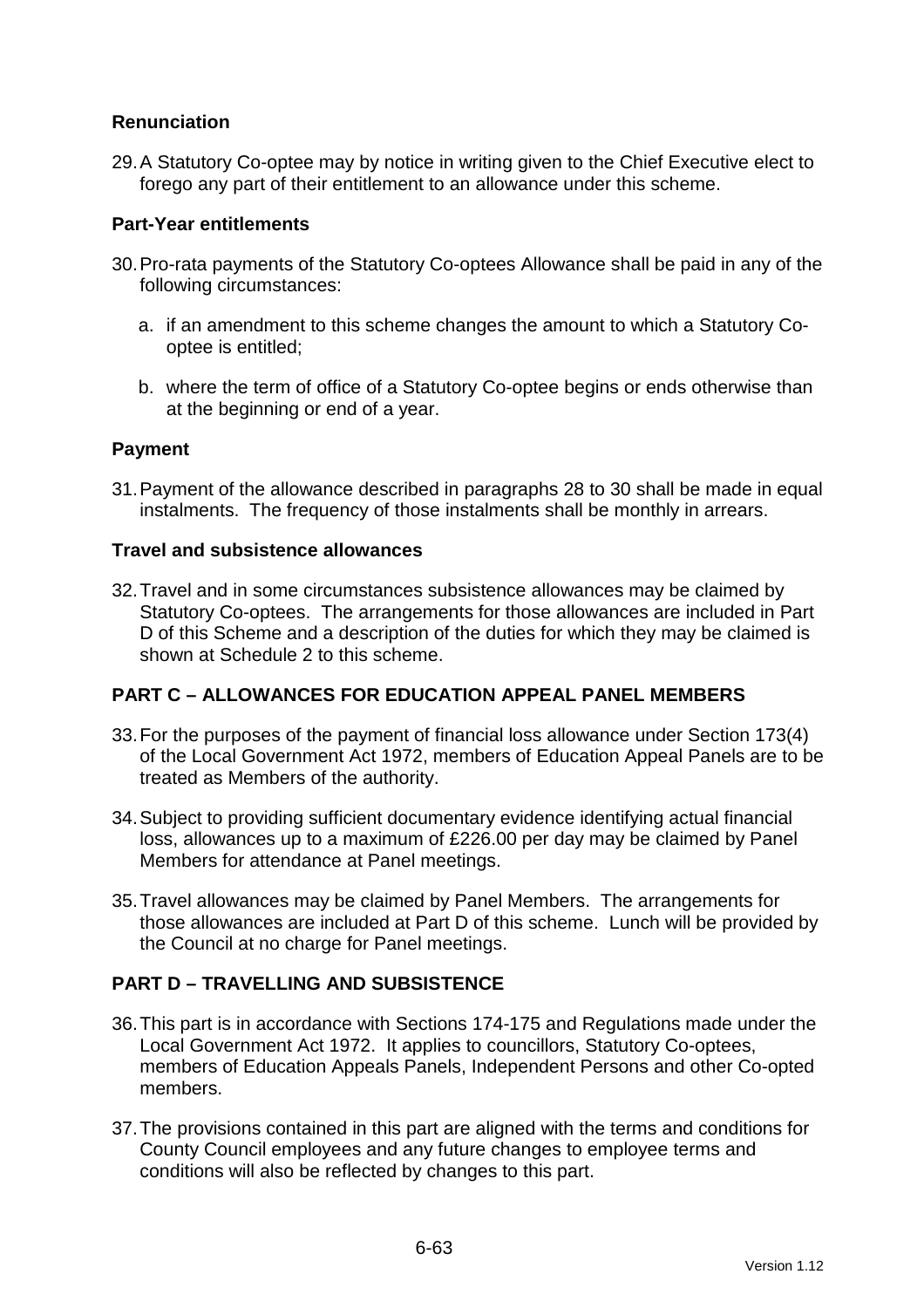### **TRAVELLING ALLOWANCE**

- 38. Travelling allowances may be claimed in respect of each occasion on which one of the persons described above carries out a duty as described in Schedule 2 to this Scheme.
- 39. All travel arrangements must be in accordance with the County Council's TRAVEL AND ACCOMMODATION POLICY, which is appended to this scheme.
- 40. If a claimant uses their own motor car or one belonging to a member of his/her family, or otherwise provided for their use and subject to the claimant having the appropriate insurance, the rate for travel, which is the same as for officers using their own vehicles on a casual basis, shall be as follows:

| up to 10,000<br>miles<br>45.0p | over 10,000<br>miles<br>25.0 <sub>p</sub> |       |
|--------------------------------|-------------------------------------------|-------|
| <b>Motor Cycles</b>            |                                           | 24.0p |
| Cycles                         |                                           | 20.0p |
| <b>Public Transport Rate</b>   |                                           | 22.6p |

- 41. The distance claimed for mileage should be the shortest most reasonable journey by road from the point of departure to the point at which the duty is performed, and similarly from the duty point to the place of return.
- 42. If a claimant travels by taxi, the claim must not exceed:
	- a. in cases of urgency or where no public transport is reasonably available, the amount of the actual fare and any reasonable gratuity actually paid;
	- b. in any other case, the amount of the fare for travel by appropriate public transport.
	- c. Any claims by members for travel costs where the Council has provided shared transport will only be payable in exceptional circumstance and subject to the agreement of the Team Manager (Democratic Services).

#### **SUBSISTENCE ALLOWANCES**

- 43. Subsistence allowances may be claimed only in exceptional circumstances such as overnight stays on occasions on which a person described in paragraph 63 above carries out a duty as specified in Schedule 2 to this scheme.
- 44. When carrying out approved duties within the UK and subsistence is payable due to exceptional circumstances, the amounts shown below may be claimed.
	- a. Breakfast where leave home before 7.00 am £4.48
	- b. Lunch where away from base for whole of lunch period (12.00 and 2.00 pm) - £6.17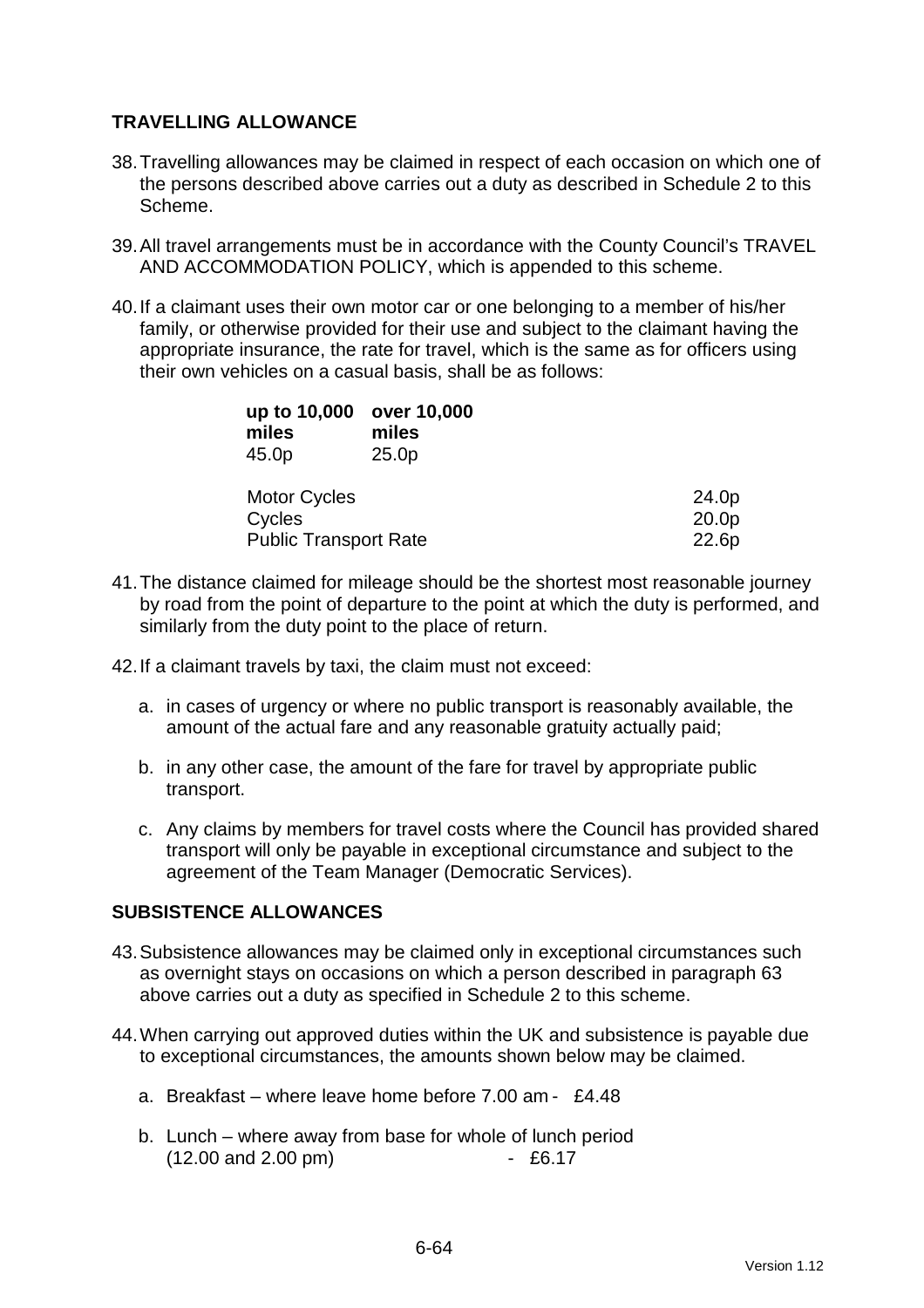- c. Tea if work continues after  $6.30 \text{ pm}$  £2.43
- d. Evening meal if work continues after 8.30 pm £7.64
- e. Tea and evening meal allowances are not normally payable on same day.
- f. Out of pocket expenses  $-$  single night  $-$  £3.63

 $-$  weekly rate  $-$  £14.55

- 45. Councillors, Statutory and other Co-optees may aggregate daily subsistence allowances.
- 46. Where a councillor, Statutory or other Co-optee attends a UK conference or other event which involves an overnight stay, hotel accommodation will be booked and paid for by Travel and Transport Services in accordance with the TRAVEL AND ACCOMMODATION POLICY. In exceptional circumstances where this has not been possible, the County Council will reimburse reasonable expenses, provided they are supported by receipts and subject to a maximum overnight expenditure on accommodation of £115.00 (including VAT).
- 47. Where a claimant attends a conference or other event which is held outside the UK, s/he may claim the amounts shown in the Council's TRAVEL AND ACCOMMODATION POLICY.

### **SPECIAL PROVISIONS**

48. In respect of full County Council meetings, councillors will have the choice of paying for the meals provided by the Council. The exercise of this option will be on an annual basis rather than for each individual County Council meeting.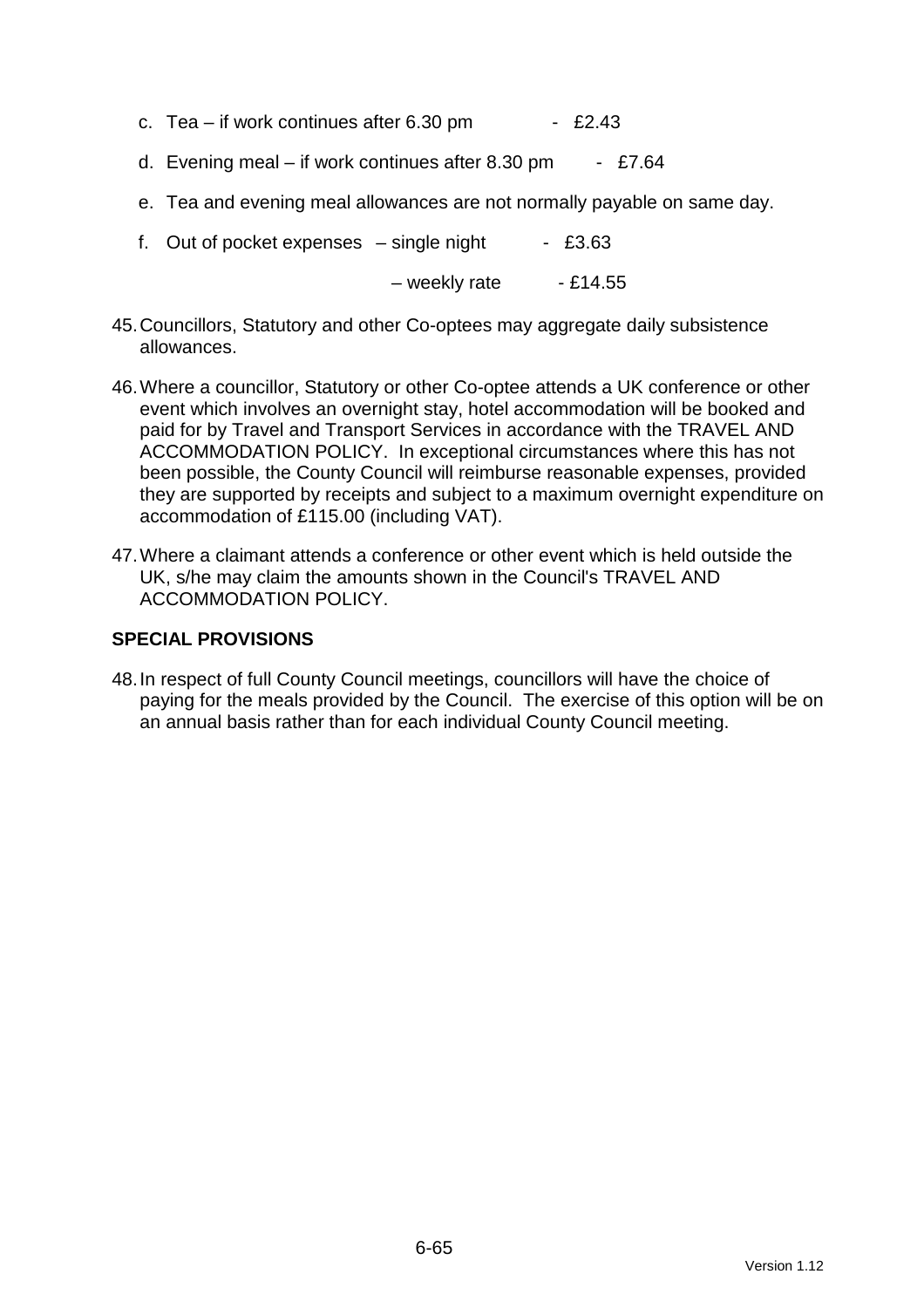### **SCHEDULE 1**

#### **SPECIAL RESPONSIBILITY ALLOWANCES**

| <b>Band</b>    | $%$ of<br>Leader's<br><b>SRA</b> | <b>Amount of</b><br><b>Allowance</b><br>(pa) | <b>Current role</b>                                                             |  |
|----------------|----------------------------------|----------------------------------------------|---------------------------------------------------------------------------------|--|
| $\mathbf{1}$   | 100                              | £32,608                                      | Leader of the Council<br>$\bullet$                                              |  |
| $\overline{2}$ | 70                               | £22,822                                      | Deputy Leader of the Council<br>$\bullet$                                       |  |
| $\overline{3}$ | 66                               | £21,739                                      | <b>Chairmen of Band A Committees</b><br>$\bullet$                               |  |
|                |                                  |                                              | <b>Business Manager of Majority Group</b><br>$\bullet$                          |  |
|                |                                  |                                              | Leader of the main Minority Group                                               |  |
| 4              | 50                               | £16,304                                      | Chairman of County Council*<br>$\bullet$                                        |  |
| 5              | 40                               | £13,043                                      | Chairman of Joint Health Committee (when<br>$\bullet$                           |  |
|                |                                  |                                              | chaired by a county councillor)                                                 |  |
|                |                                  |                                              | <b>Chairman of Pensions</b><br>$\bullet$                                        |  |
| 6              | 33                               | £10,869                                      | <b>Chairmen of Band B Committees:</b><br>$\bullet$                              |  |
|                |                                  |                                              | Vice-Chairmen of Band A Committees<br>$\bullet$                                 |  |
|                |                                  |                                              | Leader of smaller Minority Groups on the<br>$\bullet$                           |  |
|                |                                  |                                              | Council (provided the group has more than 10%<br>of the Members of the Council) |  |
| $\overline{7}$ | 25                               | £8,151                                       | Vice-Chairman of Joint Health Committee (when<br>$\bullet$                      |  |
|                |                                  |                                              | this position is occupied by a county councillor)                               |  |
| 8              | 24                               | £7,825                                       | Vice-Chairman of the County Council*<br>$\bullet$                               |  |
|                |                                  |                                              | Business Manager of the main Minority Group<br>$\bullet$                        |  |
| 9              | 22                               | £7,176                                       | Deputy Leader of the main Minority Group<br>$\bullet$                           |  |
|                |                                  |                                              | Vice-Chairmen of Band B Committees<br>$\bullet$                                 |  |
|                |                                  |                                              | Main Minority Group Spokesmen on Band A                                         |  |
|                |                                  |                                              | Committees                                                                      |  |
| 10             | $\overline{4}$                   | £1,304                                       | <b>Business Manager of any Minority Group</b><br>$\bullet$                      |  |
|                |                                  |                                              | consisting of more than 10% of the Members of<br>the Council                    |  |
|                |                                  |                                              | Ordinary Members of the Appeals Committee<br>$\bullet$                          |  |
|                |                                  |                                              | when undertaking work of exceptional frequency                                  |  |

#### Note

\* These SRAs include an element for clothing. Sections 3(5) and 5(4) (as appropriate) of Part 1 of the Local Government Act 1972, enables the County Council to make a reasonable payment to the Chairman and Vice-Chairman to enable them to meet the expenses of their office.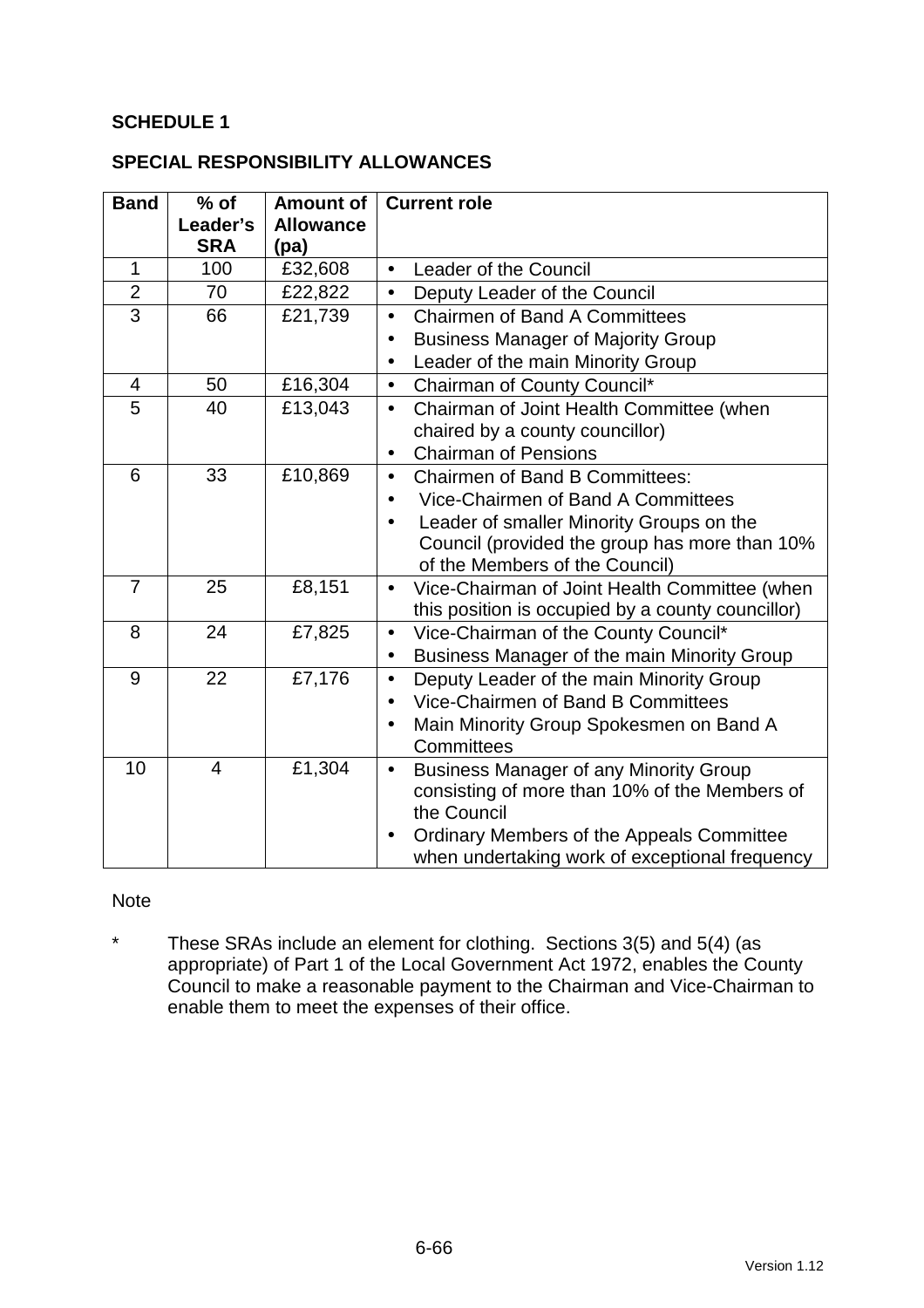### **BAND A COMMITTEES**

Children and Young People Finance and Property Community Safety **Personnel** Culture Culture Transport and Highways Economic Development

Adult Social Care and Health Environment and Sustainability

The Health and Wellbeing Board is a Band A Committee but it is assumed that it will always be chaired by the holder of an existing SRA

### **BAND B COMMITTEES**

Appeals Sub **Health Scrutiny** Audit **Audit** Planning and Licensing

Corporate Parenting Sub-Committee is a Band B committee but it is assumed that the Vice-Chairman of the Children and Young People Committee will chair it

Grant Aid Sub-Committee is a Band B committee but it is assumed that the Deputy Leader of the Council will chair the sub-committee

It is assumed that the Senior Staffing Committee and Local Joint Resolutions Committee will always be chaired either by named members or by councillors already in receipt of a special responsibility allowance.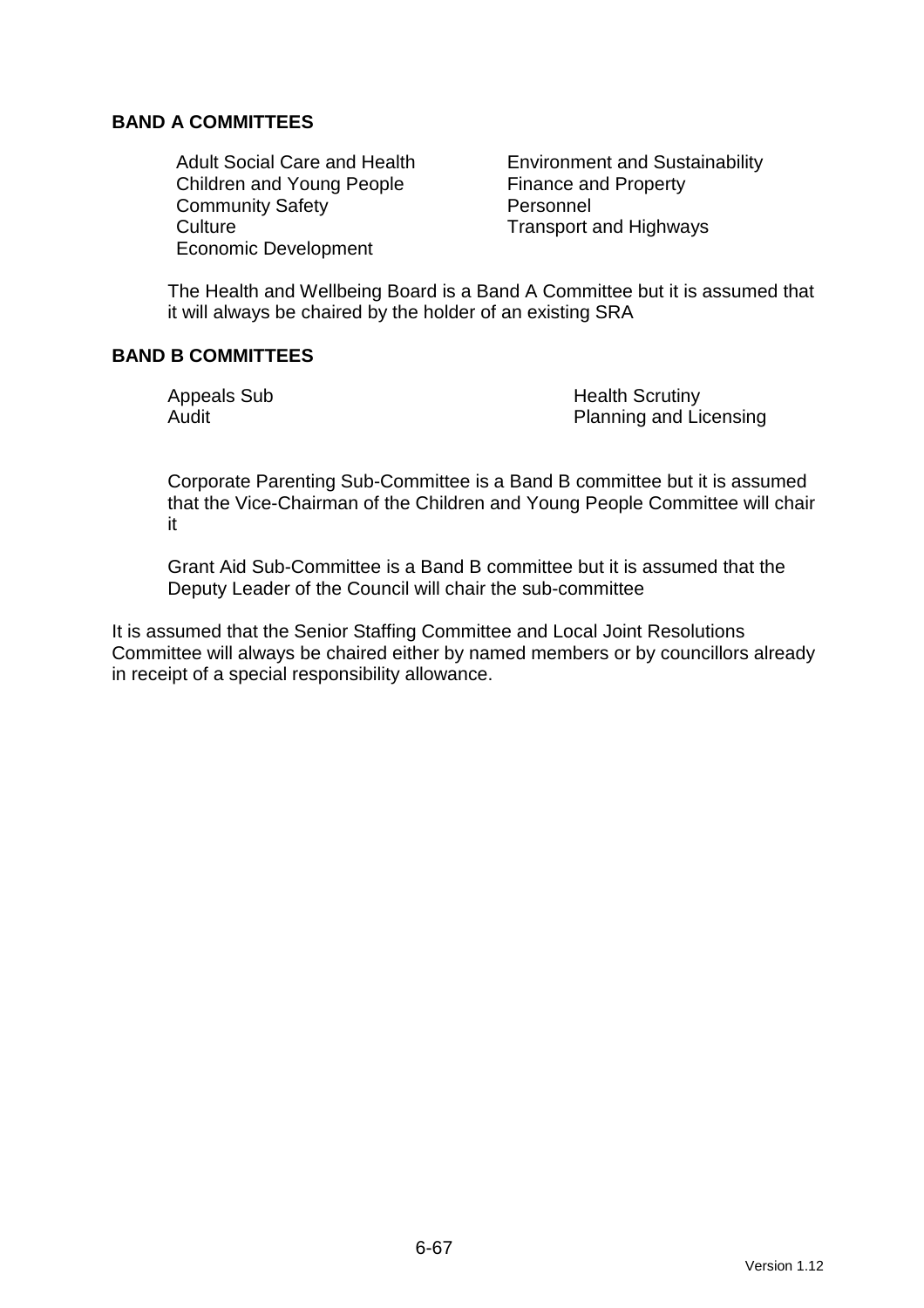### **SCHEDULE 2**

#### **APPROVED DUTIES (TRAVELLING AND SUBSISTENCE ALLOWANCES)**

#### **FOR COUNCILLORS**

- 1. Approved duties for the payment of travelling and/or subsistence allowances (the latter in exceptional circumstances only such as overnight stays) will include:
	- a. any attendance as a member or "observer" at meetings of the Council or its subordinate bodies (eg a committee, sub-committee, working party, panel, project steering group);
	- b. pre-agenda meetings of committees and sub-committees of the County Council or of any joint committee of local authorities covering the attendance of its Chair and Vice-Chair (and Opposition Spokesperson if appropriate, by invitation);
	- c. any attendance as a member of a joint committee of two or more local authorities or any sub-committee of that joint committee at a meeting of the joint committee or other body connected with the functions of that joint committee to which a Member is appointed by that joint committee;
	- d. any attendance at conferences, seminars and similar events, provided that attendance is approved in advance under the TRAVEL AND ACCOMMODATION POLICY;
	- e. rota visits to County Council establishments;
	- f. annual tour of inspection for any County Council service;
	- g. any attendance upon land or premises within the County area, for the purposes of, or in connection with, the discharge of any of the functions of the County Council, to include:
		- consultations with officers of the County Council;
		- visits to County Council premises to acquaint him/herself with conditions there;
		- visits to exhibitions relating to the functions of the County Council;
		- "surgeries" for constituents;
		- visits to sites and premises associated with actual or proposed projects of the Council;
		- visits to County Hall to deal with essential correspondence, paperwork, etc;
		- attendance by invitation at a Parish Council or Parish Meeting to participate in the discussion of a County Council function.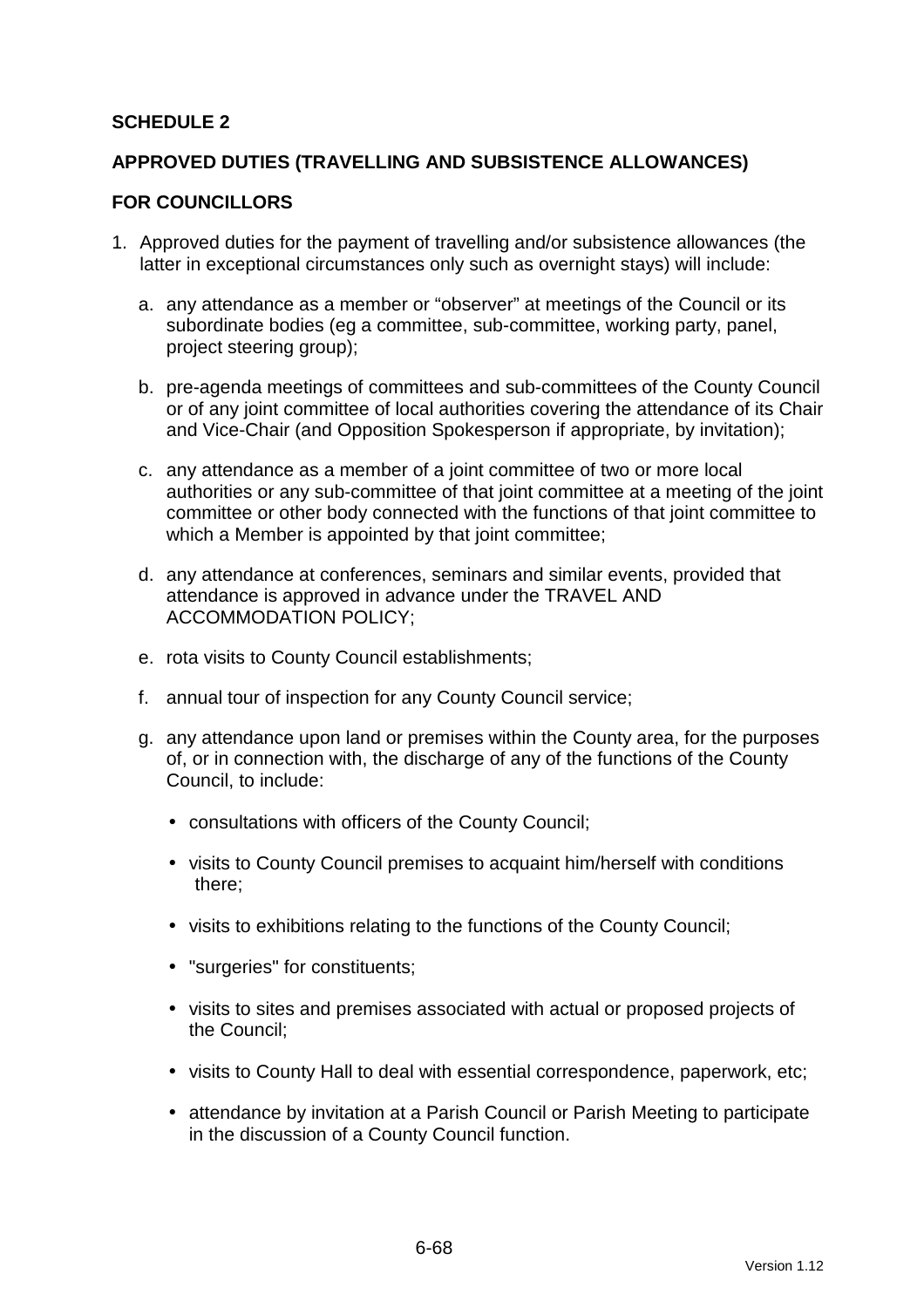- h. subject to (i.) below any attendance at a meeting of any outside body, external or partnership organisation to which the Councillor has been appointed by, or on the nomination of the Council or the Policy Committee;
- i. where an outside body has its own scheme for the payment of allowances, the Member should claim his/her travelling and subsistence allowances from the other body and not from the County Council.
- j. any attendance at a meeting of a Group (under Standing Orders) which is called by the Chief Executive for the sole purpose of discussing County Council business;
- k. Group Management meetings called for the sole purpose of discussing County Council business;
- l. visits and duties outside the County area but within Great Britain for a period not exceeding 72 hours in connection with the discharge of any the Council's functions made by committee Chairmen/Spokespersons of the main Minority Group/Group officers;
- m. attendance at seminars etc to address non-political bodies at national/regional level on subjects of which they have specialist knowledge by committee Chairmen/Spokespersons of the main Minority Group;
- n. any single Member duty undertaken on behalf of the County Council:
	- in pursuance of any Standing Order requiring an Elected Member(s) to be present while tender documents are opened;
	- in connection with the discharge of any function of the authority conferred by or under any enactment and empowering or requiring the authority to inspect or authorise the inspection of any premises; or
	- in connection with arrangements made by the authority for the attendance of pupils at a school approved for the purposes of Section 188 (Special Schools) of the Education Act 1993;
- o. attendance by formal invitation at a county hospitality function (eg Chairman's reception, county dinner);
- p. attendance as a representative of the County Council at a local function to present an award or cheque;

but shall not include:

- disciplinary matters within a Group;
- correspondence relating to a Group's policy:
- matters relating to the internal organisation of a Group;
- selection of candidates to stand at County Council elections;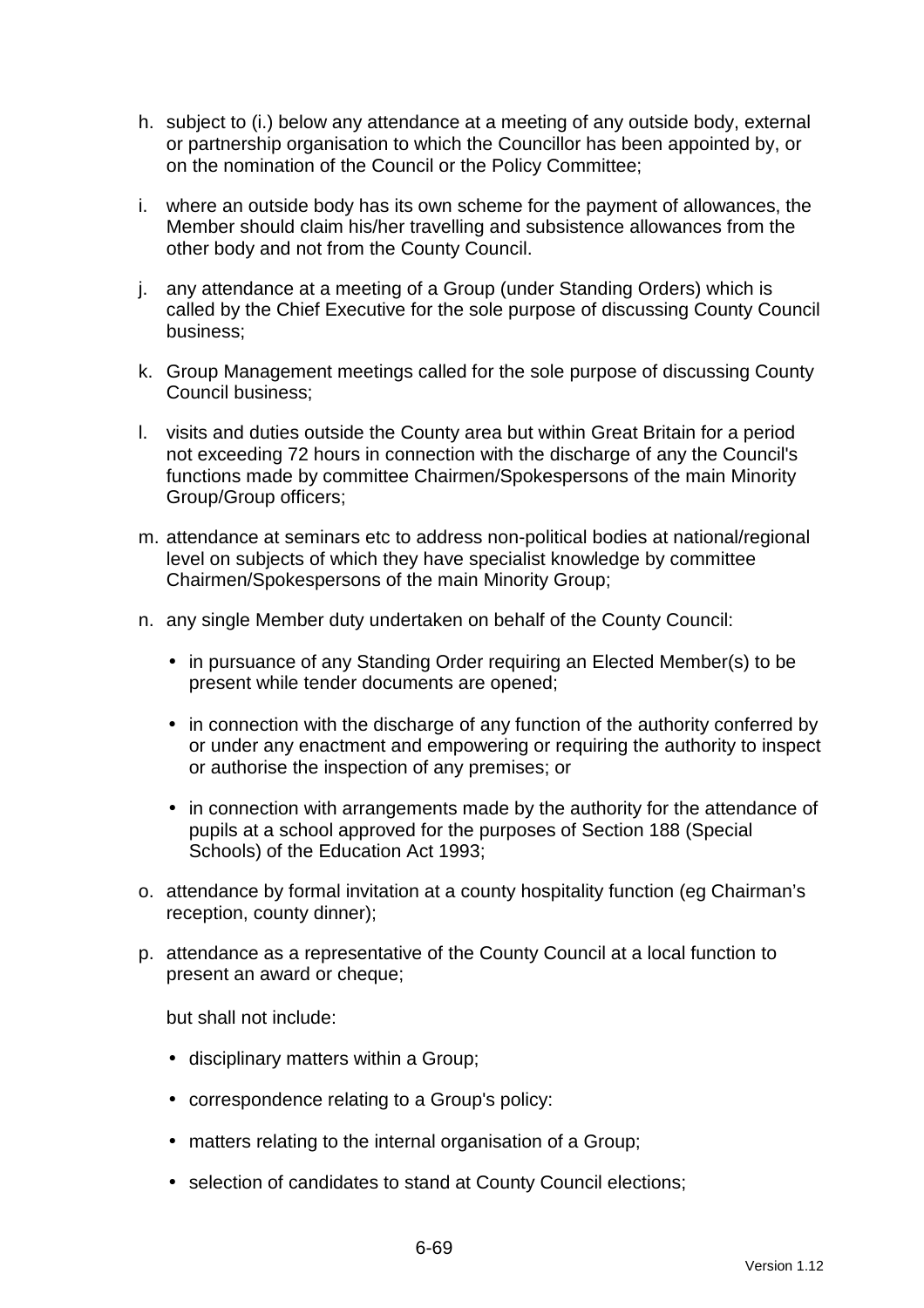- attendance at a Governing Body meeting of a school or college;
- taking up a constituent's grievance with anybody other than the County Council (eg following up a complaint against the services of a public body, private company or another council).

#### **FOR STATUTORY CO-OPTEES AND OTHER CO-OPTED MEMBERS OF THE COUNCIL'S COMMITTEES AND SUB-COMMITTEES**

- 2. Approved duties for the payment of travelling and/or subsistence allowances (the latter in exceptional circumstances only such as overnight stays) are as follows:
	- a. any attendance at a meeting of committee or a sub-committee of which the claimant is a properly appointed member;
	- b. any visit arranged and approved in advance under the TRAVEL AND ACCOMMODATION POLICY in connection with the business of the bodies shown in a above (including conferences, seminars, training events, tours or inspection, rota visits).

# **FOR MEMBERS OF EDUCATION APPEALS PANELS**

3. Members of Education Appeals Panels may claim travelling in respect of meetings of Panels.

### **FOR INDEPENDENT PERSONS**

4. Independent Persons may claim travelling in respect of their duties.

#### **FOREIGN TRAVEL**

- 5. Councillors and Statutory or other Co-opted Members of committees etc are normally allowed to travel abroad on County Council business only with express approval as required by the TRAVEL AND ACCOMMODATION POLICY.
- 6. All arrangements for travel and hotel accommodation will be made by Travel and Transport Services in accordance with the TRAVEL AND ACCOMMODATION POLICY.
- 7. Expenses will be reimbursed in accordance with the TRAVEL AND ACCOMMODATION POLICY.
- 8. Councillors and others are required to provide receipts of actual expenses and details of meals provided when they submit claims for reimbursement.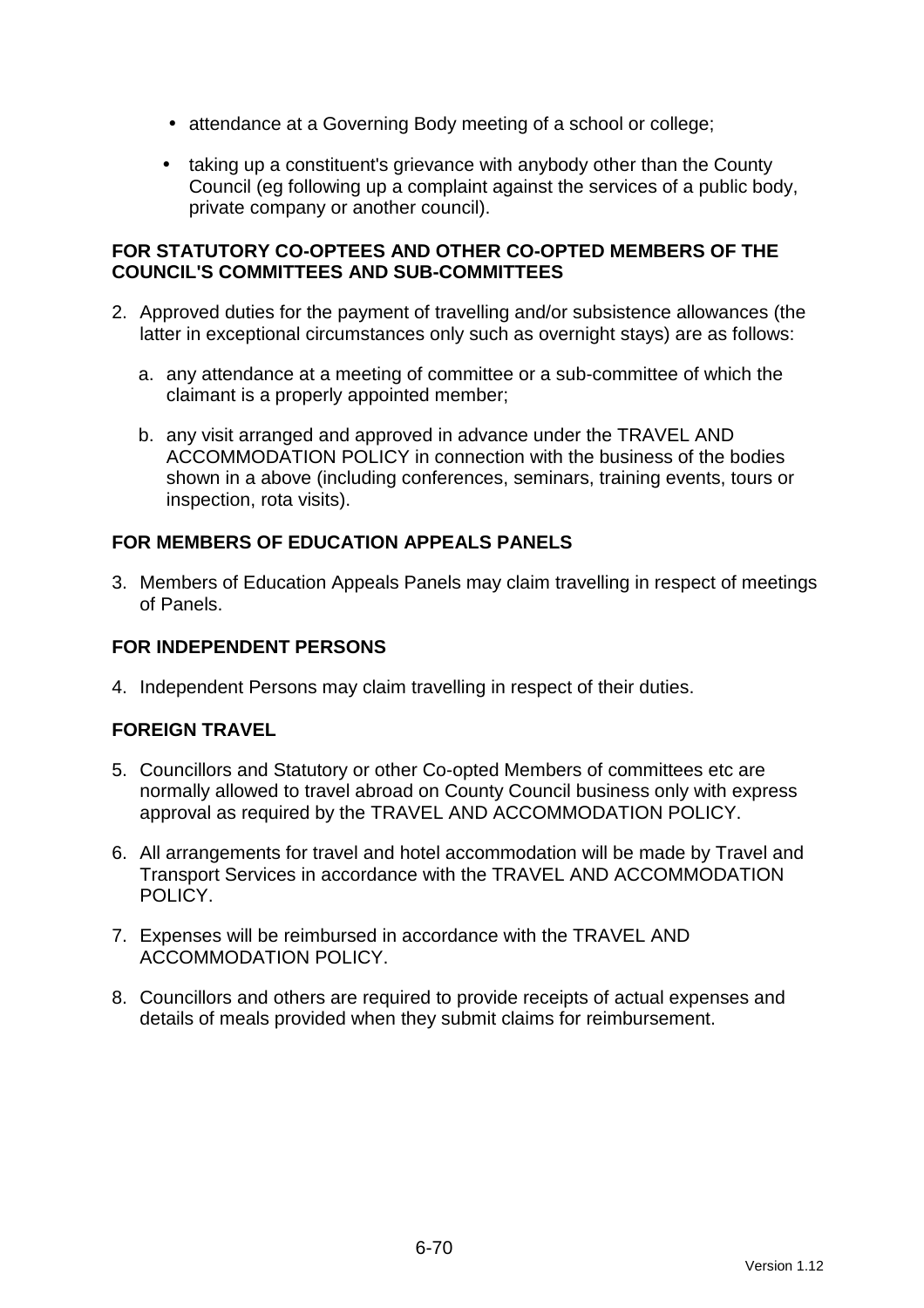### **APPENDIX**

#### **ADMINISTRATIVE MATTERS**

#### **SUBMISSION OF CLAIMS**

- 1. Claims are processed through Democratic Services and paid through the payroll system.
- 2. The following deductions will be applied to late claims:
	- a. up to 3 months' delay full payment
	- b.  $3 6$  months' delay  $-50\%$  reduction
	- c. after 6 months' delay no payment made, except in exceptional circumstance where the matter would be referred to the Policy Committee for determination.

#### **INCOME TAX**

- 3. Tax will be deducted from payments of Basic Allowance and Special Responsibility Allowances. This will be at the standard rate of tax unless a Member makes arrangements with his Tax Inspector for a tax code to be allotted and notified to the County Council.
- 4. The County Council deals with:

HM Inspector of Taxes (Nottingham 1) Castle Meadow Castle Meadow Road Nottingham NG2 1AB

- 5. A return of tax deducted from allowances is made to the Inland Revenue at the end of each financial year and a P60 is provided to each councillor.
- 6. Arrangements have been made with the Inspector of Taxes (Nottingham 1) whereby Councillors on application can obtain, where appropriate, tax relief on their expenses of office. Further guidance is available from the Chief Finance **Officer**

#### **SOCIAL SECURITY**

- 7. Contributions
	- a. National insurance contributions are payable on any payment of Basic Allowance and Special Responsibility Allowances provided the gross amount reaches a lower earnings limit in a certain period, unless a certificate of nonliability is produced (supplied by the Contributions Agency). The Chief Finance Officer will advise on the detailed operation of the scheme.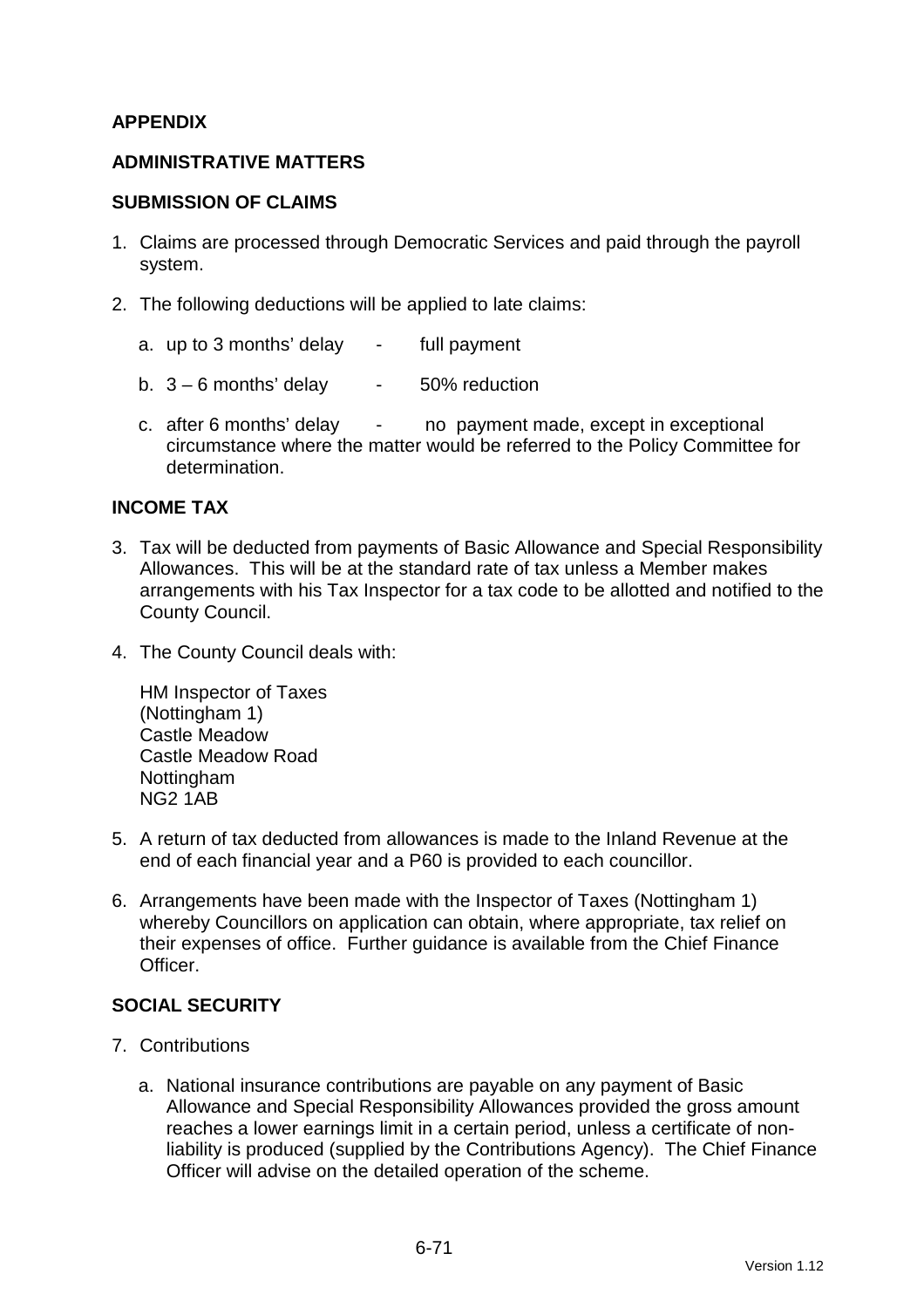### 8. Benefits

- a. The receipt of Basic and Special Responsibility Allowances affects benefits. Councillors should notify the Benefits Agency of amounts received.
- b. The contribution paid by Councillors counts toward the full range of contributory benefits.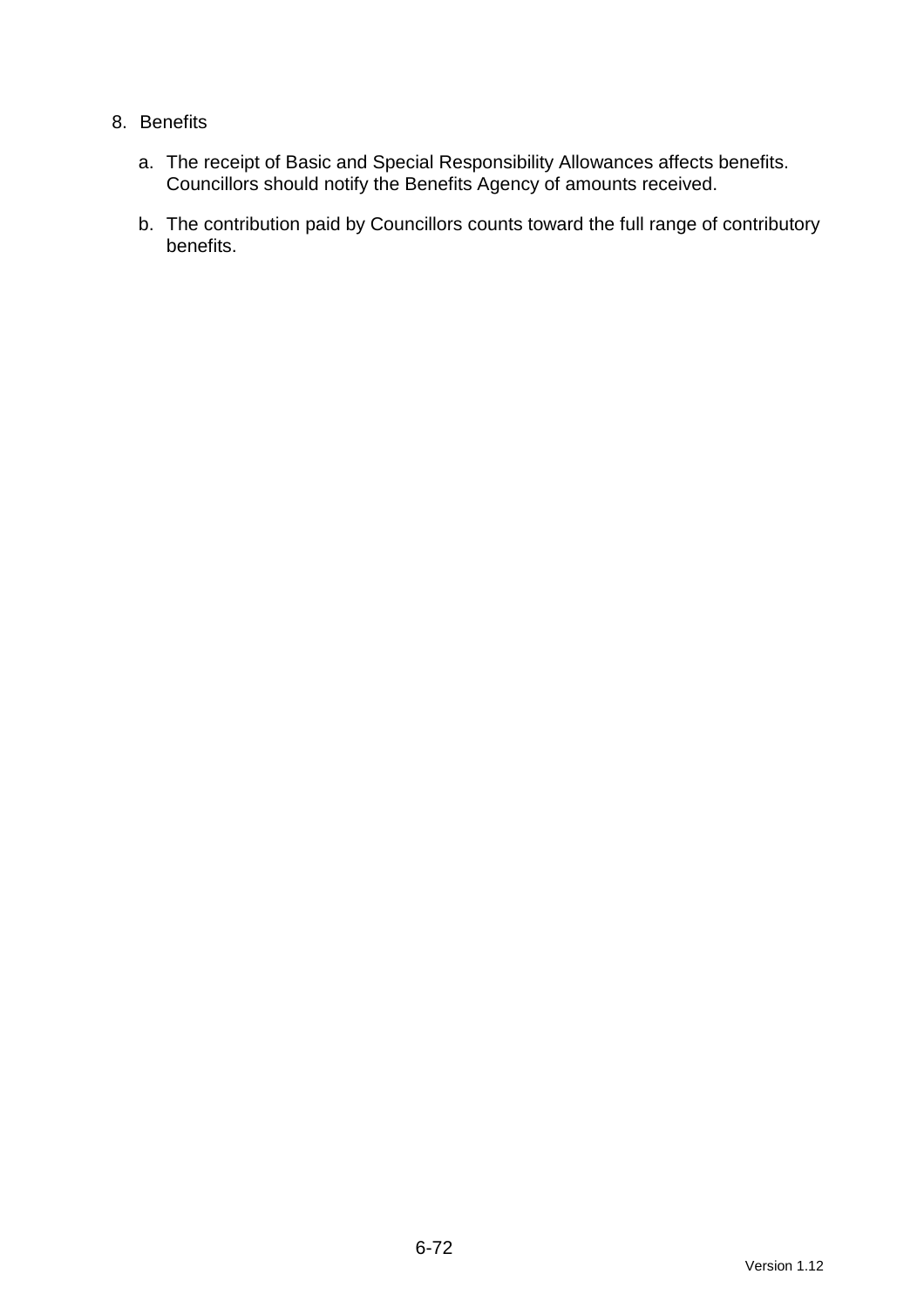# **TRAVEL AND ACCOMMODATION POLICY**

- 1. This policy (the Nottinghamshire County Council Travel Policy) covers the approval and booking arrangements for travel and accommodation required in connection with the Council's business. It does not apply to travel and accommodation required in connection with direct service delivery e.g. school, trips, service users' outings, where the relevant Departments will have their own procedures.
- 2. This policy replaces all previous policies, decisions and/or precedents relating to travel undertaken in connection with the business of the Council.
- 3. The power to amend this policy is reserved to the full Council.
- 4. The practices in this policy shall, as far as possible, reflect the contents of the County Council's Members' Allowances Scheme and the Terms and Conditions of Service for Employees (see paragraph 9 of the Financial Regulations and D7 and D10 of the Personnel Handbook).
- 5. In the event that a conflict arises between this Policy and the Members' Allowances Scheme the Monitoring Officer and the Chief Executive will mediate and determine the matter following consultation with the Leader.

#### **GENERAL PRINCIPLES**

- 6. The policy is based on the following principles:
	- a. the proper conduct of business, and the overall efficiency of the Council;
	- b. transparency and accountability;
	- c. achieving Best Value in the use of the Council's resources, benefiting the community, the Council and councillors;
	- d. meeting the needs of those with disabilities and/or health problems.

#### **APPROVAL PROCESSES**

- 7. The following travel may be undertaken without prior approval:
	- a. day to day travel within Nottinghamshire in connection with Nottinghamshire County Council business;
	- b. travel in connection with training and development events within the East Midlands which have been authorised in accordance with relevant policies.
- 8. All other travel must be approved in advance in accordance with the following: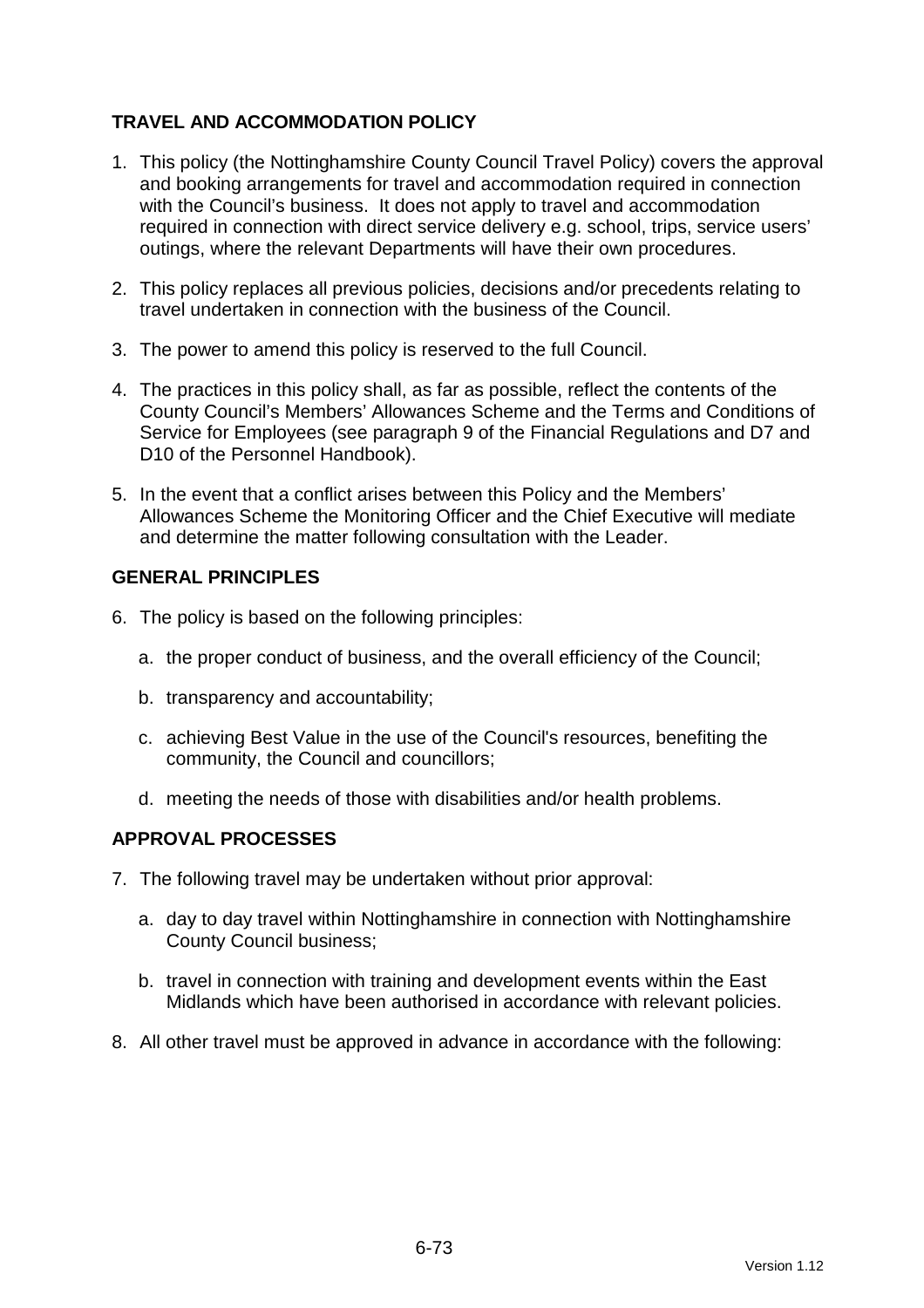| Participant                                             | <b>Description</b>                                                                                                     | Approval required from                                                                     |
|---------------------------------------------------------|------------------------------------------------------------------------------------------------------------------------|--------------------------------------------------------------------------------------------|
| Councillors, Statutory<br>and other co-opted<br>members | All travel within mainland<br>(a)<br>UK not described in<br>Schedule 2 of the<br><b>Members' Allowances</b><br>Scheme. | <b>Policy Committee</b>                                                                    |
|                                                         | Outside the UK<br>(b)                                                                                                  | <b>Policy Committee</b>                                                                    |
| <b>Officers</b>                                         | Within the UK<br>(a)                                                                                                   | Relevant chief or other<br>officer in accordance with<br>departmental procedures           |
|                                                         | Outside the UK<br>(b)                                                                                                  | <b>Relevant Corporate Director</b><br>with a quarterly report to the<br>relevant committee |

9. The County Council recognises that, in cases of genuine urgency, it may not be possible to obtain formal approval from the relevant committee prior to the expected date of travel. In these cases, the Urgency Procedure (Part Five of the Constitution) should be used.

# **BOOKING ARRANGEMENTS**

- 10. With the exception of travel by private car in connection with the day to day business of the Council, all arrangements and/or bookings for travel and accommodation approved under this policy must be made by Transport and Travel Services in the Environment and Resource Department.
- 11. Provisional bookings will not be made unless approval has been given in accordance with paragraph 73 of this policy.

# **METHOD OF TRAVEL**

12. At all times, the chosen method of travel must be the most cost-effective method, taking into account the value of time saved, anticipated subsistence and other expenses and any other relevant matters.

# **TRAVEL WITHIN THE UK (MAINLAND)**

- 13. Public transport should normally be used, unless the use of private/self-drive hire/civic cars is proved to be the most cost effective option, taking into account mileage charges, anticipated subsistence, other expenses and any other relevant consideration including but not limited to those at paragraph 74
- 14. The use of private cars to attend events out of the County area must be determined in relation to the following criteria:
	- a. cost in comparison to other options;
	- b. availability of public transport;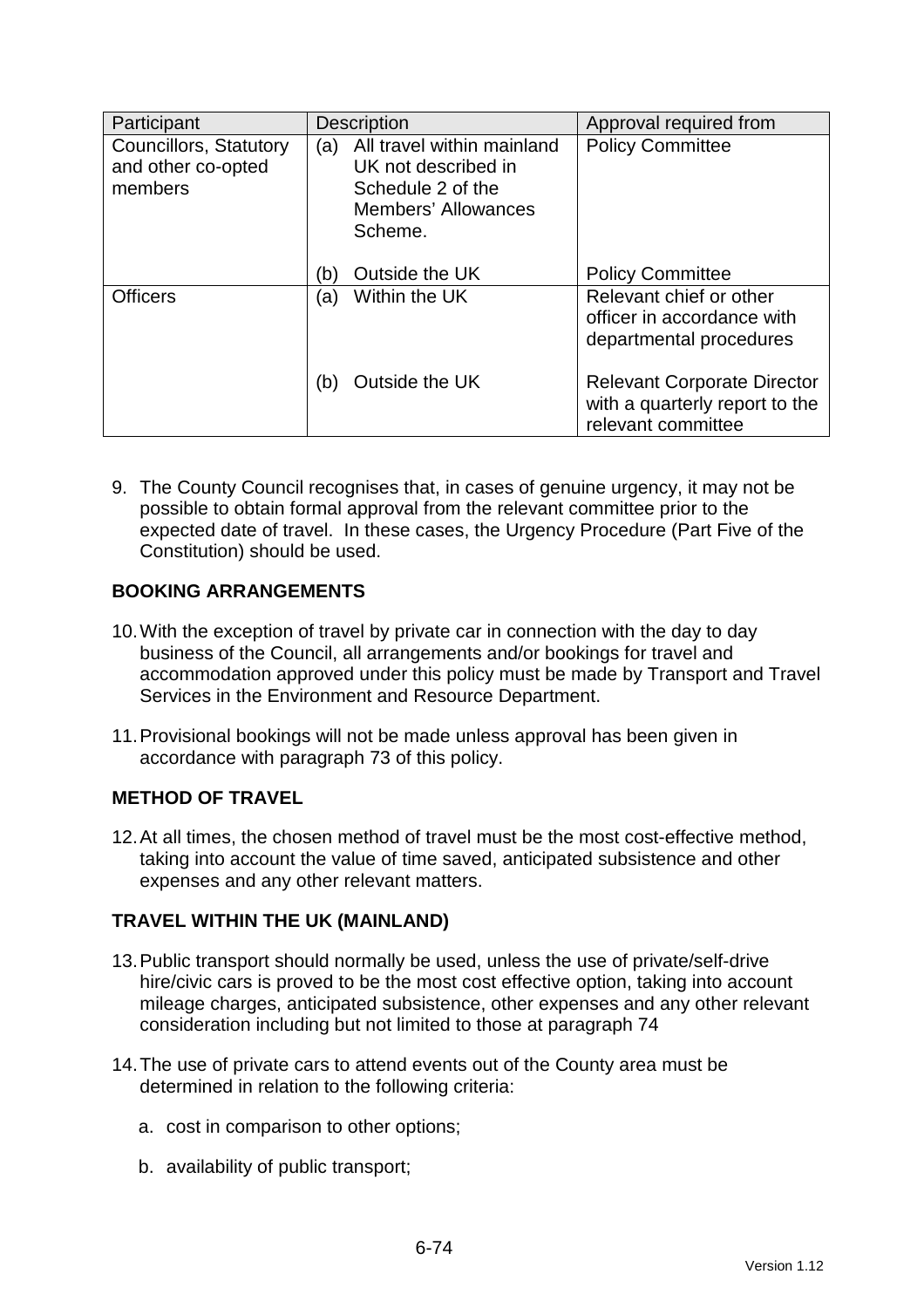- c. business requirements;
- d. disability or health considerations.
- 15. Other options which must be considered prior to approving the use of private cars are:
	- a. car sharing;
	- b. use of hire cars/pool cars;
	- c. use of civic cars.
- 16. Any travel by train within mainland UK will usually be standard class fare unless travel by other classes of ticket is cheaper overall.
- 17. Any councillor or officer requesting first class rail travel must give reasons which shall be recorded in the register referred to the section below.
- 18. Councillors are encouraged to purchase appropriate railcards if eligible, in which case the Council will reimburse two-thirds of the cost. Councillors should advise Transport and Travel Services that they have a railcard at the time of booking, to ensure that a reduced price ticket is obtained.
- 19. Air travel within mainland UK will be permitted only where the cost/convenience brings benefits to the Council.

#### **TRAVEL TO NORTHERN IRELAND/REPUBLIC OF IRELAND/OUTSIDE THE UK**

- 20. Where available, and subject as follows, economy class should be used for all air, sea or land (i.e. rail) travel where this the most cost effective.
- 21. The County Council recognises that there will be occasions where it is not appropriate to use economy class i.e. where there are health or disability issues to be considered. In these cases, a higher class of travel may be permitted, wherever possible, subject to prior approval being by Policy Committee.

### **ACCOMMODATION**

- 22. Mid-range hotels of good standard with appropriate business facilities will be chosen within safe and reasonable access to where the business of the visit is to take place.
- 23. For conferences, the added value of all-inclusive packages will be evaluated against making separate hotel arrangements.

### **SUBSISTENCE AND OTHER EXPENSES**

#### **WITHIN THE UK (INCLUDING NORTHERN IRELAND)**

24. All costs of the approved method of travel will be paid by the County Council.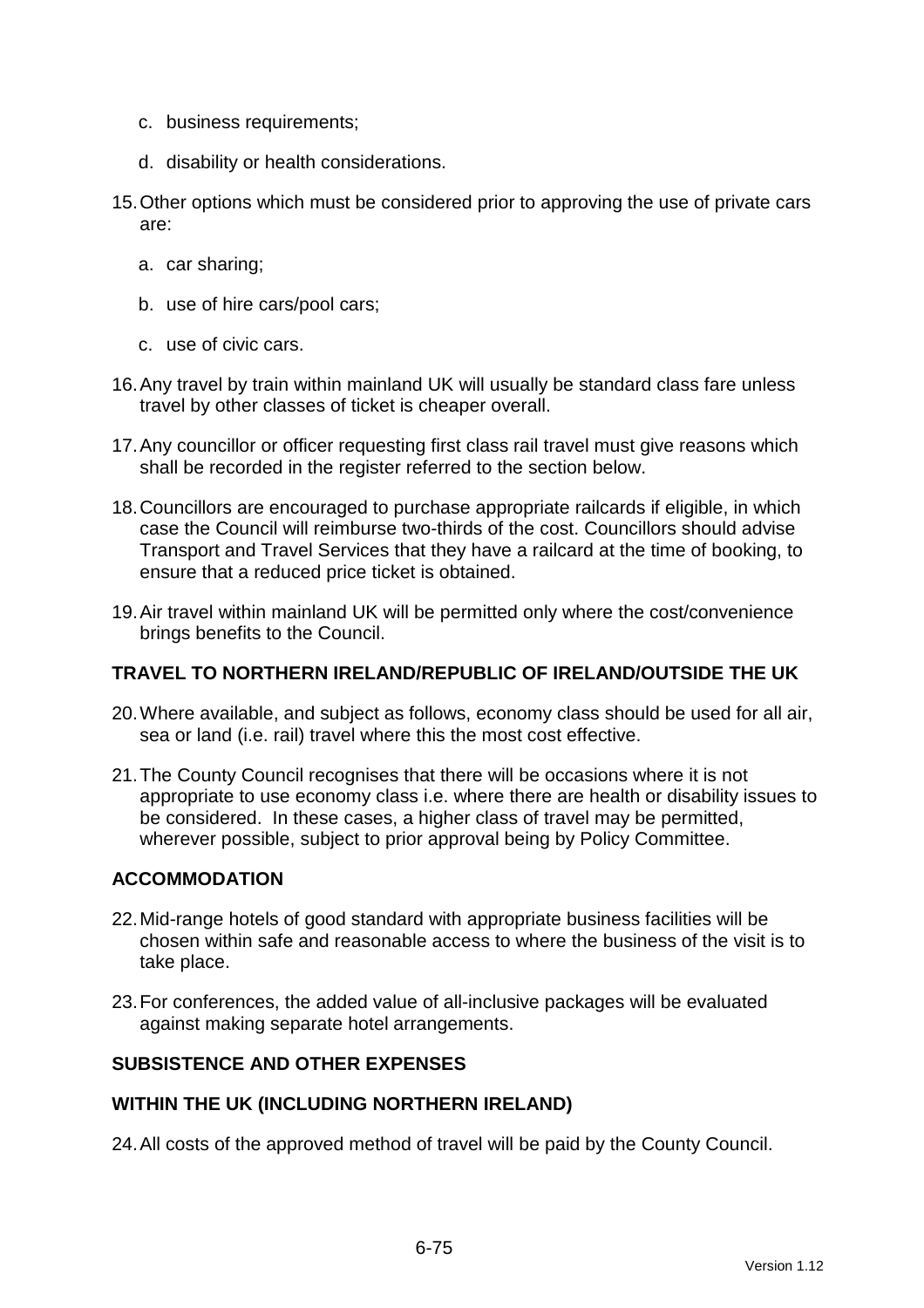- 25. Subsistence allowances may be claimed in exceptional circumstances. They will be the same for councillors, Statutory Co-optees, other co-opted Members and officers. Details of the amounts which may be claimed are in the Members' Allowances Scheme.
- 26. Claims should be made on the forms provided as follows:
	- a. officers from their Department;
	- b. councillors and others covered by the Members' Allowances Scheme from Democratic Services.
- 27. Receipts should be obtained for all expenditure incurred.

#### **OUTSIDE THE UK**

- 28. Accommodation will be booked and paid for by Transport and Travel Services in the Environment and Resource Department on behalf of the County Council.
- 29. Subsistence allowance may be claimed for actual reasonable expenses incurred on meals, beverages, transport within the foreign country, laundry, 'phone calls etc.
	- a. The current maximum amount for subsistence per 24 hours for countries within the European Union is £75.00 (plus £10 per day for unreceipted out of pocket expenses).
	- b. For travel to other destinations, Transport and Travel Services will calculate a maximum amount for subsistence per 24 hours. That amount will be notified to relevant committee when approval is sought for the travel to be undertaken.
- 30. The above rates assume that all meals (excluding breakfast) will have to be paid for from the subsistence allowance. If meals are provided as part of the visit and at no personal cost to the Council's representative(s) the daily allowance will be reduced by 20% for each meal provided.
- 31. Receipts must be obtained wherever practicable for all claimable expenditure. Where this is not possible, a written statement will be required from the person claiming allowances.

#### **ADMINISTRATION OF THE POLICY**

- 32. All travel tickets and/or accommodation required under this policy must be booked through Transport and Travel Services in the Environment and Resource Department.
- 33. Before any bookings are made, Transport and Travel Services will require written confirmation of approval. Where the cost is to be met by a Department, the appropriate budget code(s) for the expenditure will also be required.
- 34. Subject to normal formalities, Transport and Travel Services can arrange advances of cash, foreign currency and travellers' cheques. Any unspent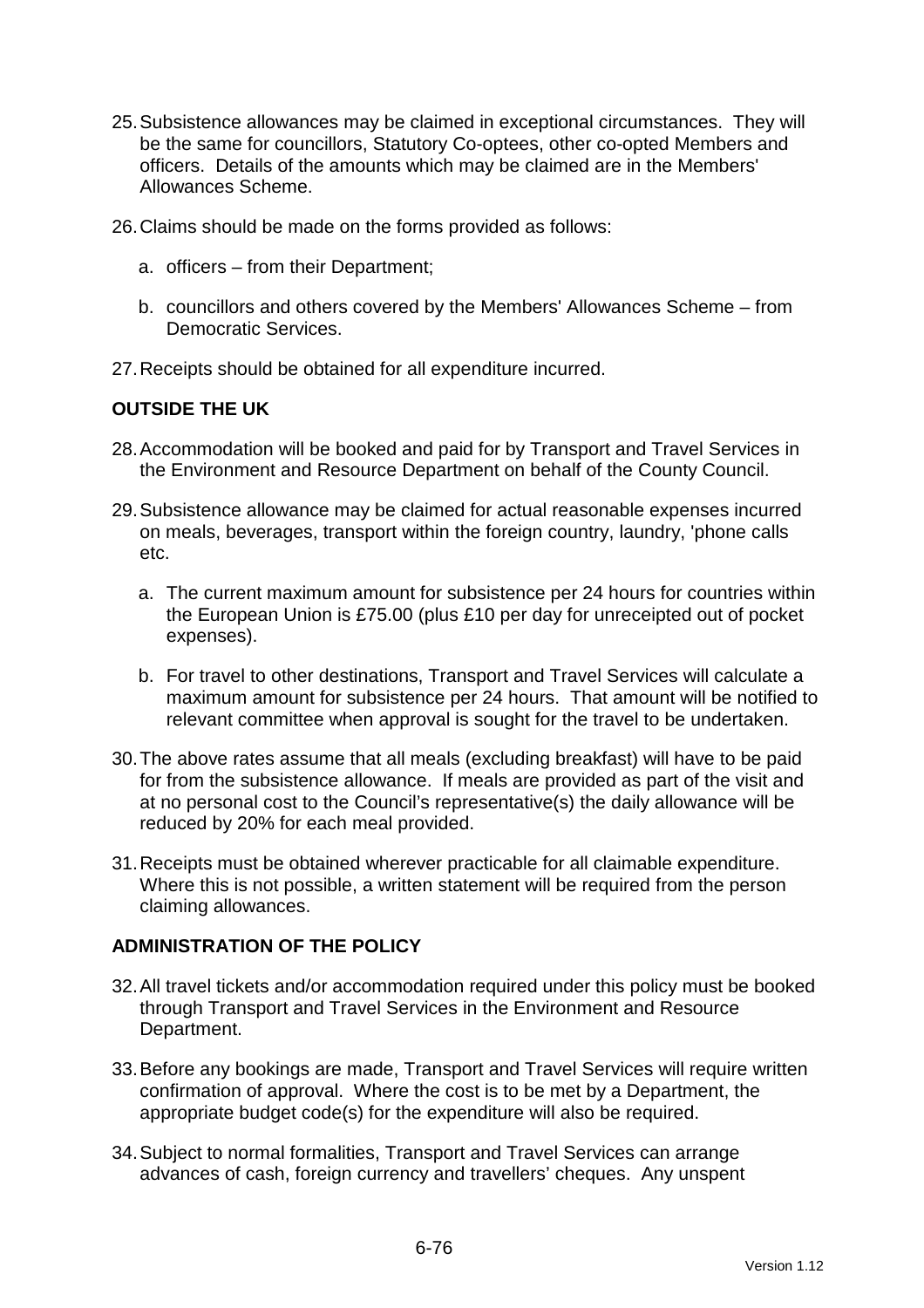cash/currency or travellers cheques must be returned to Transport and Travel Services within one month of return from the visit.

- 35. All claim forms, together with receipts and details of expenses incurred must be submitted within one month of return from the visit.
- 36. County Council credit cards must only be used for claimable expenses incurred in carrying out the County Council's business and all receipts/vouchers in respect of any expenditure met in this way must be passed to Financial Services within one month of return from the visit.
- 37. Where the Council's representative wishes, for personal reasons, to extend their stay at the destination to which they have travelled, this is permitted on the strict understanding that no additional cost falls to be met by the Council and that all expenses in connection with the extension of stay are reimbursed before the date of outward travel.
- 38. Where the Council's representative is accompanied by a partner, the Council must be reimbursed for all expenses to be incurred in respect of travel arrangements made by Transport and Travel Services in respect of the partner before the date of outward travel.

## **RECORD KEEPING**

- 39. Transport and Travel Services will maintain a public register of the following information in respect of each item or travel undertaken under this policy:
	- a. name of traveller/participant;
	- b. purpose of travel/visit;
	- c. dates of travel;
	- d. destination;
	- e. method/class/cost of travel and/or accommodation;
	- f. cost of insurance;
	- g. amount(s) of allowances paid;
	- h. details of the date approval was given and the identity of the decision maker (including details of specific additional approvals from time given in respect of, for instance, travel by other than standard class);
	- i. the date on which the Council's representative(s) submitted a report on the outcome/value of the visit, where appropriate.
- 40. The register shall be available for public inspection and shall be published on the Council's website.
- 41. Annual reports shall be made which shall give: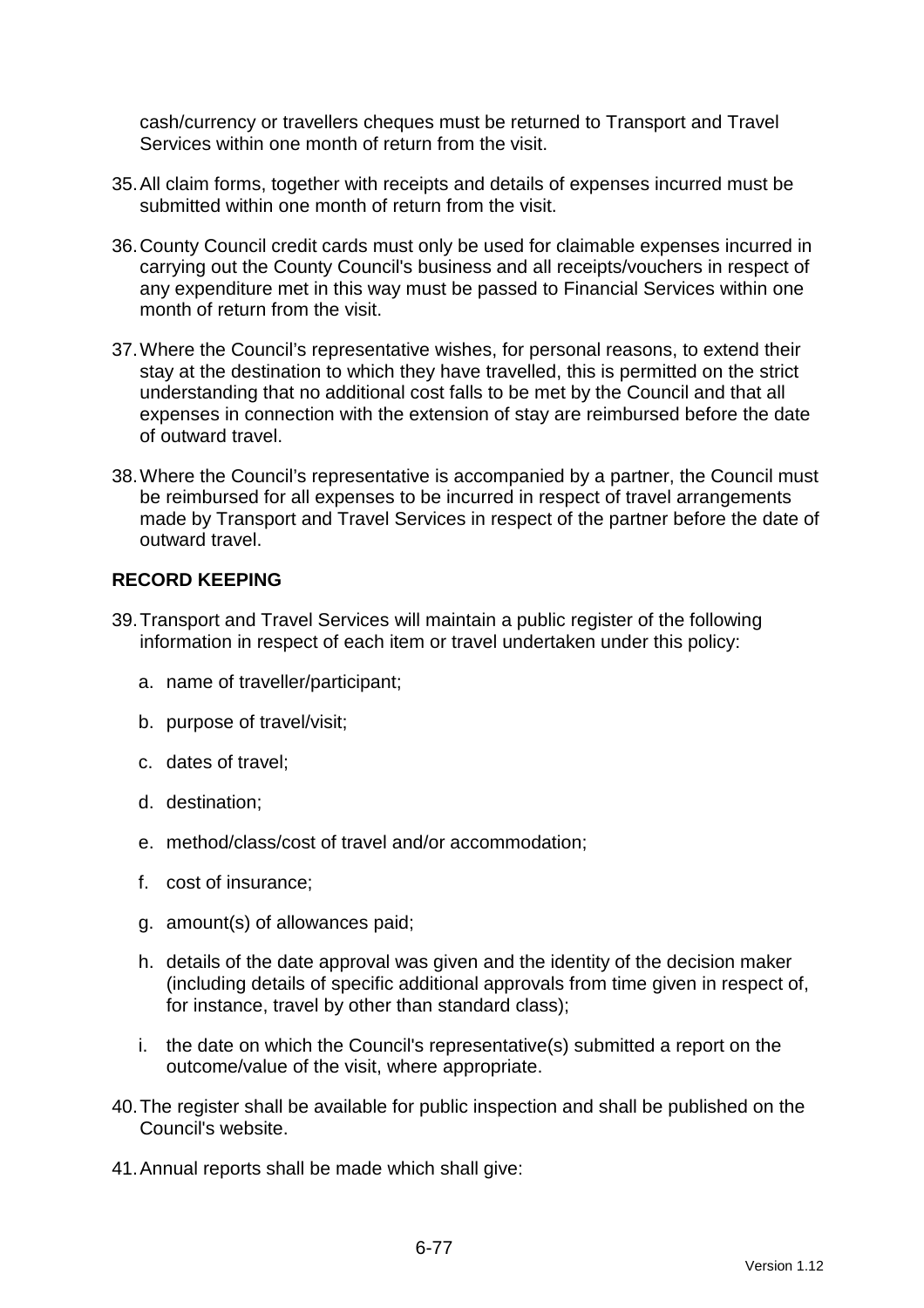- a. details of the totality of travel undertaken under this policy;
- b. information as to occasions upon which other than standard/economy class travel or its equivalent has been used.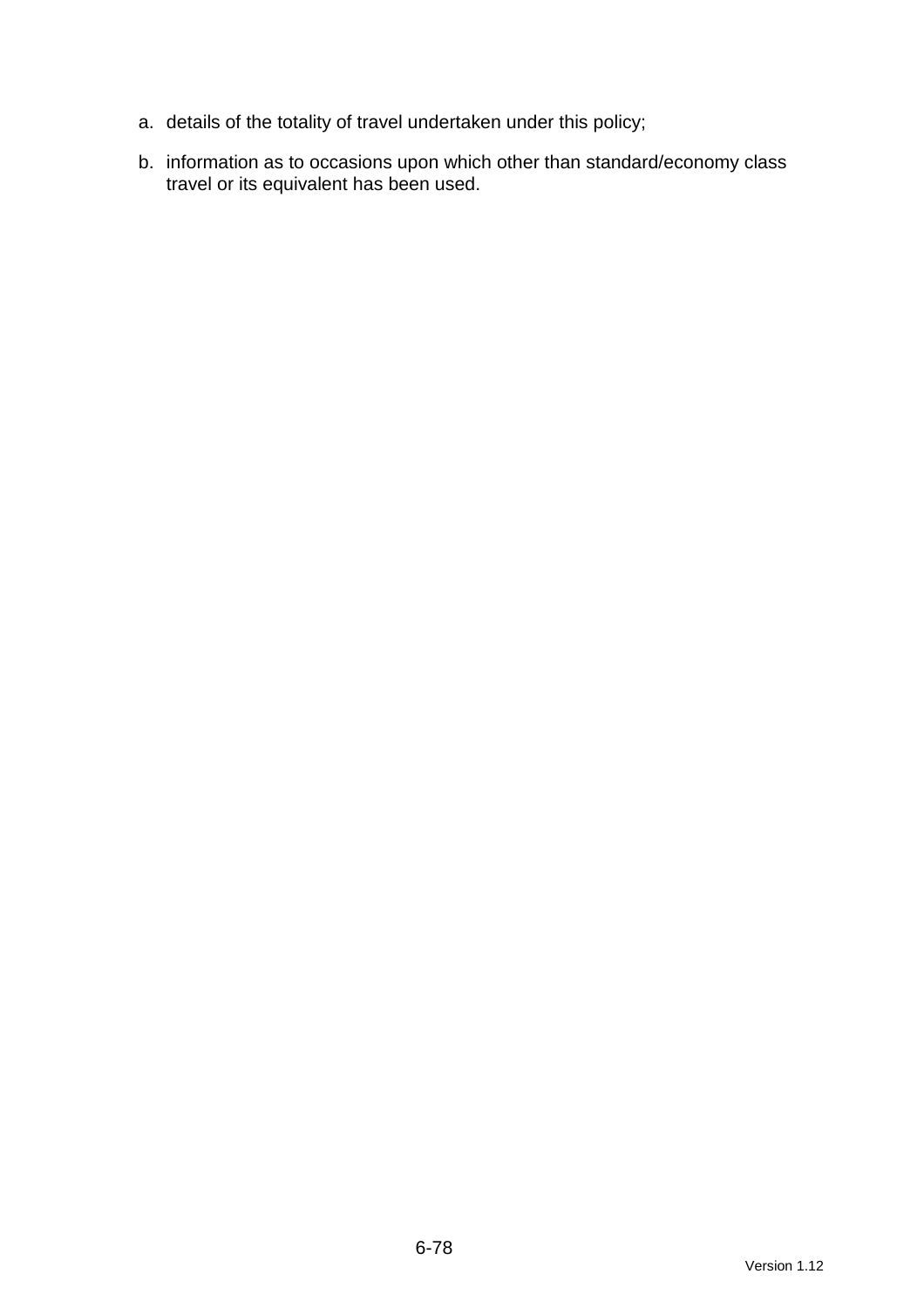#### **PART B – CODES OF CONDUCT AND GUIDANCE FOR COUNCILLORS AND OFFICERS**

### **CODE OF CONDUCT FOR COUNCILLORS AND CO-OPTED MEMBERS**

### **INTRODUCTION**

- 1. The public is entitled to expect the highest standards of conduct from all Councillors and co-opted members of the County Council.
- 2. The Code sets out the standards of service that are expected from Councillors and co-opted members of the Council. In particular, Councillors and co-opted members should act in an open and transparent manner and should not do anything which would prejudice the reputation of the Council.
- 3. It is important Councillors and co-opted members understand their position as regards standards of conduct, and if in any doubt should seek guidance. This is because in some circumstances a breach of the Code could be a criminal offence and because any person could make a complaint to the Council if they believe a Councillor or co-opted member has breached the Code.
- 4. This Code is adopted in accordance with Section 27(2) of the Localism Act 2011.

### **UNDERLYING PRINCIPLES**

5. As a Councillor or co-opted member of the Council you must have regard to the following principles – selflessness, integrity, objectivity, accountability, openness, honesty and leadership.

## **GENERAL CONDUCT**

- 6. Accordingly, when acting in your capacity as a Councillor or co-opted member:
	- a. You must act solely in the public interest and should never improperly confer an advantage or disadvantage on any person or act to gain financial or other material benefits for yourself, your family, a friend or close associate;
	- b. You must not place yourself under a financial or other obligation to outside individuals or organisations that might seek to influence you in the performance of your official duties;
	- c. When carrying out your public duties you must make all choices, such as making public appointments, awarding contracts or recommending individuals for rewards or benefits, on merit;
	- d. You are accountable for your decisions to the public and you must cooperate fully with whatever scrutiny is appropriate to your office;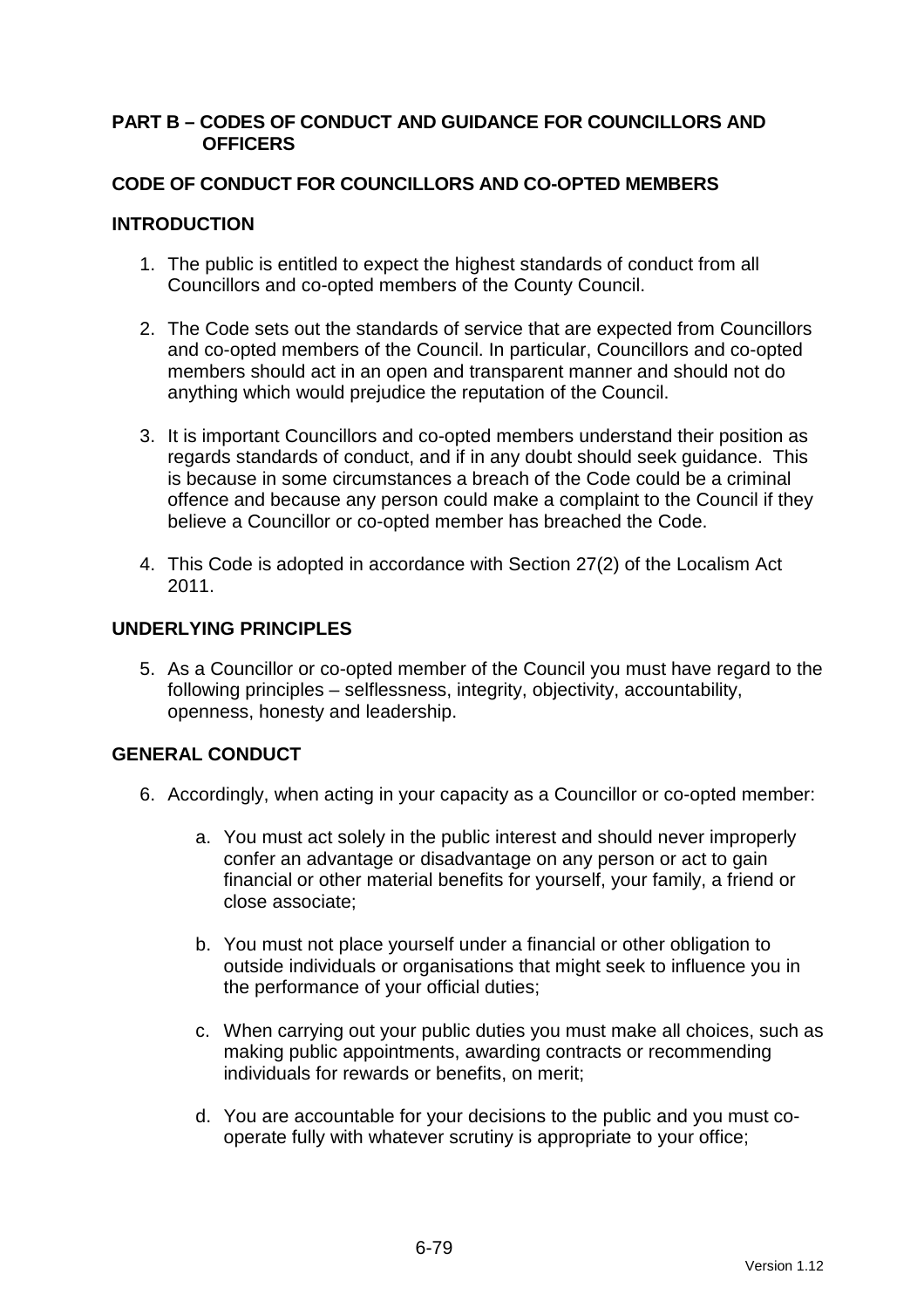- e. You must be as open as possible about your decisions and actions and the decisions and actions of the Council and should be prepared to give reasons for those decisions and actions;
- f. You must declare any private interests, both pecuniary and nonpecuniary, that relate to your public duties and must take steps to resolve any conflicts arising in a way that protects the public interest, including registering and declaring interests in a manner conforming with the procedures set out in the box below;
- g. You must, when using or authorising the use by others of the resources of the Council, ensure that such resources are not used improperly for political purposes (including party political purposes) and you must have regard to any applicable Local Authority Code of Publicity made under the Local Government Act 1986;
- h. You must promote and support high standards of conduct when serving in your public post, in particular as characterised by the above requirements, by leadership and example

### **REGISTERING AND DECLARING PECUNIARY AND NON-PECUNIARY INTERESTS**

- 7. You must, within 28 days of taking office as a Councillor or co-opted member, notify the Council's Monitoring Officer of any Disclosable Pecuniary Interest (we have set out the definition of a Disclosable Pecuniary Interest in the Appendix to this Code), where the pecuniary interest is yours, or that of your spouse, civil partner, or a person you are cohabiting with.
- 8. You must declare any Disclosable Pecuniary Interests and private interests, both pecuniary and non-pecuniary, to any meeting of the Council at which you are present and have an interest in any matter being considered.
- 9. If the interest being declared is a "sensitive interest" you only have to disclose the fact you have an interest but do not need to disclose the nature of the interest.
- 10. Following any disclosure of a Disclosable Pecuniary Interest not on the Council's register, you must notify the Monitoring Officer of the interest within 28 days of the date of disclosure.
- 11. Unless dispensation has been granted, you may not participate in any discussion of, vote on, or discharge any function related to any matter in which you have a Disclosable Pecuniary Interest.
- 12. Additionally, you are required to leave the room in which the meeting is being held whilst the matter is under consideration in accordance with the Council and Committee procedure rules, paragraphs 17 and 12 respectively.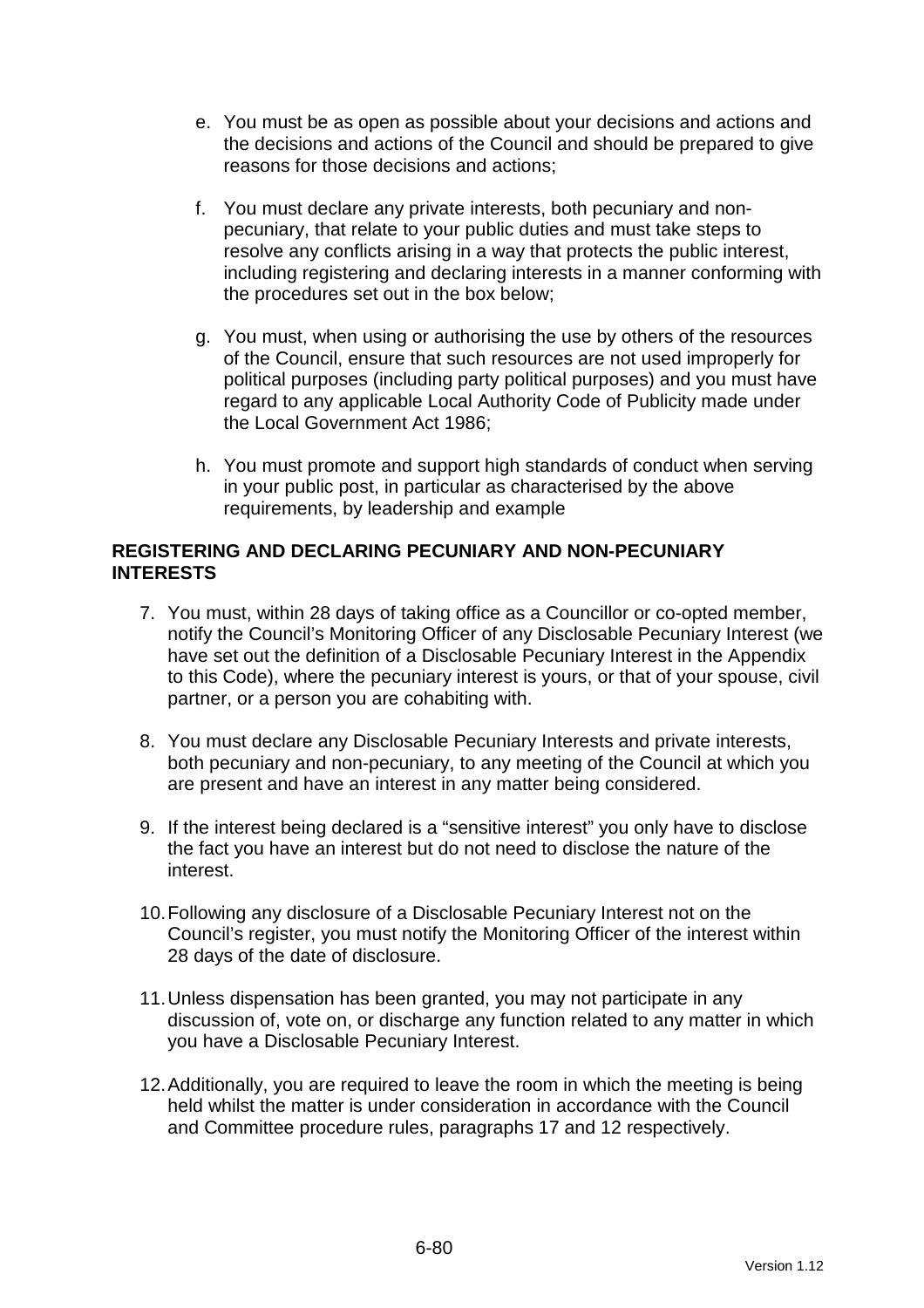### **SENSITIVE INTEREST**

- 13. Where you are concerned that the disclosure of an interest would lead to you or a person connected with you being subject to violence or intimidation, you may request the Monitoring Officer to agree that the interest is a "sensitive interest".
- 14. If the Monitoring Officer agrees, then you merely have to disclose the existence of the interest rather than the detail of it, at a meeting, and the Monitoring Officer can exclude the detail of the interest from the Council's publicly available version of the register.
- 15. You must, within 28 days of becoming aware of any change of circumstances which means that information excluded is no longer a "sensitive interest", notify the Council's Monitoring Officer in writing.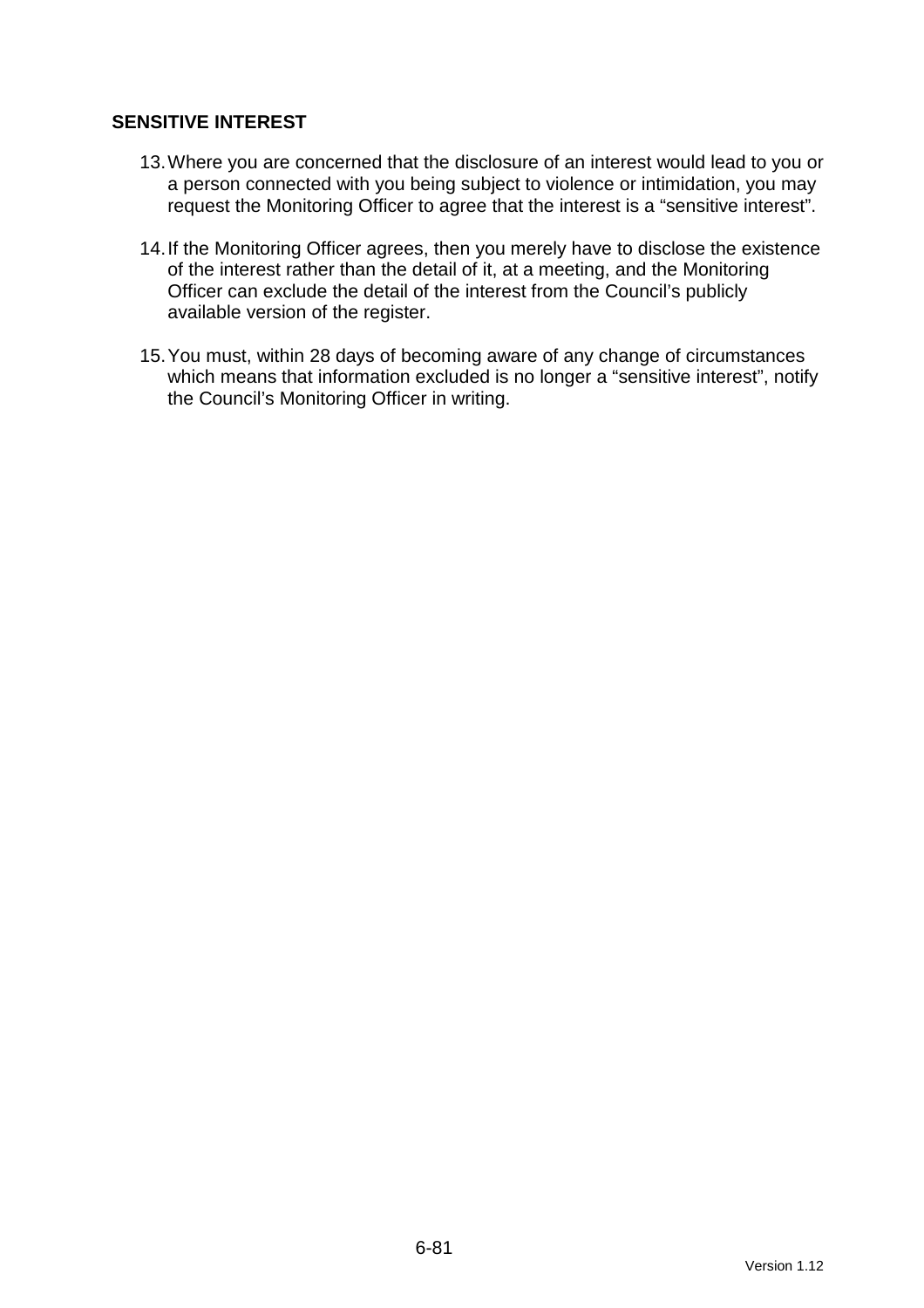# **APPENDIX**

## **DISCLOSABLE PECUNIARY INTERESTS**

| <b>Interest</b>                                      | <b>Prescribed description</b>                                                                                                                                                                                                                                                                                                                                                                               |
|------------------------------------------------------|-------------------------------------------------------------------------------------------------------------------------------------------------------------------------------------------------------------------------------------------------------------------------------------------------------------------------------------------------------------------------------------------------------------|
| Employment, office, trade, profession or<br>vocation | employment, office,<br>trade,<br>Any<br>profession or vocation carried on for<br>profit or gain.                                                                                                                                                                                                                                                                                                            |
| Sponsorship                                          | Any payment or provision of any other<br>financial benefit (other than from the<br>Council) made or provided within the<br>previous 12 months (up to and including<br>the date of notification of the interest) in<br>respect of any expenses incurred by you<br>carrying out duties as a member, or<br>towards your election expenses.                                                                     |
|                                                      | This includes any payment or financial<br>benefit from a trade union within the<br>meaning of the Trade Union and Labour<br>Relations (Consolidation) Act 1992.                                                                                                                                                                                                                                             |
| Contracts                                            | Any contract which is made between<br>you, your spouse or civil partner or<br>person with whom you are living as a<br>spouse or civil partner (or a body in<br>which you or they have a beneficial<br>interest) and the Council<br>(a) under which goods or services are<br>to be provided or works are to be<br>executed; and<br>(b) which<br>fully<br>has<br>been<br>not<br>discharged                    |
| Land                                                 | Any beneficial interest in land which is<br>within the Council's area.<br>For this purpose "land" includes an<br>easement, servitude, interest or right in<br>or over land which does not carry with it<br>a right for you, your spouse, civil partner<br>or person with whom you are living as a<br>spouse or civil partner (alone or jointly<br>with another) to occupy the land or to<br>receive income. |
| Licences                                             | Any licence (alone or jointly with others)<br>to occupy land in the Council's area for a<br>month or longer.                                                                                                                                                                                                                                                                                                |
| Corporate tenancies                                  | Any tenancy where (to your knowledge)<br>(a) the landlord is the Council; and                                                                                                                                                                                                                                                                                                                               |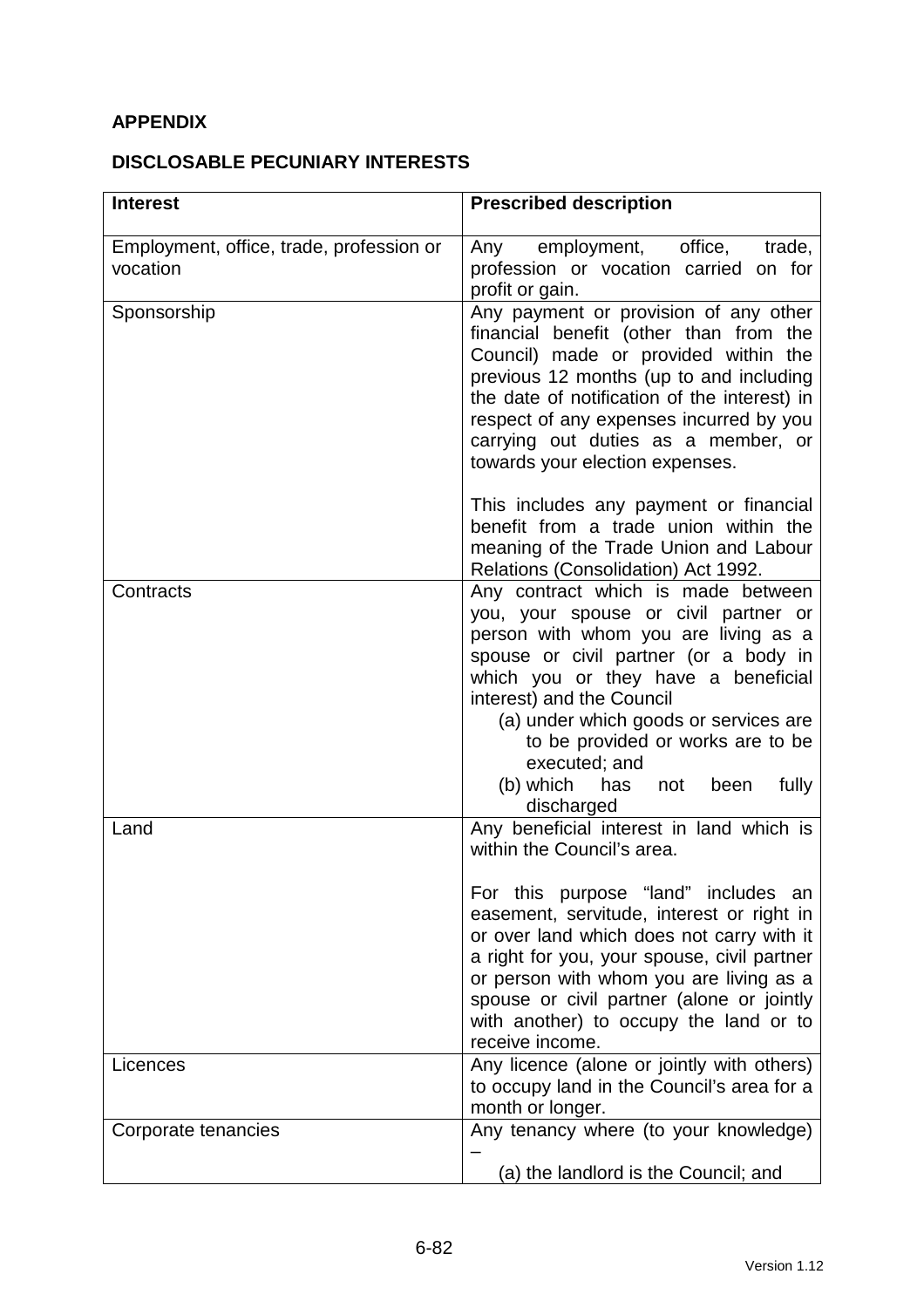| <b>Securities</b> | (b) the tenant is a body in which you,<br>your spouse or civil partner or a<br>person you are living with as a<br>spouse or civil partner has a<br>beneficial interest<br>Any beneficial interest in securities of a<br>body where -                                                                                                                                       |
|-------------------|----------------------------------------------------------------------------------------------------------------------------------------------------------------------------------------------------------------------------------------------------------------------------------------------------------------------------------------------------------------------------|
|                   | (a) that body (to your knowledge) has<br>a place of business or land in the<br>Council's area; and                                                                                                                                                                                                                                                                         |
|                   | (b) either $-$                                                                                                                                                                                                                                                                                                                                                             |
|                   | i.<br>The total nominal value of the<br>securities exceeds £25,000 or<br>one hundredth of the total<br>issued share capital of that<br>body; or                                                                                                                                                                                                                            |
|                   | ii.<br>If the share capital of that body<br>is of more than one class, the<br>nominal value<br>of the<br>total<br>shares of any one class in<br>which you, your spouse or civil<br>partner or person with whom<br>you are living as a spouse or<br>civil partner has a beneficial<br>interest exceeds one hundredth<br>of the total issued share capital<br>of that class. |
|                   | For this purpose, "securities"<br>means<br>shares, debentures, debenture stock,<br>loan stock, bonds, units of a collective<br>investment scheme within the meaning of<br>the Financial Services and Markets Act<br>2000<br>and other securities of<br>any<br>description, other than money deposited<br>with a building society.                                          |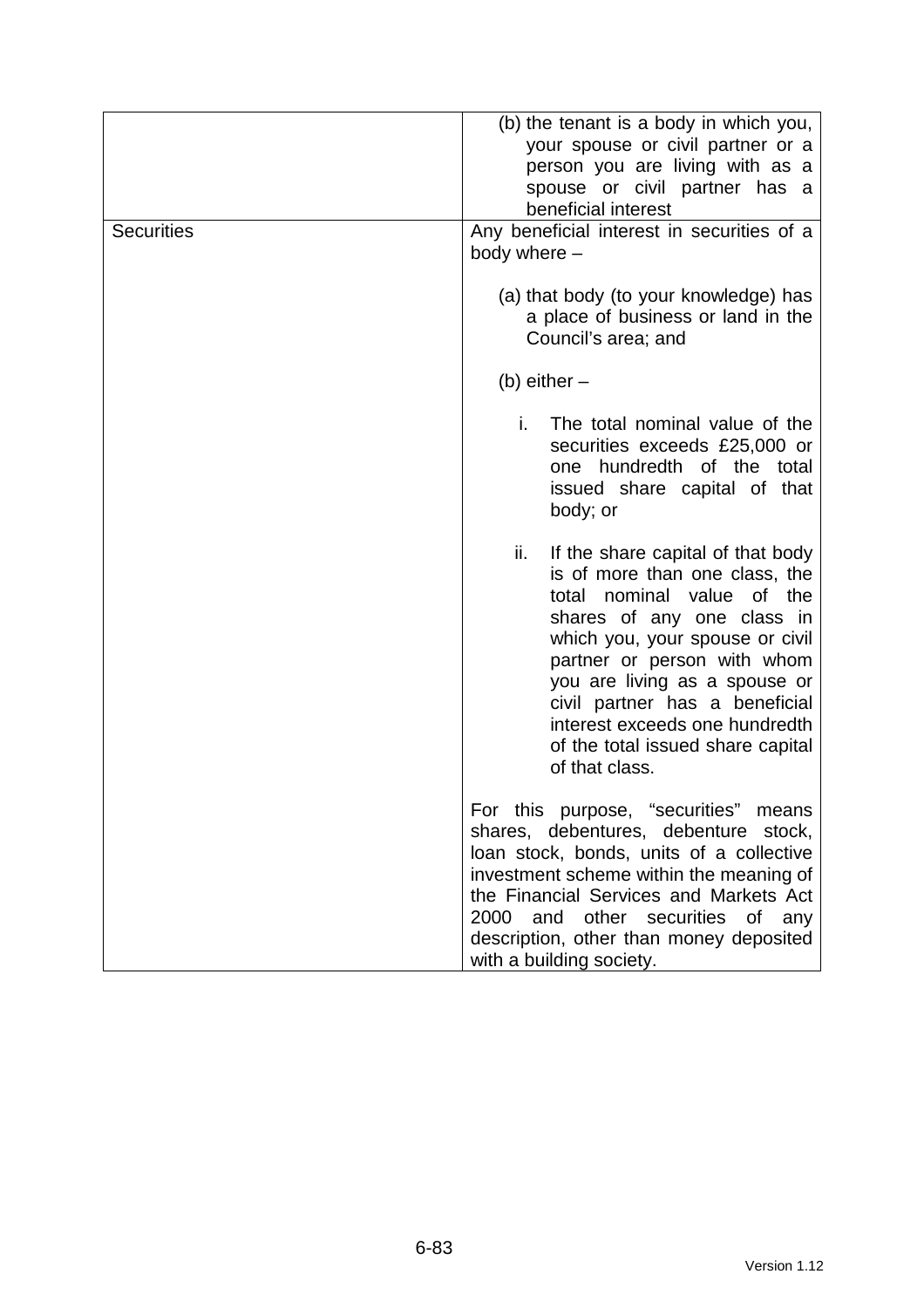## **OFFICER CODE OF CONDUCT**

### **INTRODUCTION**

- 1. The public is entitled to expect the highest standards of conduct from all officers of the County Council.
- 2. The Code sets out the standards of service that are expected from officers of the Council. In particular, officers should act in an open and transparent manner and should not do anything which would prejudice the reputation of the Council.
- 3. The Code should be read and operated in conjunction with the Council's Constitution and the Personnel Handbook. It is important officers understand their position as regards standards of conduct, and if in any doubt should seek guidance.

### **UNDERLYING PRINCIPLES**

- 4. All officers of the Council must at all times observe this Code. Failure to comply with the Code and the standards of service expected could result in disciplinary action.
- 5. All officers must act within the law whilst undertaking their official duties. Where an officer is a member of a professional body, the officer must also comply with any standards of conduct which are set by that body.
- 6. Officers are expected to:
	- a. Provide the highest possible standard of service to the public. Where officers are aware of any contraventions of this Code, illegality, misconduct or breach of procedure they should notify their line manager;
	- b. Provide appropriate advice to Councillors and other officers with impartiality.
- 7. Officers must consult the Monitoring Officer and the Chief Finance Officer if they have doubts about the legality of a decision, or suspect maladministration or financial impropriety.
- 8. The Code does not seek to address every possible circumstance, and simply because a particular action may not be addressed within the Code, this does not condone that action by omission.

#### **PERSONAL INTERESTS**

- 9. Officers must declare to their Corporate Director any financial interests or non-financial interests which could or could be perceived to conflict with their role with the Council.
- 10. A record of any such interests will be maintained by the relevant Corporate **Director**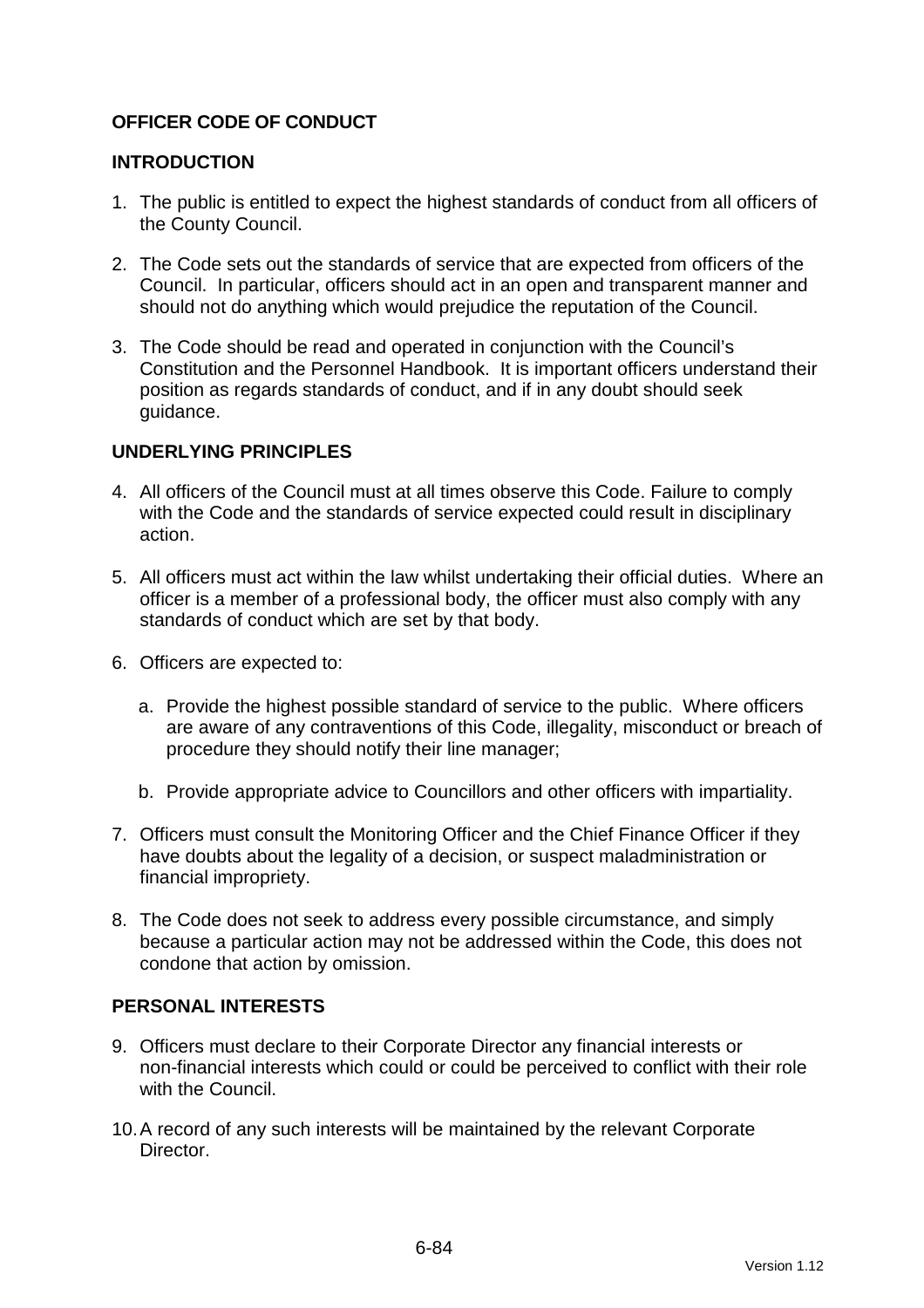- 11. Officers who have a direct or indirect financial interest in any contract must ensure that their Corporate Director is aware and should have no involvement with the award of or management of that contract.
- 12. If an officer is not sure about whether they have an interest, they should seek advice from the Monitoring Officer.

### **BRIBERY AND CORRUPTION**

- 13. Officers must be aware that it is a serious criminal offence for them to receive or give any gift, loan, fee, reward or advantage for doing or not doing anything or showing favour or disfavour to any person in their official capacity as a result of any such gift, etc.
- 14. It should be stressed that this covers all aspects of an officer's responsibilities. For example, showing favouritism to a client in the provision of a service in return for a favour or gift would be corrupt. As would awarding a contract to a contractor as a direct result of receiving a gift.
- 15. In particular:
	- a. Officers should not accept a gift or hospitality from a contractor or other person outside the Council if they know or suspect that it is offered or provided with the expectation that a commercial or contractual advantage will be provided in return;
	- b. Officers should not accept a payment from a contractor or other person outside the Council if they know or suspect that it is offered or provided with the expectation that they will obtain a commercial or contractual advantage in return;
	- c. Officers should not give, promise to give, or offer a payment, gift or hospitality with the expectation or hope that a commercial or contractual advantage will be received, or to reward a commercial or contractual advantage already given.

## **WHAT TO DO IF YOU ARE OFFERED A GIFT**

- 16. It is reasonable to accept a modest gift of a promotional character given to a wide range of people, and not uniquely to the officer, such as calendars, diaries, pens and other articles of use in the office or job. Modest gifts at the conclusion of any courtesy visit to a factory or firm of the sort normally given by that firm may also be accepted.
- 17. From time to time, officers may be offered other higher value or personal gifts. You need to consider why you have been offered the gift. If you are in doubt as to the motive behind the gift, you should seek advice from your Corporate Director as to whether it is appropriate to accept it. No gift worth over £25 should be accepted under any circumstances. Any gift offered, whether accepted or refused, should be recorded in the departmental gift and hospitality register.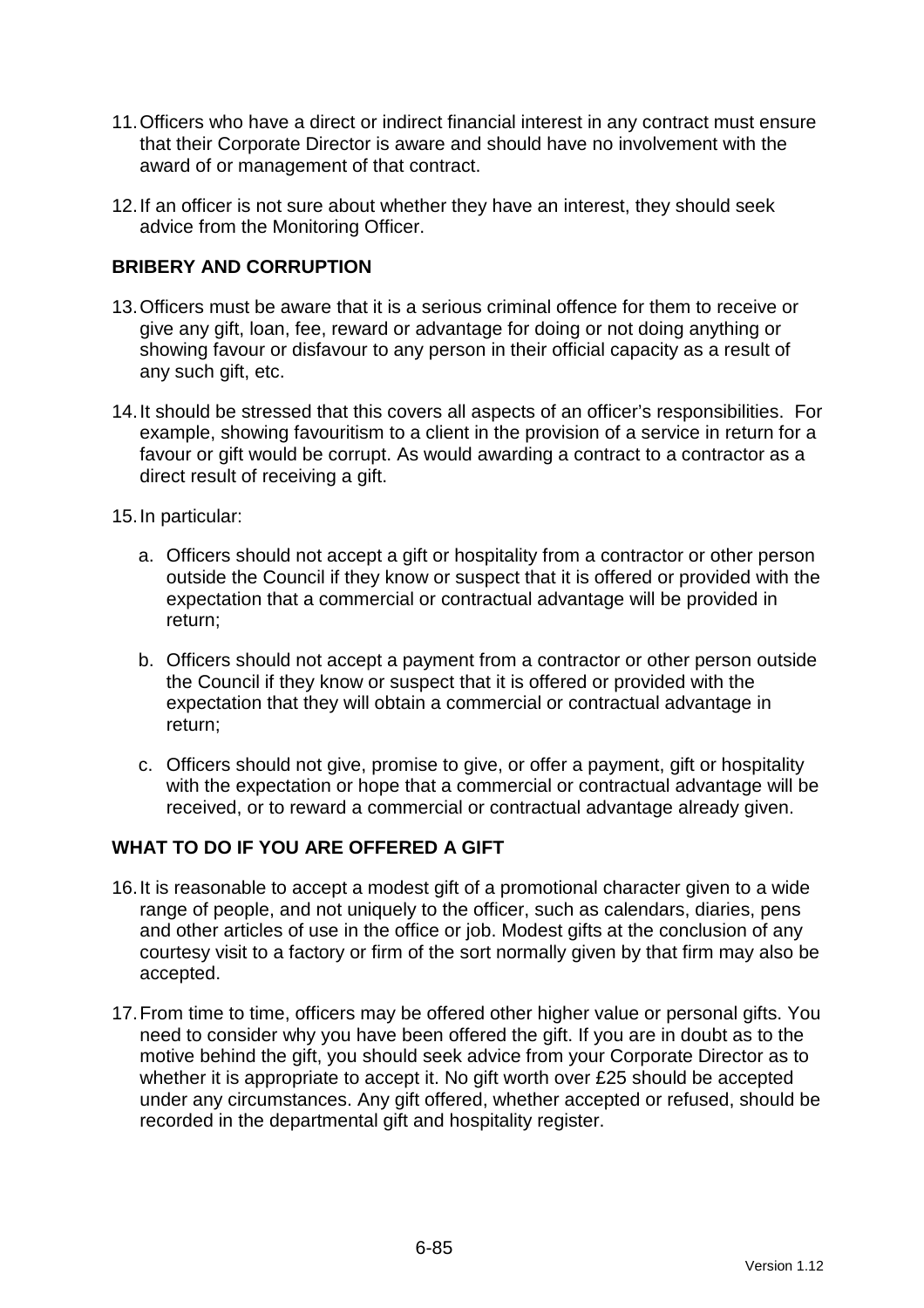## **WHAT TO DO IF YOU ARE OFFERED HOSPITALITY**

- 18. Officers of the Council should only accept offers of hospitality if they are invited in their role as a Council representative. Offers to attend purely social or sporting functions should be accepted only when these are significant for Nottinghamshire, or where the Council should be seen to be represented. Acceptance of such invitations should be cleared in advance with the relevant Corporate Director, and should be recorded in the departmental gift and hospitality register.
- 19. When hospitality has to be declined, the third party offering the hospitality should be courteously but firmly informed of the procedures and standards operating within the Council. When receiving hospitality, officers should be particularly sensitive as to its timing in relation to decisions which the Council may be taking affecting those providing the hospitality.
- 20. There may be circumstances where it will not always be possible, or even desirable, to reject offers of hospitality on a modest scale. Acceptable examples would include official hospitality at a function organised by a public authority; refreshments following a site visit; or a working lunch of a modest standard to enable the parties to continue to discuss business. The decision whether to accept or not must depend on the circumstances in each case. These circumstances will also determine whether the hospitality needs to be entered in the register of officers' interests. If in doubt officers should err on the side of caution and enter the appropriate details in the departmental register of officers' interests.

## **RECEIVING SPONSORSHIP OR GRANT AID**

21. Officers must provide details to their Corporate Director of any benefit they (or their partner, spouse or relative) may be likely to receive as a result of any proposed Council sponsorship or grant aid.

## **USE OF PUBLIC FUNDS**

22. Officers must ensure that they use public funds entrusted to them in a responsible and lawful manner. They should strive to ensure value for money to the local community and to avoid legal challenge to the Council.

## **POLITICAL NEUTRALITY**

- 23. Officers serve the Council as a whole. It follows they must serve all Councillors and not just those of the majority group, and must ensure that the individual rights of all Councillors are respected.
- 24. Officers may be required to advise political groups. They must do so in ways which do not compromise their political neutrality.
- 25. Officers must follow Council policies and must not allow their own personal or political opinions to interfere with their work.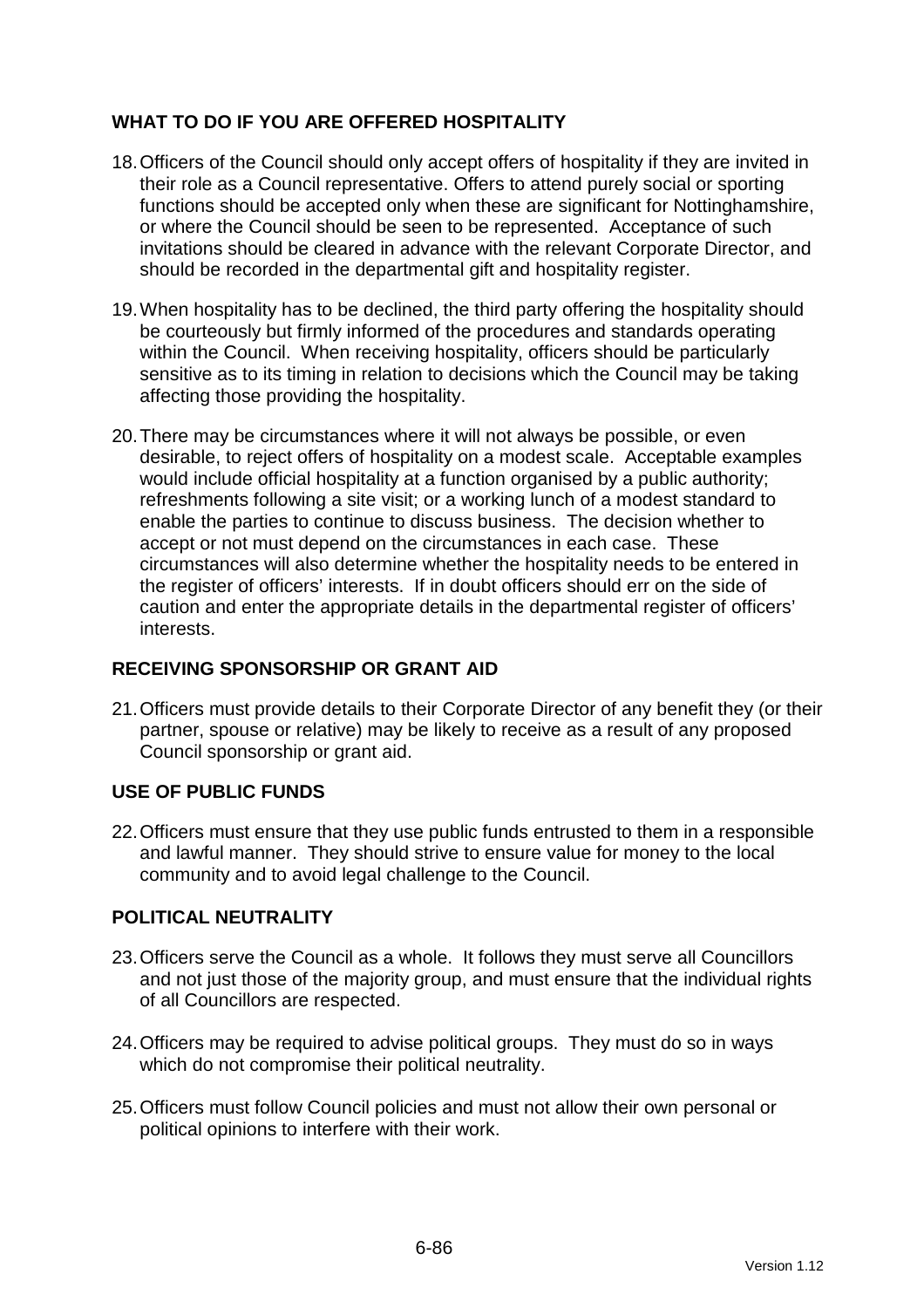### **EQUALITY ISSUES**

- 26. The Council believes in equality and will not tolerate any harassment, intimidation, unfair discrimination or victimisation, by officers.
- 27. The Council has a statutory duty to promote equality. Officers should not by their manner or speech be discriminatory with regards to a person's age, disability, gender reassignment, marriage and civil partnership, pregnancy and maternity, race, religion or belief, sex or sexual orientation.
- 28. Each officer has a duty to ensure that the appropriate standards of conduct are upheld both by themselves and by colleagues at all times.

### **THE RELATIONSHIP BETWEEN OFFICERS AND COUNCILLORS**

29. Officers should refer to the Protocol for Councillor/Officer Working Relations in Part Six of this Constitution.

### **THE RELATIONSHIP BETWEEN OFFICERS AND THE PUBLIC**

- 30. Officers should always remember their responsibilities to the community of Nottinghamshire and ensure courteous, efficient and impartial service delivery to all groups and individuals they have dealings with.
- 31. Officers should be cautious when blogging or using social networking sites outside of work and avoid publishing, or allowing to be published, any material, including comments or images, which could damage their professional reputation and/or bring the Council into disrepute.

### **THE RELATIONSHIP BETWEEN OFFICERS AND CONTRACTORS**

- 32. All relationships of a business or private nature with external contractors, or potential contractors, should be made known to an appropriate senior manager.
- 33. Officers must exercise fairness and impartiality when dealing with all customers, suppliers, other contractors and sub-contractors.
- 34. Officers who are privy to confidential information on tenders or costs for either internal or external contractors should not disclose that information to any unauthorised party or organisation.
- 35. Further guidance on the procedures to follow during the tendering process is contained in the Financial Regulations in Part Six of this Constitution.

#### **APPOINTMENT AND OTHER EMPLOYMENT MATTERS**

- 36. Officers involved in appointments should ensure that these are made on the basis of merit.
- 37. In order to avoid any possible accusation of bias, officers wherever possible should not be involved in an appointment where they are related to an applicant, or have a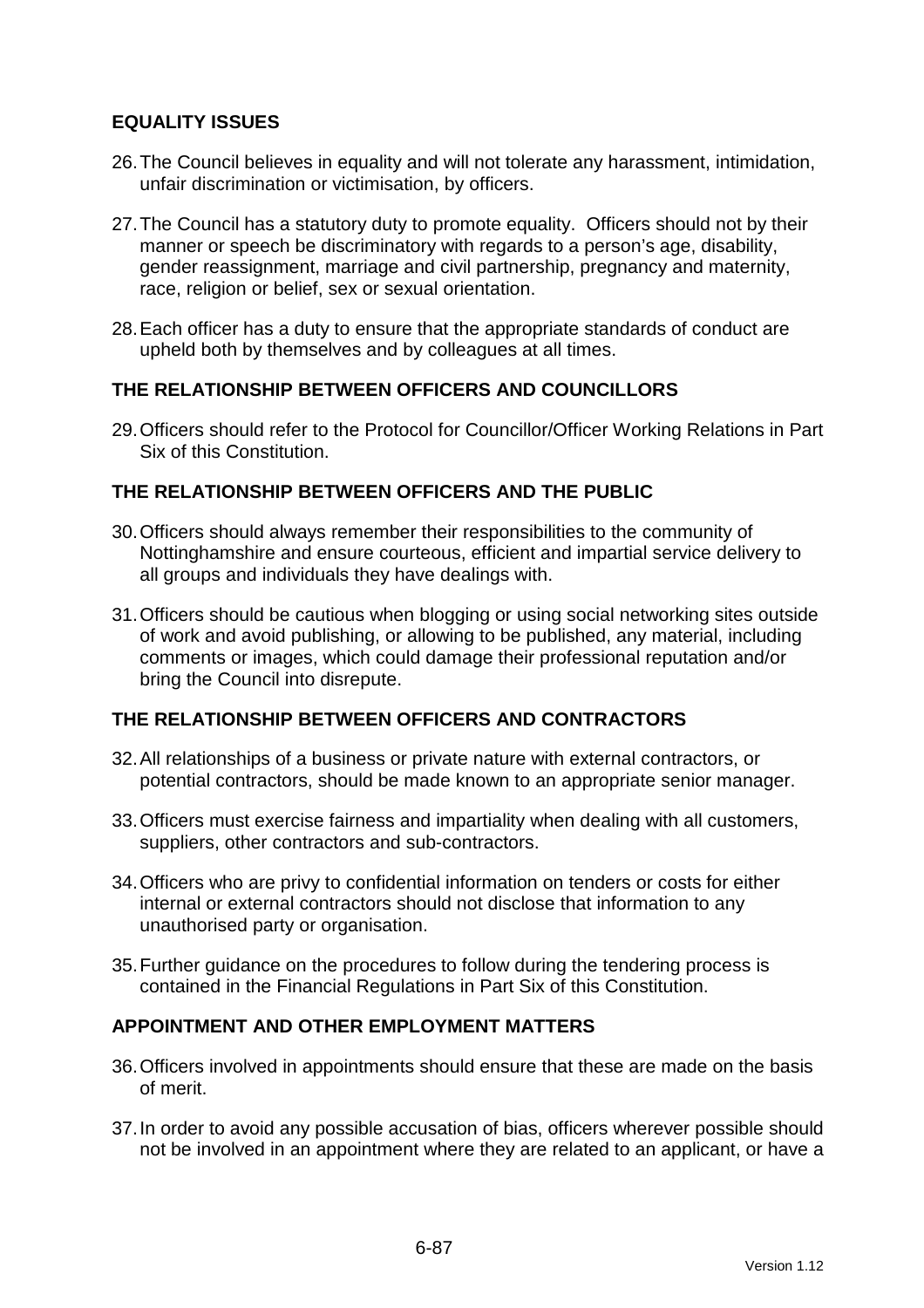close personal relationship outside work with him or her. If they must be involved, then the relationship must be disclosed to all the parties.

38. Similarly, officers should not be involved in decisions relating to discipline, promotion or pay adjustments for any officer who is a relative, partner etc.

### **WORKING FOR OUTSIDE ORGANISATIONS**

39. Officers working for outside organisations should refer to the Protocol for Involvement in Outside Bodies.

### **USE OF COUNCIL PREMISES OR FACILITIES FOR WORK NOT CONNECTED WITH THE COUNCIL**

40. Officers must not use the Council's premises or facilities for activities which are not connected with their employment with the Council, for instance the use of email, telephones, computers, photocopiers, typists, etc. A small amount of personal use may be acceptable.

### **PUBLIC SPEAKING**

- 41. Where officers are invited to address public meetings, undertake radio or television interviews etc, they will be acting as the representative of the Council, and as such should communicate the policies and procedures of the County Council in a factual and unbiased way. Officers must not express personal views in such situations.
- 42. If in a private capacity an officer is invited to comment publicly on Council policies, they should reflect upon the impact of this on the County Council's reputation and consider whether it is appropriate to comment.

### **OFFICERS FACING CRIMINAL CHARGES**

43. Any officer facing criminal charges must inform their line manager without delay.

#### **HEALTH AND SAFETY**

44. It is the responsibility of all officers to take reasonable care for the health and safety of themselves and others.

#### **DISCLOSURE OF INFORMATION**

- 45. Officers must not disclose information given to them in confidence without consent, unless the circumstances are exceptional. In this situation, advice should be sought from their line manager.
- 46. Officers disclosing personal information must comply with the Data Protection Act.
- 47. Officers should not use confidential information obtained in the course of their employment with the Council for personal use, nor should they pass it on to others who might use it for unauthorised purposes.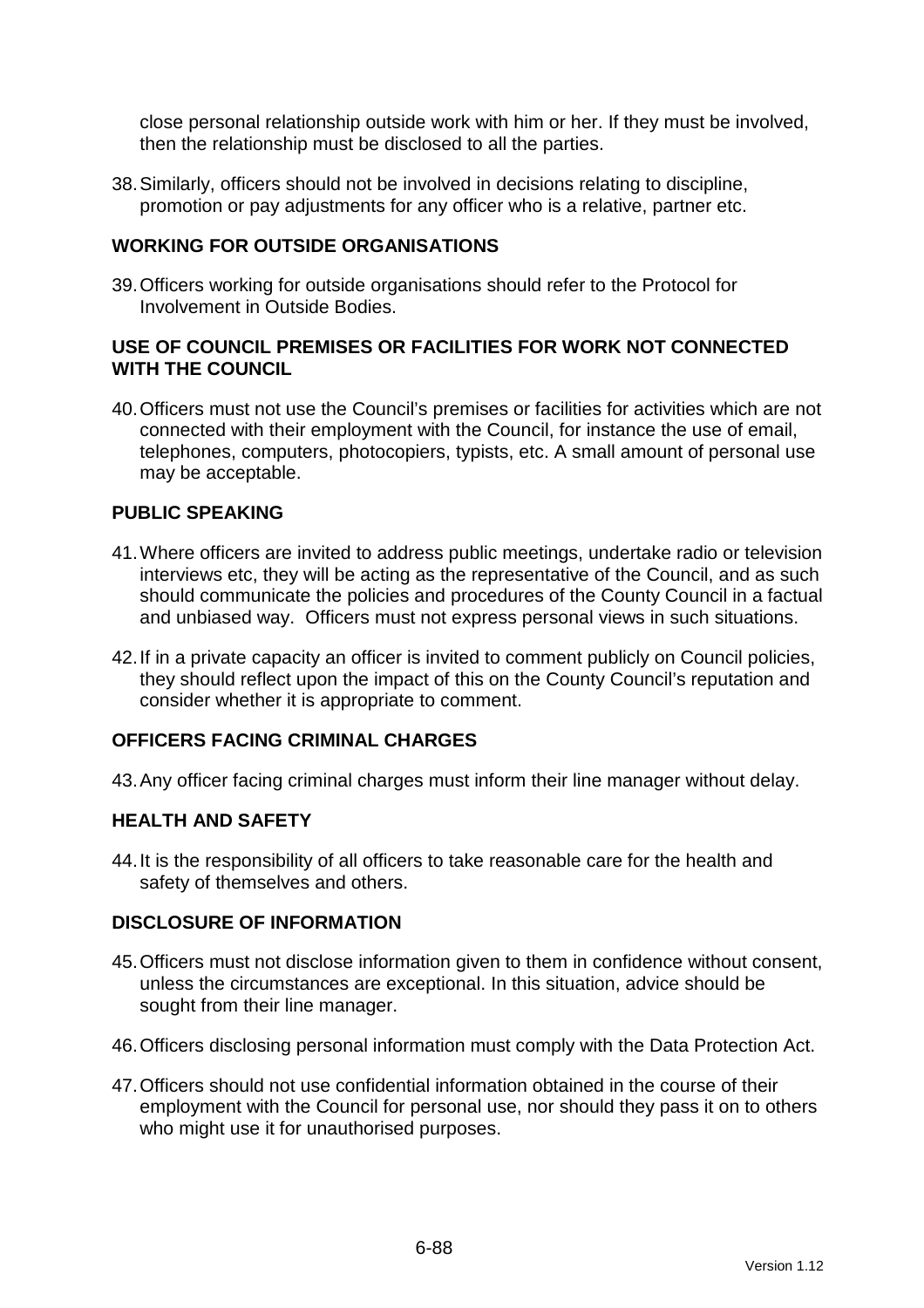48. Guidance about the information which Councillors and the public are entitled to is contained in Part Three of this Constitution.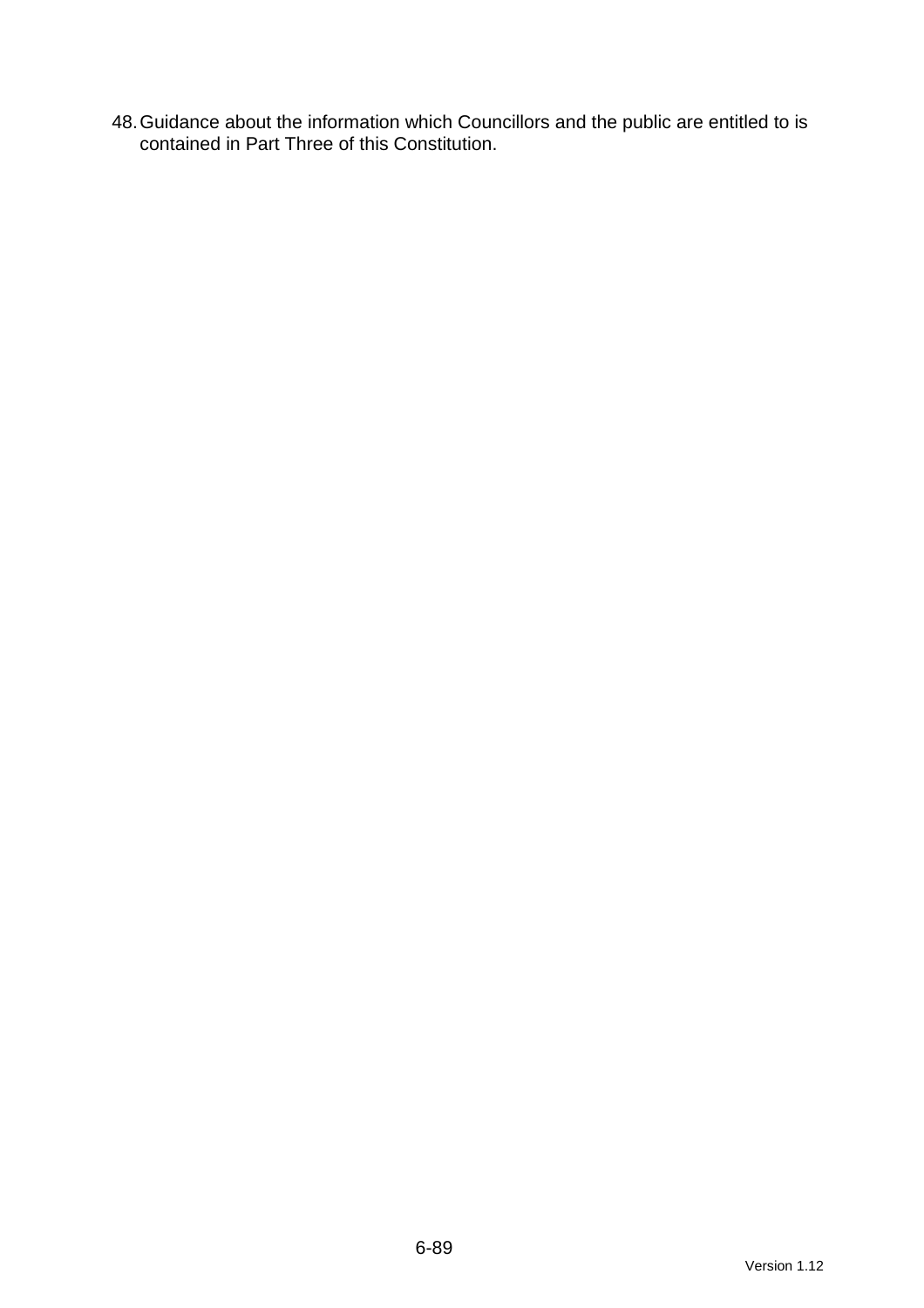## **PROTOCOL FOR COUNCILLOR AND OFFICER RELATIONSHIPS**

### **INTRODUCTION**

- 1. Mutual trust and respect between Councillors and employees is at the heart of good governance for councils. They are essential elements of the partnership necessary for the effective running of a local authority.
- 2. This protocol is a written guide to the basic elements of the relationships between Councillors and employees and seeks to:
	- a. promote trust, openness, fairness and honesty;
	- b. define roles to clarify responsibilities, avoid conflict, prevent duplication and secure compliance with the law and codes of conduct;
	- c. maintain and enhance the integrity of local government which demands the highest standards of personal conduct.
- 3. This protocol should be read and operated in conjunction with the Council's constitution, codes of conduct relating to Councillors and employees and relevant legislative requirements.
- 4. Unless the context otherwise requires, reference to a Councillor will include reference to a co-opted member.

## **UNDERLYING PRINCIPLES**

- 5. Councillors and employees must at all times observe this protocol.
- 6. Councillors and employees must always respect the roles and duties of each other as set out below.

#### **THE ROLE OF MEMBERS**

- 7. It is the role of Councillors:
	- a. To represent the people within their communities and bring their views into the Council's decision making process through working individually or in partnership
	- b. To promote the interests of the people of Nottinghamshire when acting collectively as the Council's decision-makers
	- c. To promote the social, economic and environmental wellbeing of the community.
	- d. Collectively to agree the policy of the County Council
	- e. To deal with individual casework and act as an advocate for constituents in resolving concerns or complaints.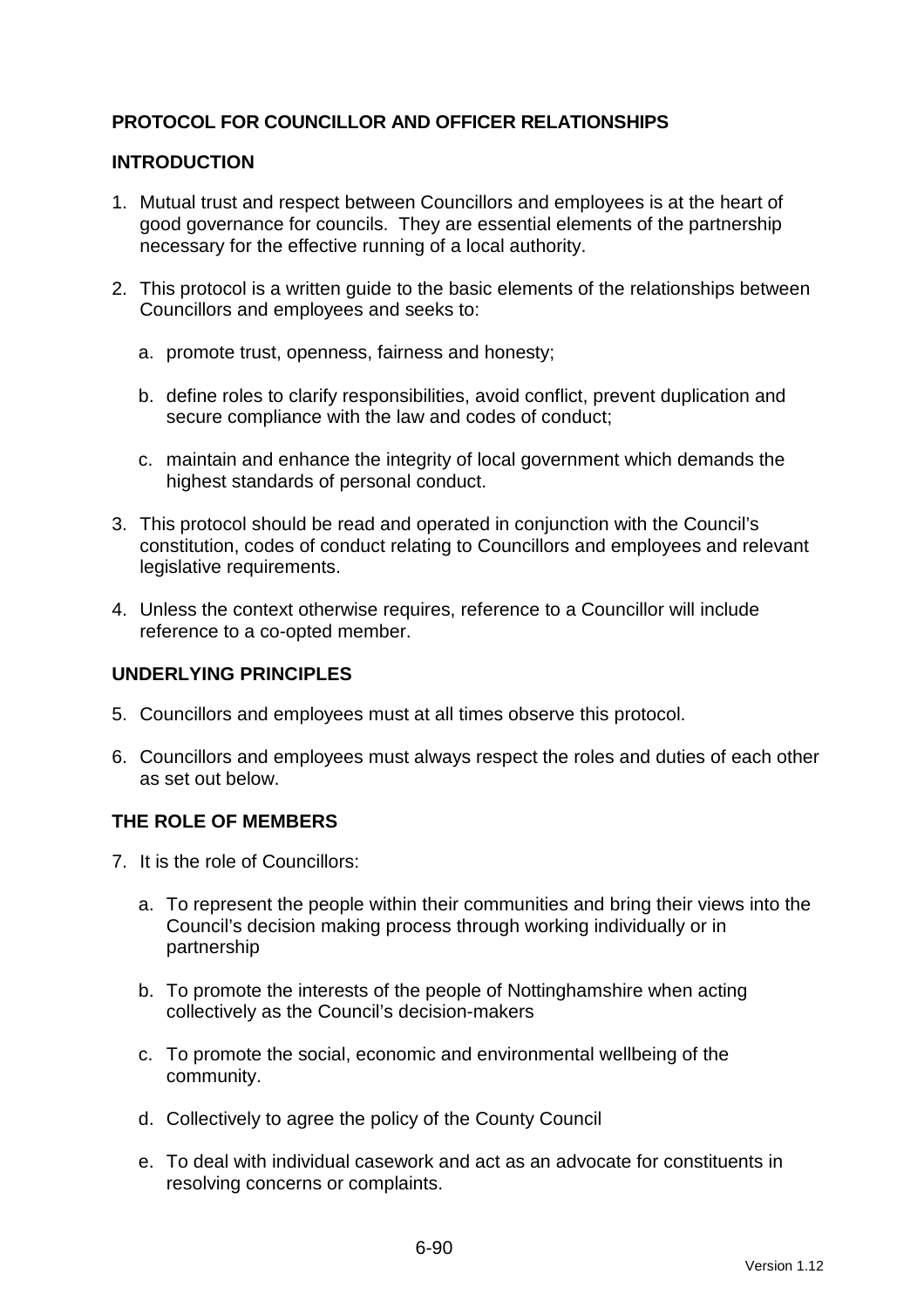- f. To balance different interests within their electoral division and represent the division as a whole.
- g. To represent the Council on external bodies as required.
- h. To promote the highest standards of conduct and ethics.

## **THE ROLE OF OFFICERS**

- 8. It is the role of officers:
	- a. To serve the community of Nottinghamshire and to deliver the highest standards of service in the most cost effective, efficient and professional manner.
	- b. To implement the policies and decisions made by Councillors.
	- c. To provide professional and technical advice.
	- d. To carry out the functions delegated to them, including the management of staff.
	- e. To provide help, support and advice to Councillors in respect of their duties and responsibilities
	- f. To report to Government departments, as required.
	- g. To represent the Council on external bodies as required.

#### **THE RELATIONSHIP BETWEEN EMPLOYEES AND COUNCILLORS**

- 9. The relationship between employees and Councillors should be characterised by mutual respect and courtesy and recognition of each other's roles and responsibilities.
- 10. Collaborative working between Councillors and employees is essential but close personal familiarity can lead to damaging assumptions by others. Councillors and employees should inform the Monitoring Officer of any relationship either personal or family, or business connection which might be seen as unduly influencing their work in their respective roles. The Monitoring Officer will consider what action, if any, should be taken.
- 11. With the exception of staff specially appointed to support political groups, employees work to the instructions of their managers not individual Councillors.
- 12. Councillors must not require employees to change their professional advice or take any action which the employee considers unlawful or illegal or which would amount to maladministration or breach of a statutory duty.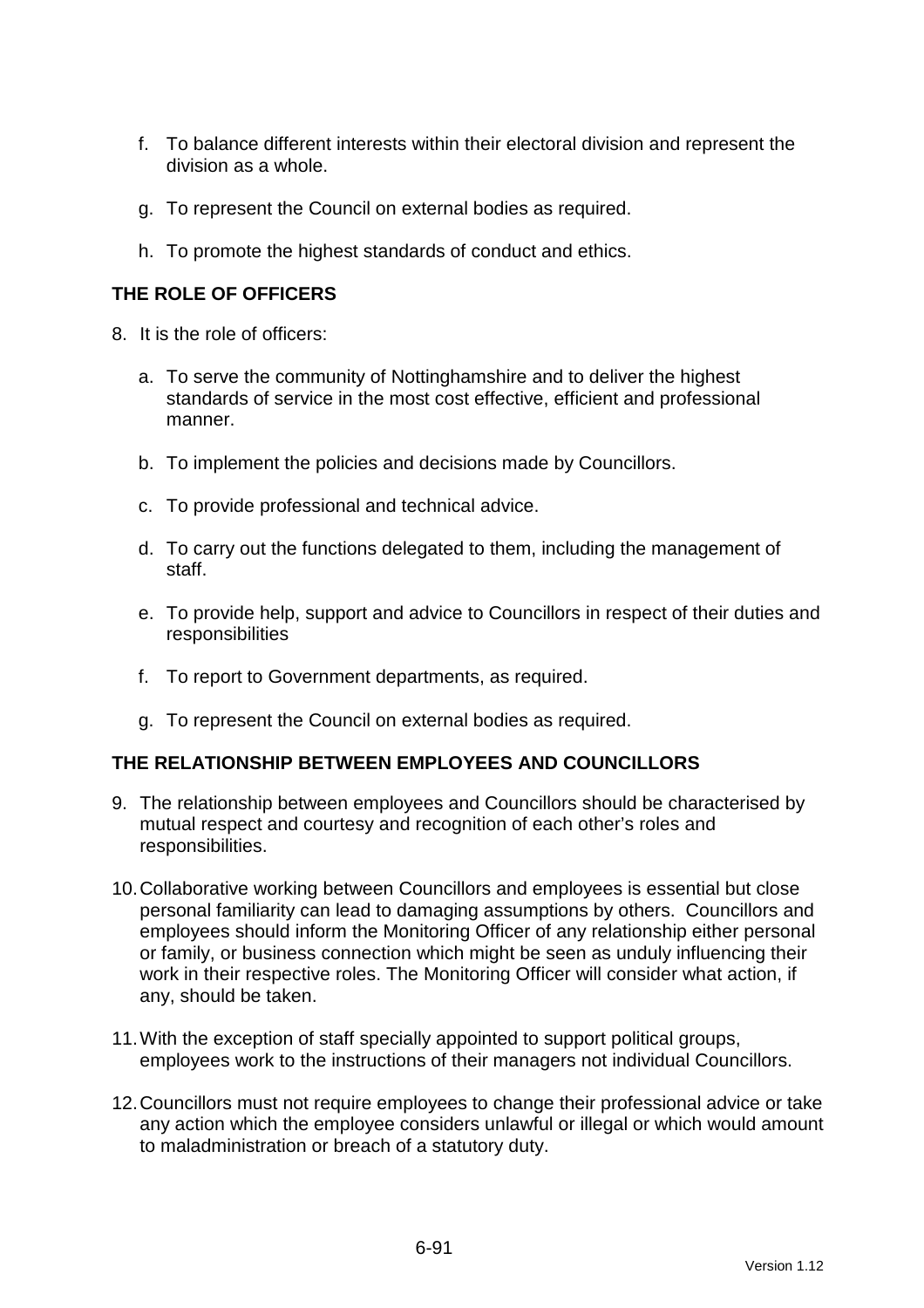- 13. Councillors should not raise matters relating to the conduct or capability of a Council employee or of employees collectively at meetings held in public or in the press. Any concerns should be raised using the procedure set out at paragraph 25 below.
- 14. The advice provided and actions taken by employees should be sensitive to the political nature of the organisation, but their advice should always be independent and unbiased.
- 15. Members must consult with the Monitoring Officer and the Chief Finance Officer about legality, maladministration and financial impropriety and if they have doubts as to whether a particular decision is or is likely to be contrary to the policy framework or budget.
- 16. The Council has a statutory duty to positively promote equality. Councillors and employees should not by their manner, speech, or in any written communication, be discriminatory with regards to a person's age, disability, gender reassignment, marriage and civil partnership, pregnancy and maternity, race, religion or belief, sex or sexual orientation.

## **OFFICER RELATIONSHIPS WITH PARTY GROUPS**

- 17. It must be recognised by all employees and Councillors that in discharging their duties employees serve the Council as a whole and not exclusively any political group, combination of groups or individual Councillors.
- 18. Employees may properly be called upon to provide advice and information to political groups but must at all times maintain political neutrality. All employees must, in their dealings with political groups and individual Councillors, treat them in a fair and even handed manner.
- 19. Employees must respect the confidentiality of any party group discussions at which they are present and unless they are requested to do so by that party group, must not relay the content of such discussions to another party group or to any other Councillor.
- 20. The only basis on which the Council can lawfully provide support services (eg stationery, typing, printing, photocopying) to Councillors is to assist them in discharging their role in their official capacity as Councillor. Such support services must therefore only be used for Council business. They must never be used for party political or campaigning activity or for private purposes.

## **EMPLOYEES TO KEEP COUNCILLORS INFORMED ABOUT LOCAL ISSUES**

21. To enable them to carry out their divisional role effectively, Councillors need to be fully informed about matters affecting their division. Corporate Directors must ensure that their staff are aware of the requirement to keep local Councillors informed.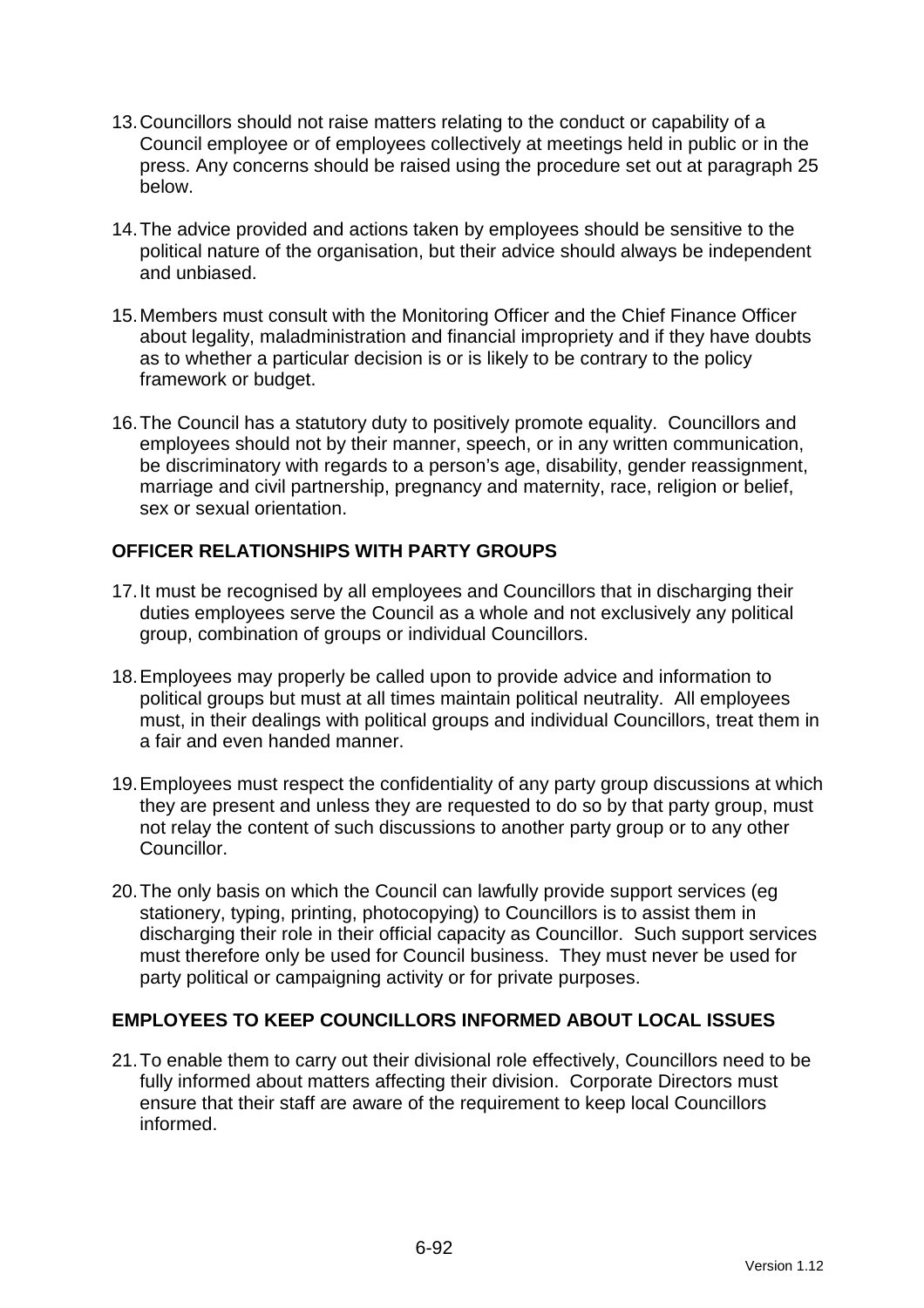22. Whenever a public meeting is organised by the Council to consider a local issue it is recommended that all Councillors representing the divisions affected should be invited to attend the meeting.

### **MEDIA RELATIONS**

- 23. All relations with the media must be conducted in accordance with the Council's agreed procedures and the law on Local Authority publicity.
- 24. Employees will make every effort to keep Councillors informed of media interest in Council activities relevant to their responsibilities and the electoral divisions they represent, especially regarding strategic or contentious matters.

#### **COMPLAINTS/CONCERNS**

### **PROCEDURE FOR COUNCILLORS**

25. If a Councillor is dissatisfied with the conduct, behaviour or performance of an officer they should raise the matter privately with the relevant Corporate Director. If their concerns relate to a Corporate Director the concern should be raised with the Chief Executive. If the concerns relates to the Chief Executive then the concern should be raised with the Monitoring Officer and Service Director responsible for Human Resources.

### **PROCEDURE FOR EMPLOYEES**

- 26. If an employee is unhappy with the conduct or behaviour of a Councillor they should seek to resolve the matter by appropriate discussion and involvement of their Corporate Director.
- 27. In the event that matters remain unresolved they should inform the Monitoring Officer who will consider what action should be taken.

#### **SUMMARY**

28. Councillors and employees can expect the following from each other:

- a. Respect and courtesy
- b. The highest standards of integrity
- c. A working partnership
- d. An understanding of and support for respective roles, work loads and pressures
- e. Confidentiality
- f. A commitment to the Council as a whole

29. In addition Councillors can expect from employees:

- a. Timely responses to enquiries
- b. Professional advice
- c. Regular up to date information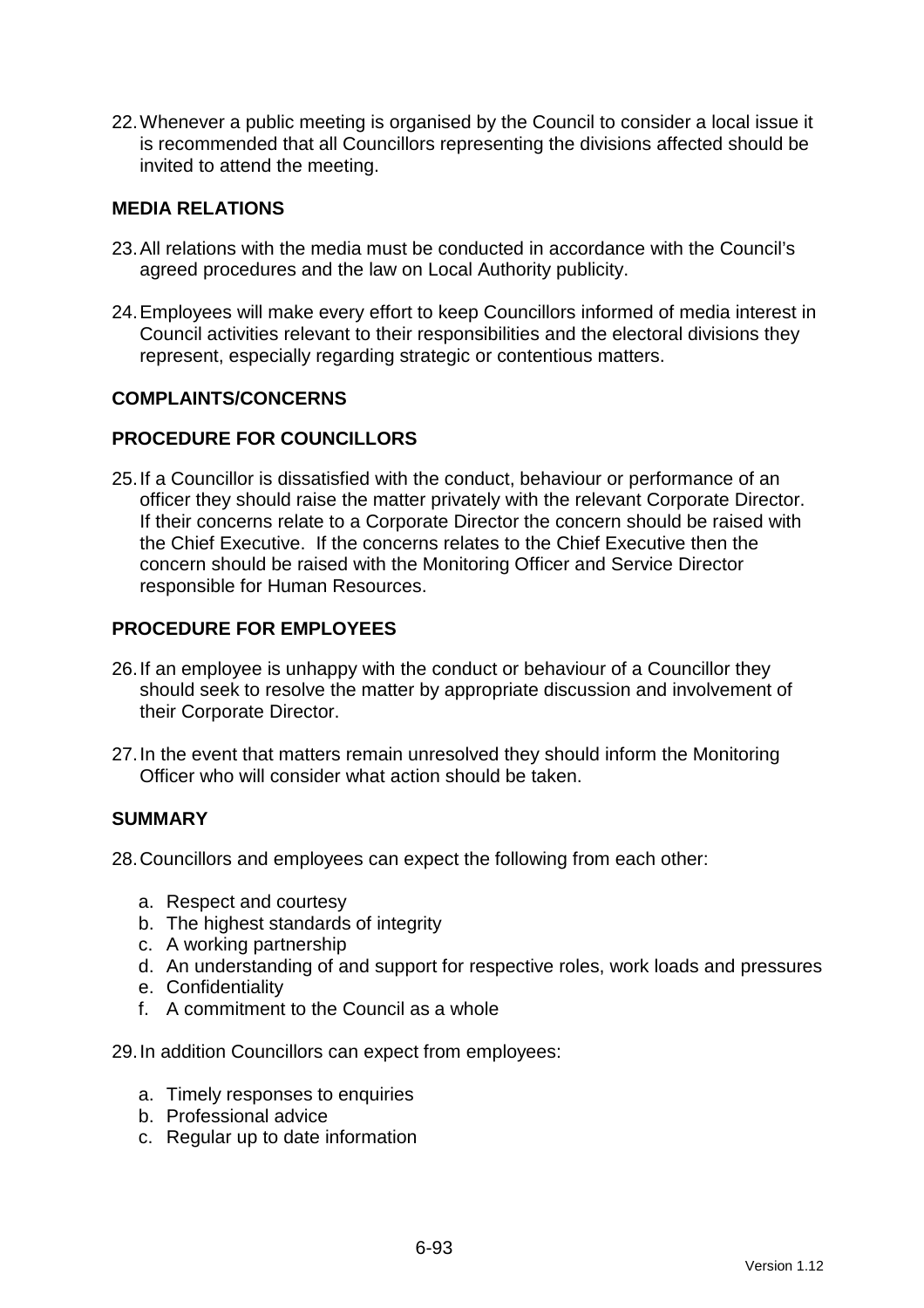### **PROTOCOL FOR INVOLVEMENT IN OUTSIDE BODIES**

1. The Council is committed to working with other local authorities, the private, voluntary and community sectors to deliver services in the most effective way. As a result Councillors and officers are often required to act as representatives on outside bodies. This document provides guidance for those acting as representatives.

### **APPOINTMENTS TO OUTSIDE BODIES**

2. The Council's Policy Committee is responsible for approving appointments to outside bodies and each committee will determine which outside bodies it should receive regular updates from.

### **SUPPORT FOR REPRESENTATIVES ON OUTSIDE BODIES**

- 3. The Council will provide indemnity insurance in appropriate circumstances.
- 4. The Council will make every effort to maintain a fact sheet on each outside body, stating the purpose of representation, the responsibilities of Council representatives on those bodies, and the insurance position.
- 5. The Council has produced guidance regarding representatives' specific responsibilities when sitting on different types of bodies, such as limited and local authority companies, statutory bodies and charities. Further support is available from Democratic Services.

### **RESPONSIBILITIES OF COUNTY COUNCIL REPRESENTATIVES ON OUTSIDE BODIES**

- 6. Representatives must ensure they understand the capacity in which they are appointed to the outside body. This is important for two reasons:
	- a. The terms of appointment could mean that the individual takes on formal responsibilities, such as those of a company director or charitable trustee, and in some cases, personal liability. Representatives need to understand the extent of their role and be satisfied that appropriate indemnity insurance cover is provided either by the Council or the outside body.
	- b. In some instances the primary purpose is to represent the interests of the County Council, and in some the main duty is to the outside body. This may affect the considerations that are taken into account when contributing to the outside body's decision-making. Also, it is possible that a conflict of interest will arise between the Council and the outside body, for example where there is a disagreement over a funding issue. In the event this happens the representative must be clear in whose interests they are acting. If a conflict does arise the representative must seek advice from the Council's Monitoring Officer.
- 7. Representatives must follow the Council's Code of Conduct for Councillors and Co-opted Members or the Code of Conduct for Officers when they are acting in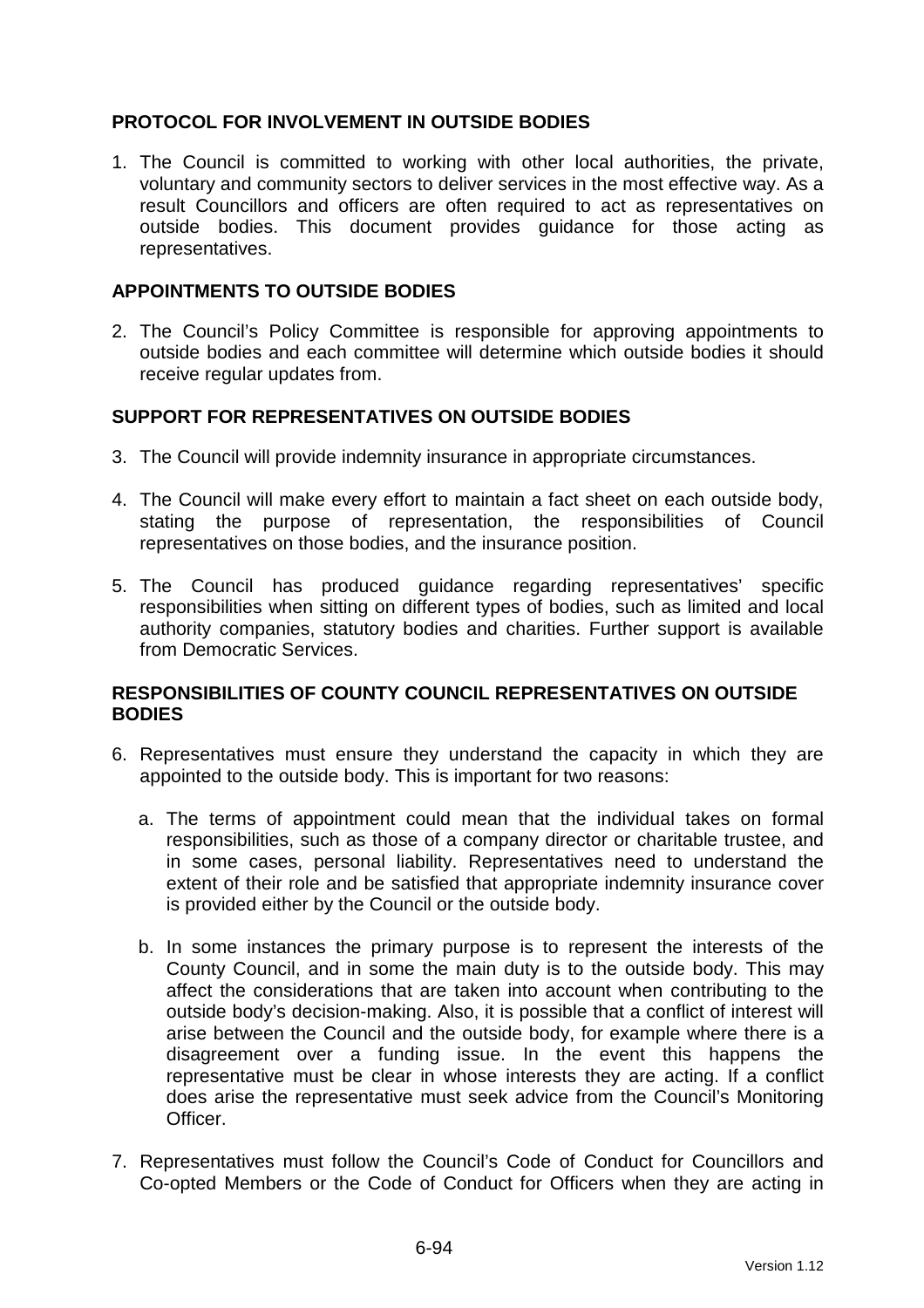that capacity, including where they are representing the Council on an outside body. They must also ensure they follow any separate code of conduct that applies to the outside body. In the unlikely event there is a conflict they must seek advice from the Council's Monitoring Officer.

- 8. Representatives should always consider their duty of confidentiality to the Council, and where appropriate, to the outside body.
- 9. Representatives must report back to the relevant County Council committee as required.
- 10. It is good practice to check when first appointed whether expenses for travel and/or subsistence should be claimed from the County Council or the outside body.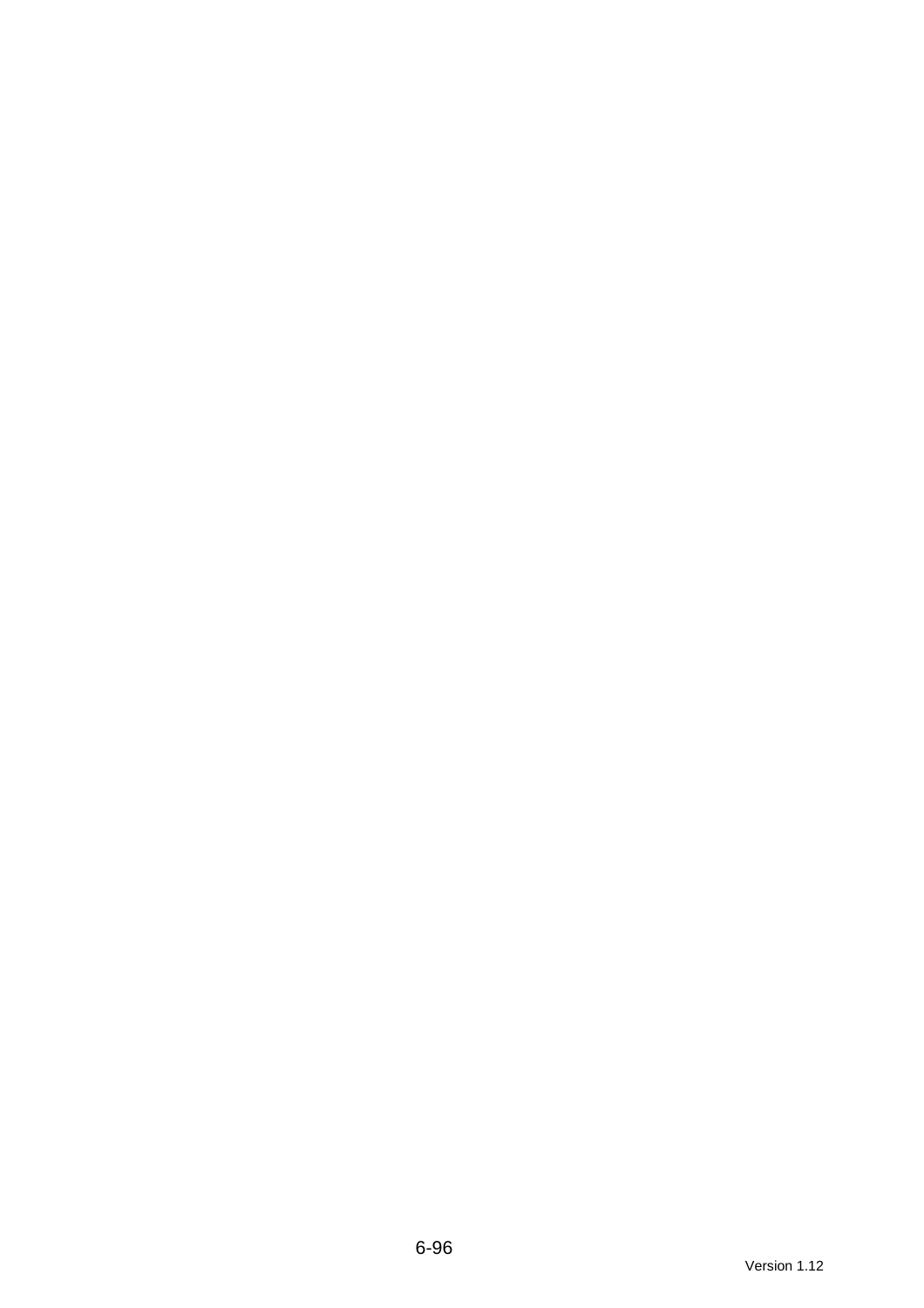## **PART C – EMPLOYMENT PROCEDURE RULES**

### **INTRODUCTION**

- 1. The Council has developed these regulations in order to outline the process to be followed when appointing or dismissing employees or taking disciplinary action against employees.
- 2. These regulations also deal with who has responsibility for changes to staffing structures. Staffing structures specify the number and types of posts that exist in each department.

### **APPOINTMENT AND DISMISSAL - SENIOR EMPLOYEES**

- 3. The Senior Staffing Sub-Committee is responsible for the appointment and dismissal of, and the taking of disciplinary action against, the following employees (who will be known as "Senior Employees" for the purposes of these regulations):
	- a. Chief Executive;
	- b. Corporate Directors;
	- c. Service Directors;
	- d. where the statutory role of the Head of Paid Service, Chief Finance Officer or Monitoring Officer is held by another post holder, that post holder.
- 4. The Senior Staffing Sub-Committee will meet as and when required.
- 5. The appropriate committee Chairman for the post being considered will always be present as a member of the Senior Staffing Sub-Committee. Where the issue being considered relates to the Chief Executive or a Corporate Director, the Senior Staffing Sub-Committee will have a membership of nine; otherwise the Senior Staffing Sub-Committee will have a membership of five.
- 6. The Senior Staffing Sub-Committee will be required to follow the Council's Recruitment and Selection Policy.

## **APPOINTMENTS**

- 7. The Council may choose to appoint any of the Senior Employees from an internal pool of candidates or by externally advertising.
- 8. The Council will draw up a job description and person specification which will be sent to any person on request.
- 9. The Senior Staffing Sub-Committee will draw up a shortlist of candidates for interview and assessment and will interview all short-listed candidates in accordance with:
	- a. the Recruitment and Selection Policy; and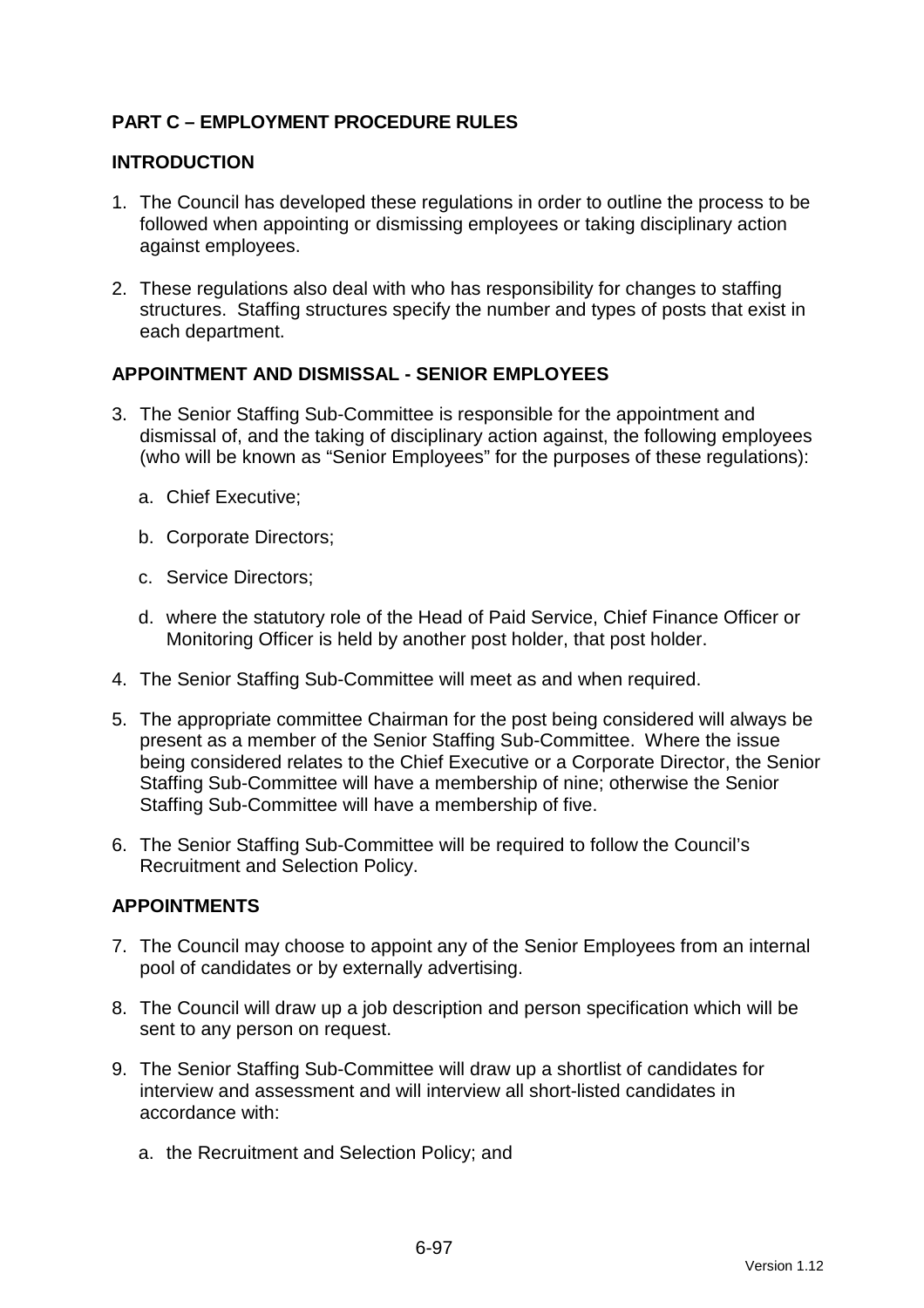- b. the advice of an appropriate HR advisor.
- 10. The preferred candidate will be offered the post subject to satisfactory references and pre-employment checks.
- 11. A final decision in respect of the appointment of the Head of Paid Service, Chief Finance Officer and Monitoring Officer rests with Full Council.
- 12. Where a reorganisation affects the structure/numbers of Senior Employee posts, posts in the new structure will be filled in line with the enabling process agreed at the time. Any competitive interviews will be carried out by the Senior Staffing Sub-Committee in accordance with the enabling process.

#### **DISMISSALS AND DISCIPLINARY ACTION**

- 13. In the case of dismissals, the Senior Staffing Sub-Committee will hear the case against the Senior Employee concerned and the hearing will be conducted in accordance with the Council's Disciplinary Procedure.
- 14. A final decision in respect of the dismissal of the Head of Paid Service, the Chief Finance Officer and the Monitoring Officer rests with full Council. Full Council will approve such dismissal before the notice of dismissal is issued.
- 15. The Senior Employee (unless the employee is the Head of Paid Service, the Chief Finance Officer or the Monitoring Officer) will have a right of appeal to the Appeals Sub-Committee in accordance with the appeals process set out in the Personnel Handbook. The Appeals Sub-Committee will be advised by an appropriate HR adviser who has had no previous dealings with the matter.
- 16. In the case of the Head of Paid Service, the Chief Finance Officer and the Monitoring Officer, no disciplinary action may be taken until a recommendation has been made following an investigation by a designated independent person. The neutral act of suspension for the purpose of investigating the alleged misconduct can be made by:
	- a. the Monitoring Officer in relation to the Head of Paid Service; or
	- b. the Head of Paid Service in relation to the Chief Finance Officer or the Monitoring Officer,

in consultation with the Council Leader and Chairman of the Personnel Committee and any suspension will be on full pay and for a period of no longer than two months.

### **APPOINTMENT OF ASSISTANTS TO POLITICAL GROUPS**

17. The appointment of any person as a political assistant must be done in accordance with legislative requirements.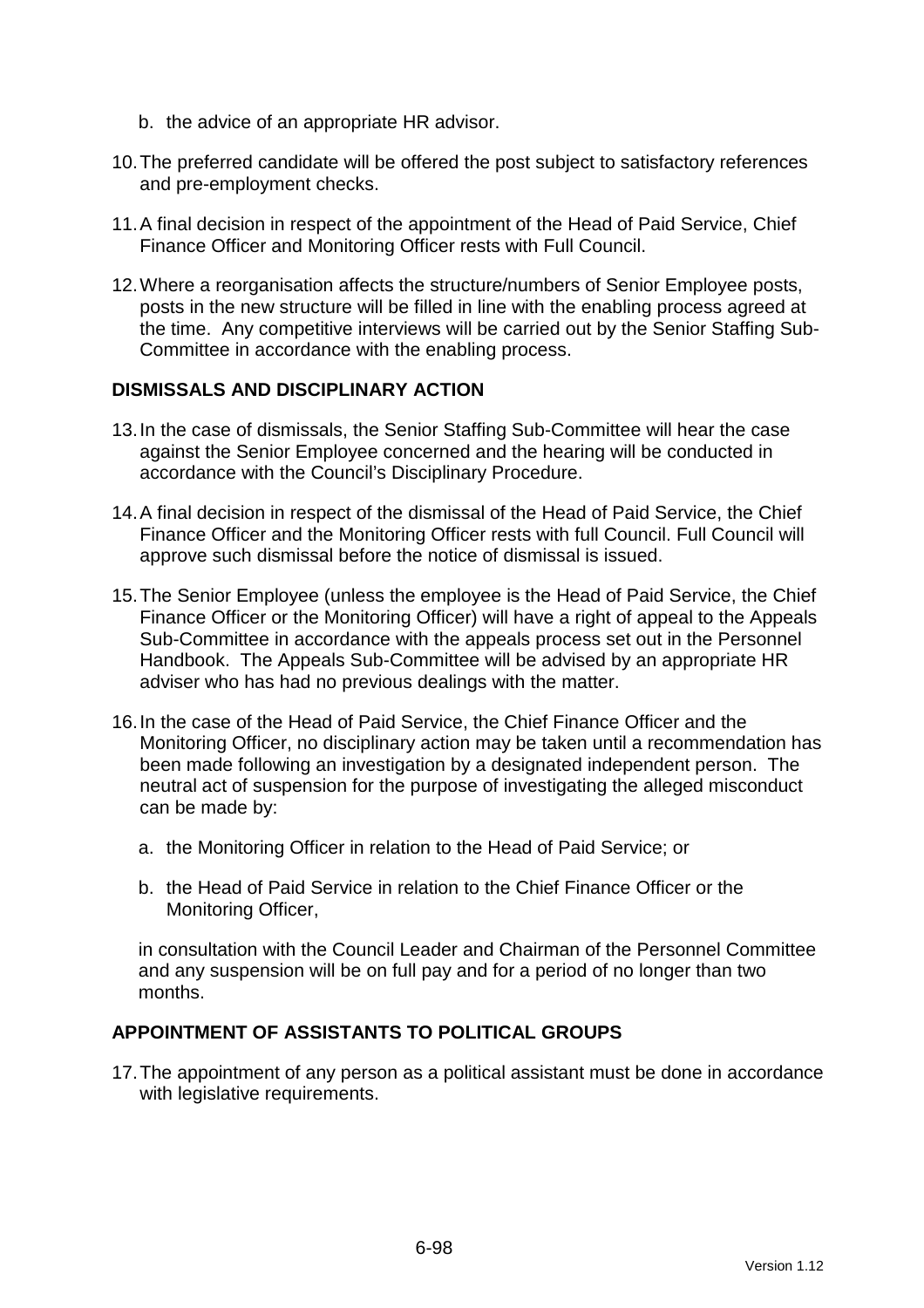## **APPOINTMENT, DISMISSAL AND MANAGEMENT OF ALL OTHER EMPLOYEES**

18. The appointment, dismissal and management of employees (except Senior Employees) including disciplinary action will be carried out by properly authorised officers of the Council in line with the Recruitment and Selection Policy, other employment policy and procedures agreed by the Council and in compliance with statutory obligations.

### **EMPLOYMENT POLICIES AND PROCEDURES**

- 19. The Council recognises national collective bargaining and acknowledges the role of national negotiating bodies in agreeing a framework of terms and conditions for local government employees.
- 20. Regular information will be provided to committees as and when required and requested regarding staffing.
- 21. The Council will develop and amend employment policies as required.
- 22. Proposals for new initiatives, for changes to existing employment policies and the development of management guidance will be developed by Personnel Committee.
- 23. Proposals for new employment policies or changes to existing policies will be subject to consultation and negotiation with the recognised trade unions through the agreed mechanisms as set out in the Employment Relations Agreement as amended from time to time. Following consultation changes to existing employment policies and new policy matters will be considered by Personnel Committee and recommended to Policy Committee for approval.
- 24. Details of approved employment policies and procedures and any changes will be set out in the Personnel Handbook, policy documents or guidelines as appropriate.
- 25. The Council will recommend that community schools adopt the Council's approved employment policies and procedures; however the adoption or otherwise of such policies will be a matter for the school governing body, if such responsibility rests with them.

## **CHANGES TO STAFFING STRUCTURES**

- 26. Changes to staffing structures must be made by the relevant committees unless the post is temporary for less than 3 months. In such cases, the relevant Corporate Director can authorise the appointment (provided that, if the requirement for the temporary appointment continues after this time, the relevant committee's approval will be required).
- 27. A formal report will need to be presented to the relevant committee and will include the required advice and HR comments.
- 28. The recognised trade unions will be consulted on all proposed changes to staffing structures and any views given should be fully considered prior to a decision being made.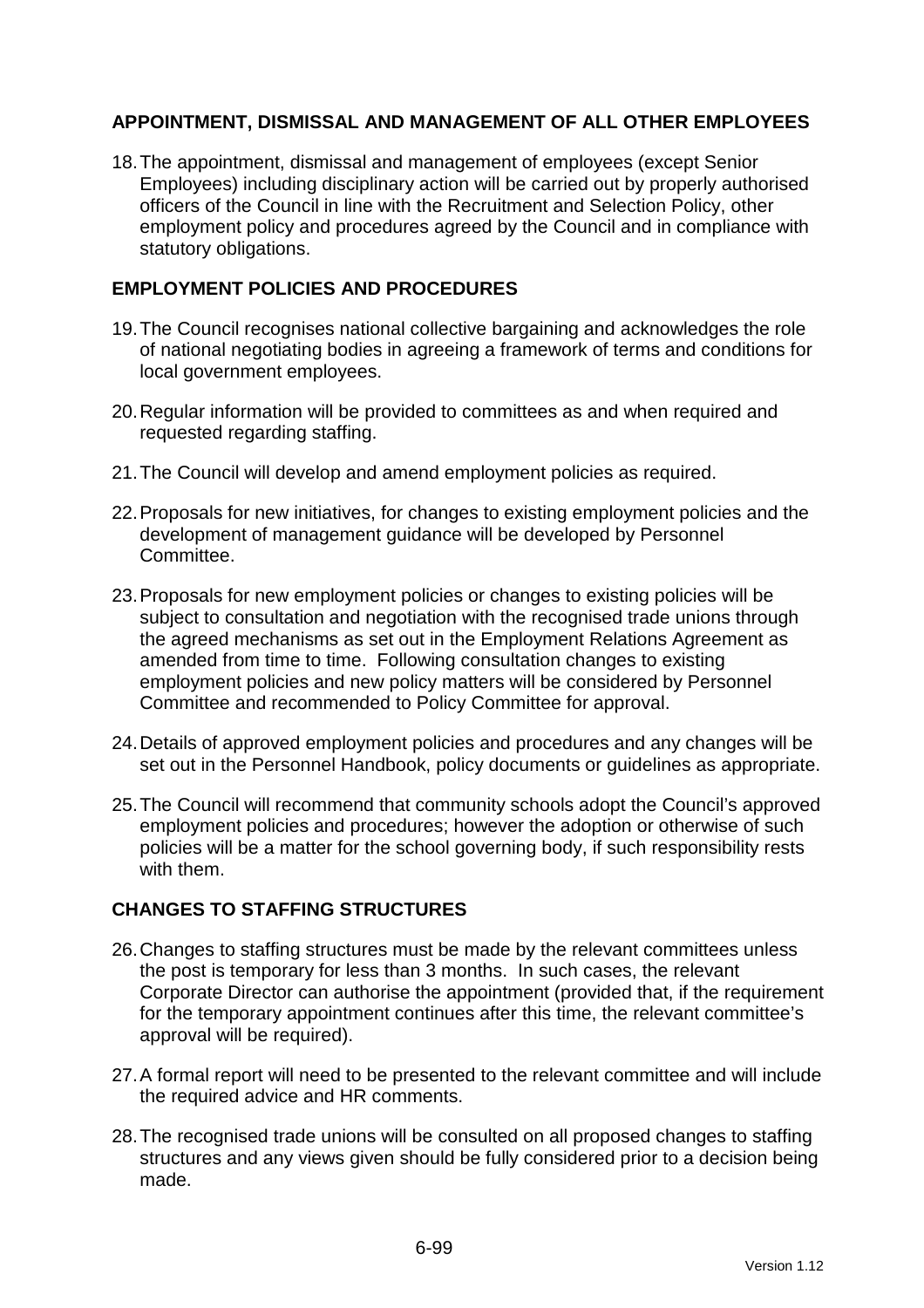## **CHANGES TO STAFFING AND STRUCTURE RECORDS**

29. The Business Services Centre (BSC) will maintain staffing and structure records. The Chief Executive and his/her nominees must ensure that any changes to the staffing structures within their departments are notified to the BSC immediately after authorisation via the established procedures.

## **PAY AND GRADINGS**

- 30. Full Council will approve the Council's annual Pay Policy Statement.
- 31. For posts occupied by staff employed under the NJC for Local Government Services Agreement, the initial grading and any subsequent re-grading will be determined by the application of either the NJC or Hay Job Evaluation Schemes.
- 32. The re-grading of existing posts following evaluation using the Hay or National Job Evaluation Schemes will be automatically incorporated into contracts of employment.
- 33. The grading of new posts needs to be detailed in the reports to the relevant Committee regarding establishing those posts.
- 34. The re-grading of posts for those employee groups where job evaluation is not applied will require authorisation by the relevant Corporate Director (or their nominee) and will be reported back periodically to the relevant Committee for information.
- 35. With the exception of honoraria and market factor supplement payments that have been considered through the approved process set out in the Personnel Handbook, there is no discretion to apply extensions of pay above or outside of authorised pay bands. All honoraria and market supplement payments will be reported back to the relevant Committee periodically.
- 36. As a result of national collective bargaining, the Council will implement national pay awards as agreed by the various national joint negotiating bodies from time to time. The Council will determine a local pay structure comprising a number of salary bands, based on the National Pay Spine, extended as appropriate.

## **RESOLUTION OF DISPUTES UNDER THE EMPLOYMENT RELATIONS AGREEMENT**

- 37. Arrangements for the conduct of relationships with the recognised trade unions will be set out in the Employment Relations Agreement which is agreed between the parties.
- 38. The Employment Relations Agreement will incorporate the structure and mechanisms for dialogue, consultation and negotiation with recognised trade unions at both corporate and departmental level and will include joint arrangements for the resolution of disputes including the establishment of a Local Joint Resolutions Committee.